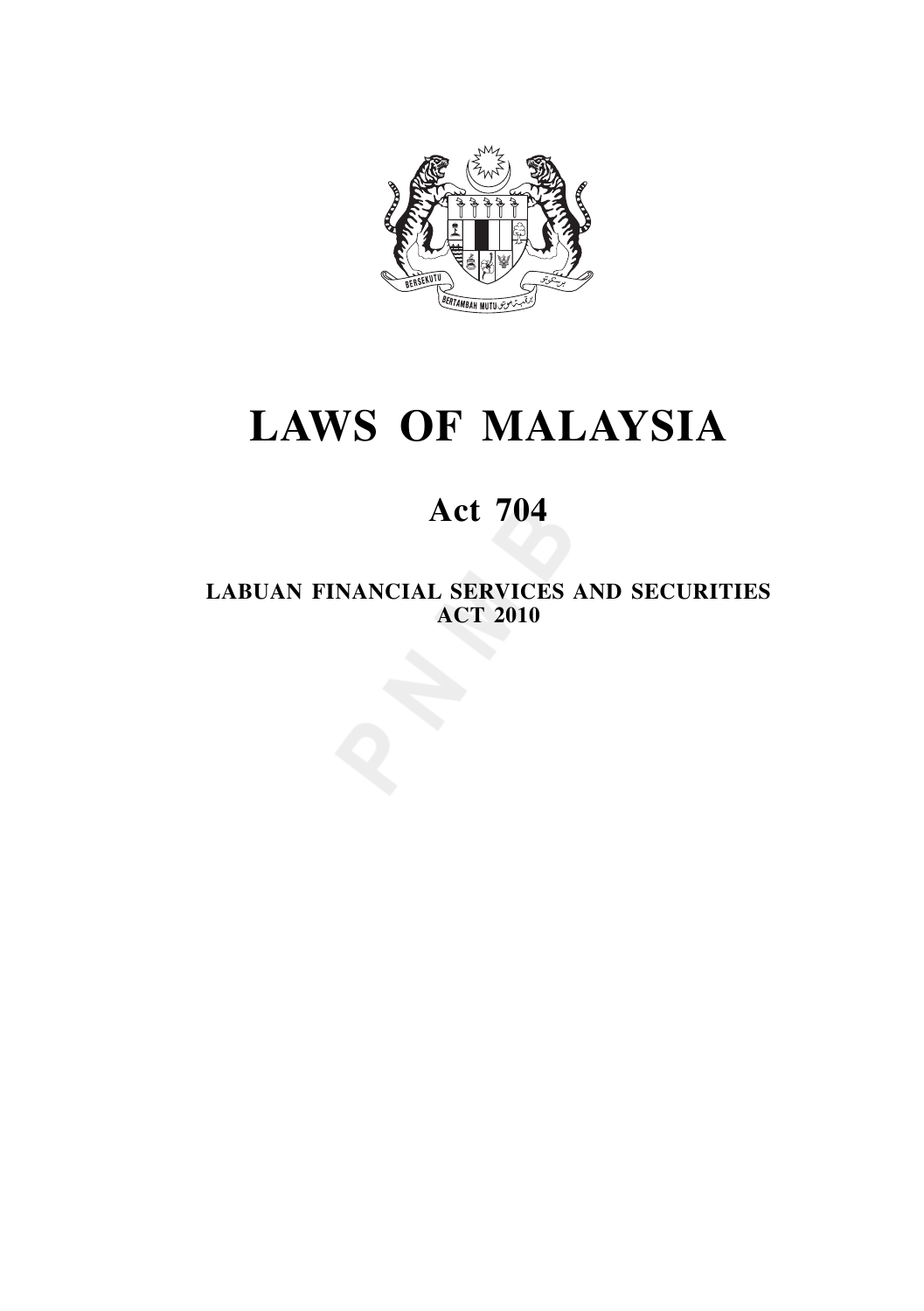| Date of Royal Assent       |          | $\cdots$ | $\cdots$ | 31 January 2010  |
|----------------------------|----------|----------|----------|------------------|
| Date of publication in the |          |          |          |                  |
| <i>Gazette</i>             | $\cdots$ | $\cdots$ | $\cdots$ | 11 February 2010 |

PERCETAKAN NASIONAL MALAYSIA BERHAD<br>All rights reserved. No part of this publication may be reproduced, stored in a retrieval system or transmitted in any form or by any means<br>electronic, mechanical, photocopying, recordin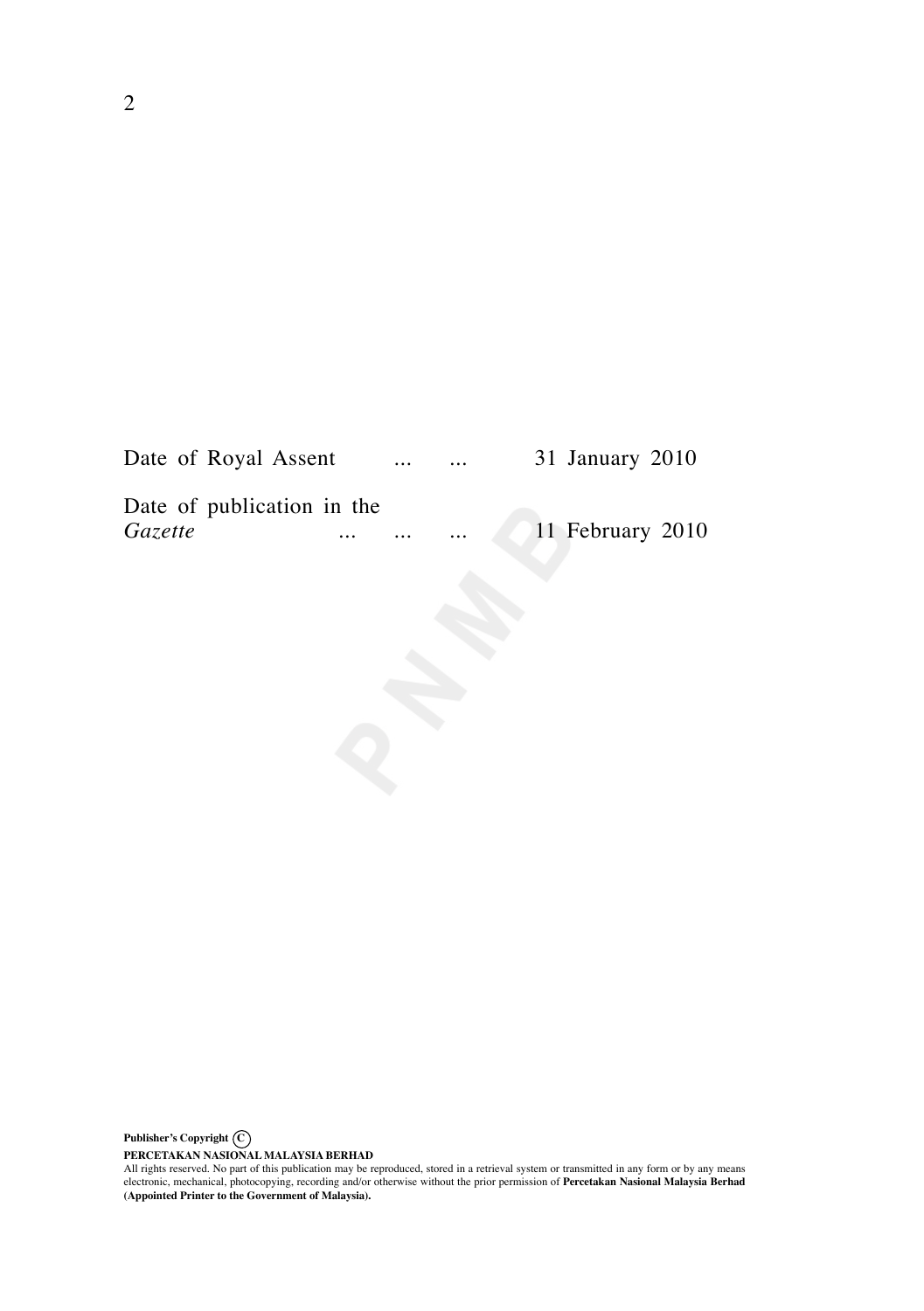# **LAWS OF MALAYSIA**

# **Act 704**

# **LABUAN FINANCIAL SERVICES AND SECURITIES ACT 2010**

ARRANGEMENT OF SECTIONS

## PART I

#### PRELIMINARY

#### Section

- 1. Short title and commencement
- 2. Interpretation
- 3. Administration of the Act
- 4. Fit and proper person
- 5. Business in, from or through Labuan
- 6. Shariah matters

# PART II

# **SECURITIES**

## DIVISION 1

# PRELIMINARY

7. Interpretation

# DIVISION 2

## **OFFERS**

- 8. Offers or invitations which require the approval of the Authority
- 9. False or misleading statements
- 10. Advertisements
- 11. Registration of prospectus
- 12. Document containing offer of securities to be made via Labuan trust company or bank licensee and to be deemed prospectus
- 13. Expert's consent to issue of prospectus containing statement by him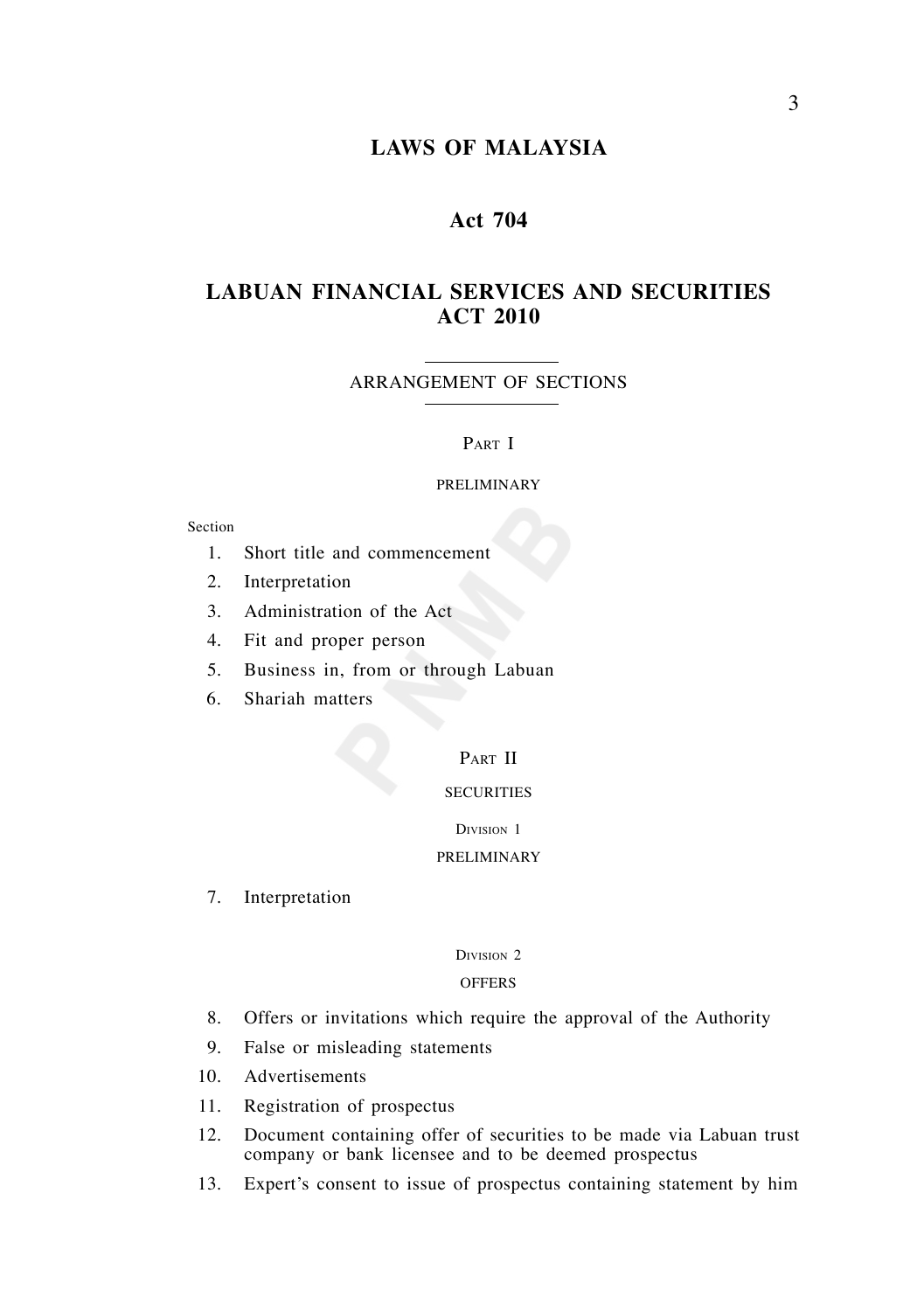Section

- 14. Civil liability for mis-statement in prospectus
- 15. Criminal liability for mis-statement in prospectus
- 16. Labuan trust company or bank licensee as agent in offer
- 17. Prohibition of allotment unless minimum subscription received
- 18. Application monies to be held in trust until issuance or allotment

#### DIVISION 3

## DEBENTURES

- 19. Power to issue debentures
- 20. Trustee for debenture holders
- 21. Exemptions and indemnifications of trustee from liability
- 22. Duties of trustee
- 23. Obligations of directors of borrowing company
- 24. Obligation of guarantor company to furnish information
- 25. Loan and deposits to be immediately repayable on certain events
- 26. Retention of over-subscriptions in debenture issues

# PART III

# MUTUAL FUNDS

#### DIVISION 1

# PRELIMINARY

27. Interpretation

DIVISION<sub>2</sub>

# MUTUAL FUNDS

# SUBDIVISION 1

## PRIVATE FUNDS

- 28. Notification by private funds
- 29. Private fund to lodge an information memorandum or such other offering document
- 30. Exclusion of liability for errors or omission in the information memorandum or such other offering document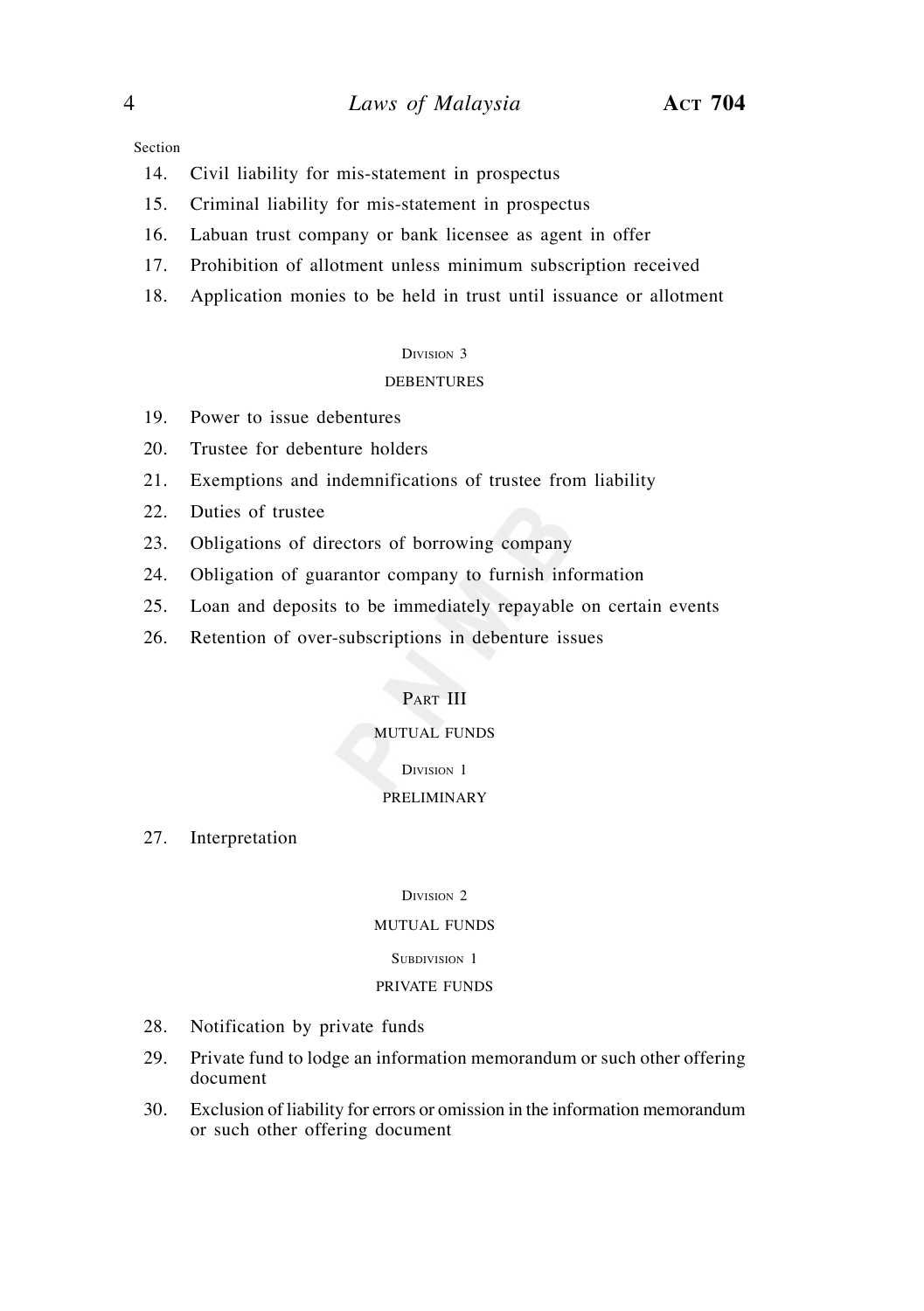#### SUBDIVISION 2

#### PUBLIC FUNDS

## Section

- 31. Public funds shall be registered
- 32. Application by public funds
- 33. Power to grant or refuse registration of public funds
- 34. Registration procedure
- 35. Prospectus relating to public fund
- 36. Investors' rights
- 37. Limitation
- 38. Certificate of compliance
- 39. Foreign public fund may be managed or administered in Labuan

### DIVISION 3

# LICENSING

#### SUBDIVISION 1

# FUND MANAGERS AND FUND ADMINISTRATORS

- 40. Licensing of fund managers
- 41. Licensing of fund administrators
- 42. Application for fund manager's licence
- 43. Application for fund administrator's licence
- 44. Power to grant or refuse licence

#### SUBDIVISION 2

## TRUSTEES OR CUSTODIANS

45. Eligibility of trustees or custodians of public funds

#### SUBDIVISION 3

# GRANT OF LICENCE OR REGISTRATION

46. Licence or registration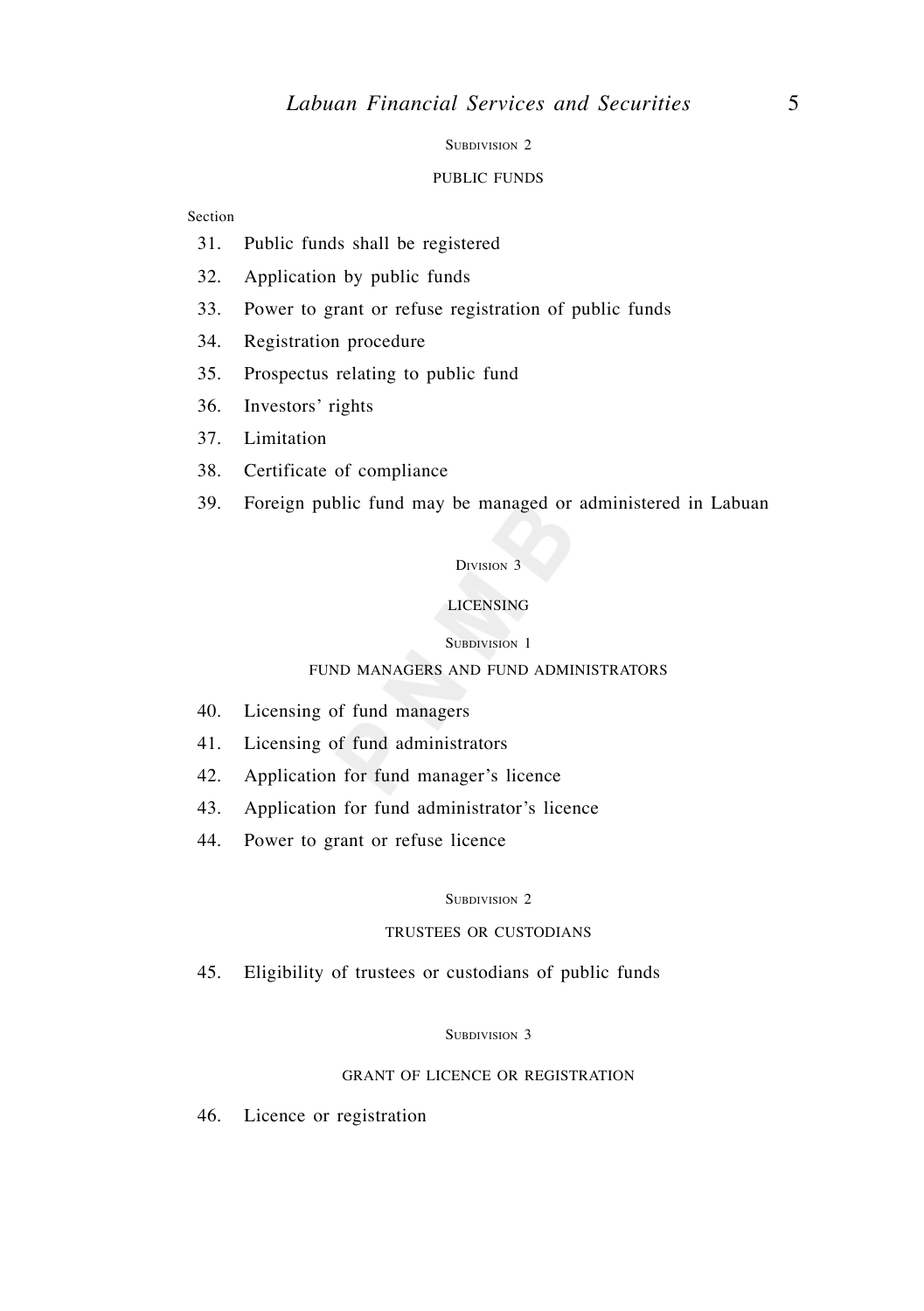#### DIVISION 4

#### DUTIES

## Section

- 47. Duties of fund managers and fund administrators of public funds
- 48. Duties of fund managers, fund administrators, trustees or custodians and directors under applicable law
- 49. Specific duties of fund managers of public funds
- 50. Duty to segregate client's assets
- 51. Duty of fund manager and custodian or trustee to be independent of each other

#### DIVISION 5

## REGISTERS AND ACCOUNTING

- 52. Registers
- 53. Accounts and audit

# PART IV

### MARKET INTERMEDIARIES

#### DIVISION 1

#### PRELIMINARY

54. Interpretation

#### DIVISION 2

## SECURITIES LICENSEE

- 55. Securities licensee
- 56. Application for licence
- 57. Power to grant or refuse licence

# DIVISION<sub>3</sub>

#### GRANT OF LICENCE

58. Licence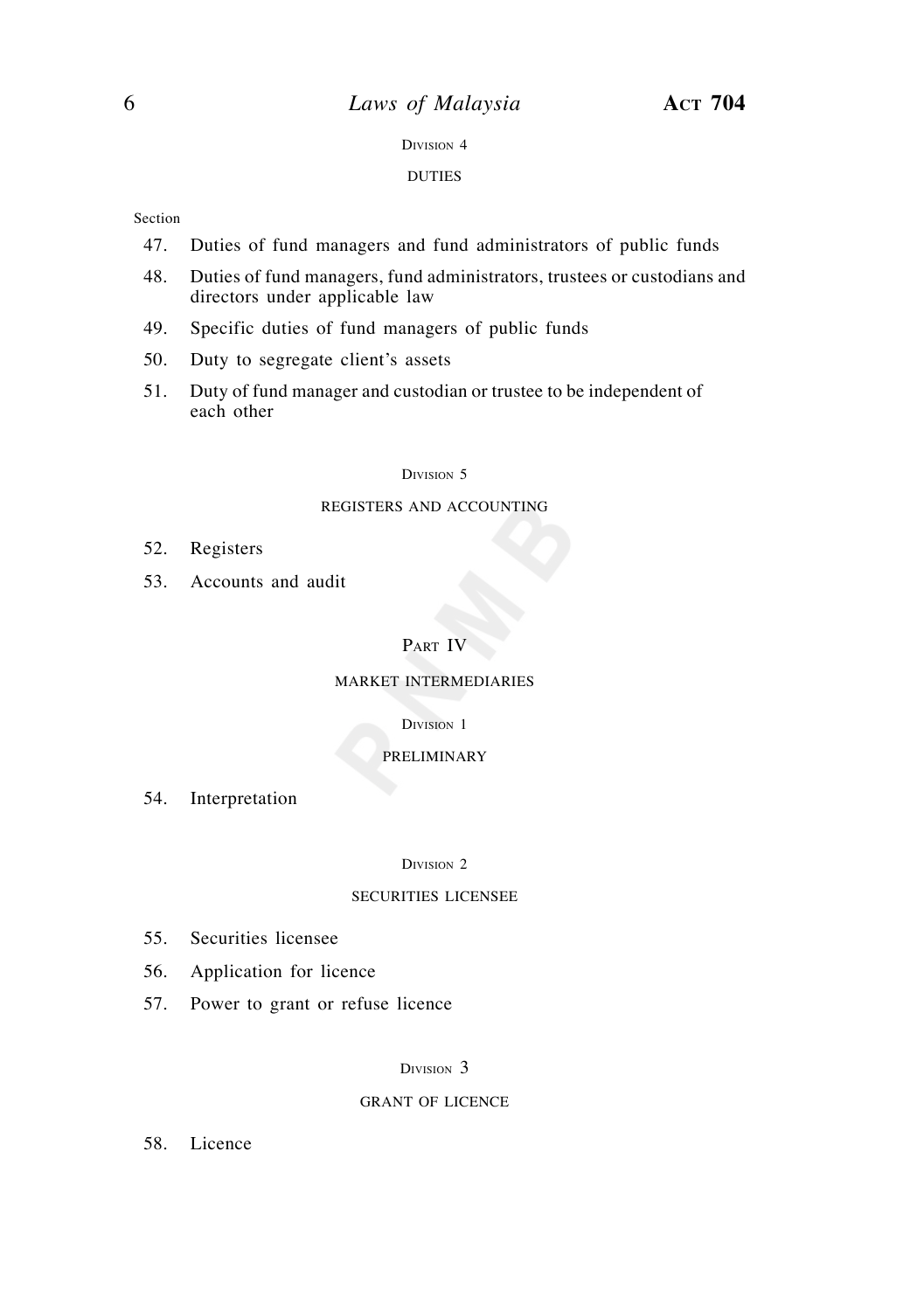# PART V

## LABUAN TRUST COMPANIES

#### DIVISION 1

#### PRELIMINARY

Section

- 59. Interpretation
- 60. Licence required to carry on trust company business in Labuan
- 61. Licensing of trust companies
- 62. Terms and conditions of licence
- 63. Temporary continuation for winding-up

#### DIVISION 2

# POWERS OF LABUAN TRUST COMPANIES

- 64. Disclosure of interests in relation to Labuan trust company
- 65. Labuan trust company's power to act as executor
- 66. Labuan trust company's power to act as administrator
- 67. Additional powers of a Labuan trust company
- 68. Labuan trust company's power to act as sole trustee
- 69. Labuan trust company's power to act as joint trustee with another
- 70. Delegation to Labuan trust company

## DIVISION<sub>3</sub>

# LABUAN MANAGED TRUST COMPANIES

- 71. Licensing of Labuan managed trust companies
- 72. Terms and conditions of licence as Labuan managed trust company

#### DIVISION 4

## LABUAN PRIVATE TRUST COMPANIES

- 73. Meaning of "connected persons"
- 74. Registration as Labuan private trust company
- 75. Terms and conditions of registration as a Labuan private trust company
- 76. Duties of agent of Labuan private trust company
- 77. Powers of the Authority
- 78. Non-application of the provisions of this Part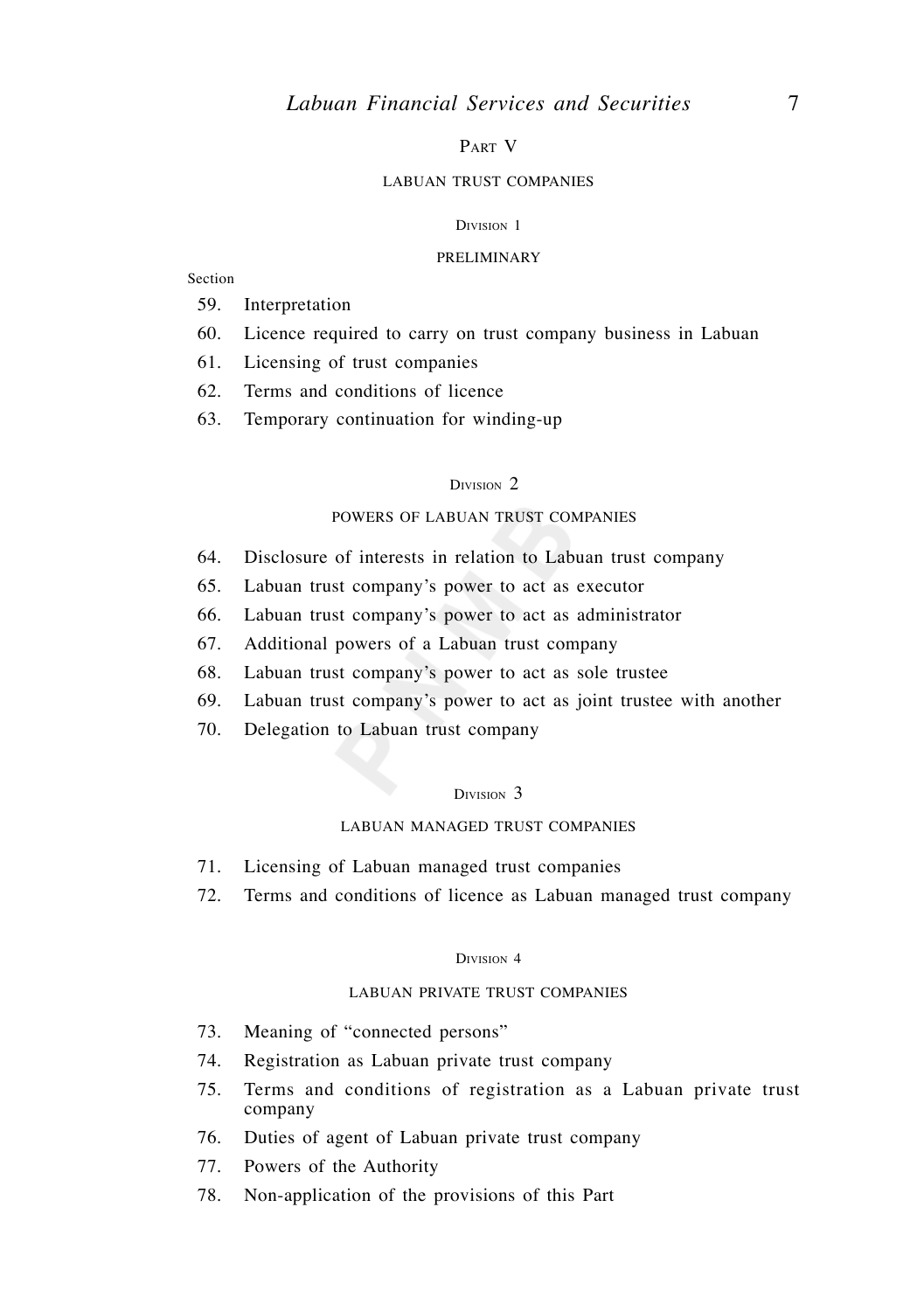# 8 *Laws of Malaysia* **ACT 704**

#### DIVISION 5

## MISCELLANEOUS

Section

- 79. Labuan trust company subject to same control as any other executor
- 80. Affidavit of officer
- 81. Examination of books and accounts of a Labuan trust company
- 82. Retention of records
- 83. Money paid to a Labuan trust company to be held in trust
- 84. Commission, fees, charges and expenses levied by a Labuan trust company
- 85. Translation of accounts and records

# PART VI

## LABUAN BANKING

#### DIVISION 1

## PRELIMINARY

86. Interpretation

#### DIVISION 2

#### LICENSING

- 87. Labuan banking business, Labuan investment banking business and Labuan financial business to be carried on only under licence
- 88. Application for licence to carry on Labuan banking business
- 89. Application for licence to carry on Labuan investment banking business
- 90. Application for licence to carry on Labuan financial business
- 91. Additional information
- 92. Grant of licence by the Authority
- 93. Requirement to use, and restriction on use of, the words "licensed Labuan bank", etc.
- 94. Maintenance of capital adequacy ratio
- 95. Amendment or alteration of constituent documents of bank licensees
- 96. Authority to publish list of Labuan banks and Labuan investment banks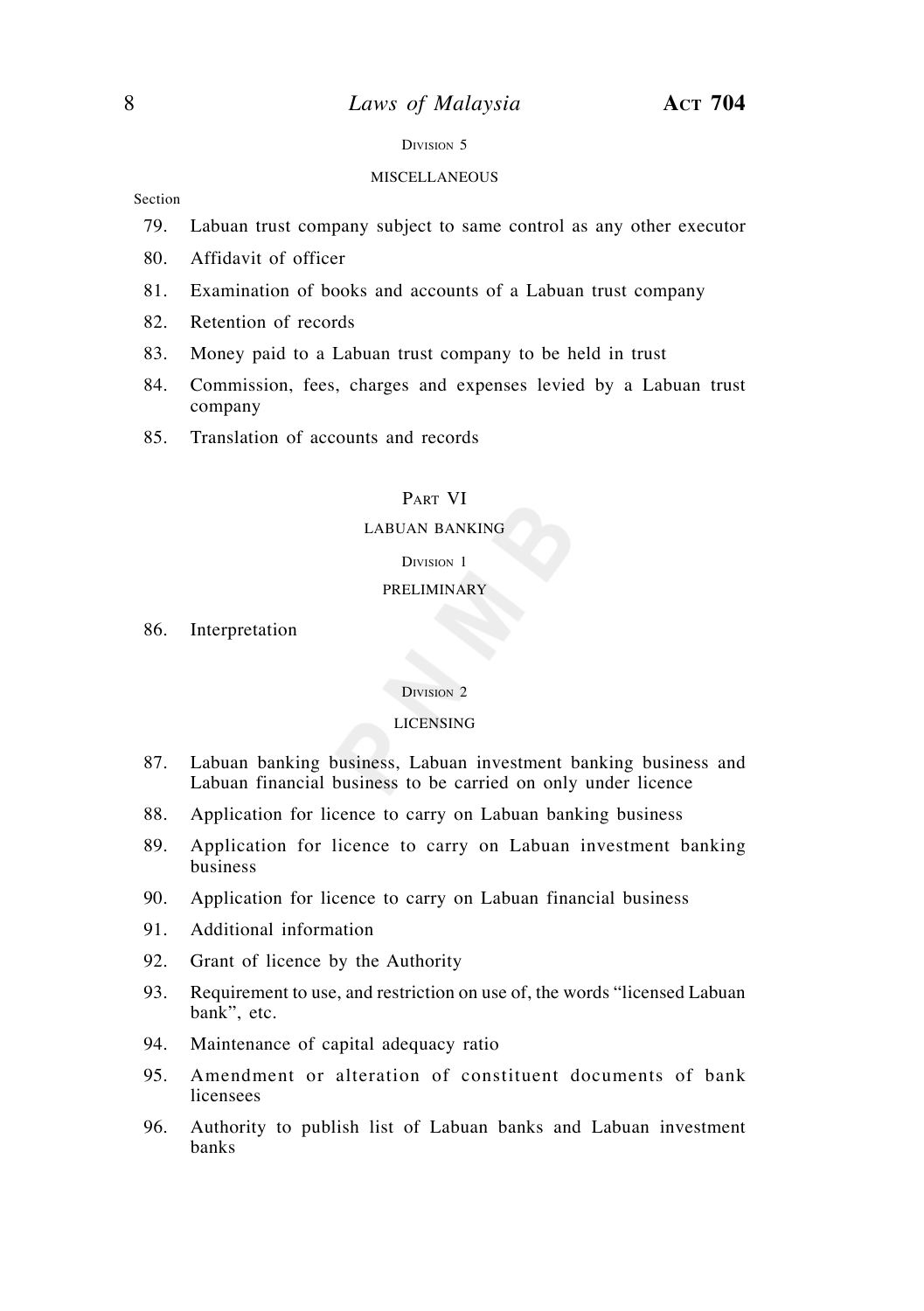DIVISION 3

## DUTIES OF BANK LICENSEES

Section

- 97. Offices and subsidiaries
- 98. Prohibition of certain accounts
- 99. Financial statements, statistics and information to be submitted to the Authority

#### DIVISION 4

#### GENERAL PROVISION

100. Payment from a deceased person's account

# PART VII

#### LABUAN INSURANCE

## DIVISION 1

#### PRELIMINARY

101. Interpretation

#### DIVISION 2

#### LICENSING OF LABUAN INSURANCE BUSINESS AND LABUAN INSURANCE-RELATED ACTIVITIES

- 102. Licensing of Labuan insurance business and Labuan insurance-related activities
- 103. Application for insurance licence to carry on Labuan insurance business
- 104. Application for insurance licence to carry on Labuan insurance-related activities
- 105. Grant of insurance licence
- 106. Publication of list of all insurance licensees
- 107. Continuing licensing requirements

## DIVISION 3

#### FINANCIAL REQUIREMENTS AND DUTIES OF AND RESTRICTIONS ON INSURANCE LICENSEES

- 108. Appointment of actuary
- 109. Margin of solvency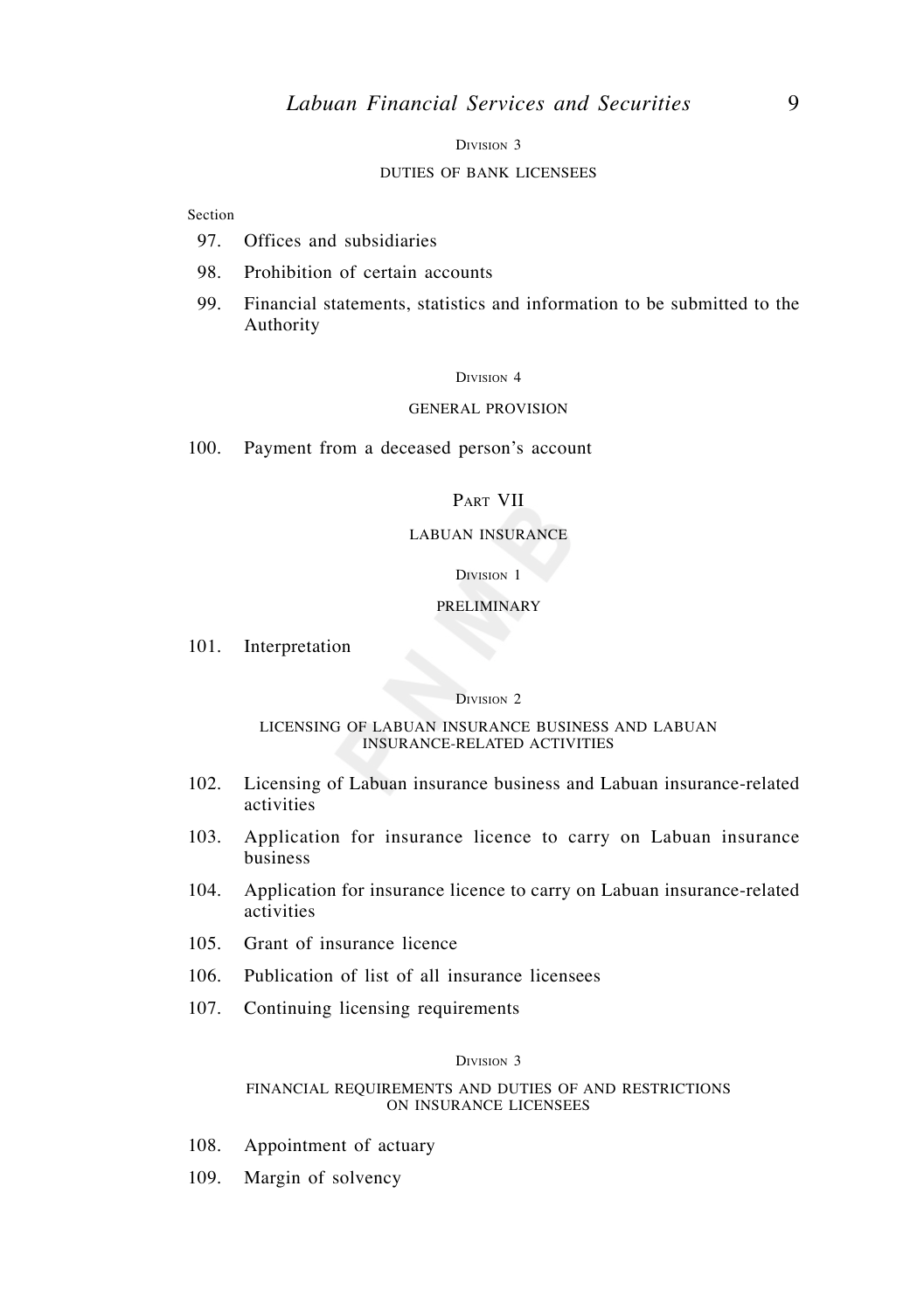Section

- 110. Separate accounts to be kept by Labuan insurer
- 111. Submission of financial statements
- 112. Subsidiaries and offices of insurance licensee
- 113. Restriction on business by Labuan insurer
- 114. Restrictions on and duties of Labuan insurance manager, Labuan underwriting manager and Labuan insurance broker
- 115. List of Labuan insurers to be supplied by Labuan insurance manager and Labuan underwriting manager
- 116. Conduct of business

#### DIVISION 4

#### PAYMENT OF POLICY MONIES UNDER A LIFE POLICY AND PERSONAL ACCIDENT POLICY

- 117. Application of this Division
- 118. Power to make nomination
- 119. Revocation of nomination
- 120. Payment of policy monies
- 121. Trustee of policy monies
- 122. Nominee other than a nominee under section 121
- 123. Assigned or pledged policy monies
- 124. Payment of policy monies where there is no nomination
- 125. Payment to person incompetent to contract
- 126. Distribution of policy monies in due course of administration
- 127. This Division to prevail over policy and any other written law

## DIVISION 5

#### WINDING-UP

128. Winding-up of Labuan insurer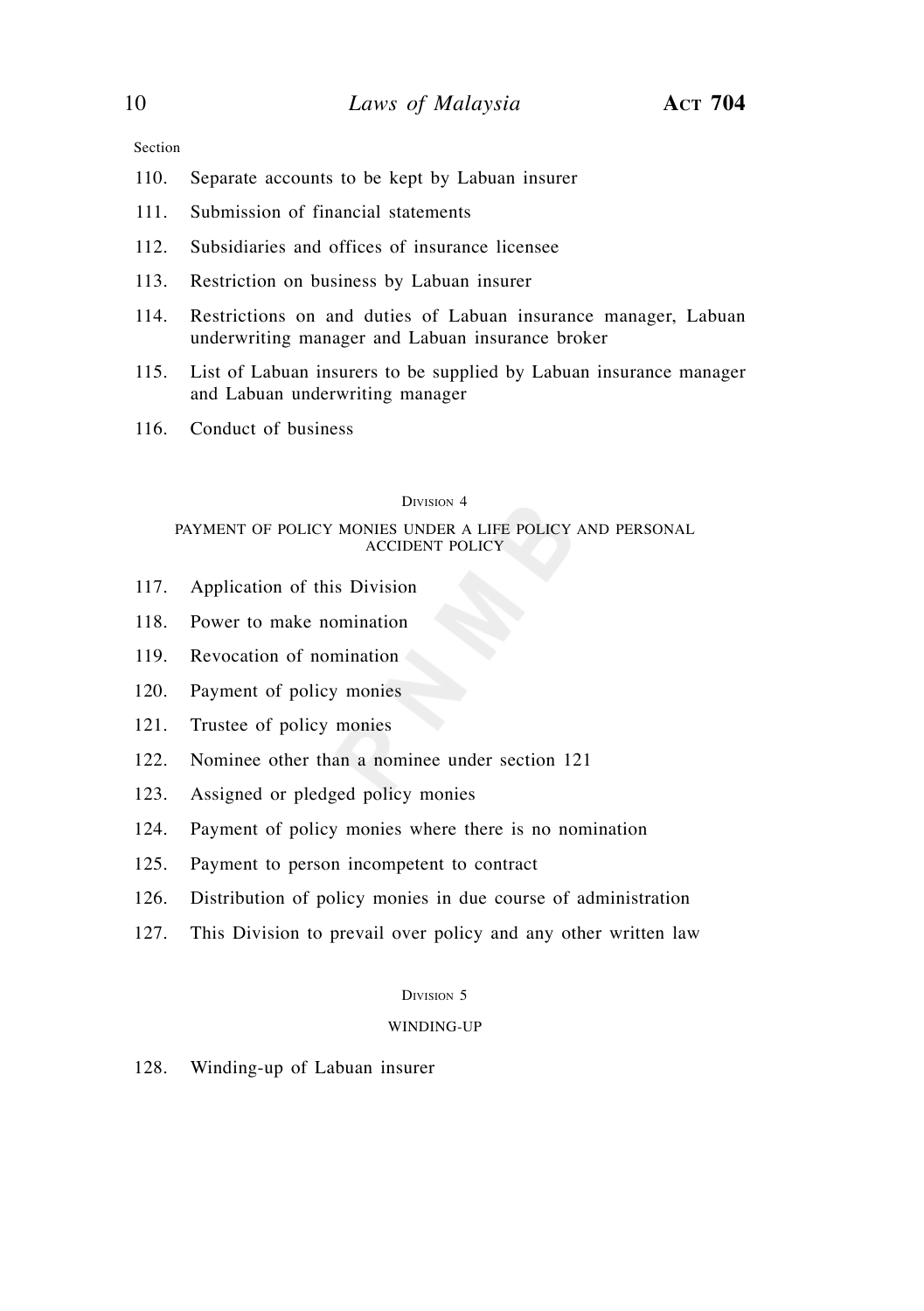## PART VIII

#### COMPANY MANAGEMENT

## Section

- 129. Interpretation
- 130. Register of management companies
- 131. Application for licence
- 132. Grant of licence

# PART IX

#### EXCHANGES

#### DIVISION 1

## PRELIMINARY

133. Interpretation

## DIVISION 2

#### **EXCHANGES**

- 134. Establishment of exchanges
- 135. By-laws of exchanges
- 136. Rules of exchanges
- 137. Regulatory functions of exchanges
- 138. Powers of the committee
- 139. Dealing in securities
- 140. Register of trading agents and listing sponsors
- 141. Financial statements of an exchange
- 142. Persons not deemed to be carrying on business in Malaysia
- 143. Suspension of trading on exchanges
- 144. Minister's power to suspend trading
- 145. Powers of the Authority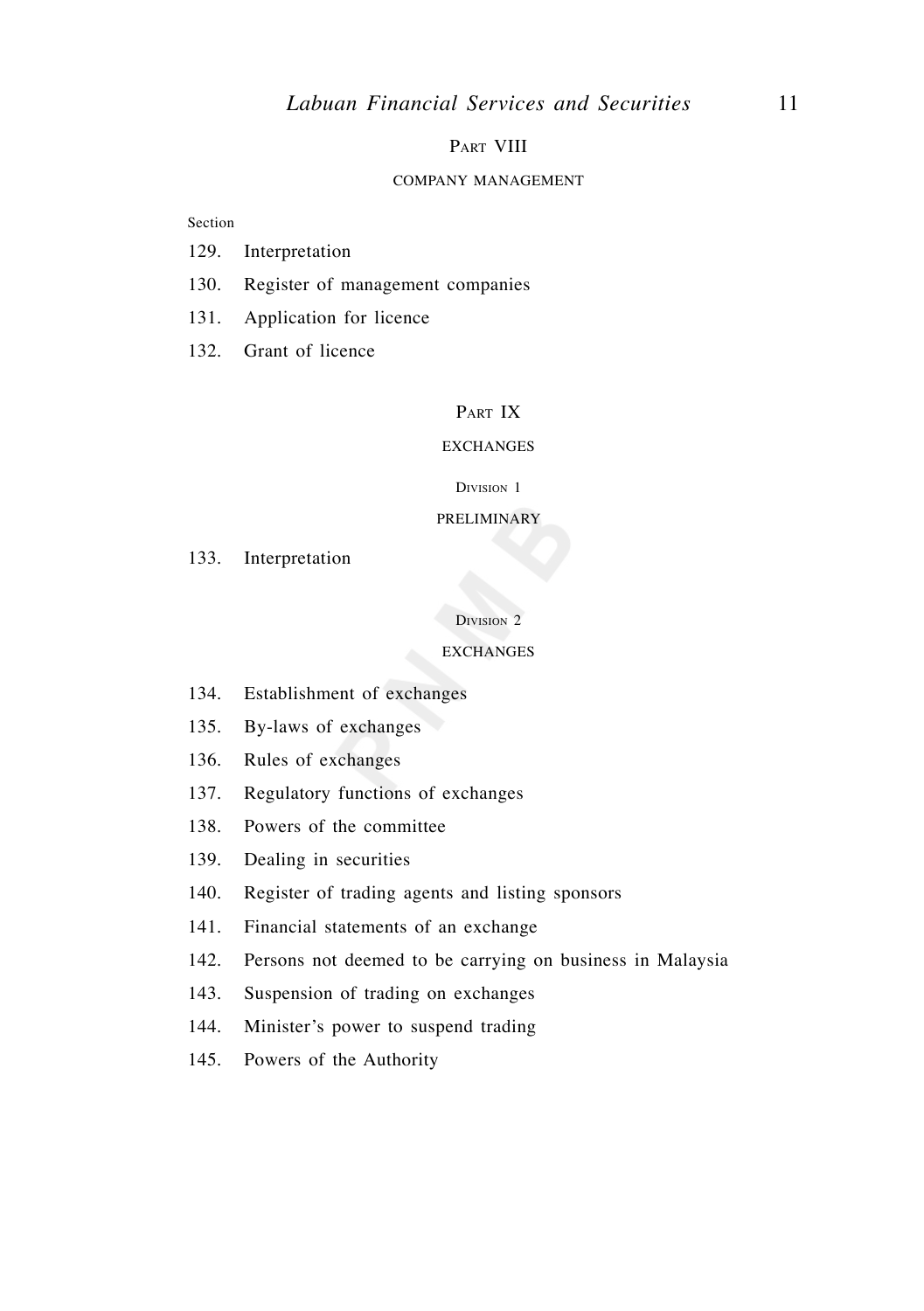#### DIVISION 3

#### FALSE OR MISLEADING MARKET AND INSIDER DEALING

Section

- 146. Creation of false or misleading market
- 147. Insider dealing
- 148. Defences
- 149. Dealing in securities
- 150. Procuring the acquisition or disposal of securities
- 151. Inside information
- 152. "Price-affected securities" and "price-sensitive information"
- 153. Information as an insider
- 154. Definition of "made public"
- 155. Exceptions

# PART X

## SELF-REGULATORY ORGANISATIONS

- 156. Declaration or recognition of a self-regulatory organisation
- 157. Rules of a self-regulatory organisation
- 158. Restriction on decision-making
- 159. Obligations of and in relation to officers of a self-regulatory organisation
- 160. Powers to direct a self-regulatory organisation
- 161. Termination of arrangements and revocation of declaration or recognition
- 162. Amendments to the constitution of a self-regulatory organisation
- 163. Protection for a self-regulatory organisation
- 164. Financial statements of the self-regulatory organisation
- 165. Powers of Authority with respect to self-regulatory organisations

# PAPT XI

## MISCELLANEOUS

DIVISION 1

#### APPEALS

166. Appeals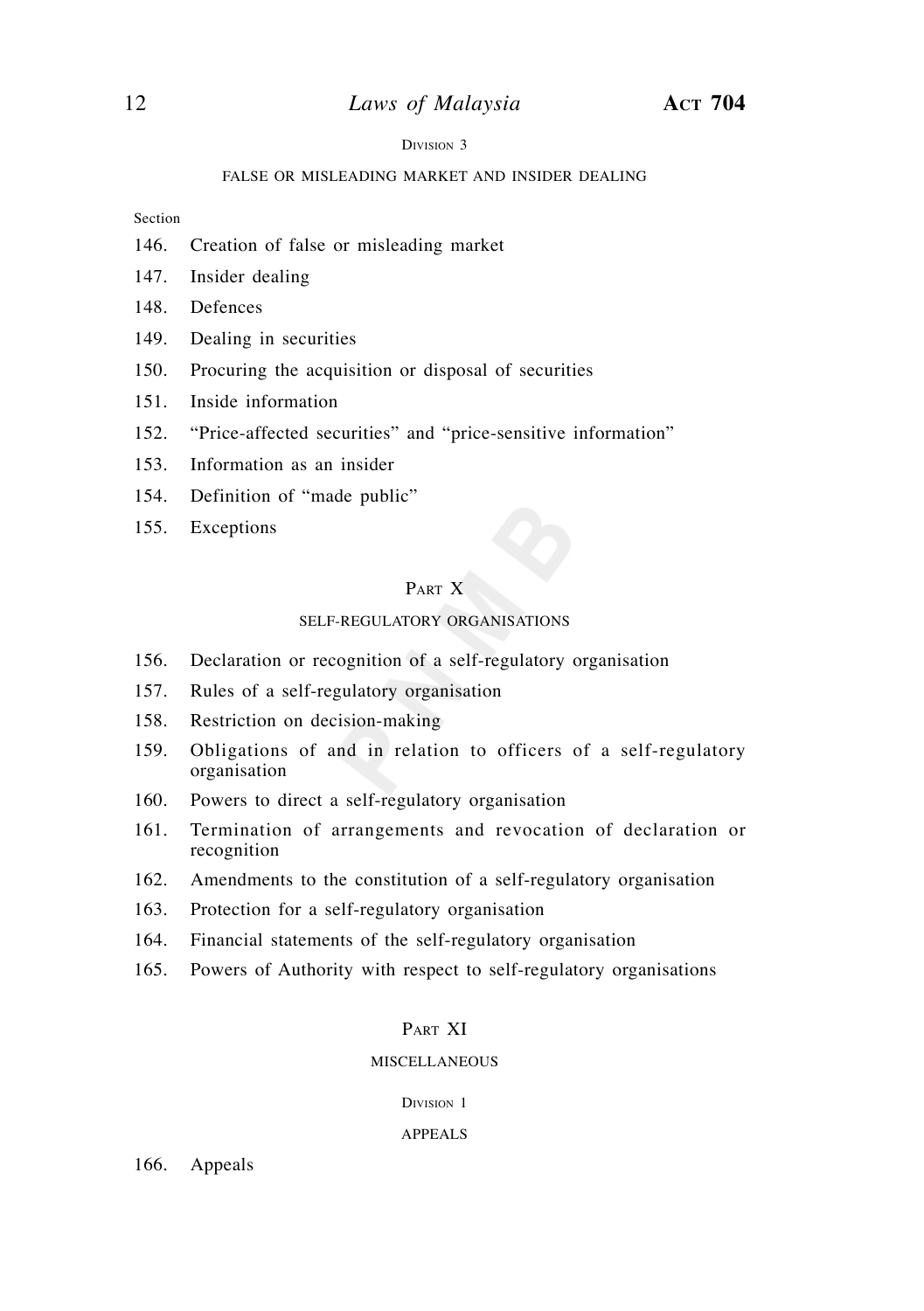DIVISION<sub>2</sub>

#### REVOCATION AND SURRENDER

Section

- 167. Revocation of consent, licence or registration
- 168. Revocation procedure
- 169. Surrender of licence or registration
- 170. Consequences of revocation or surrender of licence

DIVISION 3

GENERAL

- 171. Payment system
- 172. Transfer of business
- 173. Internal audit
- 174. External auditor
- 175. Accounts and records
- 176. Money or other property from illegal activities
- 177. Examination and inspection of books and documents of licensed entities
- 178. Secrecy
- 179. Translation
- 180. Application of Labuan Financial Services Authority Act 1996
- 181. Application of Labuan Islamic Financial Services and Securities Act 2009
- 182. Application of Exchange Control Act 1953
- 183. Application of Capital Markets and Services Act 2007
- 184. Application of Labuan Companies Act 1990 and Companies Act 1965
- 185. Non-application of certain laws
- 186. Immunity
- 187. General penalty
- 188. Offences by body corporate
- 189. Annual and licence fees
- 190. Fees and penalties to be paid into Fund
- 191. Procedure where none laid down
- 192. Misrepresentation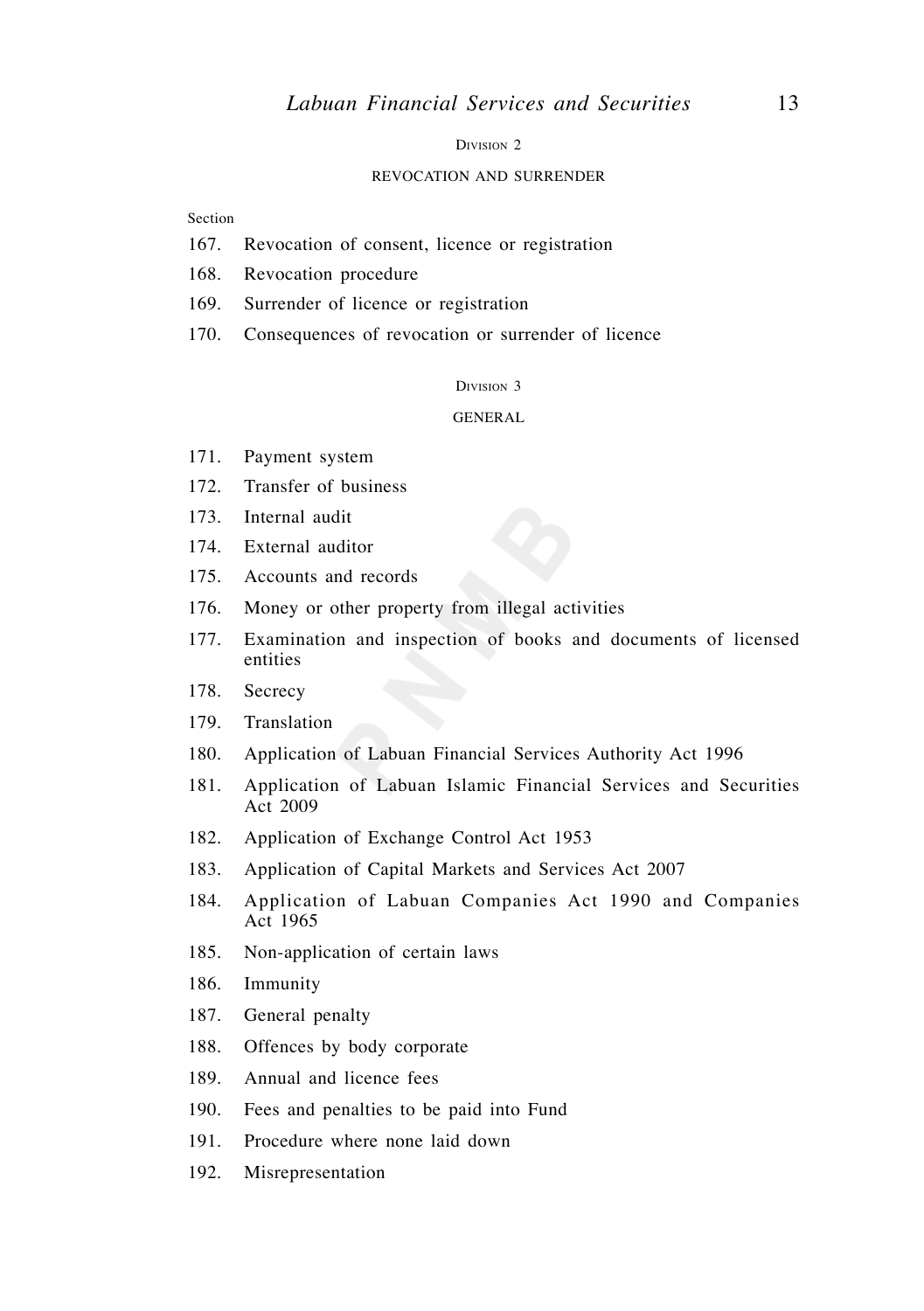Section

- 193. Enforcement
- 194. Power to compound
- 195. Service of documents
- 196. Power of the Minister to make regulations
- 197. Power of the Minister to issue directions
- 198. Power of the Minister to amend schedules
- 199. Power of the Minister to grant exemptions
- 200. Publication of notification, *Gazette*
- 201. Repeal, savings and transitional
- 202. Continuance of other rights, liabilities, etc., under the repealed Acts FIRST SCHEDULE SECOND SCHEDULE THIRD SCHEDULE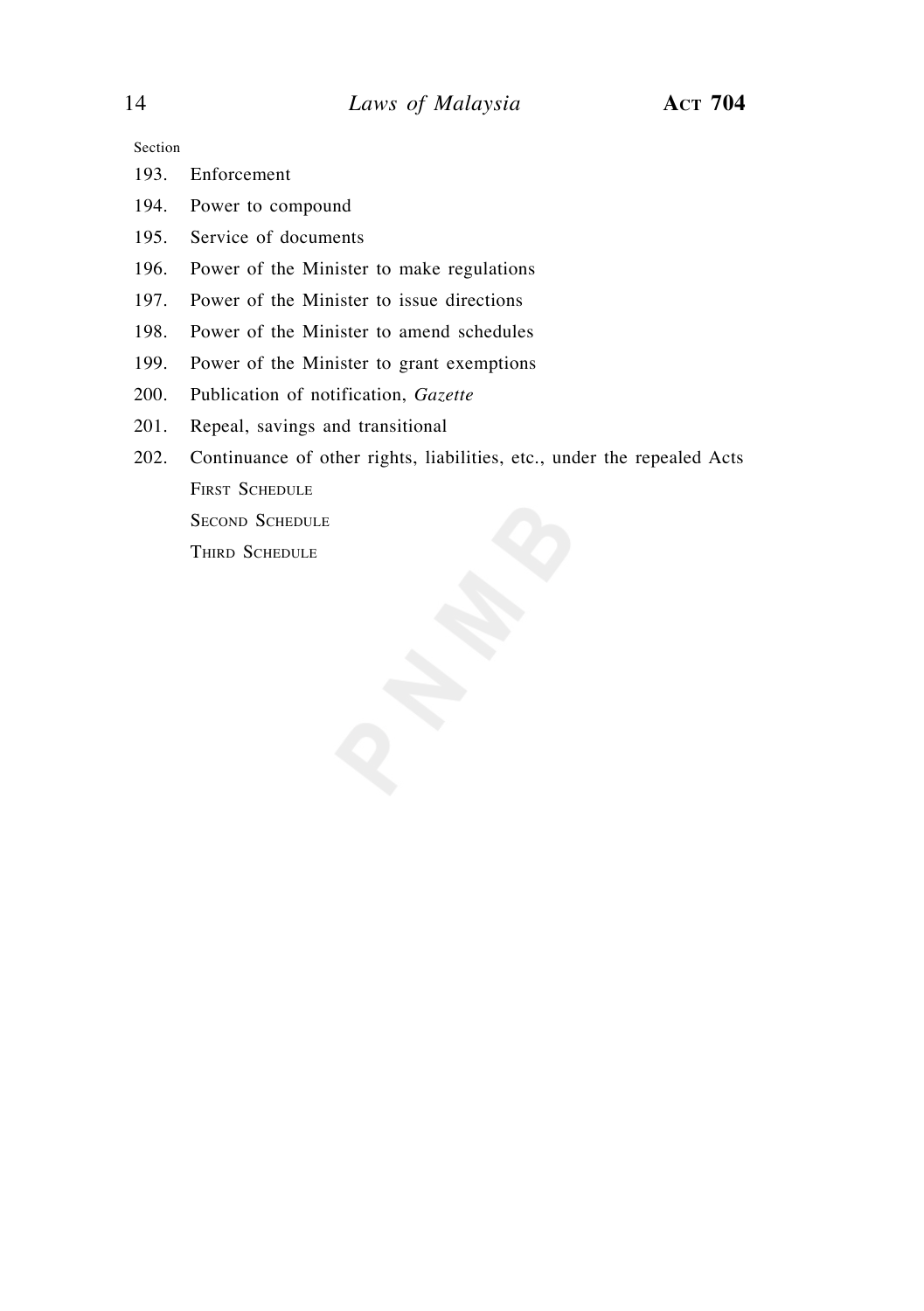# **LAWS OF MALAYSIA**

# **Act 704**

# **LABUAN FINANCIAL SERVICES AND SECURITIES ACT 2010**

An Act to provide for the licensing and regulation of financial services and securities in Labuan, the establishment of an exchange and for other matters related thereto.

[ ]

**ENACTED** by the Parliament of Malaysia as follows:

# PART I

# PRELIMINARY

# **Short title and commencement**

**1. (**1**)** This Act may be cited as the Labuan Financial Services and Securities Act 2010.

 (2) This Act comes into operation on a date to be appointed by the Minister by notification in the *Gazette*.

# **Interpretation**

**2.** (1) In this Act, unless the context otherwise requires—

 "actuary" means a person, being a Fellow of any of the professional associations listed in the Second Schedule or a person recognised by the Authority as an actuary for the purposes of this Act, who appears on the list of actuaries maintained by the Authority;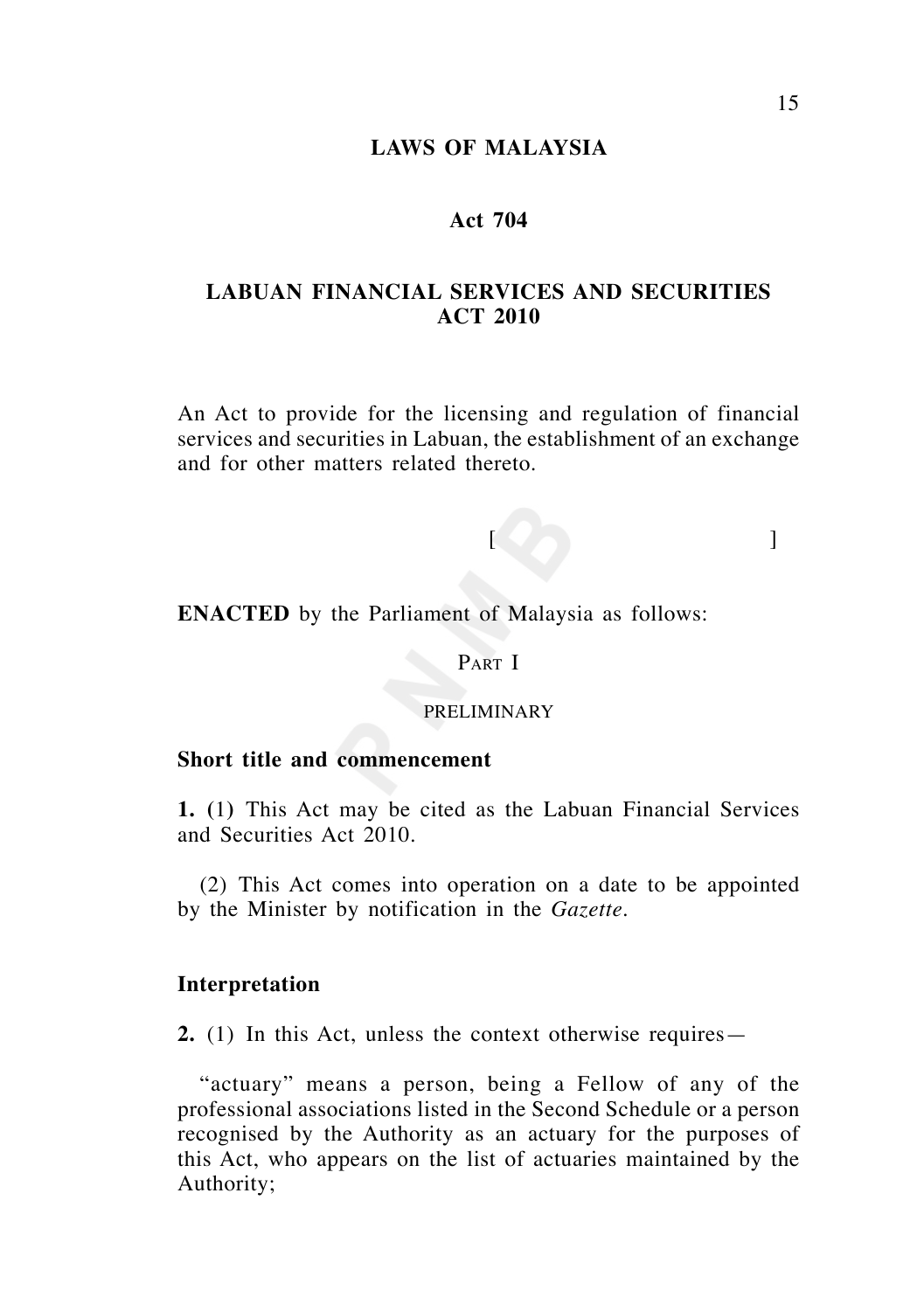"approved auditor" means an approved auditor under section 10 of the Labuan Companies Act 1990 [*Act 441*];

 "Authority" means the Labuan Financial Services Authority established under section 3 of the Labuan Financial Services Authority Act 1996 [*Act 545*];

 "authorised officer" means an officer duly authorised by the Authority under subsection 3(2);

 "bank licensee" means a Labuan bank or a Labuan investment bank licensed under Part VI;

 "by-laws" means the written terms by reference to which the committee regulates its own procedures and includes such terms applicable thereto as contained in the memorandum and articles of association of an exchange established under this Act;

 "constituent documents" means the statute, charter, memorandum of association and articles of association, rules, by-laws, partnership agreement, or other instrument, under or by which a person is established and the scope of that person's functions, business, powers and duties are set out, whether contained in one or more documents;

 "corporation" means any body corporate formed or incorporated or existing within Malaysia or outside Malaysia and includes a foreign Labuan company but does not include—

- *(a)* a corporation sole;
- *(b)* a trade union registered under any written law as a trade union; and
- *(c)* a society registered under any written law relating to co-operative societies;

"court" means a court of competent jurisdiction;

"Court" means the High Court or a judge thereof;

 "custodian" means the person who is entrusted by a mutual fund with custody of the property of the fund pursuant to an agreement to that effect;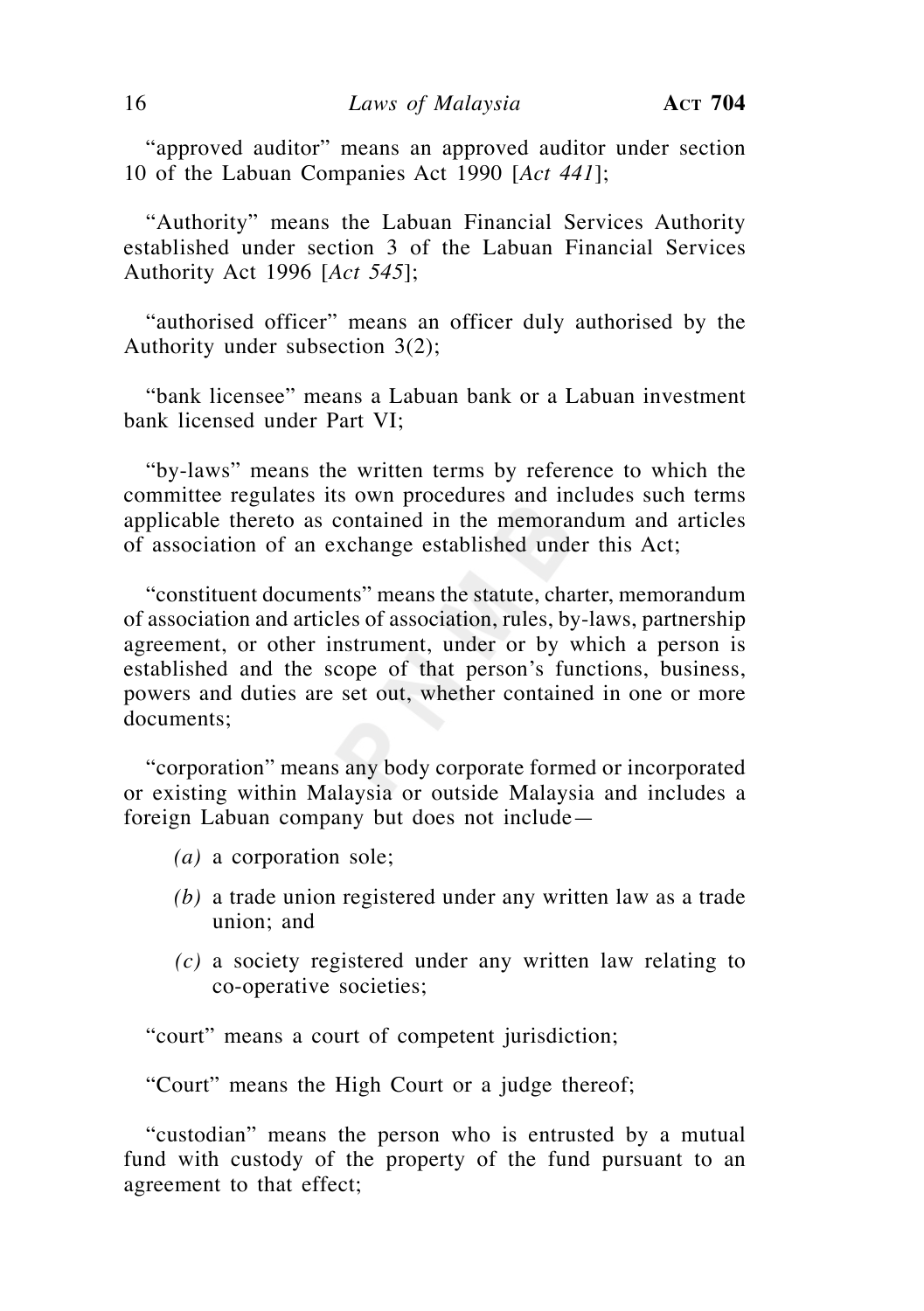"dealing in securities" means, whether as principal or agent, making or offering to make with any person or inducing or attempting to induce any person to enter into or to offer to enter into—

- *(a)* any agreement for, or with a view to, acquiring, disposing of, subscribing for, or underwriting securities; or
- *(b)* any agreement the purpose or avowed purpose of which is to secure a profit to any of the parties from the yield of securities or by reference to fluctuations in the value of securities;

 "debenture" includes debenture stocks, bonds, notes and any other evidence of indebtedness of a corporation for borrowed monies, whether or not constituting a charge on the assets of the corporation, but shall not be construed as applying to any of the following:

- *(a)* any instrument acknowledging or creating indebtedness for, or for money borrowed to defray the consideration payable under, a contract for sale or supply of goods, property or services or any contract of hire in the ordinary course of business;
- *(b)* a cheque, banker's draft or any other bill of exchange or a letter of credit;
- *(c)* a banknote, guarantee or an insurance policy;
- *(d)* a statement, passbook or other document showing any balance in a current, deposit or savings account;
- *(e)* any agreement for a loan where the lender and borrower are signatories to the agreement and where the lending of money is in the ordinary course of business of the lender, and any promissory note issued under the terms of such an agreement;
- *(f)* any instrument or product or class of instruments or products as the Authority may prescribe;

 "declaration" means a written statement of facts which the person making it signs and solemnly declares to be true before a commissioner or magisterial officer or notary public;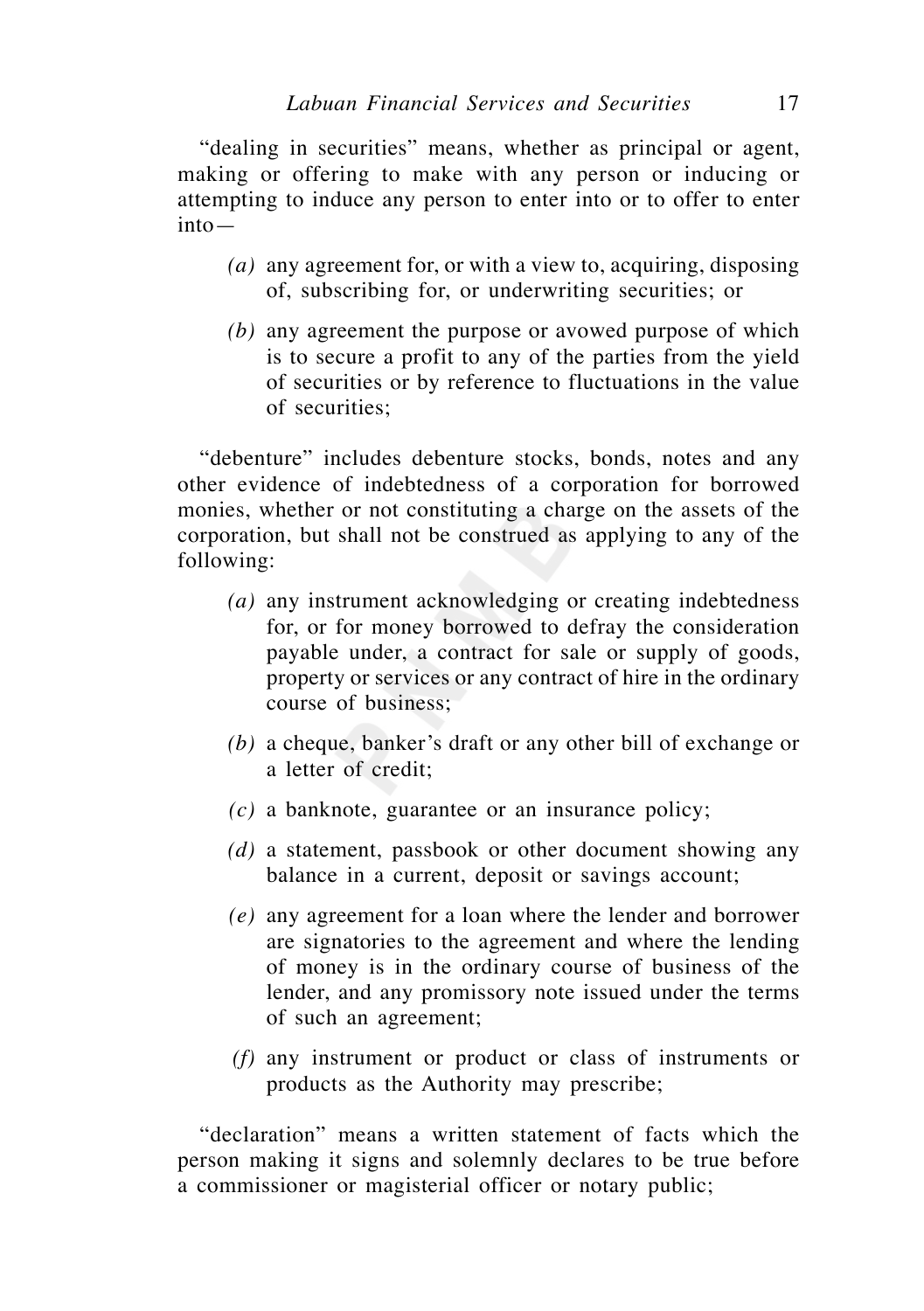"director", in relation to a person specified in the first column of the First Schedule, has the meaning set out in the second column of the First Schedule as against such person;

 "domestic company" means a company incorporated under the Companies Act 1965 [*Act 125*];

 "established", in relation to a person specified in the first column of the First Schedule, has the meaning set out in the third column of the First Schedule as against such person;

"establishment", in relation to—

- *(a)* a company, means incorporation;
- *(b)* a statutory body, means coming into existence under the law establishing, appointing or constituting it;
- *(c)* a co-operative society, means registration, incorporation or otherwise coming into legal existence as a co-operative society;
- *(d)* a partnership, including a limited partnership and a limited liability partnership, means formation;
- *(e)* a sole proprietorship, means registration of its business; and
- *(f)* any other body, association or group of persons, whether corporate or unincorporate, which requires registration or any other form of recording or recognition under any written law before it can lawfully commence its activities, means registration, recording or recognition under such written law;

 "expert" includes any engineer, accountant, solicitor, valuer, auditor or any other person whose profession or reputation gives authority to a statement made by him;

 "financial year" means the period not exceeding fifty-three weeks at the end of which the balance of the fund's accounts is struck or, if no such balance is struck or if the period of fiftythree weeks for so doing is exceeded, the calendar year;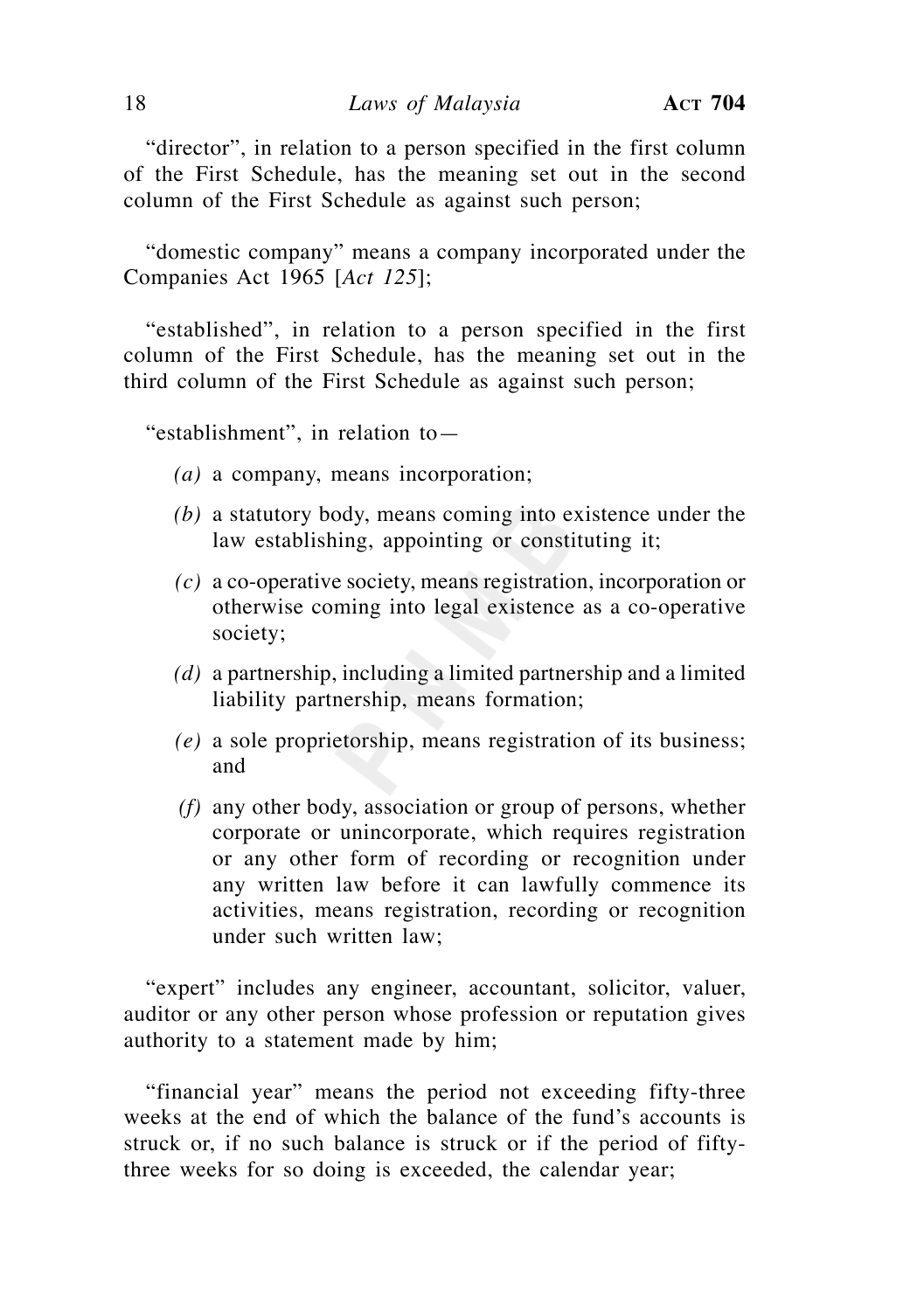"foreign company" means—

- *(a)* a company, a corporation, a society, association or other body incorporated outside Malaysia; or
- *(b)* an unincorporated society, association or other body which under the law of its place of origin may sue or be sued, or hold property in the name of the secretary or other officer of the society, association or body duly appointed for that purpose, and which does not have its head office or principal place of business in Malaysia;

"foreign currency" means any currency other than ringgit;

 "foreign Labuan company" means a foreign company registered under Part VIII of the Labuan Companies Act 1990;

 "foundation" means a foundation established under the Labuan Foundations Act 2009 [*Act 706*], Part XI of the Labuan Islamic Financial Services and Securities Act 2010 [*Act 705*] or such similar entity established under the laws of any recognised country or jurisdiction notwithstanding any statutory definition to the contrary;

 "fund administrator" means a person who, for valuable consideration, provides a mutual fund with administrative services or facilities alone or with accounting services;

 "fund manager" means a person who, for valuable consideration, provides management services alone or with investment advice or administrative services in respect of securities for the purposes of investment, including dealing in securities or such other activity as may be specified by the Authority;

 "holding company" has the meaning assigned to it in the Labuan Companies Act 1990;

 "home supervisory authority" means any relevant authority or body in Malaysia or of any other country which exercises supervisory functions over the operations of any licensed entity;

"insurance licensee" means a person licensed under Part VII;

"Labuan" means the Federal Territory of Labuan;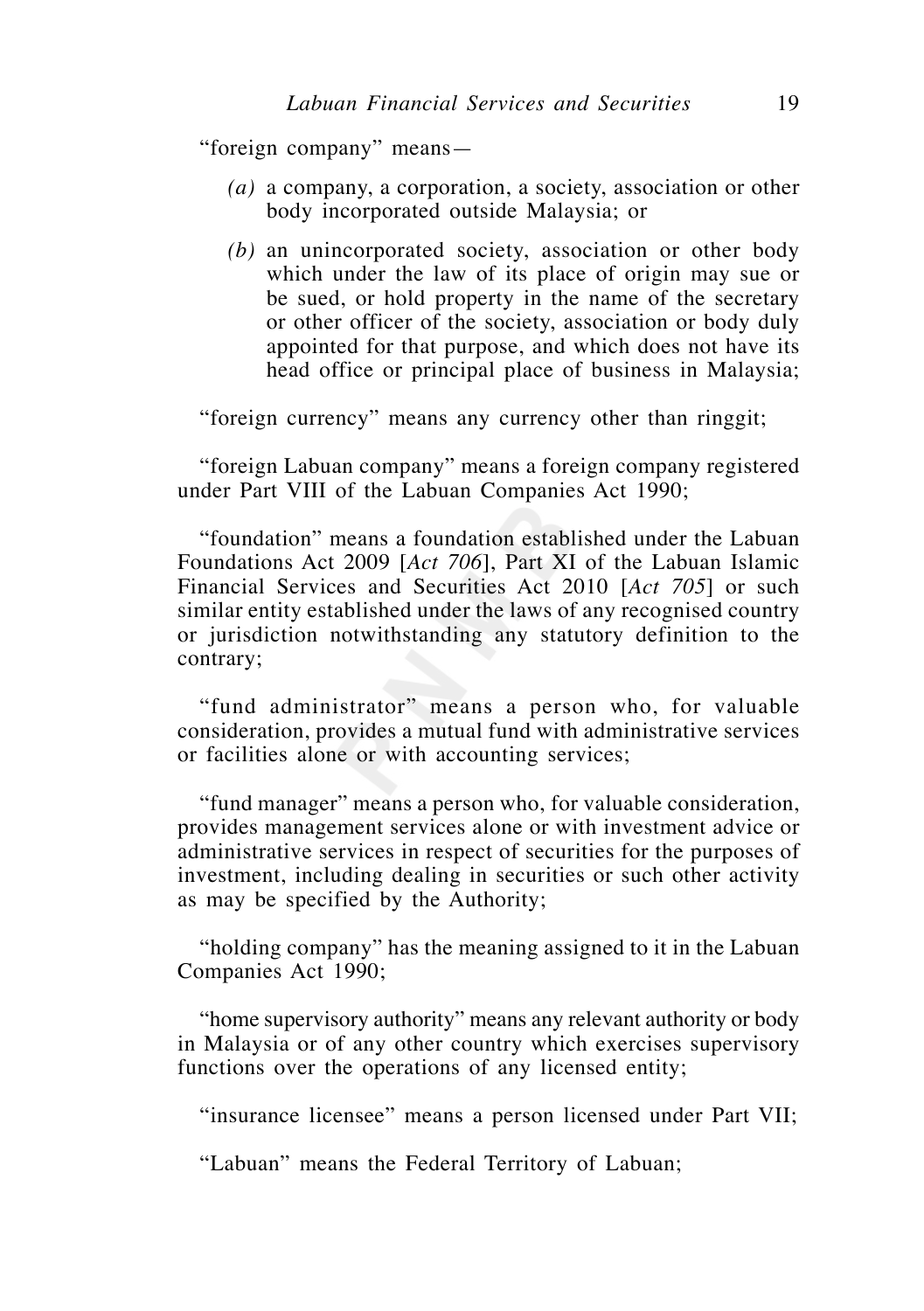"Labuan bank" means a person who is licensed to carry on Labuan banking business under Part VI;

 "Labuan company" has the meaning assigned to it in the Labuan Companies Act 1990;

 "Labuan investment bank" means a person who is licensed to carry on Labuan investment banking business under Part VI;

 "Labuan licensed institution" means a person who is licensed to carry on Labuan financial business under Part VI;

 "Labuan private trust company" means a Labuan company or foreign Labuan company carrying on trust company business for a private trust and registered with the Authority under Division 4 of Part V;

 "Labuan trust company" means a person licensed to carry on trust company business under sections 61 and 71;

 "liabilities" includes debts, duties and obligations of every kind, whether present or future, or whether vested or contingent;

"licence" means a licence granted or renewed under this Act;

 "licensed entity" means a person licensed or registered to carry on any activity under any Part;

 "limited liability partnership" means a limited liability partnership formed under the Labuan Limited Partnerships and Limited Liability Partnerships Act 2010 [*Act 707*], Part X of the Labuan Islamic Financial Services and Securities Act 2010, or under the laws of any recognized country or jurisdiction notwithstanding any statutory definition to the contrary;

 "limited partnership" means a limited partnership formed under the Labuan Limited Partnerships and Limited Liability Partnerships Act 2010, Part X of the Labuan Islamic Financial Services and Securities Act 2010, or under the laws of any recognized country or jurisdiction notwithstanding any statutory definition to the contrary;

 "Malaysian bank licensee" means a bank licensee which is an office or a subsidiary of a Malaysian bank;

"Minister" means the Minister charged with the responsibility for finance;

 "mutual fund" or "fund" means a Labuan company, a corporation incorporated under the laws of any recognised country or jurisdiction,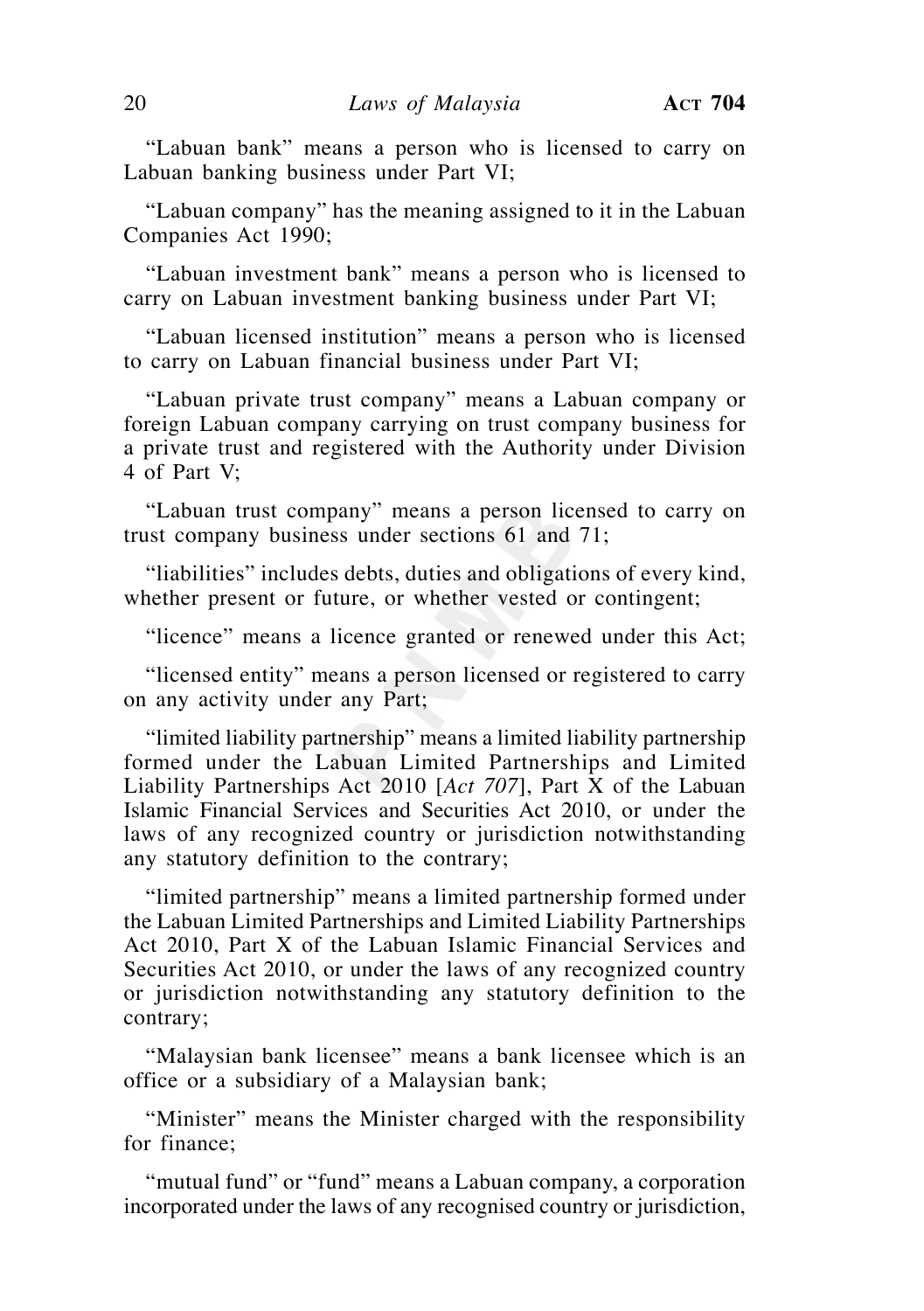a partnership, a protected cell company, a foundation, or a unit trust which—

- *(a)* collects and pools funds for the purpose of collective investment with the aim of spreading investment risk; and
- *(b)* issues interests in a mutual fund which entitles the holder to redeem his investments that is agreed upon by the parties and receive an amount computed by reference to the value of a proportionate interest in the whole or part of the net assets of the aforesaid types of entities, as the case may be,

and includes an umbrella fund whose interests in a mutual fund or units are split into a number of different class funds or subfunds and whose participants are entitled to exchange rights in one part for rights in another;

 "national language" means the national language of Malaysia as defined in the National Language Act 1967 [*Act 32*];

 "office" includes the principal place of business, a branch, an agency, a mobile place of business, a place of business set up and maintained for a limited period only, an electronic terminal and any other place of business;

"officer", in relation to a corporation, includes-

- *(a)* a director, secretary or employee of the corporation including the principal officer;
- *(b)* a receiver and manager of any part of the undertaking of the corporation appointed under a power contained in any instrument; and
- *(c)* a liquidator of the corporation appointed in a voluntary winding-up;

but does not include—

- (A) a receiver who is also not a manager;
- (B) a receiver and manager appointed by the Court; and
- (C) a liquidator appointed by the Court or by the creditors;

 "participant", in relation to a person specified in the first column of the First Schedule, has the meaning set out in the fourth column of the First Schedule as against such person;

 "partnership" means a limited partnership or a limited liability partnership;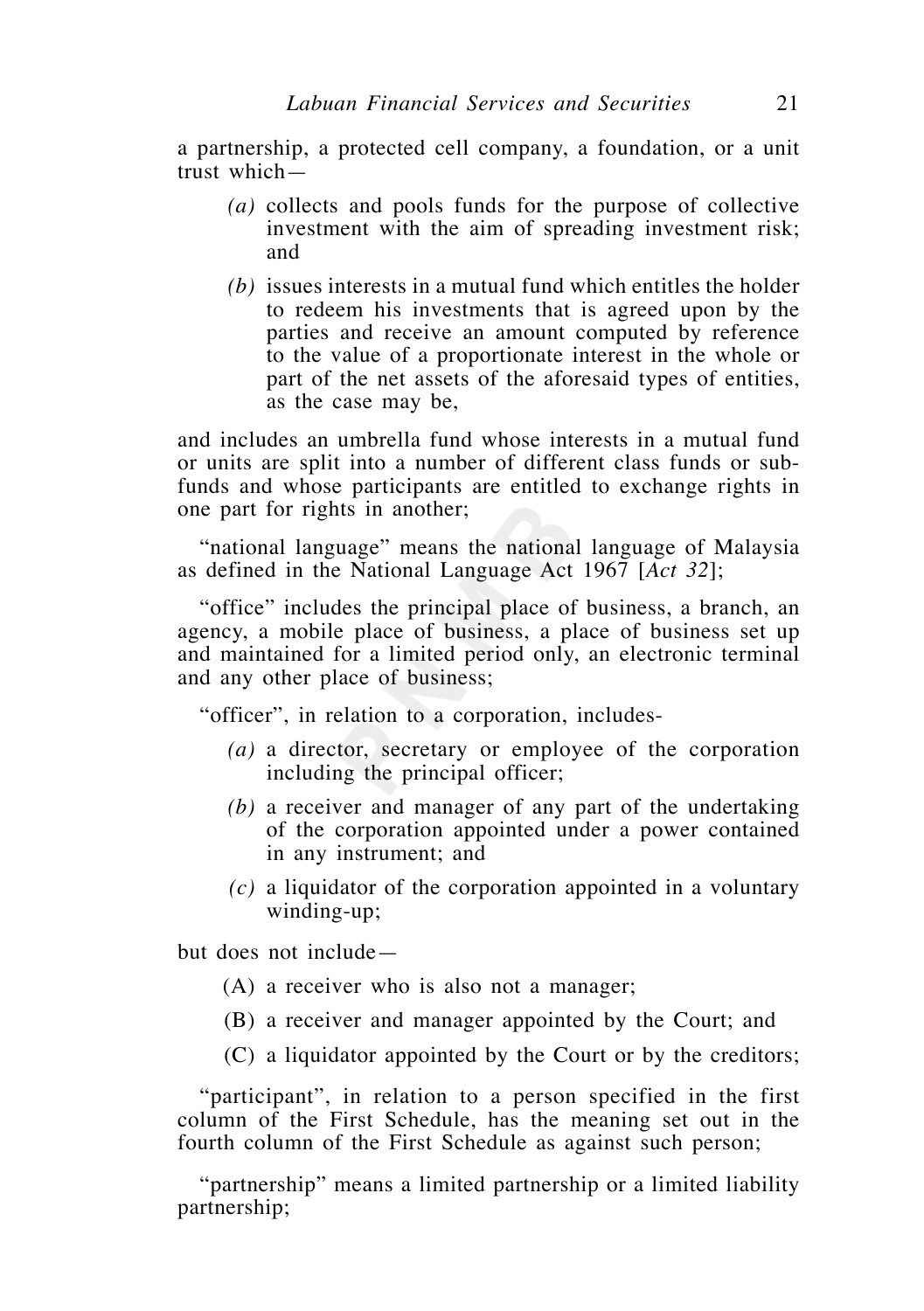"person" includes a corporation, partnership, a body of persons, corporate or unincorporated and a corporation sole;

 "person in control", in relation to an applicant for a licence or a licensed entity under this Act, means a person who—

- *(a)* is entitled to exercise, or control the exercise of, not less than one-third of the votes attached to the voting shares in such applicant or licensed entity;
- *(b)* has the power to appoint, or cause to be appointed, a majority of the directors of such applicant or licensed entity; or
- *(c)* has the power to make, or cause to be made, decisions in respect of the business or administration of such applicant or licensed entity, and to give effect to such decisions or cause them to be given effect to;

 "prescribe", where no mode is mentioned, means prescribe from time to time by order published in the *Gazette,* and a power to prescribe includes the power to make different provisions in the order for different persons, classes, categories or descriptions of persons;

 "principal officer", in relation to a licensed entity, means a person, by whatever name called, who is responsible, subject to the authority of the directors, for the conduct of the business and the administration of the licensed entity;

"private fund" means a mutual fund—

- $(a)$  whose securities are owned or held by
	- (i) not more than fifty investors where the first time investment of each of such investors is not less than two hundred and fifty thousand ringgit or such other sum as may be prescribed by the Authority or the equivalent in any foreign currency; or
	- (ii) any number of investors where the first-time investment of each of such investors is not less than five hundred thousand ringgit or such other sum as may be prescribed by the Authority or the equivalent in any foreign currency; or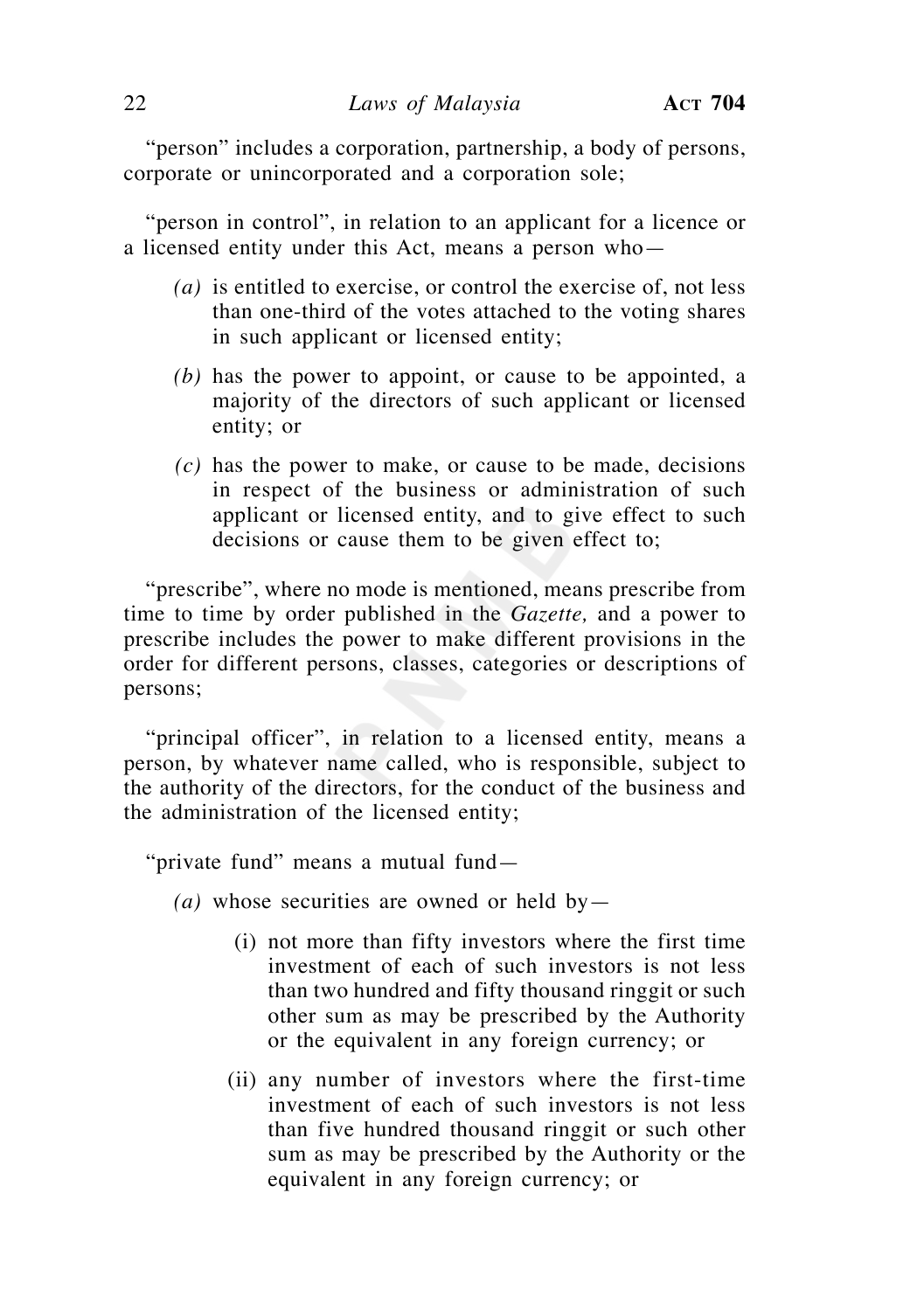*(b)* which is designated as a private fund under regulations made under this Act;

 "prospectus" means any prospectus, notice, circular, advertisement or invitation inviting applications or offers to subscribe for or purchase securities, or offering any securities for subscription or purchase;

 "protected cell company" means a company incorporated, or converted into, a protected cell company in accordance with the provisions of Part VIIIB of the Labuan Companies Act 1990 or such similar entity established under the laws of any recognised country or jurisdiction notwithstanding any statutory definition to the contrary;

 "public fund" means a mutual fund other than a private fund;

 "recognised country or jurisdiction" means a country or jurisdiction as may be specified by the Authority;

 "record" means a facility for storing information which can be subsequently retrieved or reproduced;

"regulations" means regulations made under this Act;

 "related", in relation to a corporation, means related within the meaning of section 4 of the Labuan Companies Act 1990;

"resident" means any person who is—

- *(a)* in relation to a natural person, a citizen or permanent resident of Malaysia; and
- *(b)* in relation to any other person, a person who has established a place of business, and is operating, in Malaysia,

and includes a person who is declared to be a resident pursuant to section 43 of the Exchange Control Act 1953 [*Act 17*];

"ringgit" means a ringgit in the currency of Malaysia;

 "rules", in relation to an exchange established under Part IX, means the rules governing the conduct of the exchange or its members;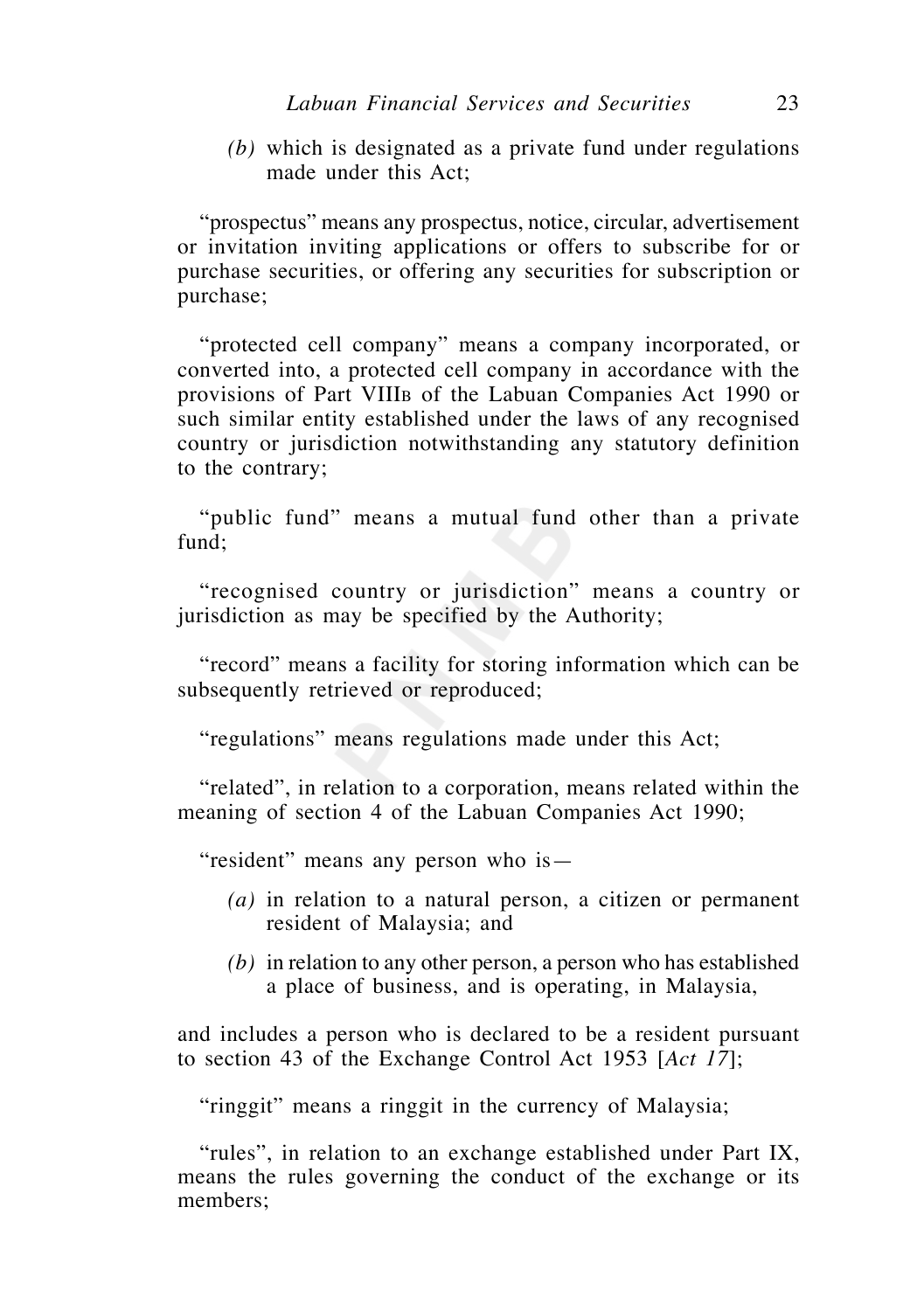"securities" means any investments commonly known or capable of being described as securities, and includes—

- *(a)* shares, debentures, funds, units, interests in a limited partnership or limited liability partnership or unit trust or foundation or protected cell company or corporation;
- *(b)* debentures, bonds or notes of or issued by any body (incorporated or unincorporated), government, local government or public authority;
- *(c)* certificates of interest or participation in, temporary or interim certificates for, receipts for or warrants to subscribe to or purchase any of the investments described in paragraphs *(a)* and *(b)*; and
- *(d)* securities as defined in the Labuan Islamic Financial Services and Securities Act 2010;

 "specify", where no mode is mentioned, means specify from time to time in writing, and a power to specify includes the power to specify differently for different persons or different classes, categories or descriptions of persons;

 "subsidiary" shall have the meaning assigned to it under the Labuan Companies Act 1990;

 "trust officer" means an officer of a Labuan trust company approved and designated as a trust officer by the Authority;

 "unit trust" means a trust established under the laws of Malaysia relating to Labuan or the laws of any recognised country or jurisdiction for the purpose, or having the effect, of providing facilities for the participation by persons as beneficiaries under the trust in any profits or income arising from the acquisition, holding, management or disposal of any property.

 (2) Any reference in this Act to "this Act" shall, unless otherwise expressly stated, be deemed to include a reference to any regulation, rule, order, notification or other subsidiary legislation made under this Act.

 (3) Notwithstanding the definition of "securities" under this Act and "interest" as defined in section 66 of the Labuan Companies Act 1990, the Minister may, on the recommendation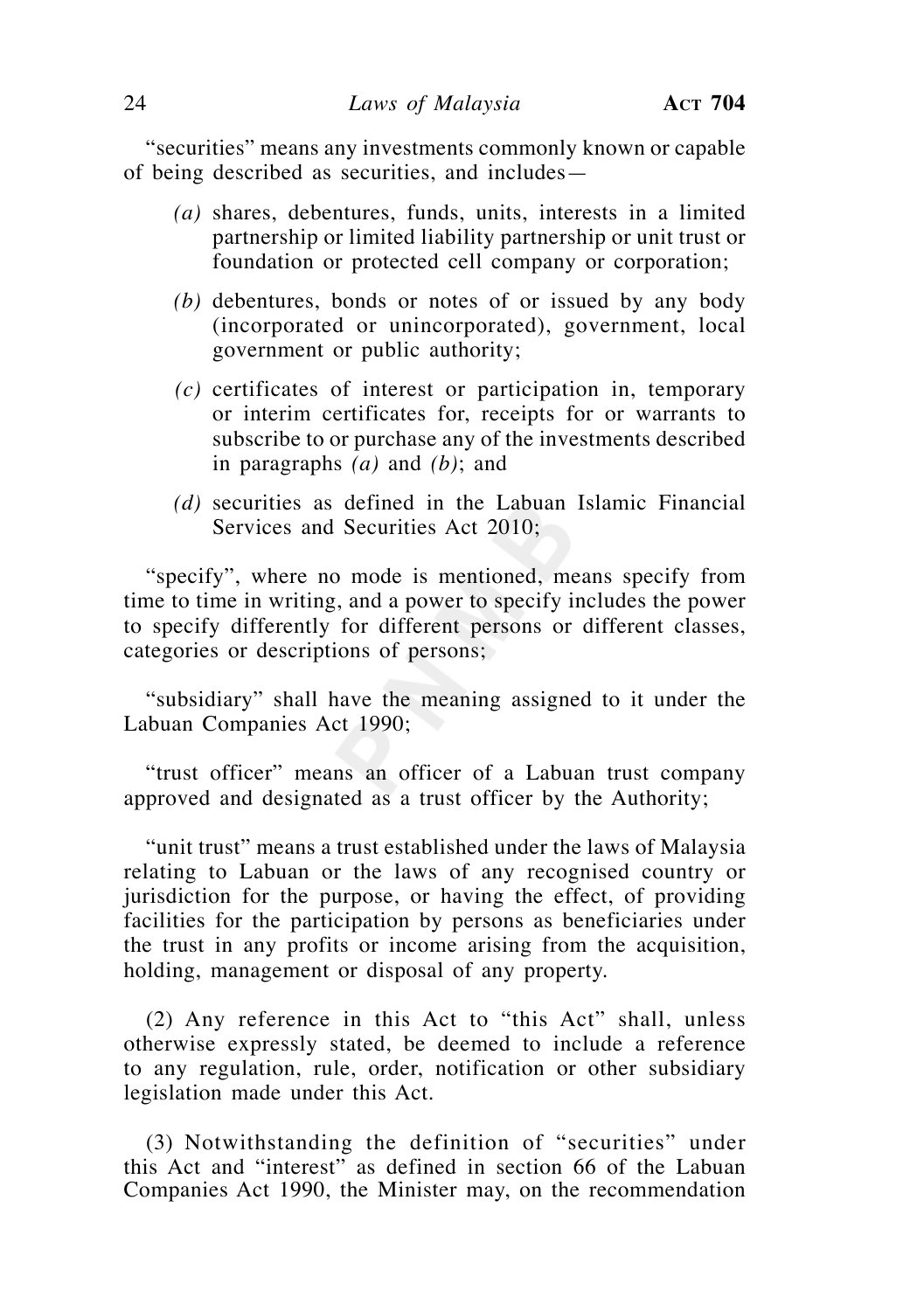of the Authority, prescribe any instrument or product or class of instruments or products to be securities for the purposes of this Act and the Labuan Financial Services Authority Act 1996.

# **Administration of the Act**

**3.** (1) The Authority is responsible for the due administration of this Act, subject to the general directions and control of the Minister.

 (2) The Authority may authorise any of its members or officers to perform any of its functions, exercise any of its powers or discharge any of its duties under this Act.

 (3) Subject to such limitations, if any, as may be prescribed, an authorised officer shall perform all the functions, exercise all the powers and discharge all the duties of the Authority as authorised and every function so performed, power so exercised and duty so discharged shall be deemed to have been duly performed, exercised and discharged for the purposes of this Act.

 (4) All courts, judges and persons acting judicially shall take judicial notice of the seal and signature of the Authority.

# **Fit and proper person**

**4.** (1) Every licensed entity shall ensure that its directors, principal officers and trust officers, where applicable, remain as fit and proper persons throughout their appointment with the licensed entity.

 (2) If a director, principal officer or trust officer, where applicable, ceases to be a fit and proper person, the licensed entity and such director, principal officer or trust officer, where applicable, shall as soon as reasonably practicable, notify the Authority in writing of the same, together with details of the change.

 (3) In determining whether a person is a fit and proper person under this Act, the Authority may take into consideration the following:

 *(a)* integrity, competence, soundness of judgment and financial standing of the person;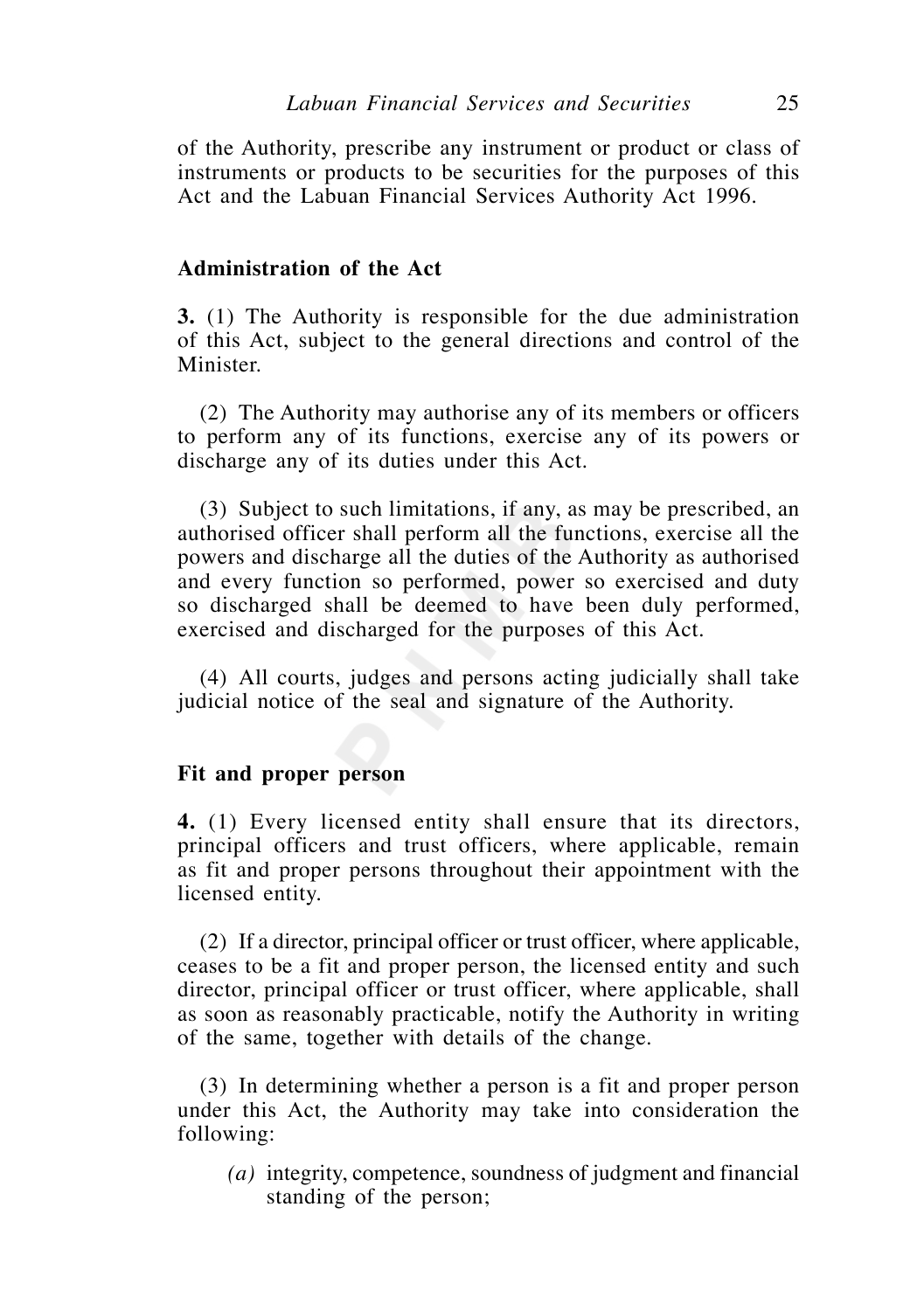- *(b)* whether the person has been adjudged a bankrupt, in Malaysia or elsewhere;
- *(c)* whether the person has been convicted of a criminal offence in Malaysia or elsewhere and where the penalty imposed is imprisonment of one year or more, whether in itself or in addition to a fine; and
- *(d)* such other criteria as may be specified in guidelines issued by the Authority.

 (4) A person shall be under a duty to give notice in writing to the Authority, as soon as practicable, of any material event that could reasonably be expected to affect his status as a fit and proper person.

 (5) Where the Authority is satisfied that a person is not fit and proper, the Authority may disqualify the person from acting in his capacity as a director, principal officer or trust officer, as the case may be, of a licensed entity.

# **Business in, from or through Labuan**

**5.** (1) A person licensed to carry on any of the activities under this Act shall carry on such activities only in, from or through Labuan except that a licensed entity may carry on such business in Malaysia outside Labuan as may be permitted by the Authority from time to time:

 Provided that nothing in this section permits a licensed entity from carrying on any regulated activities under the Capital Markets and Services Act 2007 [*Act 671*], where such regulated activities are carried on in Malaysia other than Labuan.

 (2) Notwithstanding subsection (1), a mutual fund, a fund manager and a fund administrator established, licensed or registered, as the case may be, under Part III shall be deemed to be carrying on business in Labuan notwithstanding that the business is carried on wholly outside Labuan or outside Labuan from a place of business or registered office within Labuan and the expression "carrying on business from Labuan" includes carrying on business outside Labuan from a place of business or a registered office within Labuan.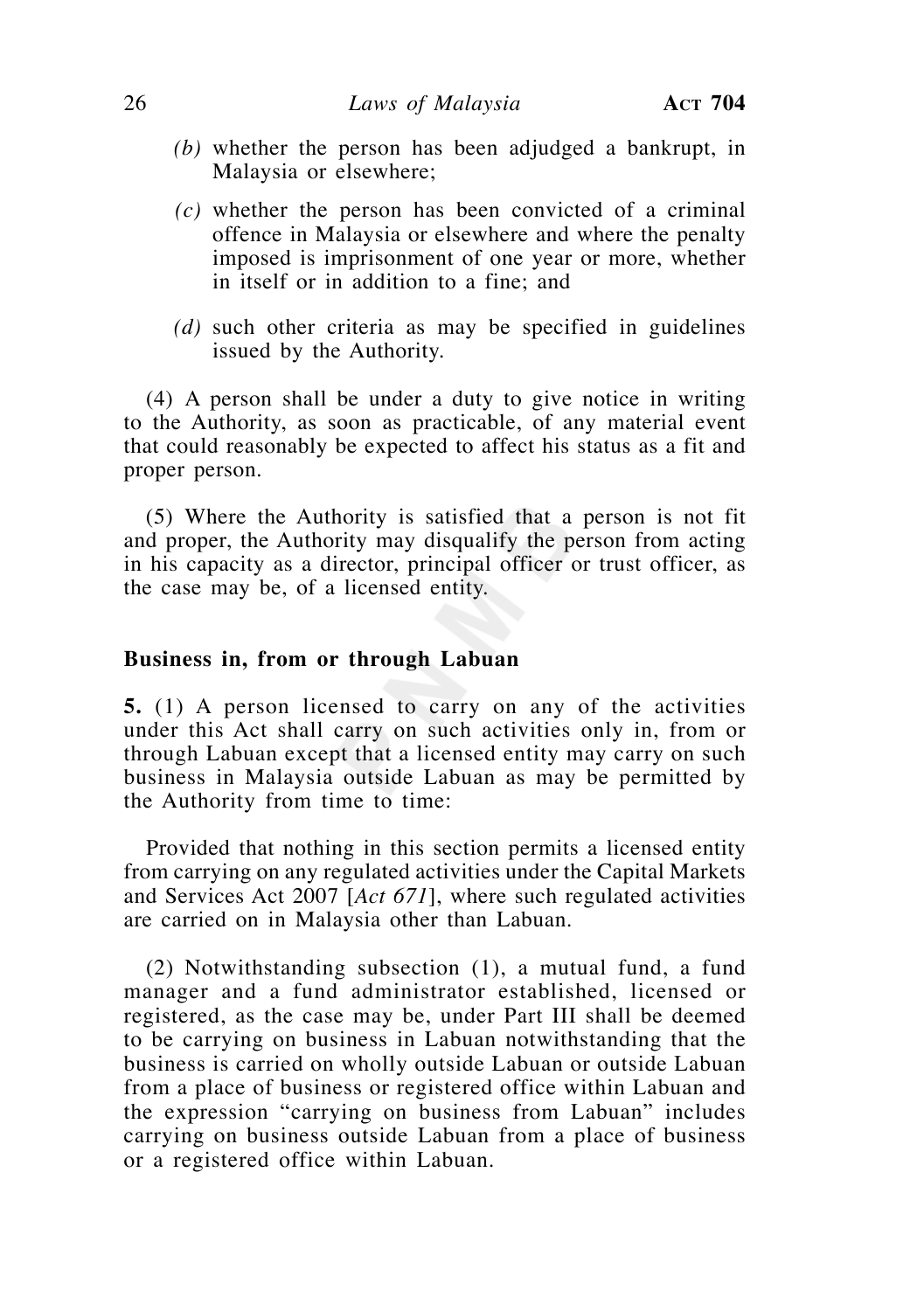# **Shariah matters**

- **6.** Any person—
	- *(a)* proposing to make an offer of subscription or purchase, or issue an invitation to subscribe for or purchase, securities in or from within Labuan; or
	- *(b)* carrying on any business regulated under Parts III, IV, VI, VII and X,

which is expressly in conformity with Shariah principles shall comply with the relevant provisions of the Labuan Islamic Financial Services and Securities Act 2010 and in so doing, shall be deemed to have complied with all relevant laws in Labuan relating to such matters.

# PART II

# **SECURITIES**

DIVISION 1

PRELIMINARY

# **Interpretation**

**7.** (1) In this Part, unless the context otherwise requires—

 "borrowing company" means a Labuan company that is or will be under a liability, whether or not such liability is present or future, to repay any money received or to be received by it in response to an offer made under section 8 to subscribe for or purchase debentures of the Labuan company;

 "guarantor company", in relation to a borrowing company, means a corporation that has guaranteed, or has agreed to guarantee, the repayment of any money received or to be received by the borrowing company in response to an offer made under section 8 to subscribe for or purchase debentures of the borrowing company;

 "promoter", in relation to a prospectus issued by or in connection with a Labuan company, means a promoter of the company who was a party to the preparation of the prospectus or any relevant portion thereof, but does not include any person by reason only of his acting in a professional or advisory capacity; and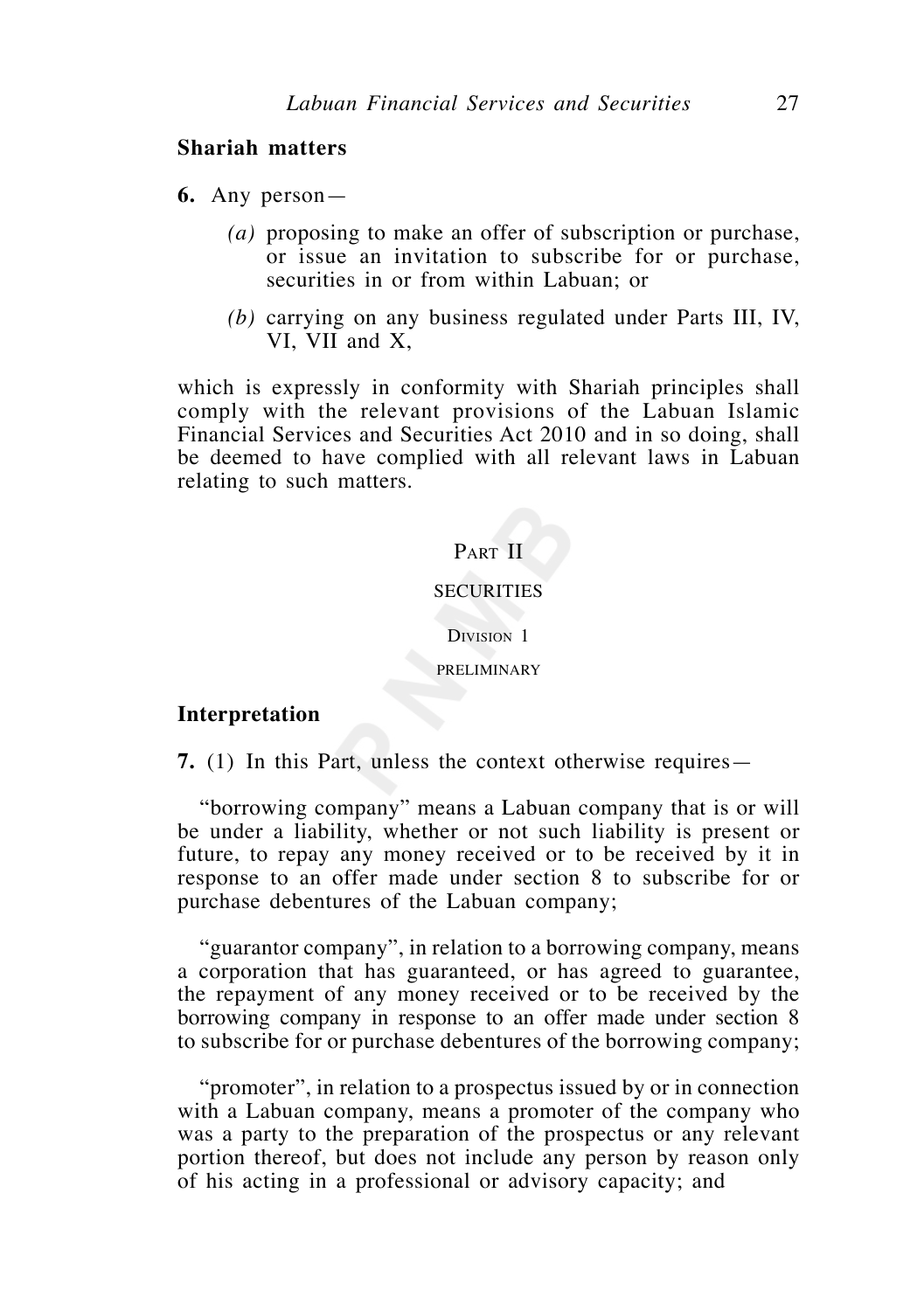"secured debenture" means—

- *(a)* any debenture which is stated on its face to be a secured debenture; and
- *(b)* any debenture which is issued on terms affording the holder of the debenture rights and powers to vote and demand a poll in respect of the business and undertaking of the company, whether in addition to the rights of members of the company or in substitution for those rights.

# DIVISION<sub>2</sub>

**OFFERS** 

# **Offers or invitations which require the approval of the Authority**

**8.** (1) Subject to subsections (2) to (6), a person, its officers, directors, agent or any other person on its behalf, shall not make an offer for subscription or purchase, or issue an invitation to subscribe for or purchase securities in or from within Labuan without the prior written approval of the Authority.

 (2) No offer or invitation to subscribe for debentures of, or to deposit money with or lend money to, a Labuan company or a foreign Labuan company, shall be made to residents of Malaysia, except by a bank licensee unless otherwise allowed in writing by the Authority.

(3) An applicant shall submit to the Authority such documents and such other information in relation to the offer or invitation in such form and manner and at such times as the Authority may require.

 (4) Where an application has been submitted to the Authority under this section, the Authority may—

- *(a)* approve an offer or invitation with or without revisions and subject to such terms and conditions as it thinks fit; or
- *(b)* reject an offer or invitation.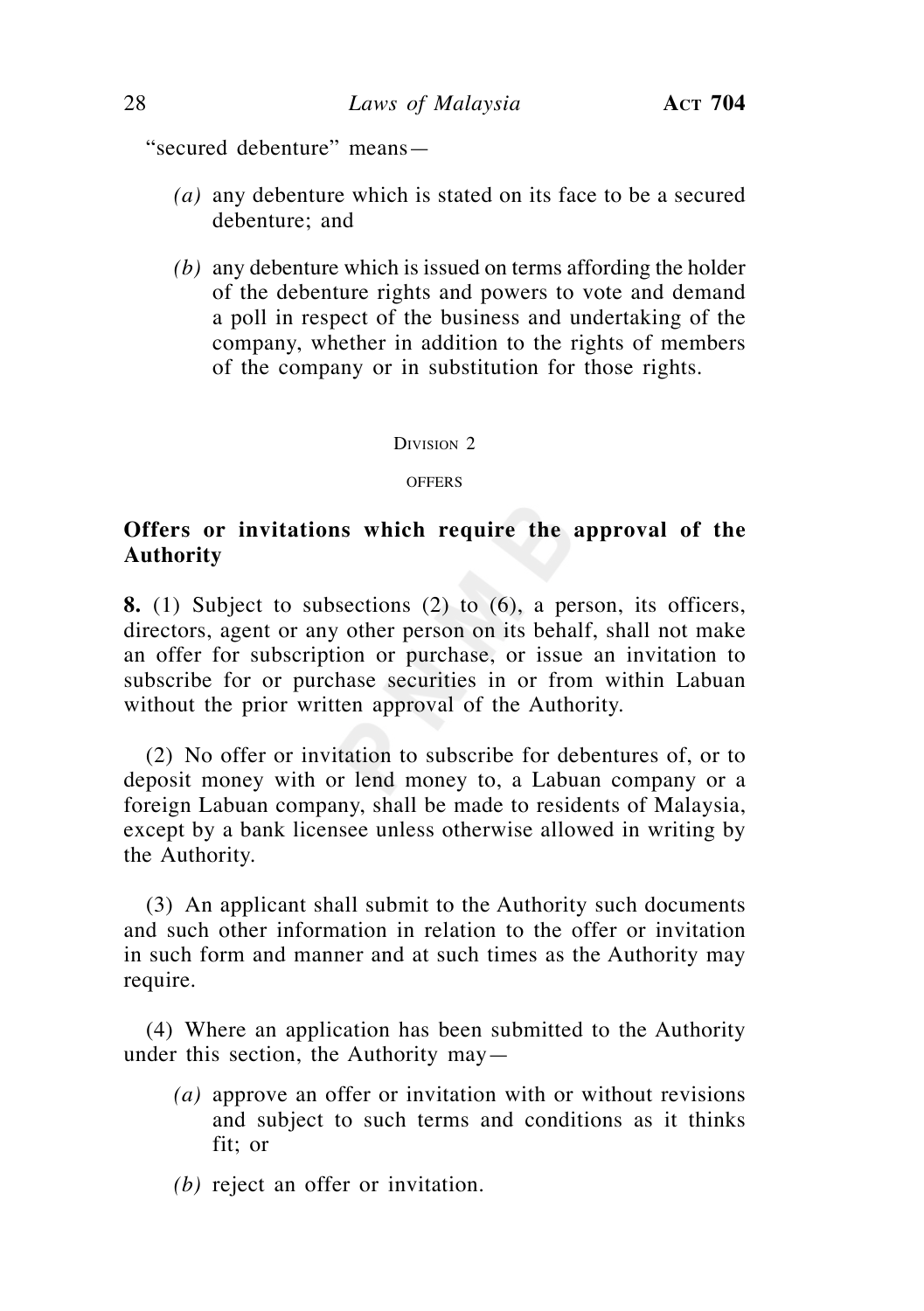(5) The following offers or invitations of securities are excluded from the requirement to obtain the approval of the Authority under subsection (1):

- *(a)* an offer or invitation of securities, where—
	- (i) the offer or invitation is addressed to an identifiable category of persons to whom it is directly communicated by the person making the offer or invitation or by his appointed agent; or
	- (ii) the members of that category to which the offer or invitation is made are the only persons who may accept the offer or invitation and they are in possession of sufficient information to be able to make a reasonable evaluation of the offer or invitation,

and the number of persons to whom the offer or invitation is communicated does not exceed fifty;

- $(b)$  an offer or invitation of debentures, where
	- (i) the first-time investment of each of the initial debenture holders is not less than two hundred and fifty thousand ringgit or the equivalent in any other currency and they are in possession of sufficient information to be able to make a reasonable evaluation of the offer or invitation; or
	- (ii) the first-time investment of each of the initial debenture holders is less than two hundred and fifty thousand ringgit or the equivalent in any other currency and the number of persons to whom the offer or invitation is communicated does not exceed fifty and they are in possession of sufficient information to be able to make a reasonable evaluation of the offer or invitation;
- *(c)* an offer or invitation of securities in a mutual fund which satisfies the mutual fund requirements under Part III;
- *(d)* an offer or invitation of securities pursuant to a take-over offer which complies with the relevant law applicable to such offer; and
- *(e)* an offer or invitation of securities or such classes or categories of securities as may be specified by the Authority.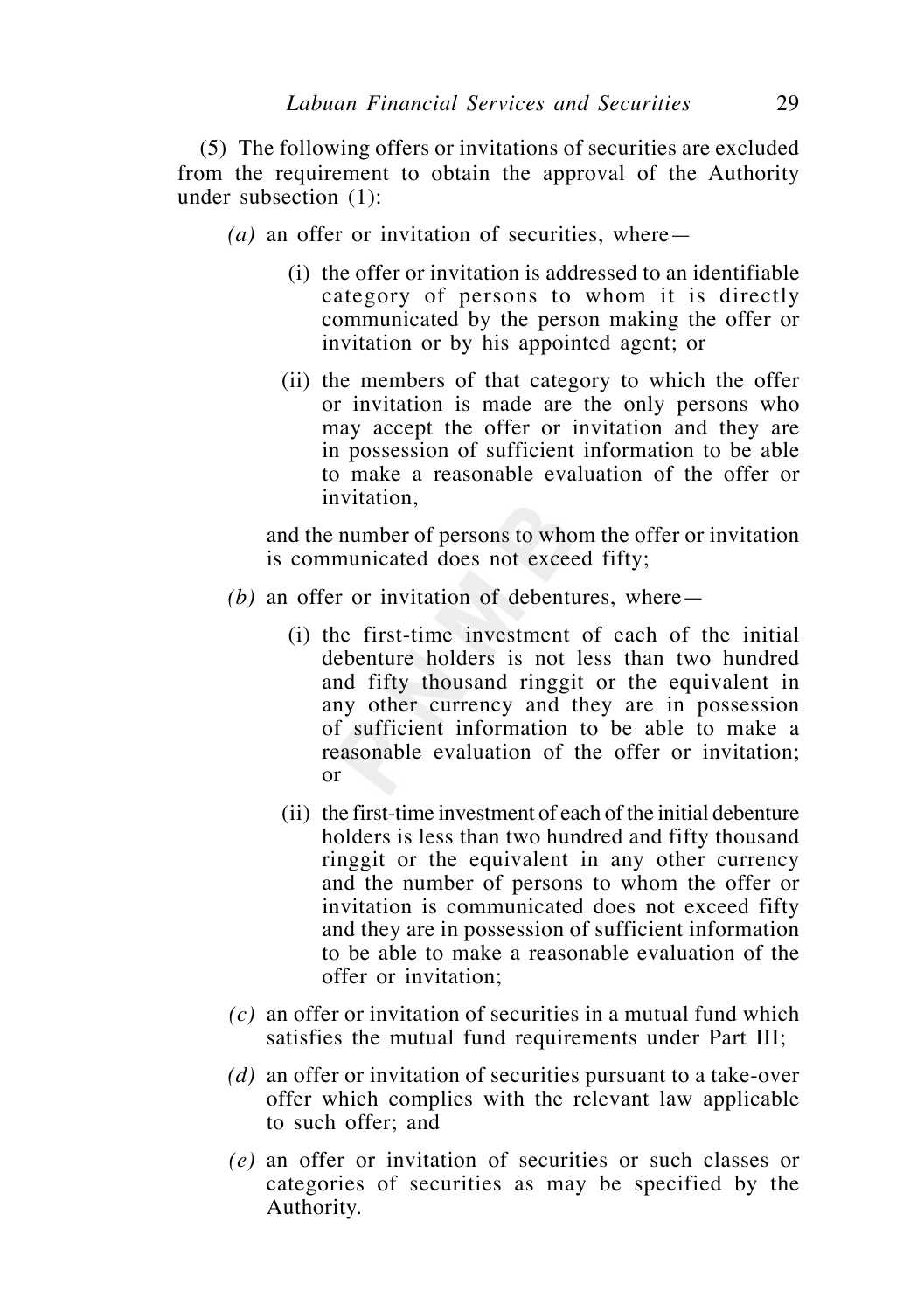(6) Any specification or specifications made under paragraph (5)*(e)* shall be subject to any condition, restriction or limitation as the Authority may impose.

 (7) Any person who makes an offer or invitation of securities in contravention of subsection (1) commits an offence and shall, on conviction, be liable to a fine not exceeding one million ringgit or to imprisonment for a term not exceeding three years or to both.

 (8) A person who is not a bank licensee and makes such an offer or invitation under subsection (2) commits an offence and shall, on conviction, be liable to a fine not exceeding one million ringgit or to imprisonment for a term not exceeding three years or to both.

# **False or misleading statements**

**9.** (1) Where any statement or information is required to be submitted to the Authority in relation to any offer or invitation of securities submitted pursuant to subsection 8(3), an applicant and any of its officers shall not—

- *(a)* submit or cause to be submitted any statement or information that is false or misleading;
- *(b)* submit or cause to be submitted any statement or information from which there is a material omission; or
- *(c)* engage in or aid or abet conduct that he knows to be misleading or deceptive or is likely to mislead or deceive the Authority.

 (2) It shall be a defence to a prosecution or any proceedings for contravention of subsection (1) if it is proved that the defendant, after making enquiries as were reasonable in the circumstances, had reasonable grounds to believe, and did until the time of the making of the statement or provision of the information or engaging in the conduct was of the belief that—

- *(a)* the statement or information was true and not misleading;
- *(b)* the omission was not material;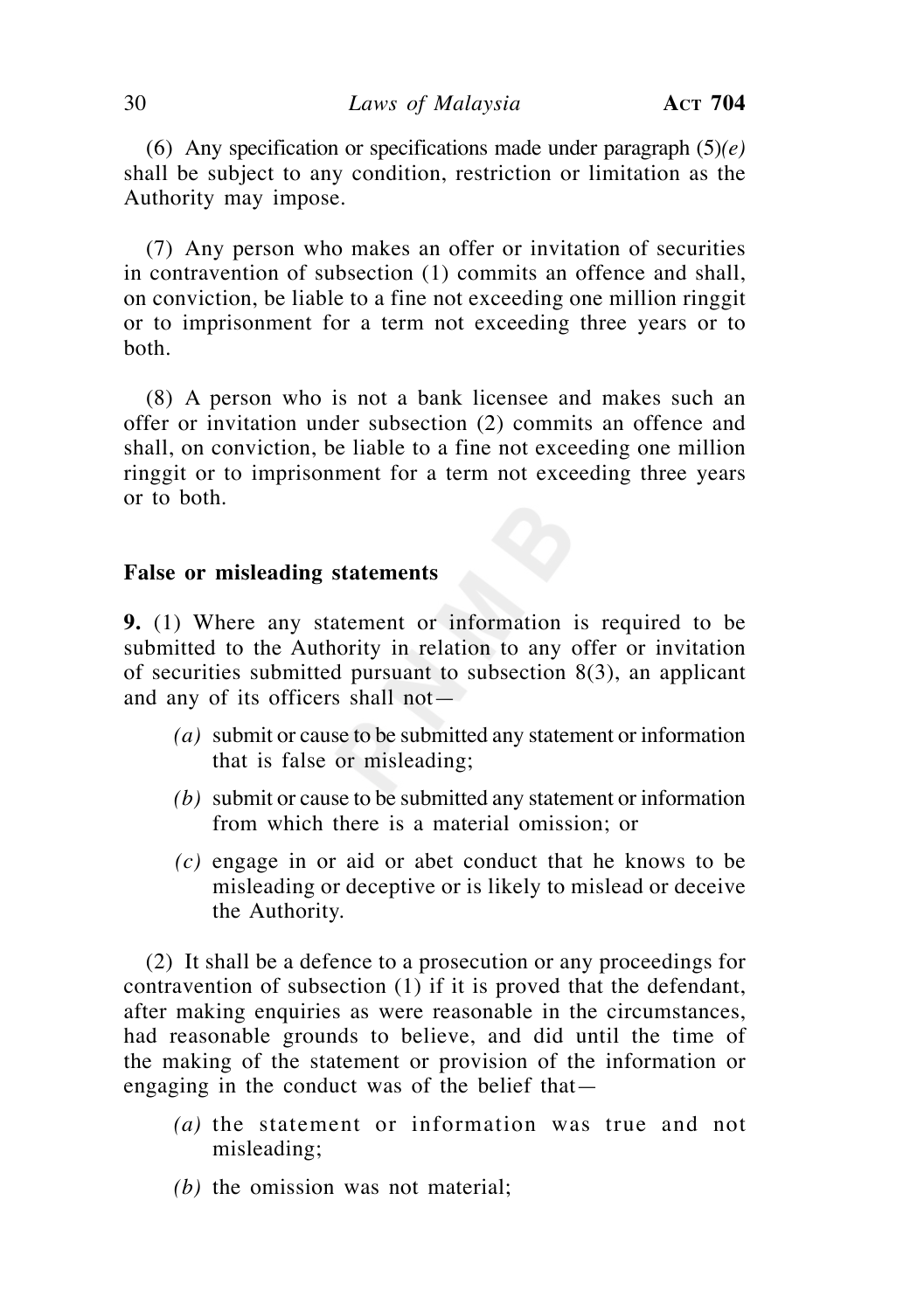- *(c)* there was no material omission; or
- *(d)* the conduct in question was not misleading or deceptive.

 (3) Any person who contravenes subsection (1) commits an offence and shall, on conviction, be liable to a fine not exceeding one million ringgit or to imprisonment for a term not exceeding three years or to both.

# **Advertisements**

**10.** (1) No advertisement offering, or calling attention to an offer or intended offer of, securities under subsection  $8(1)$ , being an offer of securities not excluded under subsection 8(5), shall be published in Labuan until it has been approved by the Authority.

 (2) An application for approval of an advertisement shall be lodged with the Authority together with a copy of the advertisement verified in such manner as the Authority directs.

 (3) Any person who publishes or causes to be published in Labuan an advertisement without the prior approval of the Authority commits an offence and shall, on conviction, be liable to a fine not exceeding ten thousand ringgit.

# **Registration of prospectus**

**11.** (1) Subject to subsection (2), a person shall not issue, offer for subscription or purchase, make an invitation to subscribe for or purchase, securities in or from within Labuan unless a prospectus in relation to such offer or invitation has been registered with the Authority.

 (2) The requirement under subsection (1) shall not apply if the offer or invitation is made pursuant to or in connection with an offer or invitation excluded under subsection 8(5).

 (3) The Authority shall not register a copy of any prospectus—

 *(a)* if it contains any statement or matter which is in its opinion misleading in the form and context in which it is included; and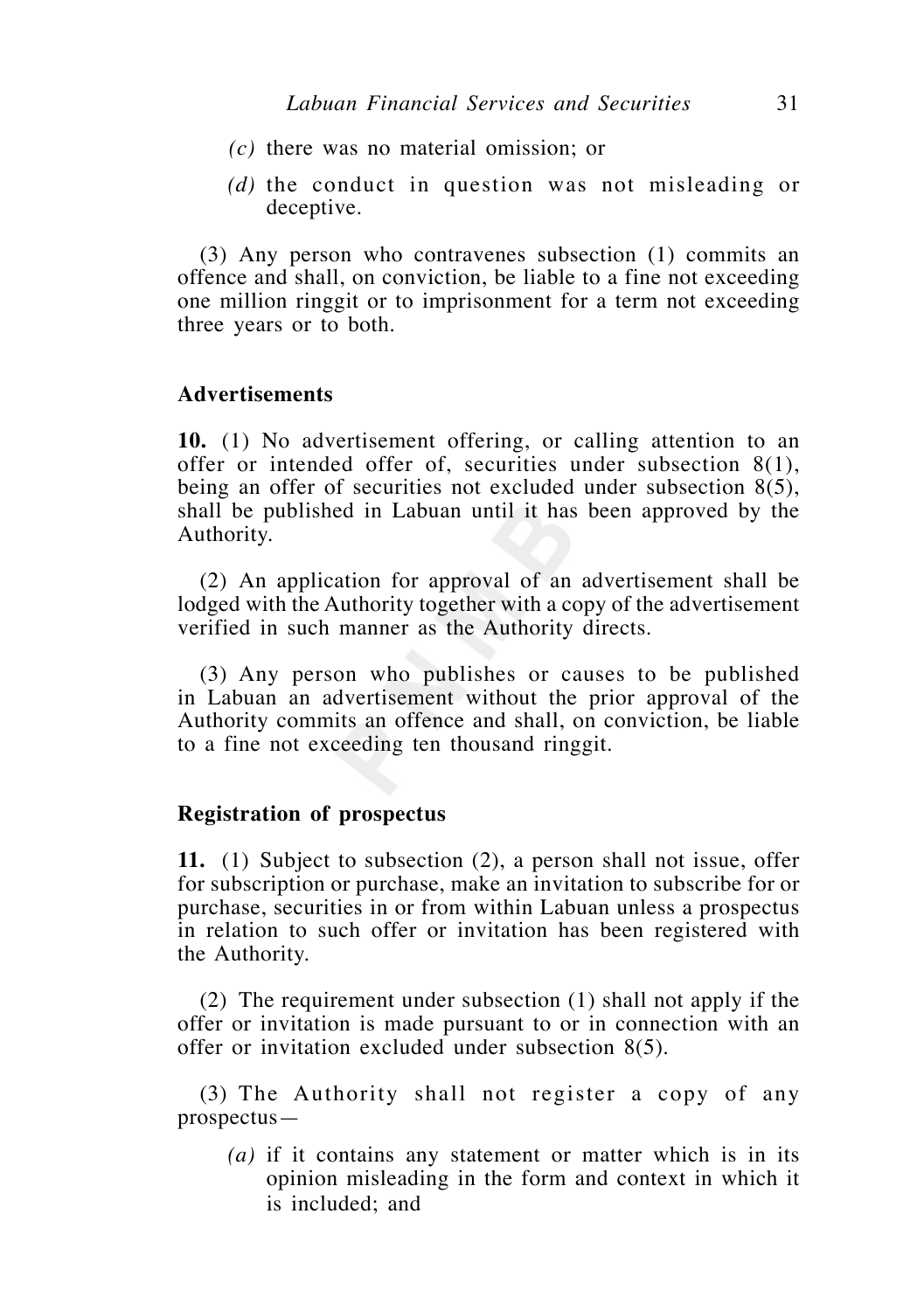*(b)* unless—

- (i) a copy signed by every director and by every person who is named therein as a proposed director of the corporation or operator in the case of a public fund applying for registration under section 31 or by their agents authorised in writing is lodged with the Authority on or before the date of its issue;
- (ii) the prospectus appears to comply with the requirements of this Act and the regulations or the Authority is satisfied that any departure from the requirements of this Act or the regulations by such prospectus is justified and is unlikely to mislead a person investing on the faith of its content; and
- (iii) there is also lodged with the Authority-
	- *(aa)* in the case of a prospectus relating to a public fund—
		- (i) a certificate from an expert certifying that it complies with the requirements of Part III; and
		- (ii) where all or any part of the prospectus is not in the national language or English language, a translation into the national language or English language of the prospectus or that part of the prospectus, verified in a manner satisfactory to the Authority;
	- *(bb)* in the case of any other prospectus, a copy, verified as specified, of any consent required by section 13 to the issue of the prospectus and any material contract referred to in the prospectus or, in the case of such a contract not reduced into writing, a memorandum giving full particulars thereof, verified as specified.

 (4) If a prospectus is issued without a copy thereof having been so registered, the corporation and every person who is knowingly a party to the issue of the prospectus commits an offence and shall, on conviction, be liable to a fine not exceeding one million ringgit or to imprisonment for a term not exceeding three years or to both.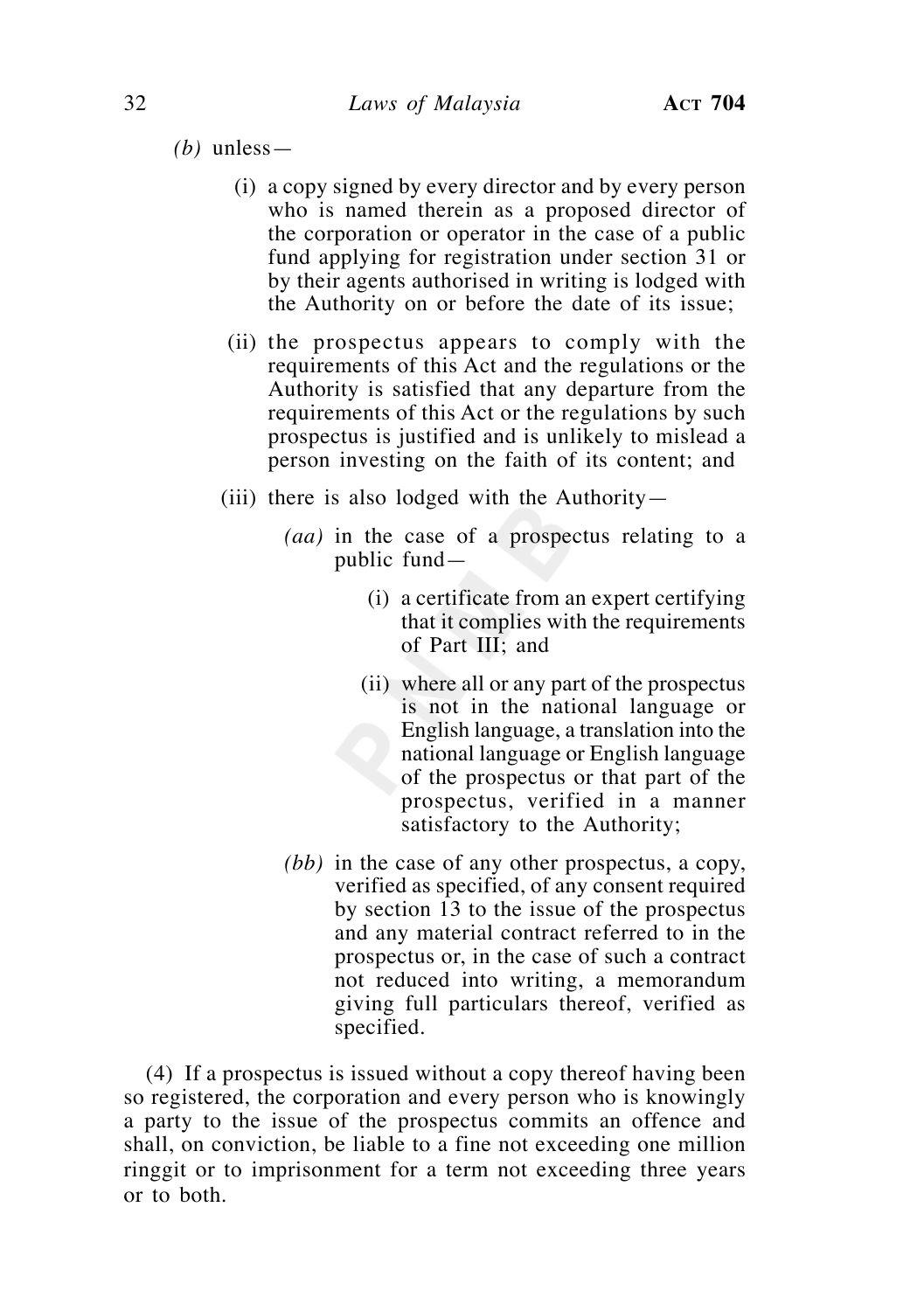(5) In relation to a prospectus relating to a public fund, such prospectus shall, in addition—

- *(a)* provide full, true and plain disclosure of all facts and circumstances that would facilitate a reasonable assessment by a prospective investor in determining whether to purchase or subscribe to shares of a public fund;
- *(b)* contain a statement summarising the rights of investors under section 36; and
- *(c)* where the public fund has completed a financial year in operation, be accompanied by or contain reference to the availability of the financial statements of the financial year of the public fund immediately preceding the date of such offer and the auditor's report thereon.
- $(6)$  Where
	- *(a)* any change occurs which materially affects any of the matters required to be disclosed under subsection (5); or
	- *(b)* there has been a material change affecting the matters disclosed in the prospectus,

then the fund manager of the public fund or the promoter, as the case may be, shall within thirty days of such occurrence incorporate such change to the prospectus relating to such public fund or offer pursuant to subsection  $8(1)$  and provide a copy thereof to each of its investors and the Authority.

# **Document containing offer of securities to be made via Labuan trust company or bank licensee and to be deemed prospectus**

**12.** (1) Where a corporation allots or issues or agrees to allot or issue to a person any securities under subsection 8(1), and where such an offer is not excluded under subsection 8(5), the offer or invitation of securities shall be made through its agent which shall be a Labuan trust company or a bank licensee.

 (2) Any document by which the offer under subsection 8(1) is made shall for all purposes be deemed to be a prospectus issued by the corporation, and all written laws and rules of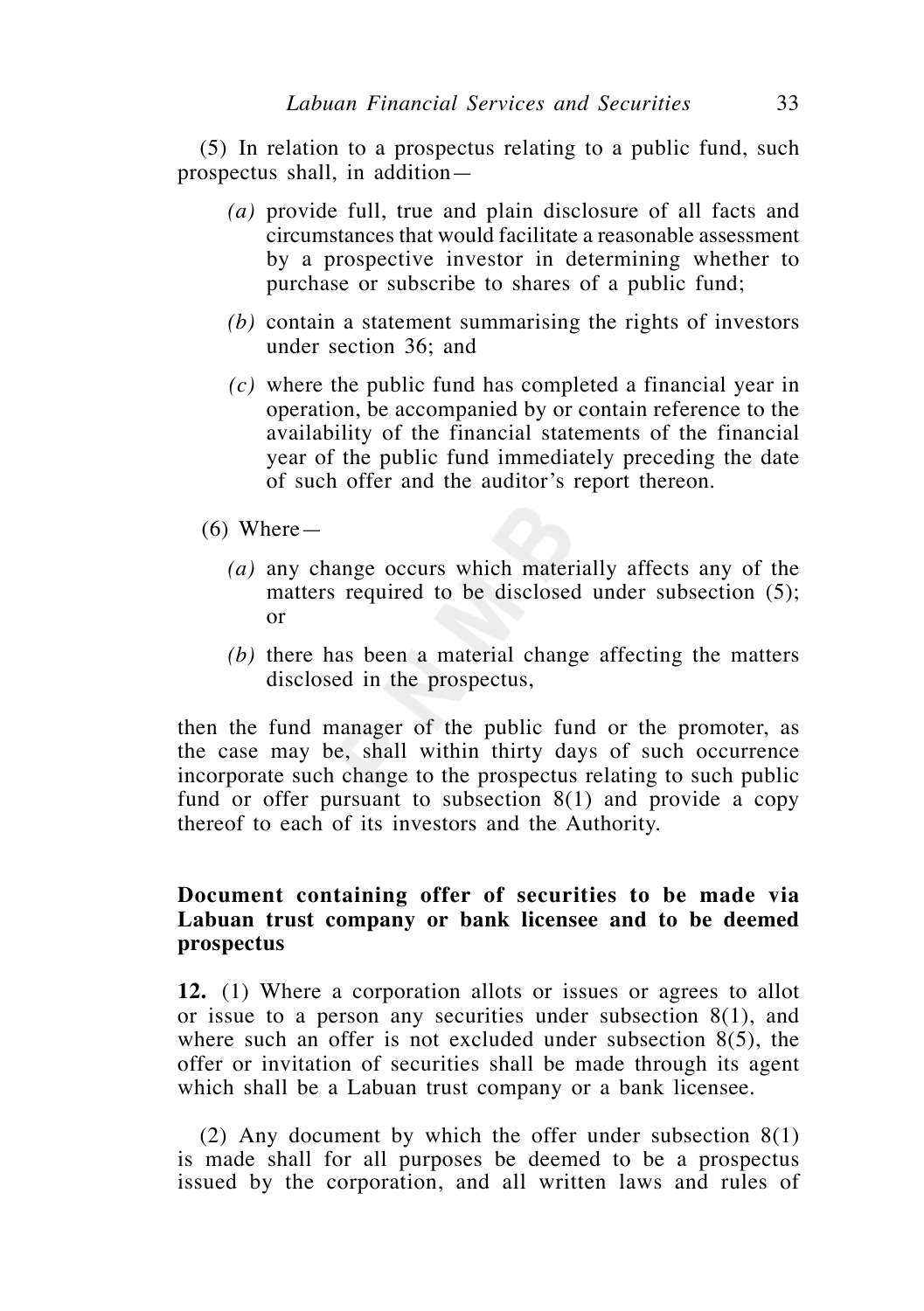law as to the contents of prospectuses and as to liability in respect of advertisements and statements and non-disclosures in prospectuses, or otherwise relating to prospectuses, shall apply and have effect accordingly as if the securities had been offered under subsection 8(1) and as if persons accepting the offer in respect of any securities were subscribers therefor but without prejudice to the liability, if any, of the persons by whom the offer is made in respect of statements or non-disclosures in the document or otherwise.

 (3) For the purposes of this Act, it shall, unless the contrary is proved, be evidence that an allotment of, or an agreement to allot, securities was made by a corporation with a view to the securities being offered under subsection 8(1) if it is shown—

- *(a)* that an offer of securities under subsection 8(1) was made within six months after the allotment or agreement to allot; or
- *(b)* that at the date when the offer of the securities under subsection 8(1) was made, the whole consideration to be received by the corporation in respect of such securities had not been so received.

 (4) The requirements of this Part as to prospectuses shall have effect as though the persons making an offer to which this section relates were persons named in a prospectus as directors of a corporation.

 (5) In addition to complying with the other requirements of this Part, the document making the offer shall state—

- *(a)* the net amount of the consideration received or to be received by the corporation making the offer in respect of the securities to which the offer relates; and
- *(b)* the place and time at which the contract under which the securities have been or are to be allotted may be inspected.

 (6) Where an offer to which this section relates is made by a corporation, it shall be sufficient if the document referred to in subsection (1) is signed on behalf of the corporation by two directors of the corporation and any such director may authorise his agent in writing to sign on his behalf.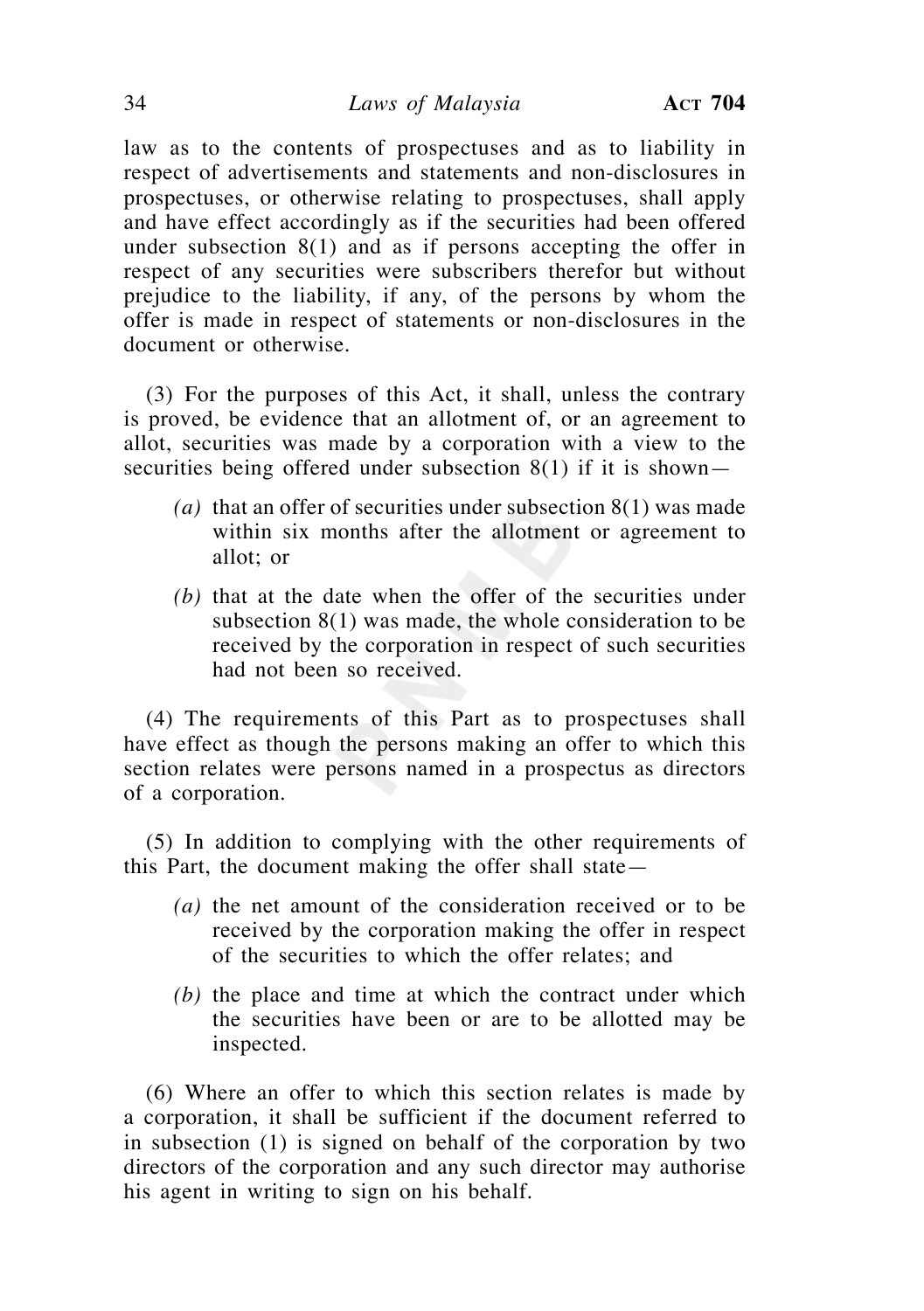# **Expert's consent to issue of prospectus containing statement by him**

**13.** (1) A prospectus inviting subscription for or purchase of securities of a corporation and including a statement purporting to be made by an expert or to be based on a statement made by an expert shall not be issued unless there appears in the prospectus a statement that he has given and has not withdrawn his consent.

 (2) If any prospectus is issued by a corporation in contravention of this section, the corporation and every person who is knowingly a party to the issue thereof commits an offence and shall, on conviction, be liable to a fine not exceeding one million ringgit or to imprisonment for a term not exceeding three years or to both.

# **Civil liability for mis-statement in prospectus**

**14.** (1) Subject to this section, each of the following persons shall be liable to pay compensation to all persons who subscribe for or purchase any securities on the faith of a prospectus for any loss or damage sustained by reason of an untrue statement therein, or by reason of the wilful non-disclosure therein of any matter of which he had knowledge and which he knew to be material, that is to say every person who—

- *(a)* is a director at the time of issue of the prospectus;
- *(b)* authorised or caused himself to be named and is named in the prospectus as a director or as having agreed to become a director either immediately or after an interval of time;
- *(c)* is a promoter of the corporation; or
- *(d)* authorised or caused the issue of the prospectus.

 (2) Notwithstanding anything in subsection (1), where the consent of an expert is required to the issue of a prospectus and he has given that consent, he shall not by reason only thereof be liable as a person who has authorised or caused the issue of the prospectus except in respect of an untrue statement purporting to be made by him as an expert, and the inclusion in the prospectus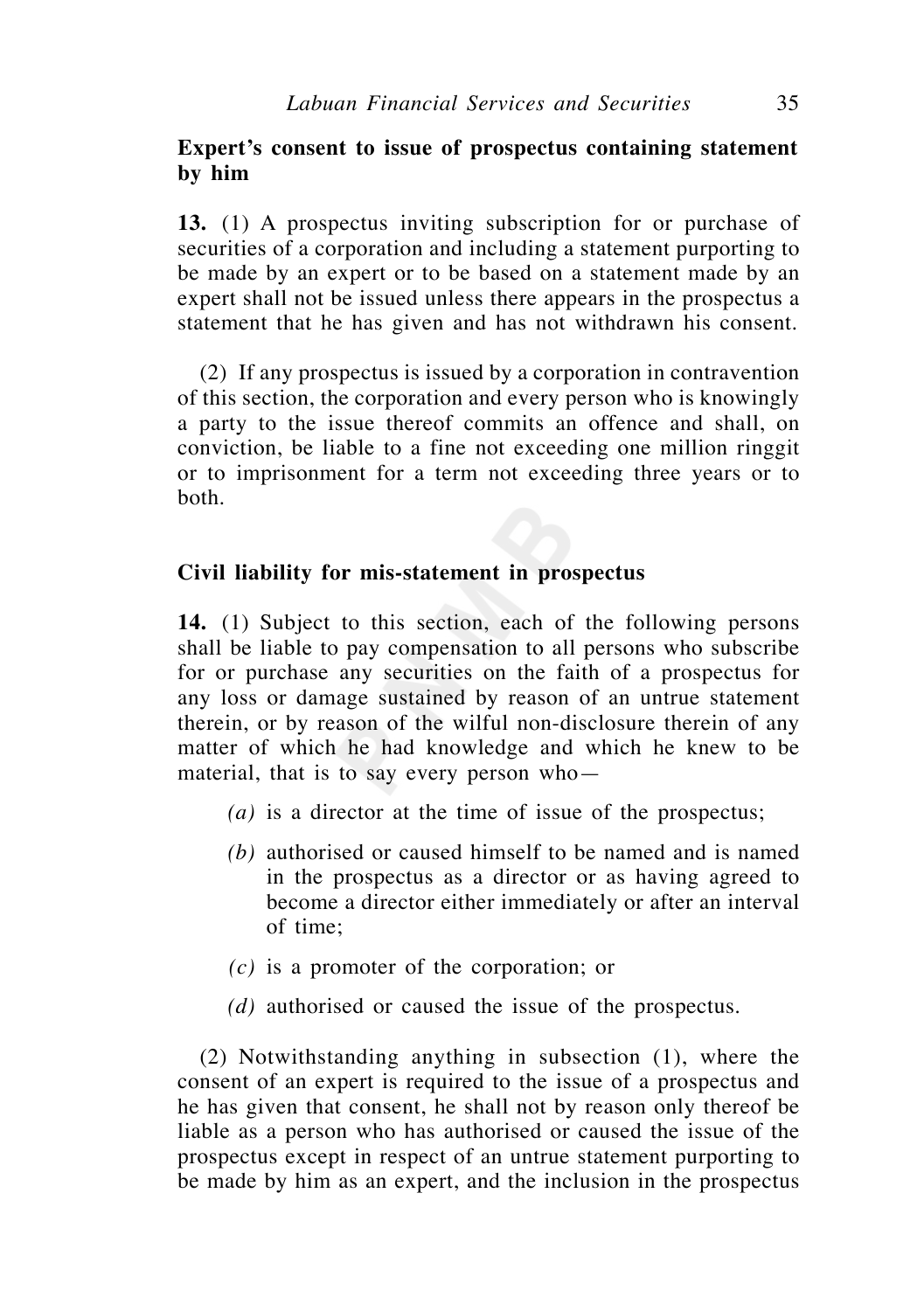of a name of a person as a trustee for debenture-holders, auditor, banker, barrister, advocate or solicitor or stock or share broker shall not for that reason alone be construed as an authorisation by such person for the issue of the prospectus.

 (3) No person shall be liable under subsection (1) if he proves—

- *(a)* that, having consented to become a director of the corporation, he withdrew his consent before the issue of the prospectus, and that it was issued without his authority or consent;
- *(b)* that the prospectus was issued without his knowledge or consent and he gave reasonable public notice thereof forthwith after he became aware of its issue;
- *(c)* that after the issue of the prospectus and before allotment or sale thereunder he, on becoming aware of any untrue statement therein, withdrew his consent and gave reasonable public notice of the withdrawal and of the reason therefor; or
- $(d)$  that—
	- (i) as regards every untrue statement not purporting to be made on the authority of an expert or of a public official document or statement, he had reasonable ground to believe, and did up to the time of the allotment, issue or sale of the securities believe, that the statement was true;
	- (ii) as regards every untrue statement purporting to be a statement made by an expert or to be based on a statement made by an expert or contained in what purports to be a copy of or extract from a report or valuation of an expert, it fairly represented the statement, or was a correct and fair copy of an extract from the report or valuation, and he had reasonable ground to believe and did up to the time of the issue of the prospectus believe, that the expert making the statement was competent to make it and that that expert had given the consent required by section 13 to the issue of the prospectus and had not withdrawn that consent before delivery of a copy of the prospectus for registration or, to the person's knowledge, before any allotment, issue or sale thereunder; and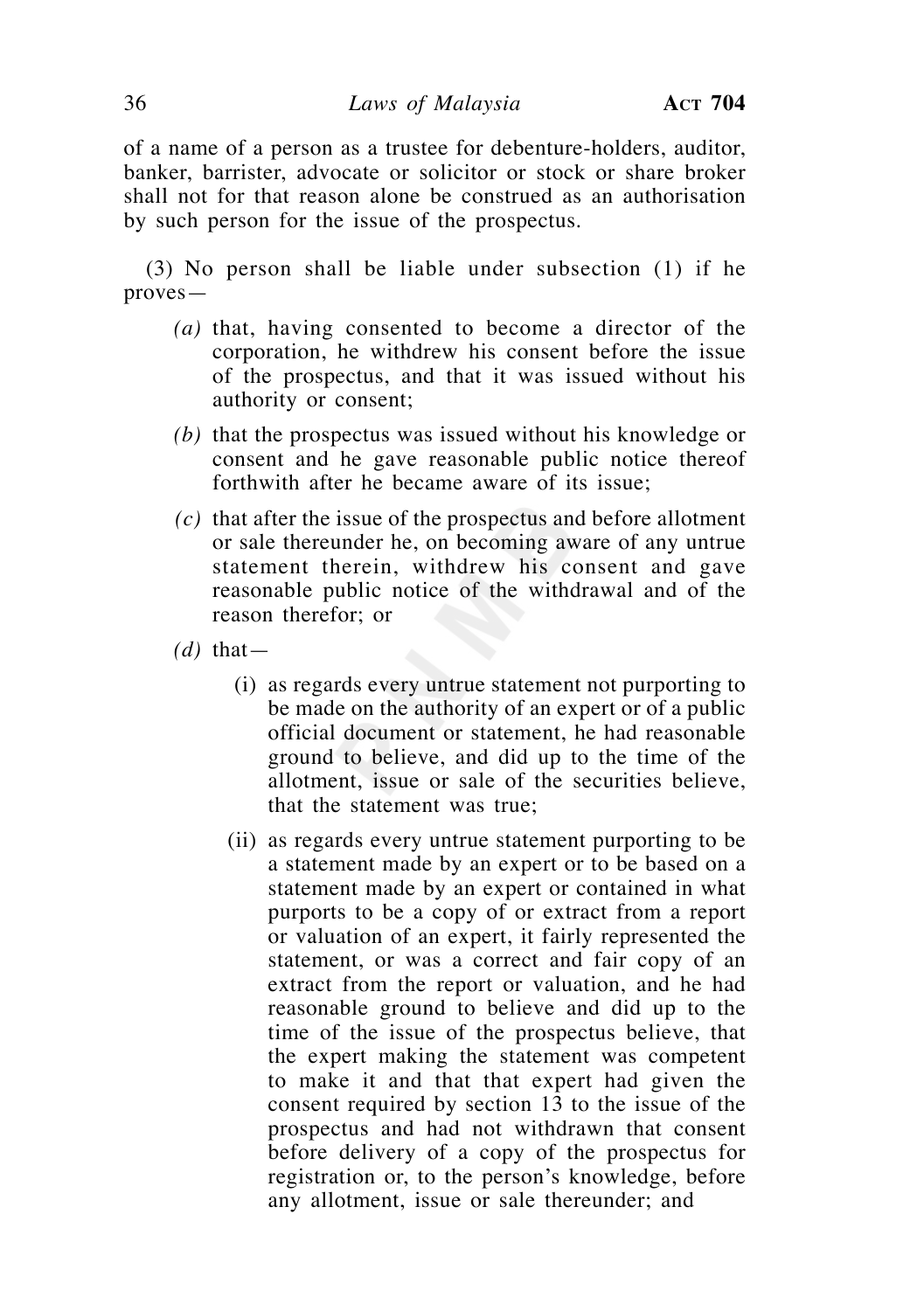(iii) as regards every untrue statement purporting to be a statement made by an official person or contained in what purports to be a copy of or extract from a public official document, it was a correct and fair representation of the statement or copy of or extract from the document.

 (4) Subsection (3) shall not apply in the case of a person liable, by reason of his having given a consent required of him by section 13 as a person who has authorised or caused the issue of the prospectus in respect of an untrue statement purporting to have been made by him as an expert.

 (5) A person who apart from this subsection would under subsection (1) be liable, by reason of his having given a consent required of him by section 13, as a person who has authorised the issue of a prospectus in respect of an untrue statement purporting to be made by him as an expert shall not be so liable if he proves—

- *(a)* that, having given his consent under section 13 to the issue of the prospectus, he withdrew it in writing before a copy of the prospectus was lodged with the Authority;
- *(b)* that, after a copy of the prospectus was lodged with the Authority and before issue or sale thereunder, he on becoming aware of the untrue statement, withdrew his consent in writing and gave reasonable public notice of the withdrawal and the reasons therefor; or
- *(c)* that he was competent to make the statement and that he had reasonable ground to believe and did up to the time of the issue or sale of the securities believe that the statement was true.
- $(6)$  Where
	- *(a)* a prospectus contains the name of a person as a director of a corporation, or as having agreed to become a director, and he has not consented to become a director, or has withdrawn his consent before the issue of the prospectus, and has not authorised or consented to the issue thereof; or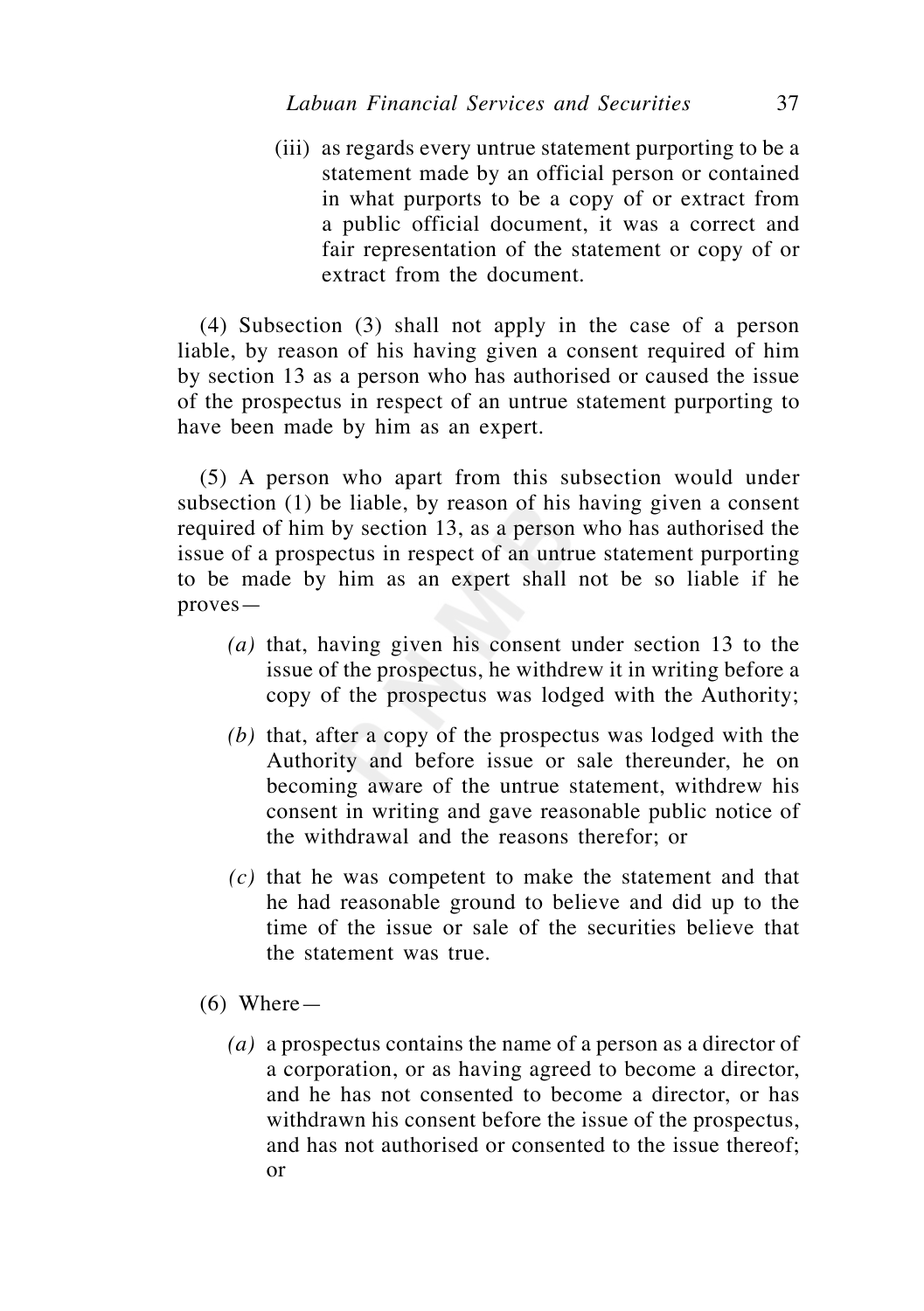*(b)* the consent of a person is required under section 13 to the issue of the prospectus and he either has not given that consent or has withdrawn it before the issue of the prospectus,

the directors of the company except any without whose knowledge or consent the prospectus was issued, and any other person who authorised or caused the issue of the prospectus, shall be liable to indemnify the person so named or whose consent was so required against all damages, costs and expenses to which he may be made liable by reason of his name having been inserted in the prospectus or of the inclusion therein of a statement purporting to be made by him as an expert, or in defending himself against any action or legal proceedings brought against him in respect thereof.

# **Criminal liability for mis-statement in prospectus**

**15.** (1) Where in any prospectus, or in any advertisement of the kind referred to in section 10, there is an untrue statement or wilful non-disclosure, any person who authorised or caused the issue of the prospectus or advertisement commits an offence and shall, on conviction, be liable to a fine not exceeding one million ringgit or to imprisonment for a term not exceeding three years or to both unless he proves that the statement or non-disclosure was immaterial or that he had reasonable ground for believing and did, up to the time of the issue of the prospectus, believe that the statement was true or that the non-disclosure was immaterial.

 (2) A person shall not be deemed to have authorised or caused the issue of a prospectus by reason only of his having given the consent required by this Division to the inclusion therein of a statement purporting to be made by him as an expert.

# **Labuan trust company or bank licensee as agent in offer**

**16.** (1) No allotment or issue shall be made of any securities of a corporation offered under subsection 8(1), being an offer of securities not excluded under subsection 8(5), unless the securities have been offered through a Labuan trust company or a bank licensee.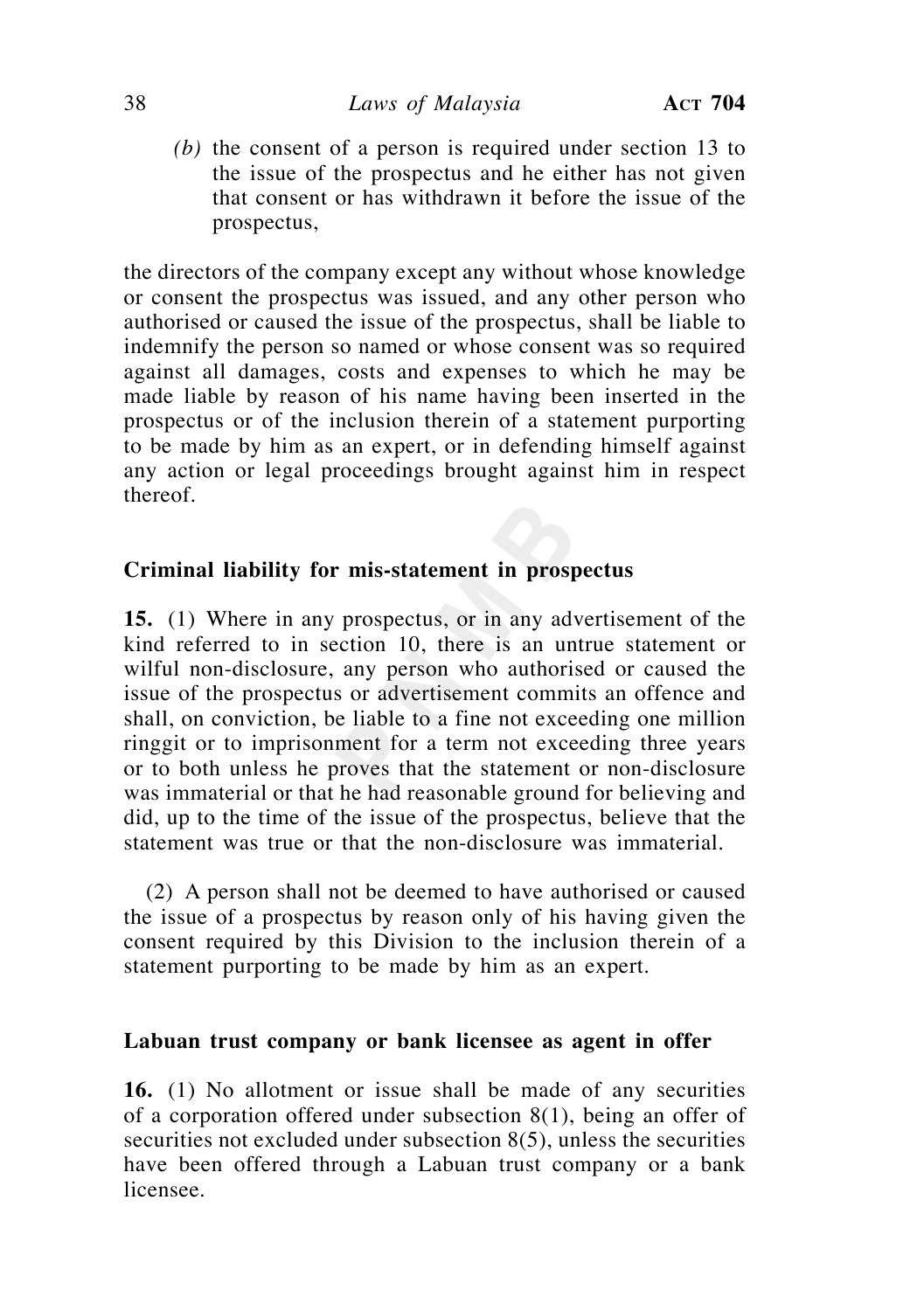(2) For the avoidance of doubt, a Labuan trust company or a bank licensee shall be the agent of a corporation which has offered securities under subsection 8(1) through the Labuan trust company or bank licensee to receive applications for the issue of securities and shall be so described in the prospectus.

 (3) All monies payable on application for the securities in a corporation shall be paid to the Labuan trust company or bank licensee acting as an agent for the corporation, and pending receipt by the Labuan trust company or bank licensee of the amount of the minimum subscription, it shall hold all monies received by it upon trust for the applicant, and if the amount of the minimum subscription is not received by the Labuan trust company or bank licensee within the time stated in the prospectus, the Labuan trust company or bank licensee shall, subject to any right under the terms of the prospectus to deduct any costs and charges owing to it or to the Authority in connection with the prospectus or the offer or his acting as a broker in the matter, return the application monies or such proportion thereof as remains after making deductions, if any, in accordance with the terms of the prospectus to the applicants *pro rata* based on the respective amounts paid by them.

 (4) Upon receipt by a Labuan trust company or a bank licensee acting as agent for a corporation of the amount of the minimum subscription on behalf of the corporation, the Labuan trust company or bank licensee shall, subject to its right to deduct from such monies its proper remuneration and disbursement, hold such monies and any further application monies as agent for the corporation.

# **Prohibition of allotment unless minimum subscription received**

**17.** (1) No allotment or issue shall be made of any securities of a corporation offered under subsection 8(1), being an offer of securities not excluded under subsection 8(5), unless—

 *(a)* the minimum subscription has been subscribed; and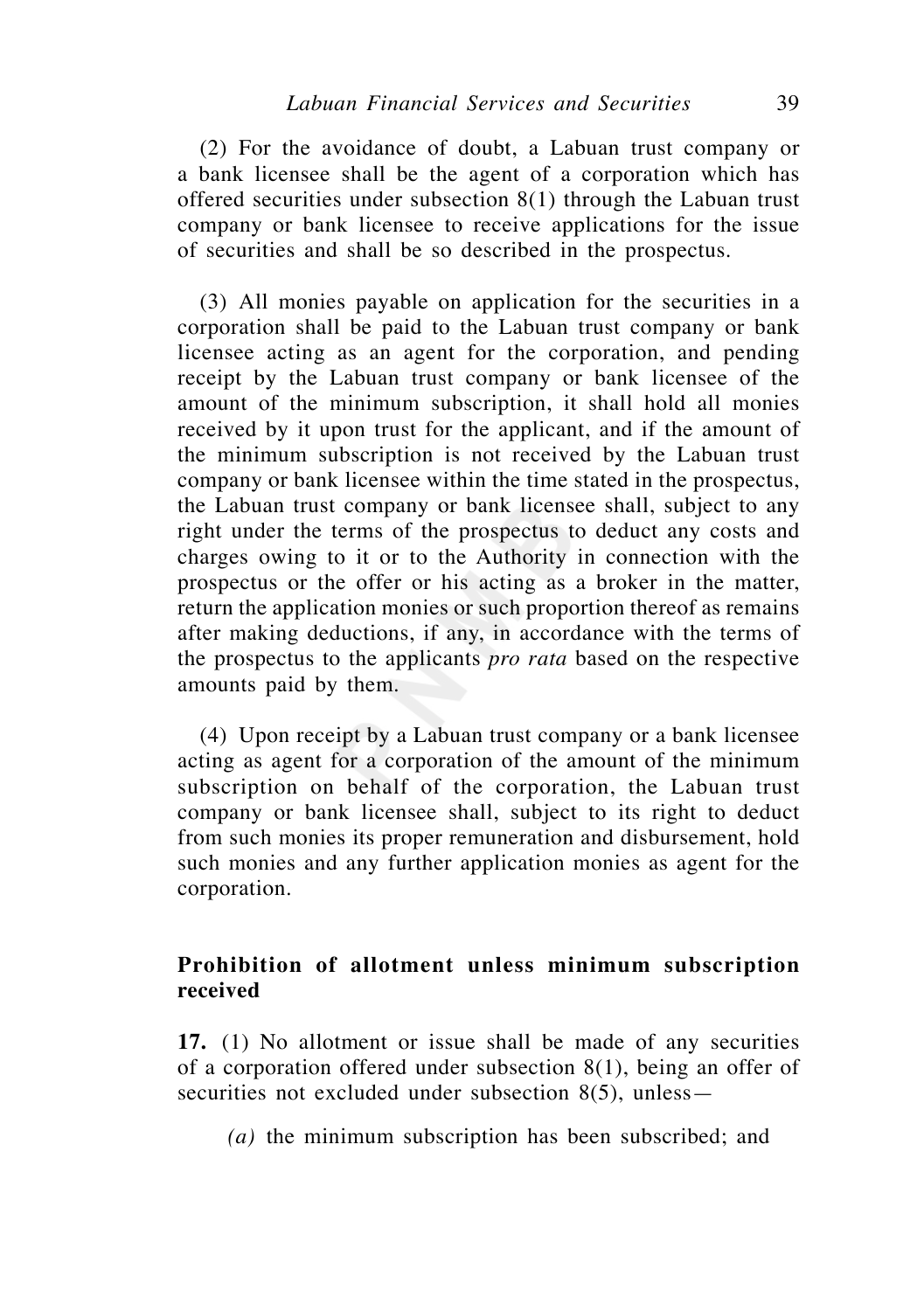*(b)* the sum payable on application for the securities so subscribed has been received by the corporation,

but if a cheque for the sum payable has been received by the corporation, the sum shall be deemed not to have been received by the corporation until the cheque is paid by the bank on which it is drawn.

- (2) The minimum subscription shall be—
	- *(a)* calculated based on the price at which the security is or will be offered; and
	- *(b)* reckoned exclusively of any amount payable otherwise than in cash.

 (3) The amount payable on application on each security offered shall not be less than five per centum of the price at which the security is or will be offered.

 (4) Any condition requiring or binding any applicant for securities to waive compliance with any requirement of this section shall be void.

 (5) No corporation shall issue or allot, and no officer or promoter of a corporation shall authorise or permit to be issued or allotted, securities under subsection 8(1) on the basis of a prospectus after the expiration of six months from the issue of the prospectus.

 (6) Any person who contravenes this section commits an offence and shall, on conviction, be liable to a fine not exceeding one million ringgit or to imprisonment for a term not exceeding three years or to both.

## **Application monies to be held in trust until issuance or allotment**

**18.** (1) Subject to subsections 16(3) and (4) and subsection 17(1), all applications and other monies paid prior to issuance or allotment by any applicant on account of securities offered under subsection 8(1) by a corporation shall, until the issuance or allotment of such securities, be held upon trust for the applicant and such monies shall be paid into and kept in a separate trust account, pending issuance or allotment.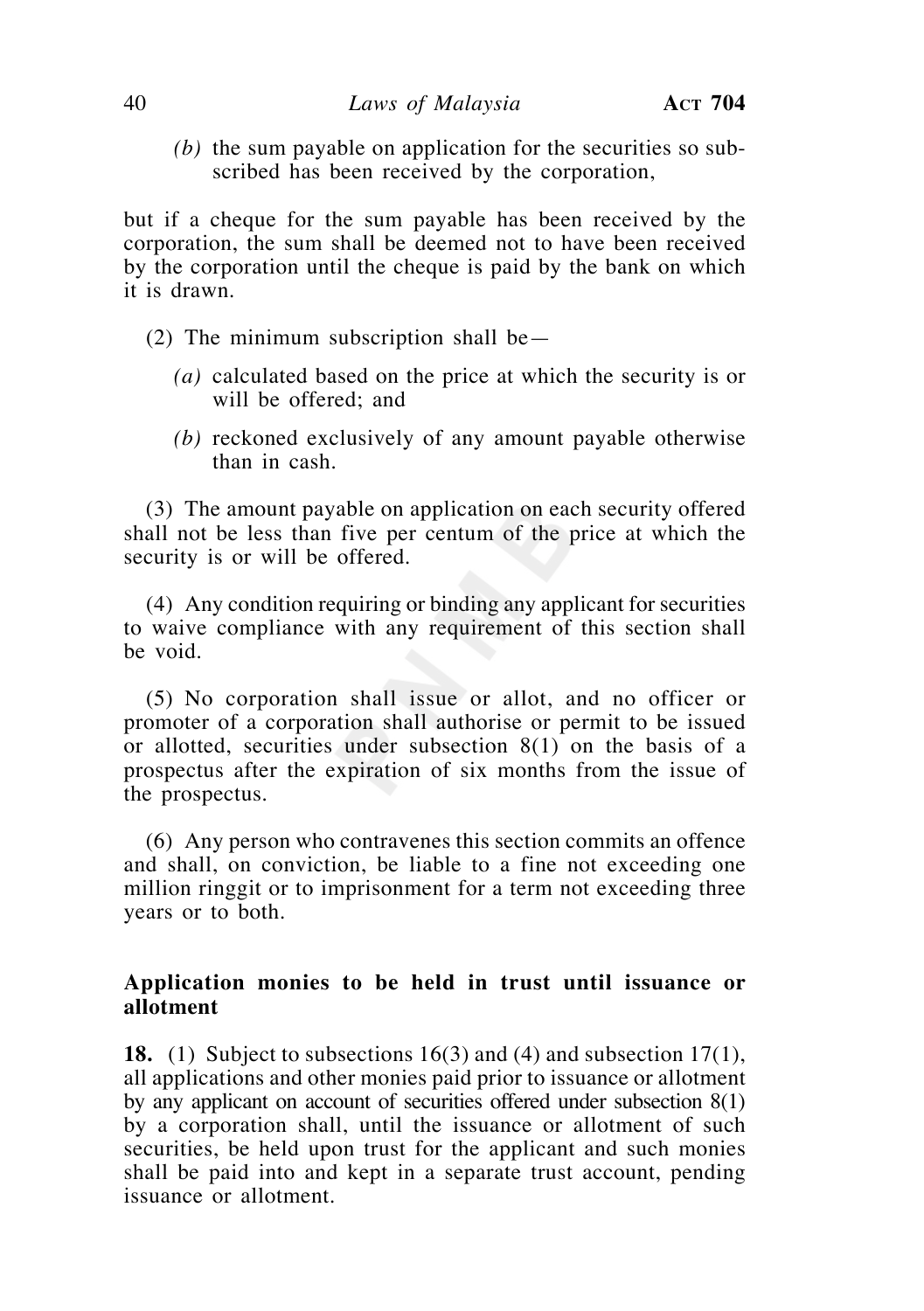(2) If there is non-compliance with this section, every officer of the corporation who is in default and who knowingly and wilfully authorises or permits the default commits an offence and shall, on conviction, be liable to a fine not exceeding one million ringgit or to imprisonment for a term not exceeding three years or to both.

#### DIVISION 3

#### DEBENTURES

### **Power to issue debentures**

**19.** (1) Subject to this Division and to the terms and conditions of its memorandum and articles, a Labuan company shall have the power to issue debentures on such terms and conditions as it thinks fit and in particular, but without limiting the generality of the foregoing, may issue debentures—

- *(a)* constituting a charge on any or all of the assets of the company;
- *(b)* convertible from debentures into shares in the company; or
- *(c)* as secured debentures.

 (2) The debt payable under any debenture, whether sealed or signed on behalf of the company, shall be a specialty debt of the company, and where the debenture is issued by a branch of a company, shall be located at that branch.

- (3) The Minister may make regulations—
	- *(a)* restricting the right of a Labuan company or any particular class of Labuan companies to issue debentures which may be converted into shares; and
	- *(b)* prescribing the terms and conditions or the event or events upon which conversion shall or may take place.

## **Trustee for debenture holders**

**20.** (1) Every Labuan company which offers debentures under subsection 8(1), being an offer of debentures not excluded under subsection 8(5), shall make provision in those debentures, or in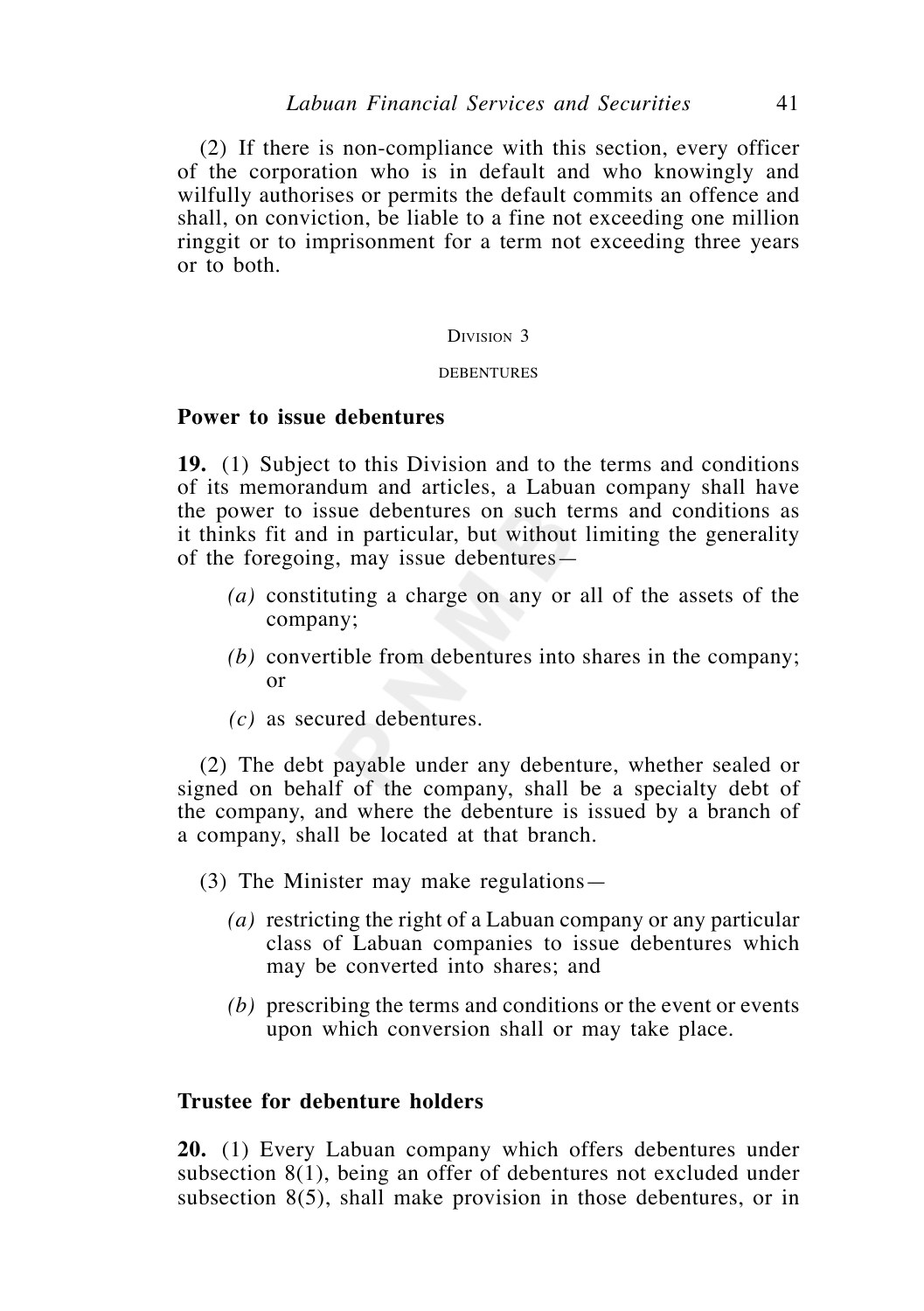a trust deed relating to those debentures, for the appointment of a Labuan trust company as a trustee for the holders of the debentures.

 (2) A borrowing company shall not allot any debentures until such time as a Labuan trust company has been appointed as a trustee for the holders of those debentures.

 (3) The Authority may approve any other person to act as a trustee together with the Labuan trust company for the holders of the debentures.

 (4) If default is made by a borrowing company in complying with this section, the borrowing company and every officer of the borrowing company who is in default commits an offence and shall, on conviction, be liable to a fine not exceeding one million ringgit or to imprisonment for a term not exceeding three years or to both.

## **Exemptions and indemnifications of trustee from liability**

**21.** (1) Subject to this section, a term, provision or covenant of a debenture or a trust deed of a term of contract with holders of debentures secured by a trust deed shall be void insofar as the term, provision or covenant, as the case may be, would have the effect of—

- *(a)* exempting a trustee from liability for contravention of any provision of this Part or for breach of trust or failure to show the degree of care and diligence required of it as a trustee;
- *(b)* indemnifying a trustee against liability for contravention of any provision of this Part or for breach of trust or for failure to show the degree of care and diligence required of it as a trustee,

unless the term, provision or covenant—

- (A) releases the trustee from liability for anything done or omitted to be done before the release is given; or
- (B) enables a meeting of debenture holders to approve the release of a trustee from liability for anything done or omitted to be done before the release is given.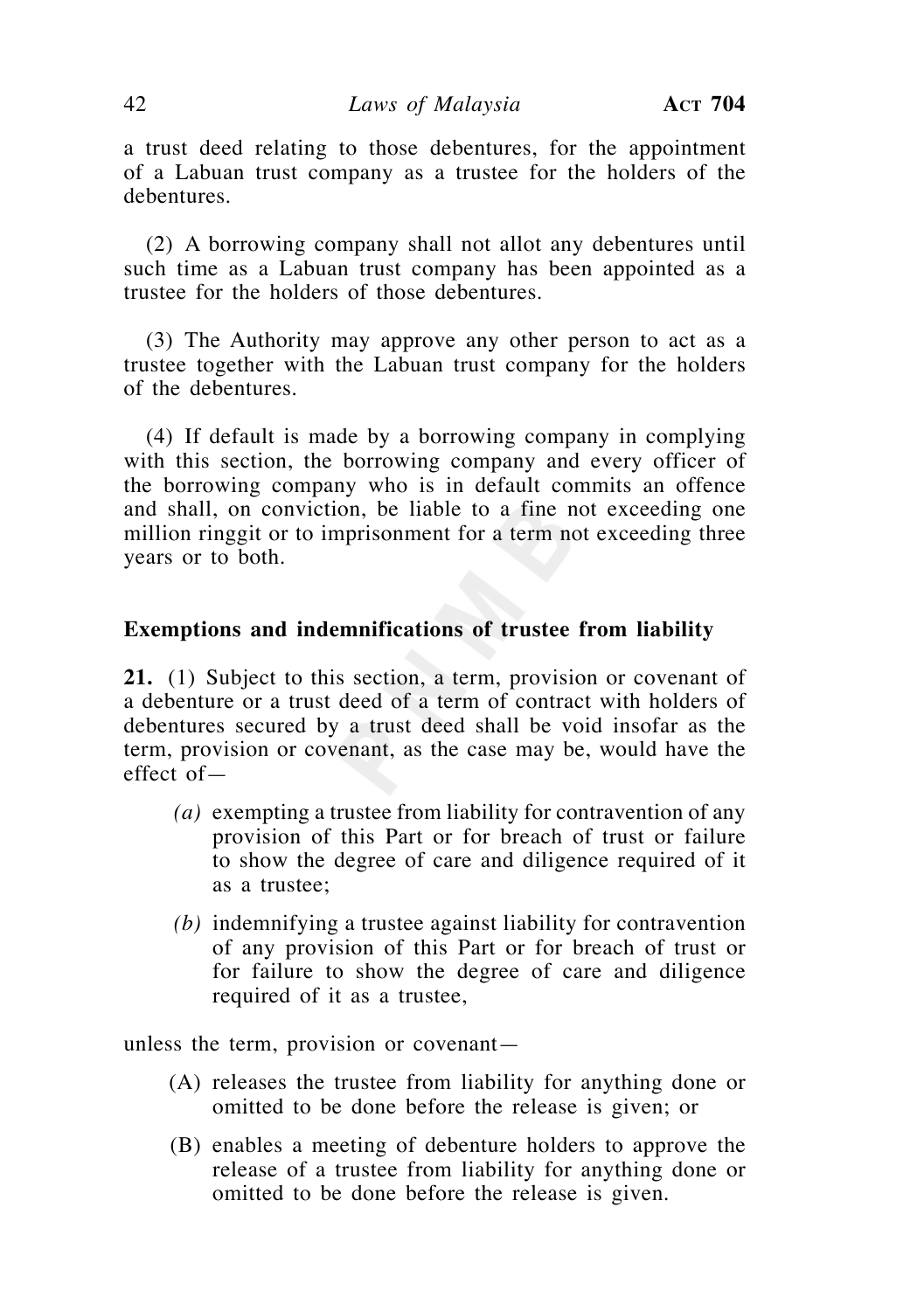- (2) For the purpose of paragraph  $(1)(B)$ 
	- *(a)* a release is approved if the debenture holders who vote for the resolution hold seventy-five per centum of the nominal value of the debentures held by all the debenture holders who attend the meeting and vote on the resolution; and
	- *(b)* a debenture holder attends the meeting and votes on the resolution if—
		- (i) such debenture holder attends the meeting in person and votes on the resolution; or
		- (ii) if proxies are permitted, the debenture holder is represented at the meeting by a proxy and the proxy votes on the resolution.

## **Duties of trustee**

- **22.** (1) A trustee for the holders of debentures—
	- *(a)* shall exercise reasonable diligence to ascertain whether or not the assets of the borrowing company and each of its guarantor companies, which are or may be available by way of securities or otherwise, are sufficient, or are likely to be or become sufficient, to discharge the principal debt as and when it becomes due;
	- *(b)* shall satisfy itself that each prospectus relating to the debentures does not contain any matter which is inconsistent with the terms of the debentures or with the relevant trust deed;
	- *(c)* shall exercise reasonable diligence to ascertain whether or not the borrowing company and each of its guarantor companies have committed any breach of the terms, provisions or covenants of the debentures or the trust deed;
	- *(d)* except where it is satisfied that a breach of the terms, provisions or covenants of the debentures or the trust deed would not materially prejudice the security, if any, for the debentures or the interests of the holders of the debentures, shall take all steps and do all such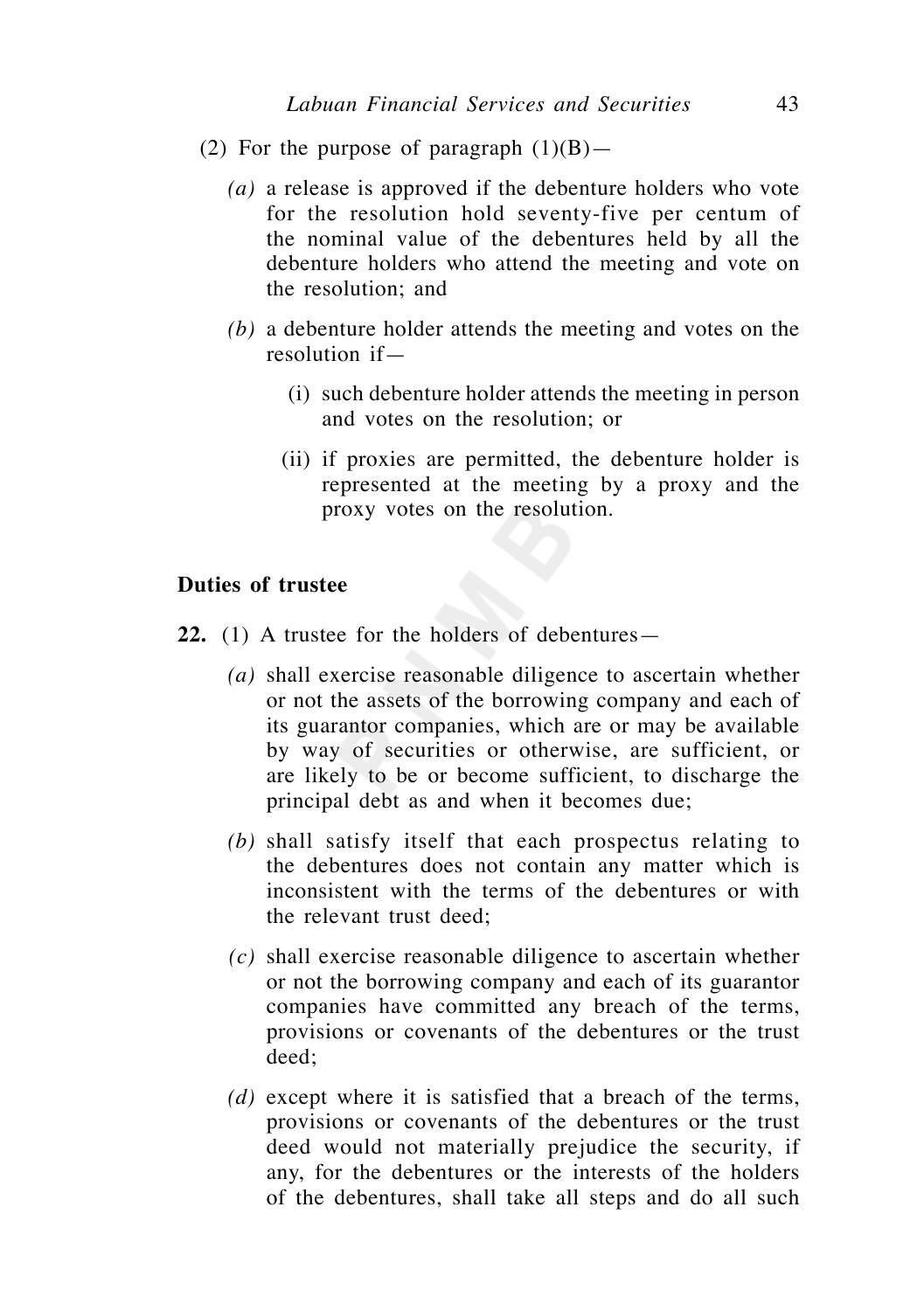things as it is empowered to do to cause the borrowing company and any of its guarantor companies to remedy any breach of those terms, provisions or covenants;

- *(e)* where the borrowing company or any of its guarantor companies fails, when so required by the trustee, to remedy any breach of the terms, provisions or covenants of the debentures or the trust deed, shall place the matter before a meeting of holders of the debentures, submit such proposal for the protection of their investment as the trustee considers necessary and appropriate and obtain the directions of the holders in relation thereto; and
- *(f)* where the borrowing company submits to those holders a compromise or arrangement, shall give them a statement explaining the effect of the compromise or arrangement and, if it thinks fit, recommend to them an appropriate course of action to be taken by them in relation thereto.

 (2) Where, after due enquiry, a trustee for the holders of debentures at any time is of the opinion that the assets of a borrowing company and of any of its guarantor companies which are or should be available, whether by way of security or otherwise, are insufficient or likely to become insufficient to discharge the principal debt as and when it becomes due, the trustee may lodge an application in the specified form with the Authority for a direction under this subsection and the Authority may, on such application, after giving the borrowing company an opportunity for making representations in relation to the application, by direction in writing served on the borrowing company at its registered office in Labuan, impose such restrictions on the activities of the borrowing company, including restrictions on advertising for deposit or loans and on borrowing by the borrowing company, as the Authority thinks necessary for the protection of the interests of the holders of the debentures, or the Authority may, and if the borrowing company so requires shall, direct the trustee to lodge an application with the Court for an order under subsection (4) and the trustee shall apply accordingly.

- (3) Where—
	- *(a)* after due enquiry, a trustee for the holders of debentures at any time is of the opinion that the assets of the borrowing company and of any of its guarantor companies which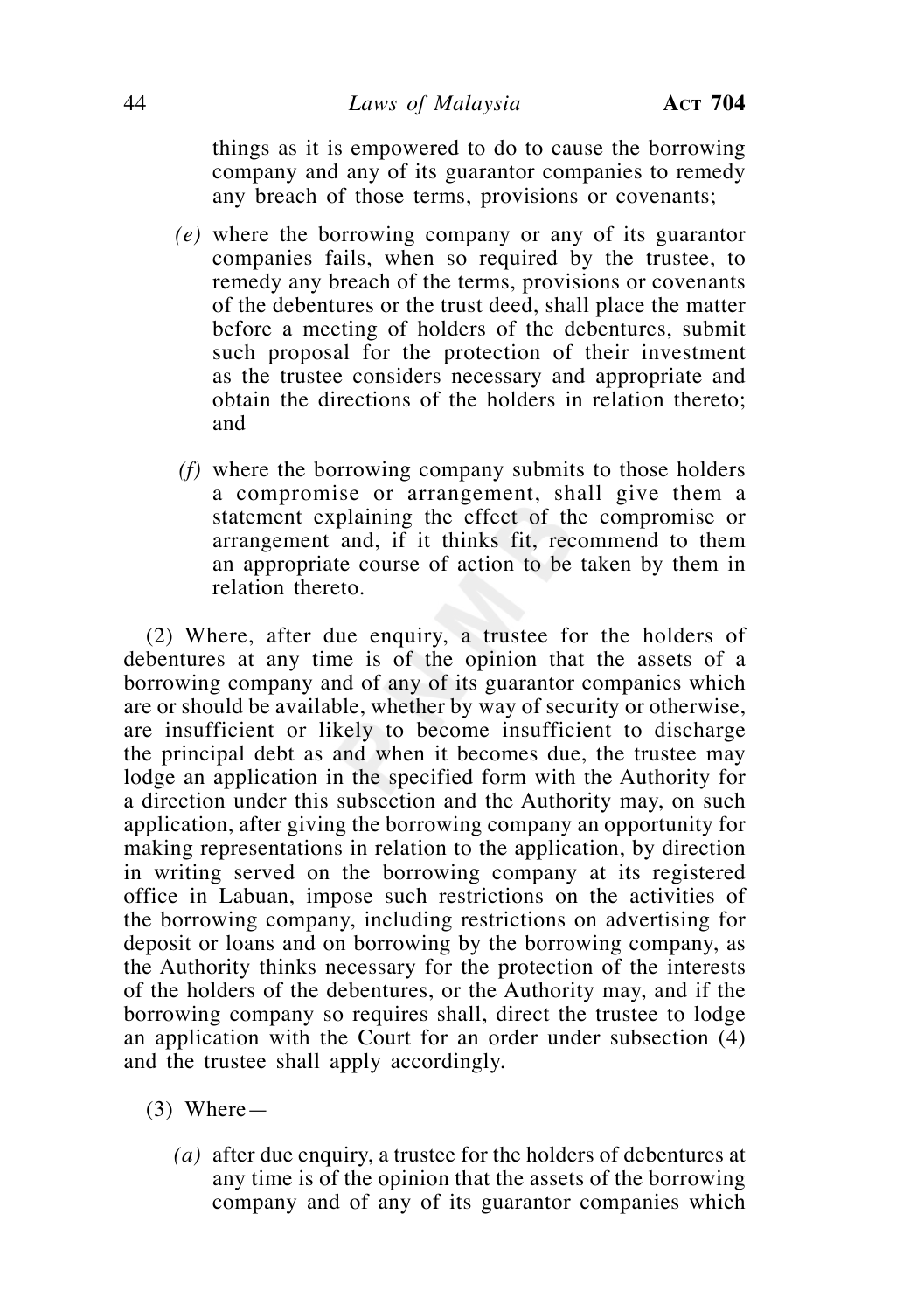are or should be available are insufficient, or likely to become insufficient, to discharge the principal debt as and when it becomes due; or

 *(b)* the borrowing company has contravened or failed to comply with a direction by the Authority under subsection (2),

the trustee may, and where the borrowing company has requested the trustee to do so, the trustee shall, apply to the Court for an order under subsection (4).

 (4) Where an application is lodged by a trustee with the Court under subsection (2) or (3), the Court, after giving the borrowing company an opportunity of being heard, may, by order, do all or any of the following things, namely—

- *(a)* direct the trustee to convene a meeting of the holders of the debentures for the purpose of placing before them such information relating to their interests as the trustee considers necessary or appropriate and for the purpose of obtaining their directions in relation thereto, and give such directions in relation to the conduct of the meeting as the Court thinks fit;
- *(b)* stay all or any actions or proceedings before any Court by or against the borrowing company;
- *(c)* restrain the payment of any monies by the borrowing company to the holders of debentures of the borrowing company or to any class of such holders;
- *(d)* appoint a receiver of such of the property as constitutes the security, if any, for debentures or any part thereof; or
- *(e)* give such further directions from time to time as may be necessary to protect the interests of the holders of debentures, the members of the borrowing company or any of its guarantor companies or the public, but in making any such order the Court shall have regard to the rights of all creditors of the borrowing company.

 (5) The Court may vary or rescind any order made under subsection (4) as it thinks fit.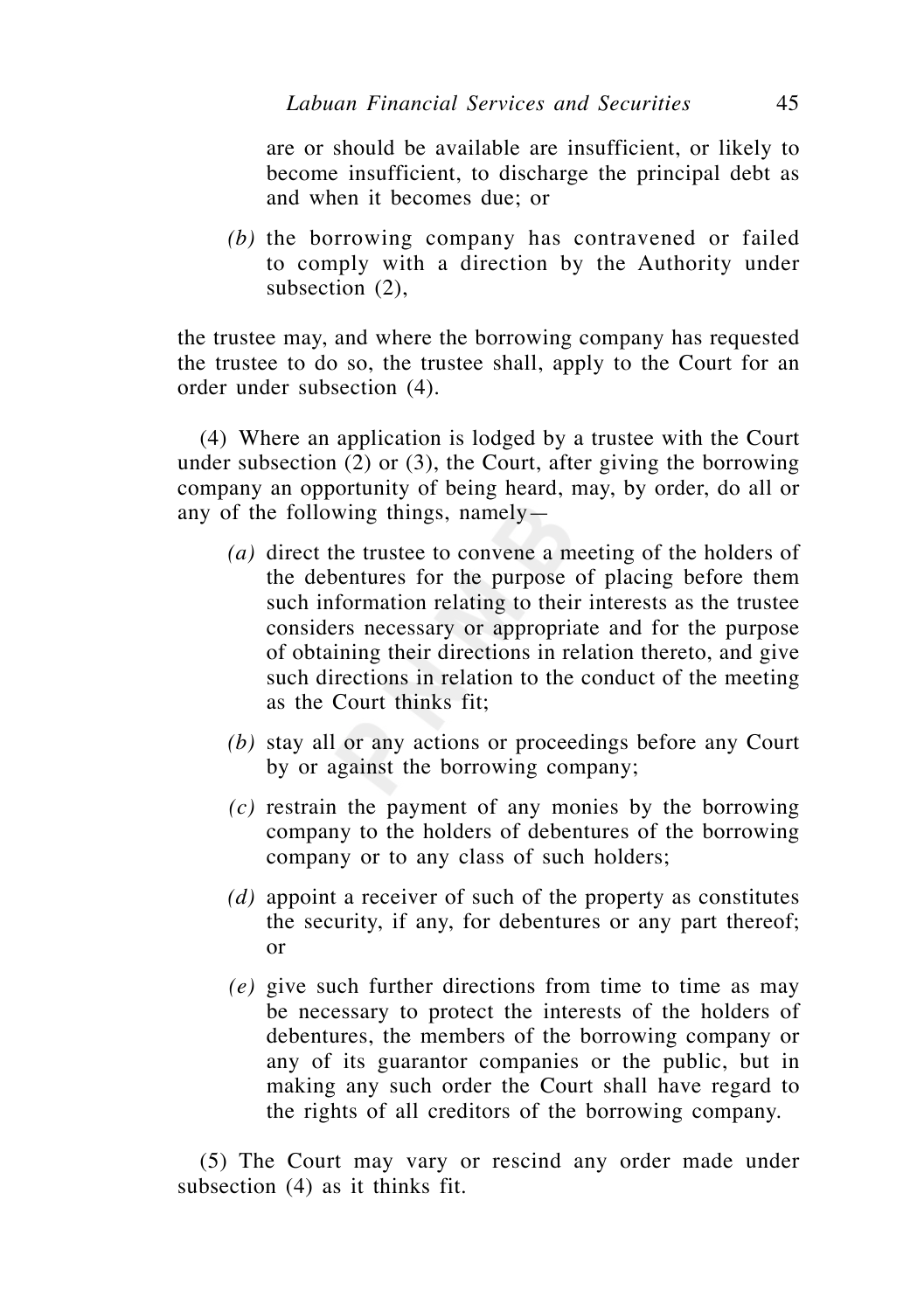(6) A trustee in making any application to the Authority or the Court shall have regard to the nature and kind of the security given when the debentures were offered under subsection 8(1), and, if no security was given, shall have regard to the position of the holders of the debentures as unsecured creditors of the borrowing company.

 (7) A trustee may rely upon any certificate or report given or statement made by any advocate, auditor or officer of the borrowing company or guarantor company if it has reasonable grounds for believing that such advocate, auditor or officer was competent to give or make the certificate, report or statement.

 (8) This section shall not apply to an offer or invitation of securities under subsection 8(5).

## **Obligations of directors of borrowing company**

**23.** (1) The directors of the borrowing company shall—

- *(a)* at the end of a period not exceeding three months ending on a day, such day being the later of the date of the relevant prospectus, if applicable, or the date on which the debenture is issued pursuant to the trust deed, which the trustee for the holders of debentures of the borrowing company is required to notify to the borrowing company in writing; and
- *(b)* at the end of each succeeding period thereafter, being a period of three months or such shorter time as the trustee may, in any special circumstances, allow,

prepare a report that relates to that period and complies with the requirements of subsection (2) and, within thirty days after the end of each such period, lodge a copy of the report relating to that period with the Authority and with the trustee.

 (2) The report referred to in subsection (1) shall be signed by not less than two of the directors on behalf of all of them and shall set out in detail any matter adversely affecting the security or the interests of the holders of the debentures and, without affecting the generality of the foregoing, shall state—

 *(a)* whether or not the limitations on the amount that the borrowing company may borrow have been exceeded;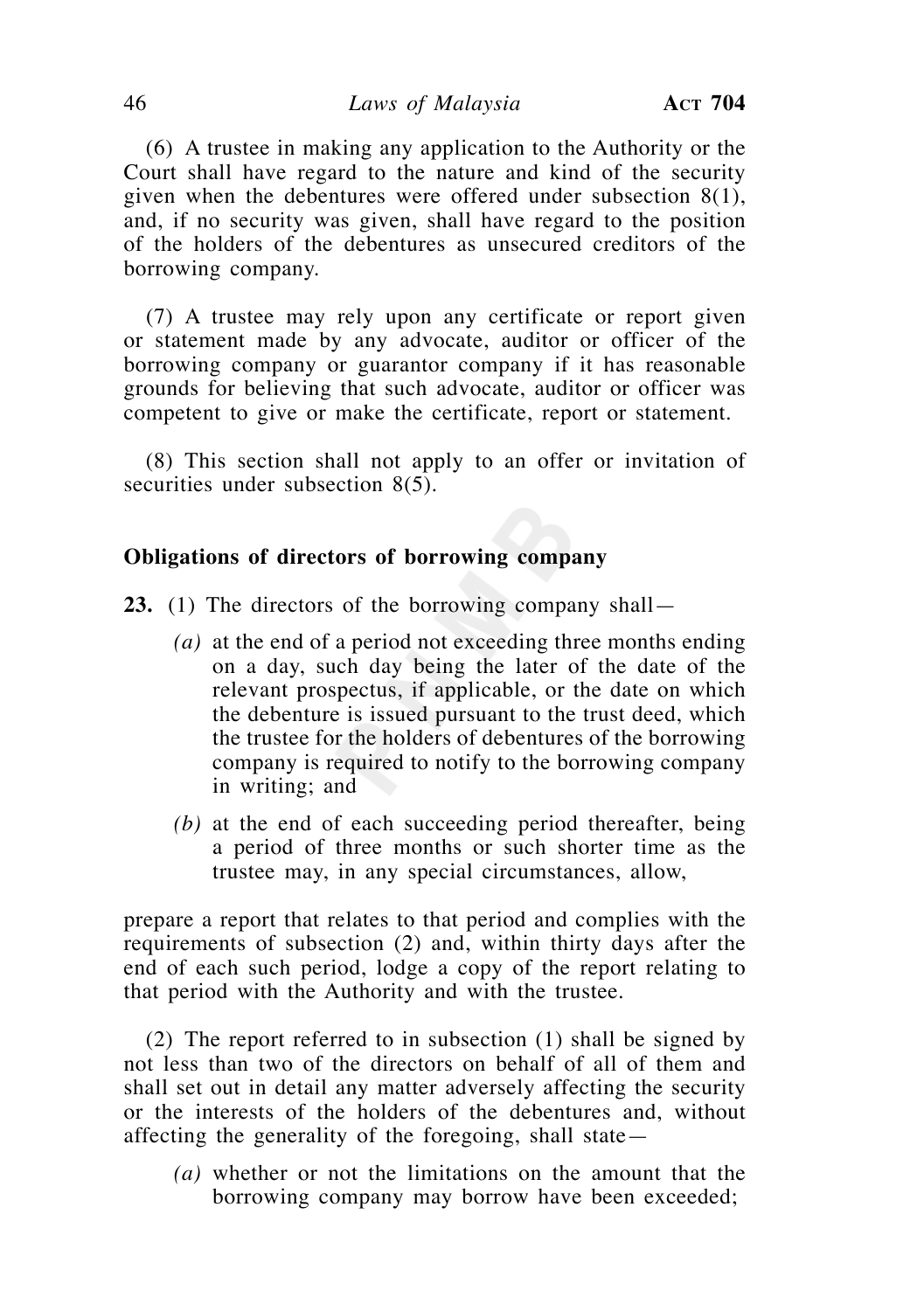- *(b)* whether or not the borrowing company and each of its guarantor companies have observed and performed all the provisions and covenants binding upon them respectively by or pursuant to the debentures or any trust deed;
- *(c)* whether or not any event has happened which has caused or could cause the debentures or any provisions of the relevant trust deed to become enforceable and, if so, particulars of that event;
- *(d)* whether or not any circumstances affecting the borrowing company, its subsidiaries or its guarantor companies or any of them have occurred which materially affect any security or charge created by the debentures or any trust deed and, if so, particulars of those circumstances;
- *(e)* whether or not there has been any substantial change in the nature of the business of the borrowing company or any of its subsidiaries or any of its guarantor companies since the debentures were first issued under subsection 8(1) which has not previously been reported upon as required by this section and, if so, particulars of that change; and
- *(f)* where the borrowing company has deposited money with, or lent money to, or assumed any liability of, a corporation which pursuant to section 4 of the Labuan Companies 1990 is deemed to be related to the borrowing company, particulars of—
	- (i) the total amount so deposited or lent and the extent of any liabilities so assumed during the period covered by the report; and
	- (ii) the total amount owing to the borrowing company in respect of money so deposited or lent and the extent of any liabilities so assumed as at the end of the period covered by the report,

 distinguishing between deposits, loans and assumptions of liability which are secured and those which are unsecured, but not including any deposit with or loan to or any liability assumed on behalf of a corporation if that corporation has guaranteed the repayment of the debentures of the borrowing company and has secured the guarantee by a charge over its assets in favour of the trustee for the holders of the debentures of the borrowing company.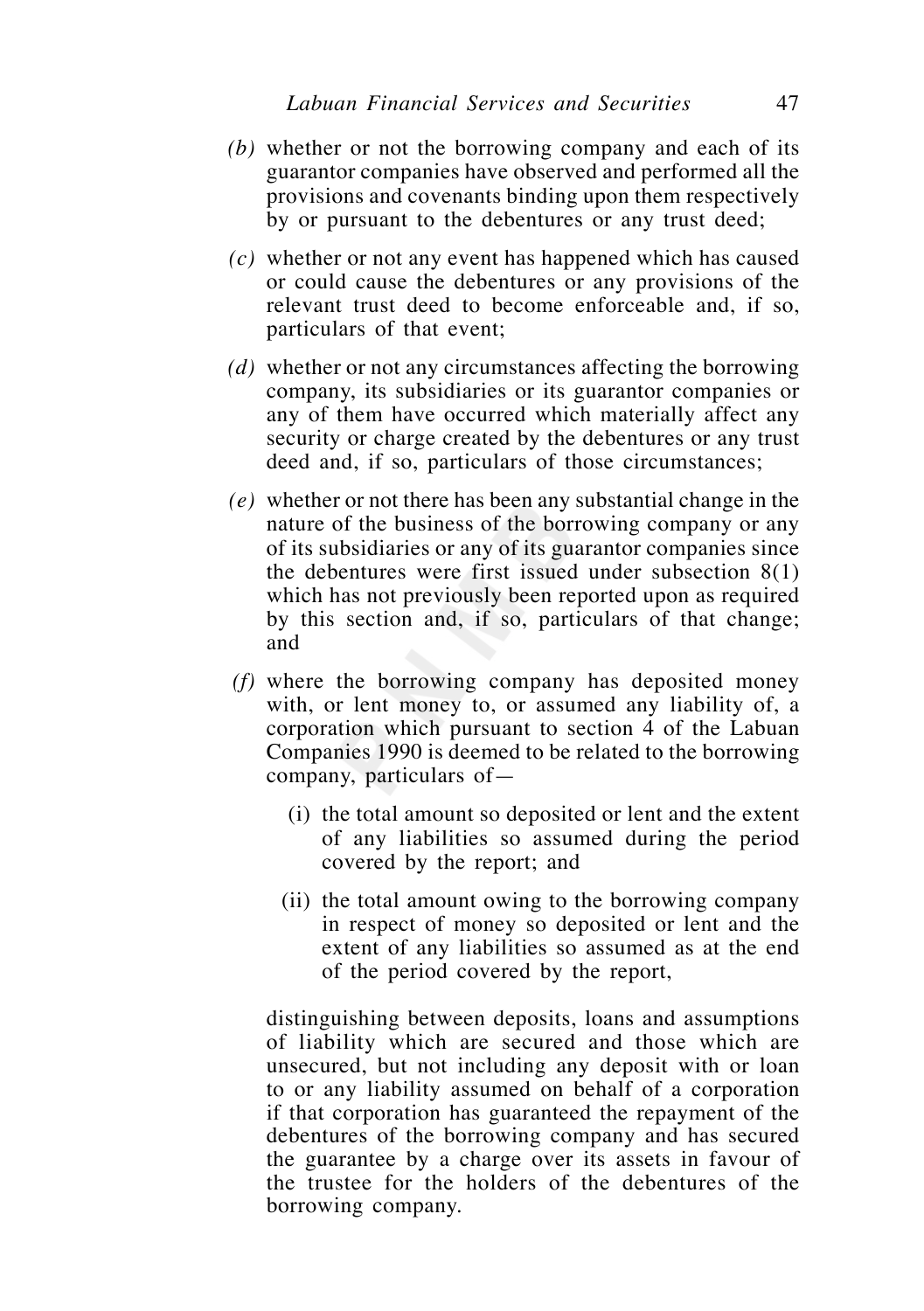(3) Where there is a trustee for the holders of any debentures issued by a borrowing company, the borrowing company and each guarantor company which has guaranteed the repayment of the monies raised by the issue of those debentures shall, within twenty-one days after the creation of the charge, furnish the trustee on behalf of the holders of the debentures, whether or not any demand therefor by it has been made, with particulars in writing of any charge created by the corporation or the guarantor company, as the case may require, and when the amount to be advanced upon the security of the charge is indeterminate within seven days after the advance with particulars of the amount or amounts in fact advanced, but where any such advances are merged in a current account with bankers or trade creditors, it shall be sufficient for particulars of the net amount outstanding in respect of any such advances to be furnished every three months.

 (4) The directors of every borrowing company which has issued debentures under subsection 8(1), not including those excluded under subsection  $8(5)$ , and of every guarantor company which has guaranteed the repayment of the monies raised by the issue of such debentures shall, at some date not later than nine months after the expiration of each financial year of the borrowing company or the guarantor company, cause to be made out and lodged with the Authority and with the trustee a profit and loss account together with a detailed statement of outstanding liability under such debentures for the period from the end of that financial year until the expiration of six months after the end of that financial year and a balance sheet as at the end of the period to which the profit and loss account relates.

 (5) Where any guarantor company, being a company which is incorporated in any state or territory nominated for the purposes of this section by the Minister, has lodged with the appropriate authority in any such nominated state or territory a profit and loss account and balance sheet for the relevant period, that shall be sufficient compliance with the requirements of subsection (4) if, with the consent of the trustee, there is lodged with the Authority and the trustee certified copies of the profit and loss account and balance sheet so lodged.

 (6) Where the directors of a borrowing company do not lodge with the trustee a report as required under subsection (1), or where the directors of a borrowing company or of its guarantor companies do not lodge with the Authority and the trustee the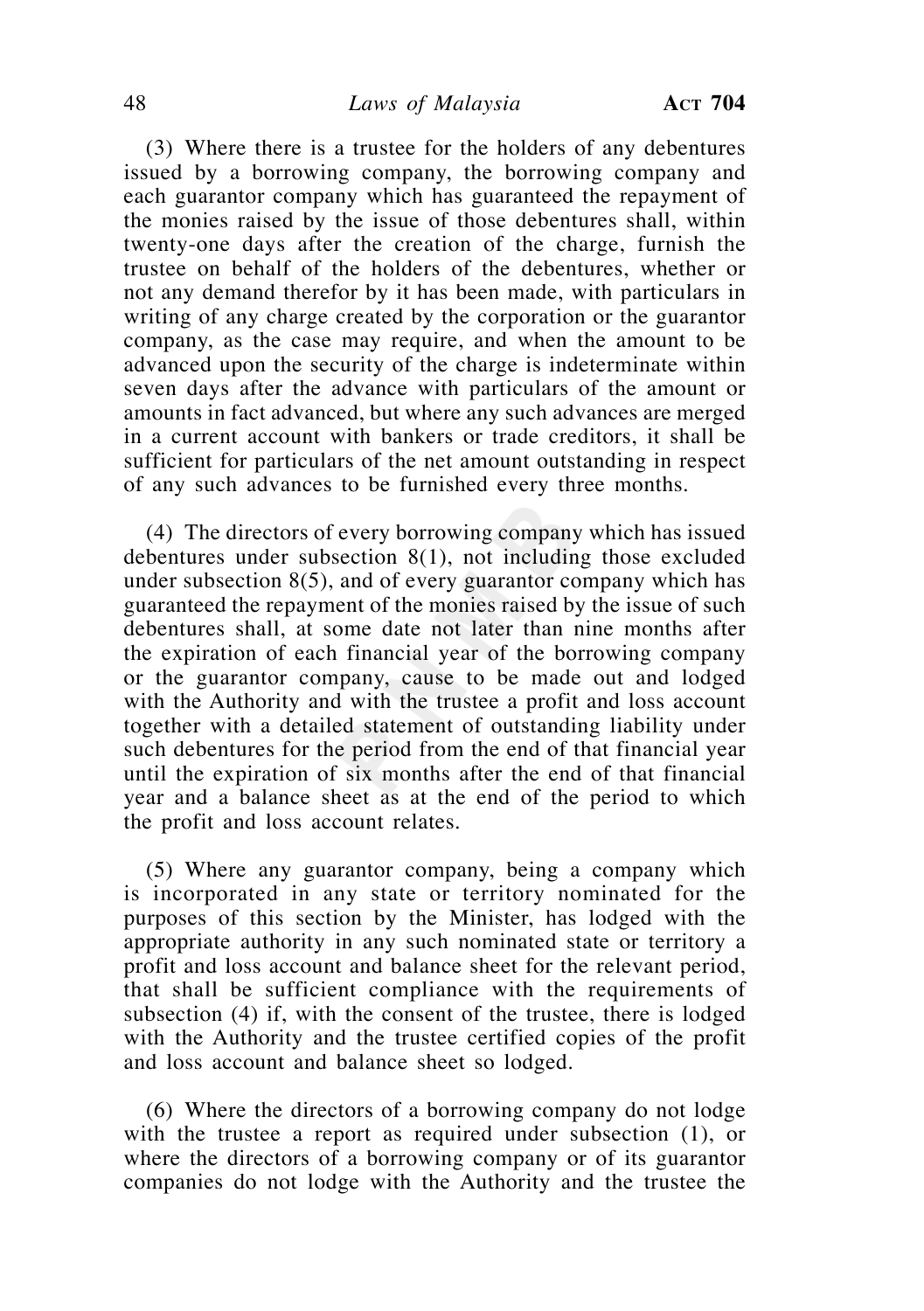profit and loss account, detailed statement and balance sheet as required under subsection (4) within the time specified, the trustee shall, as soon as possible, lodge notice of that fact with the Authority.

(7) Any person who contravenes subsection (1) or (4) commits an offence and shall, on conviction, be liable to a fine not exceeding ten thousand ringgit.

 (8) This section shall not apply to an offer or invitation of securities under subsection 8(5).

### **Obligation of guarantor company to furnish information**

**24.** (1) For the purpose of the preparation of a report which, by this Act, is required to be signed by or on behalf of the directors of a borrowing company or any of them, that borrowing company may, by notice in writing, require any of its guarantor companies to furnish it with any information relating to that guarantor company which, by this Act, is required to be contained in that report, and that guarantor company shall furnish the borrowing company with that information before such date, being a date not later than fourteen days after the notice is given, as may be specified in that behalf in the notice.

 (2) A guarantor company which fails to comply with the requirement contained in a notice given under subsection (1) and every officer of that company who is in default commits an offence and shall, on conviction, be liable to a fine not exceeding ten thousand ringgit.

 (3) This section shall not apply to an offer or invitation of securities under subsection 8(5).

## **Loan and deposits to be immediately repayable on certain events**

**25.** (1) Where in any prospectus issued in connection with an offer or invitation under subsection 8(1) to subscribe for or to purchase debentures of a Labuan company there is a statement as to any particular purpose or project for which the monies received by the borrowing company in response to the offer or invitation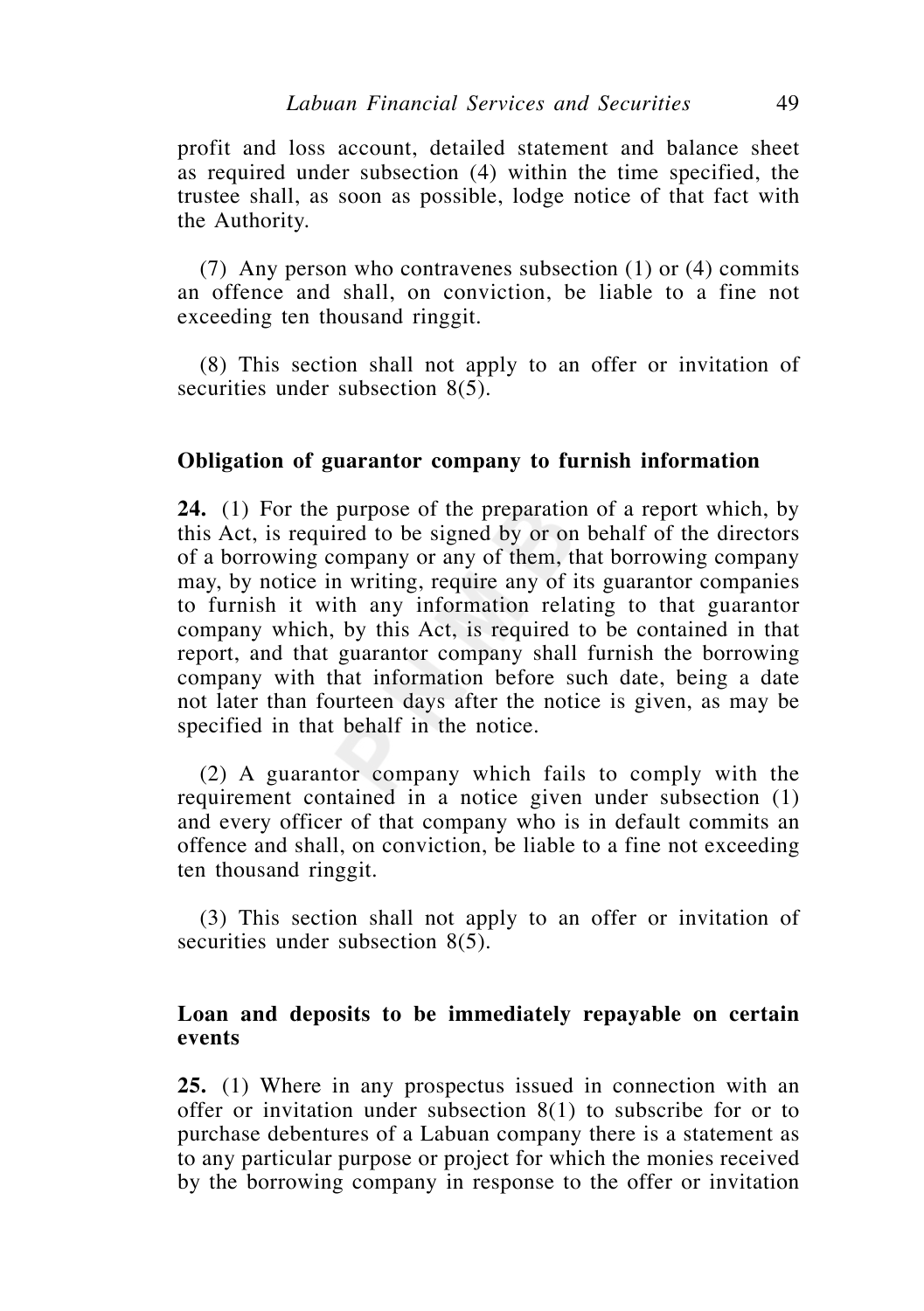# 50 *Laws of Malaysia* **ACT 704**

are to be applied, the borrowing company shall from time to time make reports to the trustee for the holders of debentures of the borrowing company as to the progress that has been made towards achieving such purpose or completing such project.

 (2) Where it appears to a trustee to which a report is furnished by a borrowing company that such purpose or project has not been achieved or completed within the time stated in the prospectus within which the purpose or project is to be achieved or completed or, where no such time was stated, then within a reasonable time, the trustee may, and, if in its opinion it is necessary for the protection of the interests of the holders of the debentures, the trustee shall give notice in writing to the borrowing company requiring it to repay the monies so received and, within one month after such notice is given, lodge with the Authority a copy of such notice.

 (3) A trustee shall not give a notice under subsection (2) if it is satisfied—

- *(a)* that the purpose or project has been substantially achieved or completed;
- *(b)* that the interests of the holders of the debentures have not been materially prejudiced by the failure to achieve or complete the purpose or project within the time stated in the prospectus or within a reasonable time; or
- *(c)* that the failure to achieve or complete the purpose or project was due to circumstances, other than shortage of funds, beyond the control of the borrowing company that could not reasonably have been foreseen by that borrowing company at the time that the prospectus was issued.

 (4) This section shall not apply to an offer or invitation of securities under subsection 8(5).

### **Retention of over-subscriptions in debenture issues**

**26.** (1) A borrowing company shall not accept or retain subscriptions to a debenture issue in excess of the amount of the issue as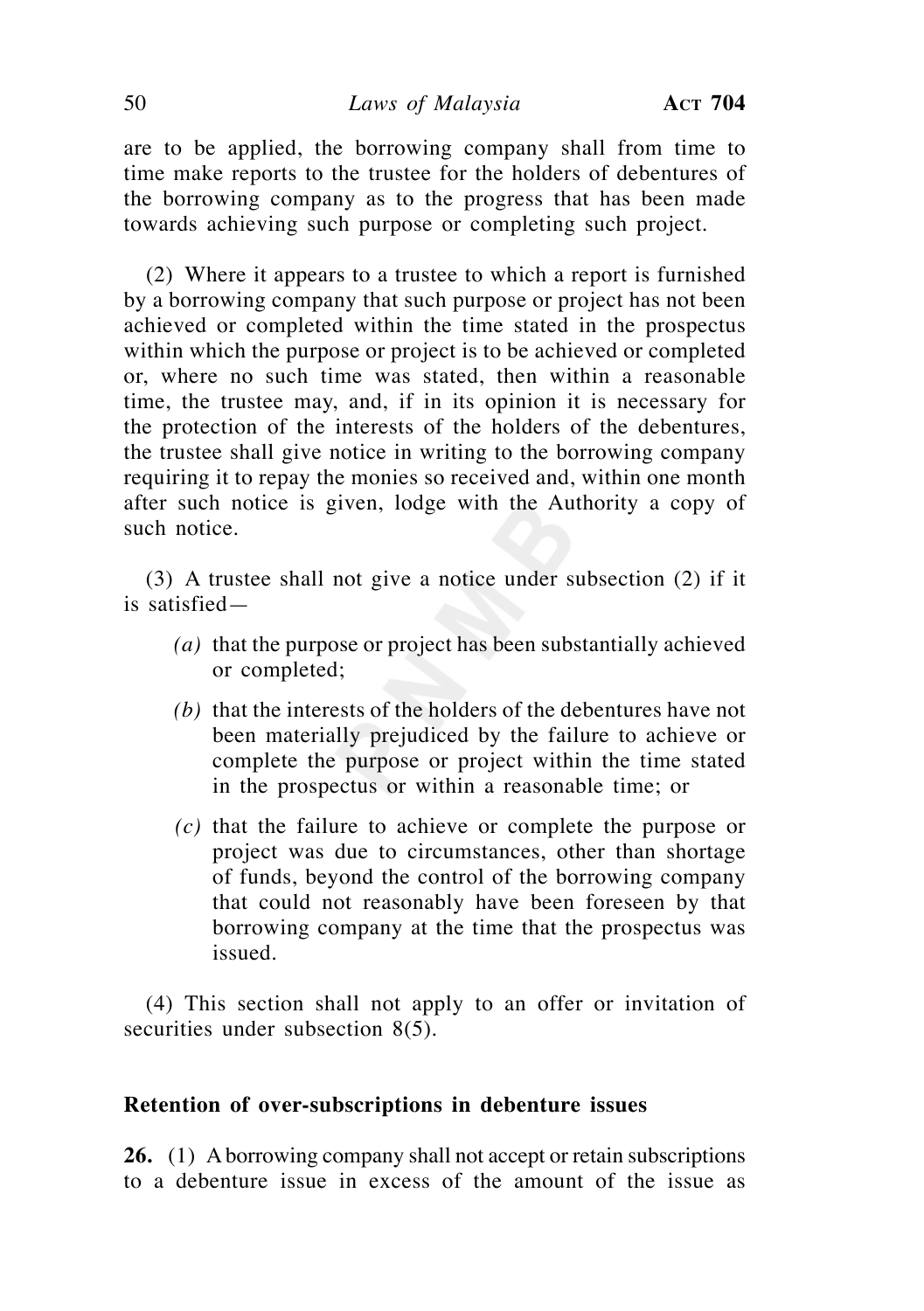disclosed in the prospectus unless the borrowing company has specified in the prospectus—

- *(a)* that it expressly reserves the right to accept or retain over-subscriptions; and
- *(b)* a limit on the amount of the over-subscription that may be accepted or retained.

 (2) Subject to any regulations, where a borrowing company specifies in a prospectus relating to a debenture issue that it expressly reserves the right to accept or retain over-subscriptions—

- *(a)* the borrowing company shall not make, authorise or permit any statement or reference as to the asset-backing for the issue to be made or contained in any prospectus relating to the issue, other than a statement or reference to the total assets and the total liabilities of the borrowing company and of its guarantor company, if any; and
- *(b)* the prospectus shall contain a statement or reference as to what the total assets and total liabilities of the borrowing company would be if over-subscriptions to the limit specified in the prospectus were accepted or retained.

 (3) Any borrowing company who contravenes this section commits an offence and shall, on conviction, be liable to a fine not exceeding ten thousand ringgit.

### PART III

#### MUTUAL FUNDS

### DIVISION<sub>1</sub>

### PRELIMINARY

### **Interpretation**

**27.** (1) In this Part, unless the context otherwise requires—

 "investor" means a person, including a custodian and an underwriter, who is the owner of securities issued by a mutual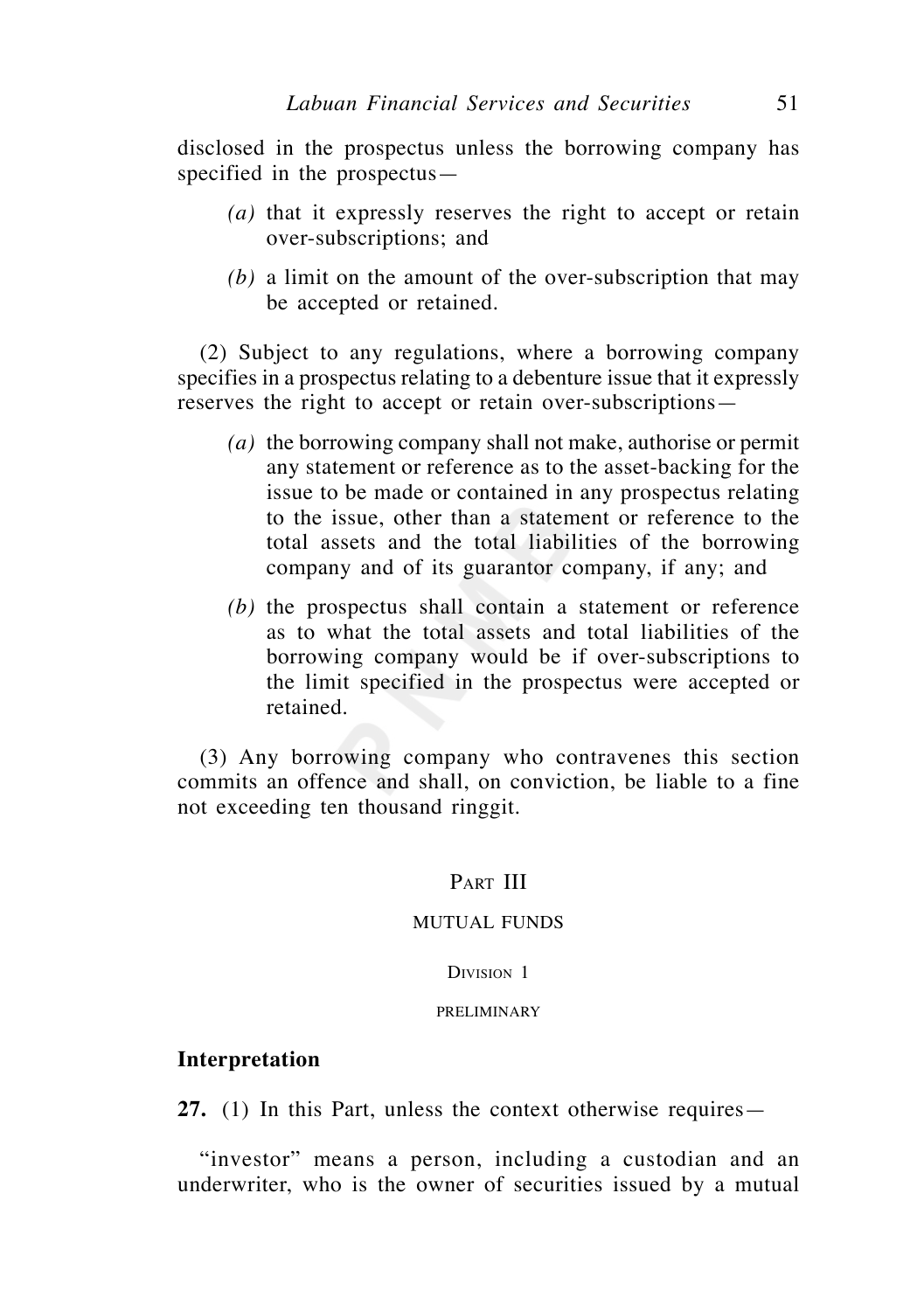fund but does not include a person who only takes the initiative in forming or organising the business of the mutual fund and does not have any ownership in the fund;

"operator", in respect of a mutual fund, means—

- *(a)* where the mutual fund is a corporation, a director of that corporation;
- *(b)* where the mutual fund is a limited partnership, a general partner in that limited partnership;
- *(c)* where the mutual fund is a limited liability partnership, the designated partner in that limited liability partnership; or
- *(d)* where the mutual fund is a unit trust, a trustee of that trust;

 "promoter" means a person acting alone or in conjunction with others directly or indirectly who takes the initiative in forming or organising the business of a mutual fund, but does not include a custodian or an underwriter who receives underwriting commission without taking part in the founding or organising of the mutual fund business;

 "registered public fund" means a public fund registered under section 33:

 "shares" means one or more of the shares in the share capital of a mutual fund company including, in the case of a company limited by guarantee, the interest of a member of such company and includes an interest in a mutual fund partnership and a unit in a mutual fund unit trust.

DIVISION<sub>2</sub>

#### MUTUAL FUNDS

#### SUBDIVISION 1

#### PRIVATE FUNDS

## **Notification by private funds**

**28.** A private fund shall be entitled to carry on business or arrange or administer its affairs by giving notice in writing to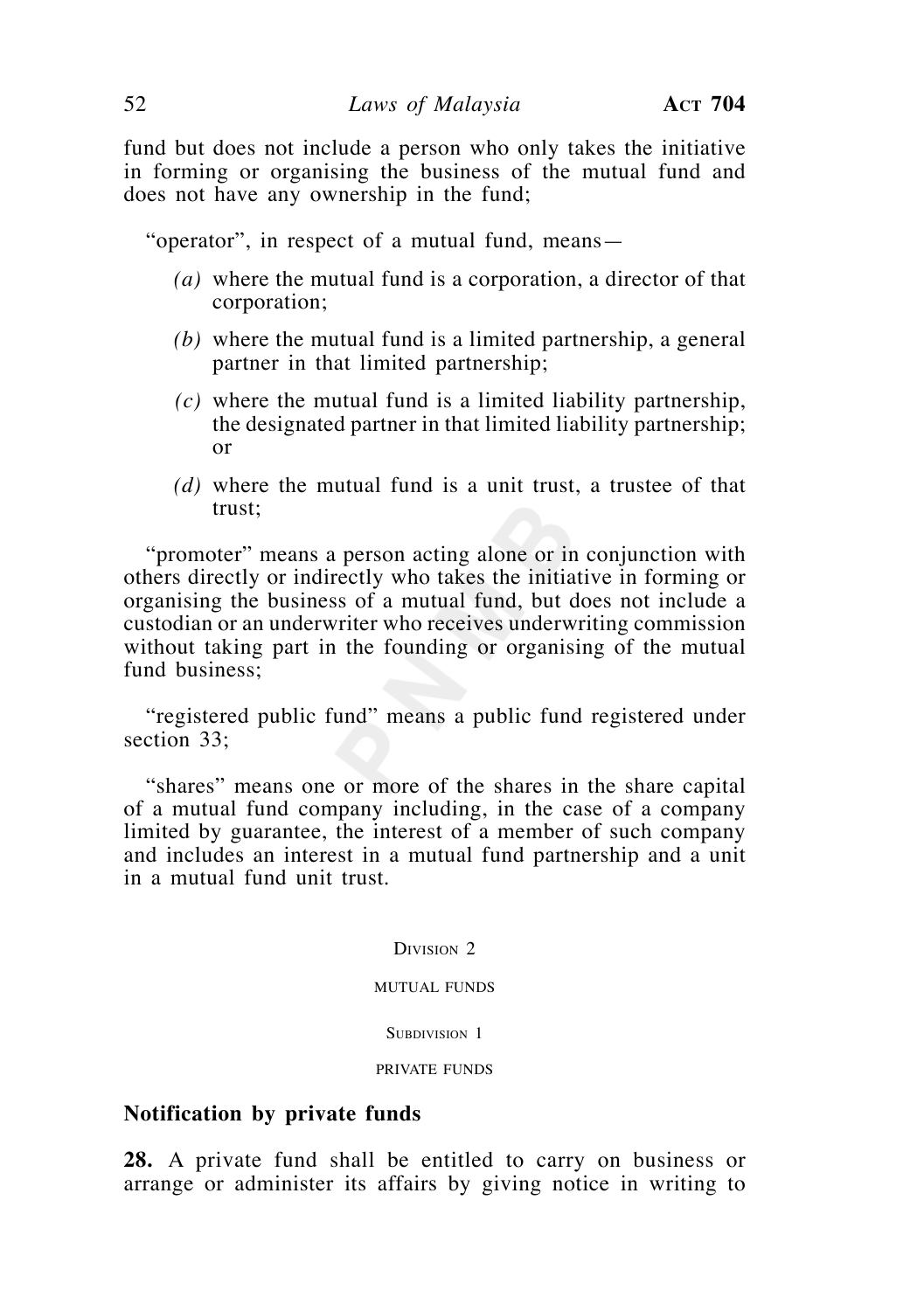the Authority setting out the details of the scope and nature of its business.

# **Private fund to lodge an information memorandum or such other offering document**

**29.** (1) A private fund shall lodge the information memorandum or such other offering document relating to the private fund purporting to describe the business and affairs of the private fund with the Authority.

 (2) The information memorandum or such other offering document referred to in subsection (1) shall be lodged by a private fund through a licensed entity which shall be reasonably satisfied that—

- *(a)* the information memorandum or such other offering document being lodged refers to a private fund as defined under this Part; and
- *(b)* there is no element of fraud involved in the establishment of the private fund.

 (3) An information memorandum or such other offering document lodged by a private fund shall be deemed to be a prospectus in so far as it relates to the liability of that private fund for any statement or information that is false or misleading or from which there is a material omission.

 (4) Upon receipt of the information memorandum or such other offering document under subsection (1), the Authority shall enter the particulars of the same in the registers maintained pursuant to Division 5 of this Part.

# **Exclusion of liability for errors or omission in the information memorandum or such other offering document**

**30.** Where an information memorandum or such other offering document is lodged by the private fund with the Authority under section 29, neither the Authority nor any of its officers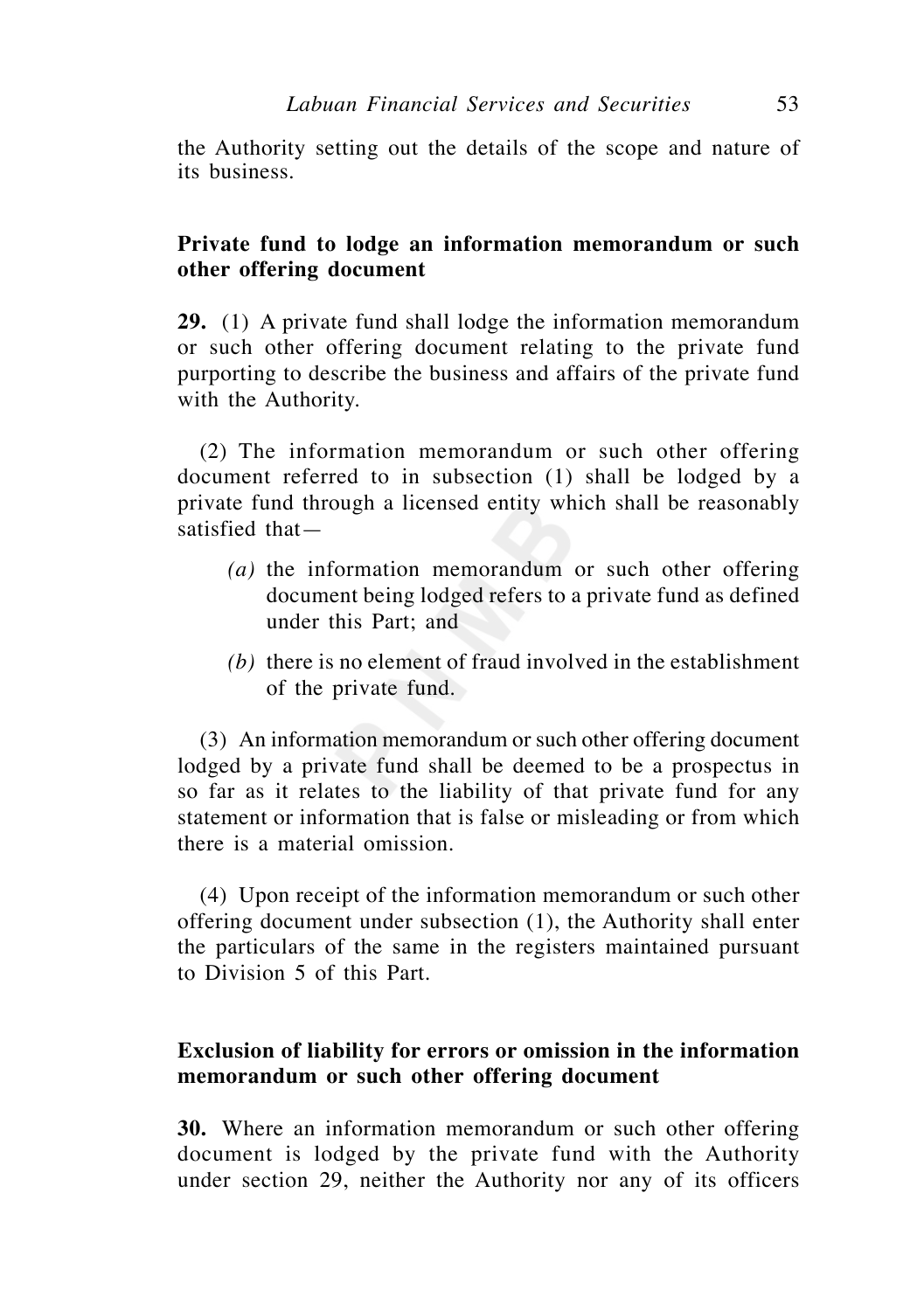or employees shall be liable for any loss or damage suffered by any person or persons by reason of any error, mis-statement or omission of whatever nature appearing therein.

#### SUBDIVISION 2

#### PUBLIC FUNDS

### **Public funds shall be registered**

**31.** (1) No public fund shall carry on business or arrange or administer its affairs unless it has been granted registration under paragraph 33(1)*(a).*

 (2) Subject to subsection (3), no proposed public fund shall carry on business or arrange or administer its affairs unless it has been granted provisional acceptance under paragraph 33(1)*(b).*

 (3) A proposed public fund to which a provisional acceptance has been granted under paragraph 33(1)*(b)* shall not carry on business or arrange or administer its affairs without the prior written consent of the Authority.

## **Application by public funds**

**32.** (1) An application to the Authority under subsection 31(1) or subsection 31(2) shall be accompanied by the following:

- *(a)* a statement setting out the scope and nature of the business to be carried on by the applicant in or from within Labuan;
- *(b)* the instrument by which the applicant is constituted or such other proof as the Authority may require to be satisfied that the applicant is lawfully constituted under the laws of Malaysia relating to Labuan or under the laws of any recognised country or jurisdiction;
- *(c)* a statement on the following:
	- (i) the address of the applicant's place of business and its address for service relating to Labuan;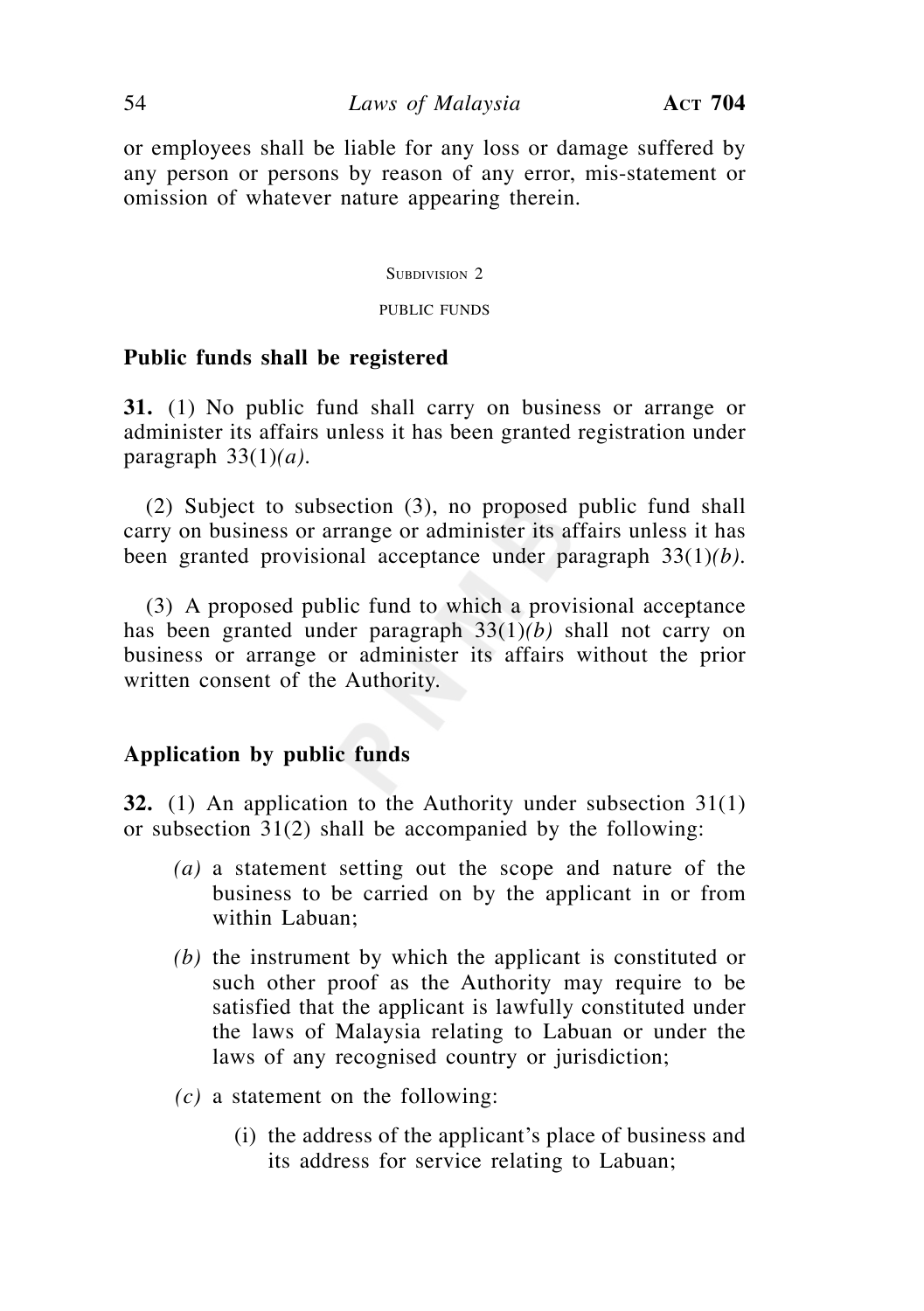- (ii) the name and address of a person in Labuan who is authorised to represent the applicant and to accept service on its behalf;
- (iii) the address of the applicant's place of business outside Labuan; and
- (iv) the names, addresses and relevant experience of the directors of the fund;
- *(d)* a signed declaration by the directors of the applicant fund on confidentiality and secrecy; and
- *(e)* where available, a copy of the prospectus, either in draft or final form, of the public fund.

 (2) The public fund or proposed public fund shall submit such other information as may be specified by the Authority from time to time.

 (3) If any change is made or occurs in respect of any information under subsection (1) as specified by the Authority, the applicant, after being granted registration or provisional acceptance as the case may be, shall within thirty days after the change occurs lodge with the Authority a notice specifying the change.

## **Power to grant or refuse registration of public funds**

**33.** (1) The Authority may grant or refuse to grant—

 *(a)* registration of a public fund; or

 *(b)* provisional acceptance of a proposed public fund.

 (2) A grant under subsection (1) may be made subject to any terms, conditions, limitations or restrictions.

 (3) A provisional acceptance granted under paragraph (1*)(b)* shall be valid and effective for a period not exceeding six months from the date on which it is granted.

 (4) A provisional acceptance may be renewed for a period not exceeding three months upon application being made to the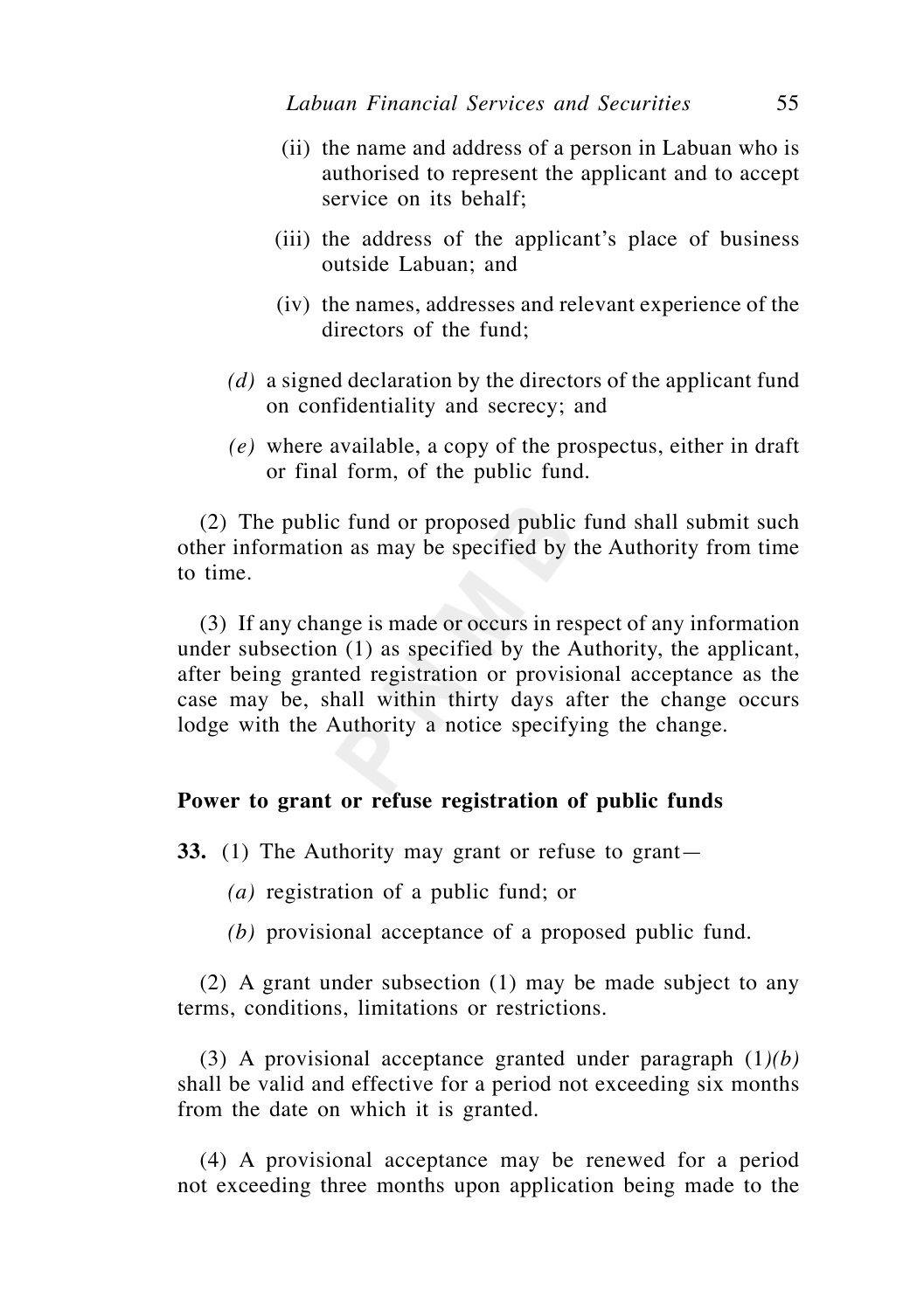Authority and accompanied by such documents or information as the Authority may require.

 (5) Notwithstanding the grant of a provisional acceptance under paragraph  $(1)(b)$  to a proposed public fund, the Authority may grant registration to such a proposed public fund as a public fund under paragraph (1)*(a).*

## **Registration procedure**

**34.** (1) Where the Authority grants registration of a public fund under paragraph 33(1)*(a)*, it shall—

- *(a)* register the public fund in the register maintained under Division 5 of this Part; and
- *(b)* issue a certificate of registration to the public fund.

 (2) Where the Authority grants a provisional acceptance under paragraph 33(1)*(b)*, the promoter of the proposed public fund shall, before the expiry of the provisional acceptance period or renewed provisional acceptance period deliver to the Authority—

- *(a)* the provisional acceptance of the Authority;
- *(b)* proof satisfactory to the Authority that the proposed public fund is lawfully constituted in Labuan or any recognised country or jurisdiction; and
- *(c)* the information referred to in subsection 32(1).

 (3) If the Authority is satisfied that the proposed public fund referred to in subsection (2) has complied with the requirements of that subsection it may grant registration to the public fund .

 (4) Where the Authority grants registration under subsection (3), it shall register the public fund in the register maintained under Division 5 of this Part and issue a certificate of registration.

### **Prospectus relating to public fund**

**35.** (1) No registered public fund shall, in or outside Labuan, make an offer of securities unless prior to such offer it has lodged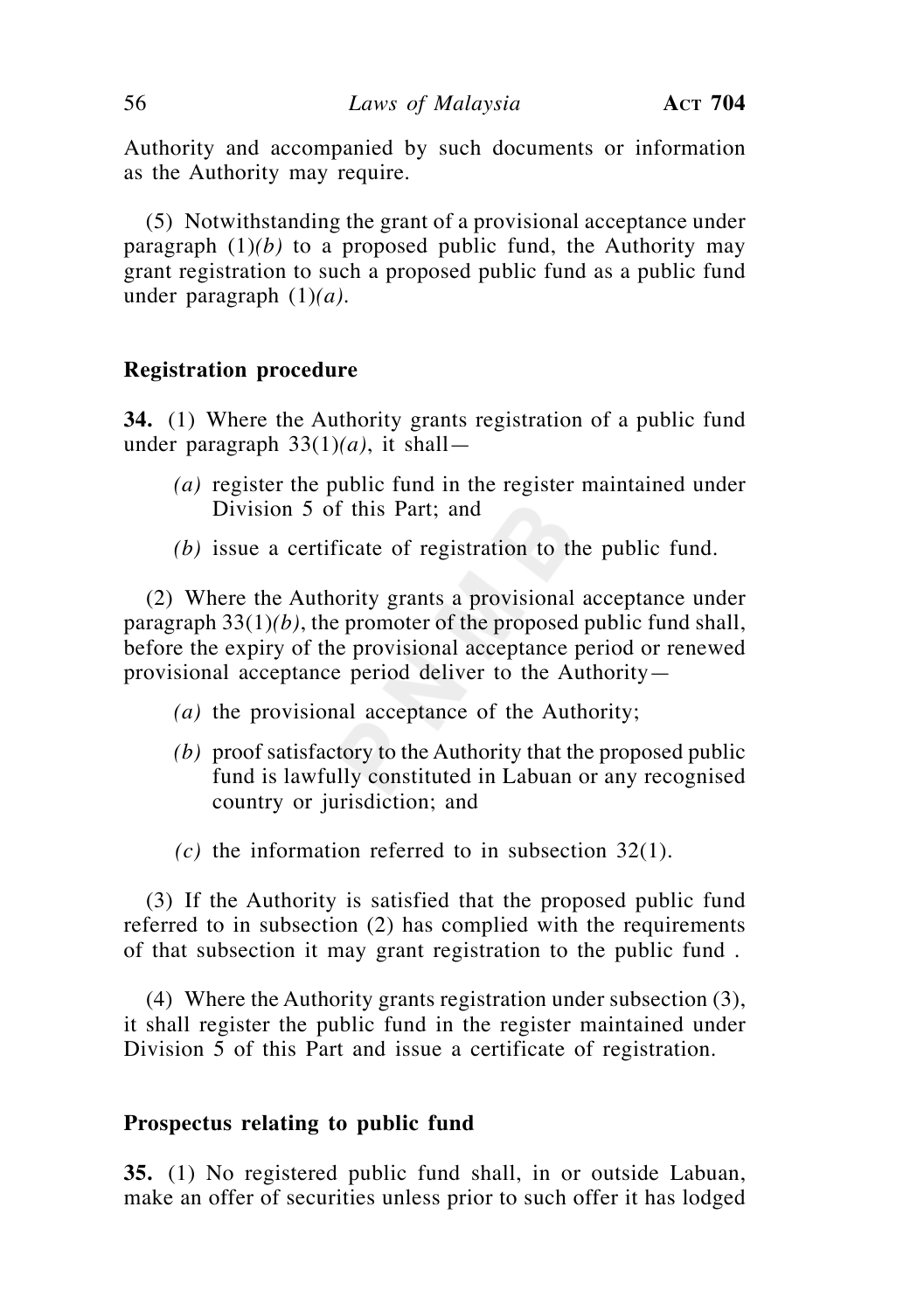a prospectus with the Authority in accordance with the prospectus requirements under section 11.

 (2) For the avoidance of doubt, the civil and criminal liabilities for mis-statements in prospectuses provided for under Part II shall equally apply to a prospectus lodged under this section.

## **Investors' rights**

**36.** (1) If a registered public fund publishes a prospectus or any amendment thereto that contains any misrepresentation relating to any of the matters required to be disclosed under subsection 11(5), a person who purchased any securities pursuant to such prospectus or amendment thereto is deemed to have relied upon the misrepresentation and shall have the rights provided in subsection (2).

 (2) A person referred to in subsection (1) may elect to exercise a right of action—

- *(a)* for the rescission of the purchase; or
- *(b)* for damages,

jointly and severally against the fund and every person who, while aware of the misrepresentation, signed the prospectus or amendment thereto and consented to its publication and lodgement or caused it to be signed or published and filed.

 (3) For the purposes of this section, "misrepresentation" means—

- *(a)* any untrue or misleading statement of any of the matters required to be disclosed referred to subsection (1); or
- *(b)* an omission to disclose any of such matters.

 (4) No person shall be liable under this section if he proves that the purchaser purchased the shares offered by the prospectus or amendment thereto with knowledge of the misrepresentation.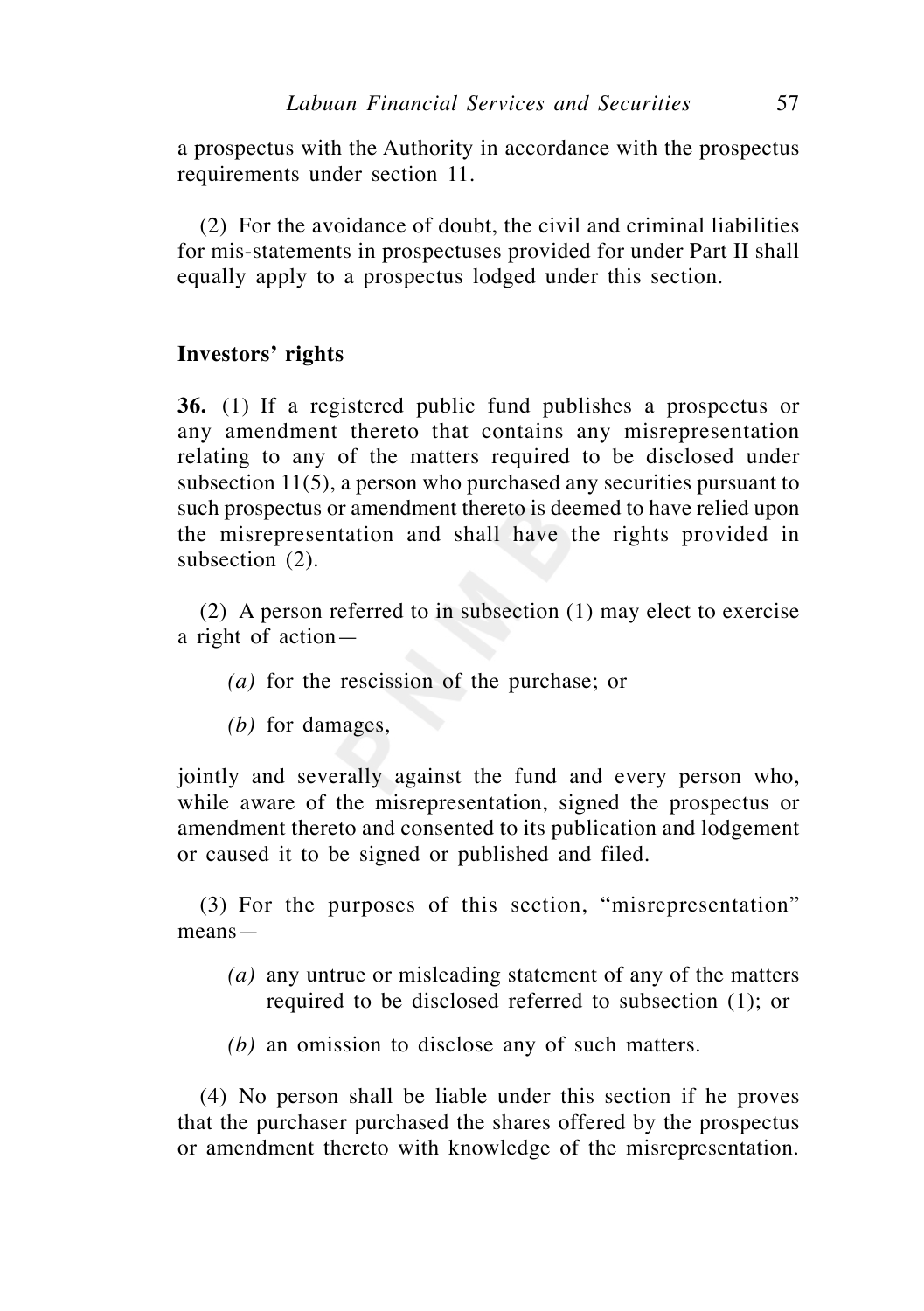(5) The right of action for rescission or damages conferred by subsection (2) is in addition to any other right which the aggrieved party may have at law.

# **Limitation**

**37.** Notwithstanding any other written law to the contrary, an action under subsection 36(2) may not be commenced after—

- *(a)* one hundred and eighty days from the day on which the aggrieved party first had knowledge of the misrepresentation; or
- *(b)* one year from the date of the purchase transaction that gave rise to the cause of action,

whichever is earlier.

### **Certificate of compliance**

**38.** Every registered public fund which carries on business outside Labuan under the laws of any recognised country or jurisdiction shall, every year, within ninety days of the end of its financial year, lodge with the Authority a certificate of compliance or an equivalent document by whatever named called from the competent authority that is responsible for the regulation and supervision of the conduct of its business in that recognised country or jurisdiction.

# **Foreign public fund may be managed or administered in Labuan**

**39.** A public fund lawfully registered under the laws of any recognised country or jurisdiction need not be registered as a public fund under section 33 so long as the public fund is administered or managed in Labuan by a fund administrator, a custodian, a trustee or a fund manager, who is licensed, registered or eligible under this Part.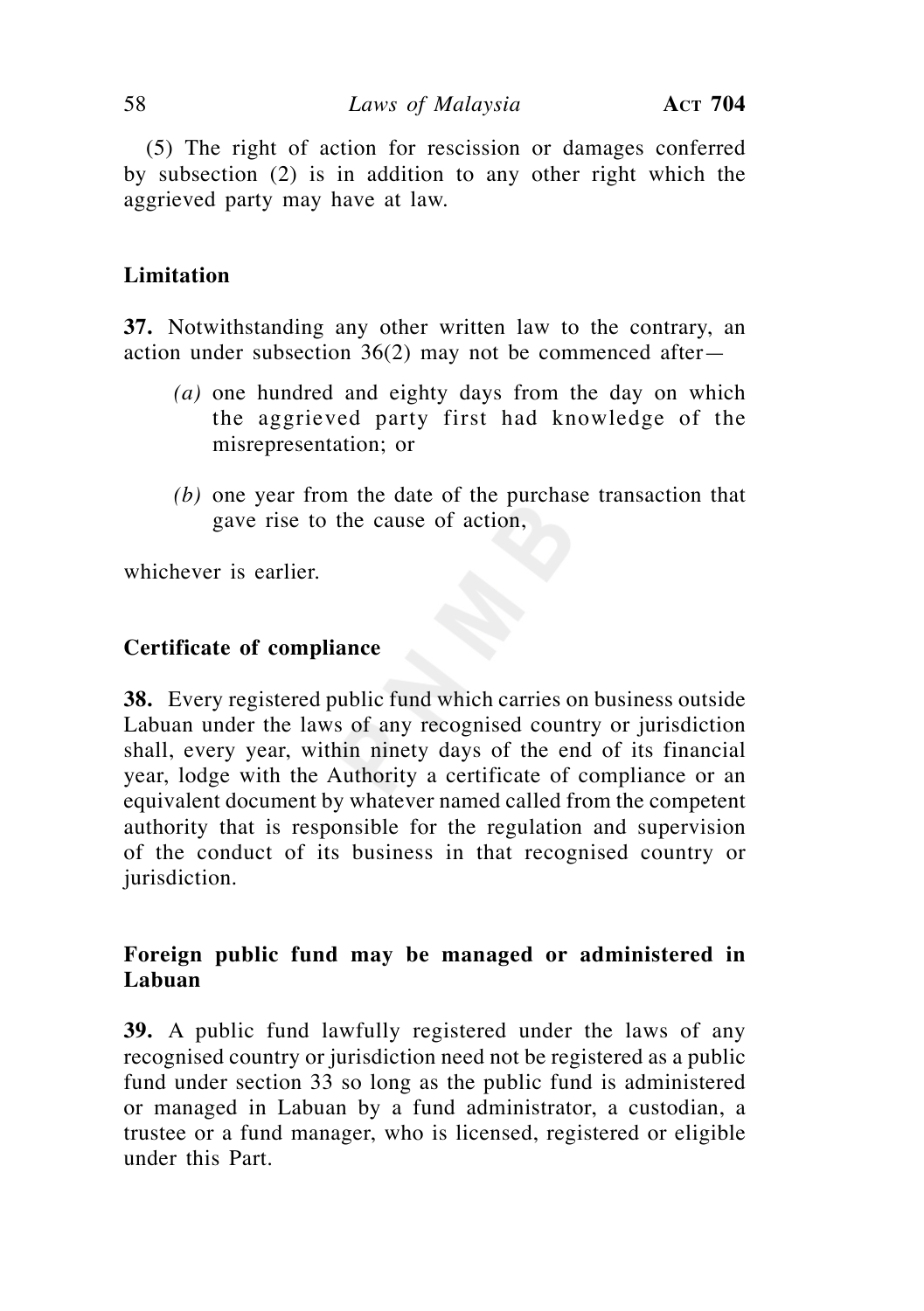DIVISION 3

LICENSING

SUBDIVISION 1

### FUND MANAGERS AND FUND ADMINISTRATORS

### **Licensing of fund managers**

**40.** (1) No person shall carry on business as a fund manager of a public fund unless that person is a Labuan company who has been granted a licence to act as a fund manager under this section.

 (2) Notwithstanding subsection (1), the following persons may carry on business as a fund manager of a public fund:

- *(a)* a person who is and continues to be a qualified and authorised manager of mutual funds under the laws of any recognised country or jurisdiction and has received written permission from the Authority to carry on business as manager of public funds; or
- *(b)* a bank licensee.

 (3) A fund manager who is carrying on fund management activities in relation to a private fund only is not required to be licensed under this Part.

### **Licensing of fund administrators**

**41.** (1) No person shall carry on business as a fund administrator of a public fund unless that person is a Labuan company or Labuan trust company and has been granted a licence to act as a fund administrator under this Act.

 (2) Notwithstanding subsection (1), the following persons may carry on business as a fund administrator of a public fund:

- *(a)* a bank licensee;
- *(b)* a Labuan trust company;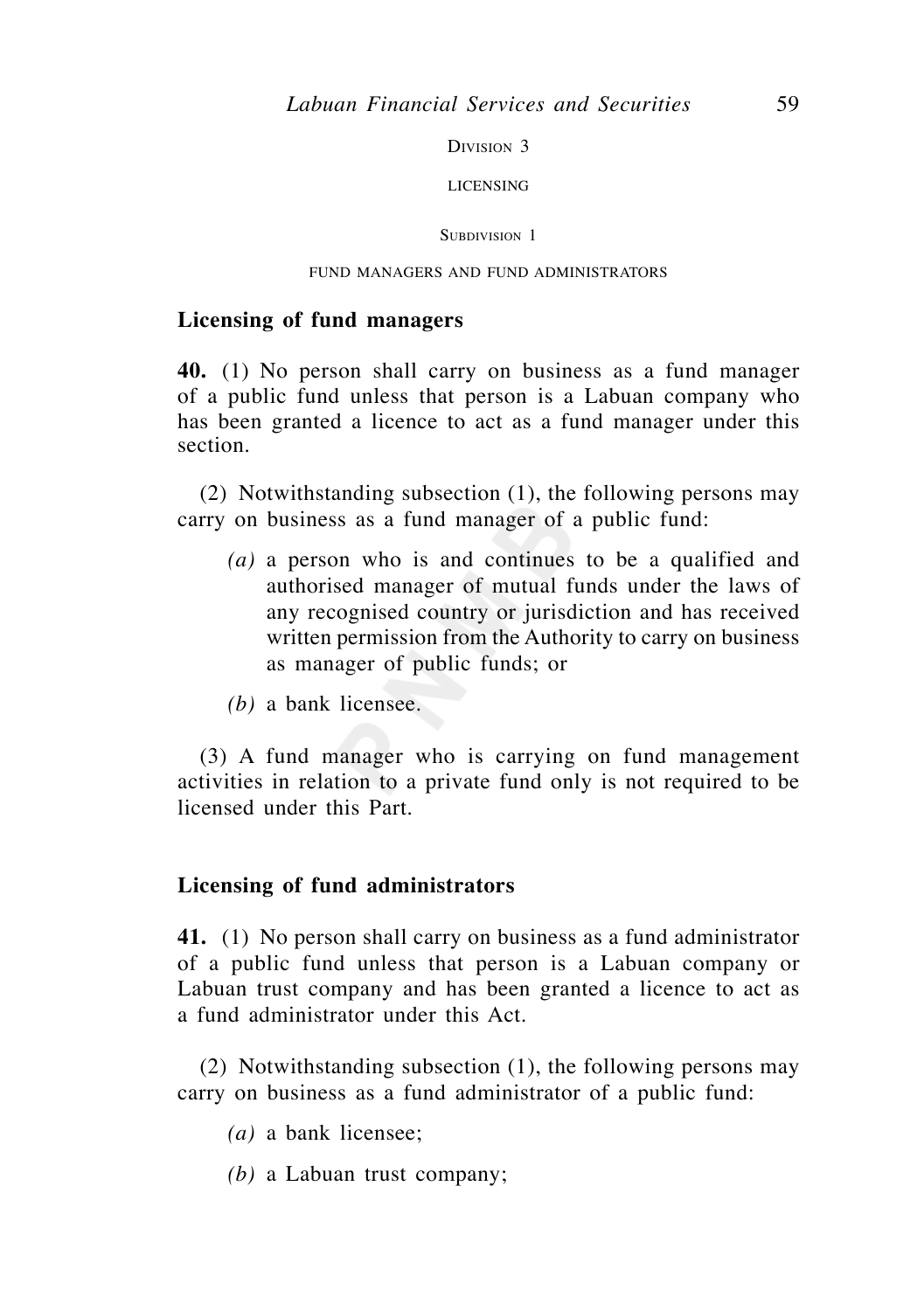- *(c)* a securities licensee under Part IV;
- *(d)* a management company licensed under Part VIII; or
- *(e)* a person who is and continues to be a qualified and authorised fund administrator of mutual funds under the laws of any recognised country or jurisdiction and has received written permission from the Authority to carry on business as a fund administrator of public funds.

 (3) A fund administrator who is carrying on fund administration activities in relation to a private fund only is not required to be licensed under this Part.

# **Application for fund manager's licence**

**42.** An application for a licence to carry on business as a fund manager of a public fund shall be—

- *(a)* made in such form as may be specified by the Authority; and
- *(b)* accompanied by—
	- (i) particulars of the financial and human resources and administrative facilities available to the applicant for the competent and efficient conduct of its business;
	- (ii) a statement on the following:
		- *(aa)* the address of the applicant's place of business and its address for service relating to Labuan;
		- *(bb)* the name and address of a person in Labuan who is authorised to represent the applicant and to accept service on its behalf; and
		- *(cc)* the address of the applicant's place of business outside Labuan; and
	- (iii) such information or documents as the Authority may require for the purpose of determining the application.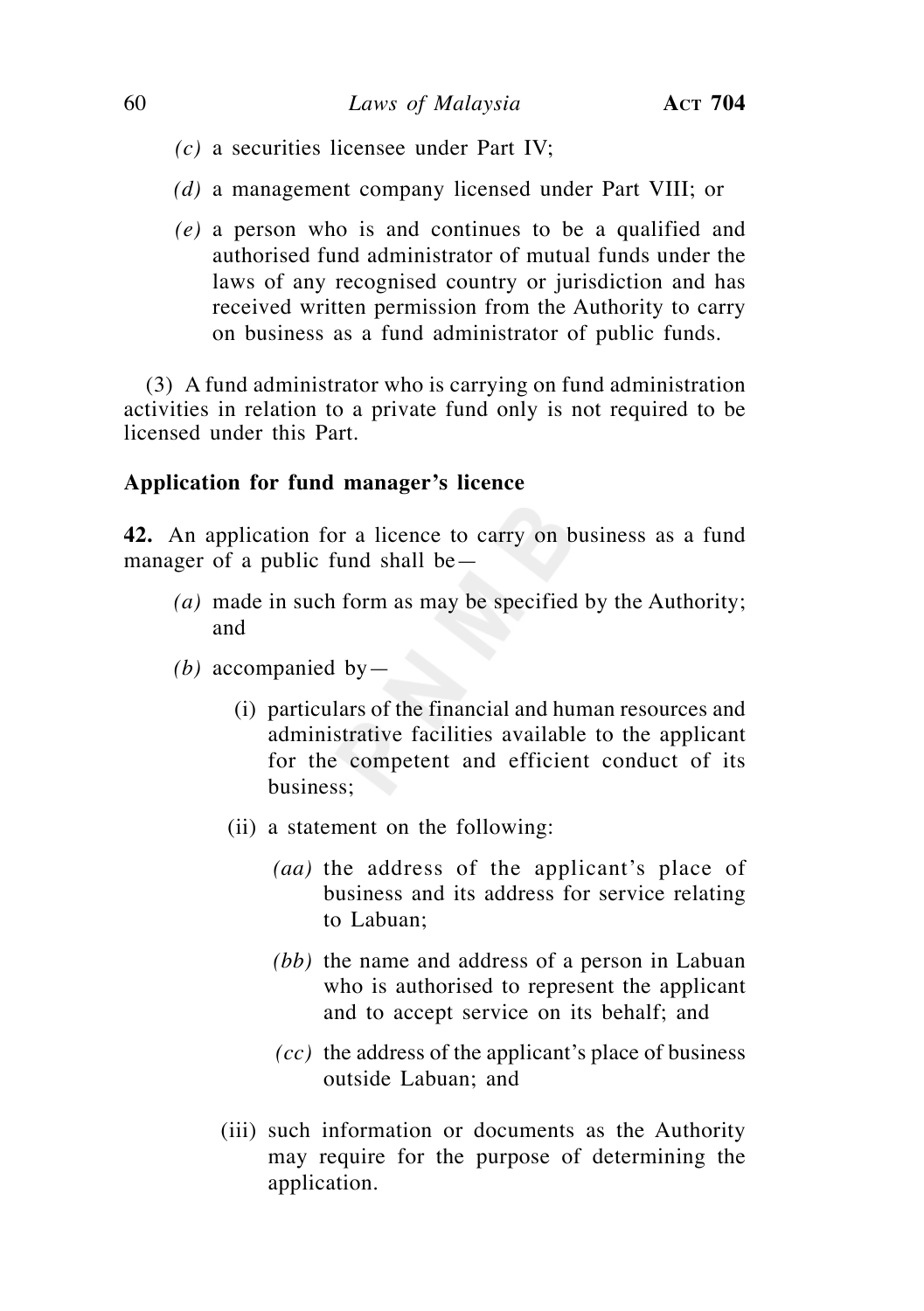## **Application for fund administrator's licence**

**43.** An application for a licence to carry on business as a fund administrator of public funds shall be—

- *(a)* made in such form as may be specified by the Authority; and
- *(b)* accompanied by such information or documents as the Authority may require for the purpose of determining the application.

## **Power to grant or refuse licence**

**44.** (1) Upon receiving an application, the Authority may grant or refuse to grant a licence.

 (2) The grant of a licence may be made subject to any terms, conditions, limitations or restrictions.

 (3) Except with the written consent of the Authority no change shall be made in respect of the identity, residence, domicile, ownership or shareholding of the fund manager or fund administrator during the period of operation of the licence.

- (4) The Authority shall not grant—
	- *(a)* a licence to a fund manager of a public fund; or
	- *(b)* a licence to a fund administrator of a public fund,

unless it is satisfied that the applicant is a fit and proper person to engage in the business of fund management or fund administration of mutual funds.

### SUBDIVISION<sub>2</sub>

### TRUSTEES OR CUSTODIANS

## **Eligibility of trustees or custodians of public funds**

**45.** (1) No person shall carry on business as a trustee of a public fund unless that person is a Labuan trust company.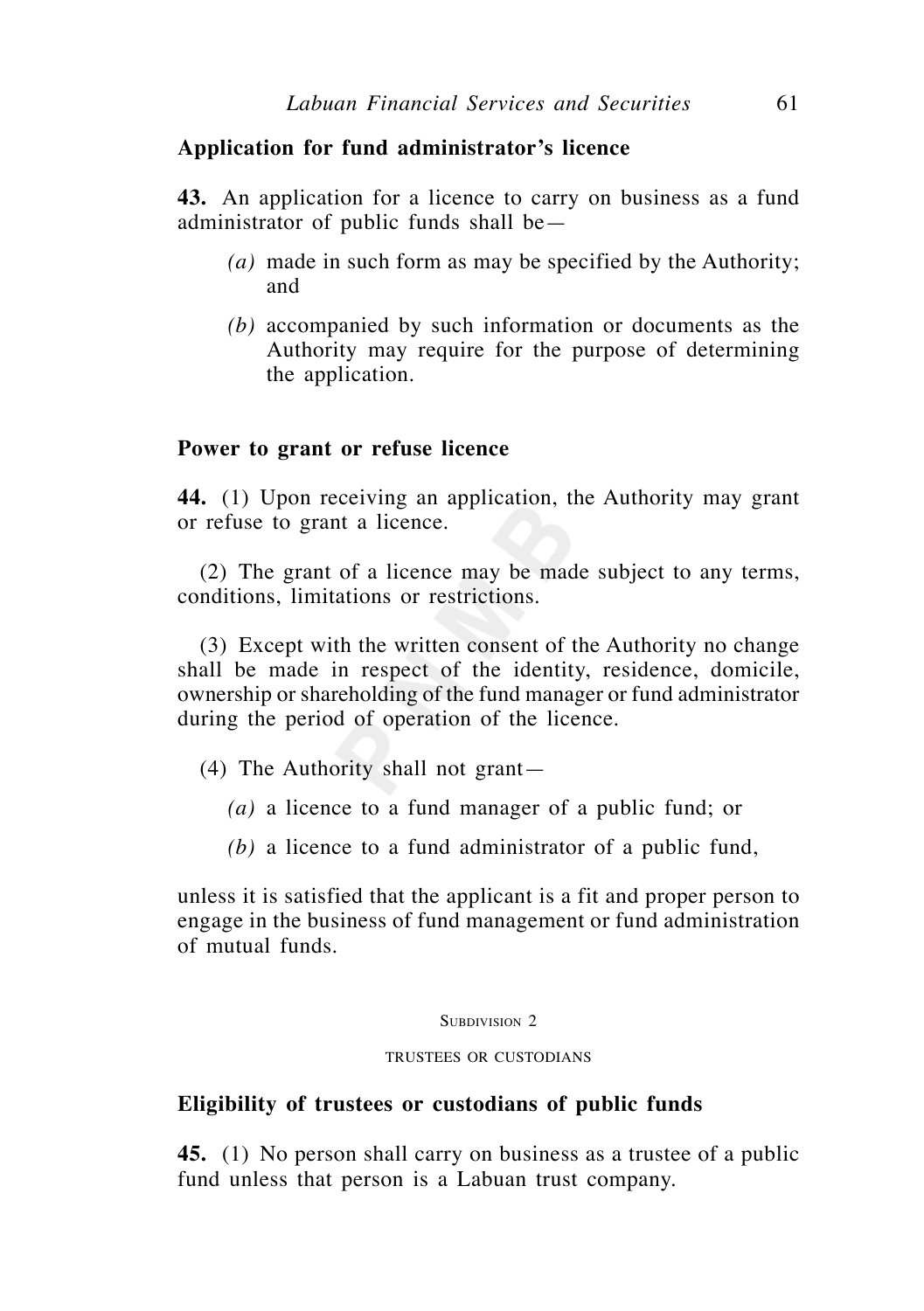(2) No person shall carry on business as a custodian of a public fund unless it is a bank licensee or a Labuan trust company.

 (3) This section does not apply to a person who is and continues to be a qualified and authorised trustee or custodian of public funds under the laws of any recognised country or jurisdiction and has received written permission from the Authority to carry on business as a trustee or custodian of a public fund.

#### SUBDIVISION 3

#### GRANT OF LICENCE OR REGISTRATION

### **Licence or registration**

**46.** A licence or registration granted under this Part shall—

- *(a)* be in such form as may be specified;
- *(b)* remain in force until it is revoked; and
- *(c)* be admissible in all courts as *prima facie* evidence of the facts stated in it.

DIVISION 4

#### DUTIES

# **Duties of fund managers and fund administrators of public funds**

**47.** The fund manager or the fund administrator of a public fund and its officers shall, in exercising their powers and duties—

- *(a)* act honestly;
- *(b)* exercise the degree of care and diligence that would be reasonably expected of a person in that position;
- *(c)* act in the best interests of the investors in the public fund and, where there is a conflict between the interest of the investors and their own interests, give priority to the investors' interests;
- *(d)* treat the investors who hold interests of the same class equally and participants who hold interests of different classes fairly;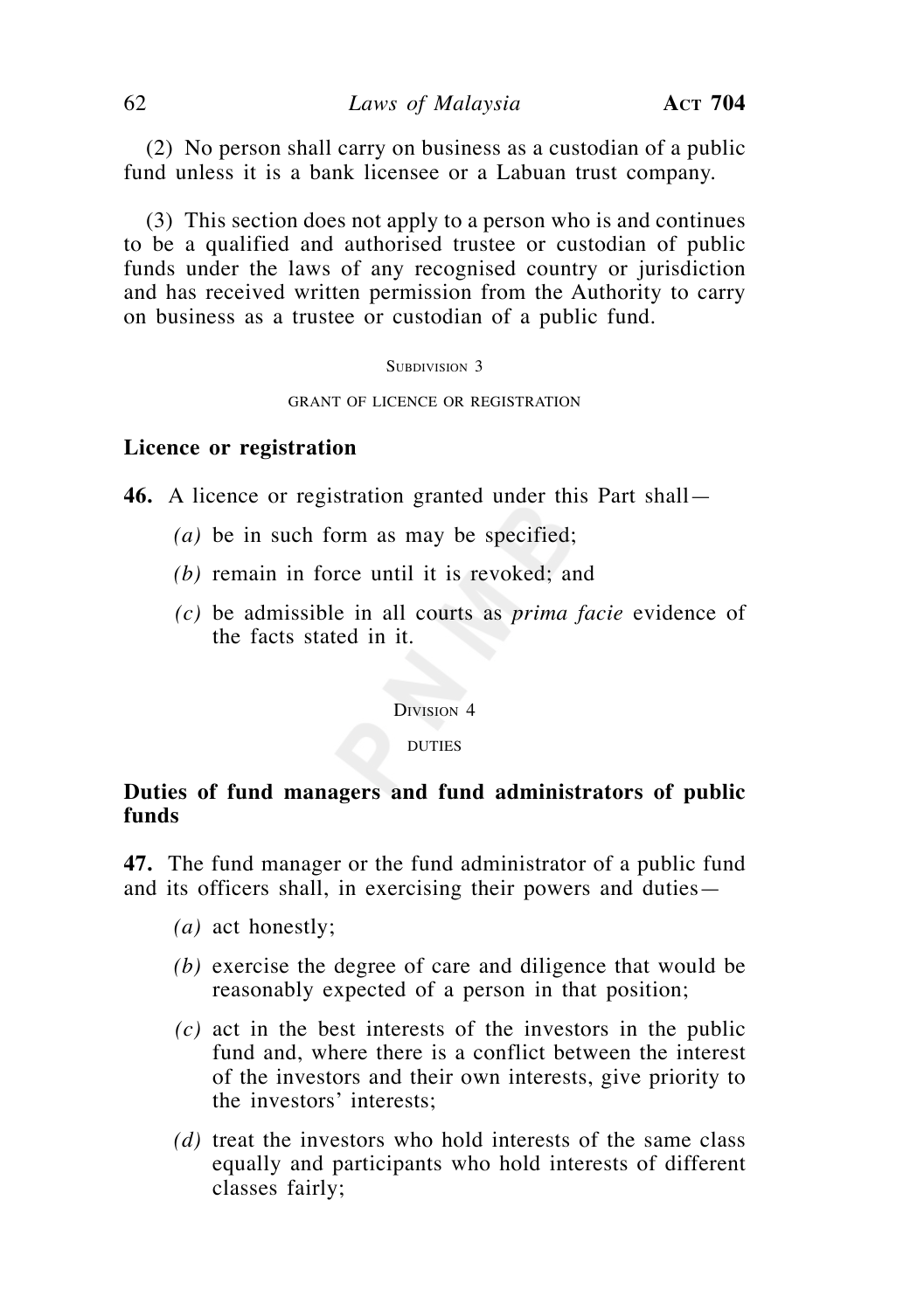- *(e)* not make use of information acquired through being a fund manager or fund administrator or its officer to—
	- (i) gain an improper advantage for themselves or another person; or
	- (ii) cause detriment to the investors in the public  $f$ und $\cdot$
- *(f)* ensure that all payments out of the property of the public fund are made in accordance with the constituent documents of the public fund, this Act and any regulations;
- *(g)* report to the Authority, as soon as practicable after it becomes aware of any breach of—
	- (i) this Act and any regulations; or
	- (ii) the public fund's constituent documents that has had, or is likely to have, a materially adverse effect on the interests of the investors; and
- *(h)* take reasonable care to make and retain adequate records of all matters, transactions and dealings, including accounting records.

# **Duties of fund managers, fund administrators, trustees or custodians and directors under applicable law**

**48.** The duties of the fund manager, fund administrator, trustee or custodian and their directors imposed on them under this Division are in addition to and not in derogation from the duties which are otherwise imposed on them by any applicable law.

## **Specific duties of fund managers of public funds**

- **49.** (1) The fund manager of a public fund shall—
	- *(a)* ensure that a written agreement is entered into with each client before transactions are carried out on behalf of a client;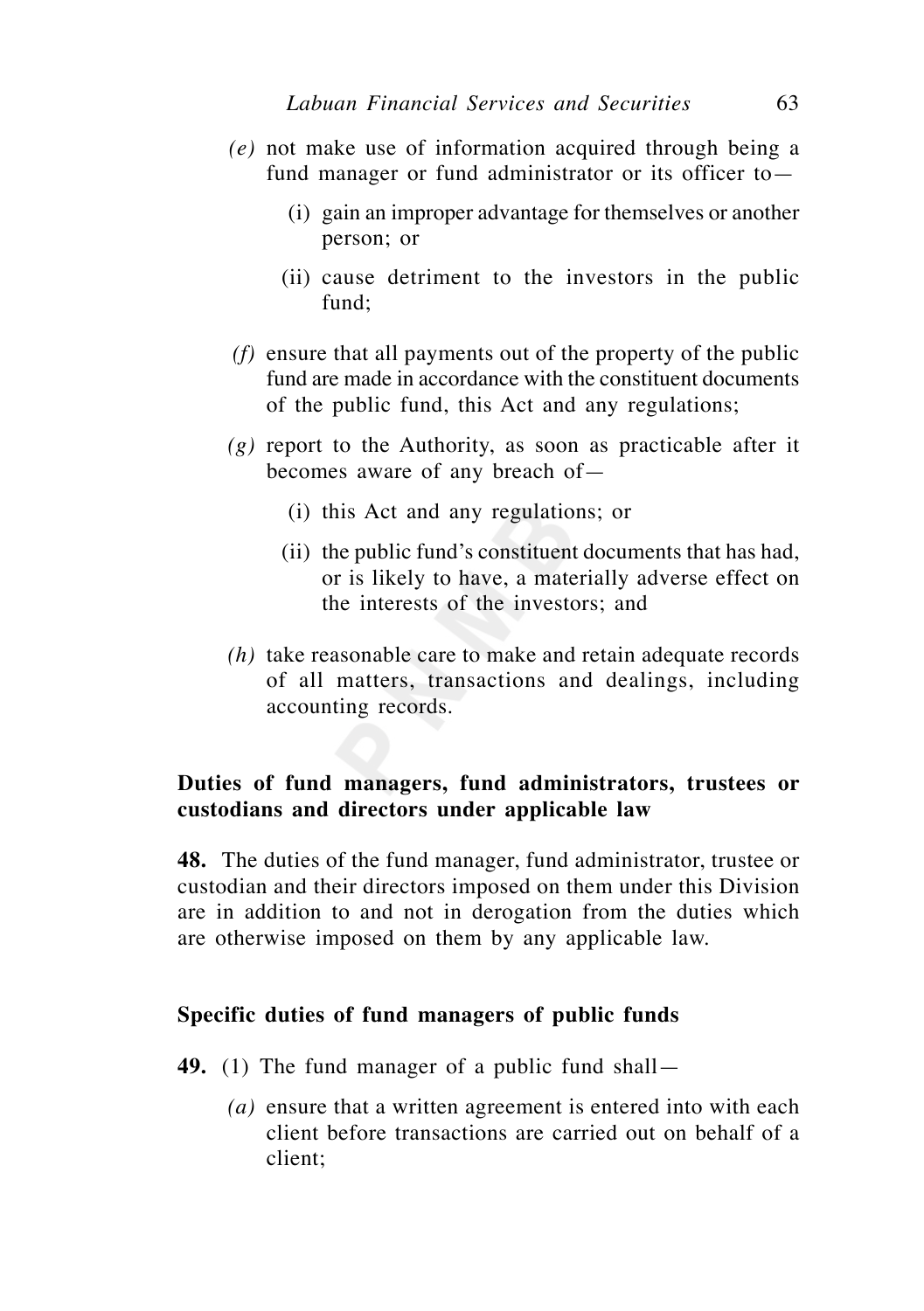- *(b)* understand each client's investment objectives, instructions, risk profile and investment restrictions, where applicable, which shall be reassessed and updated at least annually;
- *(c)* exercise diligence and thoroughness in, and have reasonable and adequate basis for, preparing the investment policy or investment recommendation;
- *(d)* obtain each client's approval for the investment policy or investment recommendation prior to its implementation;
- *(e)* provide each client with full and accurate information in order to make an informed investment decision when approving the investment policy or investment recommendation;
- *(f)* avoid any misrepresentation in any investment policy or investment recommendation; and
- *(g)* ensure that sufficient monies and properties are available in the client's account to carry out transactions.

 (2) A written agreement referred to in paragraph (1)*(a)* shall cover amongst others, the following areas:

- *(a)* the client's investment objectives, instructions, risk profile and investment restrictions;
- *(b)* notification of any significant change to the investment policy or investment recommendation;
- *(c)* mode and manner of reporting to client;
- *(d)* clear authorisation of discretionary management;
- *(e)* frequency of written report for the performance and review of the client's monies or properties against an appropriate benchmark;
- *(f)* amount of fees and charges to be paid by the client;
- *(g)* the fund manager's intention to receive, or practice of receiving, soft commission;
- *(h)* details of the custodian arrangement; and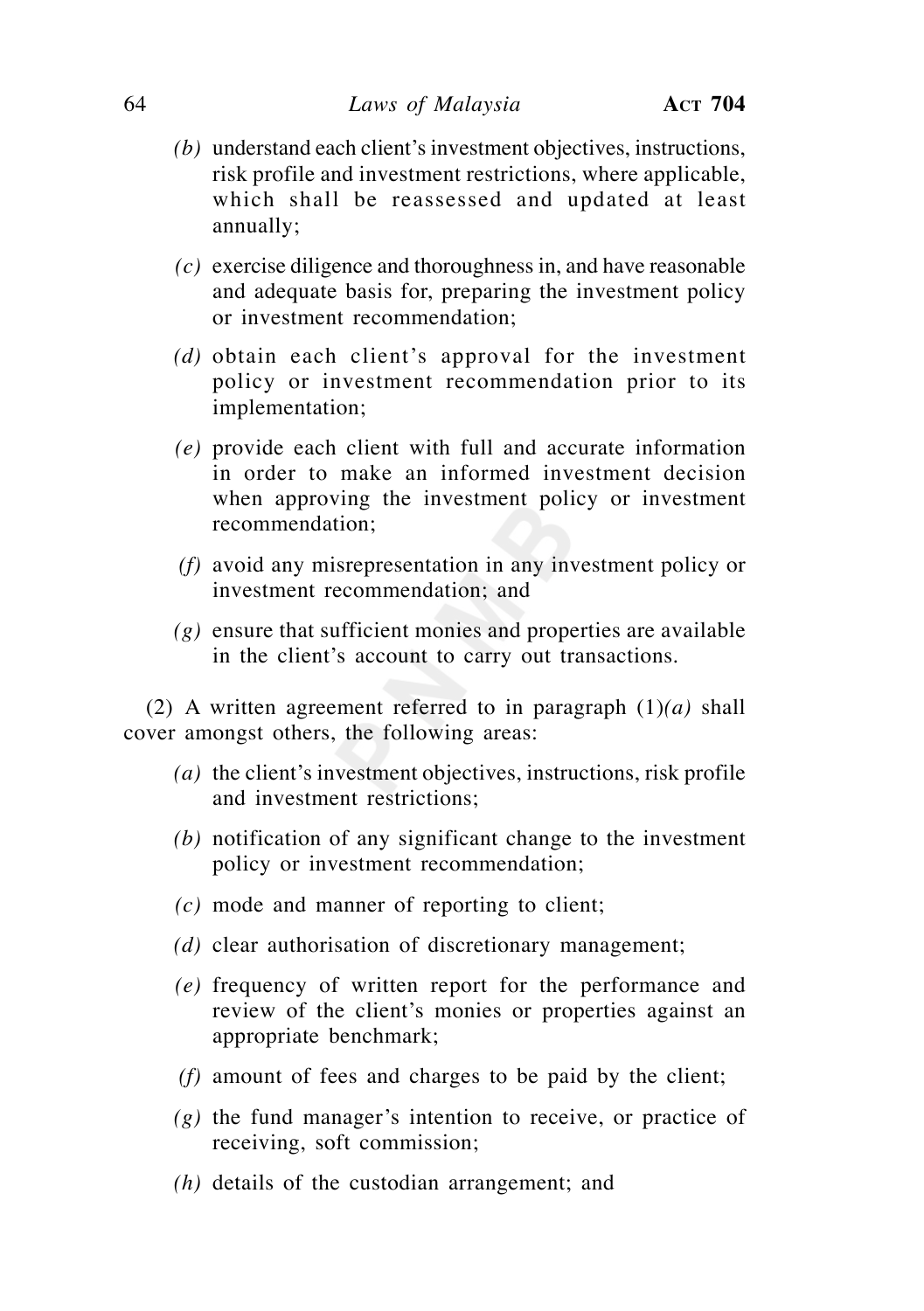*(i)* such other matters as may be specified by the Authority from time to time.

 (3) A fund manager who contravenes subsection (1) commits an offence and shall, on conviction, be liable to a fine not exceeding one million ringgit or to imprisonment for a term not exceeding three years or to both.

## **Duty to segregate client's assets**

**50.** (1) A fund manager of public funds shall ensure that each client's assets are deposited into a trust account and maintained by a custodian or a trustee or any other person as may be permitted by the Authority, as the case may be, not later than the next bank business day or such other day as may be specified by the Authority, following the day on which the fund manager receives the client's assets.

 (2) Where client's assets that are required by this section to be deposited into a trust account are received by a fund manager in a place outside Malaysia, the fund manager may deposit such assets into a trust account maintained by it in that place.

 (3) The trust account referred to in subsections (1) and (2) shall always be kept separate from those of the fund manager, and shall be so marked in the books of the fund manager relating to each client's account, so that at no time shall such monies, property or other valuable consideration form part of or be mixed with the general assets of the fund manager, and all investments made by the company as trustee shall be so designated that the trusts to which the investments belong can be readily identified at any time.

 (4) Client's assets held in a trust account shall not be available for the payment of the debts of a fund manager or liable to be paid or taken in execution under an order or process of court for the payment of the debt of a fund manager.

 (5) Nothing in this section shall be construed as taking away or affecting any lawful claim or lien which any person has against or upon any client's assets held in a trust account or against or upon any client's assets received for the purchase or from the sale of securities before such assets are deposited into the trust account.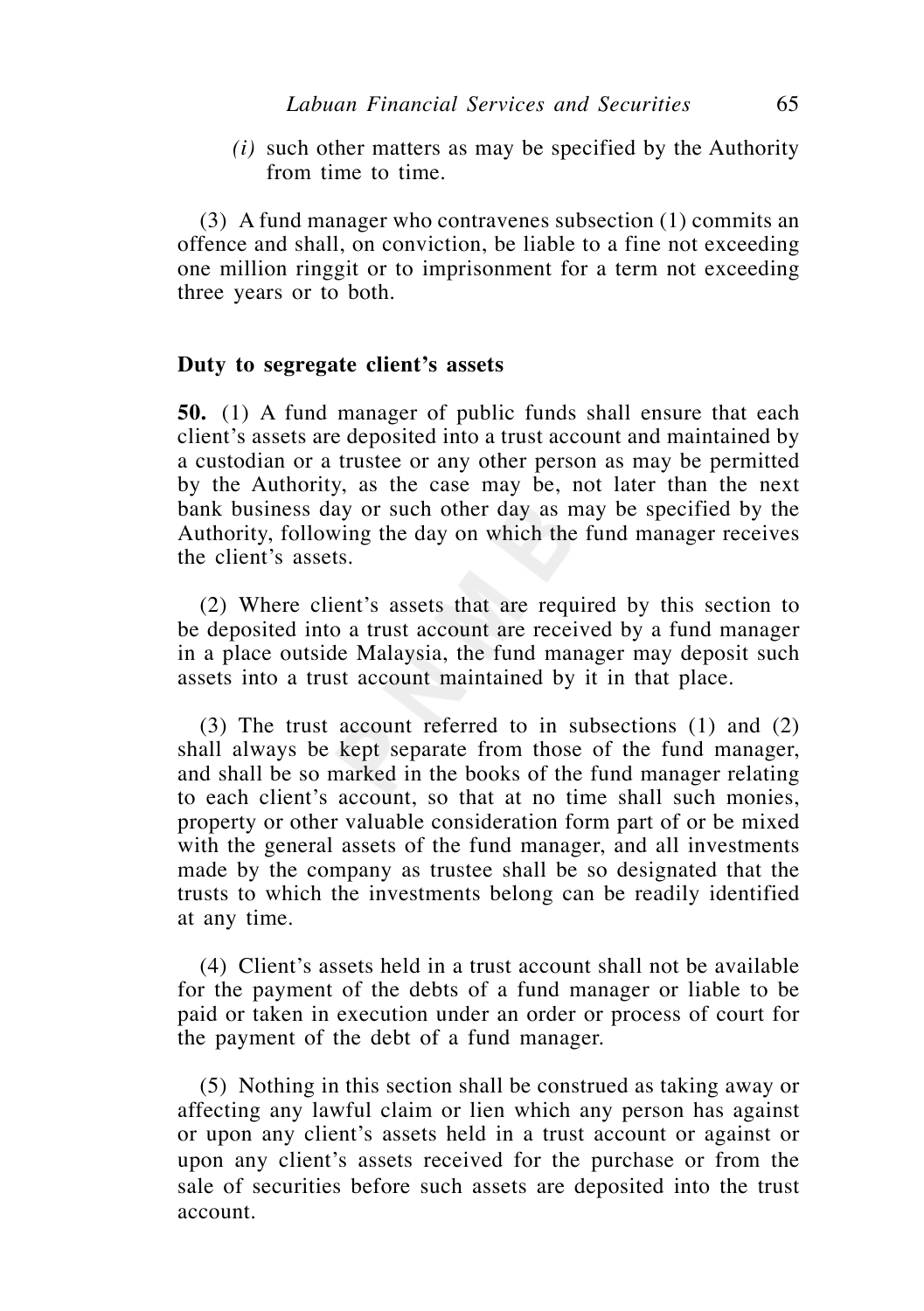(6) Any person who contravenes this section commits an offence and shall, on conviction, be liable to a fine not exceeding three million ringgit or to imprisonment for a term not exceeding five years or to both.

# **Duty of fund manager and custodian or trustee to be independent of each other**

**51.** (1) The fund manager and the custodian or trustee of a public fund shall—

- *(a)* be different persons and act independently of each other;
- *(b)* not be a related corporation of the other; and
- *(c)* not have executive directors or other officers in common.

 (2) Any person who contravenes this section commits an offence and shall, on conviction, be liable to a fine not exceeding three million ringgit or to imprisonment for a term not exceeding five years or to both.

#### DIVISION 5

### REGISTERS AND ACCOUNTING

## **Registers**

- **52.** (1) The Authority may keep separate registers for—
	- *(a)* private funds;
	- *(b)* public funds; and
	- *(c)* fund managers and fund administrators of public funds.
	- (2) The registers referred to in subsection (1) may contain—
		- *(a)* the information required under sections 29, 32, 42 and 43 in respect of each person who has been granted a licence or registration or who has received written permission under this Act;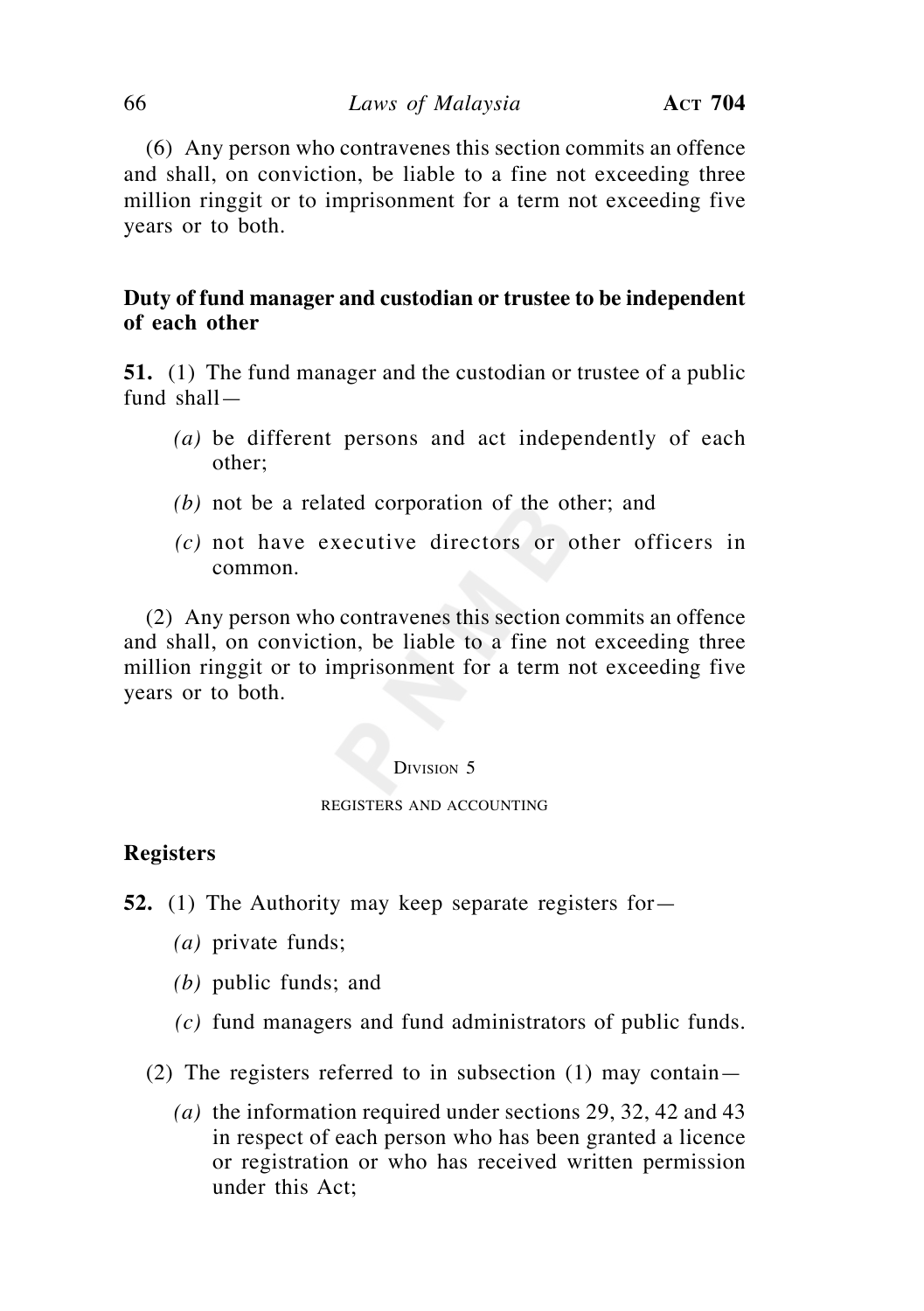- *(b)* the date of such licence, registration or written permission, as the case may be; and
- *(c)* the date on which such licence or registration or written permission was revoked.

 (3) The registers kept under this section shall be in such form as the Authority may determine.

 (4) The Authority may issue to any person, upon request by the person, a certificate of compliance in such form, upon payment of such fee, as may be prescribed.

 (5) No person exercising any power or discharging any duty under this Part shall, knowingly, have any financial interest in any person who has been licensed, registered or given written permission under this Part.

# **Accounts and audit**

**53.** (1) Every registered public fund shall—

- *(a)* keep or cause to be kept accounts and records and shall, after the end of each financial year cause to be prepared a statement of accounts for that financial year which shall include a balance sheet and an account of income and expenditure in accordance with generally accepted accounting principles applicable in Malaysia or in any recognised country or jurisdiction;
- *(b)* keep such accounting records and financial statements or true copies thereof at its place of business in Labuan and make them available for inspection by the Authority or any person authorised in writing by the Authority;
- *(c)* keep at its place of business in Labuan and make available to the Authority or any person authorised in writing by the Authority such other records, statements, documents or information as the Authority may prescribe in writing;
- *(d)* within three months of the end of each financial year present to an auditor the financial statements referred to in paragraph *(a)* and such other records and information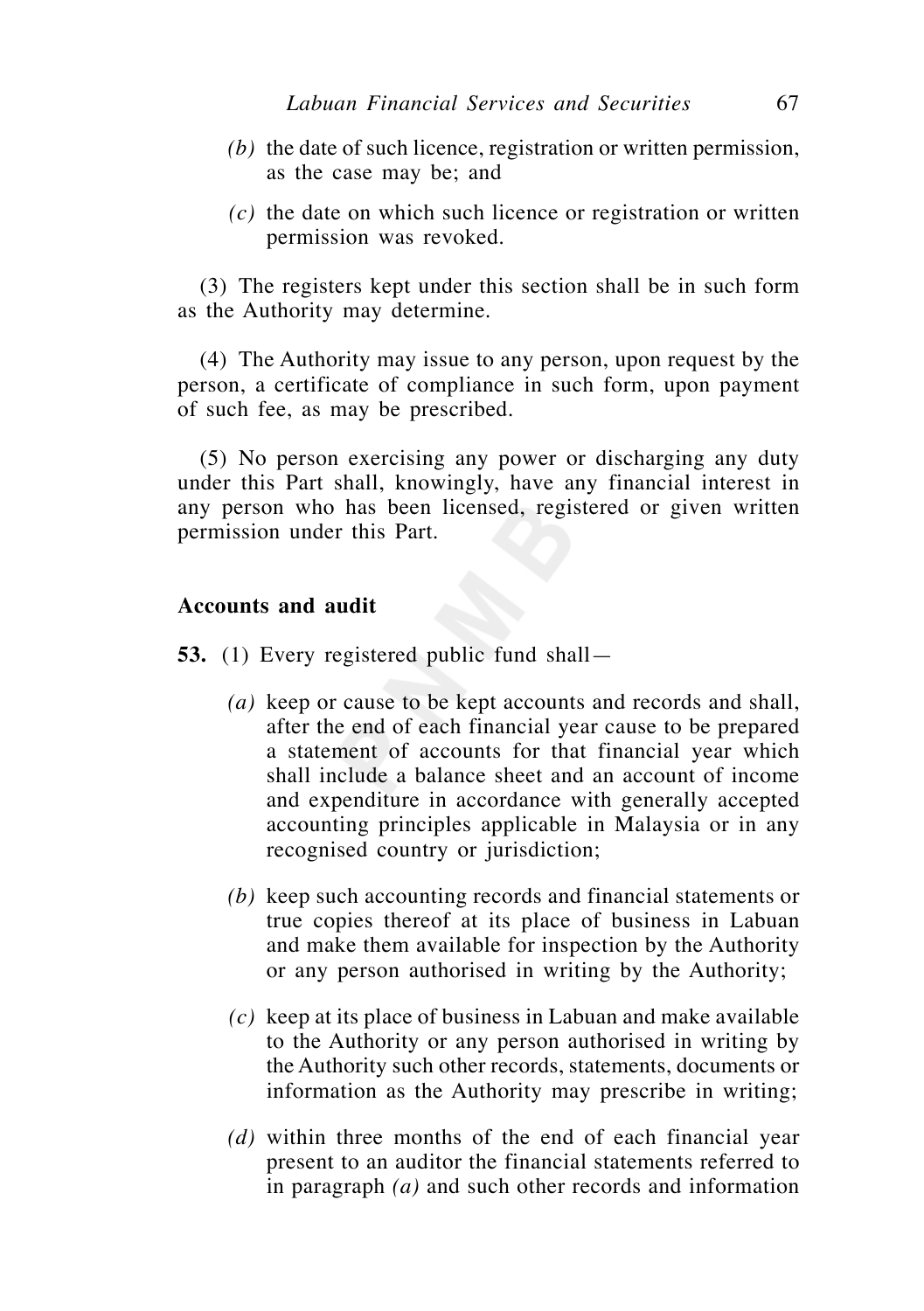### 68 *Laws of Malaysia* **ACT 704**

as may be required for audit in accordance with generally accepted auditing principles applicable in Malaysia or any recognised country or jurisdiction; and

 *(e)* provide to or make available for inspection by all the investors of the fund the financial statements referred to in paragraph *(a)* together with the report of the auditor thereon.

 (2) The accounting records and financial statements required to be kept in accordance with subsection (1) may be kept in any currency and in any language, but if they are kept in a language other than the national language or English language, a translation into the national language or English language, verified in a manner satisfactory to the Authority, shall be kept by the public fund together with such accounting records and financial statements.

## PART IV

#### MARKET INTERMEDIARIES

DIVISION 1

PRELIMINARY

## **Interpretation**

**54.** In this Part, unless the context otherwise requires "securities licensee" means a person, who for valuable consideration, provides investment advice or administrative services in respect of securities for the purposes of investment, including dealing in securities or such other activity as may be specified by the Authority.

DIVISION<sub>2</sub>

#### SECURITIES LICENSEE

### **Securities licensee**

**55.** (1) No person shall carry on business as a securities licensee unless that person is a Labuan company who has been granted a licence to act as a securities licensee under this section.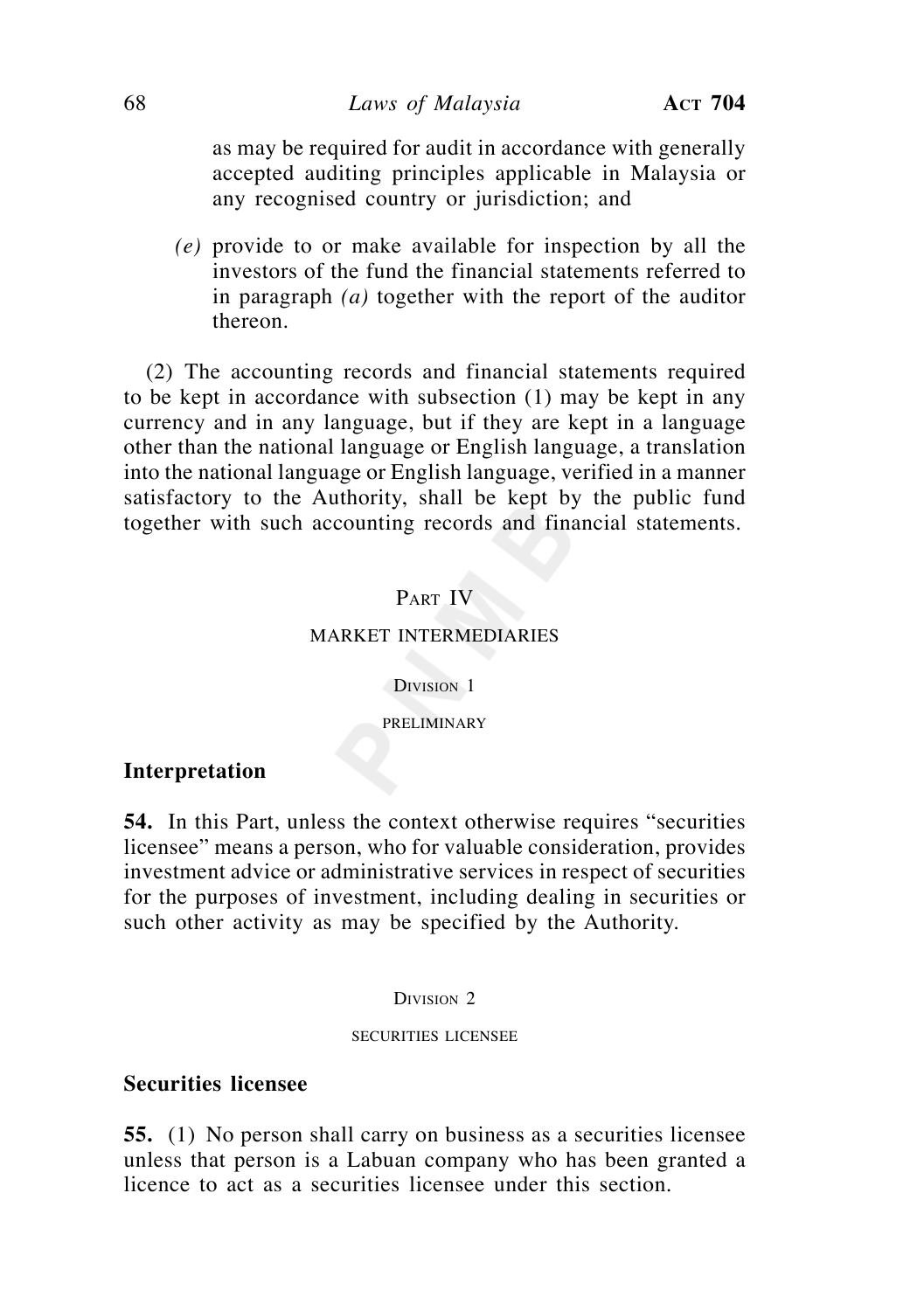(2) Notwithstanding subsection (1), the following persons may carry on business as a securities licensee:

- (a) a fund manager referred to in subsections  $40(1)$  and  $(2)$ ; and
- *(b)* a bank licensee.

### **Application for licence**

**56.** (1) An application to the Authority under subsection 55(1) to be licensed as a securities licensee under this Part shall be made in writing by or on behalf of the applicant to the Authority.

 (2) An application for a licence to carry on business as a securities licensee shall be—

- *(a)* made in such form as may be specified by the Authority; and
- *(b)* accompanied by—
	- (i) such application fee as may be prescribed by regulations;
	- (ii) particulars of the financial and human resources and administrative facilities available to the applicant for the competent and efficient conduct of its business;
	- (iii) a statement on the following:
		- *(aa)* the address of the applicant's place of business and its address for service relating to Labuan;
		- *(bb)* the name and address of a person in Labuan who is authorised to represent the applicant and to accept service on its behalf; and
		- *(cc)* the address of the applicant's place of business outside Labuan;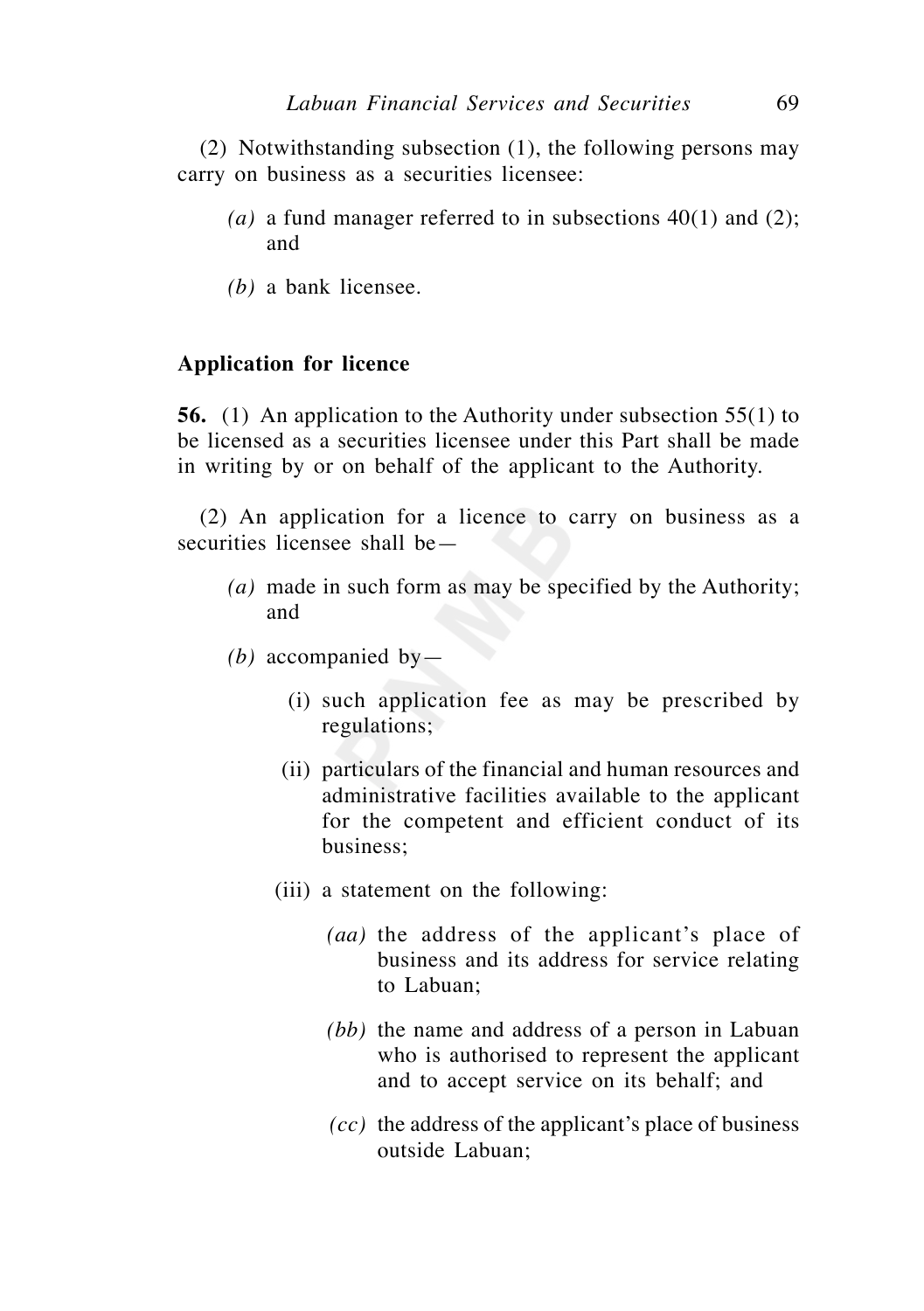- (iv) a statement to the effect that applicant has declared its compliance with the Anti-Money Laundering and Anti-Terrorism Financing Act 2001 [*Act 613*] and shall ensure that it shall update its policies and procedures periodically so as to comply with their requirements; and
- (v) such other information or documents as the Authority may reasonably require for the purpose of determining the application.

## **Power to grant or refuse licence**

**57.** (1) Upon receiving an application under section 56, the Authority may grant or refuse the application.

 (2) The grant of a licence under this Part may be made subject to any terms, conditions, limitations or restrictions.

 (3) Except with the written consent of the Authority, no change shall be made in respect of the identity, residence, domicile, ownership or shareholding of the securities licensee during the period of operation of the licence.

#### DIVISION 3

#### GRANT OF LICENCE

## **Licence**

**58.** A licence granted under this Part shall—

- *(a)* be in such form as may be specified;
- *(b)* specify any terms, conditions, restrictions or limitations;
- *(c)* remain in force until it is revoked; and
- *(d)* be admissible in all courts as *prima facie* evidence of the facts stated in it.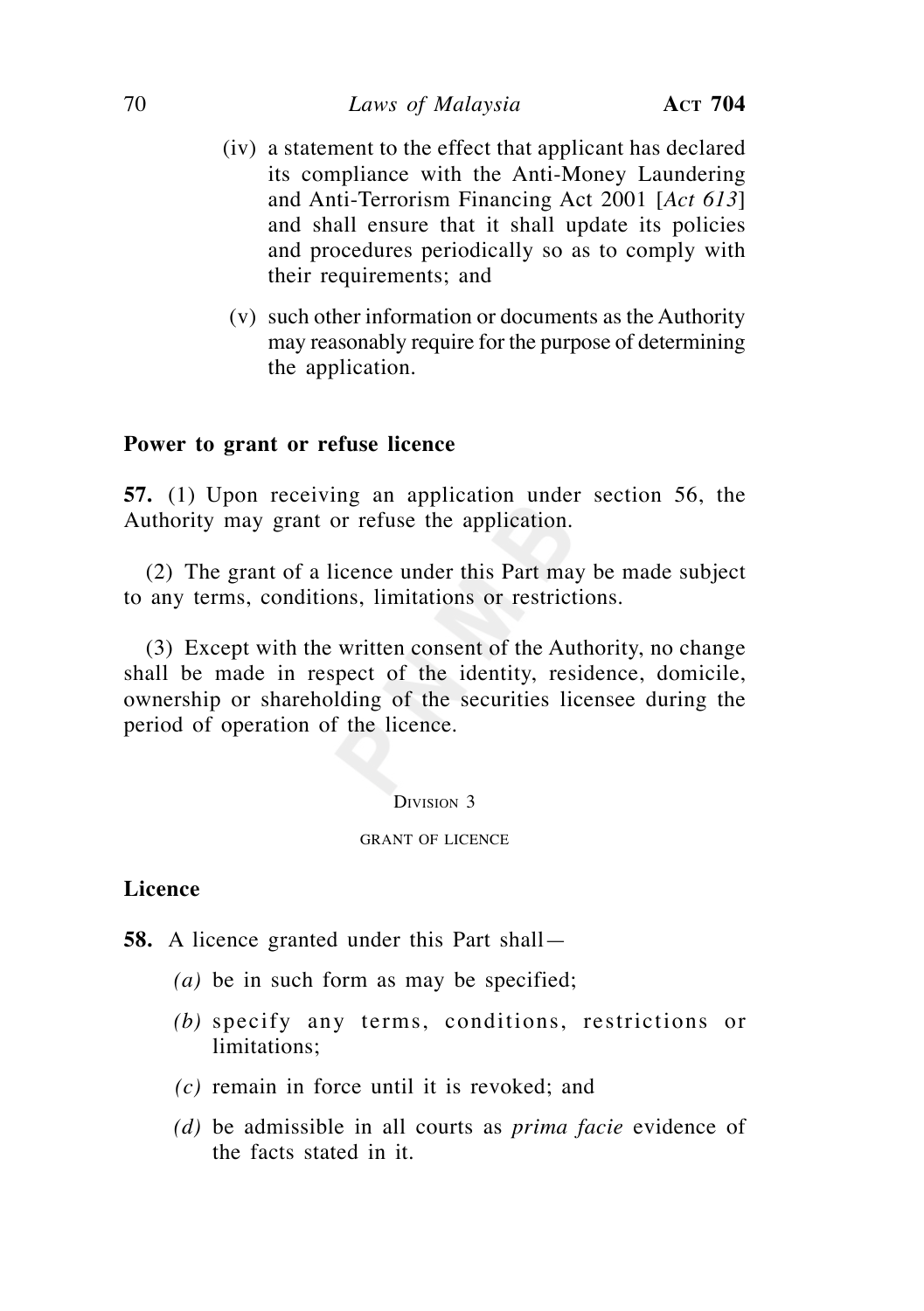### PART V

#### LABUAN TRUST COMPANIES

#### DIVISION 1

### PRELIMINARY

### **Interpretation**

**59.** In this Part, unless the context otherwise requires—

 "estate" means any property, whether real or personal, which is committed to the administration or management of a Labuan trust company as executor, administrator, trustee, receiver, committee, guardian or agent;

 "Labuan managed trust company" means a person carrying on trust company business where such business is managed by another Labuan trust company pursuant to the provisions of Division 3 of this Part;

"settlor" means—

- *(a)* a person who provides trust property or makes a testamentary disposition on trust or to a trust, but does not include a person who contributes to a unit trust and described as such within a trust instrument; and
- *(b)* if there is more than one settlor named in the trust instrument, the named settlors must be connected persons;

"trust company business" means—

- *(a)* establishing or using a share transfer office or share registration office;
- *(b)* administering, managing or otherwise dealing with property as an agent, legal personal representative or trustee, whether by servant or agent or otherwise;
- *(c)* maintaining an agent for the purpose of soliciting or procuring business, whether or not the agent is continuously resident in Labuan;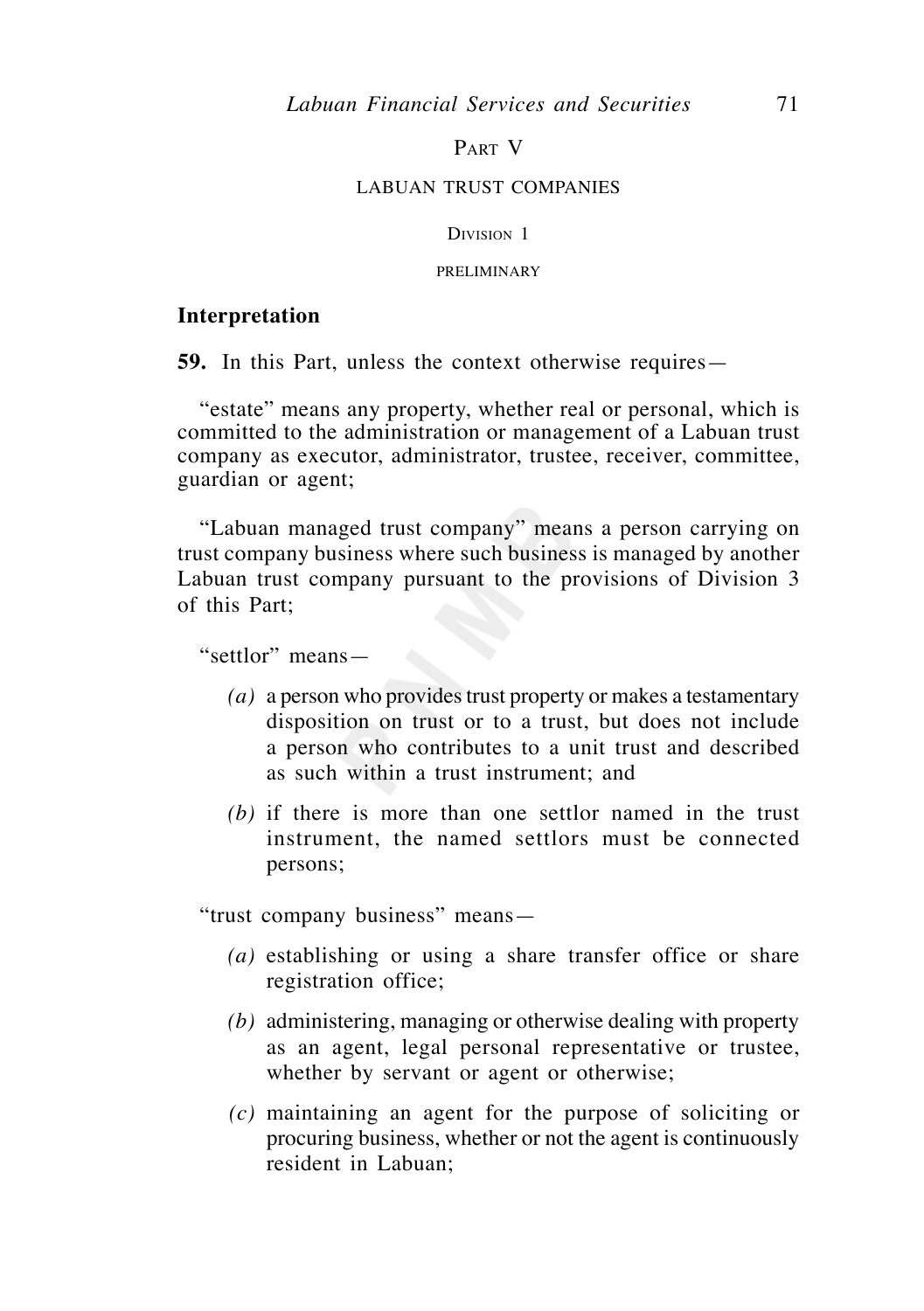- *(d)* maintaining an office, agency or branch, whether or not that office, agency or branch is also used for any purpose by another entity;
- *(e)* the provision of—
	- (i) management and accounting services to; or
	- (ii) directors, secretaries and registered offices for,

 Labuan companies incorporated or registered under the Labuan Companies Act 1990 and foreign Labuan companies registered under that Act;

- *(f)* incorporating or registering companies under the Labuan Companies Act 1990 and generally acting as a lodging agent for any document required to be lodged by a company or person under that Act; and
- *(g)* providing such other services as may be approved by the Authority from time to time, to or on behalf or any person;

 "trust instrument" means an instrument in writing by which a trust is created and includes a unilateral declaration of trust and an instrument varying the terms of the trust.

# **Licence required to carry on trust company business in Labuan**

**60.** No person shall carry on or transact or hold himself out as carrying on or transacting any trust company business unless—

- *(a)* the person is incorporated or registered under the Labuan Companies Act 1990 and such person is licensed to do so under this Act; or
- *(b)* the person is licensed as a Labuan managed trust company.

# **Licensing of trust companies**

**61.** (1) Subject to section 60, a person incorporated or registered under the Labuan Companies Act 1990 may apply to the Authority, in the specified form, for a licence to carry on trust company business in Labuan.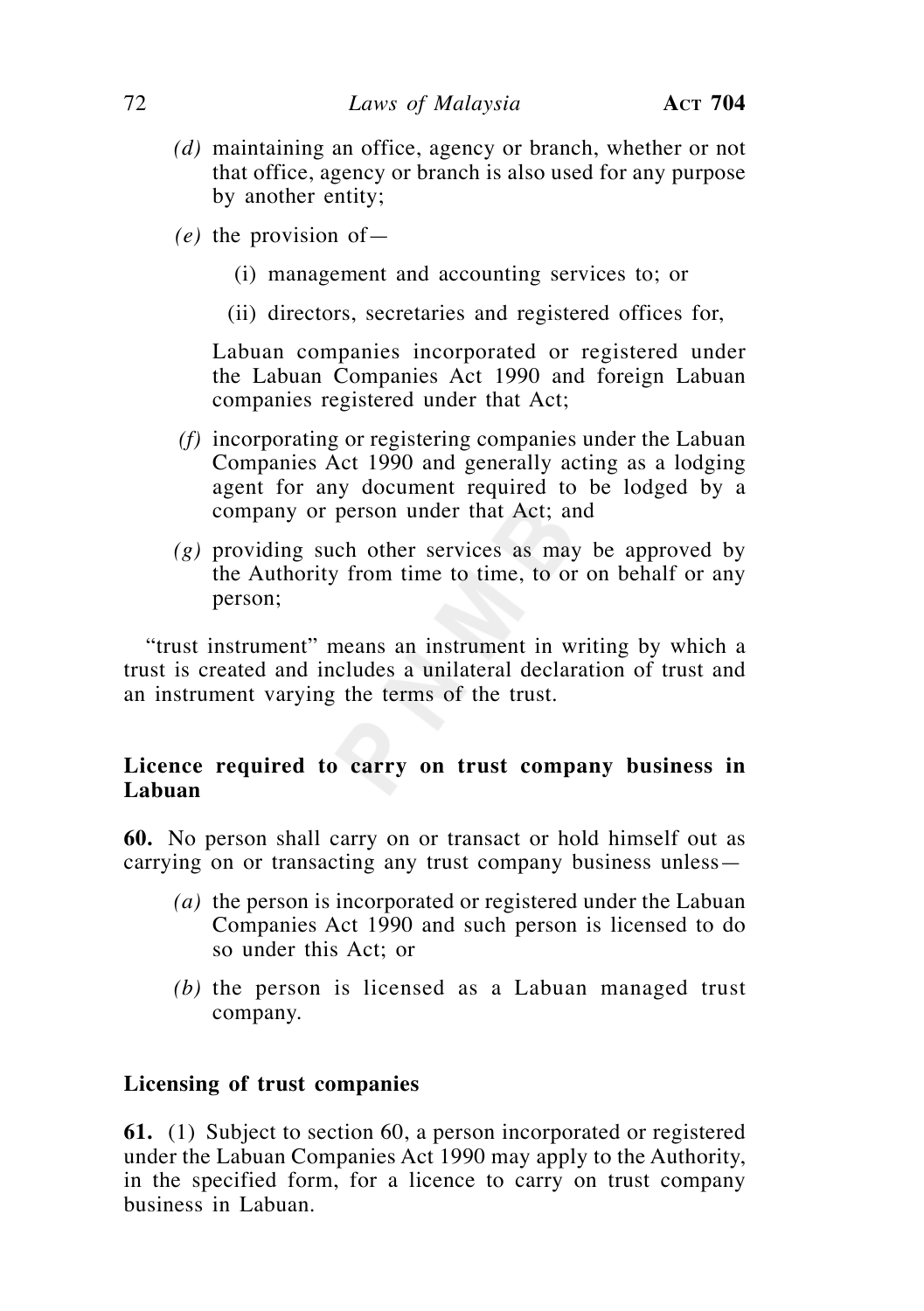(2) An applicant may apply to the Authority for a licence under subsection (1) by meeting the following criteria:

- *(a)* the applicant has contributed at least the equivalent in any foreign currency of one hundred and fifty thousand ringgit to the capital or working funds of the Labuan company or foreign Labuan company;
- *(b)* the applicant either—
	- (i) has obtained, or will obtain a professional indemnity insurance policy with a coverage of not less than one million ringgit or its equivalent in any foreign currency or such other amount or denomination as may be determined by the Authority; or
	- (ii) has deposited with the Authority security to the value of one hundred thousand ringgit or its equivalent in any foreign currency or such other amount or denomination as may be determined by the Authority;
- *(c)* the applicant is able to meet its obligations, including its liabilities to its shareholders; and
- *(d)* the directors and officers of the applicant who are responsible for the management of the Labuan trust company in Labuan, are fit and proper persons.
- (3) A Labuan trust company shall have—
	- *(a)* at least two trust officers, one of whom shall be based in Labuan; and
	- *(b)* a place of business in Labuan.

# **Terms and conditions of licence**

**62.** (1) The Authority may approve the application for a licence as a Labuan trust company subject to such terms and conditions, if any, as it may deem fit.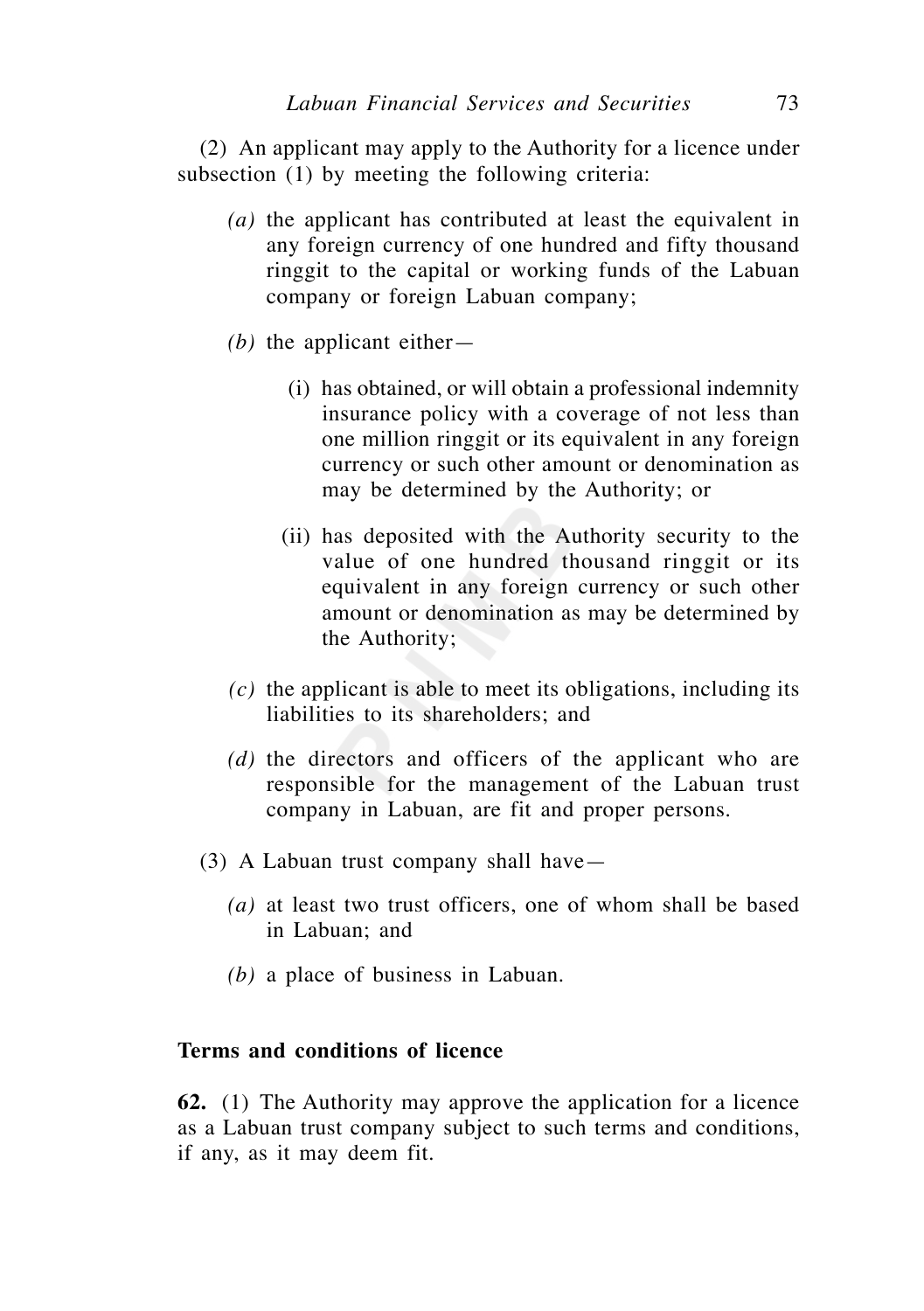(2) Every Labuan trust company shall lodge a notice in the specified form with the Authority of—

 *(a)* any change to its place of business in Labuan; and

 *(b)* any change to its trust officers,

within seven days from the effective date of change specified.

 (3) Every Labuan trust company shall remain indemnified under a professional indemnity insurance policy with a coverage of not less than one million ringgit or its equivalent in any foreign currency or such other amount as may be determined by the Authority throughout its operation as a Labuan trust company.

 (4) No Labuan trust company shall open any office or acquire or establish any subsidiary outside Labuan without the prior written consent of the Authority.

 (5) Any person who contravenes subsection (4) commits an offence and shall, on conviction, be liable to a fine not exceeding three million ringgit or to imprisonment for a term not exceeding one year or to both.

### **Temporary continuation for winding-up**

**63.** Notwithstanding any provision to the contrary, the Authority may authorise in writing the Labuan trust company to carry on business to such extent and for such duration as he may specify in the authorisation for the purpose only of enabling the Labuan trust company to wind-up its affairs consequent upon the revocation of its licence.

### DIVISION 2

POWERS OF LABUAN TRUST COMPANIES

## **Disclosure of interests in relation to Labuan trust company**

**64.** Every Labuan trust company who is in any way, whether directly or indirectly, interested in a contract or proposed contract or in the counterparty to a transaction where it is acting in a fiduciary position whether as a trustee or otherwise, shall, as soon as reasonably practicable, furnish details of its interest to the client concerned and the Authority.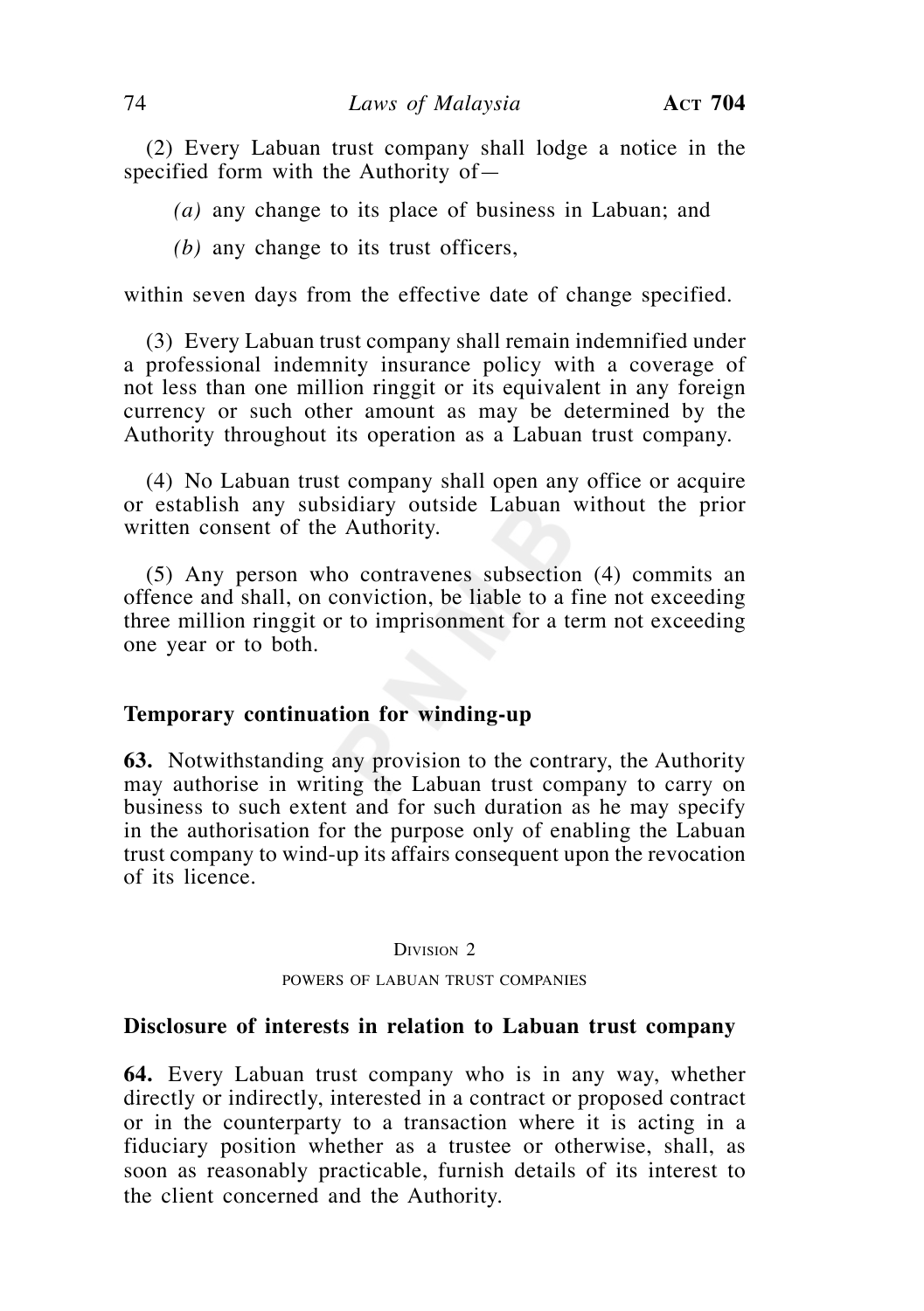## **Labuan trust company's power to act as executor**

**65.** Where a Labuan trust company is appointed either alone or jointly with any other person as executor in the last will of a testator or in a codicil thereto, regardless of when the will or codicil was made, the Labuan trust company may act as executor and may apply for probate of such will and any codicil thereto, and may do and discharge all the acts and duties of an executor as fully and effectively as any other executor.

### **Labuan trust company's power to act as administrator**

**66.** (1) In any case in which a person may apply for a grant of letters of administration of the estate of a deceased person, whether with or without the will annexed, that person may—

- *(a)* join with a Labuan trust company in an application for a grant of letters of administration of the estate to himself and the Labuan trust company jointly; or
- *(b)* authorise a Labuan trust company to apply for a grant of letters of administration of the estate.

 (2) Where administration of an estate, whether with or without the will annexed, is granted to a Labuan trust company either alone or jointly with any other person, the Labuan trust company may do and discharge all acts and duties which belong to the office of an administrator or joint administrator, as the case may be, notwithstanding its incorporation.

## **Additional powers of a Labuan trust company**

**67.** A Labuan trust company may be appointed as agent or trustee under any settlement or other instrument creating a trust, or to perform any trust or duty which it is authorised, by this Act or by its memorandum or articles of association or by any instrument under which the Labuan trust company was incorporated, to undertake, and may be so appointed, regardless of when the settlement or instrument creating the trust or imposing the duty was made, and whether as an original trustee, a new trustee or an additional trustee, and may do and discharge all the acts and duties of a trustee as fully and effectively as any other trustee.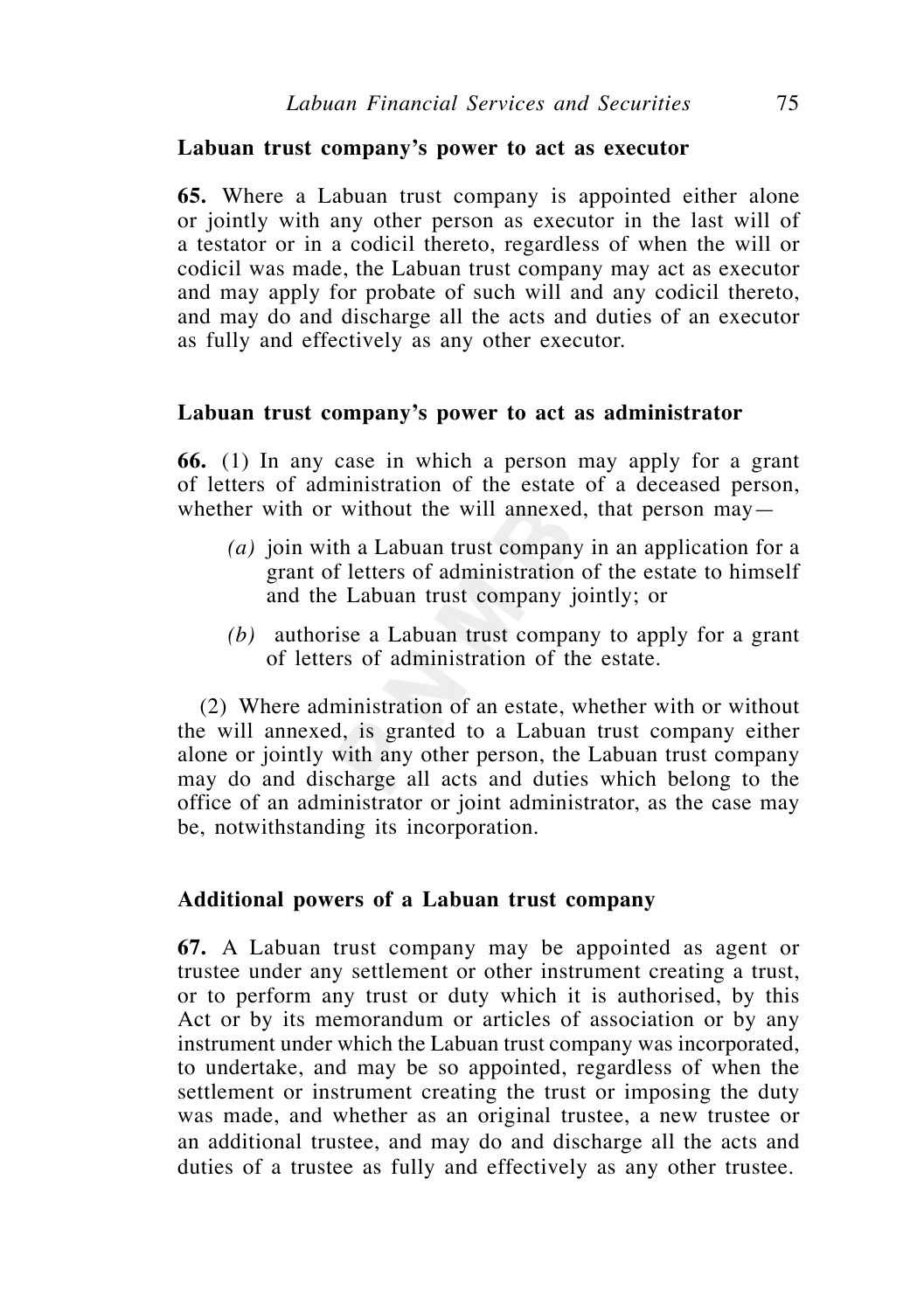# **Labuan trust company's power to act as sole trustee**

**68.** (1) A Labuan trust company may be appointed or continue to act as sole trustee notwithstanding that it is provided by the terms of the instrument creating the trust or any power or otherwise that there shall be more than one trustee to perform the trust.

 (2) Notwithstanding subsection (1), a Labuan trust company shall not be appointed or be entitled to act as sole trustee in any case in which the instrument creating the trust or power expressly—

- *(a)* forbids the appointment of a Labuan trust company;
- *(b)* provides that there shall be another trustee in addition to a Labuan trust company; or
- *(c)* provides that a Labuan trust company shall not be appointed to act as sole trustee.

# **Labuan trust company's power to act as joint trustee with another**

**69.** (1) A Labuan trust company may act as trustee, executor or agent together with another Labuan trust company or person if—

- *(a)* the instrument under which it acts so provides;
- *(b)* it is authorised or required to do so by law; or
- *(c)* the Court so orders.

 (2) A Labuan trust company shall not be liable for breach of trust or loss resulting from any act or omission of a joint trustee, executor or agent with whom it is acting, unless the Labuan trust company has itself actively participated in, or assented to, such breach of trust.

# **Delegation to Labuan trust company**

**70.** (1) It shall be lawful for any executor, administrator, trustee or agent to delegate by deed or in writing to a Labuan trust company either alone or together with any other company or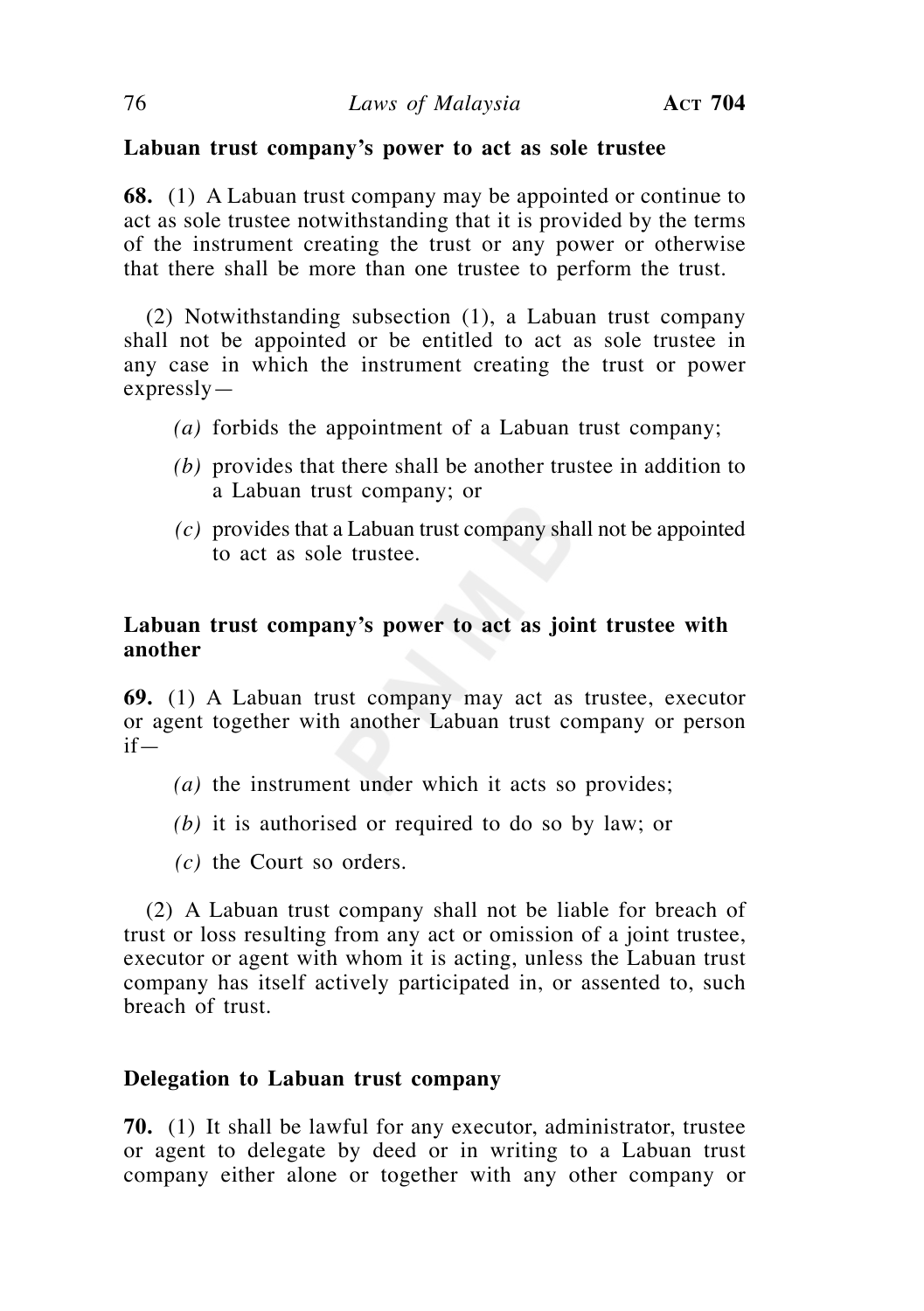person, as his attorney, all such trusts and powers as may be lawfully delegated by him.

 (2) All acts done by the Labuan trust company as such delegatee shall, as against any person dealing with the Labuan trust company without notice of the revocation of such authority by such executor, administrator, trustee or agent, be valid and effectual notwithstanding such revocation.

#### DIVISION 3

#### LABUAN MANAGED TRUST COMPANIES

### **Licensing of Labuan managed trust companies**

**71.** (1) No person may be licensed as a Labuan managed trust company unless it is—

- *(a)* a Labuan company or a foreign Labuan company; or
- *(b)* a foreign company licensed, registered or approved to carry out trust company business in other jurisdictions.

 (2) The Authority may grant or refuse to grant a licence to such person as a Labuan managed trust company and impose any terms and conditions on such licence as it deems necessary.

 (3) An application for a licence under this Part shall be accompanied by—

- *(a)* submission of a proposed detailed management agreement between the applicant and the Labuan trust company;
- *(b)* submission of a certified copy of the certificate of incorporation or constituent document of the applicant; and
- *(c)* submission of a letter of good standing or such other document of this nature from the relevant authority of the applicant's home country where applicable.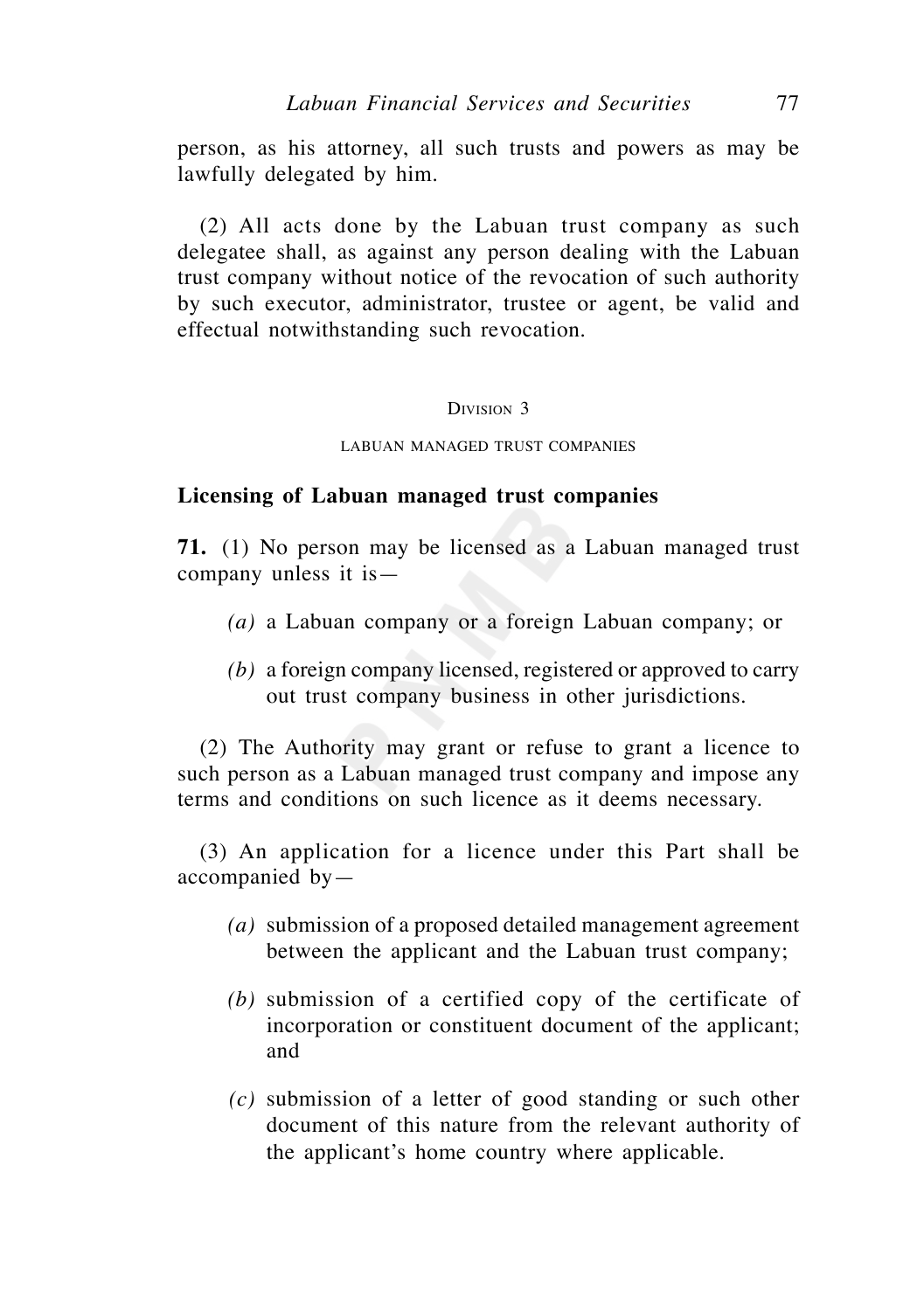# **Terms and conditions of licence as Labuan managed trust company**

**72.** (1) Prior to commencing business as a Labuan managed trust company, every Labuan managed trust company shall appoint a Labuan trust company as its Labuan managed trust manager to give effect to its trust company business.

 (2) Every Labuan managed trust company shall at all times, ensure that the Labuan trust company is and continues to be licensed as a Labuan trust company under this Act.

 (3) For the avoidance of doubt, save for sections 61 and 62 and Division 4 of this Part, all the provisions that apply to a Labuan trust company under this Act shall similarly apply to a Labuan managed trust company.

 (4) If, subsequent to its appointment as the Labuan managed trust manager of a Labuan managed trust company, the licence of such managed trust manager is revoked under section 168, the managed trust company shall appoint a new managed trust manager within the period of four weeks following the date on which the licence of the managed trust company is revoked, failing which the licence of the managed trust company shall be automatically revoked by the Authority.

#### DIVISION 4

#### LABUAN PRIVATE TRUST COMPANIES

## **Meaning of "connected persons"**

- **73.** For the purposes of Division 4—
	- *(a)* a "private trust" means a trust where each beneficiary of the trust is a connected person in relation to the settlor of the trust;
	- *(b)* a person is a connected person in respect of any of the following relationships:
		- (i) his spouse;
		- (ii) his descendants and their spouses;
		- (ii) his parents, including step-parents;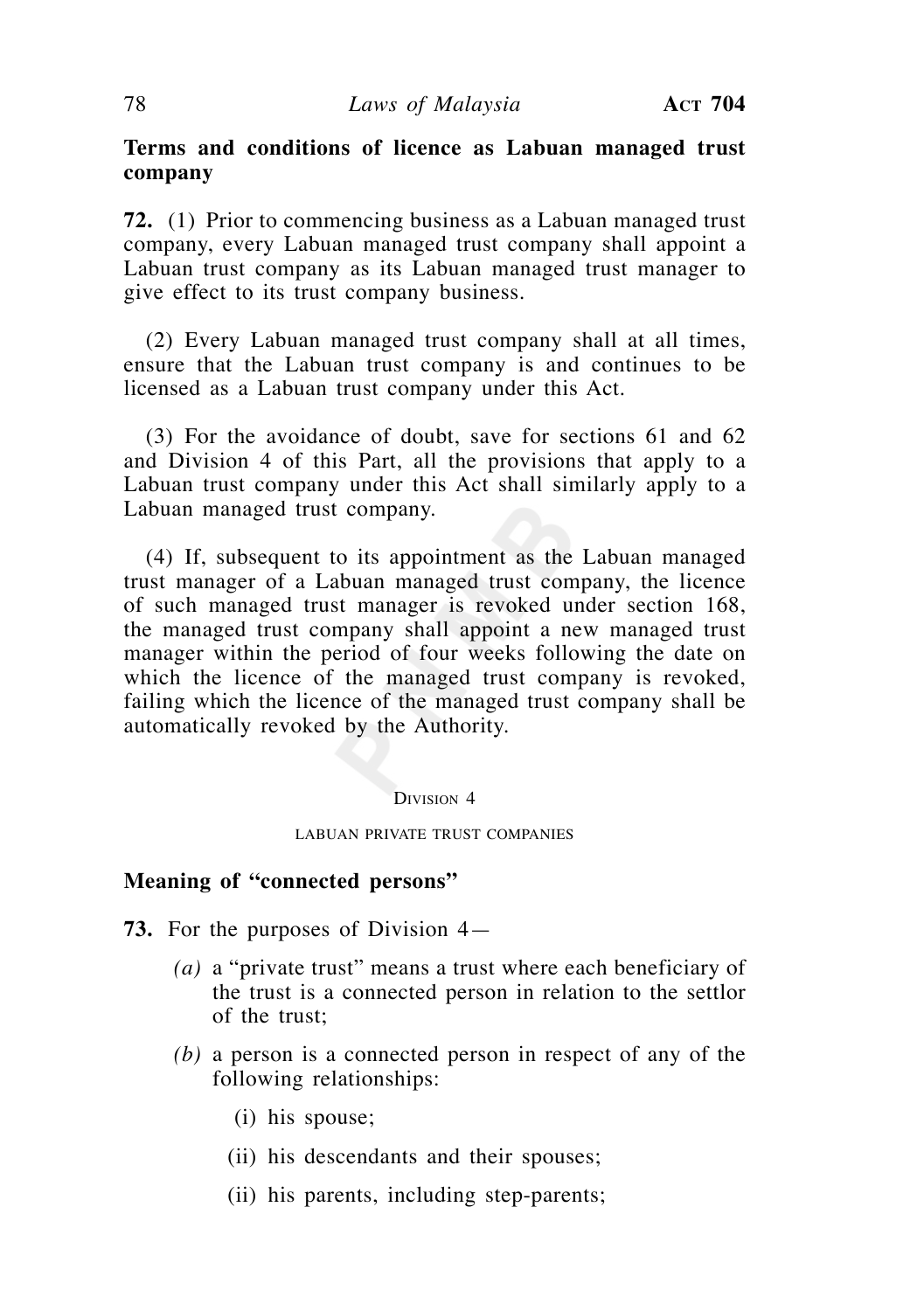- (iv) his grandparents and his spouse's grandparents;
- (v) his parents-in-law, including step-parents-in-law;
- (vi) his brother, step-brother, sister, step-sister and their spouses;
- (vii) his spouse's brother, step-brother, sister, step-sister and their spouses and children;
- (viii) his parent's brother, step-brother, sister, step-sister and their spouses;
	- (ix) children of the brother, step-brother, sister or stepsister of his parents, both present and future, including step-children and their spouses; and
	- (x) children of his brother, step-brother, sister or stepsister, both present and future, including stepchildren and their spouses;
- *(c)* for any of the relationships specified in paragraph *(b)* that may be established by affinity or consanguinity, that same relationship may be established by adoption.

### **Registration as Labuan private trust company**

**74.** (1) No person may be registered as a Labuan private trust company unless it is—

- *(a)* a Labuan company; or
- *(b)* a foreign Labuan company.

 (2) An applicant may apply to the Authority, in the specified form for registration as a Labuan private trust company in Labuan by meeting the following criteria :

- *(a)* it satisfies the Authority that it shall provide the services of a trust company only for a private trust or private trusts created or to be created by or at the direction of a settlor or an individual or individuals who are connected persons to the settlor described in the trust instrument;
- *(b)* submission of a certified copy of the executed trust instrument and any subsequently executed trust instrument;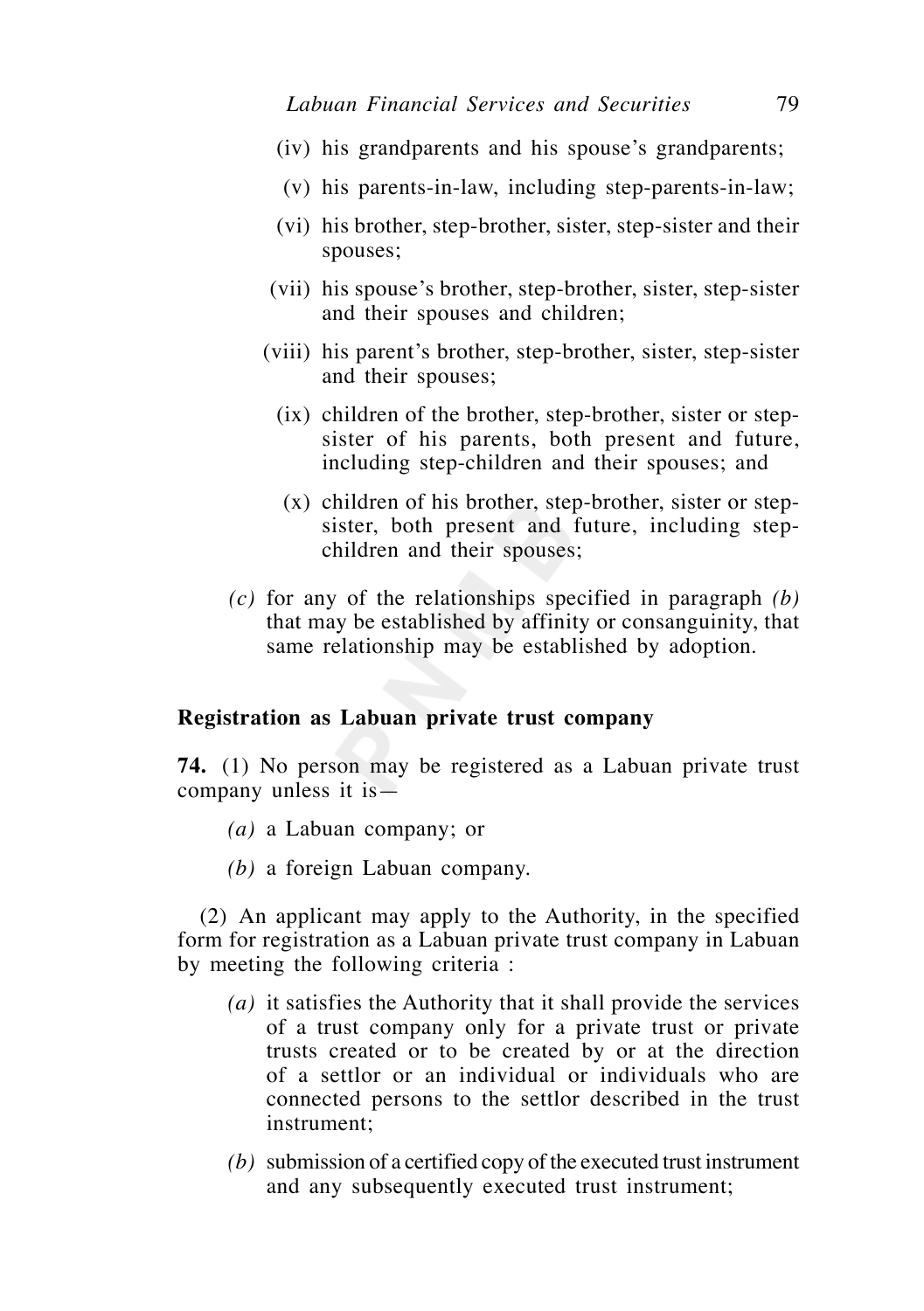- *(c)* submission of a letter of undertaking that it shall not carry out any trust company business other than with respect to the private trust or private trusts; and
- *(d)* it shall appoint a Labuan trust company as its agent.

 (3) The Authority may refuse to register an applicant as a Labuan private trust company if it has reason to believe that the applicant is likely to carry on business in a manner detrimental to public interest or the interests of the beneficiaries of any private trust with respect to which it provides services.

 (4) The Authority may, as it deems necessary, impose, vary or revoke any terms or conditions on any registration under this Division by specifying it in writing.

## **Terms and conditions of registration as a Labuan private trust company**

**75.** (1) A Labuan private trust company shall, at all times, ensure that—

- *(a)* it complies with paragraph 74(2)*(a)*; and
- *(b)* its agent is a Labuan trust company licensed under this Part.

 (2) Subject to subsection (3), a Labuan private trust company shall not be registered under this Division during any period in which it is in contravention of subsection (1).

 (3) If, subsequent to its appointment as the agent of a Labuan private trust company, the licence of the agent is revoked, subsection (2) does not apply and the Labuan private trust company shall continue to be registered for the period of thirty days following the date on which the licence of the agent is revoked.

### **Duties of agent of Labuan private trust company**

**76.** (1) A Labuan trust company shall not act as the agent of a Labuan private trust company unless it has taken all reasonable steps to satisfy itself that the Labuan private trust company—

 *(a)* complies with paragraph 74(2)*(a)*; or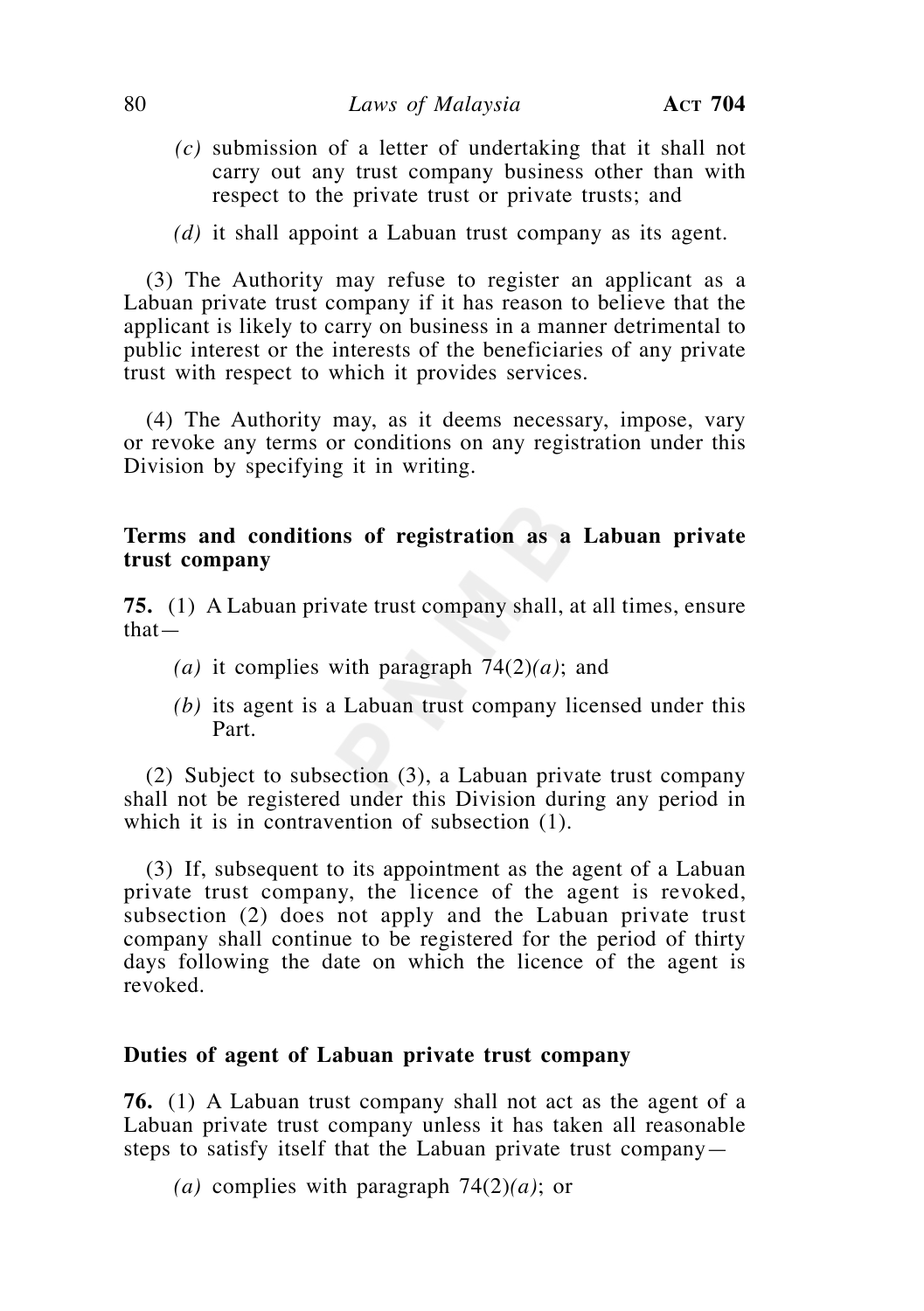*(b)* where the Labuan private trust company is not at that time carrying on private trust business, that the Labuan private trust company will, on commencing its private trust business, comply with paragraph 74(2)*(a).*

 (2) The agent of a Labuan private trust company shall on a periodic basis take all reasonable steps to satisfy itself that the Labuan private trust company continues to comply with paragraph  $74(2)(a)$ .

 (3) The frequency with which the agent reviews the compliance of a Labuan private trust company with paragraph 74(2)*(a)* shall be determined by the agent on the basis of its assessment of the risk that the Labuan private trust company may fail to comply with that section.

 (4) The agent shall take all reasonable steps to ensure that the most recent copies of the following records with respect to each Labuan private trust company for which it acts as agent are kept at its office in Labuan at all times:

- *(a)* the trust instrument and any deed or document varying the terms of the trust, for each relevant trust; and
- *(b)* the documentation and other information on which it has relied to satisfy itself that the Labuan private trust company complies with paragraph 74(2)*(a).*

 (5) If at any time the agent of a Labuan private trust company forms the opinion that the Labuan private trust company does not comply with paragraph 74(2)*(a)*, it shall immediately notify the Authority in writing of its opinion.

## **Powers of the Authority**

**77.** (1) Notwithstanding anything to the contrary in any trust instrument, where the Authority is satisfied that in the interest of a private trust it is necessary for all or any of the trusts for which the Labuan private trust company is acting as trustee to be transferred to a new trustee for administration by such trustee, the Authority may petition the court for that purpose.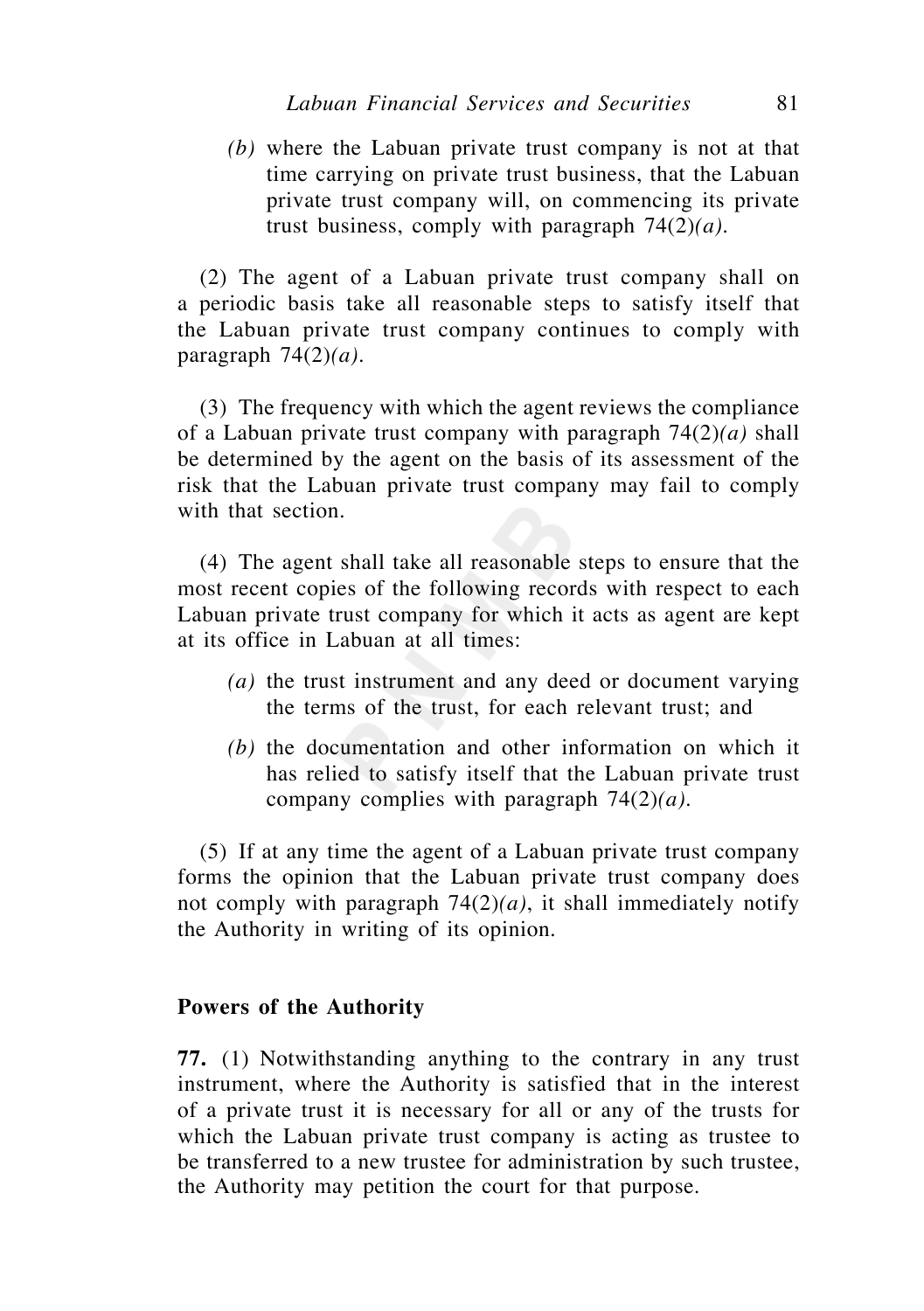(2) Whenever the Authority takes action pursuant to subsection (1), the court may, after hearing representations from the Authority or any other person appearing to the court to be affected, order the transfer of any such trust to a new trustee, and may make such supplemental or incidental orders or give such directions as the court thinks fit.

 (3) Without prejudice to any provision under any written law, the Authority shall have the *locus standi* or legal right to appear, institute and conduct proceedings pursuant to subsection (1).

 (4) The Authority may claim the legal costs incurred in the exercise of its powers under subsection (1) from the relevant person or Labuan private trust company, as the case may be.

## **Non-application of the provisions of this Part**

**78.** The provisions of Divisions 1, 2, 3 and 5 of this Part shall not apply to Labuan private trust companies unless otherwise provided under this Part.

#### DIVISION 5

### **MISCELLANEOUS**

# **Labuan trust company subject to same control as any other executor**

**79.** Where a Labuan trust company has been appointed as executor, administrator, trustee, agent or attorney, it shall be subject in all respects to the same control and to removal or restraint from acting, and generally to the jurisdiction of the court, in the same manner as any other executor, administrator, trustee, agent or attorney.

# **Affidavit of officer**

**80.** In all cases in which a Labuan trust company is required or authorised to make any affidavit, declaration or statement, it may do so by any of its officers appointed for the purpose.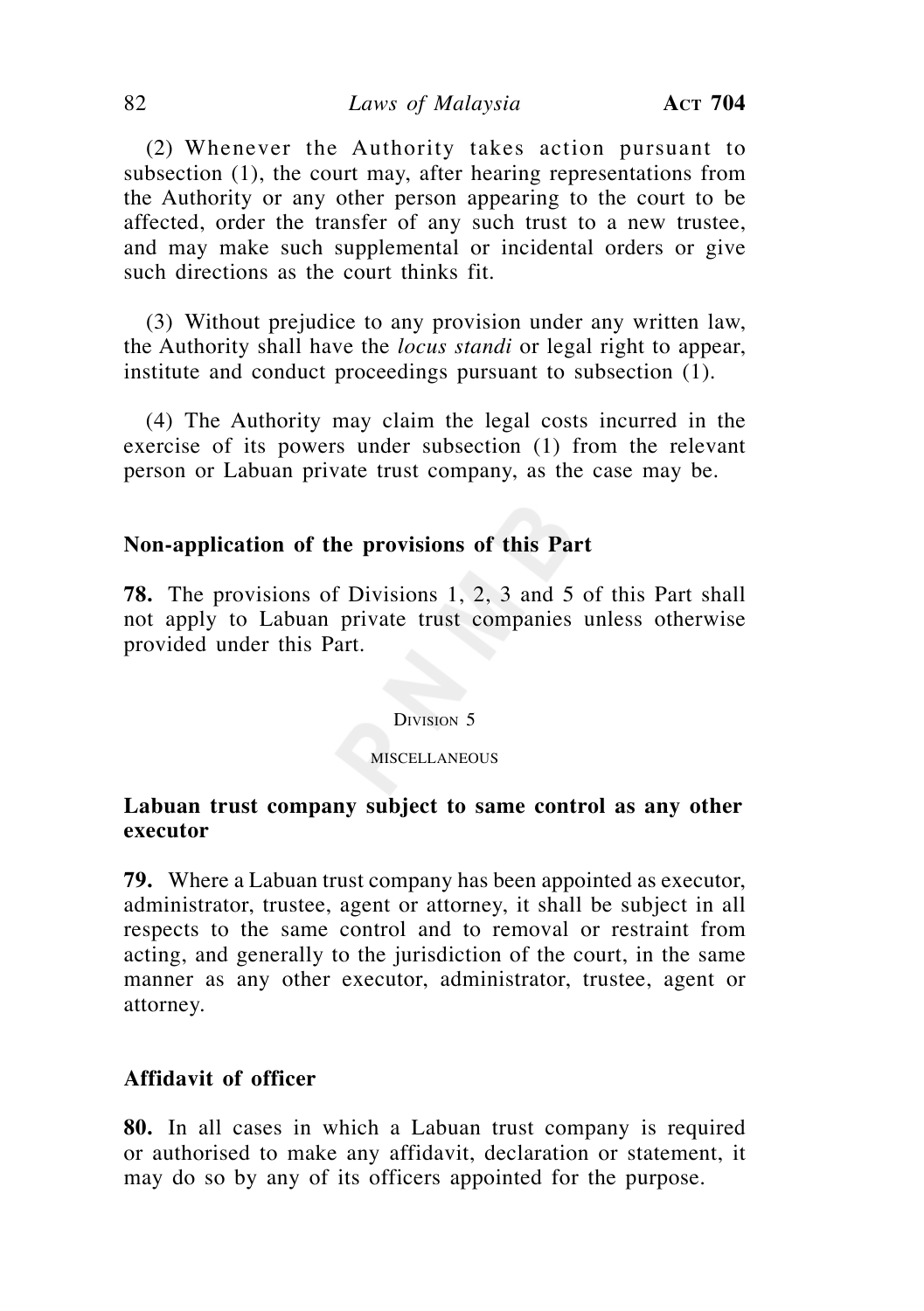# **Examination of books and accounts of a Labuan trust company**

- **81.** (1) Any person who—
	- *(a)* satisfies the Court that he has an interest under any trust which is for the time being under the control or management of a Labuan trust company; and
	- *(b)* objects to an act or decision of the Labuan trust company on the basis that there was some irregularity or impropriety by the Labuan trust company in doing that act or making that decision,

may apply to the Court to have such entries in the books and accounts of the Labuan trust company as are related to that act or decision examined.

 (2) Where the Court receives an application under subsection (1), it may appoint an auditor to examine such entries in the books and accounts of the Labuan trust company and the auditor shall report his findings to the Court.

 (3) Where it is established by the findings of the auditor that there has been an irregularity or impropriety by the Labuan trust company, the Court may make such order as it thinks fit.

 (4) For the purposes of this section, an auditor shall not include any internal auditor of the Labuan trust company.

## **Retention of records**

**82.** (1) A Labuan trust company shall maintain any record as may be required to be kept under this Act for a period of not less than six years from the date an account has been closed or the transaction has been completed or terminated.

 (2) Any Labuan trust company which contravenes subsection (1) commits an offence and shall, on conviction, be liable to a fine not exceeding one million ringgit or to imprisonment for a term not exceeding three years or to both.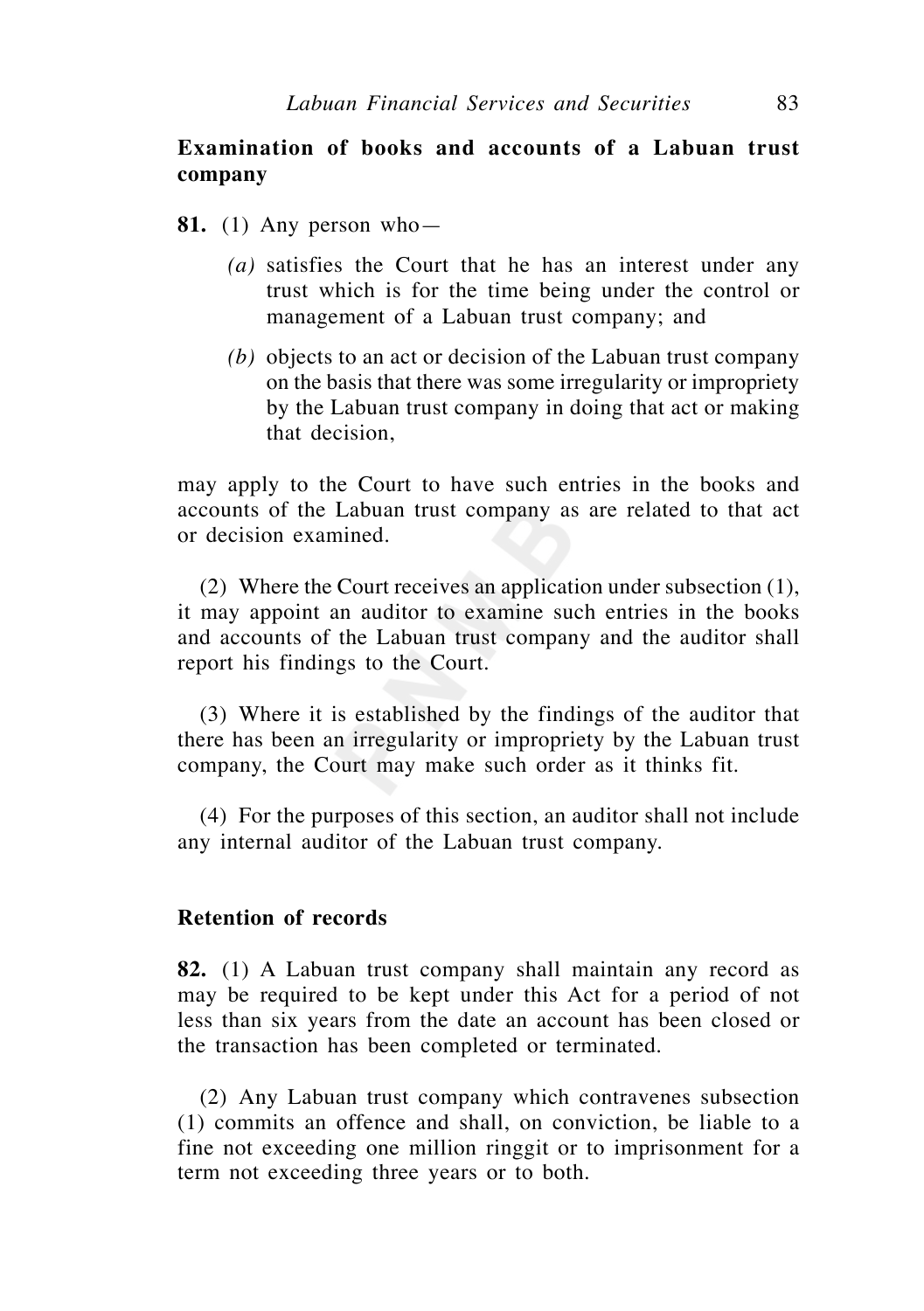### **Money paid to a Labuan trust company to be held in trust**

**83.** (1) Any money, property or other valuable consideration paid or given to or held by a Labuan trust company in a fiduciary capacity shall always be kept separate from those of the Labuan trust company, and shall be so marked in the books of the Labuan trust company relating to each particular trust as always to be distinguished from any other in the registers and other books of account kept by the Labuan trust company, so that at no time shall such monies, property or other valuable consideration form part of or be mixed with the general assets of the Labuan trust company, and all investments made by the company as trustee shall be so designated that the trusts to which the investments belong can be readily identified at any time.

 (2) Any Labuan trust company which fails to comply with the requirement of subsection (1) and every officer of that Labuan trust company who is in default commits an offence and shall, on conviction, be liable to a fine not exceeding one million ringgit or to imprisonment for a term not exceeding three years or to both.

# **Commission, fees, charges and expenses levied by a Labuan trust company**

- **84.** (1) A Labuan trust company shall be entitled—
	- *(a)* where it holds an estate on behalf of any person, to receive out of the estate a commission, in addition to all monies properly expended by the Labuan trust company and fees payable to it and chargeable against the estate; and
	- *(b)* in all other cases, to levy fees, charges and expenses in respect of any work performed by the Labuan trust company for or on behalf of any person.

 (2) Where the Court is of the opinion that any commission, fees, charges or expenses levied in respect of any estate or in respect of any work performed by the Labuan trust company are excessive, the Court may, on the application of any person, on whose behalf the estate is held, or on whose behalf the work was performed, review that commission, fees, charges or expenses, and may reduce it as it thinks fit.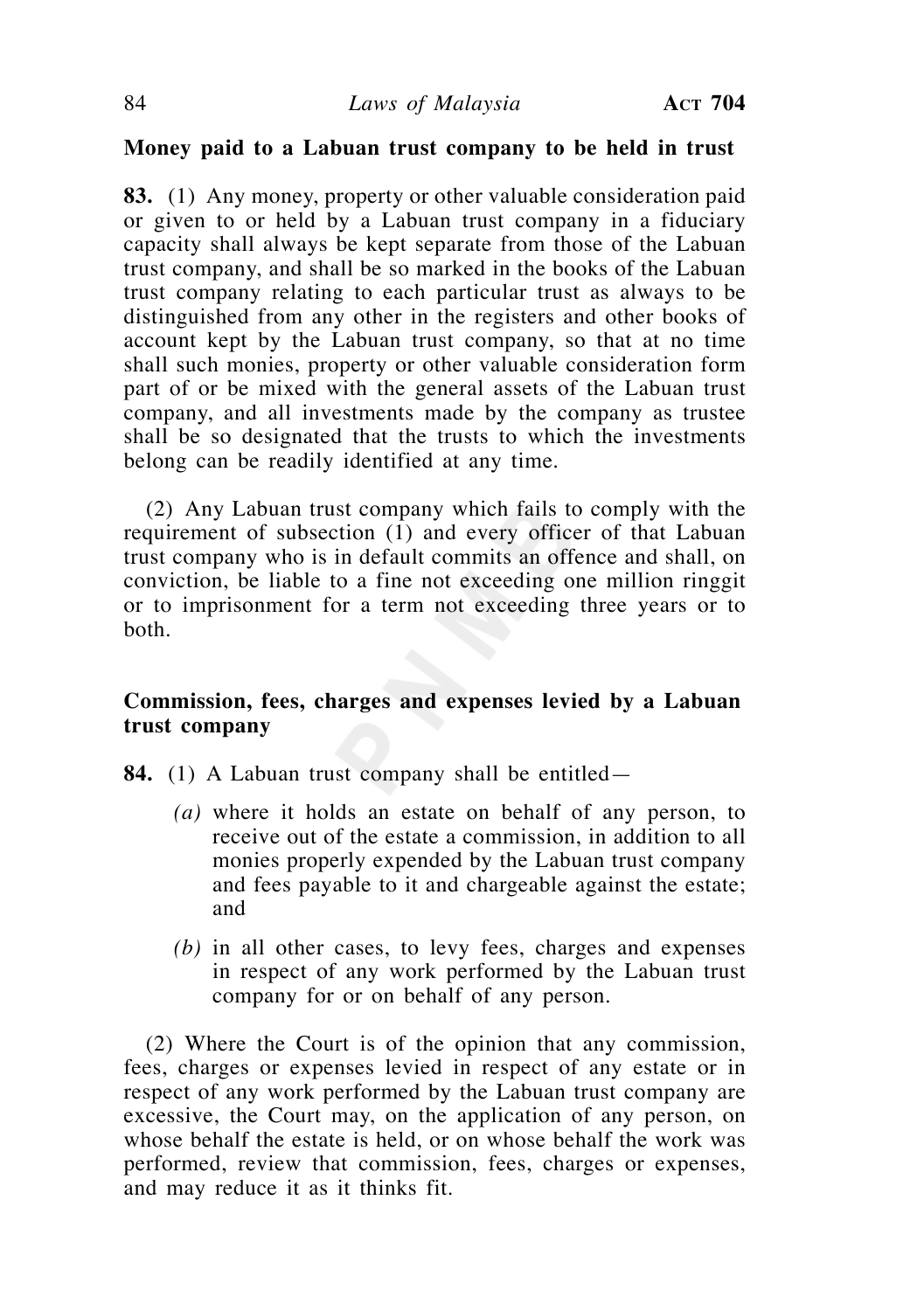(3) The commission, fees, charges or expenses which a Labuan trust company is entitled to receive under this section shall not in any way be affected or diminished by the fact that any other person may be entitled to a commission, fees, charges or expenses in respect of the work performed.

 (4) A Labuan trust company shall have the right to share the commission, fee, charges or expenses to which it is entitled under this section with any other person.

## **Translation of accounts and records**

**85.** Where any accounts or other records required to be kept under this Act are not kept in the national or English language, the directors of the Labuan trust company shall cause a true translation of such accounts and records to be made from time to time at intervals of not more than seven days and shall cause such translations to be kept with the original accounts and records.

### PART VI

### LABUAN BANKING

DIVISION<sub>1</sub>

#### PRELIMINARY

### **Interpretation**

**86.** In this Part, unless the context otherwise requires—

 "bank licence" means a licence granted pursuant to an application under section 88 or section 89, as the context may require;

 "building credit business" means the business of providing any credit facilities to any person for the express purpose of—

- *(a)* the purchase of immovable property;
- *(b)* the construction, reconstruction or renovation of any building or other structure,

for residential, commercial or industrial purposes;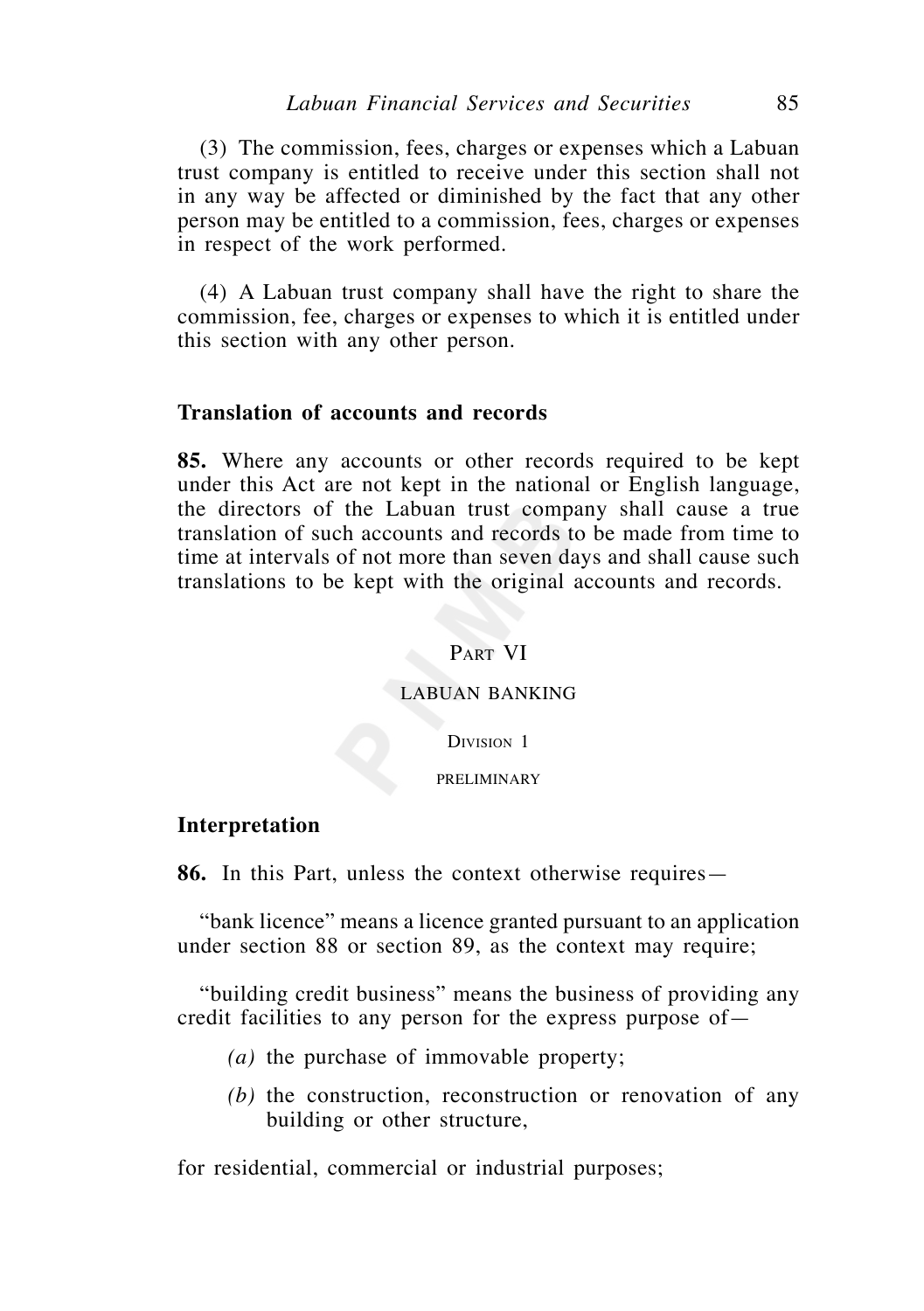"capital funds" means paid-up capital and reserves;

 "commodity derivative instrument" includes, to the extent such instrument is not a derivative financial instrument, commodity futures, commodity forward, commodity swap, commodity option or other commodity instruments with similar characteristics, that are reasonably possible to be settled in cash or with securities or other derivative instruments;

"credit facilities" means—

- *(a)* any advance, loan or other facility in whatever form or by whatever name called, by the giving of which the person to whom the same is given has access, directly or indirectly, to the funds of the person giving the same; or
- *(b)* any liability whatsoever incurred on behalf of any person;

 "credit token business" means any business where a token, being a cheque, card, voucher, stamps, booklet, coupon, form or other document or thing is given or issued to a person, referred to as "customer", by the person carrying on the business, referred to as "issuer", whereby such issuer undertakes—

- *(a)* that on the production of the token, whether or not some other action is also required, the issuer will supply cash, goods or services on credit; or
- *(b)* that where, on the production of the token to a third party, whether or not any other action is also required, the third party supplies cash, goods or services, the issuer will pay the third party for them, whether or not deducting any discount or commission, in return for payment to be made thereafter to the issuer by the customer,

and for the purposes of this definition, the use of a token to operate a machine provided by the issuer or by a third party shall be regarded as the production of the token to the person providing the machine;

"deposit" means a sum of money received or paid on terms—

 *(a)* under which it will be repaid, with or without interest or at a premium or discount;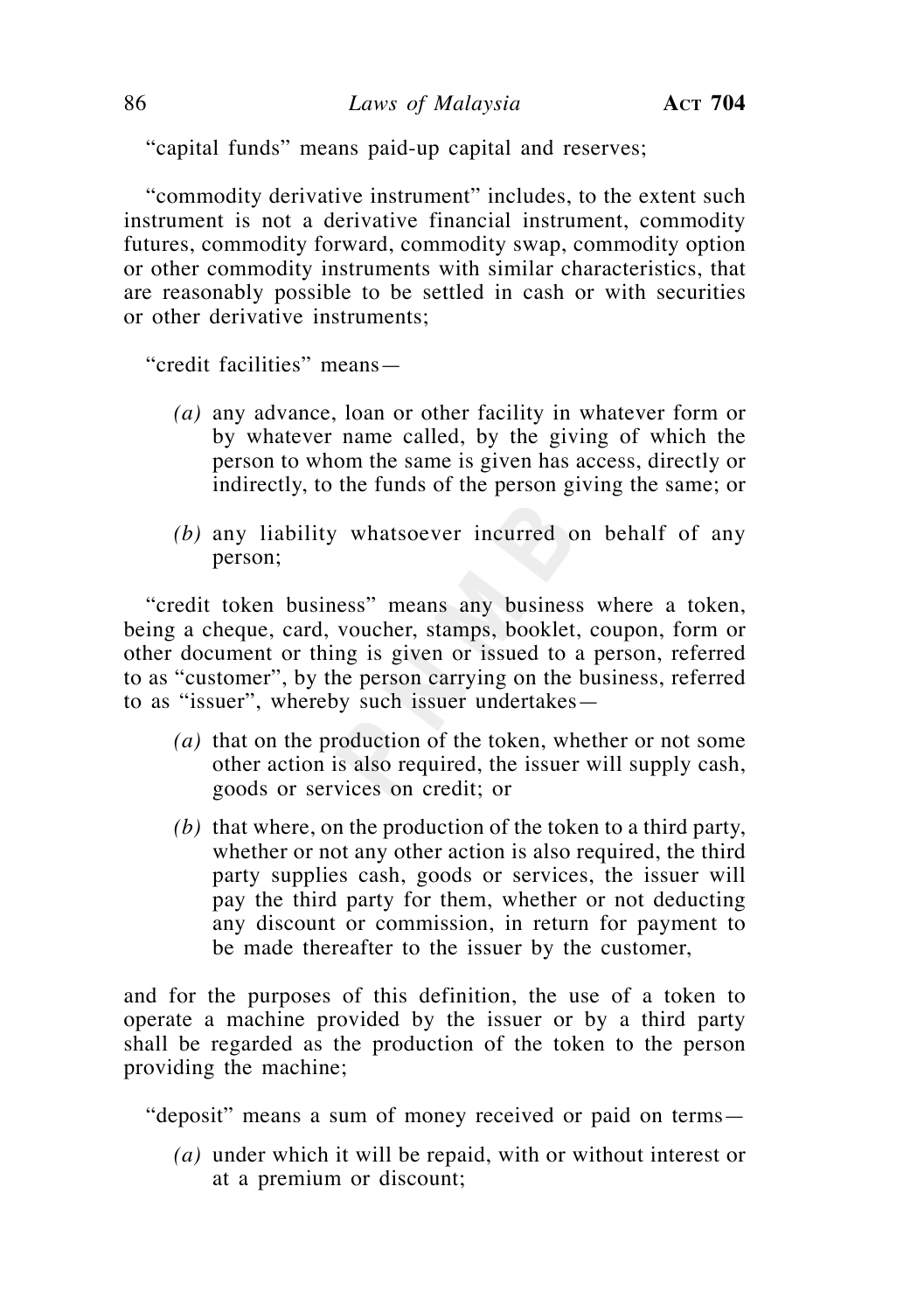*(b)* under which it is repayable, either wholly or in part, with any consideration in money or money's worth,

and such repayment being either on demand or at a time or in circumstances agreed by or on behalf of the person making the payment and the person receiving it, regardless whether the transaction is described as a loan, an advance, an investment, a saving, a sale or a sale and repurchase, but does not include money paid *bona fide*—

- (A) by way of an advance or a part payment under a contract for the sale, hire or other provision of property or services, and is repayable only in the event that the property or services is not or are not in fact sold, hired or otherwise provided;
- (B) by way of security for the performance of a contract or by way of security in respect of any loss which may result from the non-performance of a contract;
- (C) without prejudice to paragraph (B), by way of security for the delivery up or return of any property, whether in a particular state of repair or otherwise; and
- (D) in such other circumstances, or to or by such other person, as the Authority may specify;

 "derivative financial instrument" means futures, forward, swap, or option contract, or other financial instrument with similar characteristics but does not include—

- *(a)* all on-balance-sheet receivables and payables, including those that derive their values or contractually require cash flows from the price of some other security or index, such as mortgage-backed securities, interest-only and principal-only obligations, and indexed debt instruments; and
- *(b)* option features that are embedded within an on-balancesheet receivable or payable, such as the conversion feature and call provisions embedded in convertible bonds;

 "derivative instrument" means an instrument the value of which depends upon the value of underlying indices or assets such as currencies, securities, commodities or other derivative instruments and includes a derivative financial instrument and a commodity derivative instrument;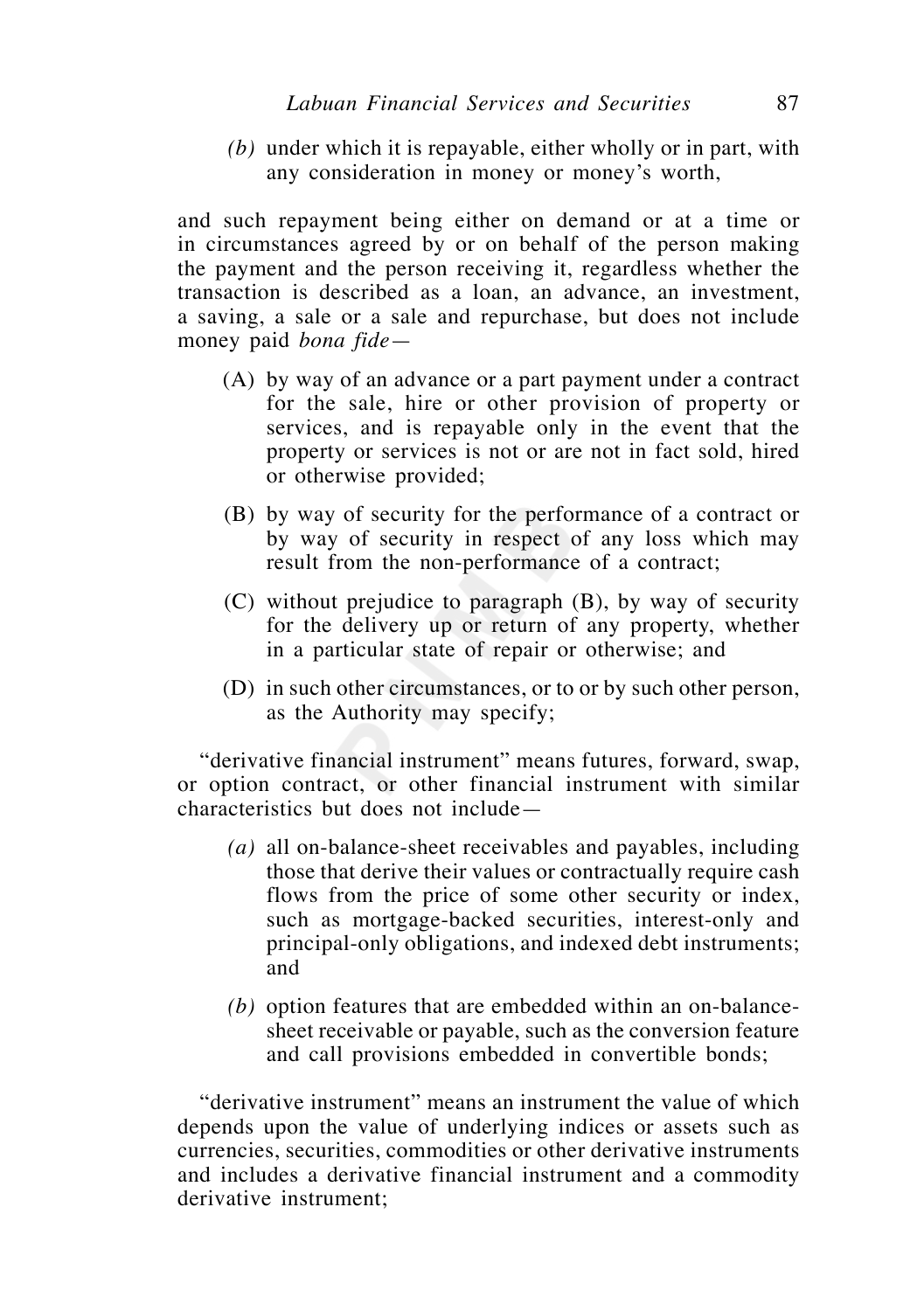"development finance business" means the business of providing capital or other credit facility on terms which would require the same to be utilised for industrial, agricultural, commercial or other economic development; and for the purposes of this definition, "development" includes the commencement of any new industrial, agricultural, commercial or other economic venture or the expansion or improvement of any such existing venture;

 "factoring business" means the business of acquiring debts due to any person;

"Labuan banking business" means—

- *(a)* the business of receiving deposits on current account, deposit account, savings account or any other account as may be specified by the Authority;
- *(b)* Labuan investment banking business;
- *(c)* Labuan financial business;
- *(d)* Labuan Islamic banking business;
- *(e)* such other business as the Authority, with the approval of the Minister, may specify,

in any currency (including ringgit where permitted by the Exchange Control Act 1953 or such other relevant law in force);

"Labuan financial business" means—

- *(a)* building credit business;
- *(b)* credit token business;
- *(c)* development finance business;
- *(d)* leasing business;
- *(e)* factoring business;
- *(f)* money-broking business;
- (g) Labuan Islamic financial business; or
- *(h)* such other business as the Authority, with the approval of the Minister, may specify,

in any currency (including ringgit where permitted by the Exchange Control Act 1953 or such other relevant law in force);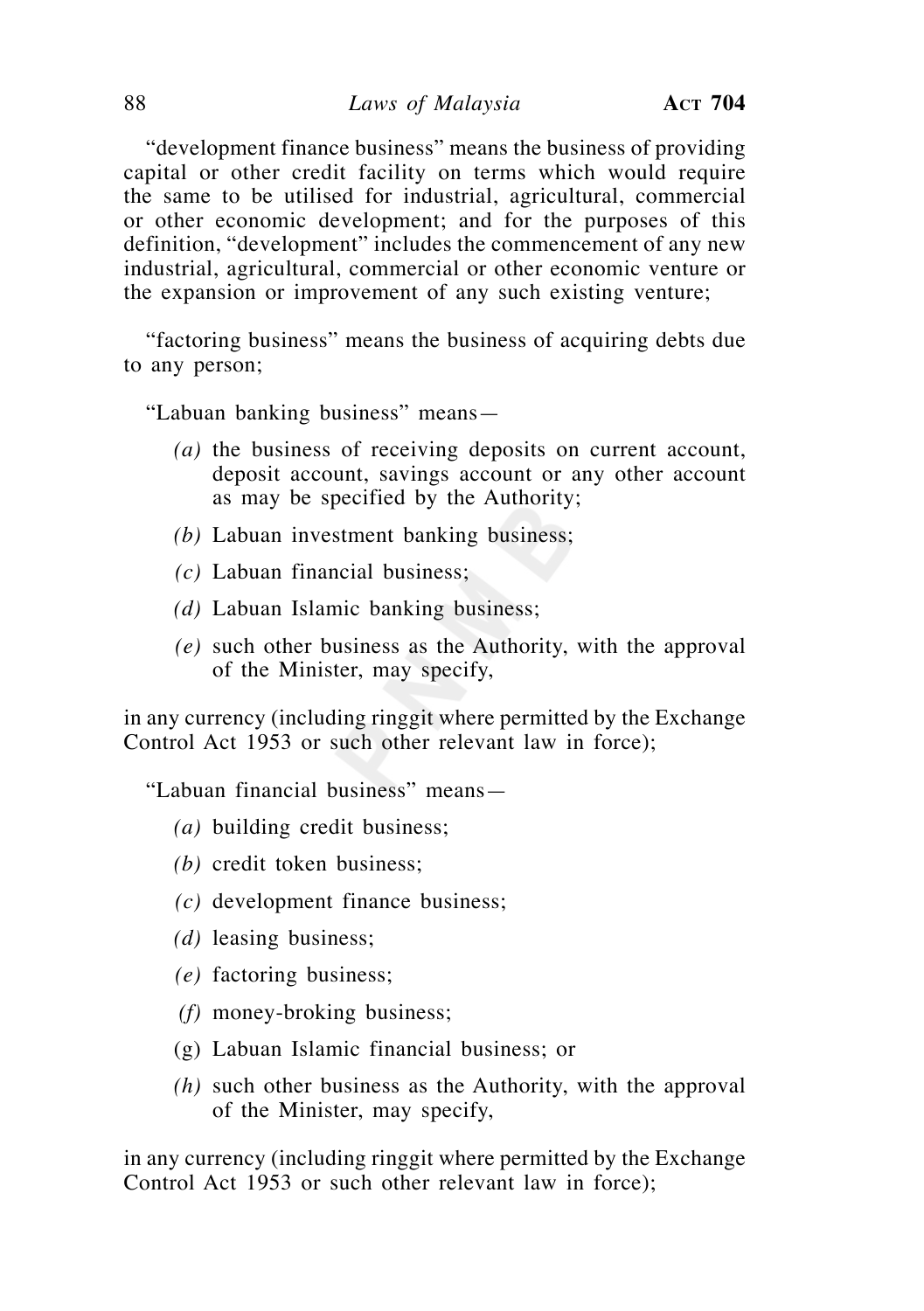"Labuan investment banking business" means—

- *(a)* the business of providing credit facilities;
- *(b)* the business of providing consultancy and advisory services relating to corporate and investment matters, including dealing in securities, or making and managing investments on behalf of any person;
- *(c)* the business of undertaking foreign exchange transactions, interest rate swaps, dealings in derivative instruments or derivative financial instruments or any other similar risk management activities;
- *(d)* Labuan Islamic investment banking business;
- *(e)* Labuan financial business; or
- *(f)* such other business as the Authority, with the approval of the Minister, may specify,

in any currency (including ringgit where permitted by the Exchange Control Act 1953 or such other relevant law in force);

 "Labuan Islamic banking business" means Islamic banking business carried on by a person licensed to do so under Part VI of the Labuan Islamic Financial Services and Securities Act 2010;

 "Labuan Islamic financial business" means Islamic financial business carried on by a person licensed to do so under Part VI of the Labuan Islamic Financial Services and Securities Act 2010;

 "Labuan Islamic investment banking business" means Islamic investment banking business carried on by a person licensed under Part VI of the Labuan Islamic Financial Services and Securities Act 2010;

 "leasing business" means the business of letting or sub-letting property on hire for the purpose of the use of such property by the hirer regardless whether the letting is with or without an option to purchase the property, including charters of ships, and for the purpose of this definition, "property" includes any plant, machinery, equipment or other chattel attached or to be attached to the earth and "charters of ships" means bareboat charters only and does not include the transportation of passengers or cargo by sea or the charter of ships on a voyage or time charter;

 "Malaysian bank" means a licensed as bank defined in the Banking and Financial Institutions Act 1989 or an Islamic bank as defined in the Islamic Banking Act 1983;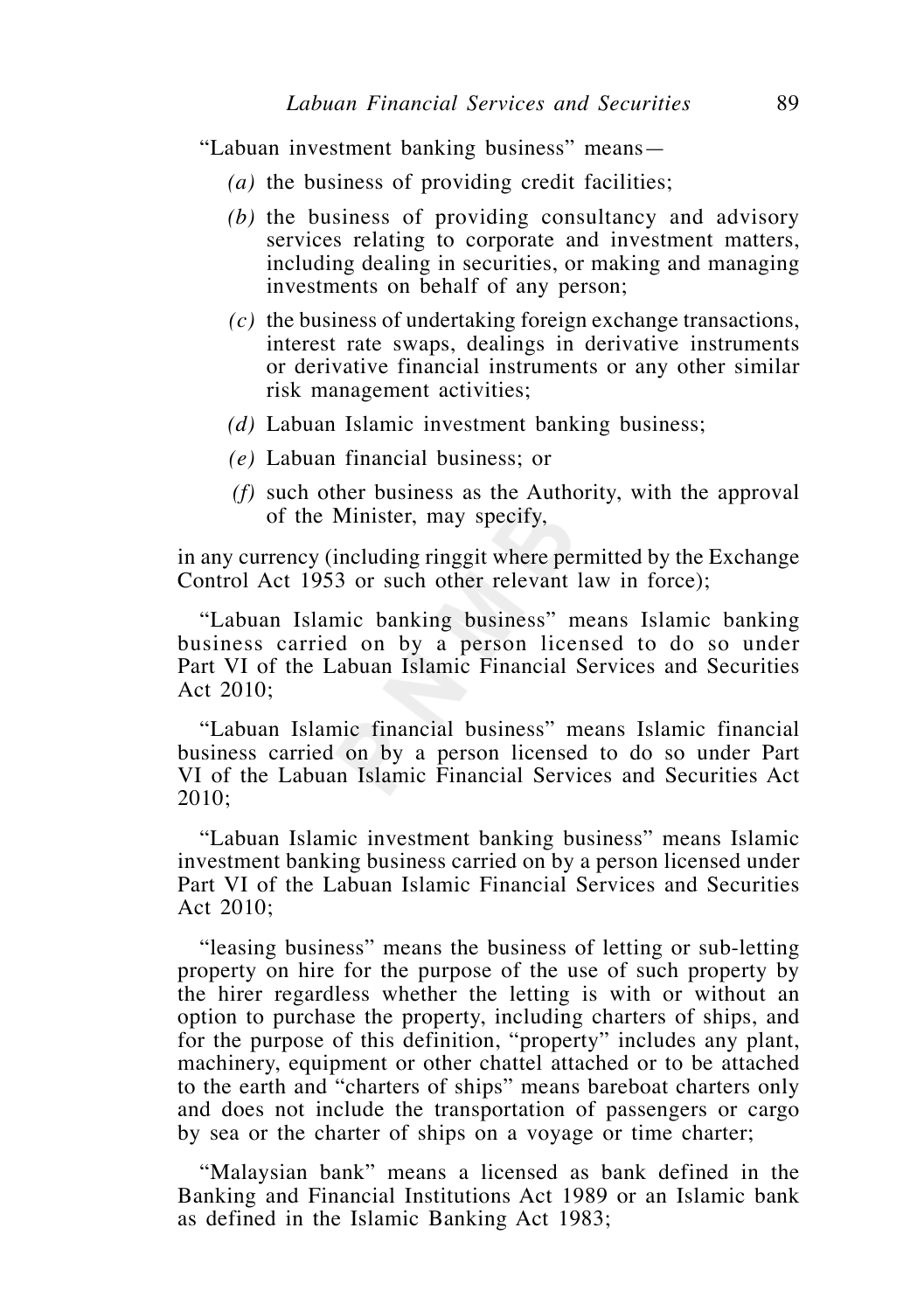"money-broking business" means the business of arranging transactions between buyers and sellers in the money or foreign exchange markets as an intermediary in consideration of brokerage fees paid or to be paid, but does not include the buying or selling of ringgit or foreign currencies as a principal in such markets;

 "payment system" means any system or arrangement for the transfer, clearing or settlement of funds or securities, but excludes—

- *(a)* a payment system established or operated by the Central Bank or operated on behalf of the Central Bank, under the Central Bank of Malaysia Act 2009;
- *(b)* a clearing house as defined under the Capital Markets and Services Act 2007;
- *(c)* an in-house payment system operated by a person solely for his own administrative purposes that does not transfer, clear or settle funds or securities for third parties; and
- *(d)* a system that solely facilitates the initiation of payment instructions;

 "paid-up capital", in relation to an applicant under sections 88, 89 and 90 or a bank licensee, means the amount of money contributed by its participants for it to carry on business but does not include credit facilities granted to it by its participants.

#### DIVISION 2

#### LICENSING

**Labuan banking business, Labuan investment banking business and Labuan financial business to be carried on only under licence**

**87.** (1) No person shall carry on Labuan banking business, Labuan investment banking business or Labuan financial business unless—

*(a)* it is a Labuan company or a foreign Labuan company; or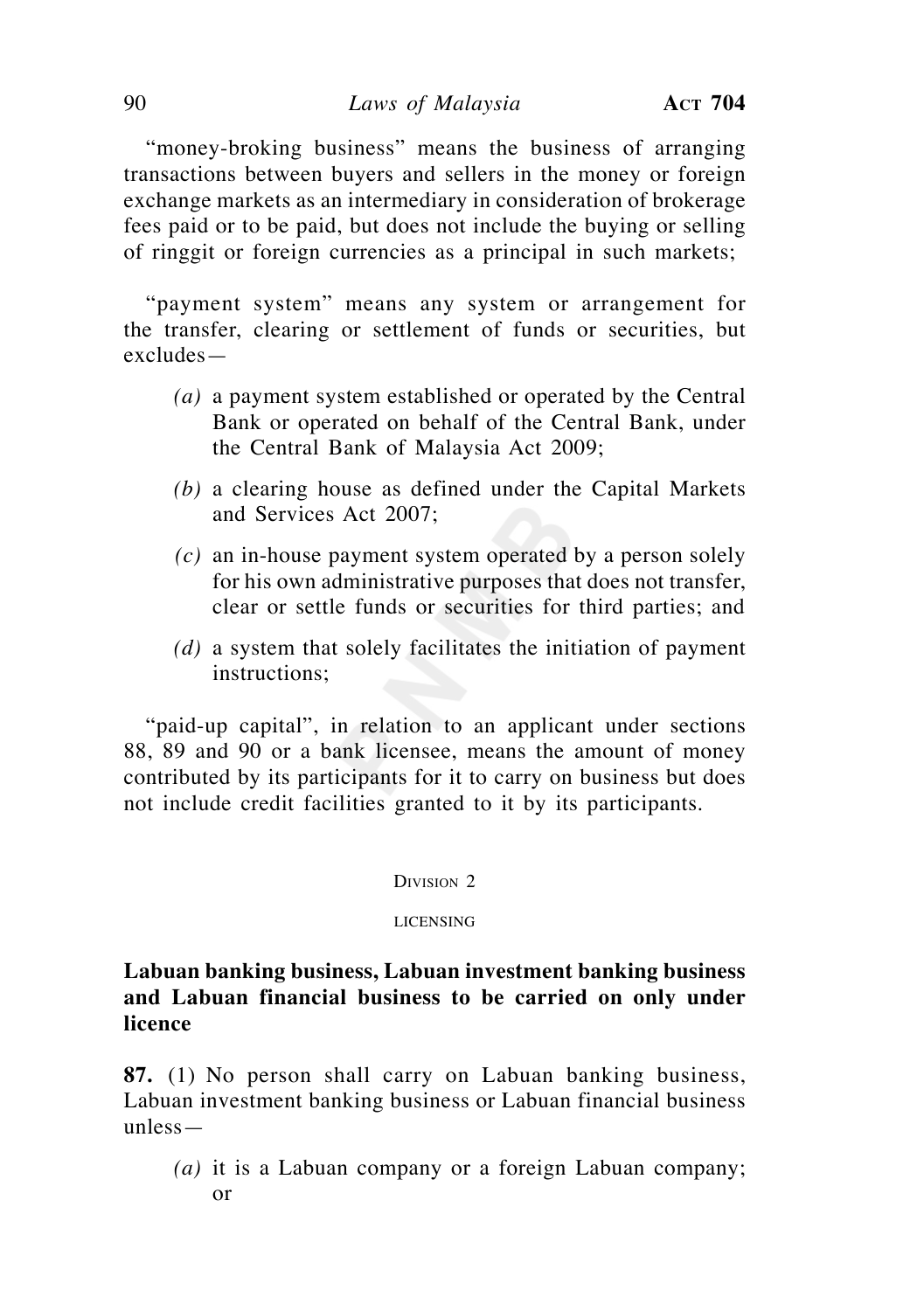*(b)* it is a Malaysian bank,

and holds a valid licence to carry on such business.

 (2) Any person who contravenes subsection (1) commits and offence and shall, on conviction, be liable to a fine not exceeding ten million ringgit or to imprisonment for a term not exceeding five years or to both, and in the case of a continuing offence, shall, in addition, be liable to a daily fine not exceeding ten thousand ringgit for each day the offence continues to be committed.

# **Application for licence to carry on Labuan banking business**

**88.** (1) An application for a licence to carry on Labuan banking business shall be made in writing by or on behalf of the applicant to the Authority.

 (2) An application for a licence to carry on Labuan banking business by a Labuan company shall be accompanied by the following:

- *(a)* the applicant's constituent documents duly authenticated by an officer of the applicant in such manner as may be acceptable to the Authority; and
- *(b)* a statement on the following:
	- (i) the name, place and date of establishment of the applicant;
	- (ii) the principal business and the principal place of business of the applicant; and
	- (iii) the names and addresses of the directors of the applicant and the participants who each holds ten per centum or more of the paid-up capital of the applicant;
- *(c)* a statement on the names, addresses, qualifications, working experience and proposed positions of all officers who would be responsible for the management of the applicant's Labuan banking business;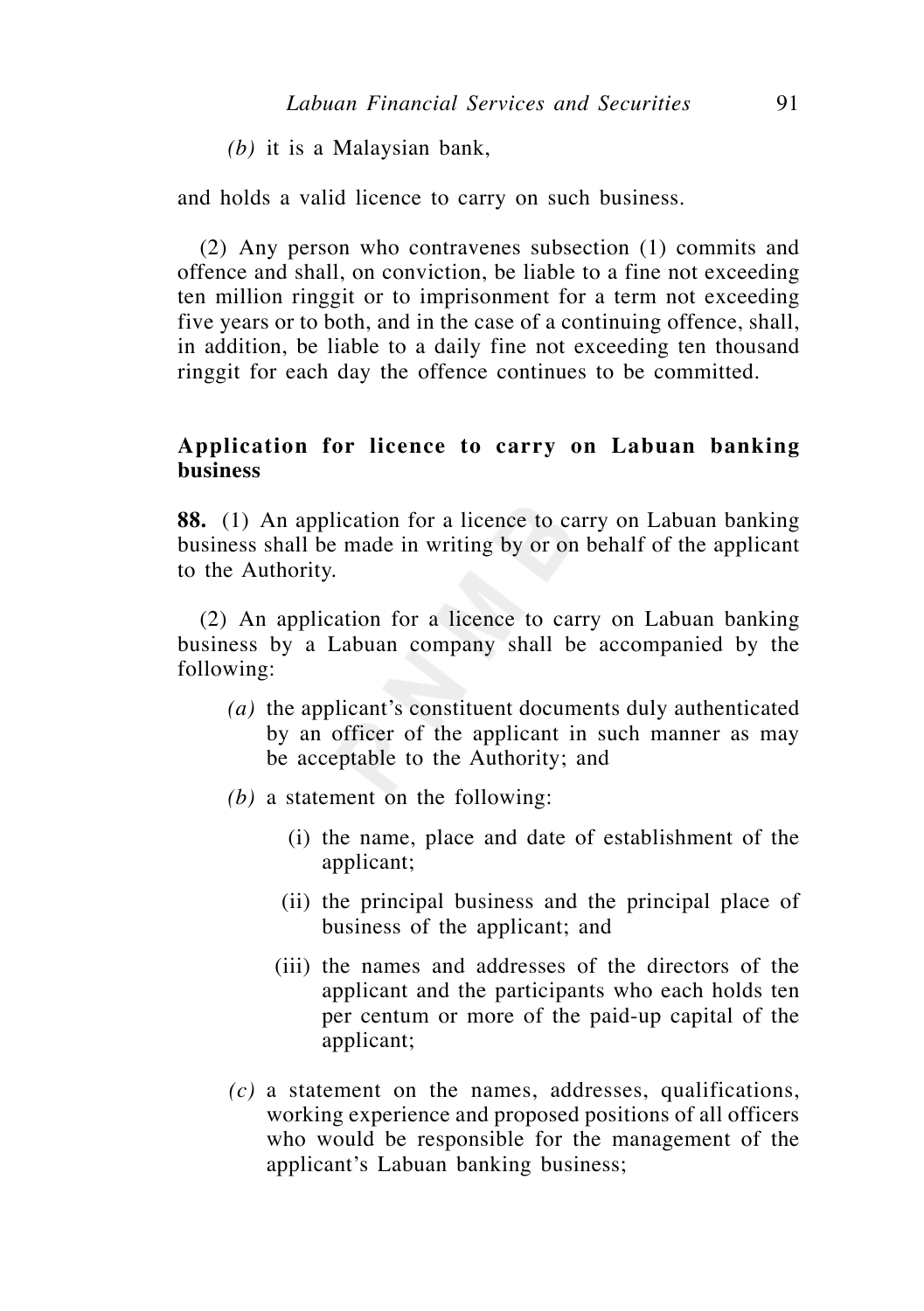- *(d)* a proposed amendment to the applicant's constituent documents to the effect that the sole and exclusive object of the Labuan company shall be the carrying on of Labuan banking business;
- *(e)* where the applicant—
	- (i) is a Labuan company which is a subsidiary of a holding company, a copy of the audited balance sheet of its holding company's business for each of the three financial years immediately preceding the date of application;
	- (ii) is a Labuan company which is not a subsidiary of any corporation, a copy of the audited balance sheet of the business of its participants who each holds ten per centum or more of the paid-up capital of the applicant for each of the three financial years immediately preceding the date of application;
- *(f)* a guarantee secured and an undertaking given by the applicant in respect of its Labuan banking business, in such manner and such form as may be acceptable to the Authority, and such guarantee and undertaking shall provide, *inter alia*, that—
	- (i) the applicant shall comply with the financial obligations and requirements imposed under this Act and shall meet the applicant's liabilities in respect of its Labuan banking business;
	- (ii) no participant of the applicant who holds ten per centum or more of the paid-up capital of the applicant shall be changed without the prior written approval of the Authority;
	- (iii) every director or the principal officer of the applicant responsible for the management of its Labuan banking business shall be a fit and proper person and the appointment of such director or principal officer shall only be made after consultation with the Authority.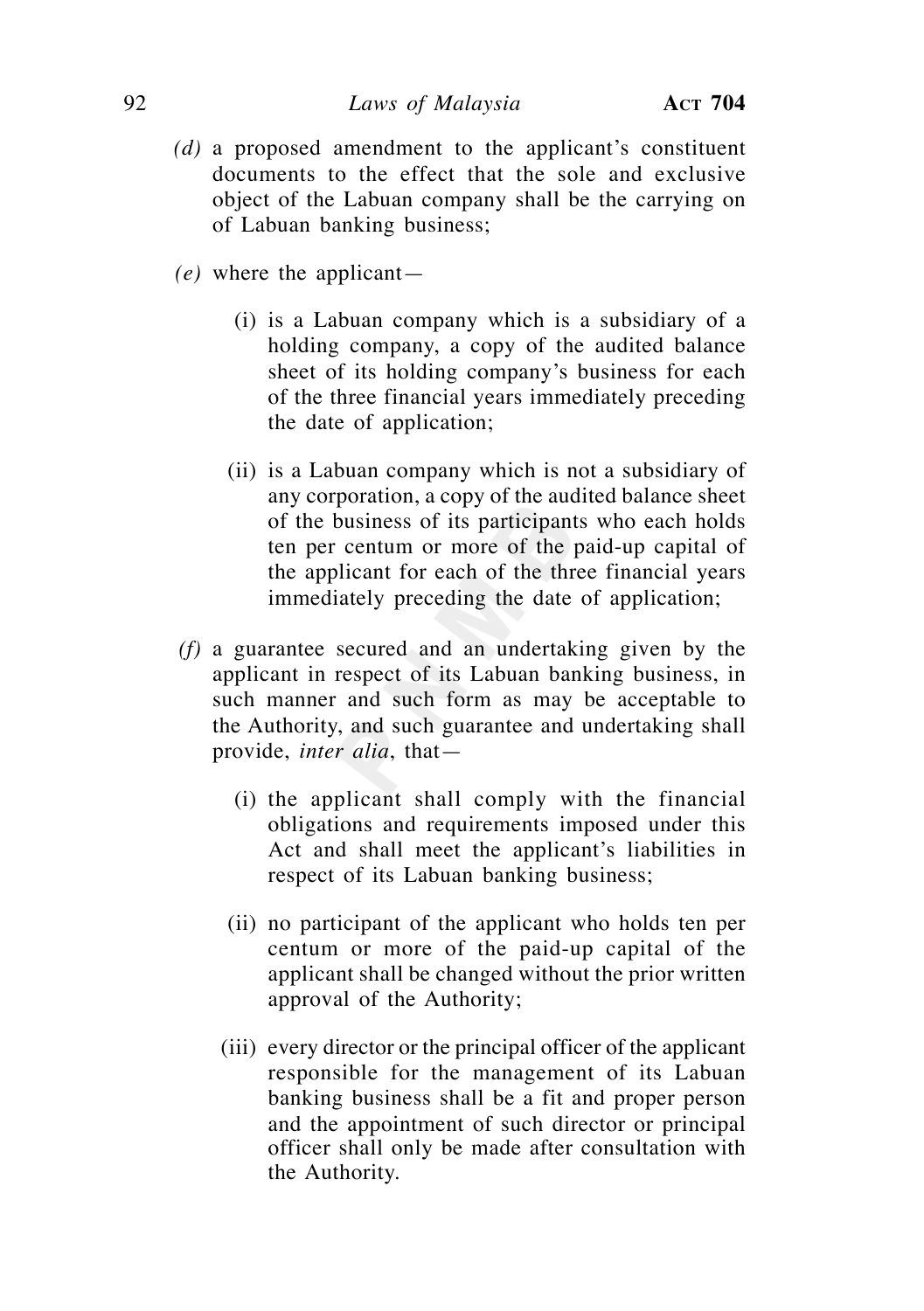(3) An application for a licence to carry Labuan banking business by a proposed Labuan company to be incorporated under the Labuan Companies Act 1990 ("proposed Labuan company") shall be accompanied by the following:

- *(a)* its proposed constituent documents duly authenticated in such manner as may be acceptable to the Authority by any of its officers;
- *(b)* a statement on the following:
	- (i) the name, place and date of the proposed establishment of the applicant;
	- (ii) the proposed principal business and the proposed principal place of business of the applicant; and
	- (iii) the names and addresses of the proposed directors of the applicant and the proposed participants who each holds ten per centum or more of the paid-up capital of the applicant;
- *(c)* a statement on the names, addresses, qualifications, working experience and proposed positions of all officers who would be responsible for the management of the applicant's Labuan banking business;
- *(d)* a copy of the audited balance sheet of the business of the proposed participants who would each hold ten per centum or more of its paid-up capital for each of the three financial years immediately preceding the date of its application; and
- *(e)* a statement on a guarantee secured and an undertaking given by its proposed participants that they would cause the proposed Labuan company, upon being incorporated, to secure a guarantee and give an undertaking as are referred to in paragraph (2)*(f).*

 (4) An application for a licence to carry on Labuan banking business by a foreign Labuan company shall be accompanied by the following:

 *(a)* its constituent documents duly authenticated by an officer of the applicant in such manner as may be acceptable to the Authority;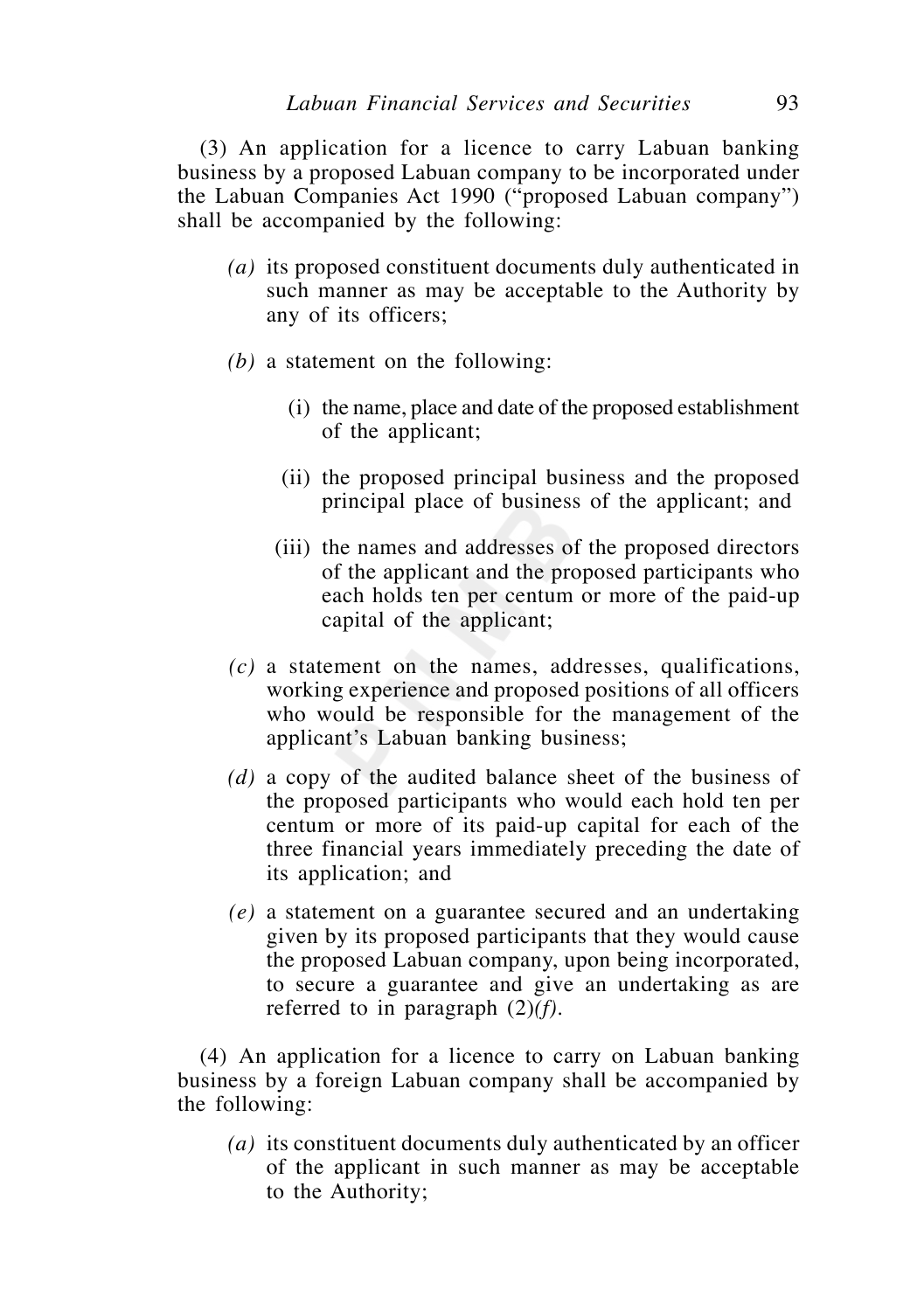- *(b)* a statement on the following:
	- (i) the name, place and date of establishment of the applicant;
	- (ii) the principal business and the principal place of business of the applicant; and
	- (iii) the names and addresses of the directors of the applicant and the participants who each holds ten per centum or more of the paid-up capital of the applicant;
- *(c)* a proposed amendment to the applicant's constituent documents to the effect that the sole and exclusive object of the foreign Labuan company shall be the carrying on of Labuan banking business;
- *(d)* a copy of the audited balance sheet of the applicant's business for each of the three financial years immediately preceding the date of the application;
- *(e)* an undertaking given by the applicant in respect of its Labuan banking business, in such manner and such form as may be acceptable to the Authority, and such undertaking shall provide, *inter alia* that—
	- (i) the applicant shall comply with the financial obligations and requirements imposed under this Act and shall meet the applicant's liabilities in respect of its Labuan banking business;
	- (ii) where the applicant is a foreign Labuan company, that it shall promptly notify the Authority of any change in its participants who hold ten per centum or more of its paid-up capital;
	- (iii) every director or the principal officer of the applicant responsible for the management of its Labuan banking business shall be a fit and proper person and the appointment of such director or principal officer shall only be made after consultation with the Authority.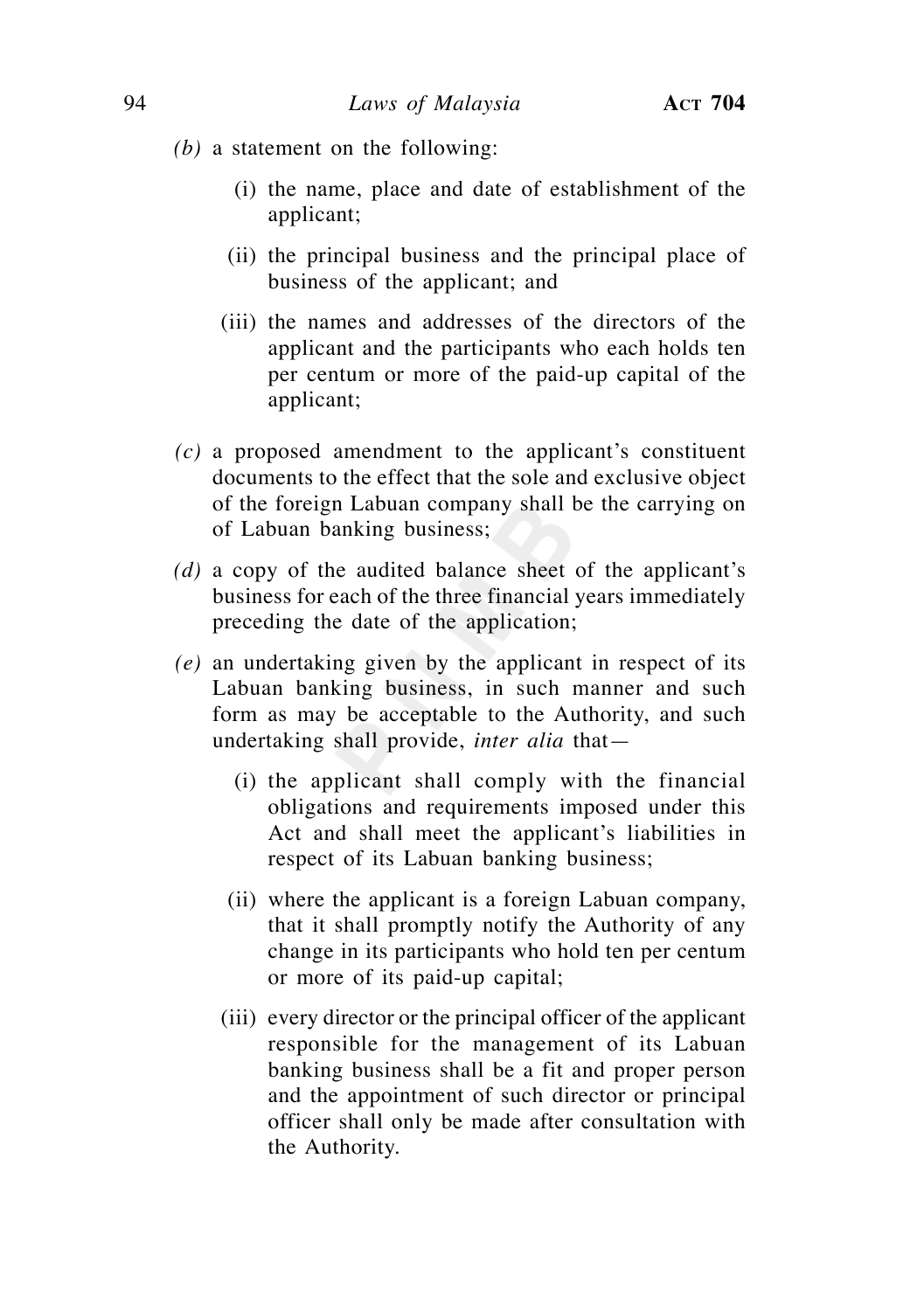(5) An application for a licence to carry on Labuan banking business by a foreign company which is seeking registration as a foreign Labuan company under the Labuan Companies Act 1990 ("proposed foreign Labuan company") shall be accompanied by the following:

- *(a)* the constituent documents under which it is to be established, duly authenticated by any of its proposed officers in such manner as may be acceptable to the Authority;
- *(b)* a copy of the audited balance sheet of the business for each of the three financial years immediately preceding the date of the application;
- *(c)* a statement on—
	- (i) the name, place and date of the establishment of the foreign company;
	- (ii) the principal business and the principal place of business of the foreign company;
	- (iii) the names and addresses of the directors of the foreign company;
	- (iv) the names and addresses of the participants of the foreign company who each holds ten per centum or more of the paid-up capital of the foreign company;
	- (v) the names, addresses, qualifications, working experience and proposed positions of all proposed officers of the proposed foreign Labuan company who would be responsible for the management of its Labuan banking business; and
- *(d)* an undertaking given by the foreign company as is referred to in paragraph  $(4)(e)$ .

 (6) An application for a licence to carry on Labuan banking business by a Malaysian bank shall be accompanied by the following:

 *(a)* the applicant's constituent documents duly authenticated by an officer of the applicant in such manner as may be acceptable to the Authority; and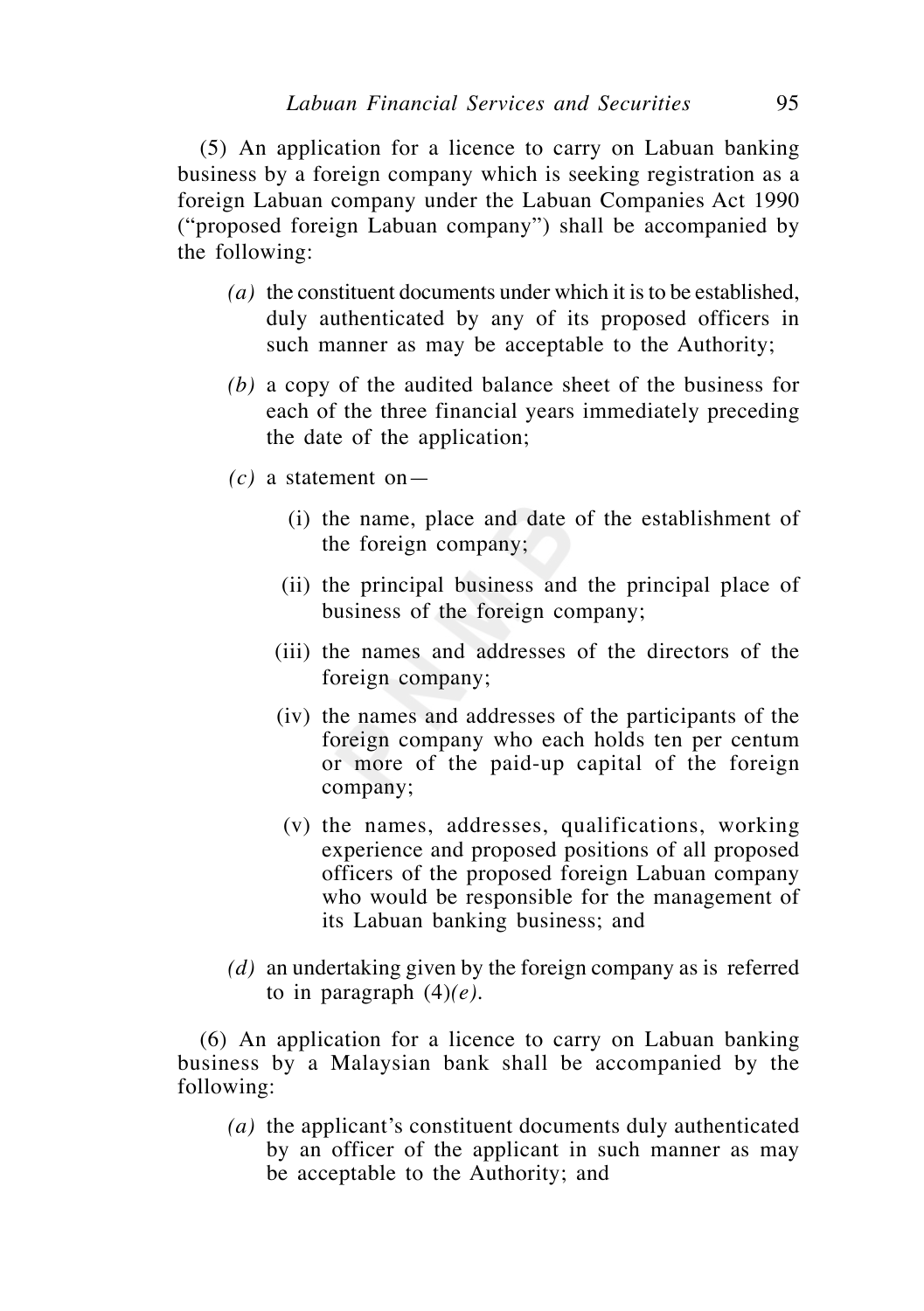- *(b)* a copy of the audited balance sheet of the applicant's business for each of the three financial years immediately preceding the date of the application;
- *(c)* a statement on the following:
	- (i) the name, place and date of establishment of the applicant;
	- (ii) the principal business and the principal place of business of the applicant; and
	- (iii) the names and addresses of the directors of the applicant and the participants who each holds ten per centum or more of the paid-up capital of the applicant;
- *(d)* a statement on the names, addresses, qualifications, working experience and proposed positions of all officers who would be responsible for the management of the applicant's Labuan banking business.

# **Application for licence to carry on Labuan investment banking business**

**89.** An application for a licence to carry on Labuan investment banking business shall be made in writing by or on behalf of the applicant to the Authority and the provisions of section 88 relating to Labuan banking business shall apply similarly save that "Labuan banking business" shall be read as "Labuan investment banking business".

# **Application for licence to carry on Labuan financial business**

**90.** An application for a licence to carry on Labuan financial business shall be made in writing by or on behalf of the applicant to the Authority and shall be accompanied by such documents, statements and information as may be specified by the Authority.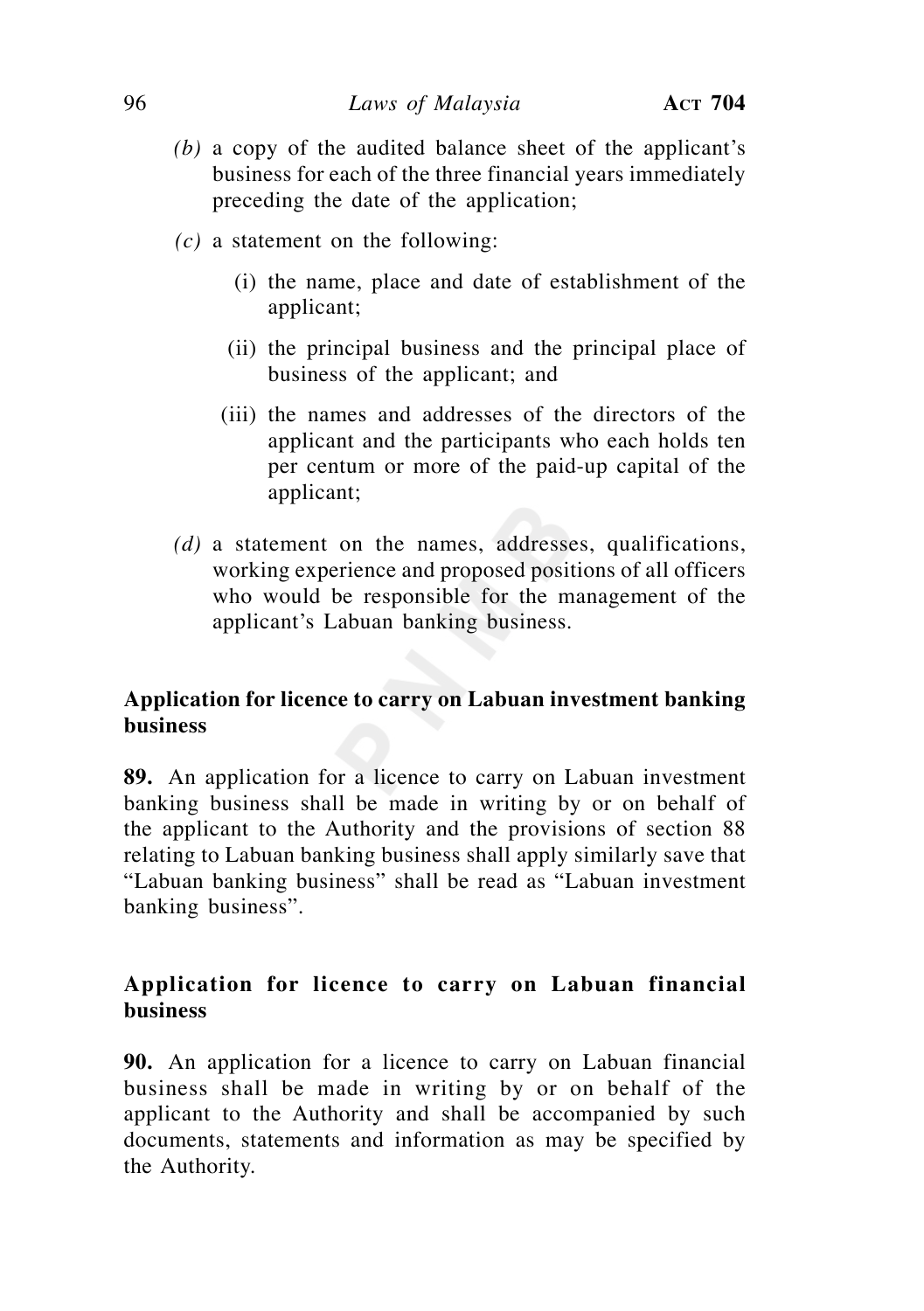## **Additional information**

**91.** The Authority may, at any time after receiving an application under section 88, 89 or 90 and before a determination is made, verbally or in writing require the applicant to provide verbally or in writing such additional information, or to provide such additional documents, as may be considered necessary by the Authority for the purposes of determining the suitability of the applicant for the licence.

### **Grant of licence by the Authority**

**92.** (1) Upon receiving an application for a licence under section 88, 89 or 90 and after being provided with all such information and documents as it may require under those sections, the Authority may approve the application, with or without conditions, or reject the application.

 (2) Where the Authority rejects the application, the Authority shall notify the applicant in writing of the rejection.

 (3) Where the Authority approves the application for a licence under subsection (1), the Authority shall issue the licence to the applicant upon the applicant's satisfaction of any condition imposed under such application for licence.

 (4) A licence granted under this section shall remain in force until it is surrendered or revoked in accordance with this Act.

 (5) No applicant shall be granted a bank licence under this section without the written consent of the Authority if its capital funds are less than ten million ringgit or its equivalent in any foreign currency in cash or such amount as may be specified in writing by the Authority.

 (6) The Authority may, upon consultation with the Minister, by written notice to the bank licensee, vary the existing terms and conditions or impose such additional terms and conditions, in respect of a bank licence, from time to time as it deems fit.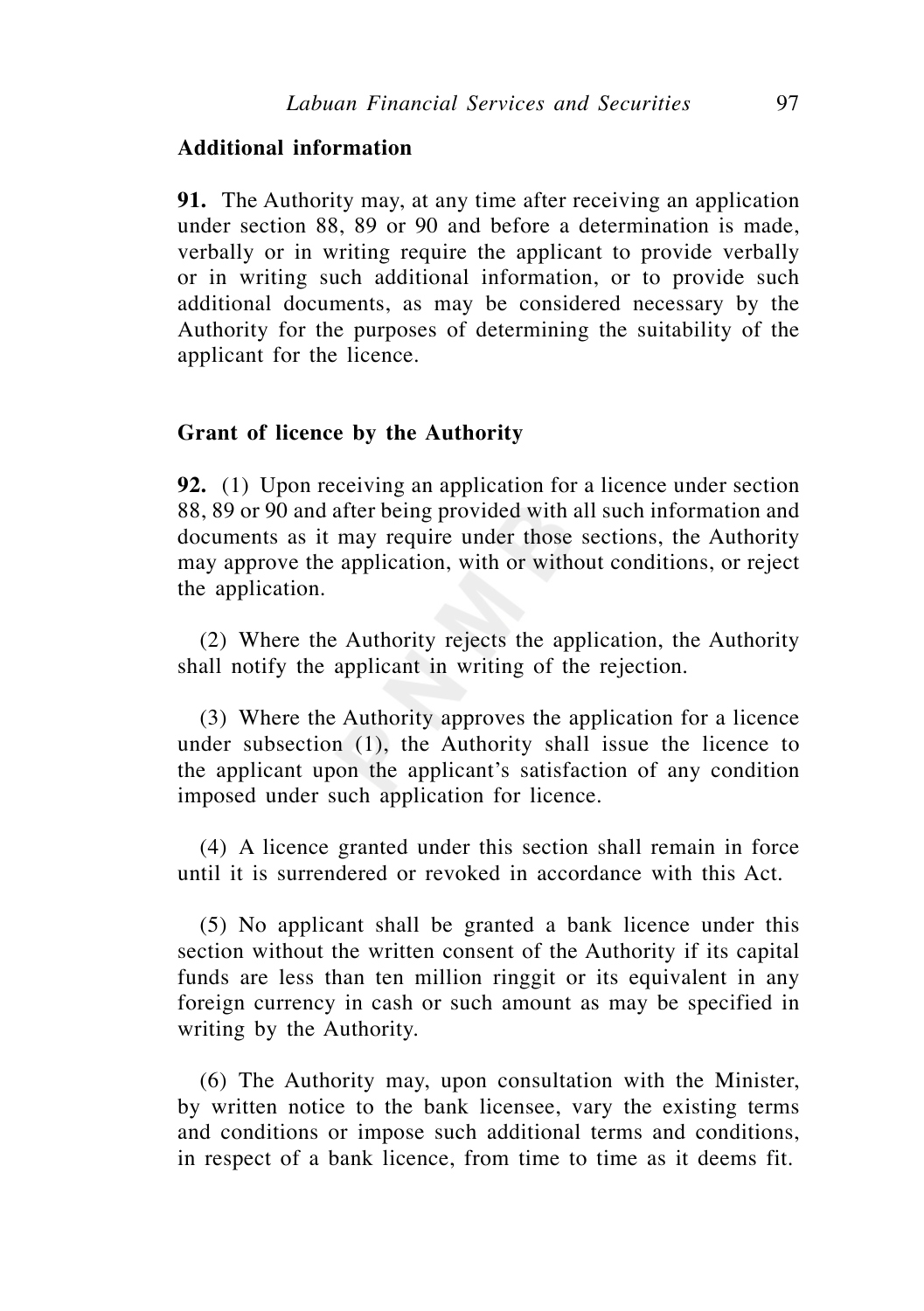# **Requirement to use, and restriction on use of, the words "licensed Labuan bank", etc.**

**93.** (1) A bank licensee shall at all times affix or paint, and keep affixed or painted, in a prominent position on the outside of each of its offices and so as to be easily legible, its name, licence number and the words "licensed Labuan bank" or "licensed Labuan investment bank", as the case may be.

 (2) A bank licensee shall, in any bill-head, printed form, letter paper, notice, advertisement, or any other document issued from its office and in the course of its business, prominently print its name, licence number and the words "licensed Labuan bank" or "licensed Labuan investment bank", as the case may be.

 (3) No person, not being a bank licensee, shall, without the written consent of the Authority, assume or use the words "licensed Labuan bank", "licensed Labuan investment bank" or any derivative of such words in any language capable of being construed as indicating the carrying on of Labuan banking business or Labuan investment banking business by such person.

 (4) Any person who contravenes subsection (3) commits an offence and shall, on conviction, be liable to a fine not exceeding ten million ringgit or to imprisonment for a term not exceeding five years or to both, and in the case of a continuing offence, shall in addition, be liable to a daily fine not exceeding ten thousand ringgit for each day the offence continues to be committed.

### **Maintenance of capital adequacy ratio**

**94.** (1) No bank licensee shall carry on Labuan banking business or Labuan investment banking business if its capital funds are less than the amount specified in writing by the Authority.

 (2) Every bank licensee shall maintain at all times, such capital adequacy ratio, as may be specified in writing by the Authority from time to time and no bank licensee shall carry on Labuan banking business or Labuan investment banking business if such specified capital adequacy ratio is not complied with, except with the approval of the Authority.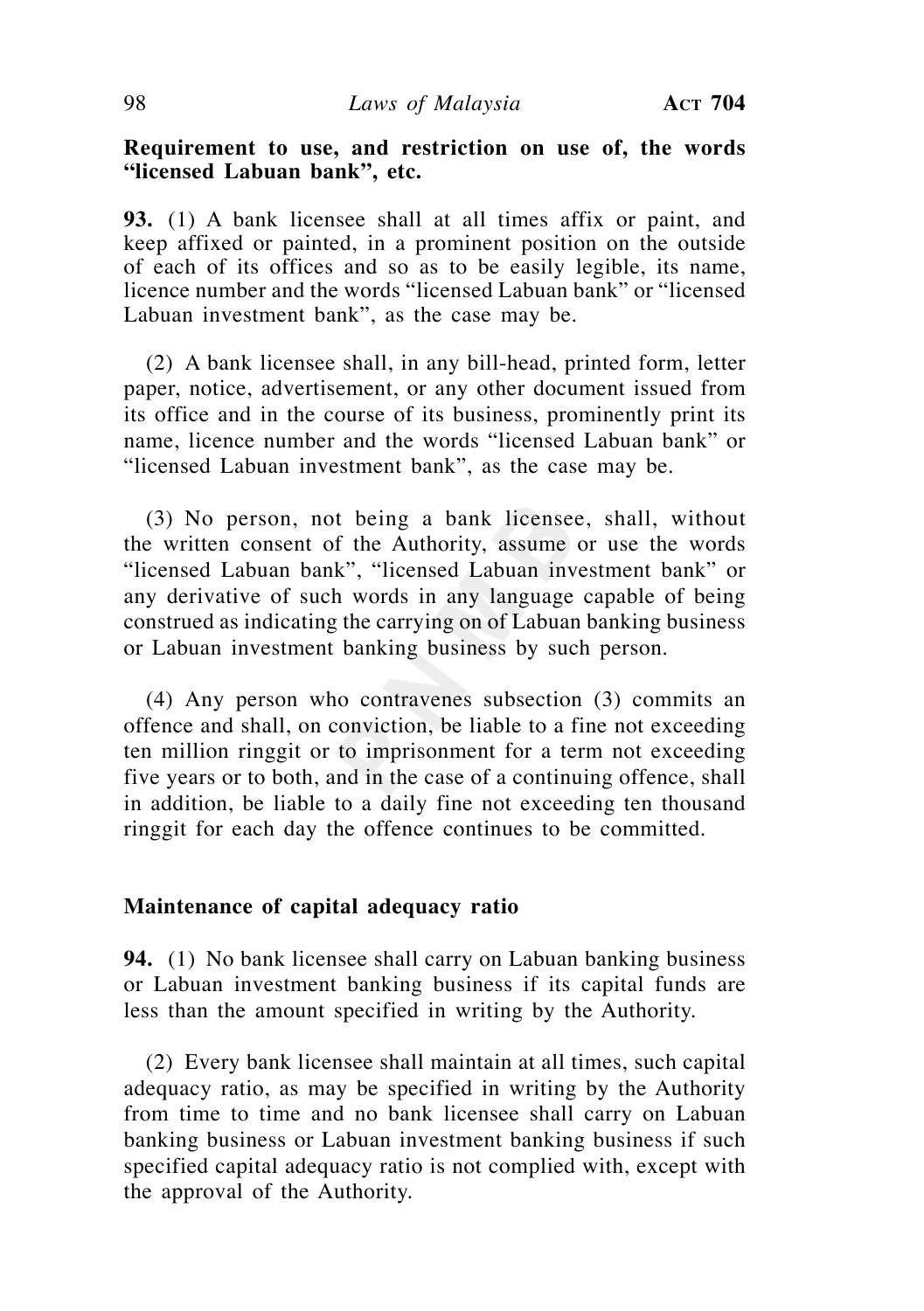(3) A bank licensee shall at all times maintain its capital funds to reflect the risk weighted capital ratio as may be specified in writing by the Authority from time to time.

 (4) The Authority may direct a bank licensee to take appropriate measures to rectify any deficiencies in such specified ratio in such manner as the Authority deems fit.

# **Amendment or alteration of constituent documents of bank licensees**

**95.** (1) Every bank licensee which is a Labuan company shall, prior to the making of any amendment or alteration to any of its constituent documents, furnish to the Authority particulars in writing as to such proposed amendment or alteration for the approval of the Authority.

 (2) Every bank licensee which is a foreign Labuan company or a Malaysian bank shall within three months after the making of any amendment or alteration to its constituent documents, furnish to the Authority particulars in writing of such amendment or alteration duly authenticated in a manner acceptable to the Authority by a director of the bank licensee.

 (3) No bank licensee shall make any amendment or alteration that is contrary to any written law to its constituent documents.

 (4) No participant of the bank licensee who holds fifteen per centum or more of the paid-up capital of the bank licensee shall be changed without the prior written approval of the Authority and, where the bank licensee is a foreign Labuan company, it shall promptly notify the Authority of any change in its participants who hold fifteen per centum or more of its paid-up capital.

# **Authority to publish list of Labuan banks and Labuan investment banks**

**96.** The Authority shall publish annually not later than 31 March of each year a list of all existing Labuan banks and Labuan investment banks as at 31 December of the preceding year and their licence numbers in the *Gazette*, and if any licence is issued,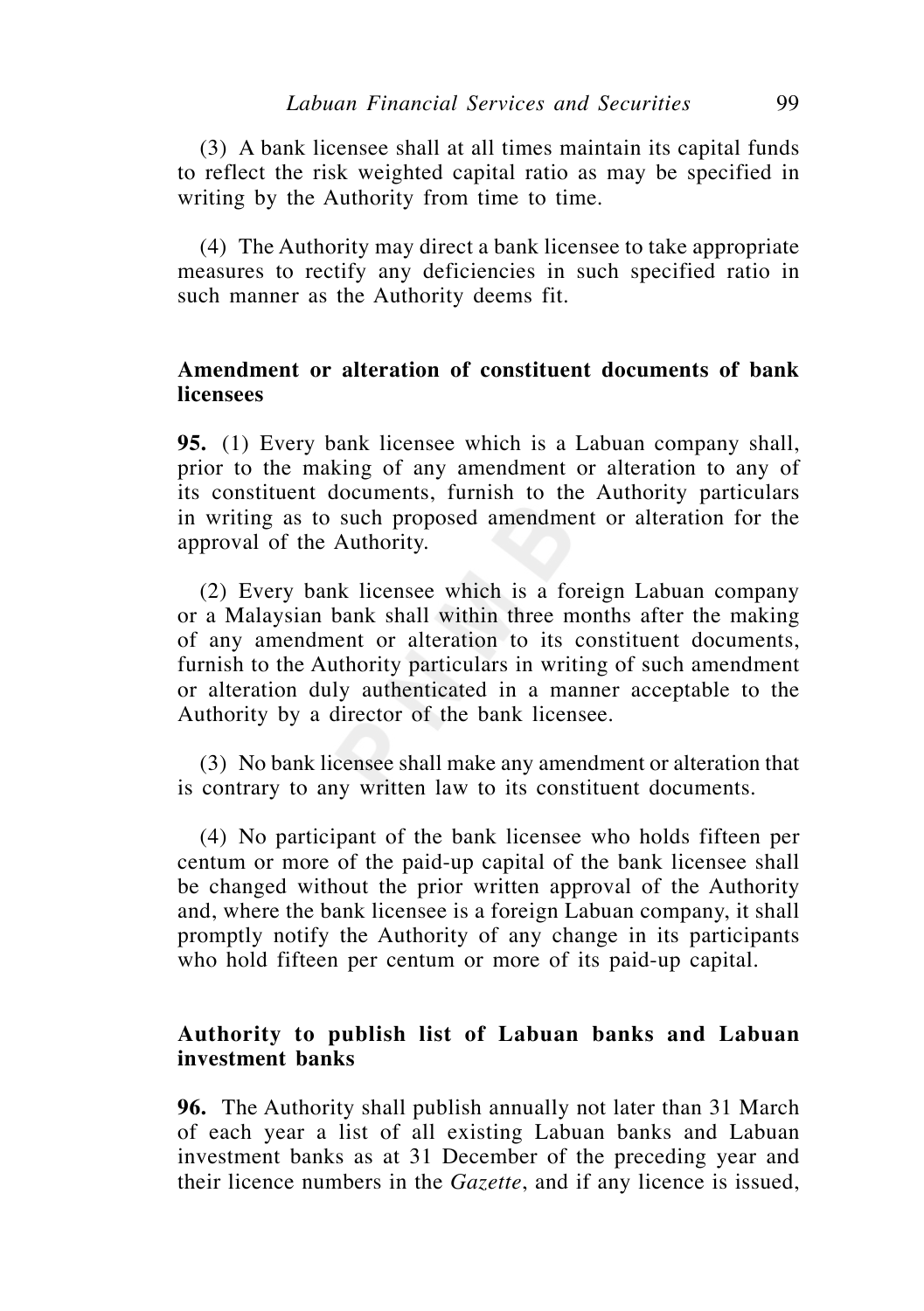### 100 *Laws of Malaysia* **ACT 704**

revoked or surrendered, subsequent to such publication, the Authority shall cause to be published in the *Gazette* as soon as practicable a revised list of all existing Labuan banks and Labuan investment banks and their licence numbers.

#### DIVISION 3

### DUTIES OF BANK LICENSEES

## **Offices and subsidiaries**

**97.** A bank licensee which is a Labuan company may, subject to the prior written consent of the Authority, open any office other than its principal place of business in Labuan, or acquire or establish any subsidiary.

### **Prohibition of certain accounts**

**98.** (1) No bank licensee shall accept any money on deposit or loan which is repayable on demand by cheque, draft, order or any other instrument drawn by the depositor on the bank licensee.

 (2) Every bank licensee shall conduct proper due diligence enquiries prior to opening any account for a customer.

 (3) Any person who contravenes subsection (1) commits an offence and shall, on conviction, be liable to a fine not exceeding ten million ringgit or to imprisonment for a term not exceeding five years or to both, and in the case of a continuing offence, shall, in addition, be liable to a daily fine not exceeding ten thousand ringgit for each day the offence continues to be committed.

## **Financial statements, statistics and information to be submitted to the Authority**

**99.** The bank licensee shall comply with the requirements with respect to financial statements, statistics and information to the Authority as set out in the Third Schedule.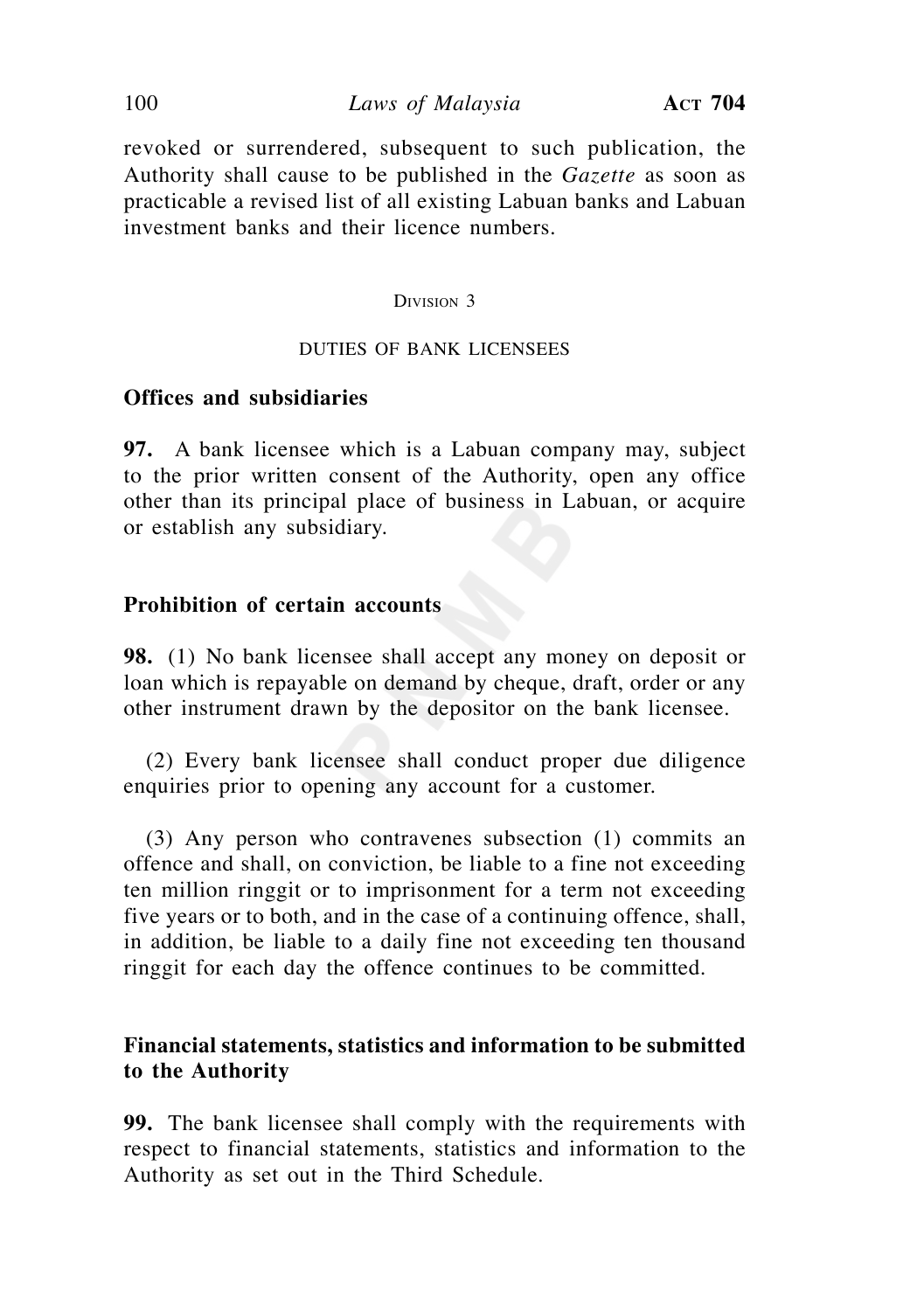DIVISION 4

#### GENERAL PROVISION

### **Payment from a deceased person's account**

**100.** (1) Notwithstanding anything in any written law or rule of law, a bank licensee may, without the production of letters of probate or letters of administration, pay any sum not exceeding the equivalent of five thousand ringgit standing to the credit of a deceased person to any person who produces satisfactory proof of—

- *(a)* the death of such deceased person; and
- *(b)* his entitlement under the law to the sum standing to the credit of such deceased person.

 (2) A bank licensee shall not make any payment under subsection (1) if it has received other claims to any money standing to the credit of the deceased person.

 (3) A bank licensee or its directors or officers shall not be liable in respect of any claim by any person in connection with any payment made in accordance with this section but such person may recover any sum lawfully due to him from the person to whom such payment has been made.

## PART VII

### LABUAN INSURANCE

DIVISION I

PRELIMINARY

### **Interpretation**

**101.** (1) In this Part, unless the context otherwise requires—

 "domestic insurance business" means insurance business where the subject matter of the contract is—

 *(a)* property which at the time of the making of the contract is situated in Malaysia or is in transit to or from Malaysia;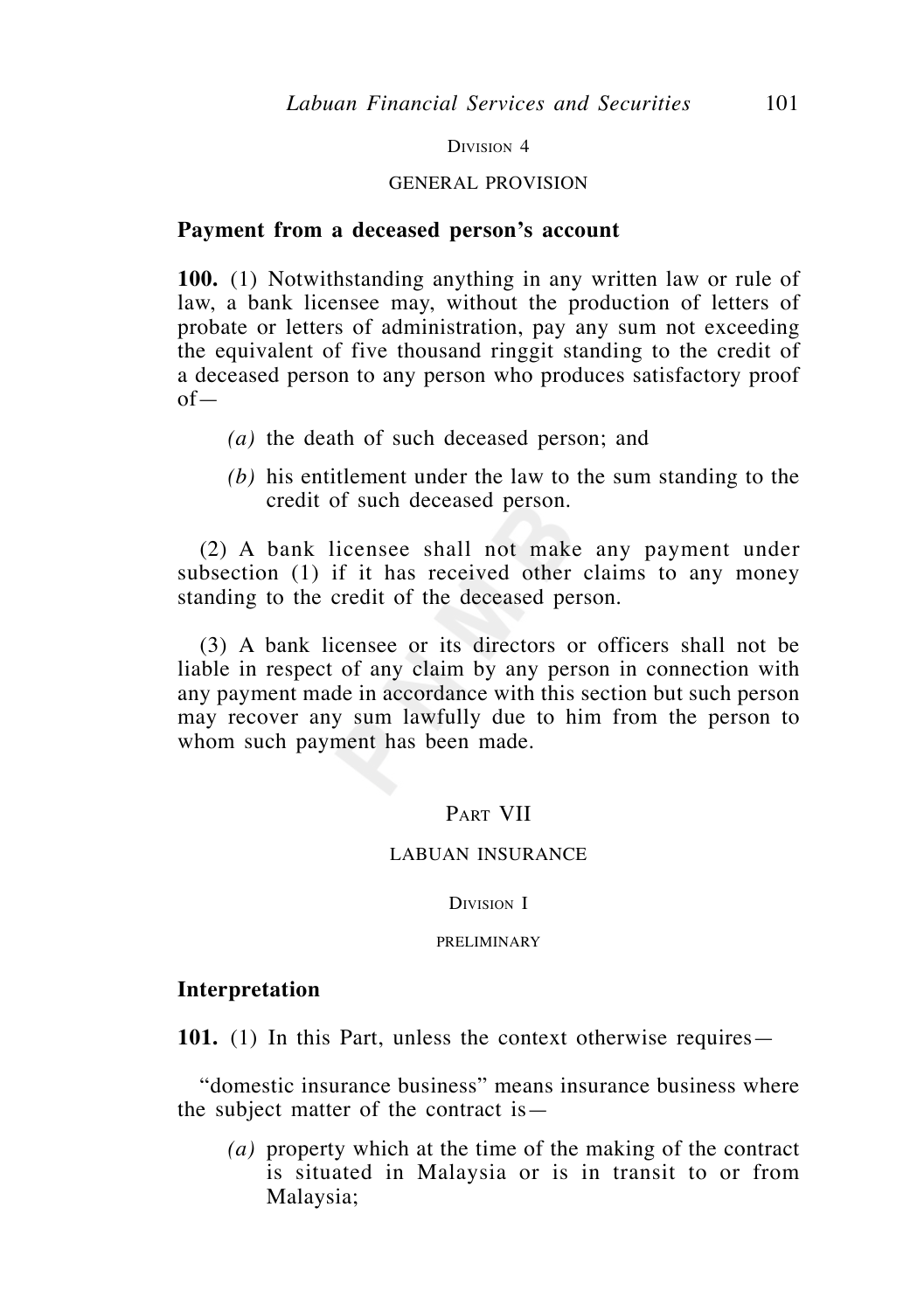- *(b)* a ship or an aircraft registered in Malaysia and all liabilities arising from the operation of such ship or aircraft;
- *(c)* the life or any contingency related to any person who, at the time of the making of the contract, is a resident; or
- *(d)* a risk of any nature in respect of any person who, at the time of the making of the contract, is a resident;

 "general insurance business" means insurance business which is not life insurance business but which includes accident, medical, surgical and hospital expenses insurances related to any person;

 "insurance business" means the business of effecting and carrying out contracts—

- *(a)* protecting persons against loss or liability to loss in respect of risks to which such persons may be exposed; or
- *(b)* to pay a sum of money or other thing of value upon the happening of an event,

and includes reinsurance business;

"insurance licence" means a licence granted under this Part;

 "insured" means a person who is covered by an insurance policy;

"insurer" means a person who carries on insurance business;

 "Labuan captive insurance business" means Labuan insurance business where the insured is a related corporation or associate corporation of the Labuan insurer or where the insured is any other person in respect of whom the Labuan insurer is authorised by the Authority to provide insurance or reinsurance;

 "Labuan insurance broker" means a person who is licensed  $to-$ 

*(a)* arrange Labuan insurance business on behalf of prospective or existing policy owners;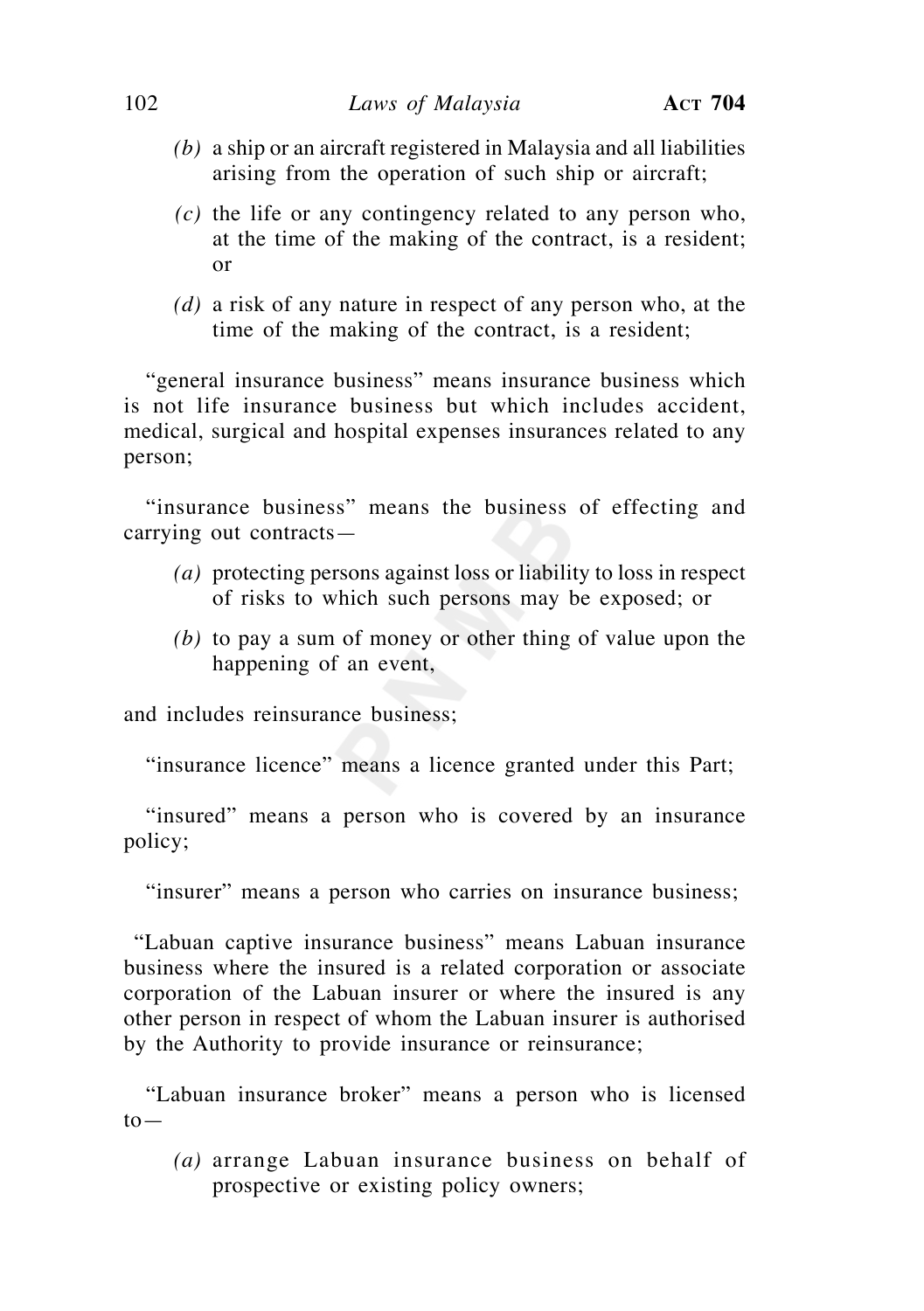- *(b)* arrange Labuan reinsurance business on behalf of any insurer seeking reinsurance; or
- *(c)* analyse the financial circumstances of another person and provides a plan to meet that other person's financial needs and objectives, whether or not a fee is charged in relation thereto;

 "Labuan insurance business" means insurance business which is not domestic insurance business and which is transacted in foreign currency, and includes takaful and retakaful business, Labuan captive insurance business and such other Labuan insurance business as may be approved by the Authority;

 "Labuan insurance manager" means a person who is licensed to provide management or administration services related to Labuan insurance business but does not include a Labuan underwriting manager;

 "Labuan insurer" means a person who is licensed to carry on Labuan insurance business;

 "Labuan underwriting manager" means a person, not being a *bona fide* employee, who is licensed to provide underwriting services, including the administration of the business, to one or more Labuan insurers;

 "life insurance business" means insurance business connected with any policy by which payment of policy monies is insured on death or on the happening of any contingency dependent on the termination or continuation of human life and includes any incidental extension of cover and reinsurances of such business;

 "Malaysian insurer" means an insurer which is licensed under the Insurance Act 1996 or the Takaful Act 1984;

 "net premium income", in relation to a financial year, means the premiums receivable under contracts of insurance or reinsurance after deducting any premiums payable for reinsurances arranged in respect of such contracts of insurance or reinsurance;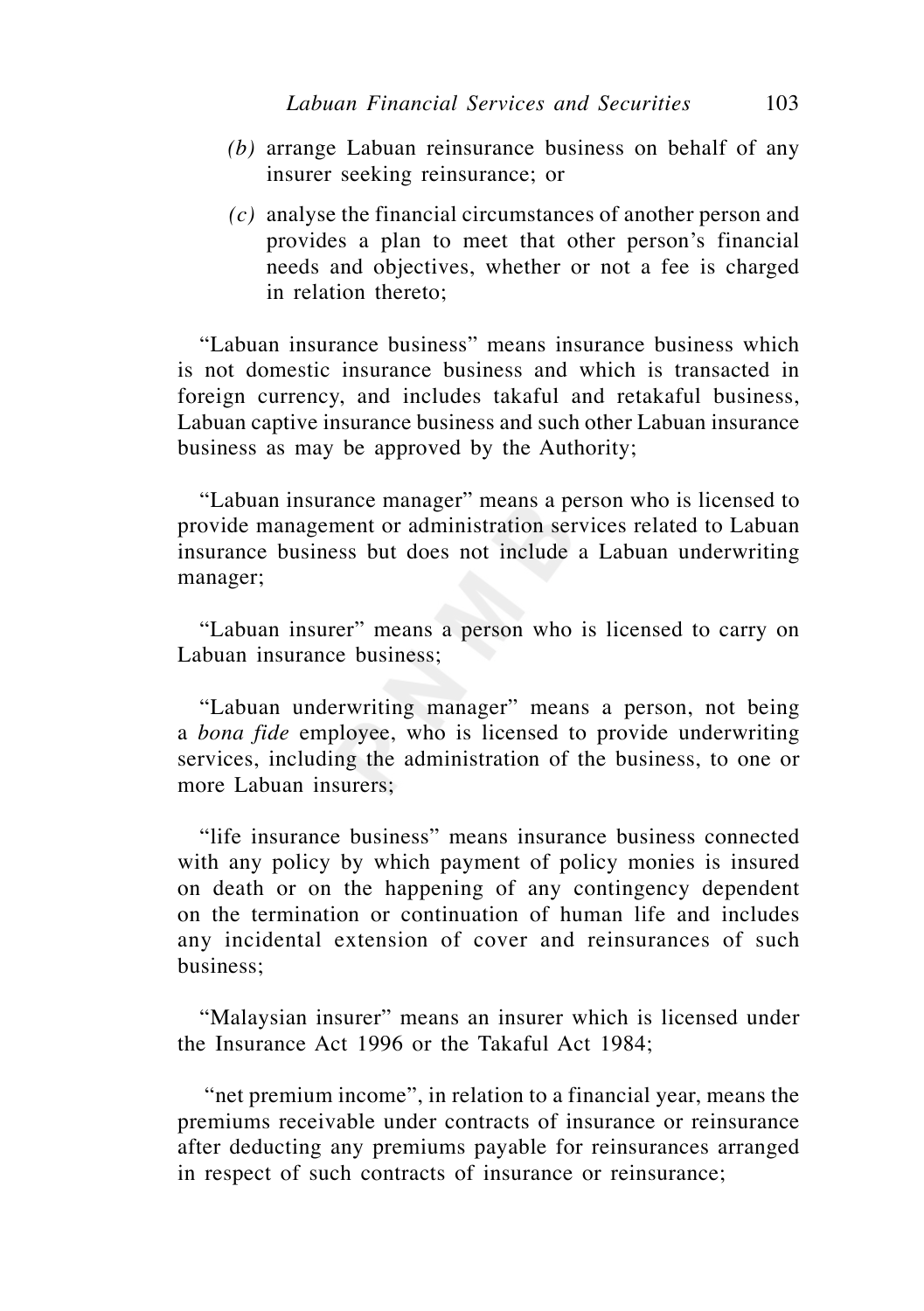"policy" means an insurance policy and includes a cover note or any written contract of insurance whether or not embodied in or evidenced by an instrument in the form of an insurance policy; and any reference to a policy of an insurer includes a reference to any policy in respect of which the insurer is under any liability, whether the policy was issued by the insurer or the liability was transferred to the insurer from another insurer;

"policy owner" means any person who effects a policy;

 "reinsurance business" means a business whereby the reinsurer assumes a part of the liability under an original contract of insurance of another insurer or reinsurer;

 "reinsurer" means a person who carries on or transacts or holds himself out as carrying on or transacting reinsurance business;

"working funds" means—

- *(a)* in relation to a Labuan company, the paid-up capital unimpaired by losses; and
- *(b)* in relation to a foreign Labuan company or a branch of a Malaysian insurer, the surplus of assets over liabilities to be maintained in the books of its office in Labuan.

 (2) Where fifteen per centum or more of the voting shares of a corporation are held by another corporation, the first-mentioned corporation shall be deemed to be an associate corporation of the other corporation, and any reference in this Act to an "associate corporation" shall be construed as a reference to that first-mentioned corporation or that other corporation, as the case may be.

DIVISION<sub>2</sub>

LICENSING OF LABUAN INSURANCE BUSINESS AND LABUAN INSURANCE-RELATED ACTIVITIES

### **Licensing of Labuan insurance business and Labuan insurancerelated activities**

**102.** (1) No person shall carry on or transact or hold himself out as carrying on or transacting any Labuan insurance business unless that person is—

 *(a)* a Labuan company;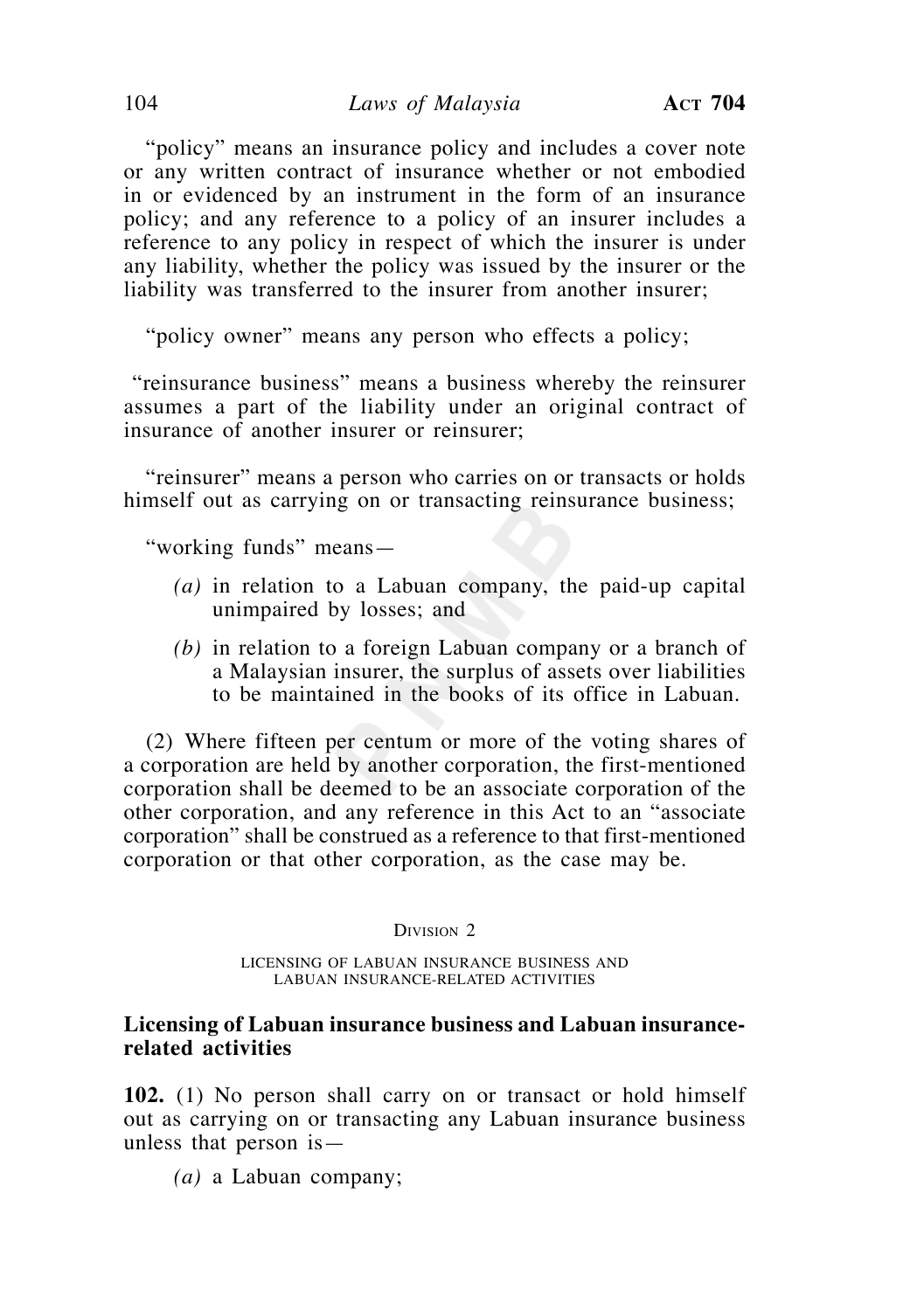- *(b)* a foreign Labuan company; or
- *(c)* a branch of a Malaysian insurer,

and holds a valid insurance licence.

 (2) No person shall carry on or transact or hold himself out as carrying on or transacting any business as a Labuan insurance manager, Labuan underwriting manager or Labuan insurance broker or any other Labuan insurance-related activities as may be specified by the Authority unless that person holds a valid insurance licence.

 (3) Except with the prior written approval of the Authority, a person who is not an insurance licensee shall not assume or use the words "Labuan insurer", "Labuan insurance manager", "Labuan underwriting manager", "Labuan insurance broker" or any derivative of such words in any language capable of being construed as indicating the carrying on of Labuan insurance business or Labuan insurance-related activities by such person.

 (4) This section shall not apply to bank licensees as defined in Part VI, distributing the insurance products of a Labuan insurer subject to the prior written approval of the Authority.

## **Application for insurance licence to carry on Labuan insurance business**

**103.** (1) Every applicant for an insurance licence to carry on Labuan insurance business shall satisfy the Authority that—

- *(a)* the applicant is, or will be, a Labuan company or a foreign Labuan company or a branch of a Malaysian insurer;
- *(b)* the working funds of the applicant—
	- (i) in a case where the applicant proposes to carry on either life insurance business or general insurance business, are at least seven million and five hundred thousand ringgit or its equivalent in any foreign currency or such other amount or denomination as may be specified by the Authority;
	- (ii) in a case where the applicant proposes to carry on solely reinsurance business, are at least ten million ringgit or its equivalent in any foreign currency or such other amount or denomination as may be specified by the Authority; or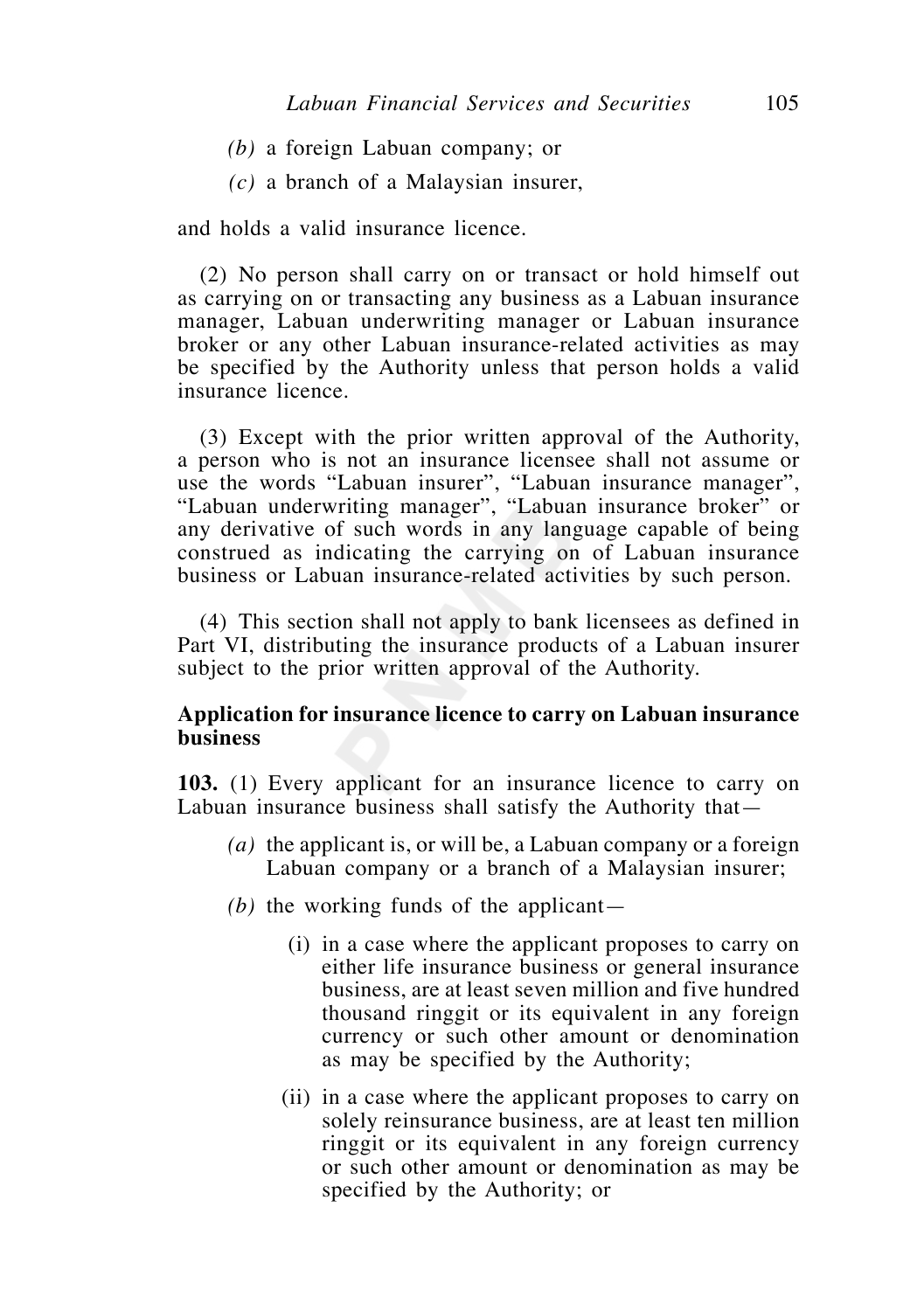- (iii) in a case where the applicant proposes to carry on solely Labuan captive insurance business, are at least three hundred thousand ringgit or its equivalent in any foreign currency or such other amount or denomination as may be specified by the Authority;
- *(c)* the sum of money specified in paragraph *(b)* is maintained in an account of the applicant with a bank in Labuan, as evidenced by a certificate of such bank, at the time when the application is made;
- *(d)* the person in control, director and principal officer of the applicant are fit and proper persons to be associated with a Labuan insurer;
- *(e)* the applicant either—
	- (i) has established, or will establish, its management in Labuan with adequate knowledge and expertise of the Labuan insurance business to be carried on; or
	- (ii) has appointed, or will appoint, a licensed Labuan underwriting manager or Labuan insurance manager in Labuan with adequate knowledge and experience of the Labuan insurance business to be carried on, save that with respect to applicants who apply to carry out Labuan captive insurance business, only a Labuan underwriting manager may be appointed; and
- *(f)* the applicant will become a member of an association of Labuan insurers.

 (2) Notwithstanding paragraph (1)*(b)*, the Authority may, having regard to the extent and volume of Labuan insurance business which the applicant proposes to carry on, specify a lesser amount of working funds, subject to the applicant providing adequate guarantee on such terms and conditions as may be acceptable to the Authority for the difference in amount.

 (3) Every application for a license to carry on Labuan insurance business shall—

 *(a)* be made in writing and be submitted to the Authority;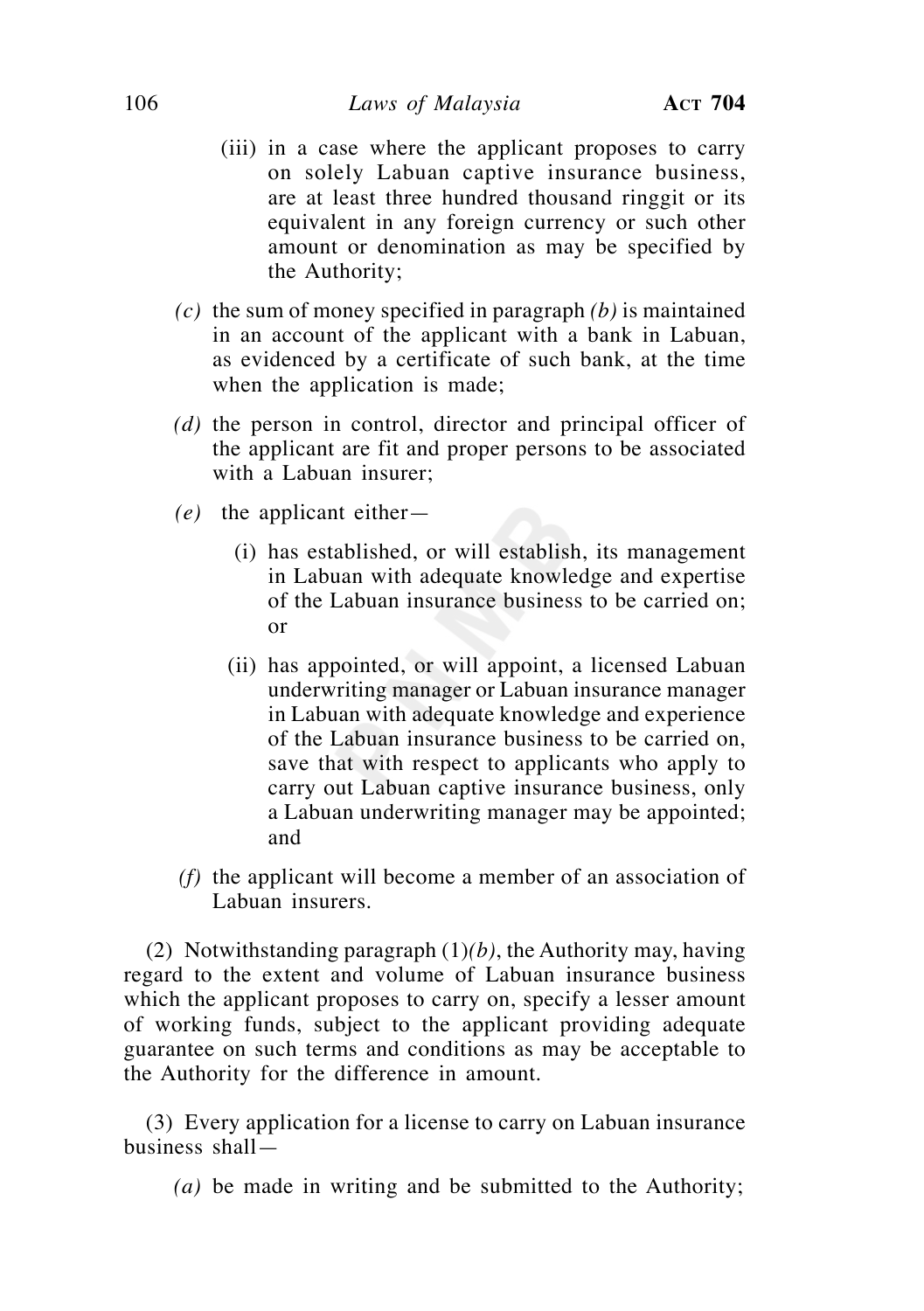- *(b)* state whether such Labuan insurance business is in relation to life insurance business or general insurance business;
- *(c)* set out the types of Labuan insurance business, as the case may be, which are to be carried on under the insurance licence; and
- *(d)* set out the applicant's business plans; and
- *(e)* be accompanied by—
	- $(i)$  a copy of
		- *(aa)* the applicant's constituent documents duly authenticated by a director or officer of the applicant;
		- (*bb)* the resolutions of the board and the general meeting, if any, of the applicant, duly authenticated by a director or officer of the applicant, authorising the applicant to apply for an insurance licence;
		- *(cc)* the applicant's certificate of incorporation or registration, as the case may be, certified by the relevant registering authority in the place of establishment or origin of the applicant; and
		- *(dd)* except in relation to an application to carry on a Labuan captive insurance business, a letter of awareness from the applicant's home supervisory authority or such authority as may be specified by the Authority.
	- (ii) a copy of the applicant's audited annual accounts for the three consecutive years immediately preceding the application, where applicable;
	- $(iii)$  a statement on  $-$ 
		- *(aa)* the name, place and date of establishment of the applicant;
		- *(bb)* the names, addresses, qualifications and experience of the directors and officers responsible for the overall management of the affairs of the applicant; and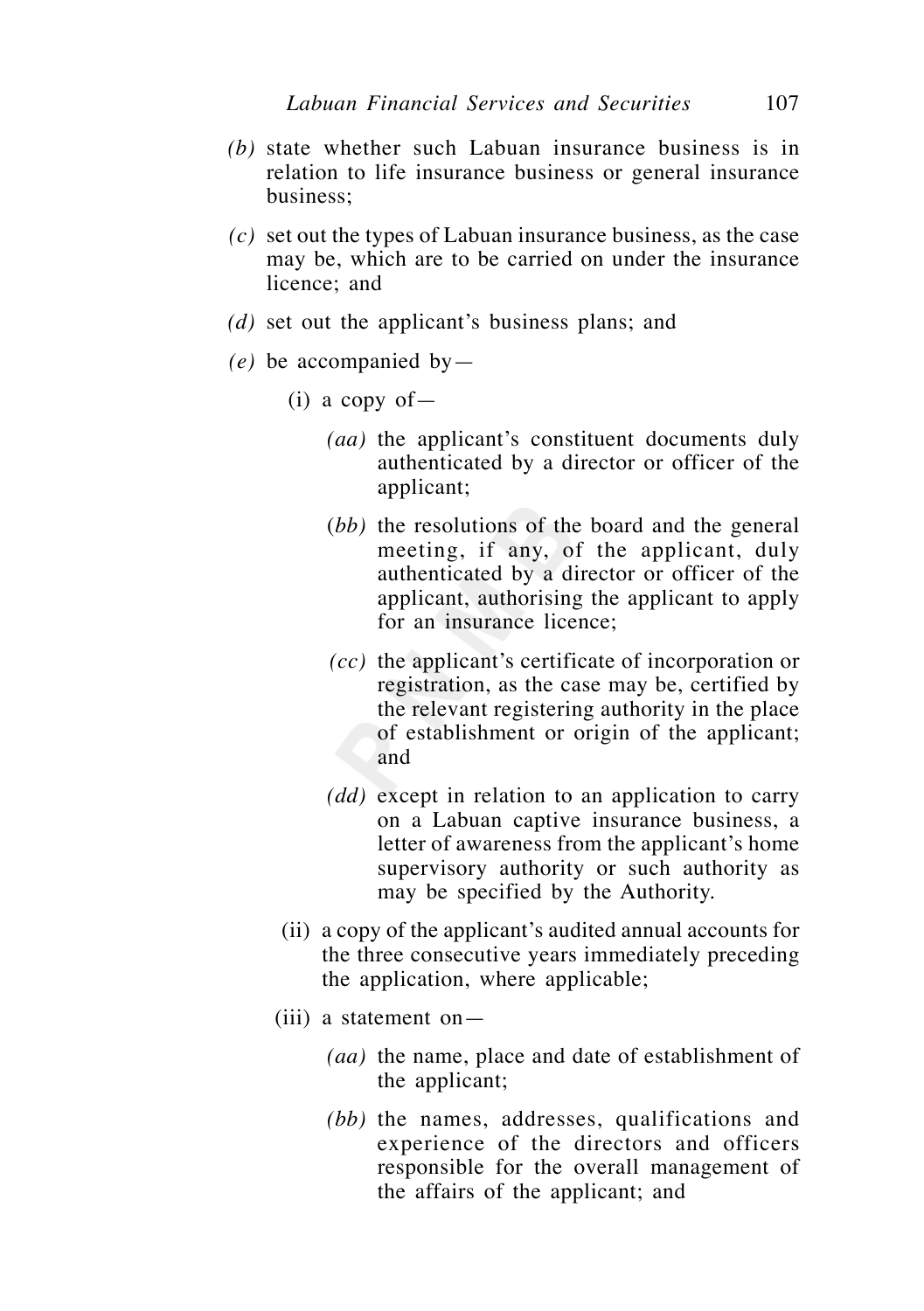- *(cc)* the name and address of each member who holds fifteen per centum or more of the voting shares of the applicant;
- (iv) a declaration by the applicant on the probity of the applicant's directors and officers who would be concerned in the management of the proposed Labuan insurer; and
- (v) in the case of an application by a Labuan company, a guarantee secured and an undertaking given, and, in the case of an application by a foreign Labuan company or a branch of a Malaysian insurer, an undertaking given, by the applicant in respect of its Labuan insurance business, in such manner and such form as may be acceptable to the Authority, and such guarantee and undertaking shall provide, *inter alia*, that—
	- *(aa)* the applicant shall comply with the financial obligations and requirements imposed under this Act and shall meet the applicant's liabilities in respect of its Labuan insurance business;
	- *(bb)* where the applicant is a Labuan company, no participant of the applicant who holds ten per centum or more of the paid-up capital of the applicant shall be changed without the prior written approval of the Authority and, where the applicant is a foreign Labuan company, that it shall promptly notify the Authority of any change in its participants who hold ten per centum or more of its paid-up capital; and
	- *(cc)* every director or the principal officer of the applicant responsible for the management of its Labuan insurance business shall be a fit and proper person and the appointment of such director or principal officer shall only be made after consultation with the Authority.

(4) Paragraph  $(3)(e)(v)$  shall not apply to an application to carry on a Labuan captive insurance business where the policy owner is a related corporation or associate corporation of the Labuan insurer.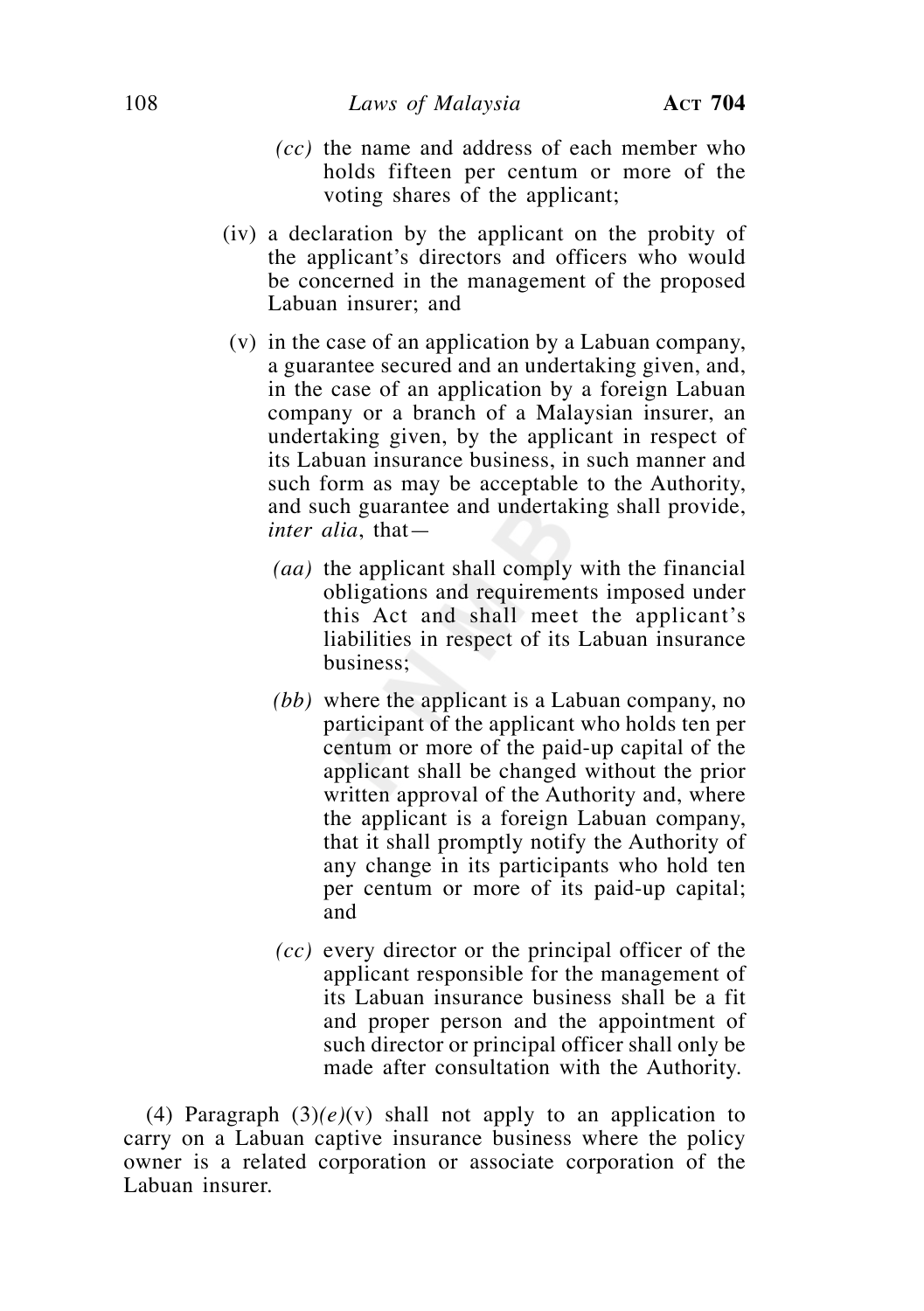(5) The Authority may require from the applicant such other information or documents as may be specified by the Authority for the purpose of determining the application.

 (6) The matters specified under subsection (5) may differ as between applicants, or different classes, categories or descriptions of applicants as may be determined by the Authority.

 (7) An application under this section may be made in relation to a person not yet established under the Labuan Companies Act 1990 but will be so established in the event of such person obtaining an insurance licence, and in such event the requirements of subsection (1) may be varied by the Authority as it deems appropriate.

## **Application for insurance licence to carry on Labuan insurancerelated activities**

**104.** (1) Every applicant for an insurance licence to carry on business as a Labuan insurance manager, Labuan underwriting manager or Labuan insurance broker shall satisfy the Authority that—

- *(a)* the person in control, director and principal officer of the applicant are fit and proper persons;
- *(b)* the applicant is able to maintain sufficient funds in its business to cover its expenses of operations and management in Labuan for at least six months;
- *(c)* in respect of an applicant for an insurance licence to carry on the business of a Labuan insurance manager or Labuan underwriting manager—
	- (i) the applicant has established, or undertakes to establish, its management in Labuan with adequate knowledge and expertise of the Labuan insurance business to be carried on; or
	- (ii) the applicant has appointed, or undertakes to appoint, a licensed Labuan insurance manager or Labuan underwriting manager in Labuan with adequate knowledge and experience of the Labuan insurance business to be carried on;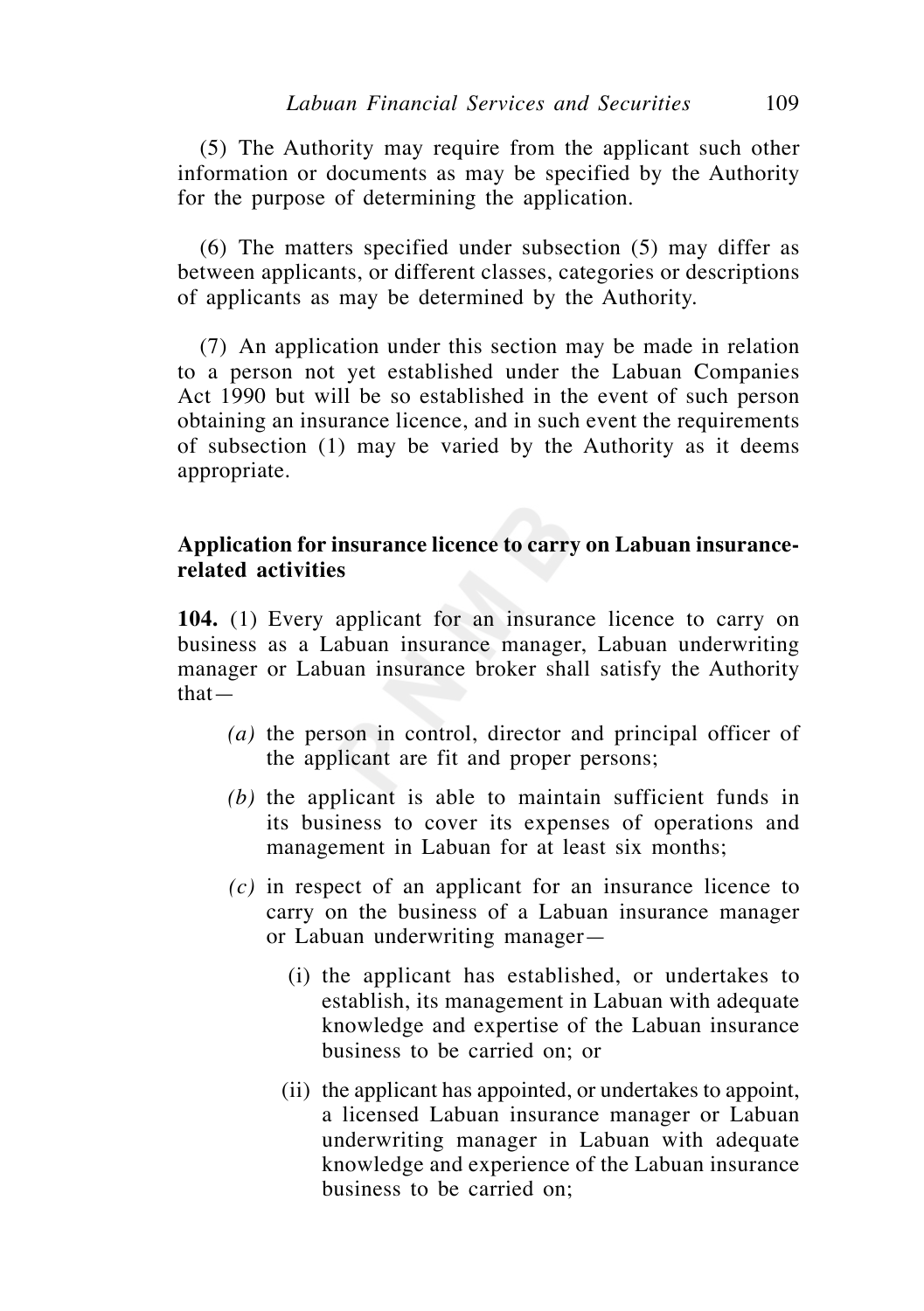- *(d)* in respect of an applicant for an insurance licence to carry on business as a Labuan insurance broker—
	- (i) the applicant has established, or undertakes to establish, its management in Labuan with adequate knowledge and expertise of the Labuan insurance business to be carried on; or
	- (ii) the applicant has appointed, or undertakes to appoint, a licensed Labuan insurance manager in Labuan with adequate knowledge and experience of the Labuan insurance business to be carried on;
- *(e)* the applicant either has obtained or undertakes to obtain any professional indemnity insurance policy of not less than two million and five hundred thousand ringgit or its equivalent in any foreign currency or such other amount or denomination as may be specified by the Authority, and remain indemnified under such policy throughout its operation in Labuan;
- *(f)* the applicant holds such qualification as may be specified by the Authority; and
- *(g)* the applicant undertakes to become a member of an association of Labuan insurers.

 (2) Every application for a licence to carry on business as a Labuan insurance manager, Labuan underwriting manager or Labuan insurance broker shall—

- *(a)* be made in writing and be submitted to the Authority;
- *(b)* state the nature of the business to be carried on under the insurance licence; and
- $(c)$  be accompanied by-
	- $(i)$  a copy of
		- *(aa)* the applicant's constituent documents, duly authenticated by a director or officer of the applicant;
		- *(bb)* the resolutions of the board and the general meeting, if any, of the applicant, duly authenticated by a director or officer of the applicant, authorising the applicant to apply for an insurance licence;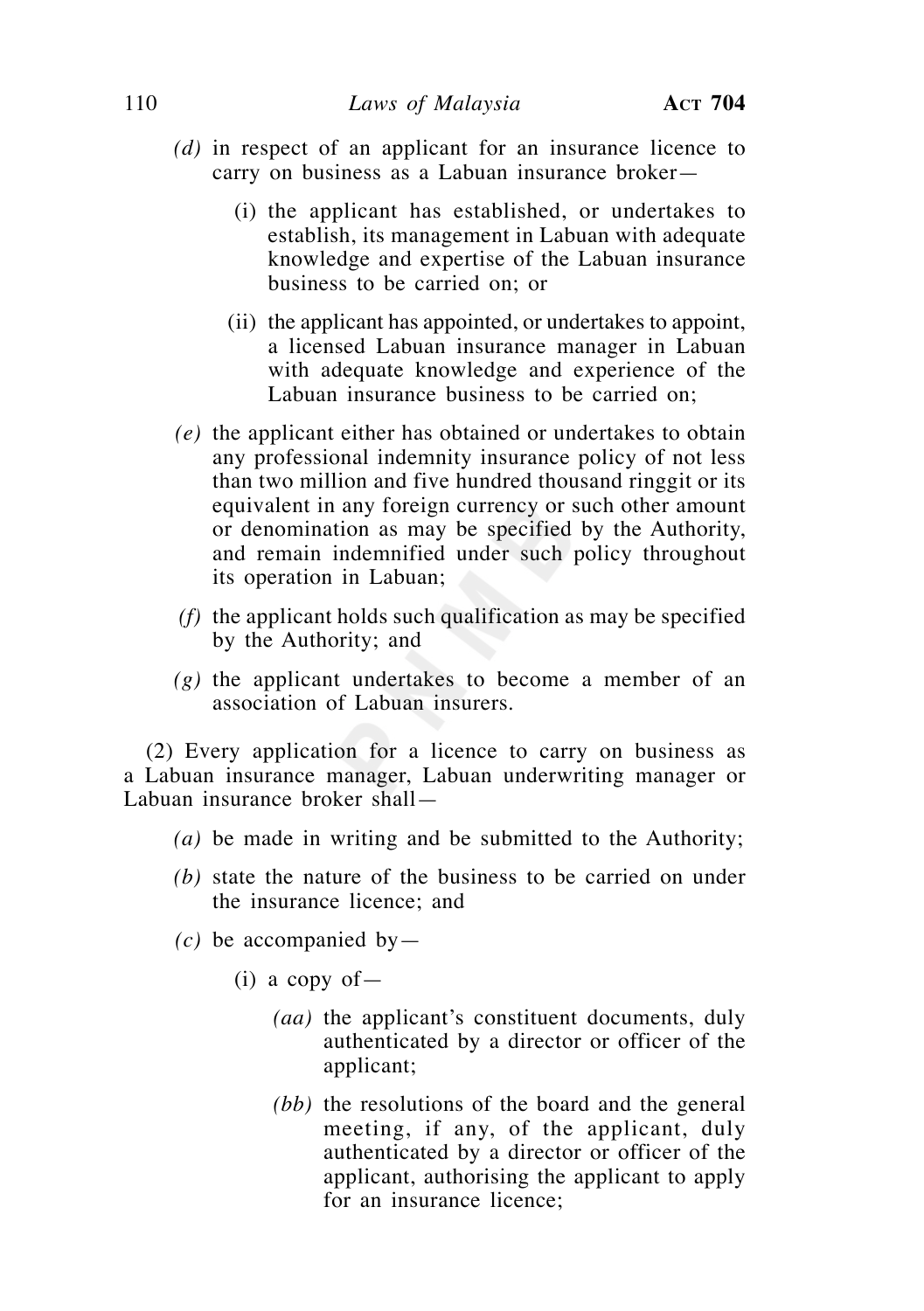- *(cc)* the applicant's certificate of incorporation or registration, as the case may be, certified by the relevant registering authority in the place of establishment or origin of the applicant; and
- *(dd)* a letter of awareness from the applicant's home supervisory authority or such authority as may be specified by the Authority;
- (ii) a copy of the applicant's audited annual accounts for the three consecutive years immediately preceding the application, where applicable;
- (iii) a statement on—
	- *(aa)* the name, place and date of establishment of the applicant;
	- *(bb)* the names, addresses, qualifications and experience of the directors and officers responsible for the overall management of the affairs of the applicant; and
	- *(cc)* the name and address of each member who holds fifteen per centum or more of the voting shares of the applicant;
- (iv) a declaration by the applicant on the probity of the applicant's directors and officers who would be concerned in the management of the proposed Labuan insurance manager, the proposed Labuan underwriting manager or the proposed Labuan insurance broker, as the case may be;
- (v) in the case of an application by a Labuan company, a guarantee secured and an undertaking given, and, in the case of an application by a foreign Labuan company or a branch of a Malaysian insurer, an undertaking given, by the applicant in respect of the business of a Labuan insurance manager, Labuan underwriting manager or Labuan insurance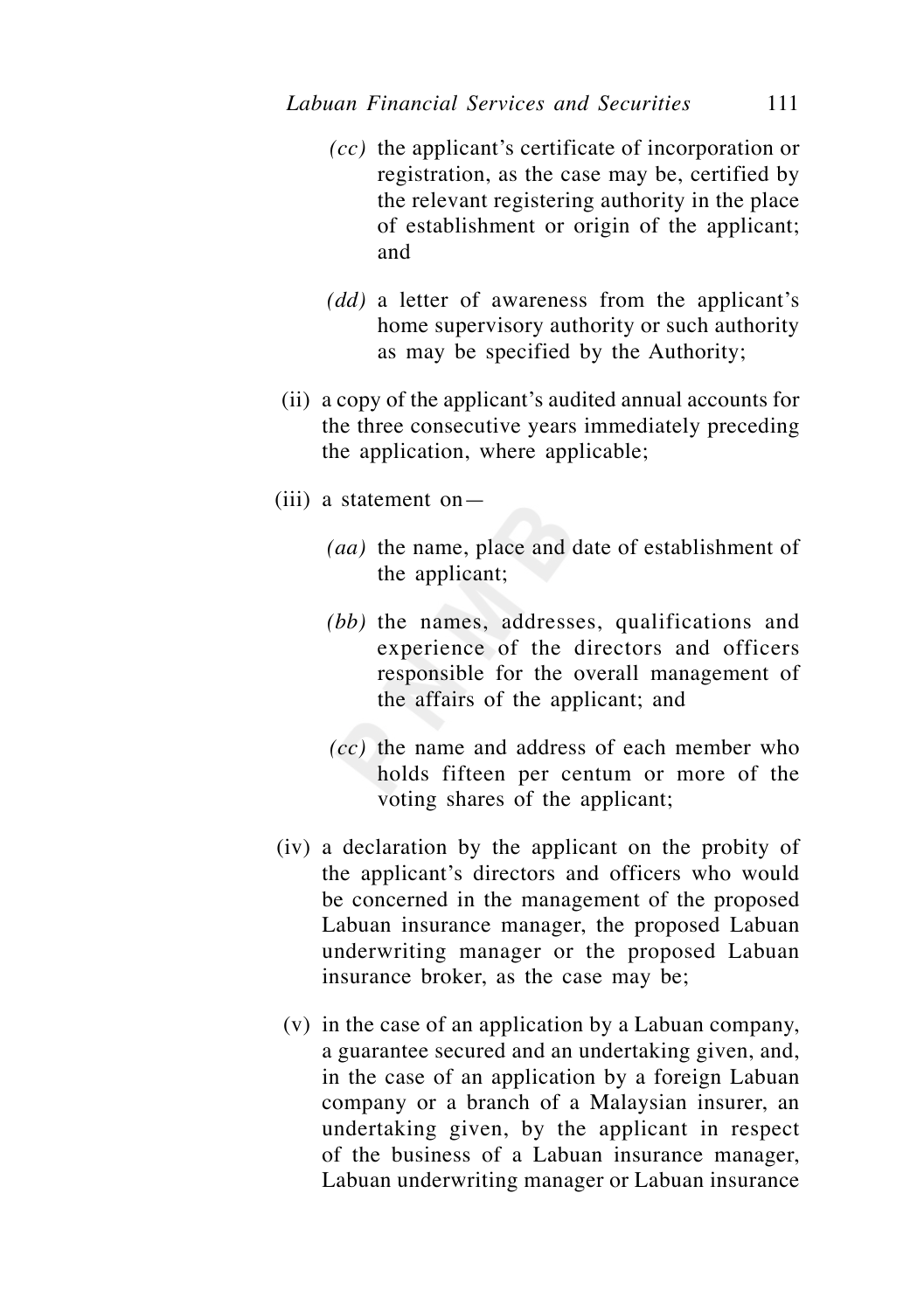broker, as the case may be, in such manner and such form as may be acceptable to the Authority, and such guarantee and undertaking shall provide, *inter alia*, that–

- *(aa)* the applicant shall comply with the financial obligations and requirements imposed under this Act and shall meet the applicant's liabilities in respect of the business of a Labuan insurance manager, Labuan underwriting manager or Labuan insurance broker, as the case may be;
- *(bb)* where the applicant is a Labuan company, no participant of the applicant who holds ten per centum or more of the paid-up capital of the applicant shall be changed without the prior written approval of the Authority and, where the applicant is a foreign Labuan company, that it shall promptly notify the Authority of any change in its participants who hold ten per centum or more of its paid-up capital; and
- *(cc)* every director or the principal officer of the applicant responsible for the management of the business of a Labuan insurance manager, Labuan underwriting manager or Labuan insurance broker, as the case may be, shall be a fit and proper person and the appointment of such director or principal officer shall only be made after consultation with the Authority.

 (3) The Authority may require from the applicant such other information or documents as may be specified by the Authority for the purpose of determining the application.

 (4) The matters specified under subsection (3) may differ as between applicants, or different classes, categories or descriptions of applicants as may be determined by the Authority.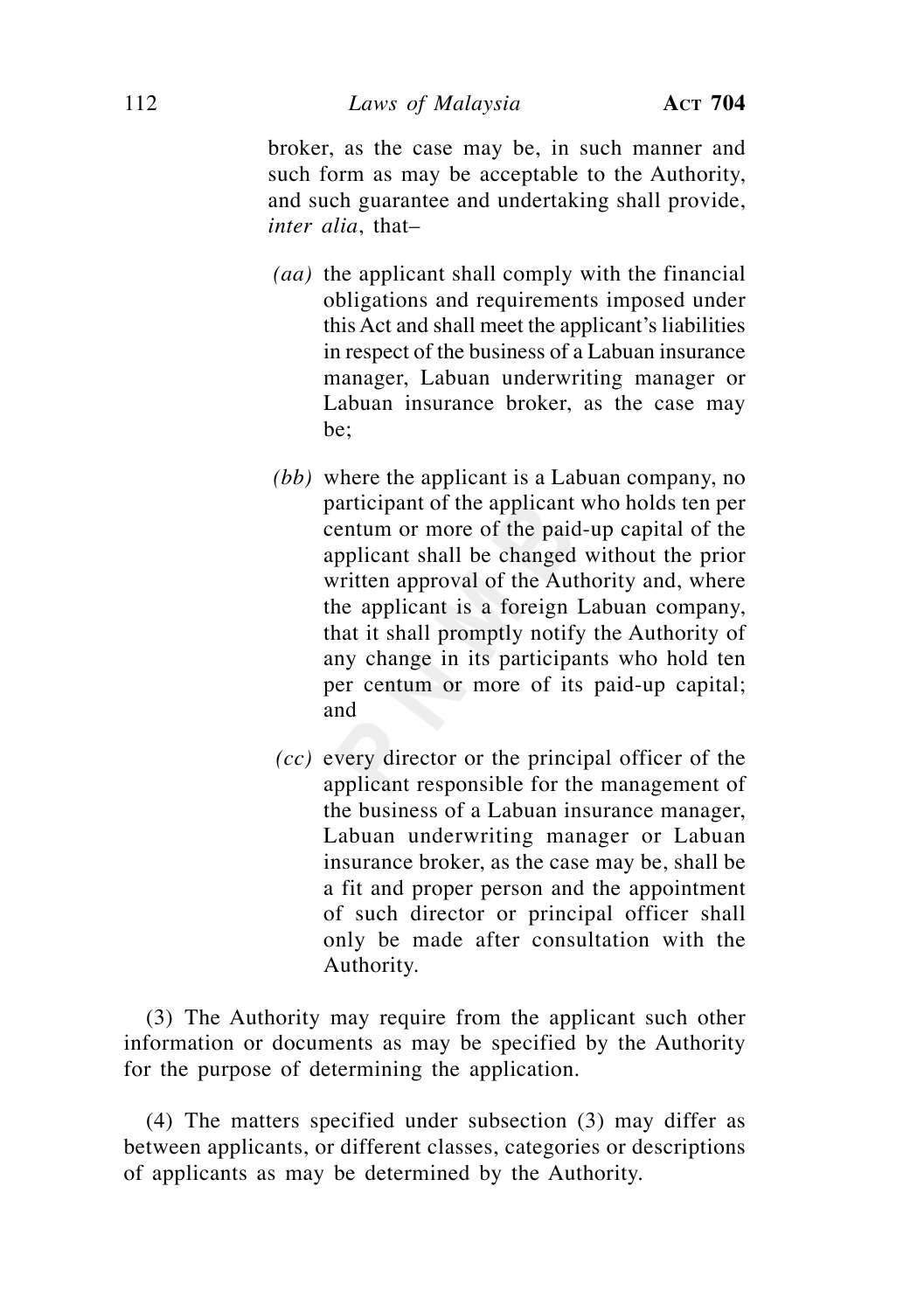## **Grant of insurance licence**

**105.** (1) Upon receiving an application for an insurance licence, the Authority may approve the application, with or without conditions, or reject the application.

 (2) Where the Authority rejects the application, the Authority shall notify the applicant in writing of the rejection.

 (3) Where the Authority approves the insurance licence under subsection (1), the Authority shall issue the insurance licence to the applicant.

 (4) The Authority may specify in the insurance licence the type of activities the insurance licensee may carry on.

 (5) An applicant who is aggrieved by the decision of the Authority under subsection (1) to reject his application, may within thirty days of the decision being notified to him, appeal to the Minister in writing.

 (6) An insurance licensee shall comply with any conditions imposed under a license granted under subsection (1) for the duration of the license.

 (7) A licence granted under this section shall remain in force until it is surrendered or revoked in accordance with this Act.

 (8) The Authority may, upon consultation with the Minister, by written notice to the insurance licensee vary the existing terms and conditions or impose such additional terms and conditions, in respect of an insurance licence, from time to time as it deems fit.

## **Publication of list of all insurance licensees**

**106.** The Authority shall publish annually not later than 31 March of each year a list of all existing insurance licensees as at 31 December of the preceding year and their licence numbers in the *Gazette*, and if any licence is issued, revoked or surrendered, subsequent to such publication, the Authority shall cause to be published in the *Gazette* as soon as practicable a revised list of all existing insurance licensees and their licence numbers.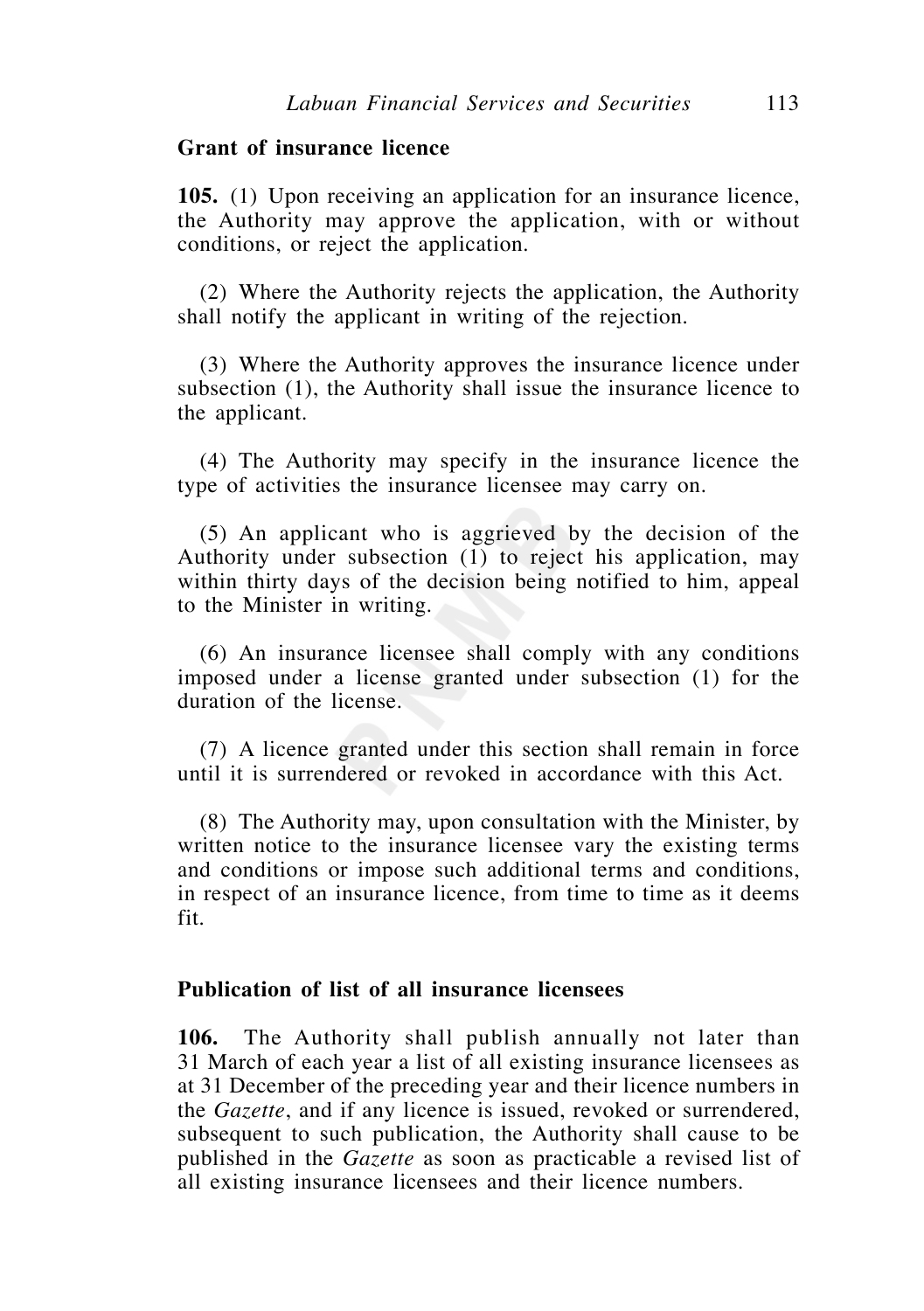# **Continuing licensing requirements**

**107.** (1) Every Labuan insurer which is a Labuan company shall, prior to the making of any amendment or alteration to any of its constituent documents, or prior to any change of its person in control, director or principal officer, furnish to the Authority particulars in writing of any such proposed amendment, alteration or change, for the approval of the Authority.

 (2) Every Labuan insurer which is a foreign Labuan company shall, prior to the making of any change of its principal officer, furnish to the Authority the particulars in writing of any proposed change for the approval of the Authority.

 (3) Every Labuan insurer which is a foreign Labuan company or a branch of a Malaysian insurer shall notify in writing within three months after the making of any amendment or alteration to any of its constituent documents, or any change of its person in control or director and furnish to the Authority particulars in writing of such amendment, alteration or change duly authenticated in a manner acceptable to the Authority by a director of the Labuan insurer.

 (4) Every insurance licensee shall immediately notify the Authority of any amendment or alteration to any information which had been furnished to the Authority in connection with the application for the insurance licence.

 (5) No Labuan insurer shall make any amendment or alteration to its constituent documents which are contrary to any written law.

 (6) Where the Labuan insurer is a Labuan company, no participant of the Labuan insurer who holds fifteen per centum or more of the paid-up capital of the applicant shall be changed without the prior written approval of the Authority and, where the Labuan insurer is a foreign Labuan company, it shall promptly notify the Authority of any change in its participants who hold fifteen per centum or more of its paid-up capital.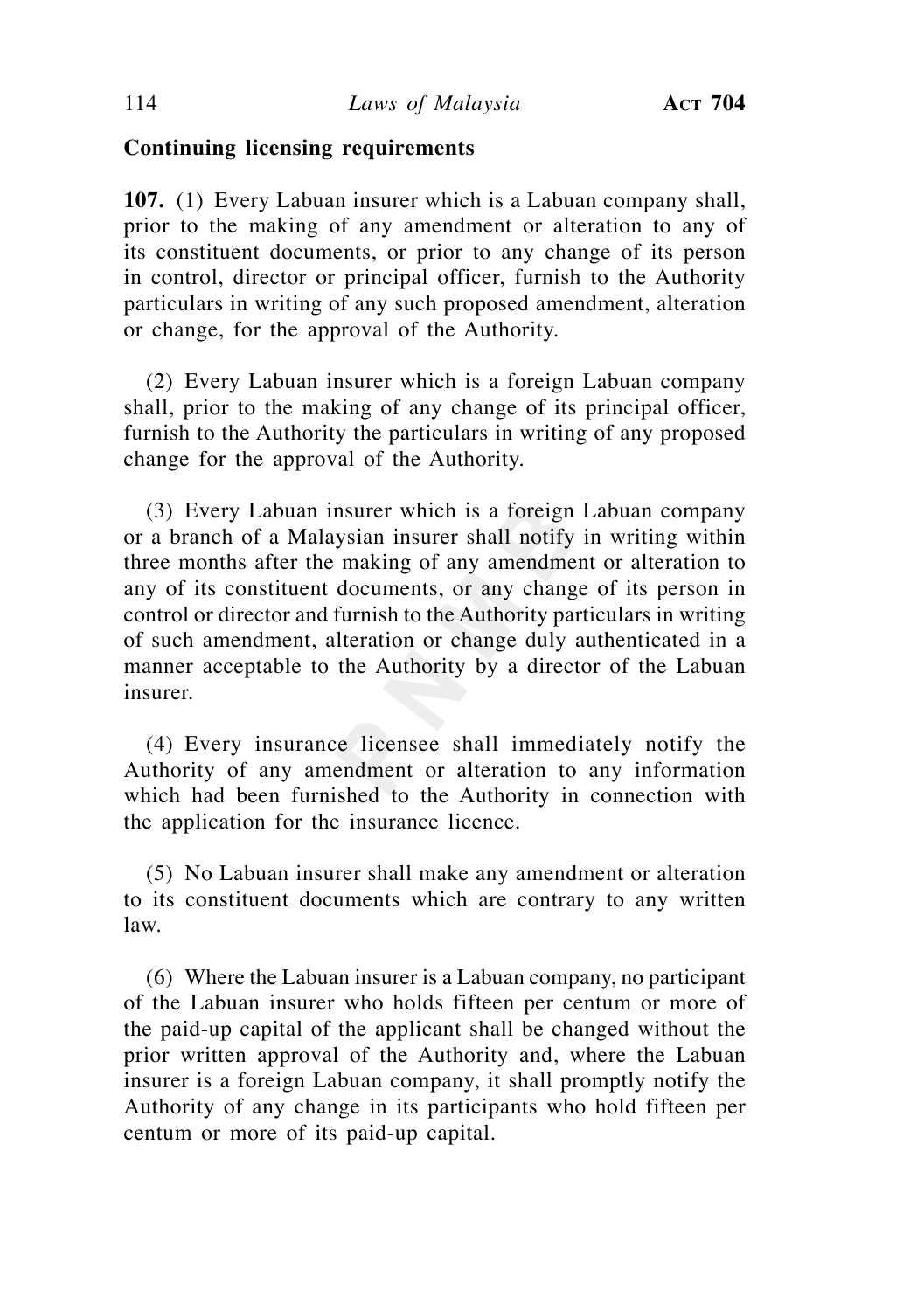DIVISION 3

### FINANCIAL REQUIREMENTS AND DUTIES OF AND RESTRICTIONS ON INSURANCE LICENSEES

### **Appointment of actuary**

**108.** Every Labuan insurer carrying on life insurance business shall appoint an actuary annually within such period as may be specified by the Authority.

### **Margin of solvency**

**109.** Every Labuan insurer, including an insurance licensee which carries on Labuan captive insurance business, shall ensure that the realisable value of its assets exceeds the amount of its liabilities by a margin in such an amount or calculated in such manner as may be specified in writing by the Authority from time to time.

### **Separate accounts to be kept by Labuan insurer**

**110.** (1) Every Labuan insurer shall keep the accounts and funds in respect of its Labuan insurance business separate from its other funds.

 (2) Every Labuan insurer which carries on both life insurance business and general insurance business shall keep the accounts and funds in respect of its life insurance business separate from the accounts and funds in respect of its general insurance business.

 (3) Every Labuan insurer which is a branch of a Malaysian insurer shall keep the accounts in respect of its Labuan insurance business separate from the accounts in respect of its domestic insurance business carried on in Labuan.

## **Submission of financial statements**

**111.** Every Labuan insurer shall comply with the requirements with respect to the submission of financial statements as set out in the Third Schedule.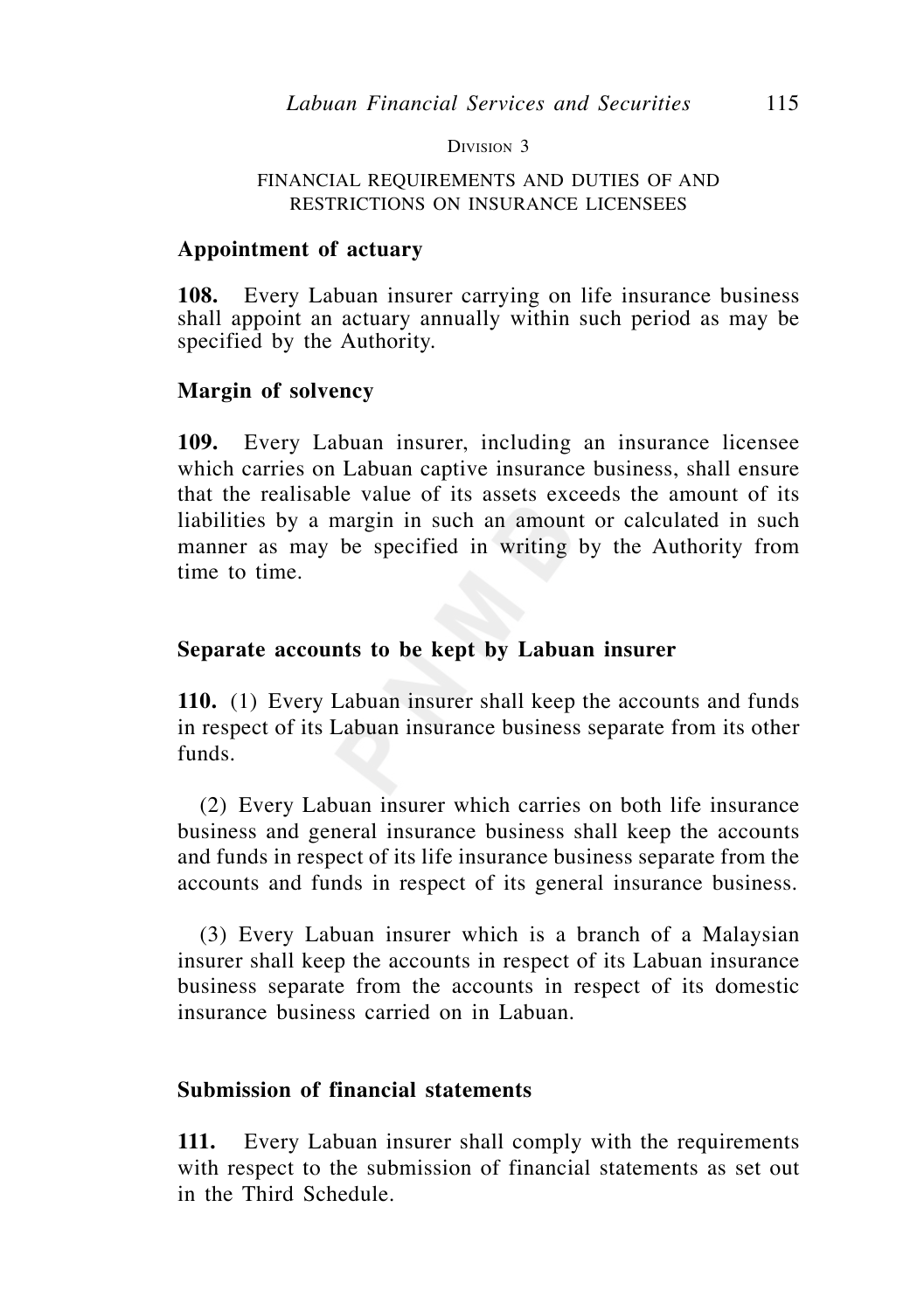# **Subsidiaries and offices of insurance licensee**

**112.** An insurance licensee which is a Labuan company may, subject to the prior written consent of the Authority, open any office other than its principal place of business in Labuan, or acquire or establish any subsidiary.

# **Restriction on business by Labuan insurer**

**113.** (1) No Labuan insurer shall carry on any business activities in Labuan or elsewhere from its office in Labuan other than its Labuan insurance business or business activities in connection with or for the purposes of such Labuan insurance business.

 (2) Notwithstanding the definition of "Labuan insurance business" and notwithstanding subsection (1), a Labuan insurer may carry on the reinsurance of domestic insurance business, including the reinsurance of domestic insurance business transacted in the Malaysian currency and such other business as may be specified by the Authority.

 (3) No Labuan insurer shall act on behalf of another Labuan insurer as a Labuan insurance manager or Labuan underwriting manager unless such first-mentioned Labuan insurer has been granted an insurance licence to carry on business as Labuan insurance manager or Labuan underwriting manager, as the case may be.

# **Restrictions on and duties of Labuan insurance manager, Labuan underwriting manager and Labuan insurance broker**

**114.** (1) No licensed Labuan insurance manager shall provide any services other than administrative services and no licensed Labuan underwriting manager shall provide any services other than underwriting services.

 (2) No licensed Labuan underwriting manager shall provide underwriting services in or from Labuan to any person not licensed under this Act or to any business carried on by an insurer registered under the Insurance Act 1996 or by a takaful operator registered under the Takaful Act 1984.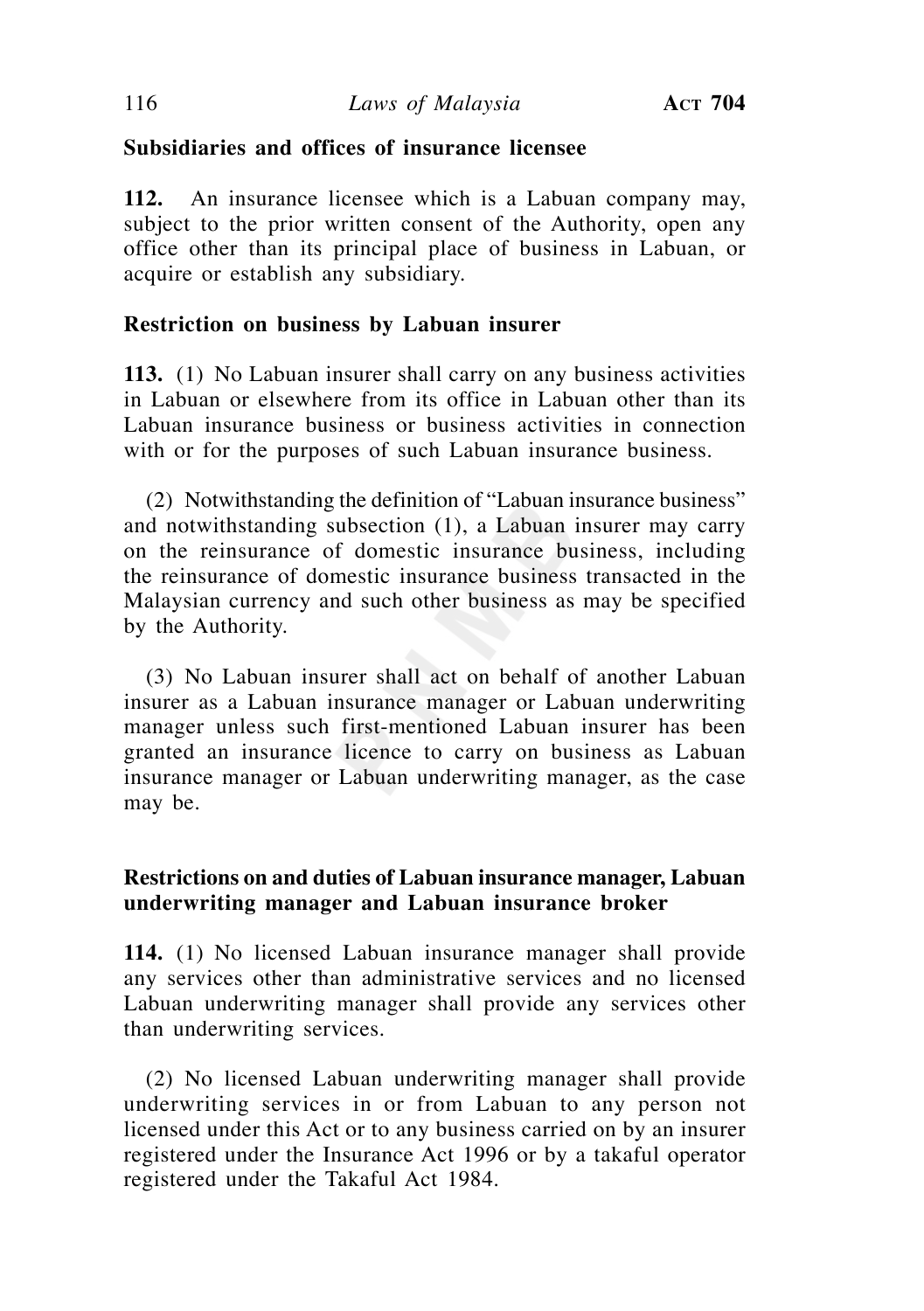(3) No licensed Labuan insurance broker shall act as a broker in respect of domestic insurance business, but a licensed Labuan insurance broker may handle the reinsurance of domestic insurance business, including the reinsurance of domestic insurance business transacted in the Malaysian currency.

 (4) Every licensed Labuan insurance manager or licensed Labuan underwriting manager who acts on behalf of a Labuan insurer shall maintain its own funds separate from the funds of the Labuan insurer and shall not apply the funds of such Labuan insurer to meet any of its expenses or liabilities other than in respect of the Labuan insurance business.

## **List of Labuan insurers to be supplied by Labuan insurance manager and Labuan underwriting manager**

**115.** Every licensed Labuan insurance manager and licensed Labuan underwriting manager shall, within thirty days from the close of its financial year, submit to the Authority, in such form and manner as may be specified by the Authority, a list of all Labuan insurers for whom such licensed Labuan insurance manager provides administrative services or licensed Labuan underwriting manager provides underwriting services.

### **Conduct of business**

**116.** (1) Every Labuan insurer shall—

- *(a)* conduct its business with due diligence and care in accordance with sound insurance principles;
- *(b)* follow accepted international accounting standards or such other standards as may be approved by the Authority;
- *(c)* register all assets in its name, or in the name of a custodian or nominee for the Labuan insurer where assets are acquired in the name of such custodian or nominee, and in the case of bearer shares, hold them in safe custody; and
- *(d)* indicate clearly on its letterhead, stationery and other documents containing its name that it is licensed under this Act, together with the number of its insurance licence.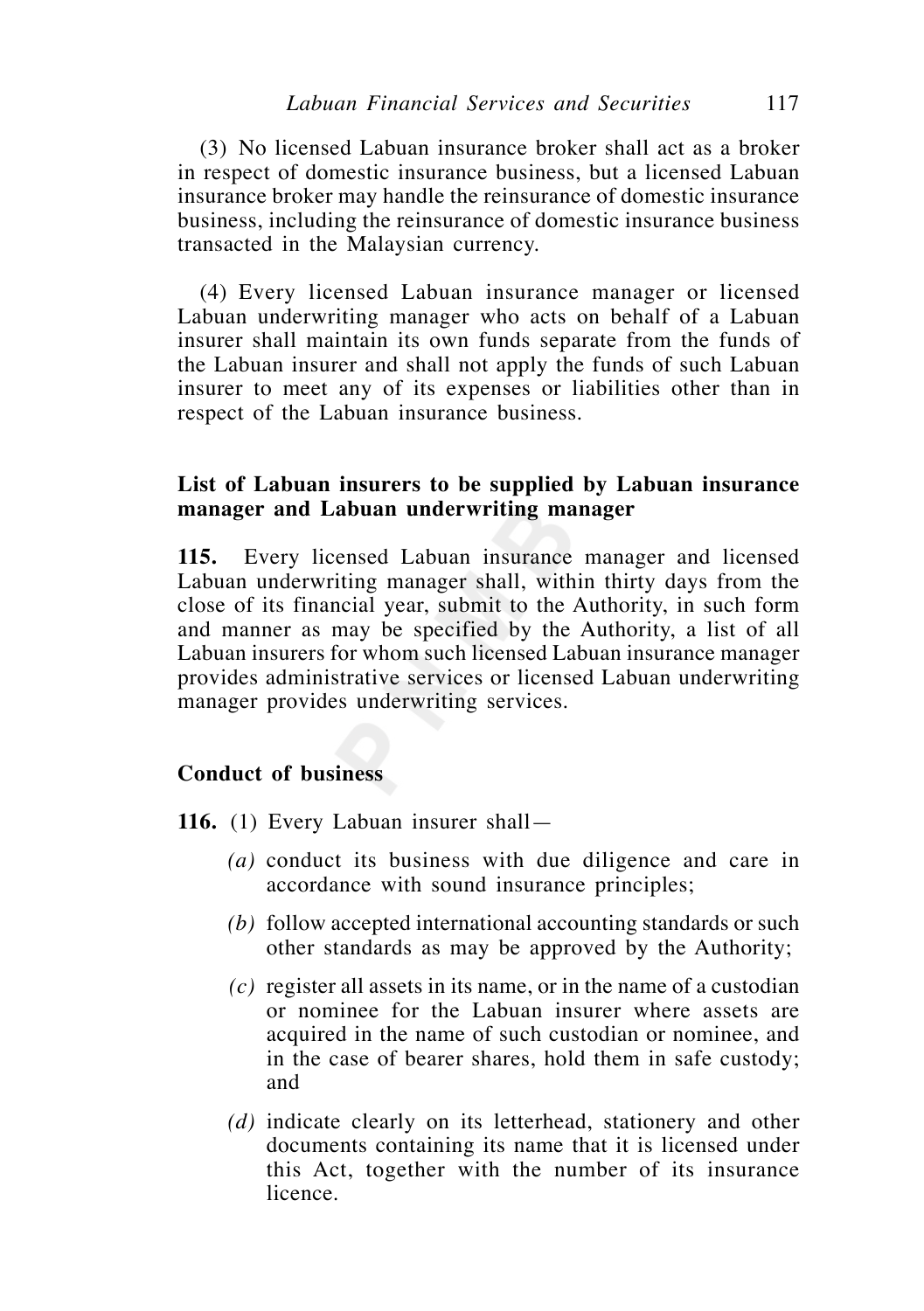(2) No Labuan insurer shall advertise or publish, in any form, information which is untrue or which is likely to mislead another person in relation to the written laws applicable to Labuan insurers and their related businesses and activities or that Labuan insurer's financial status or insurance or reinsurance plans or any other matter in respect of its Labuan insurance business.

 (3) Paragraphs (1)*(a)* and *(d)* and subsection (2) shall apply with the necessary modifications to a licensed Labuan insurance manager, licensed Labuan underwriting manager and licensed Labuan insurance broker.

#### DIVISION 4

PAYMENT OF POLICY MONIES UNDER A LIFE POLICY AND PERSONAL ACCIDENT POLICY

### **Application of this Division**

**117.** In this Division, a reference to a policy is a reference to a life policy, including a life policy under section 23 of the Civil Law Act 1956 [*Act 67*], and a personal accident policy effected by a policy owner upon his own life providing for payment of policy monies on his death.

### **Power to make nomination**

**118.** (1) A policy owner who has attained the age of eighteen years may nominate a natural person to receive policy monies payable upon his death under the policy by notifying the Labuan insurer in writing of the name, date of birth, identity card number or birth certificate number and address of the nominee at the time the policy is issued.

 (2) Where a nomination is made after the policy is issued, the policy owner shall submit the policy together with the particulars of the nominee referred to in subsection (1) for the Labuan insurer's endorsement of the nomination on the policy.

 (3) A nomination made under subsection (1) shall be witnessed by a person of sound mind who has attained the age of eighteen years and who is not a nominee named under that subsection.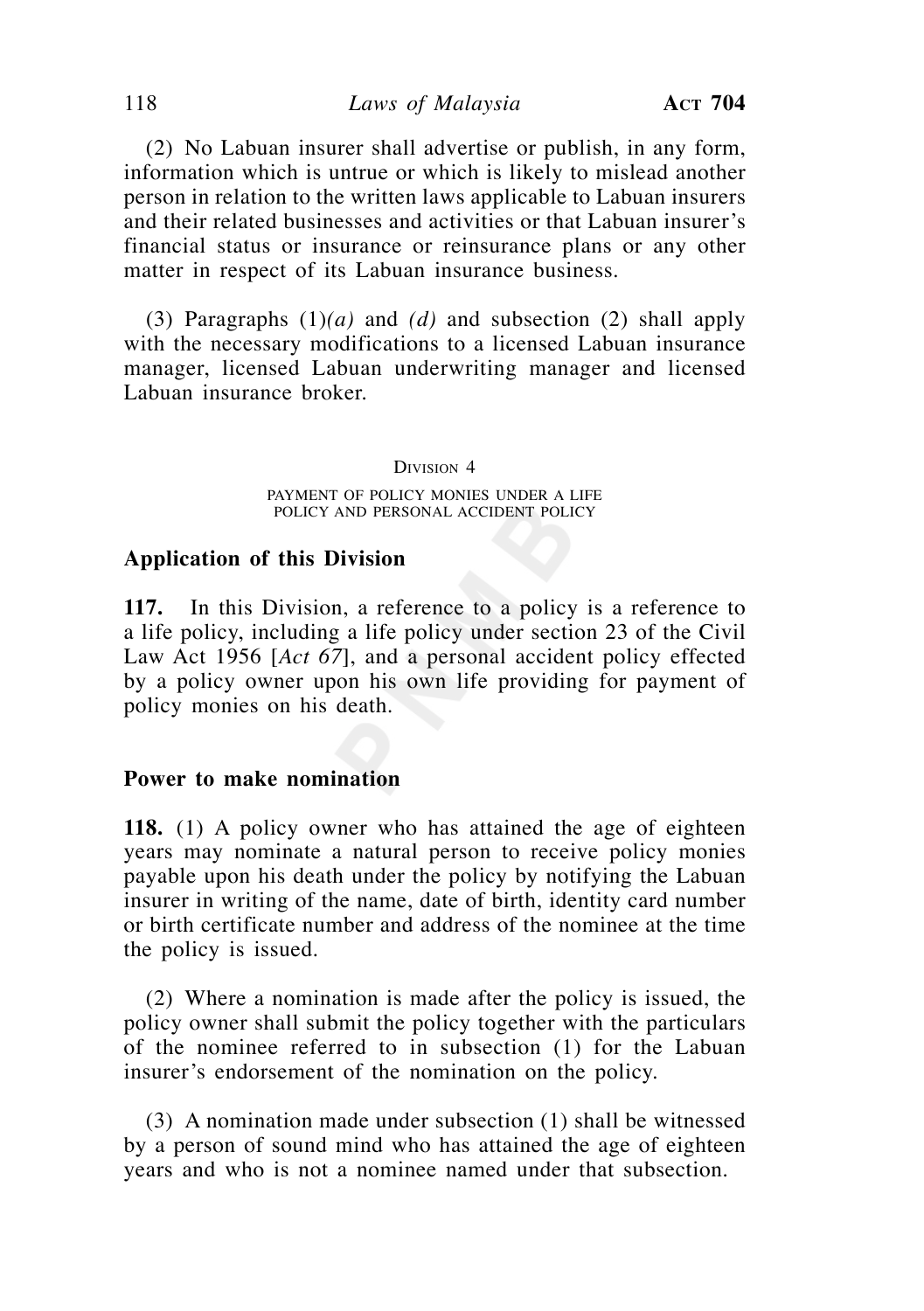- (4) The Labuan insurer—
	- *(a)* shall prominently display in the nomination form a notice that the policy owner has to assign the policy benefits to his nominee if his intention is for his nominee, other than his spouse, child or parent, to receive the policy benefits beneficially and not as an executor;
	- *(b)* shall record the nomination and the particulars of the nominee in its register of policies; and
	- *(c)* shall register in its register of policies the nomination made under subsection (1) and such nomination shall take effect from the date the nomination is registered.

 (5) A failure to comply with subsection (4) shall affect the validity of the nomination unless otherwise proven that the necessary notification of the nomination was made by the policy owner and given to the Labuan insurer for endorsement on the policy.

 (6) A nomination made under subsection (1) may be in favour of one person or several persons and where there is more than one person nominated, the policy owner may direct that specified shares be paid to the persons nominated and in the absence of direction by the policy owner, the Labuan insurer shall pay such persons in equal shares.

## **Revocation of nomination**

**119.** (1) A nomination, including a nomination to which section 121 applies, shall be revoked—

- *(a)* upon the death of the nominee, or where there is more than one nominee, upon the death of all the nominees, during the lifetime of the policy owner;
- *(b)* by a notice in writing given by the policy owner; or
- *(c)* by any subsequent nomination.

 (2) Subject to subsection (1), a nomination shall not be revoked by a will or by any other act, event or means.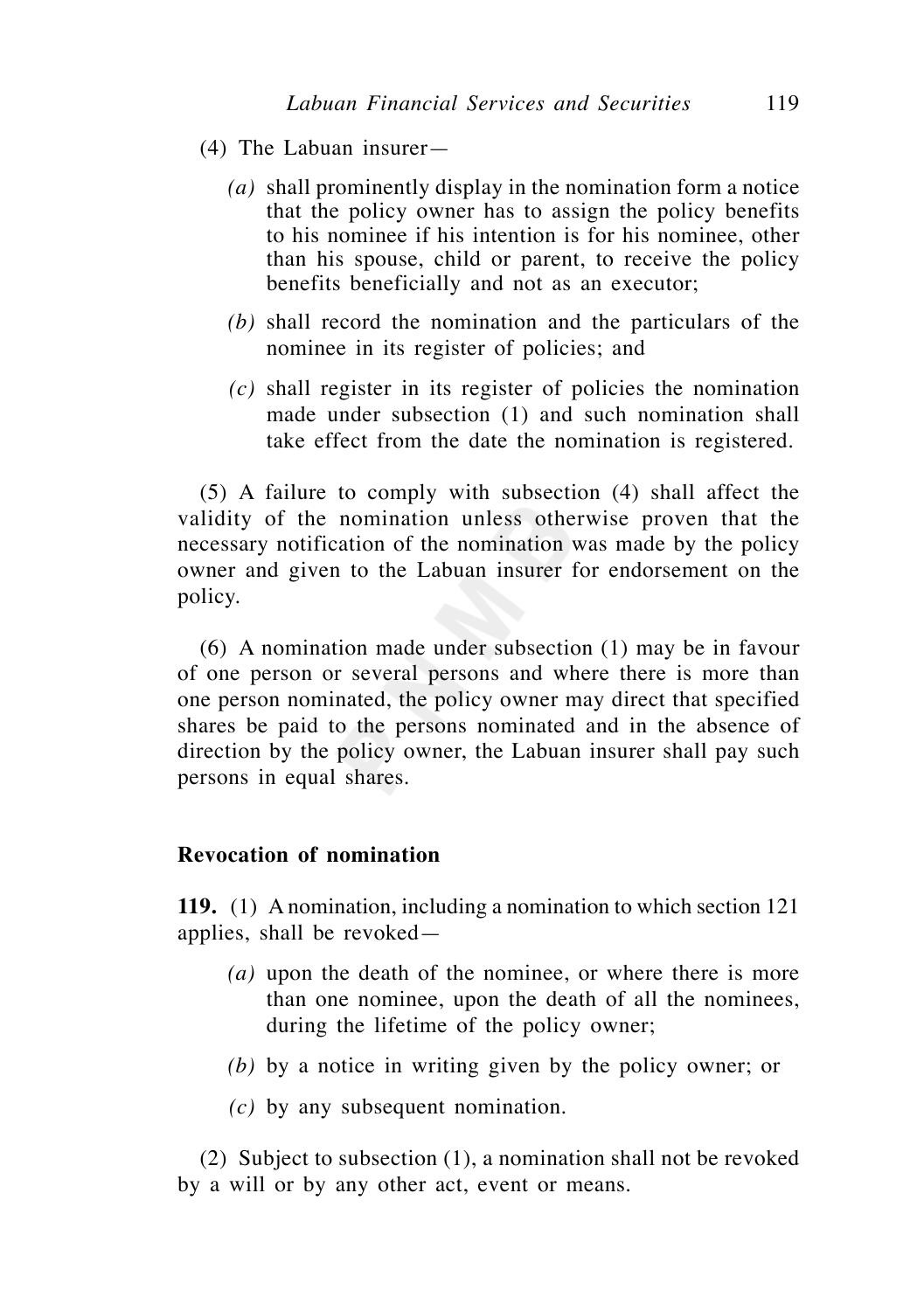(3) Where there is more than one nominee and one of the nominees predeceases the policy owner, in the absence of any subsequent nomination by the policy owner disposing of the share of the deceased nominee, the Labuan insurer shall pay the share of the deceased nominee to the remaining nominees in proportion to their respective shares.

# **Payment of policy monies**

**120.** (1) Subject to subsection (2), where a policy owner dies having made a nomination, the Labuan insurer shall pay the policy monies of the deceased policy owner according to the direction of the nomination upon receipt of a claim by the nominee and the claim is accompanied by proof of death of the policy owner.

 (2) Where a nominee fails to claim the policy monies within two months of the Labuan insurer becoming aware of the death of the policy owner, the Labuan insurer shall notify the nominee in writing at his last-known address of his entitlement to claim the policy monies.

 (3) Where a nominee fails to claim the policy monies within twelve months of the notification under subsection (2), section 124 shall apply as though no nomination was made.

 (4) Where a nominee, other than a nominee under section 121, dies after the death of the policy owner but before any policy monies has been paid to him as nominee, section 119 or section 124 shall apply to the policy, as the case may be.

## **Trustee of policy monies**

**121.** (1) A nomination by a policy owner, other than a Muslim policy owner, shall create a trust in favour of the nominee of the policy monies payable upon the death of the policy owner, if—

- *(a)* the nominee is his spouse or child; or
- *(b)* where there is no spouse or child living at the time of nomination, the nominee is his parent.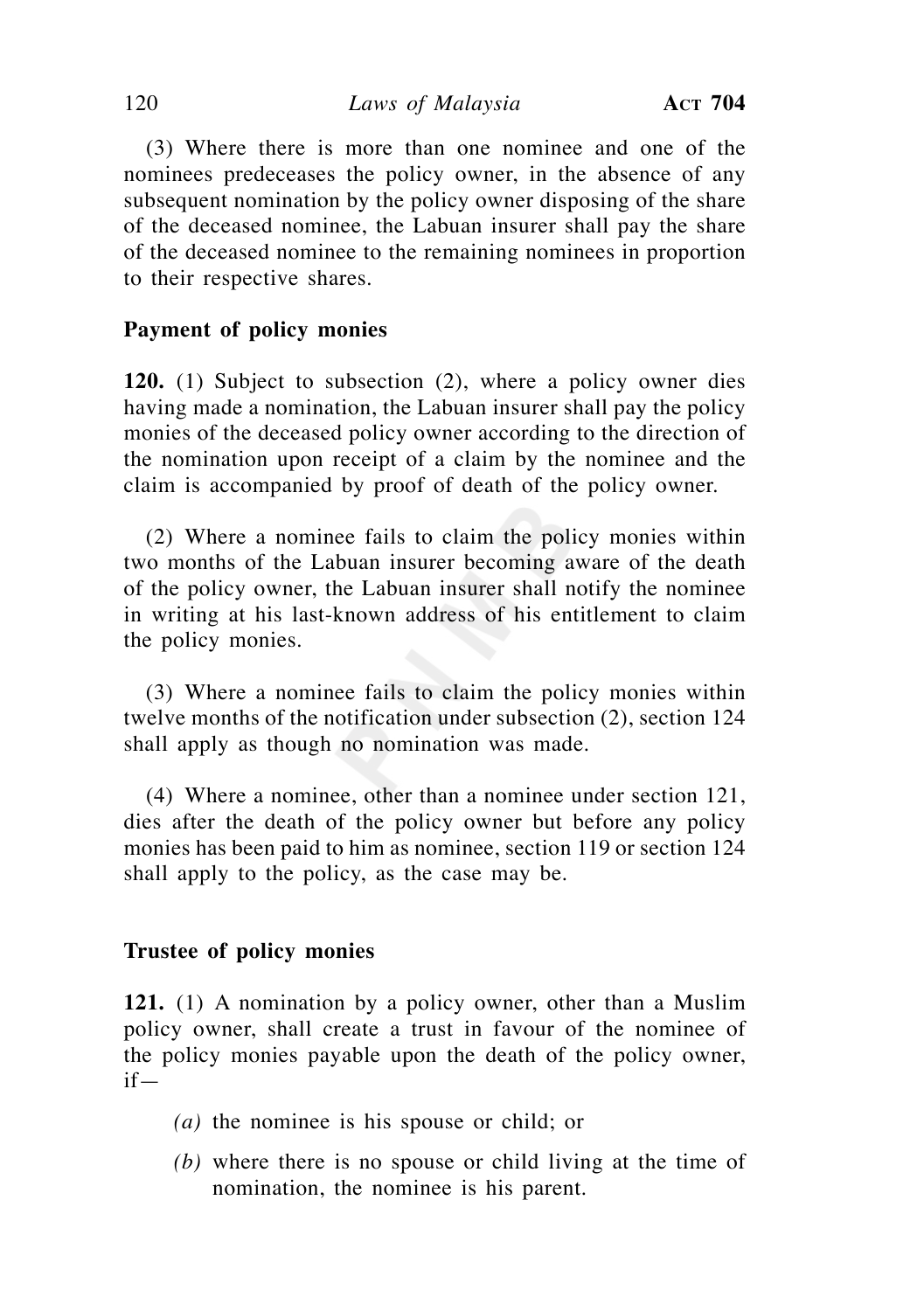(2) A payment under subsection (1) shall not form part of the estate of the deceased policy owner or be subject to his debts.

 (3) The policy owner, by the policy, or by a notice in writing to the Labuan insurer, may appoint trustees of the policy money and where there is no trustee—

- *(a)* the nominee who is competent to contract; or
- *(b)* where the nominee is incompetent to contract, the parent of the incompetent nominee and where there is no surviving parent, the Public Trustee,

shall be the trustee of the policy monies and the receipt of a trustee shall be a discharge to the Labuan insurer for all liability in respect of the policy monies paid to the trustee.

 (4) A policy owner shall not deal with a policy to which subsection (1) applies by revoking a nomination under the policy, by varying or surrendering the policy, or by assigning or pledging the policy as security, without the written consent of the trustee.

 (5) Nothing in this section shall prejudice a creditor of a policy owner from applying to the court for a declaration that this section, wholly or partly, is inapplicable to any particular policy on the ground that the premiums under that policy were paid to defraud the creditor.

## **Nominee other than a nominee under section 121**

**122.** (1) A nominee, other than a nominee under section 121, shall receive the policy monies payable on the death of the policy owner as an executor and not solely as a beneficiary and any payment to the nominee shall form part of the estate of the deceased policy owner and be subject to his debts and the Labuan insurer shall be discharged from liability in respect of the policy monies paid.

 (2) Subsection (1) applies to a nominee of a Muslim policy owner who, on receipt of the policy monies, shall distribute the policy monies in accordance with shariah principles.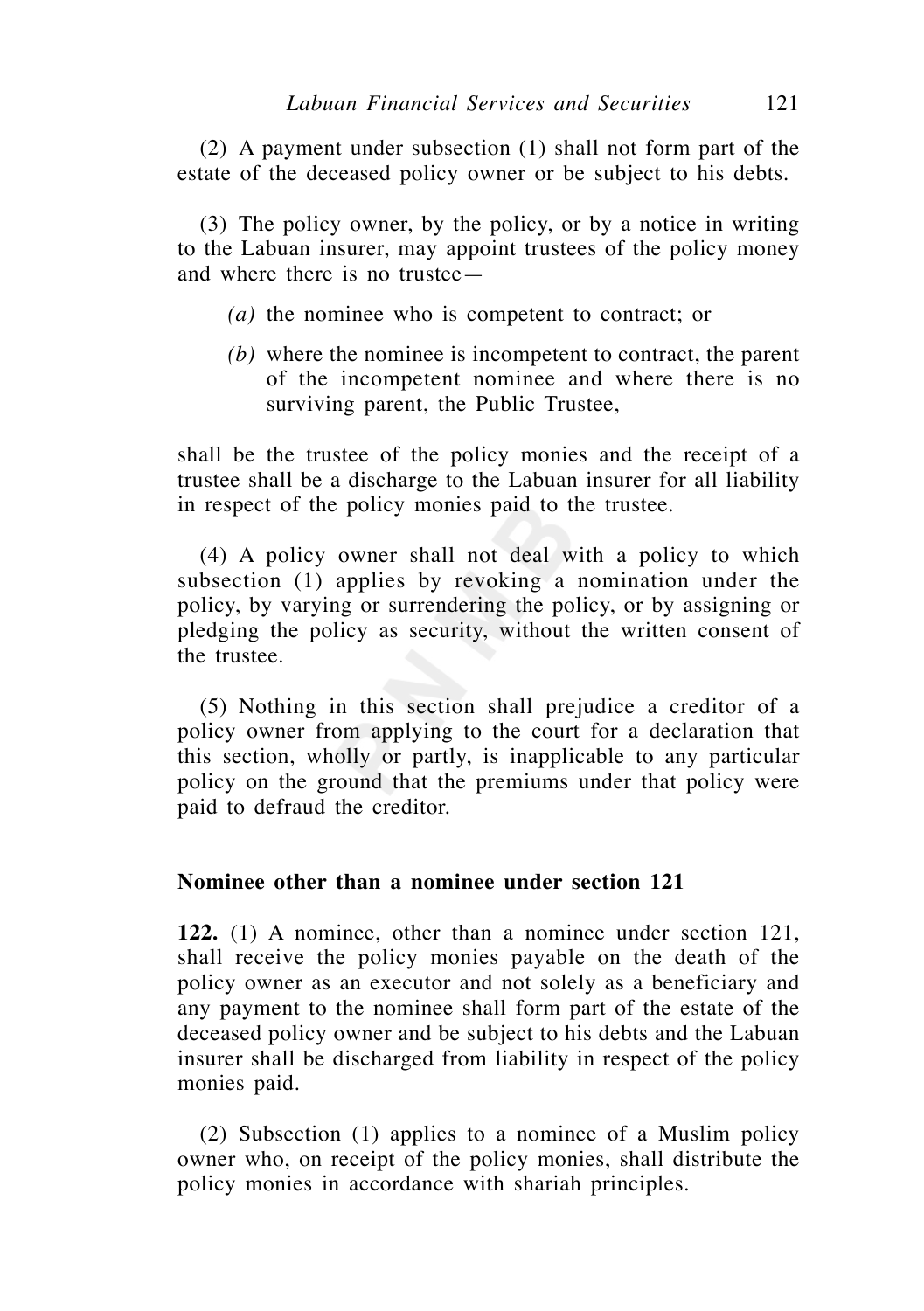## **Assigned or pledged policy monies**

**123.** (1) Notwithstanding a nomination under section 118 or the creation of a trust under subsection 121(1), where the policy monies, wholly or partly, have been pledged as security or assigned to a person, the claim of the person entitled under the security or the assignee shall have priority over the claim of the nominee and, subject to the rights under the security or the assignment being preserved, the Labuan insurer shall pay the balance of the policy monies to the nominee.

 (2) Where more than one person is entitled under the security or the assignment, the respective rights of the persons entitled under the security or the assignment shall be in the order of priority according to the priority of the date on which the security or the assignment was created, both security and assignment being treated as one class for this purpose.

## **Payment of policy monies where there is no nomination**

**124.** (1) Where a policy owner of a policy dies without having made a nomination, subject to section 123, the Labuan insurer shall pay the policy monies of the deceased policy owner to the applicant who produces the Grant of Probate or Letters of Administration or Distribution Order.

 (2) Subject to subsection (1), the Labuan insurer may pay to the policy owner's spouse, child or parent in that order of priority and where there is more than one spouse, child or parent, in equal shares to each person of that class and where there is no spouse, child or parent and—

- *(a)* where the policy monies do not exceed one hundred thousand ringgit or its equivalent in foreign currency or such greater amount or denomination as may be specified, the Labuan insurer may pay all that policy monies without requiring the Grant of Probate or Letters of Administration or Distribution Order—
	- (i) to a person who satisfies the Labuan insurer to be entitled and likely to be given the Grant of Probate or Letters of Administration or Distribution Order; or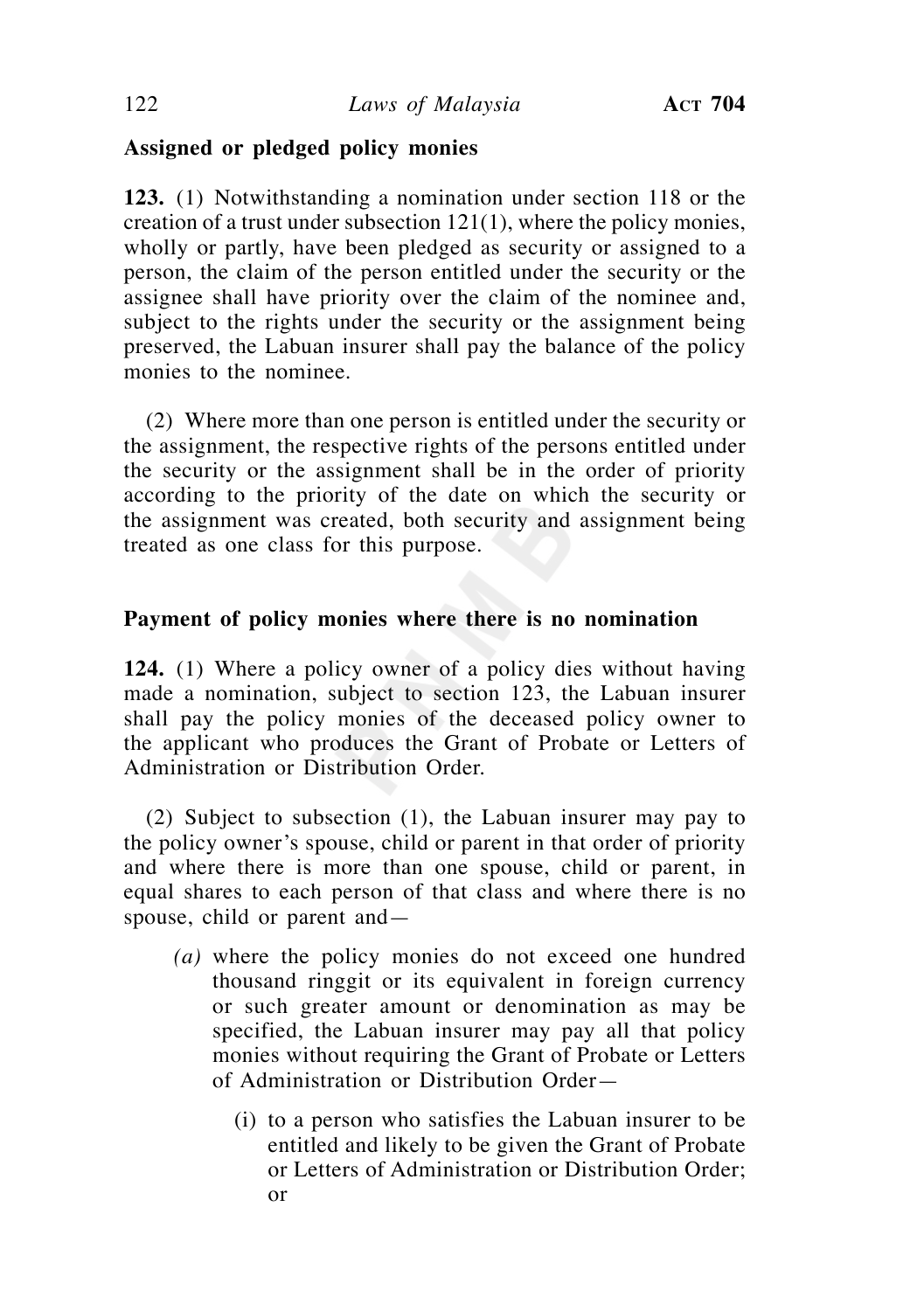- (ii) to a person who satisfies the Labuan insurer to be beneficially entitled to the estate of the deceased policy owner; or
- *(b)* where the policy monies are more than one hundred thousand ringgit or its equivalent in foreign currency, or such greater amount or denomination may be specified, the Labuan insurer may pay to the person referred to in subparagraph  $(a)(i)$  or (ii) the amount referred to in that paragraph and subject to subsection (6), pay to that person the balance of the policy monies upon production of the Grant of Probate or Letters of Administration or Distribution Order.

 (3) In this section, a reference to policy monies is a reference to the aggregate amount of policy monies in respect of all policies of the policy owner with that Labuan insurer where there is no nomination.

 (4) The Grant of Probate or Letters of Administration or Distribution Order granted or having effect as if granted, in respect of the personal estate comprising the policy monies, by a court in Malaysia or a competent authority outside Malaysia, or its certified copy shall be sufficient proof to the Labuan insurer to pay the policy monies to the person to whom the grant was made.

 (5) The Labuan insurer may accept the Grant of Probate or Letters of Administration or Distribution Order or any other document having the same effect, granted by a court in Malaysia or a competent authority outside Malaysia, as sufficient proof to pay the policy monies of the deceased policy owner to the person to whom the grant was made, provided that such Grant of Probate or Letters of Administration or Distribution Order or other document having the same effect has been duly registered with the court in Malaysia and sealed in accordance with the Probate and Administration Act 1959 [*Act 97*].

 (6) Where, upon the expiry of twelve months after a payment under paragraph (2)*(b)* has been made by a Labuan insurer, a balance of the policy monies still remains payable and no claim has been made by a person who holds a Grant of Probate or Letters of Administration or Distribution Order, the Labuan insurer shall pay the balance of the policy monies to the person who received the initial payment of the policy monies.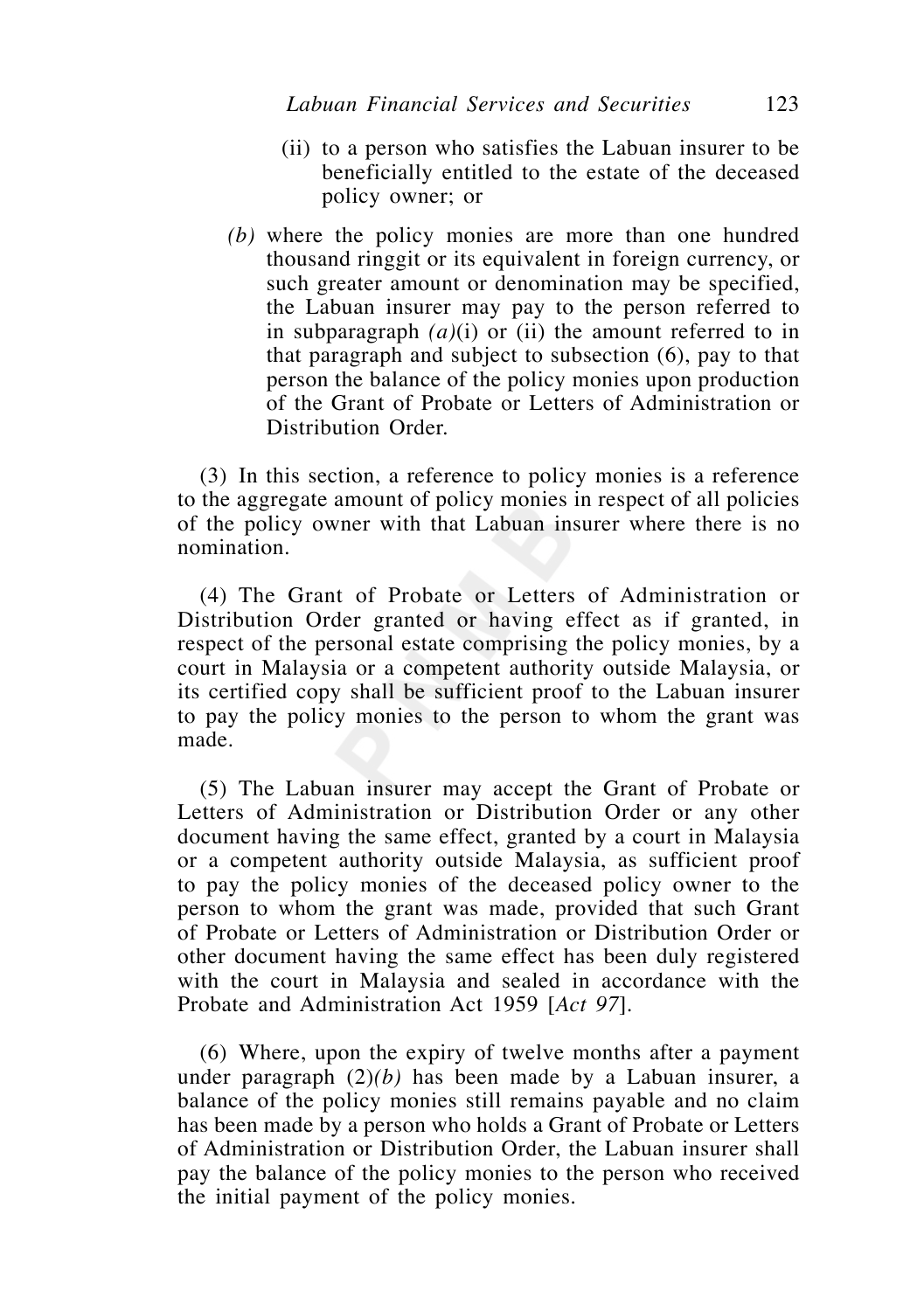124 *Laws of Malaysia* **ACT 704**

 (7) Policy monies paid under this section shall be deemed to have been duly paid and the Labuan insurer shall be discharged from liability in respect of the policy monies so paid notwithstanding the absence or invalidity of, or any defect in, the Grant of Probate or Letters of Administration or Distribution Order or any other document having the same effect.

 (8) A person to whom a payment may be made under this section shall give a receipt which shall be deemed to be a valid receipt.

#### **Payment to person incompetent to contract**

**125.** Where a person has not attained the age of eighteen years, or is certified by a medical practitioner in the public service to be of unsound mind and no committee of his estate has been appointed, or to be incapable, by reason of infirmity of mind or body, of managing himself and his property and affairs, the Labuan insurer—

- (a) in the case of a nominee under subsection  $121(1)$ 
	- (i) if the policy monies are ten thousand ringgit or its equivalent in foreign currency or less or such other amount or denomination as may be specified, may pay to a person who satisfies the Labuan insurer that he will apply the policy monies for the maintenance and benefit of the nominee under subsection  $121(1)$ , or a person to whom policy monies are payable under subsection 124(2) or (6), subject to the execution of an undertaking by that person that the policy monies will be applied solely for the maintenance and benefit of the nominee; and
	- (ii) if the policy monies are more than the amount specified in paragraph *(a)*, shall pay to the Public Trustee or a trust company nominated by the Public Trustee; or
- *(b)* in the case of a person to whom policy monies are payable under subsection  $124(2)$  or  $(6)$ , shall pay to the Public Trustee or a Labuan trust company nominated by the Public Trustee.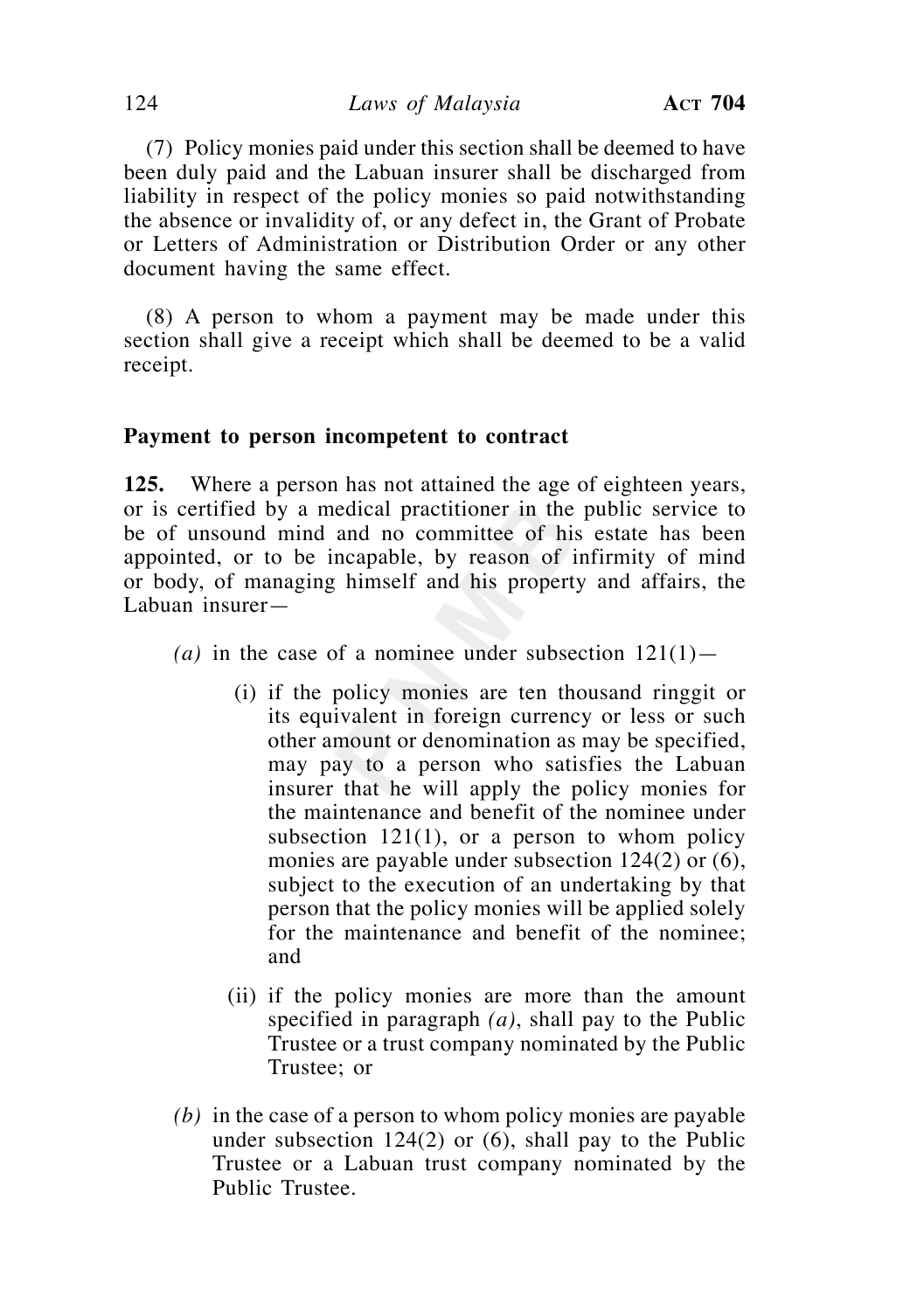# Distribution of policy monies in due course of **administration**

**126.** A person to whom policy monies may be paid under section 124 shall receive the policy monies as an executor and not solely as a beneficiary and shall distribute the policy monies in the due course of administration of the estate of the deceased person in accordance with the terms of a will of the deceased person, and if there is not such will, in accordance with the law applicable to the administration, distribution and disposition of his estate upon his intestacy.

# **This Division to prevail over policy and any other written law**

**127.** (1) This Division shall have effect in relation to a policy which is in force on or after its operation, and in relation to a nomination made before, on or after its operation, notwithstanding anything contained in the policy, and nothing contained in a policy shall derogate from, or be construed as derogating in any manner or to any extent from, this Division.

 (2) This Division shall have shall force and effect notwithstanding anything inconsistent with or contrary to any other written law relating to probate, administration, distribution or disposition of the estates of deceased persons, or in any rule of law, practice or custom in relation to those matters.

DIVISION 5

WINDING-UP

### **Winding-up of Labuan insurer**

**128.** (1) The Authority shall be a party to any petition for the winding-up of any Labuan insurer.

 (2) The Authority may present a petition for the winding-up of a Labuan insurer or its Labuan insurance business on the grounds of its inability to meet any liabilities or when it suspends payment to its creditors.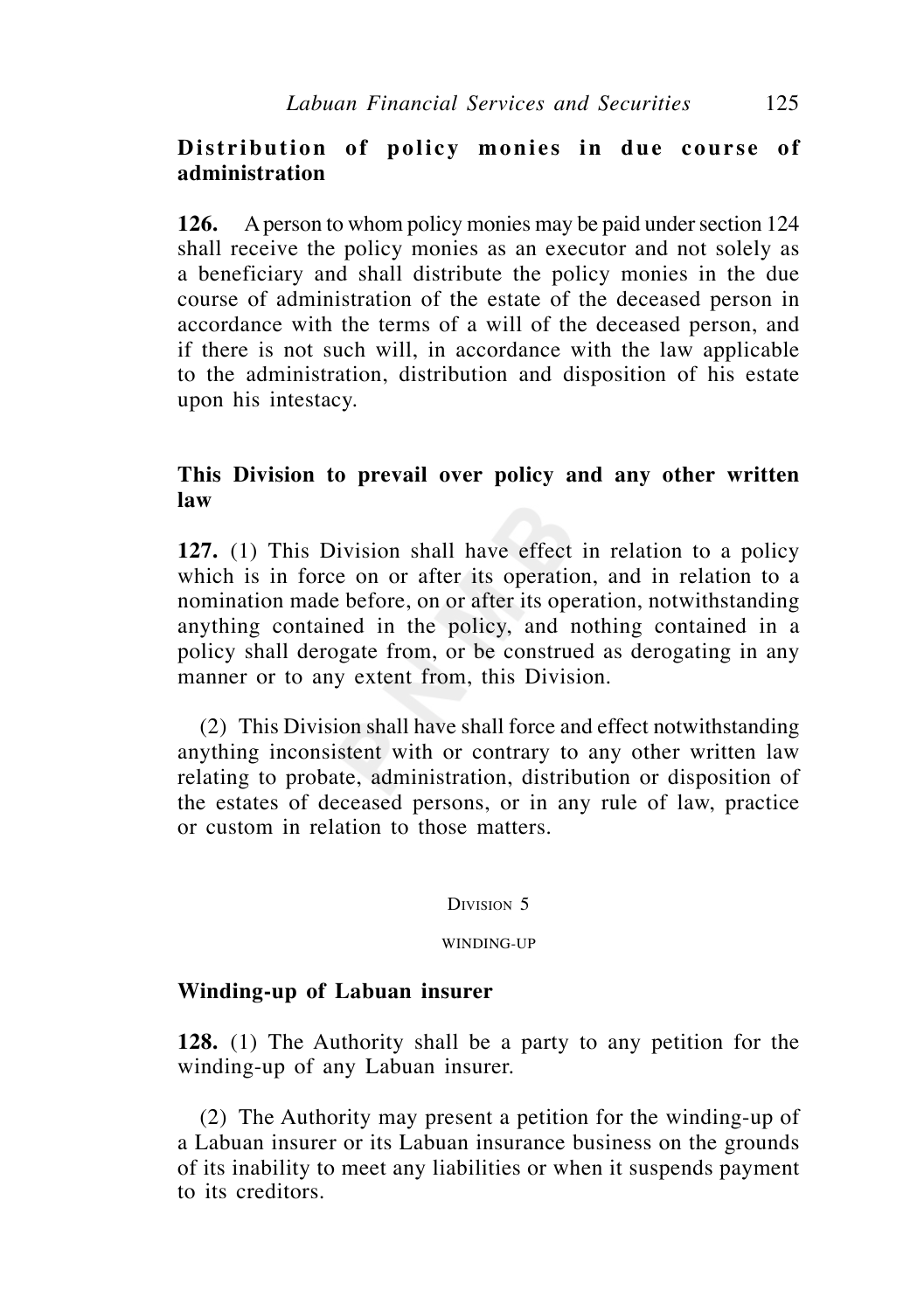(3) For the purposes of subsections (1) and (2), the court shall have regard to the interests of the policy owners, other customers and creditors of the Labuan insurer.

 (4) In any winding-up of a Labuan insurer, or when a Labuan insurer becomes insolvent, there shall be paid from the assets in the insurance fund or other funds of the Labuan insurer in priority to all other unsecured debts—

- *(a)* firstly, the costs and expenses of the winding-up, including the costs of the liquidator or the receiver;
- *(b)* secondly, all wages or salary, whether or not earned wholly or in part by way of commission, including any amount payable by way of allowance or reimbursement under any contract of employment or award or agreement regulating conditions of employment, of any employee not exceeding one thousand five hundred ringgit or its equivalent in foreign currency or such other amount or denomination as may be specified from time to time in respect of services rendered by him to the Labuan insurer within a period of four months before the commencement of the winding-up;
- *(c)* thirdly, all amounts due in respect of workers' compensation, under any written law relating to workers' compensation, which accrued before the commencement of the windingup;
- *(d)* fourthly, all remuneration payable to any employee in respect of vacation leave, or in the case of his death to any other person in his right, which accrued in respect of any period before the commencement of the windingup;
- *(e)* fifthly, all amounts due in respect of contributions payable during the twelve months next before the commencement of the winding-up by the Labuan insurer as the employer of any person under any written law relating to employees' superannuation or provident funds or under any scheme of superannuation or retirement benefit which is an approved scheme under any federal law relating to income tax;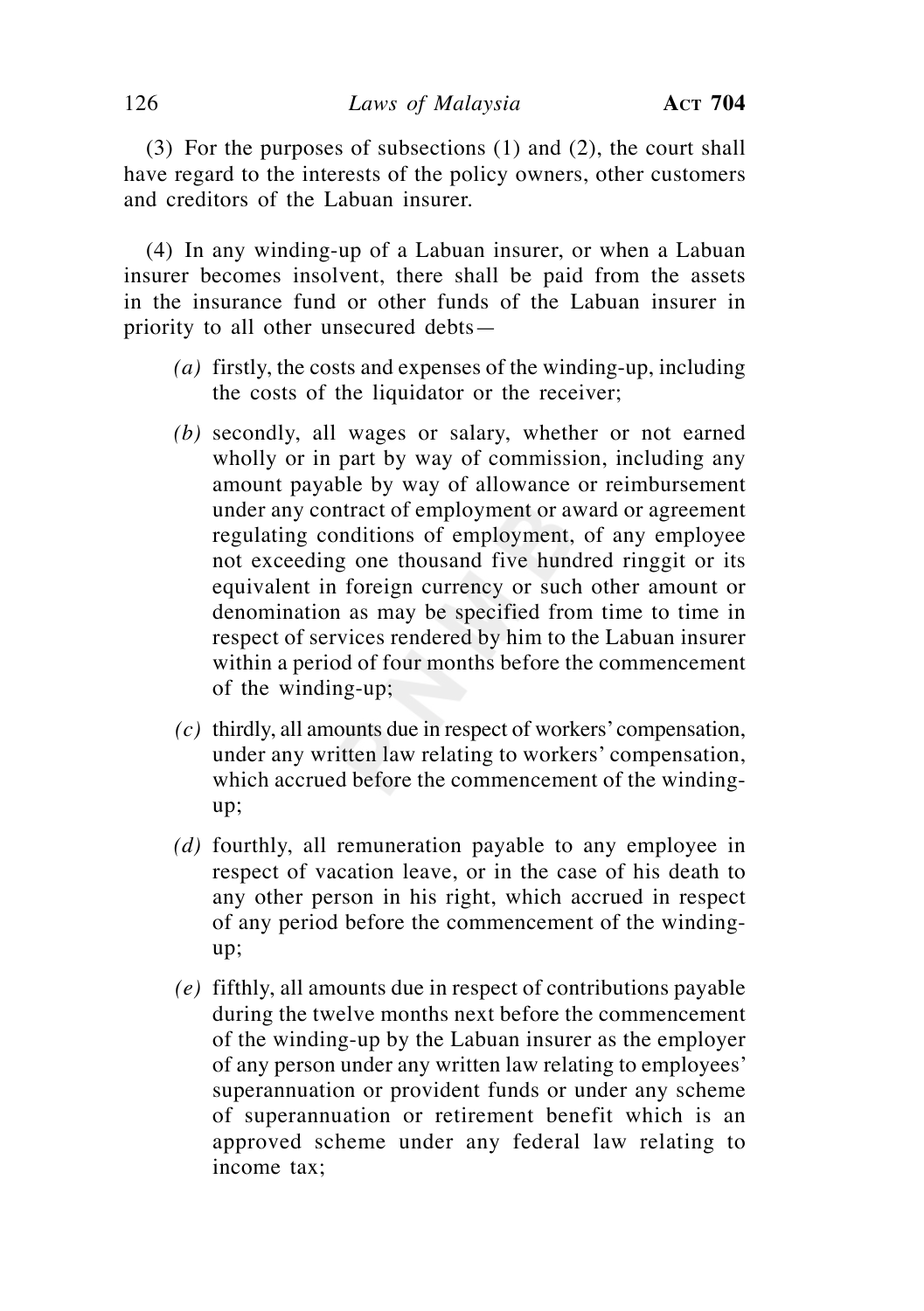- *(f)* sixthly, the amount of all federal tax assessed under any written law before the date of the commencement of the winding-up or assessed at any time before the time fixed for the proving of debts has expired;
- *(g)* seventhly, all the liabilities and expenses attributable to its Labuan insurance business of the class for which the particular insurance fund is created; and
- *(h)* eighthly, after the liabilities and expenses attributable to the Labuan insurance business of the class to which the particular insurance fund referred to in paragraph *(g)* is applicable have been fully met, the amounts required to make good any deficit in the other insurance funds.

 (5) The debts in each class specified in subsection (4) shall rank in the order therein specified but debts of the same class shall rank equally between themselves, and shall be paid in full, unless the assets in the insurance fund of the Labuan insurer are insufficient to meet them, in which case they shall abate in equal proportions between themselves.

 (6) The provisions of this section shall have effect notwithstanding anything inconsistent therewith or contrary thereto in any other written law.

### PART VIII

### COMPANY MANAGEMENT

### **Interpretation**

**129.** In this Part, unless the context otherwise requires—

 "company management" means the provision of treasury processing services and such other services, and to such persons, as may be permitted by the Authority;

 "management company" means a Labuan company incorporated or foreign Labuan company registered under this Act for the purpose of undertaking or offering to undertake the business of company management.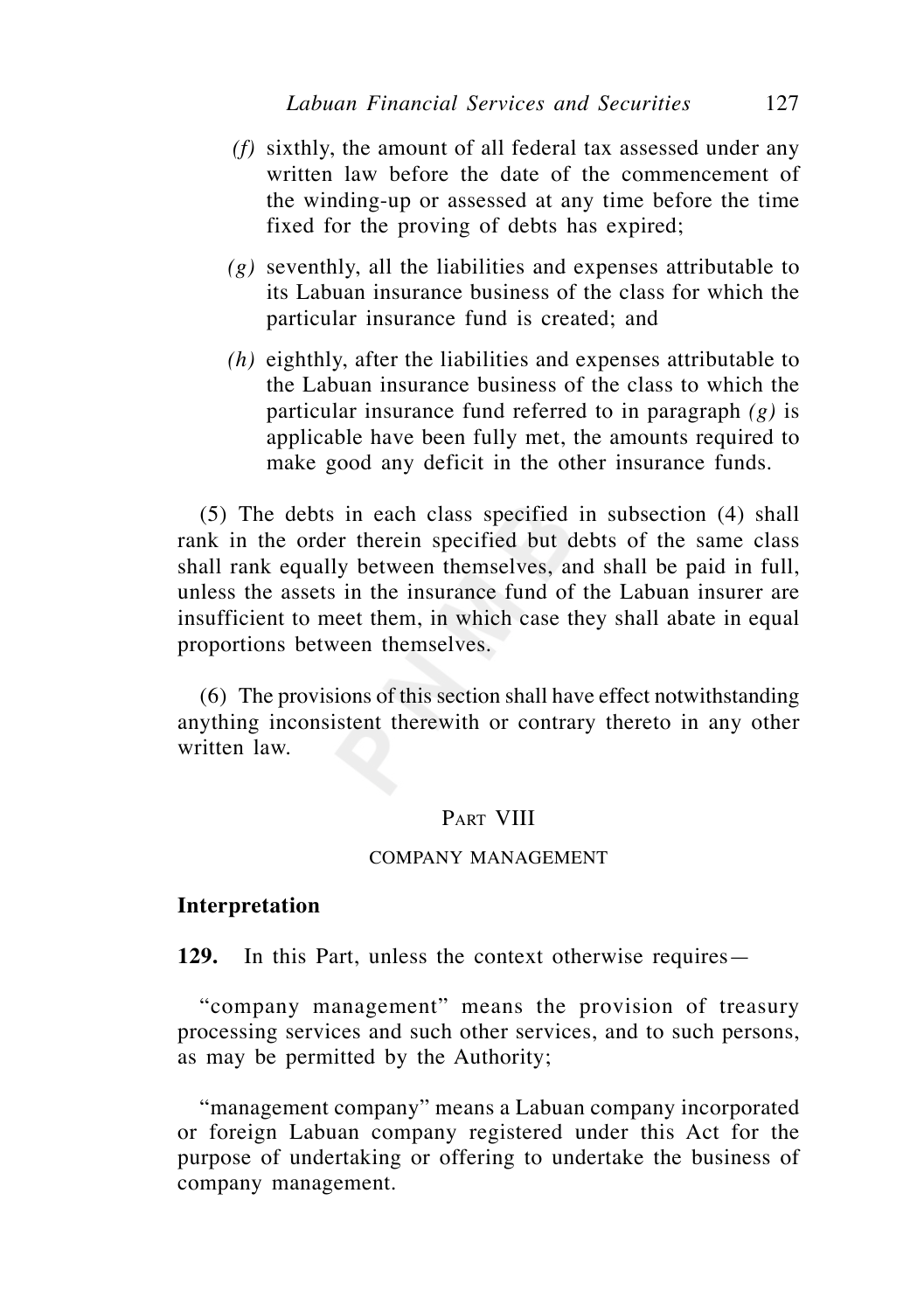## **Register of management companies**

**130.** (1) The Authority may keep a register of all management companies licensed under this Part.

- (2) The register kept under subsection (1) shall show—
	- *(a)* the information required under paragraph 131(2)*(c)* with respect to each management company licensed under this Part;
	- *(b)* the date of grant of the licence; and
	- *(c)* if such licence is revoked, the date of its revocation.

 (3) The register shall be in such form as the Authority may determine.

## **Application for licence**

**131.** (1) No person, except a Labuan company incorporated, or a foreign Labuan company registered, under the Labuan Companies Act 1990, may apply to the Authority for a licence to carry on the business of company management.

- (2) An application under subsection (1) shall be—
	- *(a)* made in such manner as the Authority may determine; and
	- *(b)* accompanied by—
		- (i) such application fees as may be prescribed;
		- (ii) a statement of the financial and human resources and administrative facilities available to the applicant for the competent and efficient conduct of its business; and
		- (iii) such other documents or information as the Authority may reasonably require for the purpose of considering the application;

 $(c)$  contain—

 (i) the address of the applicant's place of business and its address for service in Labuan;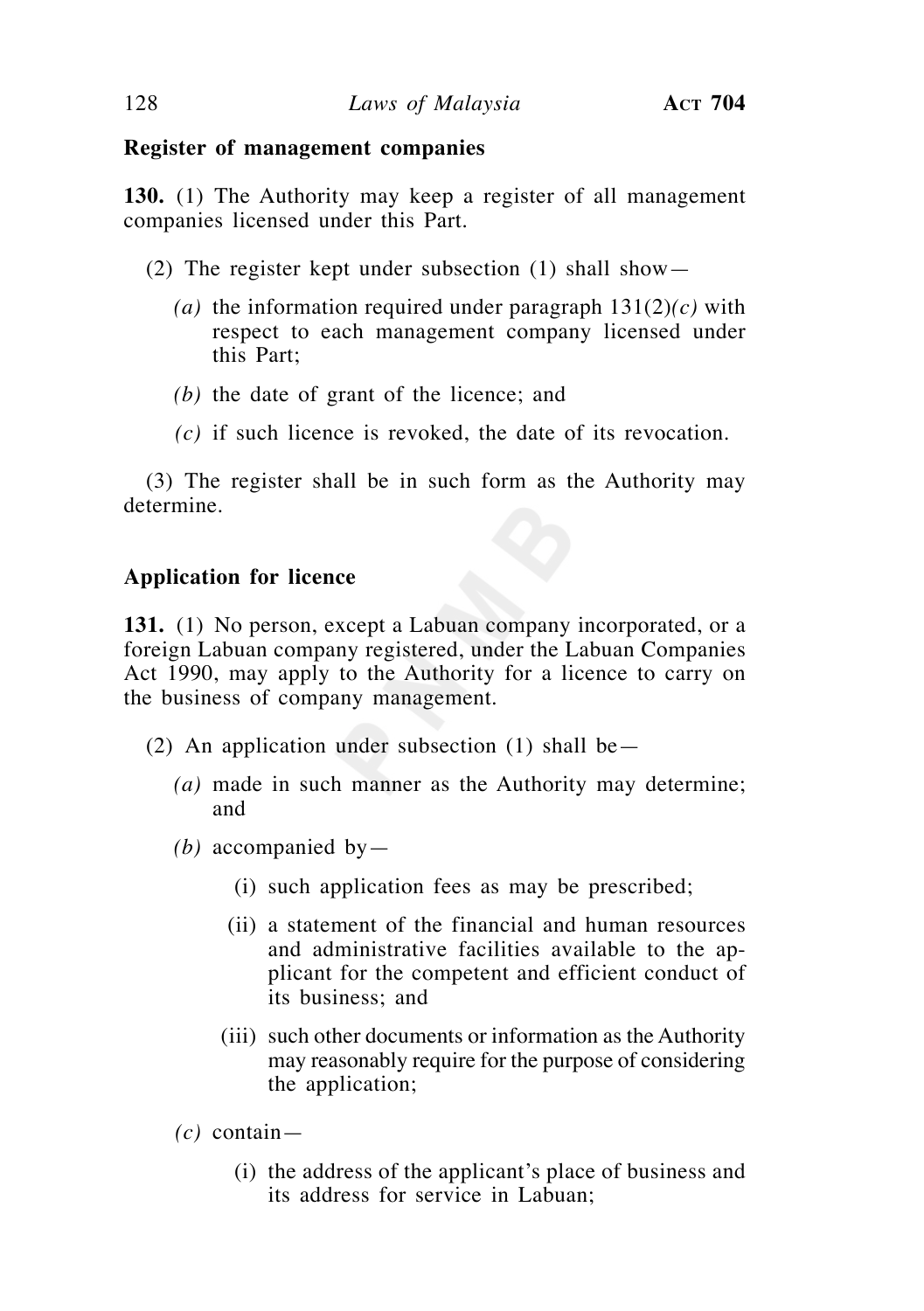- (ii) the name and address of a person resident in Labuan who is authorised to represent the applicant and to accept service on its behalf; and
- (iii) the address of any place of business that the applicant may have outside Labuan.

 (3) If any information referred to in paragraph (2)*(c)* is altered at any time after its submission, the applicant, upon being granted a licence under this Part, shall give in writing to the Authority particulars of the alteration within one month of the date of the grant of the licence or within one month after the alteration is made, whichever is the later.

## **Grant of licence**

**132.** (1) The Authority may grant or refuse to grant a licence to any applicant.

 (2) The Authority shall not grant a licence unless he is satisfied that the applicant—

- *(a)* is of sufficient good repute to be engaged in the business of company management;
- *(b)* has or has available to it adequate knowledge, expertise, resources and facilities necessary for the proper management or administration of its business;
- *(c)* has sufficient financial resources at its disposal to enable it to conduct its business effectively and meet its liabilities; and
- *(d)* will be in a position to comply with any conditions imposed by the Authority.

 (3) Notwithstanding subsection (2), the Authority shall reject an application if it determines that a licence should not be granted in the public interest.

 (4) A licence may be granted subject to such terms, conditions, restrictions or limitations as the Authority deems fit.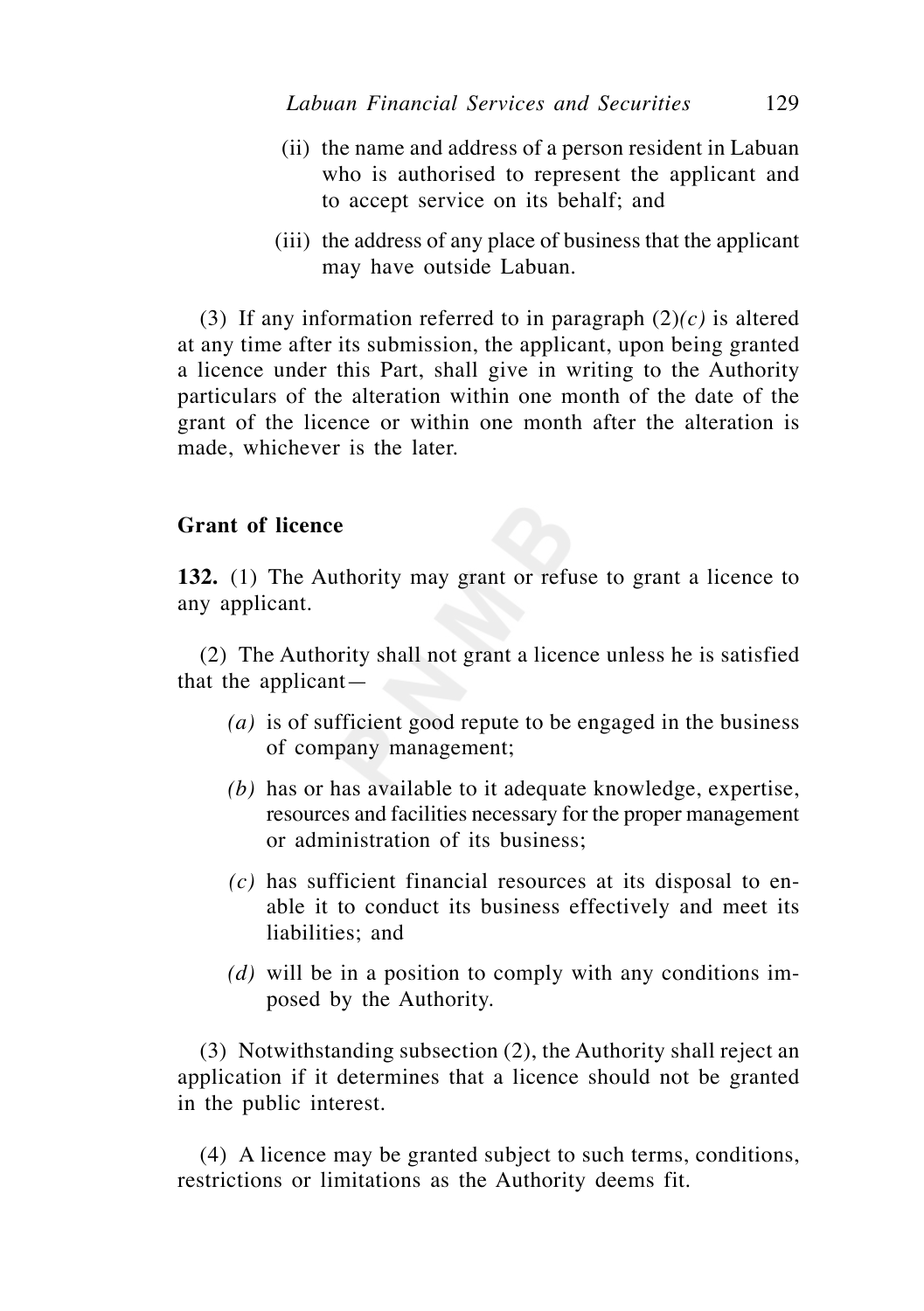- (5) A licence shall—
	- *(a)* be in such form as may be specified;
	- *(b)* be admitted in all courts as *prima facie* evidence of the facts stated therein; and
	- *(c)* remain in force until it is revoked.

 (6) Where the Authority grants a licence to an applicant, it shall issue a licence to the applicant on payment of such licence fee as may be prescribed.

 (7) Every licence issued under this Part shall bear the date on which the licence is granted.

# PART IX

### **EXCHANGES**

#### DIVISION<sub>1</sub>

#### PRELIMINARY

### **Interpretation**

**133.** (1) In this Part, unless the context otherwise requires—

 "business day" means a day during any part of which the facilities of an exchange established pursuant to this Part are available to its trading agents for trading purposes or would have been available but for a suspension of trading ordered by the Authority under section 143;

 "committee" means the persons responsible for all matters relating to listing, licensing, trading and other matters related to the securities market;

 "exchange" includes a body corporate established as a securities exchange under section 134 and the Labuan International Financial Exchange that was established by the Minister under section 30 of the Labuan Offshore Securities Industry Act 1998 [*Act 579*] that was approved and recognized immediately before the effective date;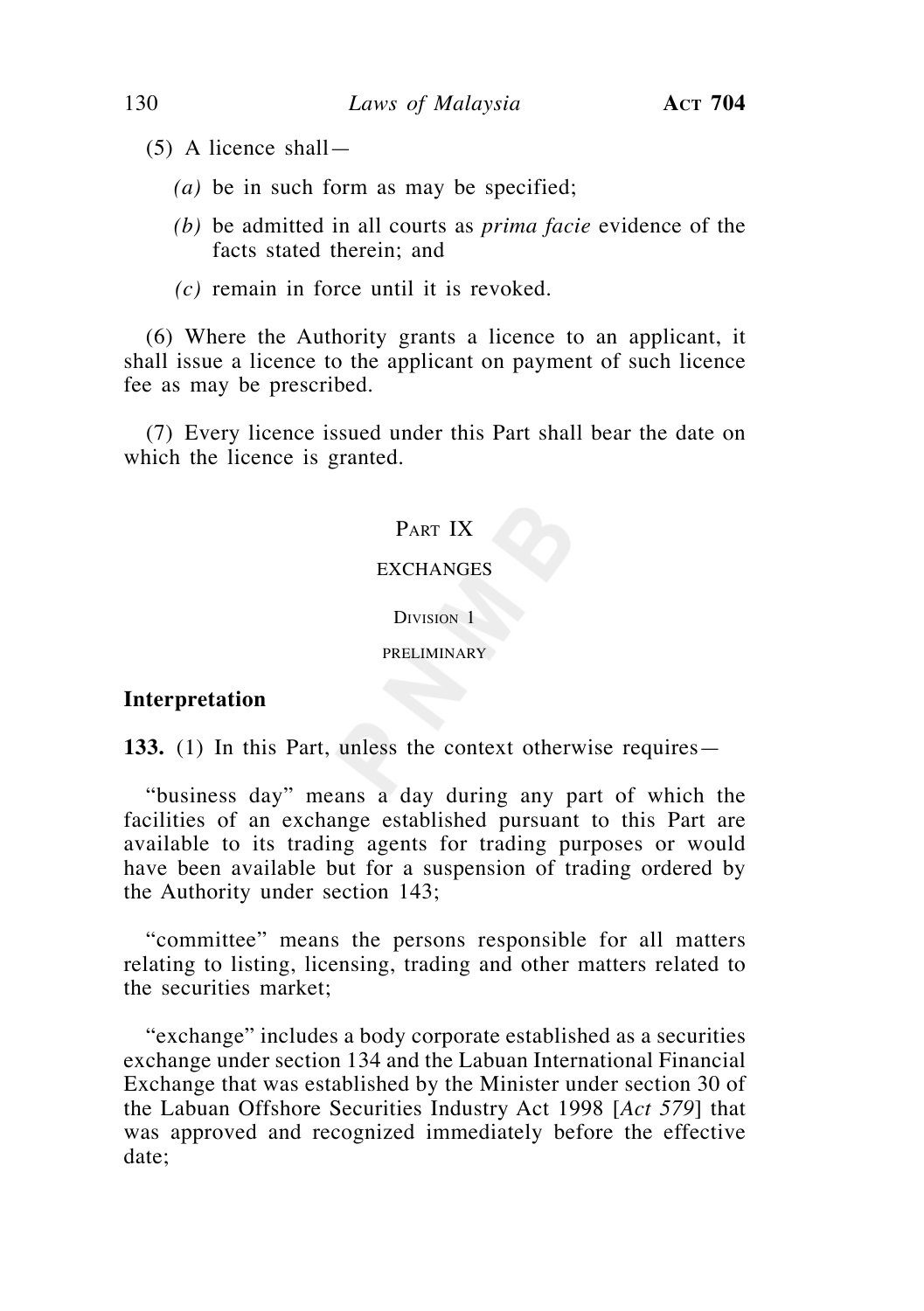"listing sponsor" means a person licensed by an exchange established pursuant to this Part, pursuant to its rules to carry on functions as a listing sponsor;

 "secretary" means the secretary for the time being of an exchange established pursuant to this Part and includes an acting or assistant secretary;

 "securities market" means a stock market or a place at which, or a facility by means of which—

- *(a)* offers to sell, purchase or exchange securities are regularly made or accepted;
- *(b)* offers or invitations that are intended, or may reasonably be expected, to result, whether directly or indirectly, in the making or acceptance of offers to sell, purchase or exchange securities, are regularly made; or
- *(c)* information concerning the prices at which or the consideration for which particular persons or classes of persons propose to sell, purchase or exchange, or may reasonably be expected to sell, purchase or exchange, securities is regularly provided;

 "trading agent" means a person licensed and authorised to engage in the business of dealing in securities pursuant to the rules of the exchange established pursuant to this Part.

#### DIVISION 2

#### **EXCHANGES**

### **Establishment of exchanges**

**134.** The Authority may approve a Labuan company to be an exchange in Labuan upon such terms as it deems fit.

### **By-laws of exchanges**

**135.** The Authority may prescribe such by-laws as may be expedient or necessary for the purpose of carrying out the provisions and matters connected with any exchange.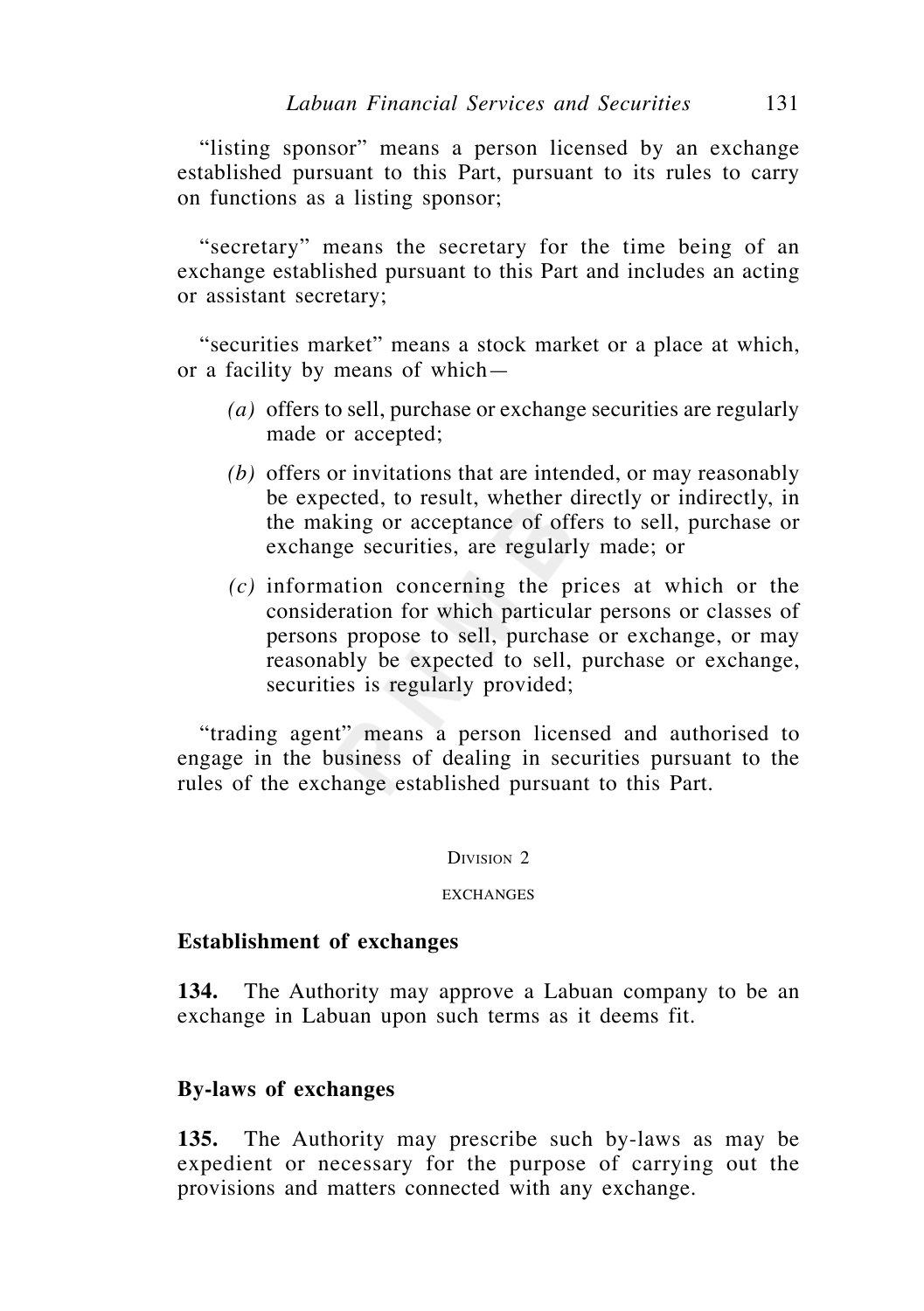## **Rules of exchanges**

**136.** An exchange established under section 134 may make rules which provide for—

- *(a)* the conditions and administration of licences issued by such exchange and for the regulation generally of the conduct of trading agents and listing sponsors in connection with the business of such exchange;
- *(b)* the financial, accounting, record-keeping, disclosure and capital adequacy requirements applicable to trading agents and listing sponsors;
- *(c)* the conditions under which securities may be listed for trading in the securities market proposed to be operated by such exchange;
- *(d)* the conditions governing dealings in securities by trading agents and listing sponsors;
- *(e)* the class or classes of securities that may be dealt in by trading agents and listing sponsors or listed in such exchange;
- *(f)* confidentiality with respect to information relating to the affairs of such exchange and of any trading agent or listing sponsor in connection with the business of such exchange;
- *(g)* the arbitration of disputes arising out of or in connection with any securities market operated by such exchange;
- *(h)* the suspension of trading in and the delisting of any security listed on such exchange;
- *(i)* the carrying on of the business of such exchange with due regard to the interests of the public;
- *(j)* a fair and independent market for the listing and trading of securities; and
- *(k)* such other matters as the exchange deems necessary or desirable for the proper and efficient regulation, management and control of such exchange and the securities market operated by it.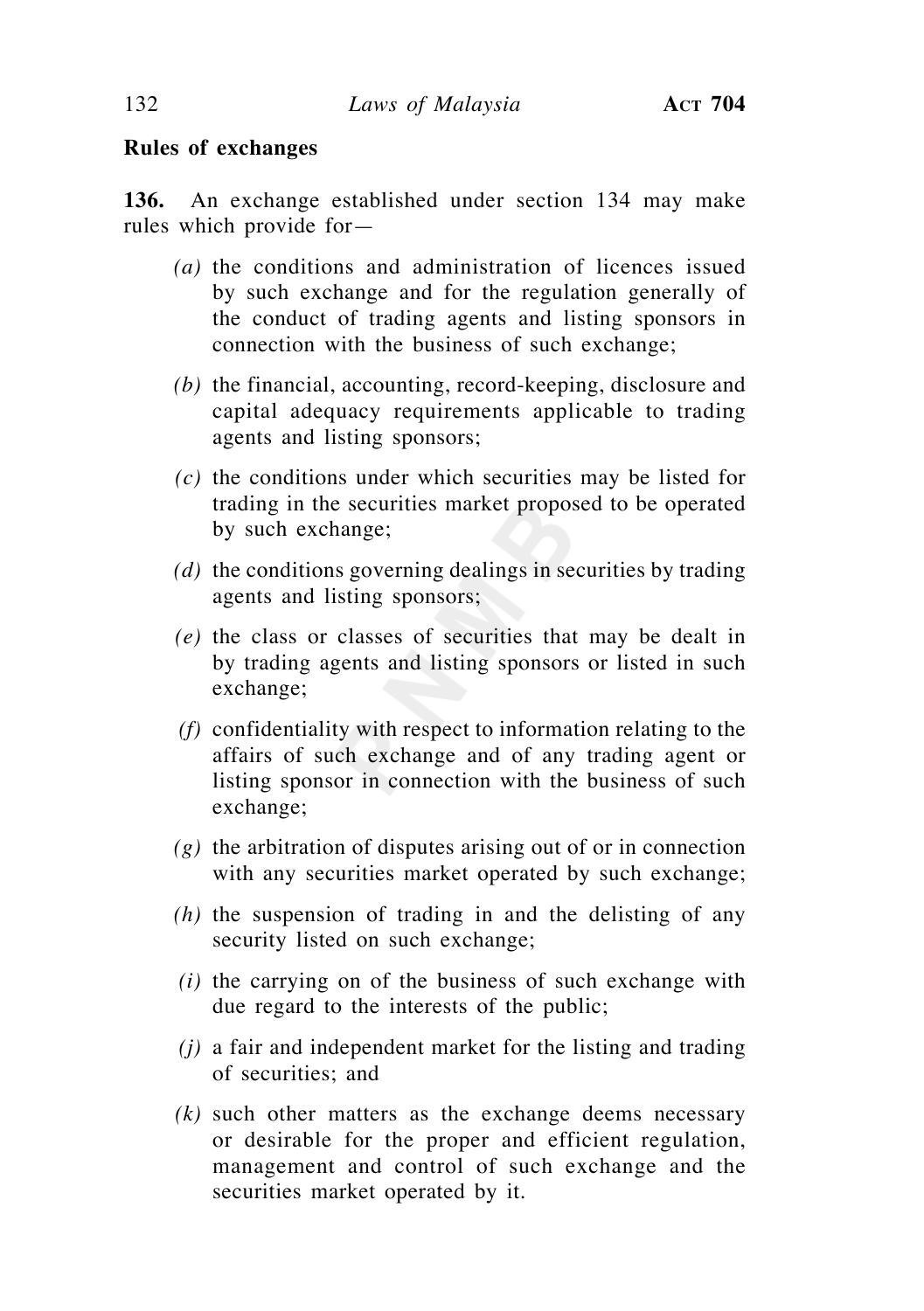### **Regulatory functions of exchanges**

**137.** (1) In addition to its other functions, an exchange established under section 134 shall have regulatory functions and shall—

- *(a)* ensure that it adequately supervises the market operations and the conduct of market participants;
- *(b)* ensure the adequacy and efficiency of internal controls;
- *(c)* ensure market participants follow capital adequacy rules;
- *(d)* investigate misconduct or apparent misconduct by market participants and their representatives that could seriously affect investors or other participating organisations and promptly report to the Authority on these instances of misconduct;
- *(e)* investigate possible market abuses, including insider dealing and fraudulent behaviour; and
- *(f)* take disciplinary measures or agree to a settlement after a public hearing.

(2) Where an investigation is carried out by such exchange, it shall, in writing, forthwith—

- *(a)* inform the Authority of the nature of such investigation and persons involved in the investigation; and
- *(b)* advise the Authority on the status of such investigation at such intervals as the Authority may request.

(3) On the completion of an investigation, such exchange shall—

- *(a)* transmit to the Authority all information in its possession relating to any such investigation; and
- *(b)* inform the Authority of the outcome of such investigation and of any disciplinary measure or other course of action taken as a result of an investigation.

(4) An exchange established under section 134 shall ensure that an adequate budget allocation is made to properly carry out the regulatory functions mentioned in subsection (1).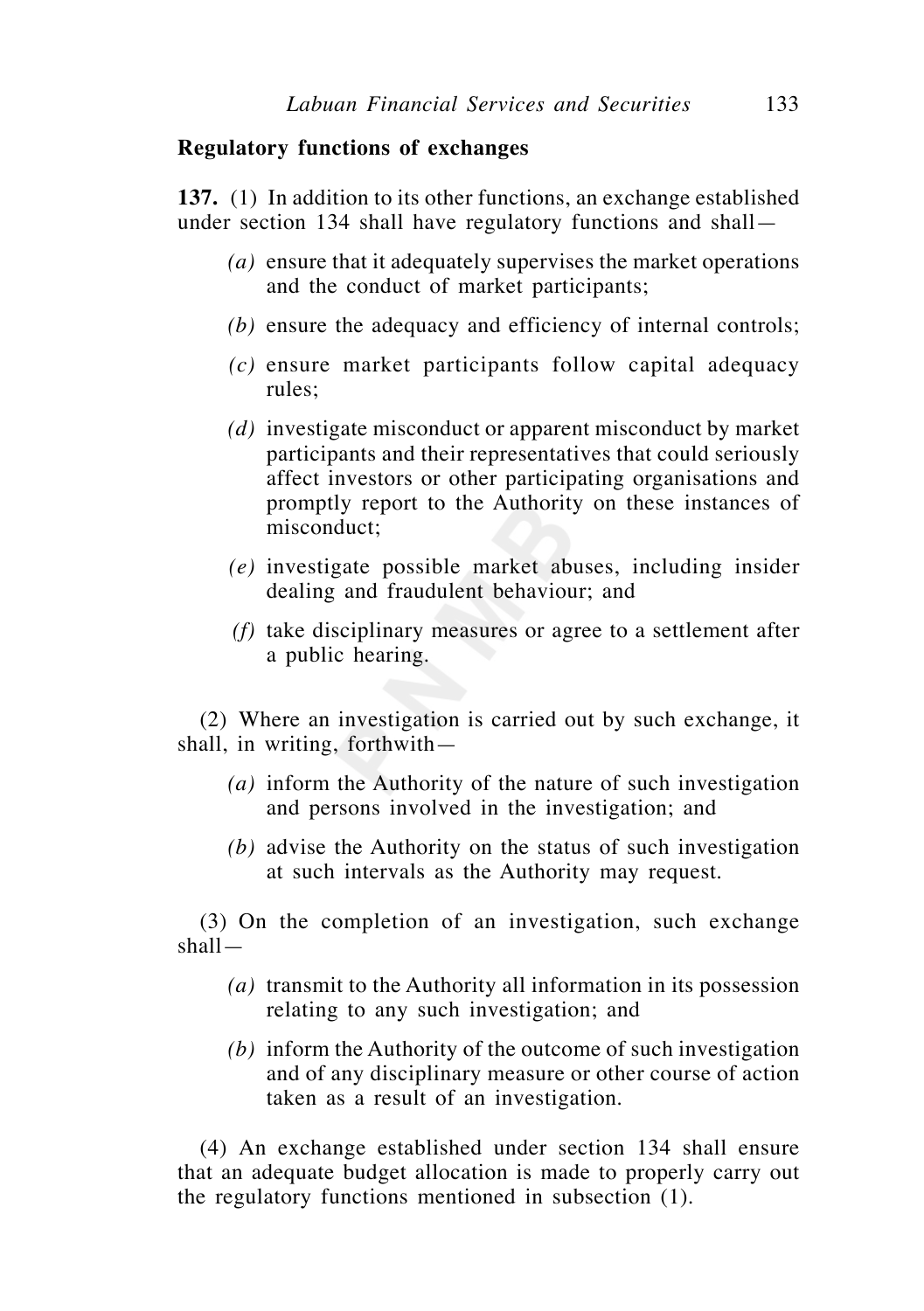(5) In this section "internal controls" means the system of controls put in place to asses and ensure the effectiveness of an exchange in the exercise of its regulatory functions and "market participants" means any investment dealer or any other person which has been given direct access to trading on the exchange.

# **Powers of the committee**

**138.** (1) The affairs of an exchange established under section 134 shall be managed by a committee consisting of not less than three persons who possess relevant experience in financial, commercial or legal matters of whom the chairman and one other person shall be appointed by the Minister and the rest appointed by the Authority.

 (2) Subject to this Division, such committee shall have full power in all matters relating to listing, licensing, securities or dealings on such exchange and other matters related thereto.

 (3) Subject to section 184, the provisions of the Labuan Companies Act 1990 shall, unless the context otherwise requires, apply in all respects to the persons who make up the committee as if such persons were directors for the purposes of that Act.

### **Dealing in securities**

**139.** (1) No person other than a trading agent shall engage in or hold himself out as engaging in the business of dealing in securities on any exchange.

 (2) Any person who contravenes subsection (1) commits an offence and shall, on conviction, be liable to a fine not exceeding one million ringgit or to imprisonment for a term not exceeding three years or to both.

### **Register of trading agents and listing sponsors**

**140.** (1) An exchange established under section 134 shall keep a register of the trading agents and listing sponsors and shall enter therein the names and addresses of the trading agents and listing sponsors and the date upon which each was admitted and ceased to be a trading agent or listing sponsor.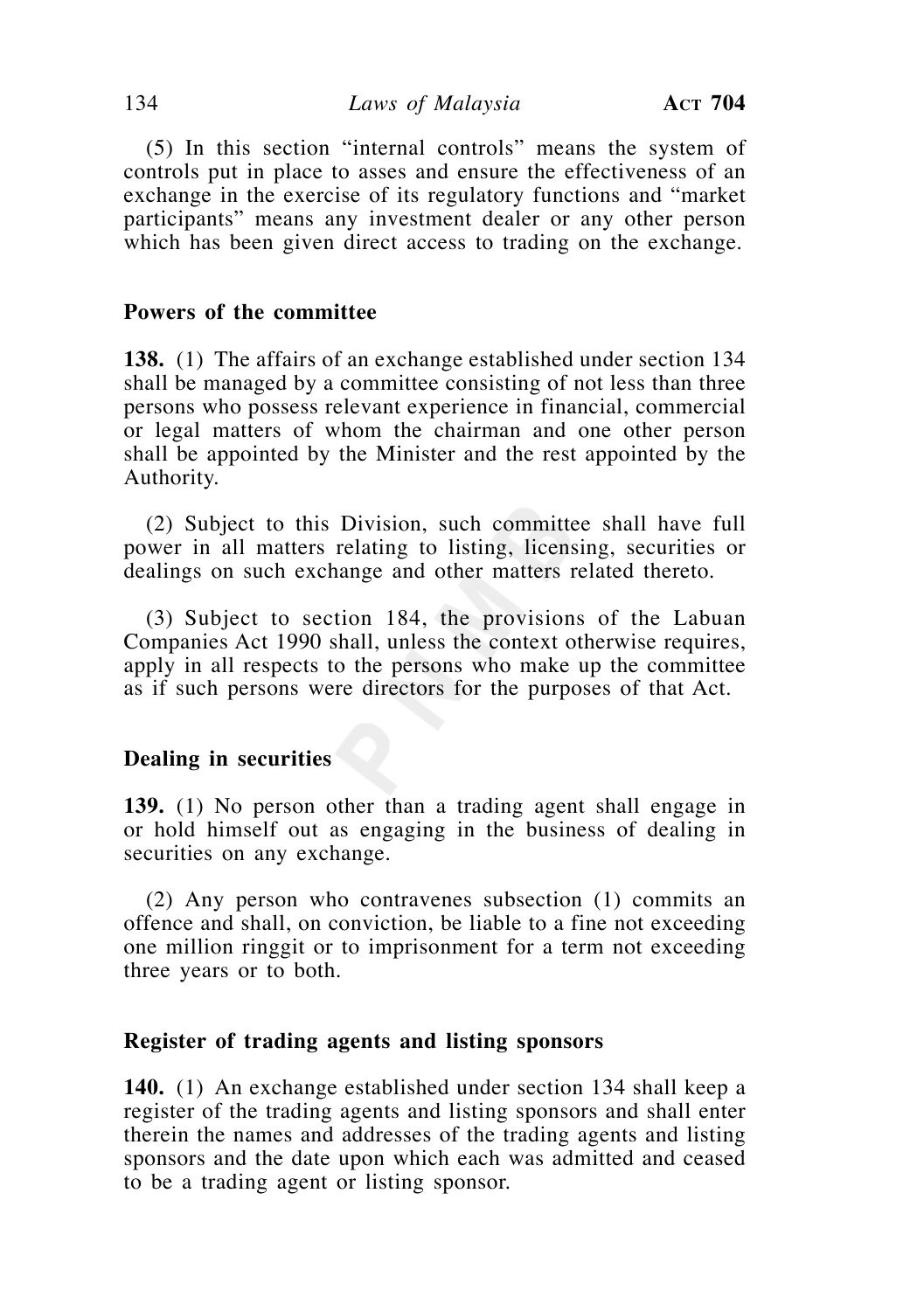(2) The register of trading agents and listing sponsors shall be made available for inspection at the registered office of such exchange during business hours.

 (3) Any person may require, and if required, the relevant exchange shall forthwith provide, a copy of the register or any part thereof on payment of such fee as may be specified in writing by such exchange.

 (4) Any payment under subsection (3) shall be made to such exchange.

## **Financial statements of an exchange**

**141.** Within six months of the end of each financial year, an exchange established under section 134 shall file with the Authority a copy, certified by the secretary as a true copy, of the financial statements of such exchange for that year prepared and audited in accordance with the provisions of Part VI of the Labuan Companies Act 1990.

## **Persons not deemed to be carrying on business in Malaysia**

**142.** No person shall be deemed to be engaging in or carrying on a trade or business in Malaysia or with residents of Malaysia for the purpose of any written law by reason only of the fact that—

- *(a)* securities of such person are listed on a securities market operated by an exchange established under section 134;
- *(b)* such person is a trading agent or listing sponsor and that transactions are effected by it or on its behalf through the facilities of such exchange; or
- *(c)* such person undertakes activities in Labuan incidental to the proper conduct of the activities referred to in paragraphs *(a)* and *(b)*.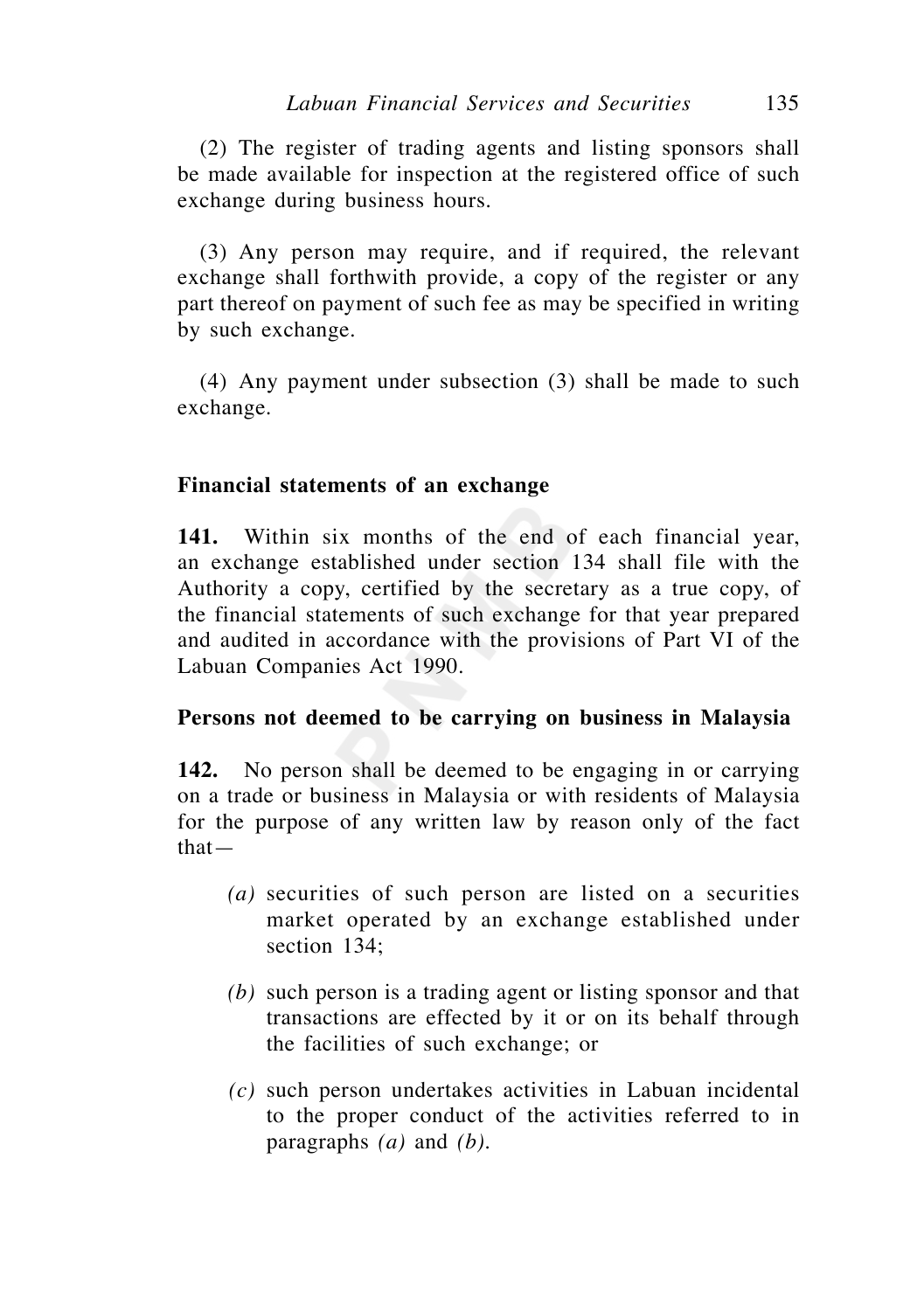### **Suspension of trading on exchanges**

**143.** (1) The Authority may direct any exchange established under section 134 by written notice to suspend trading, or any committee established under section 138 may, after notifying the Authority, suspend trading, on such exchange either wholly for a period not exceeding five consecutive business days or in respect of specified securities for such period as the Authority deems fit if the Authority after consultation with the committee determines that the orderly conduct of such trading is being or is likely to be prevented by reason of *force majeure*, natural disaster, strike or lock-out, revolution or other political upheaval or economic or financial crisis, wherever occurring.

 (2) Pursuant to subsection (1), suspension of trading shall be carried out in accordance with the rules of the relevant exchange.

 (3) The Authority may, after consultation with the committee, direct an exchange to extend the period of suspension of trading under subsection (1) either wholly for additional periods not exceeding five consecutive business days or in relation to specified securities for such additional periods as it deems fit.

 (4) The Authority shall within two business days give written notice of such extension to an exchange indicating therein the reason therefor and duration thereof and such notices shall take effect upon its delivery to such exchange.

 (5) The Authority shall on the business day next following delivery to an exchange of the notice under this section and if so requested by such exchange provide an opportunity for such exchange to be heard on the need for any suspension of trading or any extension thereof.

 (6) The Authority may revoke, withdraw or modify any direction made under subsections (1) and (3) at any time prior to expiry of the period of suspension or extension thereof.

## **Minister's power to suspend trading**

**144.** (1) Without prejudice to section 143, where the Minister is satisfied that it is in the public interest to do so, or that it is expedient for the protection of investors or for the proper regulation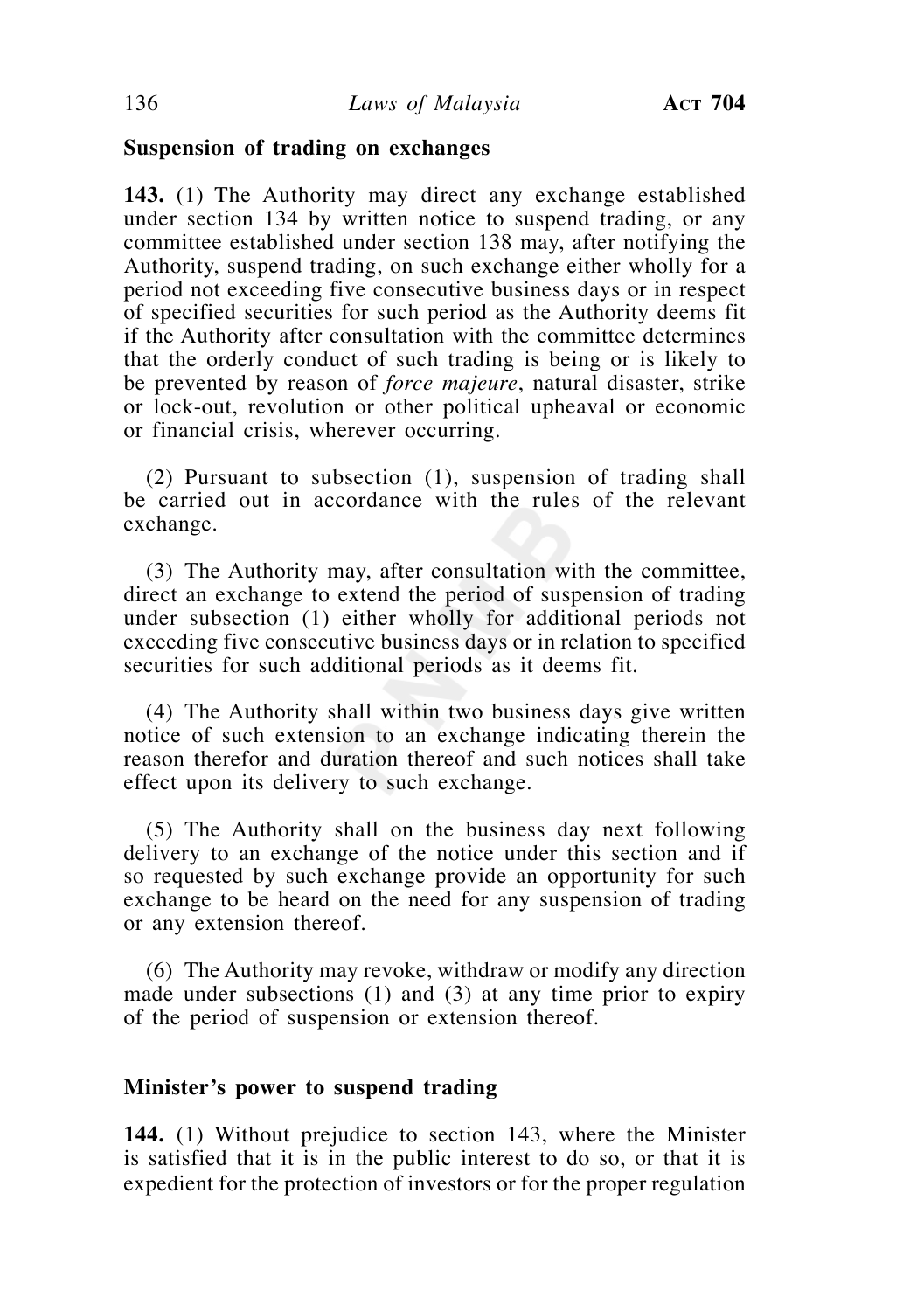of an exchange to do so, he may, on the recommendation of the Authority, make a suspension order relating to all or any of the following:

- *(a)* the functions of an exchange or its committee;
- *(b)* the functions of any subcommittee established by the committee referred to in paragraph *(a)*; or
- *(c)* the functions of the principal officer, by whatever name called, who is responsible for the conduct of the business and operations of an exchange or any committee, as the case may be.

 (2) For so long as the suspension order is in force, the following provisions shall apply:

- *(a)* none of the functions to which the order relates shall be performed by such exchange or committee or any subcommittee established by the committee or by any officer of such exchange or the committee or any such subcommittee;
- *(b)* any function to which paragraph *(a)* applies may be performed by such person as shall be specified in the order in relation to that function; and
- *(c)* a person or body referred to in paragraph *(a)* shall not, by act or omission, either directly or indirectly, affect the manner in which the functions referred to in the order are performed unless the person referred to in paragraph *(b)* requests for his or its assistance.

 (3) Subject to subsection (6), a suspension order shall continue to be in force for such period, being a period not exceeding six months, as shall be specified in the order.

 (4) A suspension order or any extension thereof under subsection (6) shall take effect when a copy of the order or notice of the extension is served under paragraph  $(7)(a)$  to such exchange, committee or the subcommittee established by the committee to which the order relates.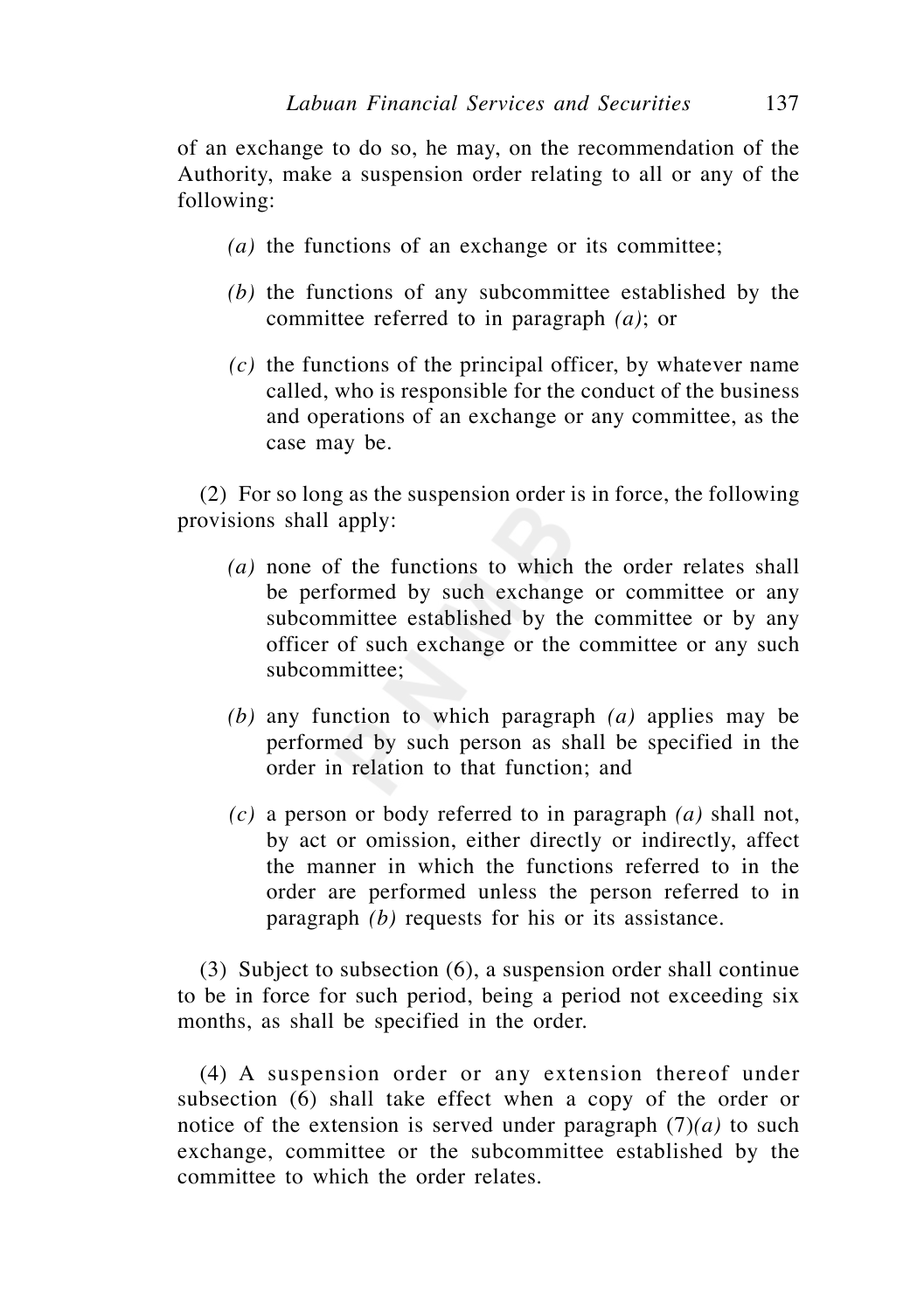(5) Without prejudice to subsection (4), where a suspension order is made or such an order is extended under subsection (6), the Authority shall, as soon as it may be practicable, give a copy of the order or, as the case may be, the notice of its extension, to the principal officer of such exchange, the committee or a subcommittee established by the committee as the Authority may consider appropriate in the circumstances.

 (6) The Minister may, on the recommendation of the Authority, extend the period during which a suspension order is to remain in force for any further periods each not exceeding three months.

 (7) Where a suspension order is made or extended under this section, the Authority shall—

- *(a)* forthwith serve a copy of the order or notice in writing of the extension on such exchange, committee or the subcommittee to which the order relates; and
- *(b)* cause a suspension order or the notice of the extension as the case may be, to be published in the *Gazette*.

 (8) Any person who contravenes a suspension order issued under subsection (1) commits an offence and shall, on conviction, be liable to a fine not exceeding five million ringgit or to imprisonment for a term not exceeding five years or to both.

 (9) For the purposes of this section, "principal officer" includes a person, by whatever name called, who either individually or jointly with one or more other persons, is responsible for matters relating to listing, licensing, securities or dealings on such exchange or the committee.

### **Powers of the Authority**

**145.** (1) For the purposes of this Act and the proper conduct of the business of any exchange established under section 134 and in addition to any other powers accorded to it under this Act, the Authority may—

 *(a)* at any time investigate or enquire into any transaction involving the purchase or sale of securities entered into by any person whether directly or indirectly to ascertain if that person has used dishonest, unfair or unethical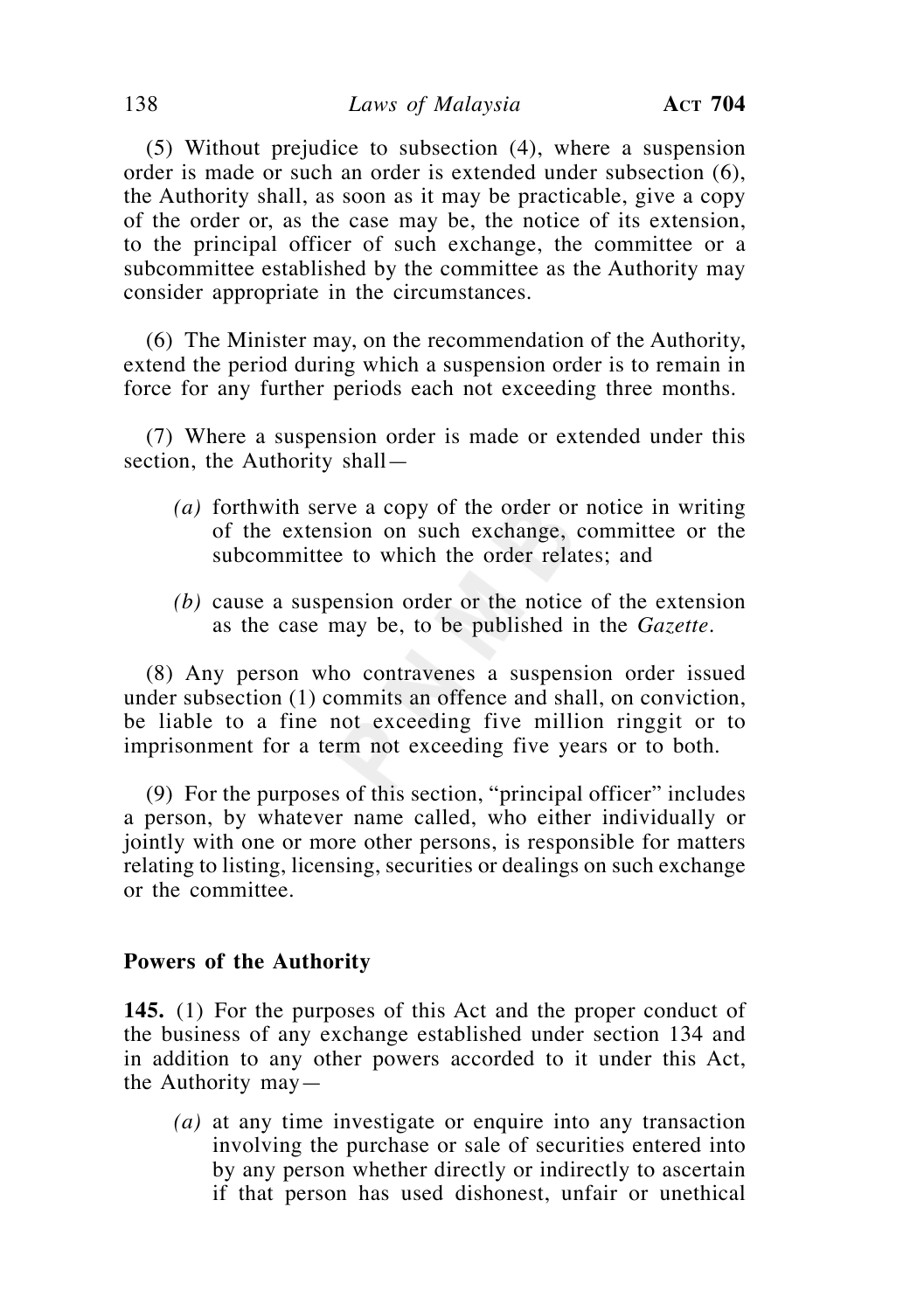devices or trading practices whether such devices or trading practices constitute an offence under this Act or any other written law or an infringement of any of the rules or otherwise;

- *(b)* require any such person to submit detailed information of any transaction involving the purchase or sale of securities:
- *(c)* require the production of, inspect and make copies or printouts of or take extracts from any document record or thing relating to—
	- (i) the business or affairs of an exchange;
	- (ii) any dealing in securities;
	- (iii) any advice, report or analysis concerning securities; or
	- (iv) the accounts or records of any person concerned in any capacity with the matters referred to in subparagraph (i), (ii) or (iii) and any audit of, or report of an auditor concerning, the same; or
- *(d)* whenever the Authority considers it necessary, examine by way of on-site inspections, the affairs or business of any market participants, which shall include listing sponsors and trading agents, for the purpose of—
	- (i) assessing whether the market participant is carrying out its permitted activities in accordance with this Act, any regulations made under this Act and or any other applicable law;
	- (ii) confirming that the provisions of the Anti-Money Laundering and Anti-Terrorism Financing Act 2001 are being complied with; and
	- (iii) carrying out the functions of the Authority;
- *(e)* with the authority of a search warrant issued by the court to that effect and with or without the assistance of such persons as the Authority may require unless the Authority has reasonable grounds for believing that, by reason of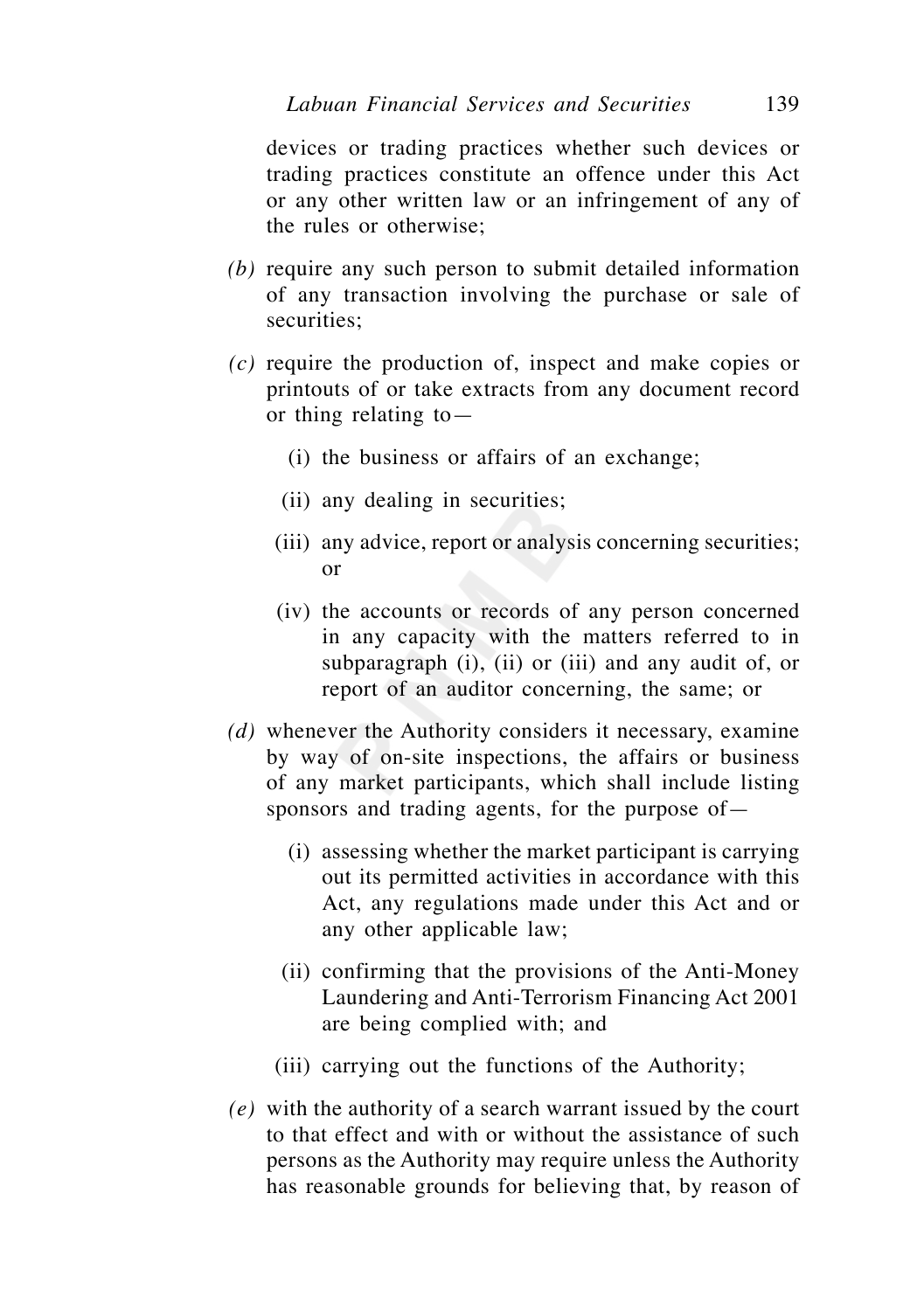the delay in obtaining the search warrant, the object of any entry is likely to be frustrated, and in such instance without a warrant—

- (i) break into and search any premises, place or item therein on or in which the Authority has reason to suspect there may be any document, record or thing the production of which was required by virtue of this section but not produced in compliance with such requirement; or
- (ii) take possession of or secure against interference any document, record or thing the production of which was required.

 (2) The Authority may in writing authorise any other person to assist it to perform functions under this Act.

- (3) A person who—
	- *(a)* fails to comply with a requirement made under subsection (1);
	- *(b)* in purported compliance with a requirement made under subsection (1) furnishes information or makes a statement that is false or misleading in a material particular; or
	- *(c)* obstructs or hinders the Authority or another person in the exercise of any power under subsection (1),

commits an offence and shall, on conviction, be liable to a fine not exceeding ten million ringgit or to imprisonment for a term not exceeding five years or to both.

 (4) The powers conferred under this section are in addition to, and not in derogation of, any other powers conferred by law.

### DIVISION 3

#### FALSE OR MISLEADING MARKET AND INSIDER DEALING

#### **Creation of false or misleading market**

**146.** Whoever creates or does anything which is calculated to create a false or misleading appearance of active trading in any securities or a false or misleading appearance with respect to the market for, or the price of, any such securities commits an offence and shall, on conviction, be liable to a fine not exceeding three million ringgit.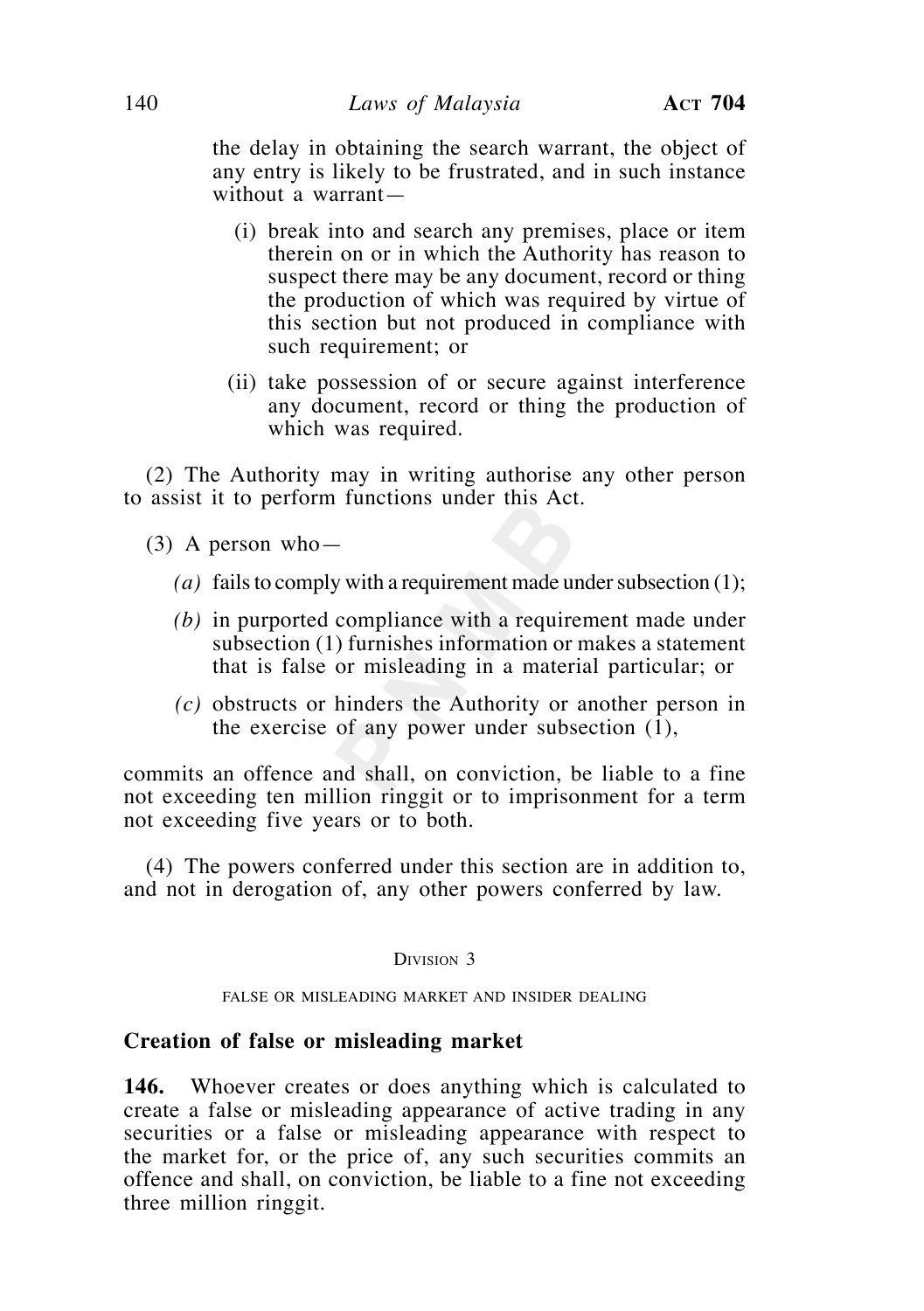## **Insider dealing**

**147.** Subject to the defences available under this Division, any individual who has information as an insider and—

- *(a)* he deals in securities that are price-affected securities in relation to the information;
- *(b)* he encourages another person to deal in securities that, whether or not that other person knows it, are priceaffected securities in relation to the information; or
- *(c)* he discloses the information otherwise than in the proper performance of the functions of his employment, office or profession, to another person,

commits an offence and shall, on conviction, be liable to a fine not exceeding five million ringgit.

## **Defences**

**148.** (1) An individual is not guilty of insider dealing by virtue of dealing in securities or encouraging another person to do so if he shows—

- *(a)* that he did not at the time expect the dealing to result in a profit attributable to the fact that the information in question was price-sensitive information in relation to securities;
- *(b)* that at the time he believed on reasonable grounds that the information had been disclosed widely enough to ensure that none of those taking part in the dealing in the securities would be prejudiced by not having that information; or
- *(c)* that he would have done what he did even if he had not had the information.

(2) An individual is not guilty of insider dealing by virtue of a disclosure of information if he shows—

 *(a)* that he did not at the time expect any person, because of the disclosure, to deal in securities; or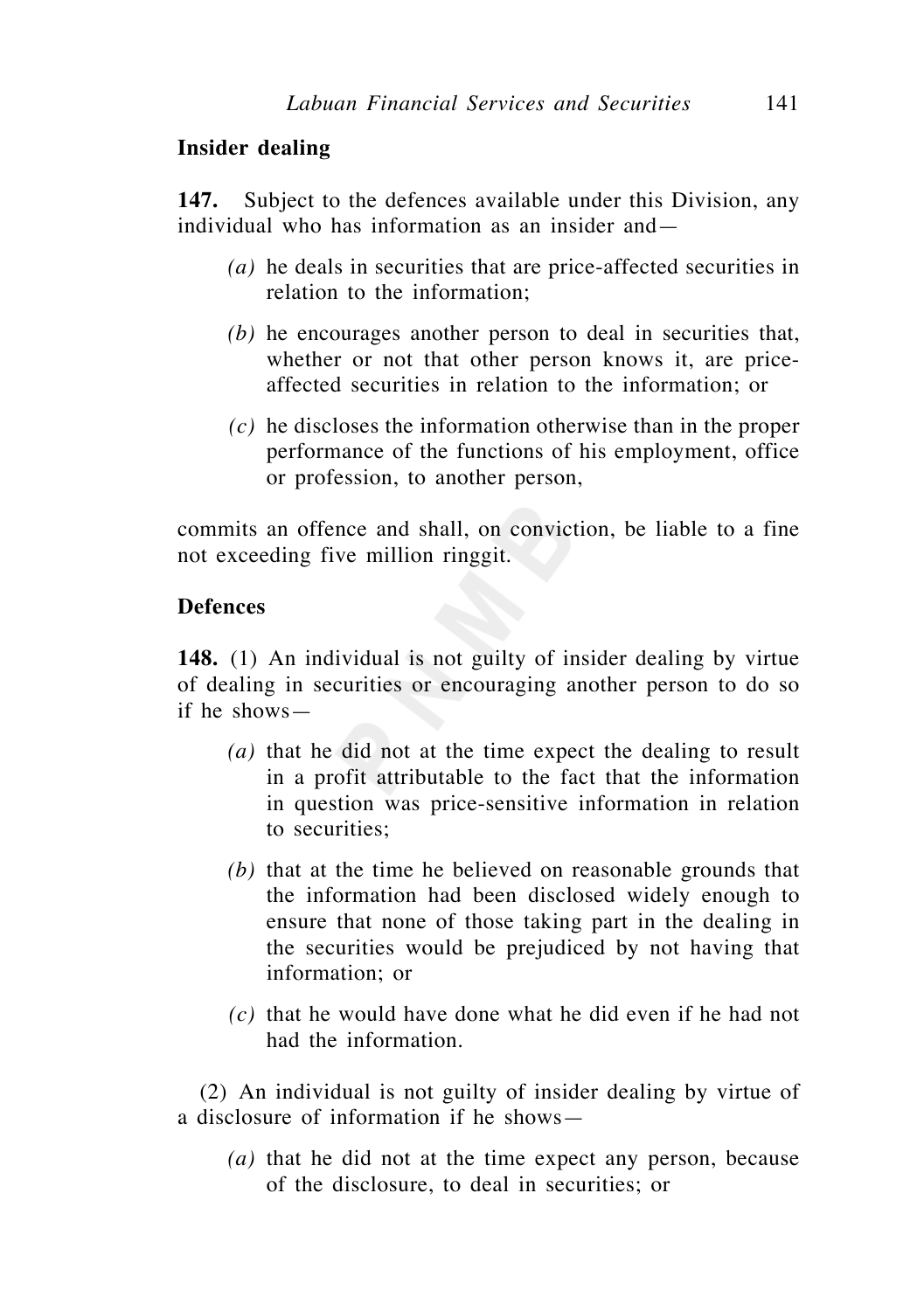*(b)* that, although he had such an expectation at the time, he did not expect the dealing to result in profit attributable to the fact that the information was price-sensitive information in relation to securities.

(3) For the avoidance of doubt, any references to a profit in this Division includes the avoidance of a loss.

# **Dealing in securities**

**149.** For the purposes of this Division, a person deals in securities if—

- *(a)* he acquires or disposes of securities, whether as principal or agent; or
- *(b)* he procures, directly or indirectly, an acquisition or disposal of listed securities by another person.

## **Procuring the acquisition or disposal of securities**

**150.** (1) A person procures the acquisition or disposal of securities if securities are acquired or disposed of by a person who is, in relation to the acquisition or disposal—

- *(a)* his agent;
- *(b)* his nominee; or
- *(c)* a person who is acting at his direction.

(2) Subsection (1) is not exhaustive as to the circumstances in which a person may be regarded as procuring an acquisition or disposal of securities by another.

(3) "Acquisition" or "disposal" in relation to securities includes agreeing to acquire or dispose of securities or entering into or terminating a contract which creates the securities, as the case may be.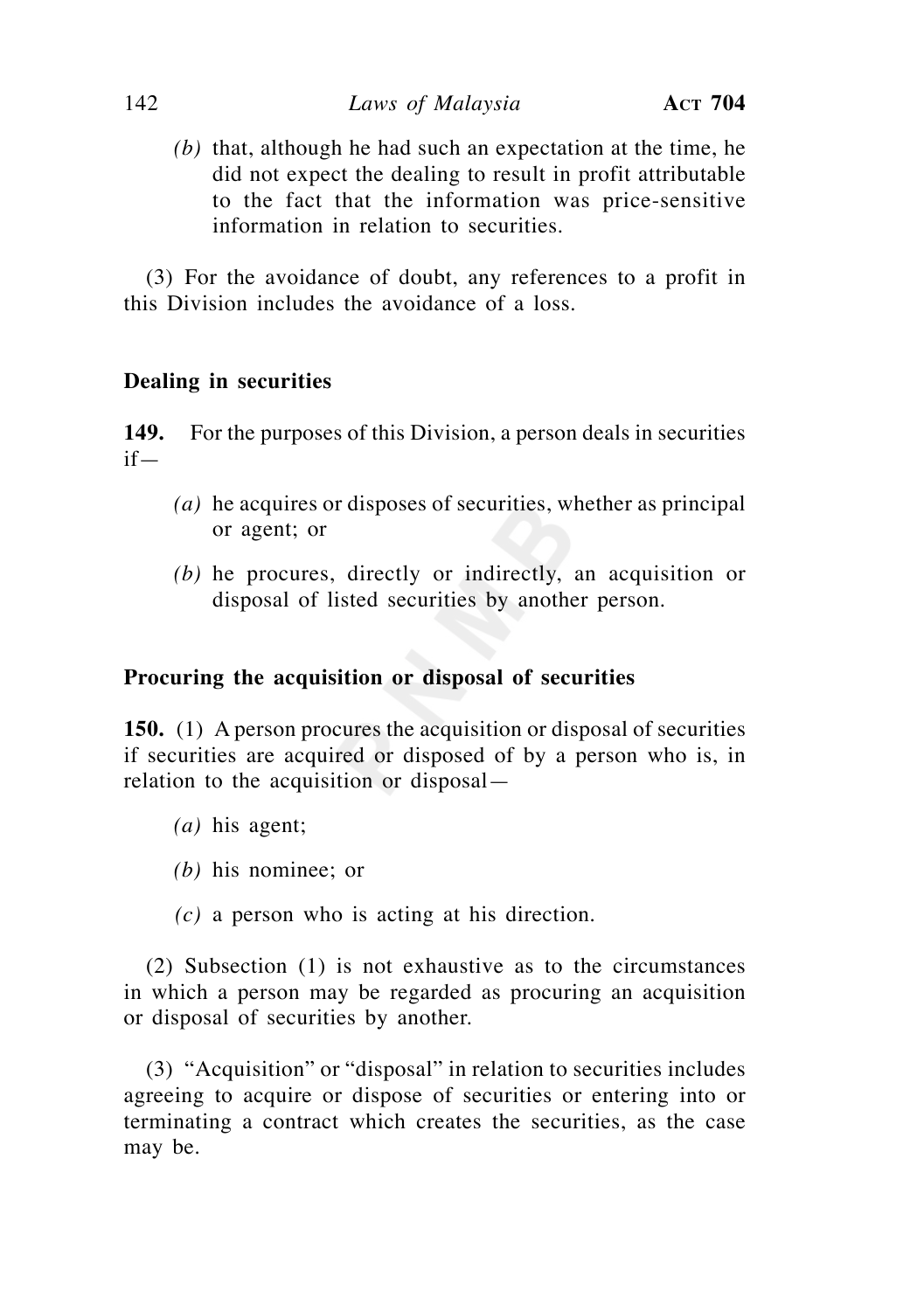## **Inside information**

- **151.** "Inside information" means information which—
	- *(a)* relates to particular securities or to a particular issuer of securities or to particular issuers of securities and not to securities generally or to issuers of securities generally;
	- *(b)* is specific or precise;
	- *(c)* has not been made public; and
	- *(d)* is price sensitive.

## **"Price-affected securities" and "price-sensitive information"**

**152.** Securities are "price-affected" securities in relation to inside information, and inside information is "price-sensitive" in relation to securities, if and only if the information would, if made public, be likely to have a significant effect on the price or value of the securities.

## **Information as an insider**

**153.** An individual has information as an insider if and only if—

- *(a)* it is, and he knows it is, inside information; and
- *(b)* he has it, and knows that he has it, from an inside source, that is to  $say$ 
	- (i) by virtue of being a director, employee or shareholder of an issuer of securities;
	- (ii) by virtue of having access to the information through his employment, office or profession; or
	- (iii) by virtue of the direct or indirect source of his information being a person who has it in either of the ways set out in subparagraph (i) or (ii).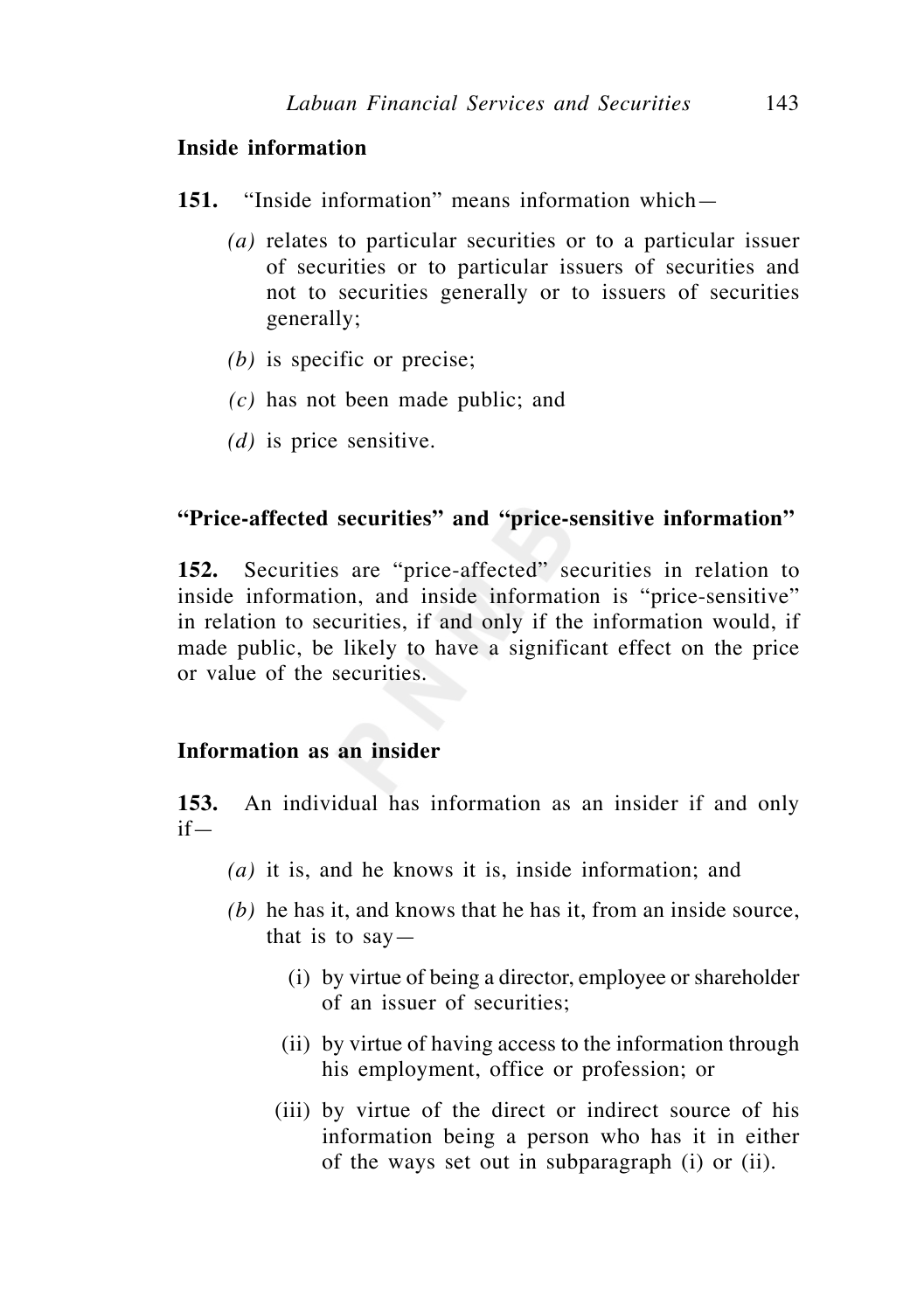## **Definition of "made public"**

**154.** (1) "Made public" shall be construed in accordance with subsections (2) and (3), but these provisions are not exhaustive as to the meaning of that expression.

- (2) Information is made public if—
	- *(a)* it is published in accordance with the rules of the exchange for the purpose of informing investors and their professional advisors;
	- *(b)* it is contained in records which by virtue of law are open to inspection by the public;
	- *(c)* it can be readily acquired by those likely to deal in any securities, or with any issuer of securities, to which the information relates; or
	- *(d)* it is derived from information which has been made public.

(3) Information may be treated as made public even though—

- *(a)* it can be acquired only by persons exercising diligence or expertise;
- *(b)* it is communicated to a section of the public and not the public at large;
- *(c)* it can be acquired only by observation;
- *(d)* it is communicated only on payment of a fee; or
- *(e)* it is published only outside Labuan.

### **Exceptions**

**155.** (1) For the avoidance of doubt, insider dealing is not committed in the following circumstances:

 *(a)* an acquisition or disposal of securities or the communication of information that is carried out under any other written law relating to schemes of arrangement, reconstructions and take-overs relating to corporations;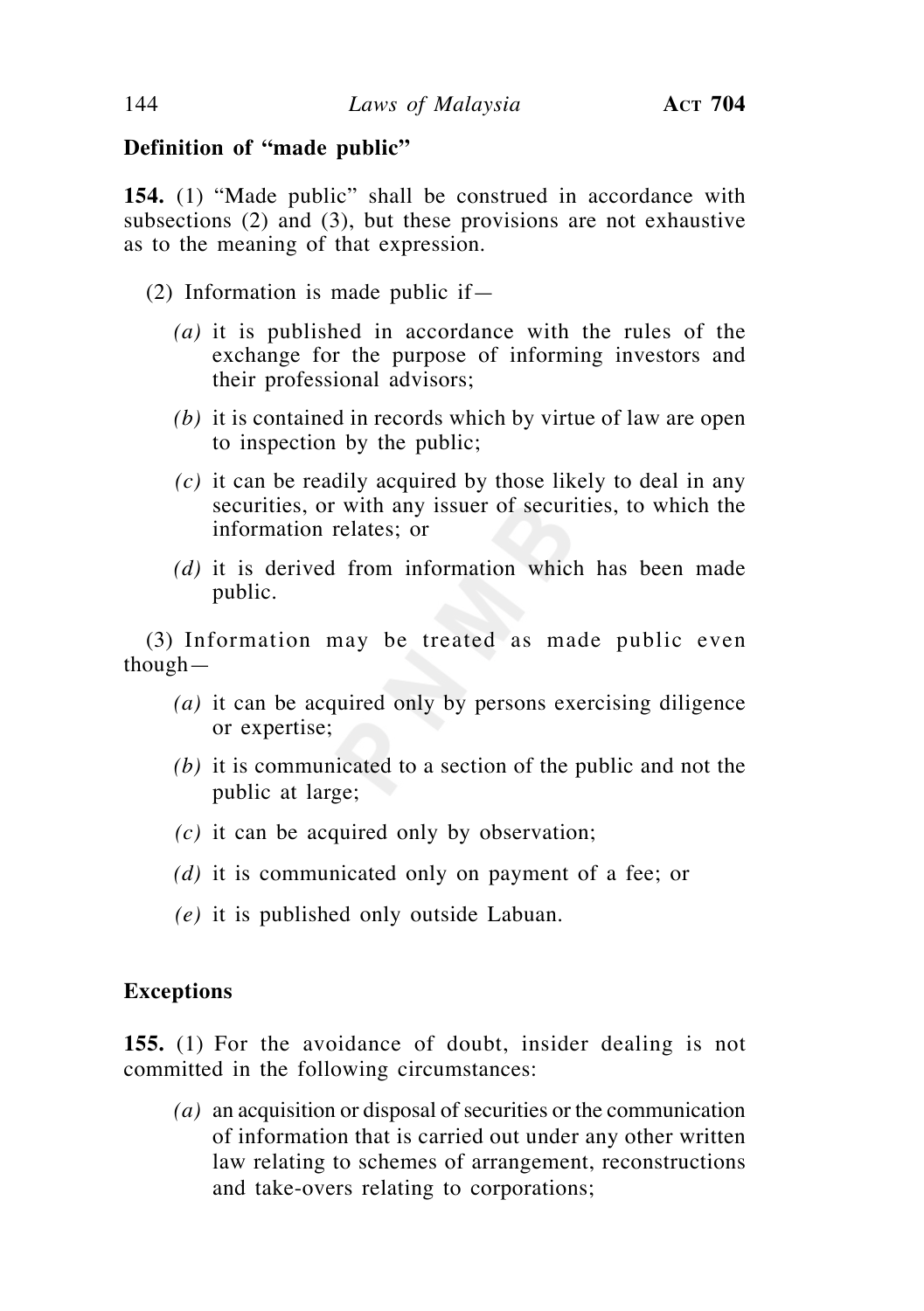- *(b)* a clearing house which acquires or disposes of securities for the purpose of settlement of a market contract or in relation to any proceedings or other action relating to the settlement of a market contract where the acquisition or disposal of securities is effected in accordance with the rules of the clearing house;
- *(c)* a stock exchange in relation to a sale or purchase of securities where the stock exchange acts on an instruction from a clearing house;
- *(d)* the redemption of units of a collective investment scheme by a trustee or manager under a trust deed relating to that collective investment scheme in accordance with a buy-back covenant contained or deemed to be contained in the trust deed at a price that is required by the trust deed to be calculated, so far as is reasonably practicable, by reference to the underlying value of the assets less—
	- (i) any liabilities of that collective investment scheme to which the units relates; and
	- (ii) any reasonable charge for purchasing the units;
- *(e)* subscribing for, or purchasing, securities under an underwriting agreement or a sub-underwriting agreement and includes entering in to such an agreement or selling securities subscribed for, or purchased, under such an agreement;
- *(f)* the sale or purchase of securities pursuant to a requirement imposed by the Government, a statutory body or any regulatory authority, or any requirement imposed under any written law or order of court; and
- *(g)* communication of information pursuant to a requirement imposed by the Government, a statutory body or any regulatory body or any requirement imposed under any written law or order of court.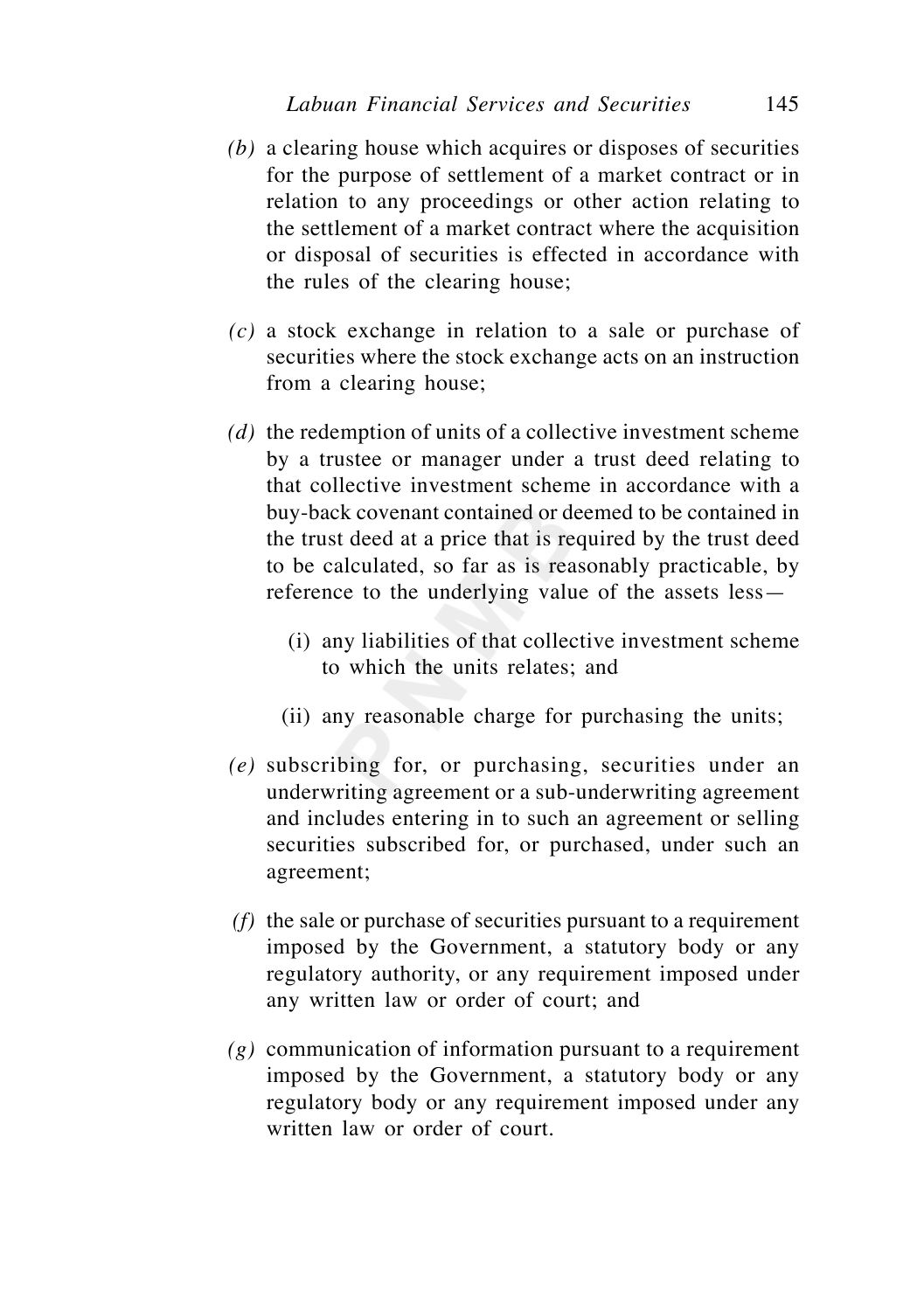# PART X

#### SELF-REGULATORY ORGANISATIONS

### **Declaration or recognition of a self-regulatory organisation**

**156.** (1) "Self-regulatory organisation" means a self-regulatory organisation whose object is to regulate the operations of its members or of the users of its services, their standards of practice and business conduct in order to better protect investors and consumers of securities or related services and includes such other organisations as may be declared or recognised as such by the Authority.

 (2) The Authority may, subject to such terms and conditions as it thinks fit, by publication in the *Gazette* declare or recognise that a corporation or organisation shall be a self-regulatory organisation in relation to a specified sector or industry, or any part thereof, where the Authority is satisfied that the corporation or organisation—

- *(a)* has a constitution and internal rules and policies which are consistent with this Act and any written law applicable to such sector or industry, or part thereof;
- *(b)* has the capacity and the financial and administrative resources necessary or desirable to carry out its functions and the regulatory or supervisory functions it shall perform as a self-regulatory organisation, including dealing with breaches of the law or of the applicable standards and guidelines;
- *(c)* shall not discriminate unreasonably against a person in offering access to its services or in carrying out its functions as a self-regulatory organisation;
- *(d)* is managed or controlled by officers or persons in control who are fit and proper persons under this Act; and
- *(e)* satisfies such criteria as may be specified in the rules stipulated by the Authority.

 (3) The Authority may, by written arrangement, delegate a power or function of the Authority to a self-regulatory organisation.

- (4) An arrangement under subsection (3) shall provide for—
	- *(a)* any power or function delegated to the self-regulatory organisation by the Authority under subsection (3);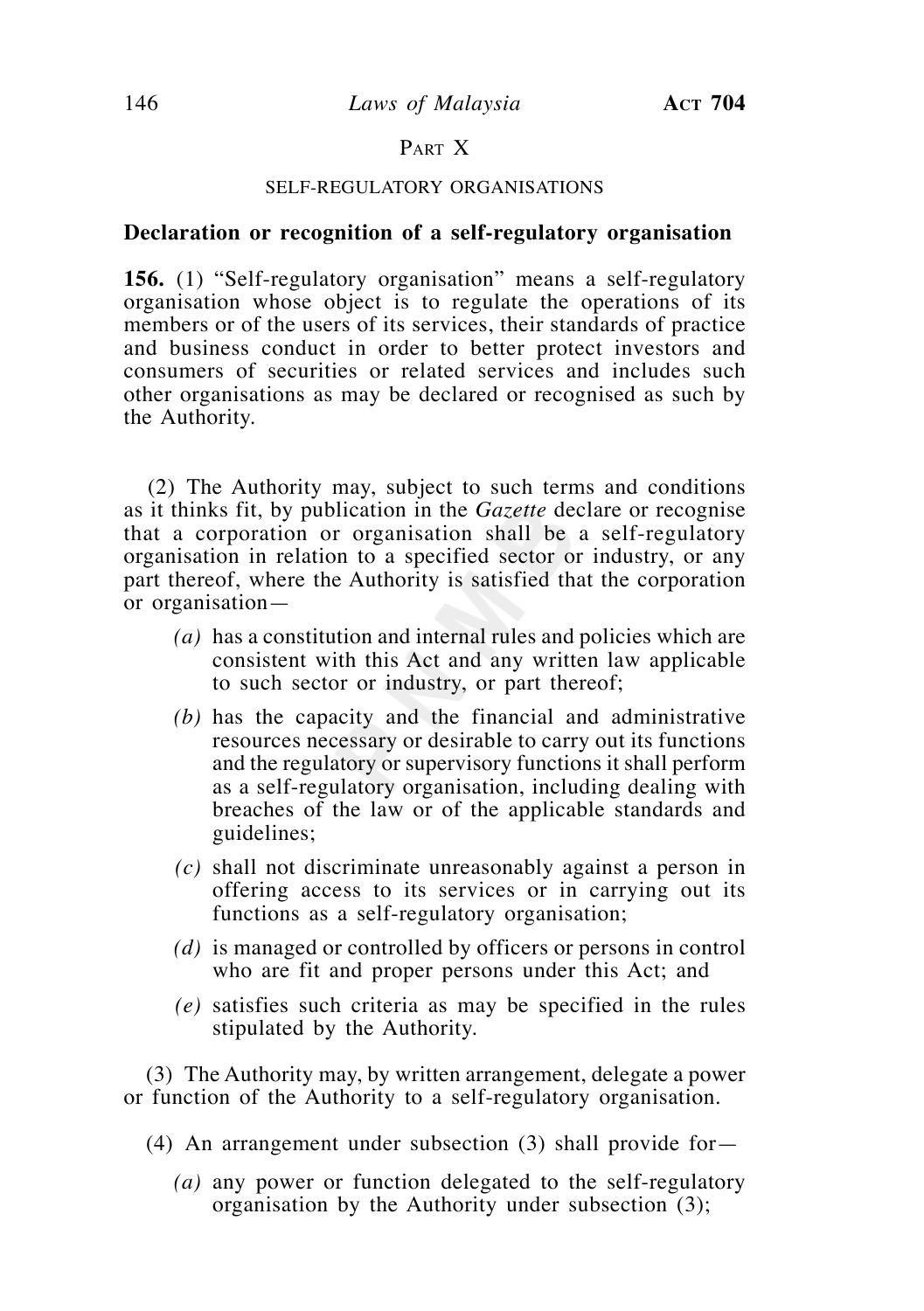- *(b)* the terms and conditions upon which the power or function has been delegated and may be exercised by the selfregulatory organisation;
- *(c)* the persons authorised to exercise the power or function delegated on behalf of the self-regulatory organisation; and
- *(d)* the submission to the Authority of periodical reports in respect of the exercise of a delegated power or function by the self-regulatory organisation.

## **Rules of a self-regulatory organisation**

**157.** (1) A self-regulatory organisation may make rules, not inconsistent with this Act, any regulations made under this Act or guidelines issued by the Authority or any other applicable law, with respect to the matters for which it has regulatory or supervisory functions, including such functions as may be delegated to it by the Authority.

 (2) Rules made by the self-regulatory organisation under subsection (1), and amendments thereto, shall be of no effect unless approved by the Authority.

 (3) The Authority shall be taken to have granted approval for the purposes of subsection (1) where it has not objected to them within one month after they were submitted to the Authority for such approval.

 (4) The rules of a self-regulatory organisation may make provision with respect to shareholding and voting rights in the self-regulatory organisation in the interests of the members of the self-regulatory organisation, the consumers, investors and of the users of their services.

### **Restriction on decision-making**

**158.** A self-regulatory organisation shall not make a decision under its rules that adversely affects the rights of a person unless—

- *(a)* the self-regulatory organisation has given the person an opportunity to make representations about the matter; or
- *(b)* the self-regulatory organisation considers, on reasonable grounds, that any delay in making the decision will prejudicially affect a class of consumers, investors or members of the sector or industry as may be applicable.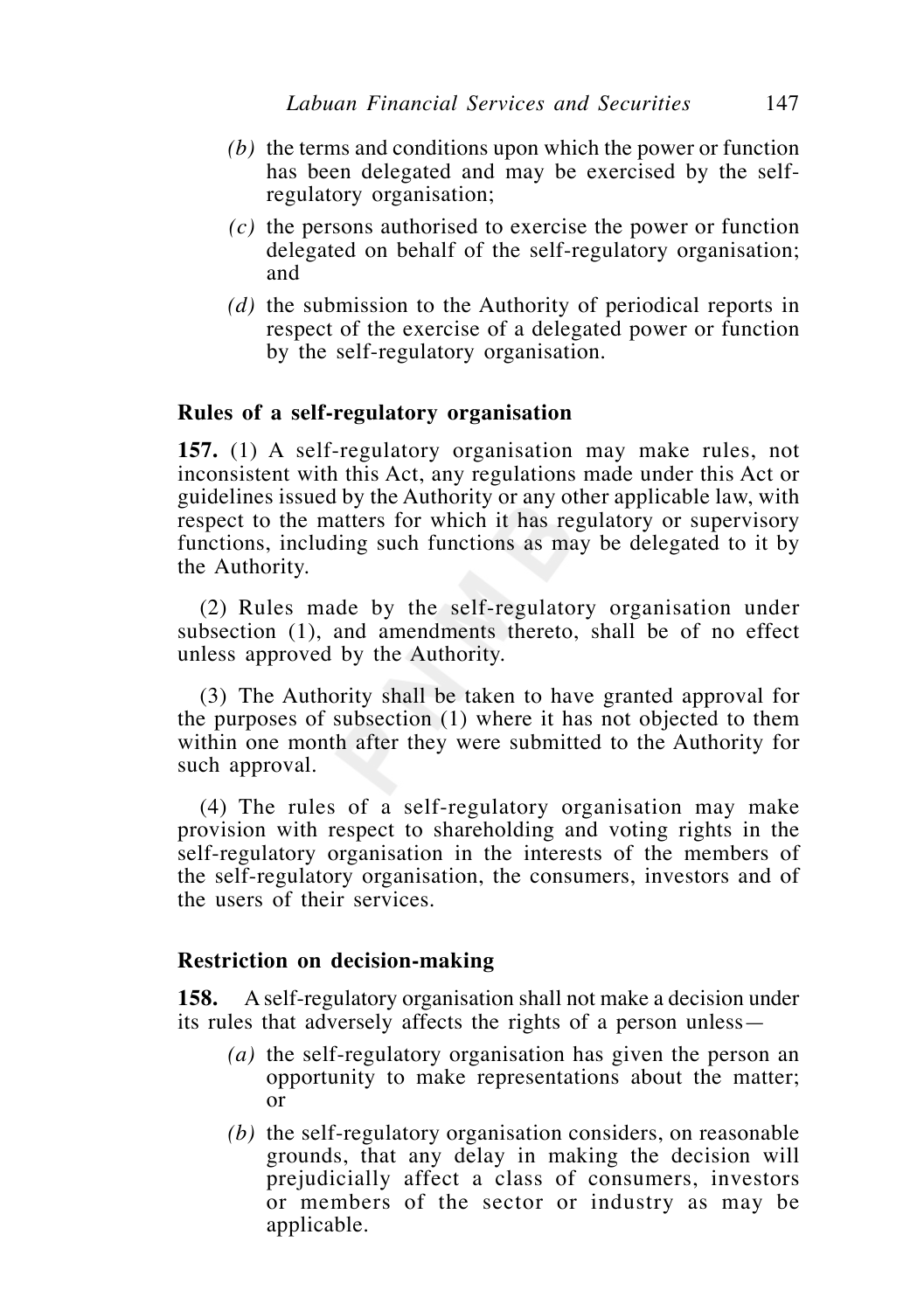# **Obligations of and in relation to officers of a self-regulatory organisation**

**159.** A self-regulatory organisation shall notify the Authority, in the manner specified by the Authority, as soon as practicable before or after a person is appointed as an officer of the selfregulatory organisation.

# **Powers to direct a self-regulatory organisation**

**160.** (1) The Authority may, after giving a self-regulatory organisation reasonable opportunity to make representations about the matter, give a written direction to the self-regulatory organisation—

- *(a)* suspending, for the period specified in the direction, a specified provision of its constitution or its rules;
- *(b)* requiring, subject to the Labuan Companies Act 1990 or any other law, the amendment of its constitution as specified in the direction so as to bring it in conformity with this Act, any regulations made under this Act or any rules made by the Authority;
- *(c)* requiring the amendment of its rules as specified in the direction so as to bring them in conformity with the relevant Act; or
- *(d)* for the implementation or enforcement of its constitution or its rules.

 (2) Where the Authority has reasonable grounds to believe that—

- *(a)* an officer of a self-regulatory organisation is not a fit and proper person under this Act; or
- *(b)* a particular person's appointment or continuing in office as an officer of a self-regulatory organisation is likely to be detrimental to the self-regulatory organisation or to affect prejudicially the interest of the investors and consumers of financial services or of members of the relevant sector or industry,

the Authority may, after giving the officer and the self-regulatory organisation reasonable opportunity to make representations, direct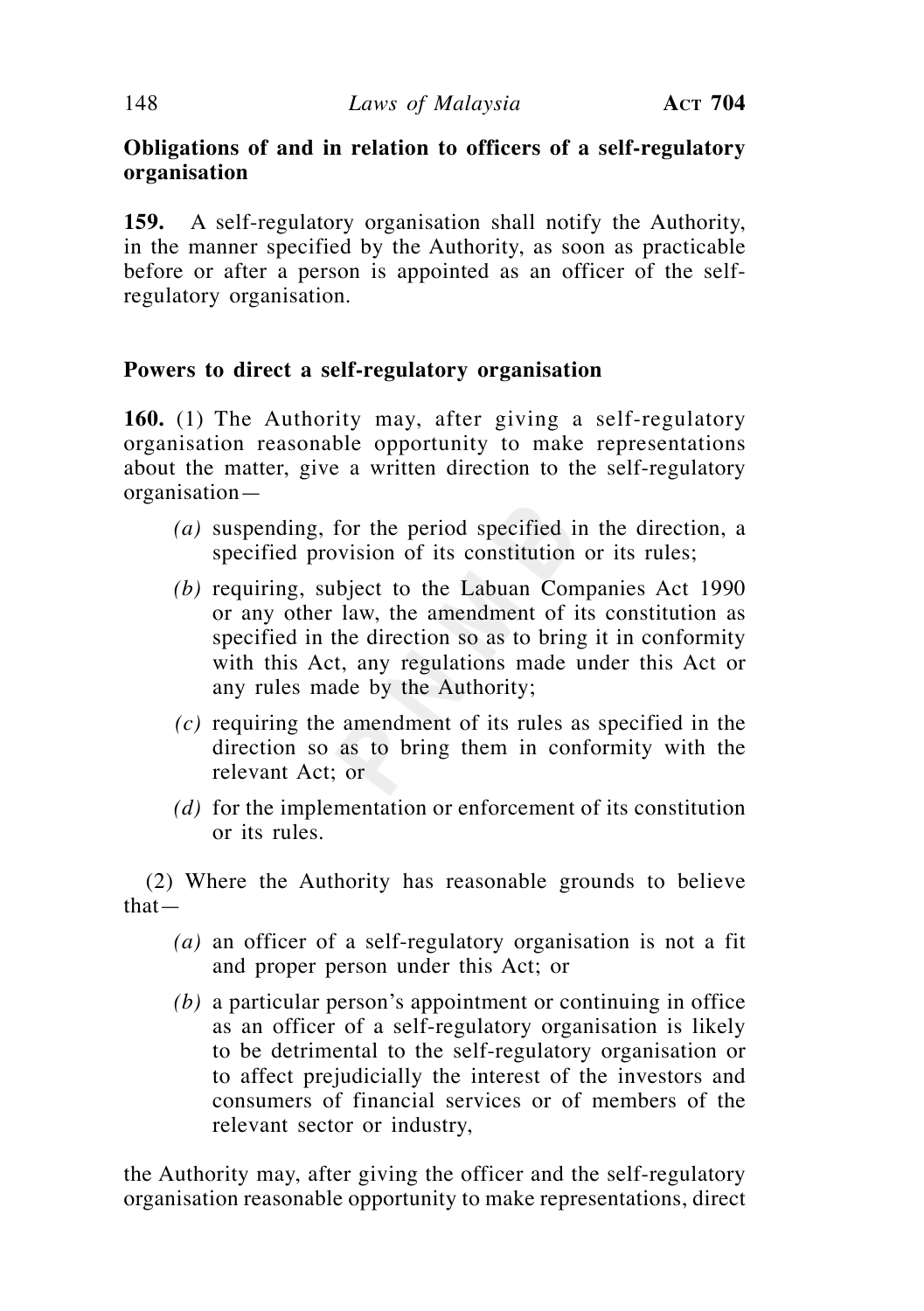the self-regulatory organisation not to appoint the officer, or to remove the officer from office.

 (3) Subsections (1) and (2) shall not limit the directions that the Authority may give to a self-regulatory organisation.

# **Termination of arrangements and revocation of declaration or recognition**

**161.** (1) The Authority may revoke a declaration or recognition where—

- *(a)* the self-regulatory organisation has failed to commence operations within three months after an arrangement under this Part has been entered into;
- *(b)* the Authority is not satisfied that the self-regulatory organisation is properly performing or is able to perform the functions or powers delegated to it, or its other functions and powers;
- *(c)* the Authority is satisfied that the self-regulatory organisation has committed a material breach of an arrangement or of a relevant Act or other applicable law;
- *(d)* it appears to the Authority that the self-regulatory organisation is involved in a financial crime; or
- *(e)* the self-regulatory organisation fails to comply with a direction of the Authority.

 (2) The Authority shall not revoke a declaration or a recognition unless the Authority has notified the self-regulatory organisation of its intention and the reason for the Authority's action, and has given the self-regulatory organisation a reasonable opportunity to make representations to the Authority.

 (3) The Authority shall cause notice of the revocation under subsection (1) to be published in the *Gazette.*

# **Amendments to the constitution of a self-regulatory organisation**

**162.** Notwithstanding section 24 of the Labuan Companies Act 1990, an amendment to the constituent documents of a self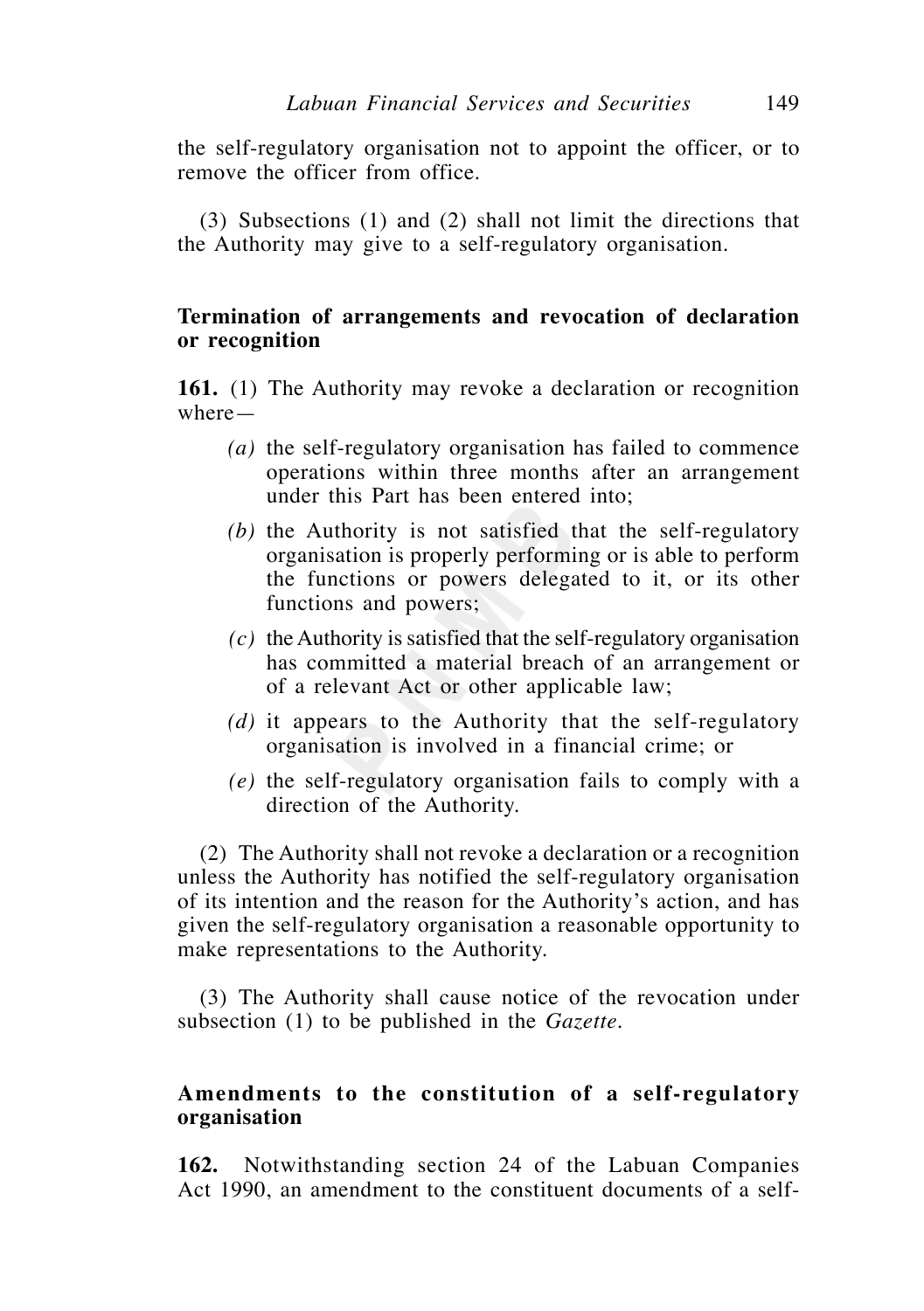regulatory organisation shall be of no effect unless it is approved by the Authority.

# **Protection for a self-regulatory organisation**

**163.** A self-regulatory organisation, the officer or employee of a self-regulatory organisation or a member of a committee of a self-regulatory organisation shall not be liable for any loss sustained by or damage caused to any person as a result of anything done or omitted by them in the performance, in good faith, of their functions and duties in connection with the regulatory or supervisory functions of the self-regulatory organisation, including those delegated to it by the Authority.

# **Financial statements of the self-regulatory organisation**

**164.** (1) Within six months of the end of each financial year the self-regulatory organisation shall file with the Authority a copy, certified by the secretary as a true copy, of the financial statements of the self-regulatory organisation for that year prepared and audited in accordance with Part VI of the Labuan Companies Act 1990.

(2) The financial statements shall be audited by an auditor.

 (3) Where, in the course of his audit, the auditor of a selfregulatory organisation has reason to believe that—

- *(a)* there has been a material adverse change in the risks inherent in the business of a self-regulatory organisation with the potential to jeopardise the ability of the self-regulatory organisation to continue as a going concern;
- *(b)* the self-regulatory organisation may be in contravention of this Act, any regulations made under this Act, any guidelines issued by the Authority or any directions issued by the Authority;
- *(c)* a financial crime has been, is being or is likely to be committed; or
- *(d)* serious irregularities have occurred,

he shall forthwith report in writing the matter to the Authority.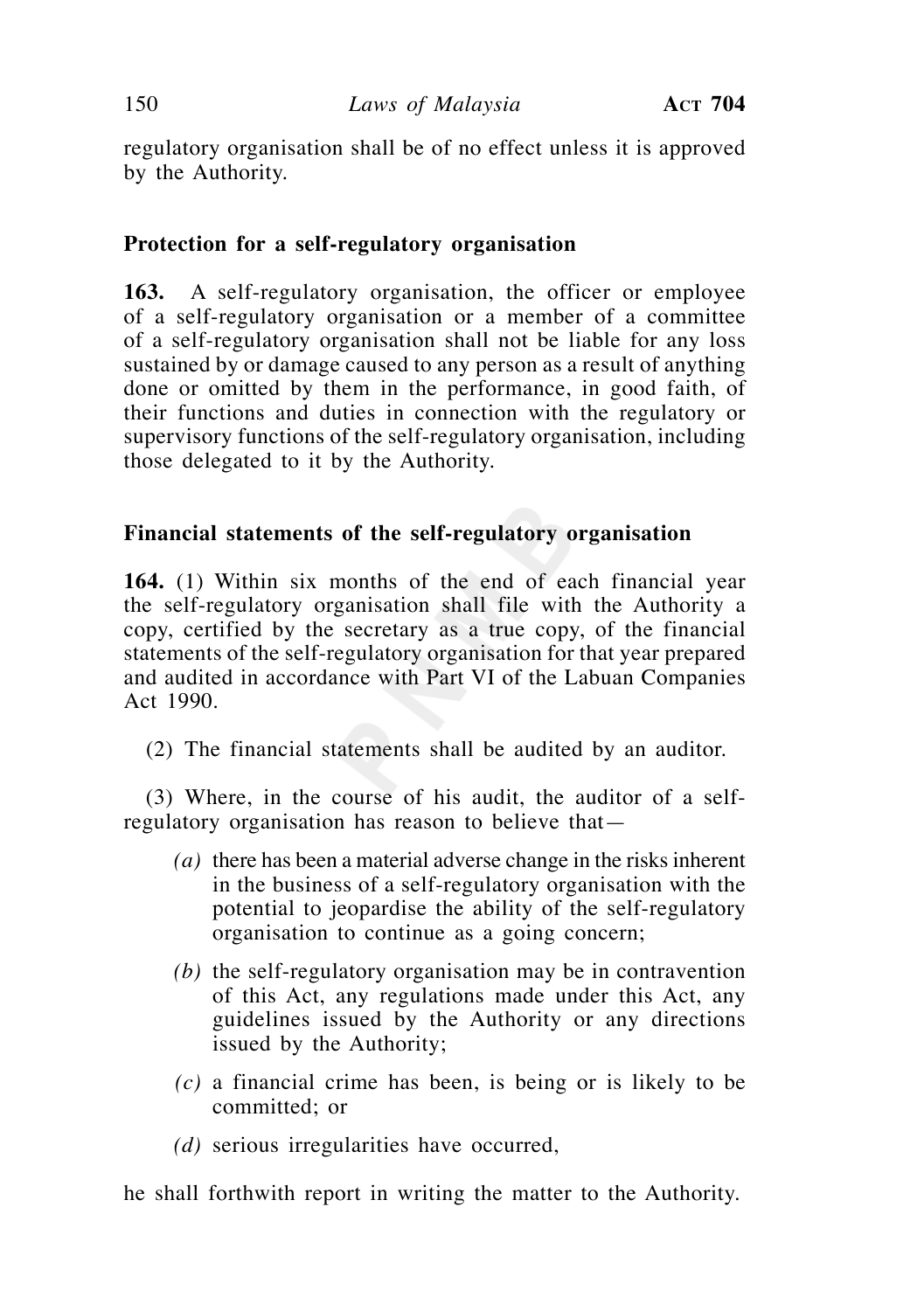(4) Any report made under subsection (3) shall not constitute a breach of the duties of the auditor.

# **Powers of Authority with respect to self-regulatory organisations**

**165.** For the purposes of this Division, the powers conferred to the Authority under section 160 shall apply equally with respect to any Labuan corporation or organisation declared or recognised by the Authority as a self-regulatory organisation under section 156.

# Part XI

#### MISCELLANEOUS

DIVISION 1

#### APPEALS

# **Appeals**

**166.** (1) Any person who is aggrieved by the decision of the Authority to reject an application for a licence or registration or to revoke a licence or registration under this Act may, within thirty days of the decision being notified to him, appeal to the Authority in writing.

 (2) The Authority shall, after considering the appeal under subsection (1), make a final decision and shall notify the applicant in writing of its decision.

 (3) An applicant who is aggrieved by the decision of the Authority under subsection (2) may, within thirty days of the decision being notified to him, appeal to the Minister in writing who may confirm, vary or reverse the decision, and whose decision shall be final.

 (4) For the avoidance of doubt, the bringing of an appeal under subsections (1) and (3), does not suspend the decision being appealed against.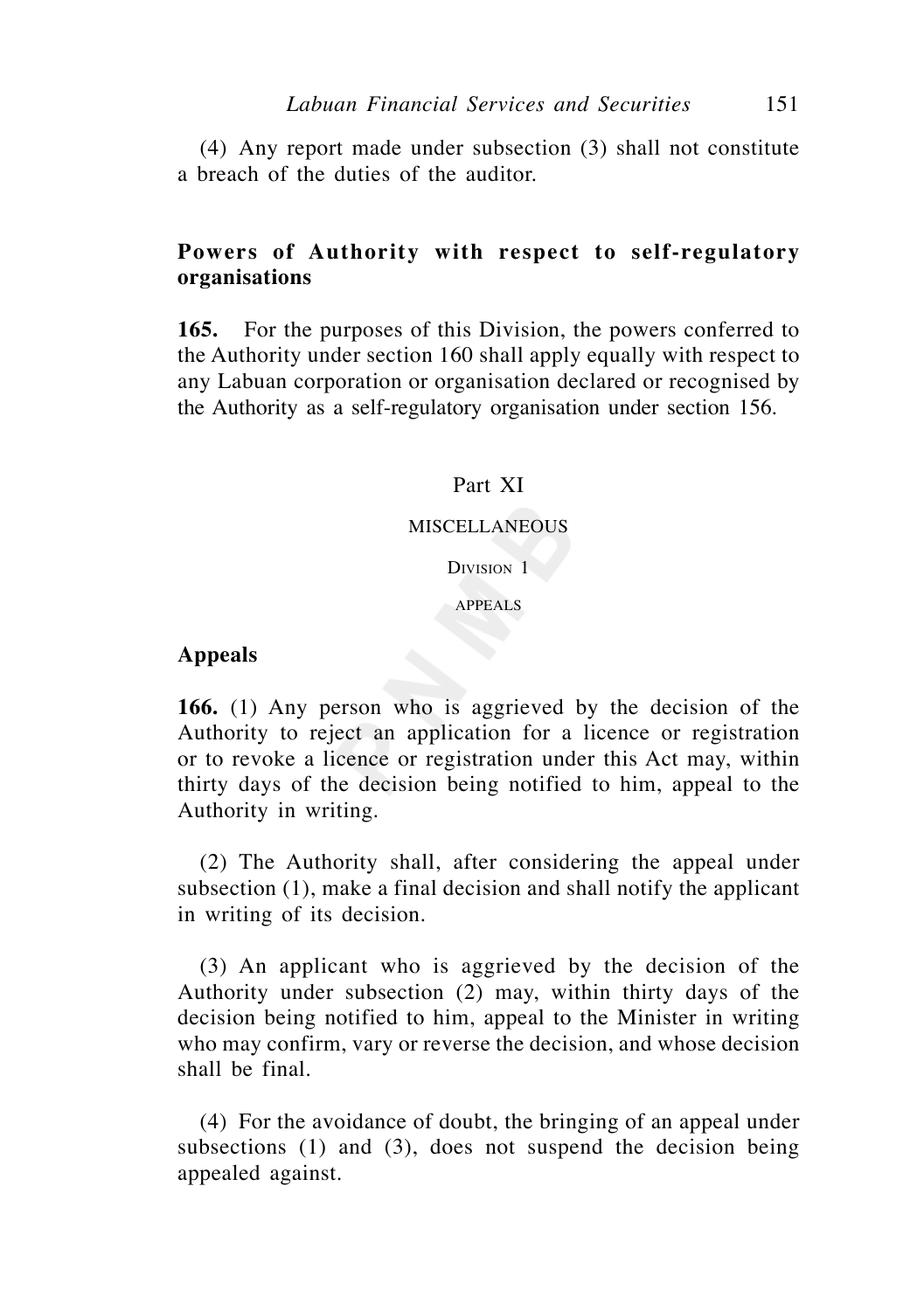DIVISION 2

REVOCATION AND SURRENDER

## **Revocation of consent, licence or registration**

**167.** The Authority may revoke any consent, licence or registration made under this Act—

 *(a)* at the request of the licensed entity;

 *(b)* where—

- (i) the licensed entity has ceased to carry on business in or from within Labuan;
- (ii) the licensed entity has contravened any provision of this Act or any terms, conditions, restrictions or limitations attached to the licence or registration as the case may be;
- (iii) the Authority has, either in connection with the application for the licence or registration, or at any time after the grant of the licence or registration, been provided with false or misleading information, document or declaration by or on behalf of the licensed entity;
- (iv) the licensed entity has been convicted of an offence under this Act or of a criminal offence in any recognised country or jurisdiction;
- (v) the licensed entity has knowingly and wilfully supplied false, misleading or inaccurate information or failed to disclose information required under this Act;
- (vi) the licensed entity is carrying on business in a manner that the Authority reasonably believes to be detrimental to the interests of, in the case of licensed entities under Part III, investors of mutual funds, or to the public interest;
- (vii) the licensed entity is declared bankrupt or has been wound-up or otherwise dissolved;
- (viii) a resolution for the licensed entity's voluntary winding-up has been passed;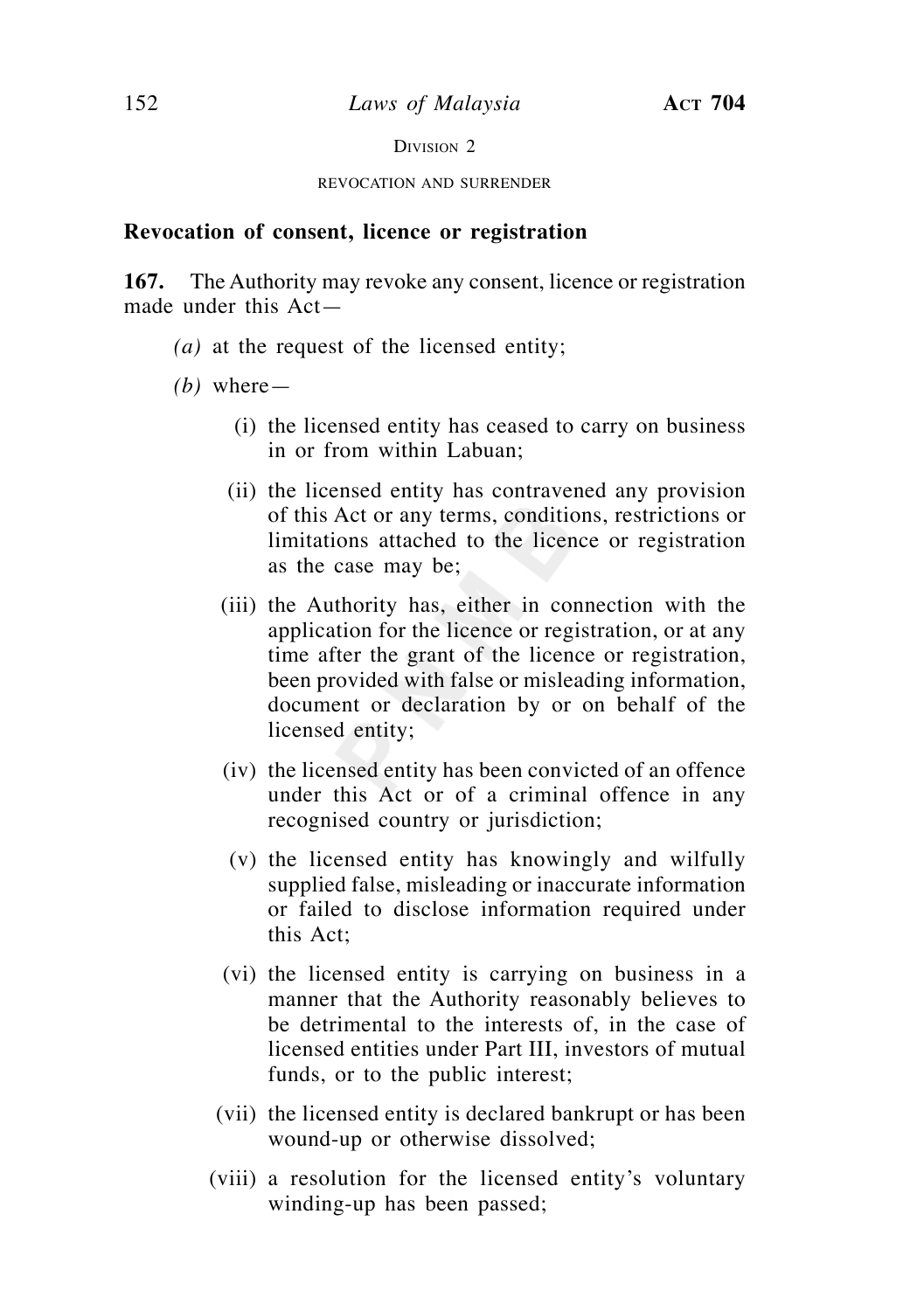- (ix) in relation to a bank licensee or an insurance licensee, where any guarantee or undertaking referred to in sections 88 and 89 or sections 103 and 104 has not been honoured; or
- (x) the Authority in its discretion deems fit for any other reason.

## **Revocation procedure**

**168.** (1) Before revoking any consent, licence or registration under section 167, the Authority shall—

- *(a)* give the licensed entity notice in writing of the grounds on which it intends to do so;
- *(b)* afford the licensed entity opportunity to make written representations to it within a period of thirty days after receipt of the notice; and
- *(c)* take such representations into consideration.

 (2) Where the Authority revokes any licence or registration under section 167, the Authority shall give notice in writing to the licensed entity of such revocation and the revocation shall take effect on the date specified in the notice.

 (3) Where the revocation is of a bank licence or an insurance licence, the Authority shall, as soon as practicable, publish in one widely circulated newspaper in Malaysia and one international financial newspaper a notice of the revocation of the bank licence or the insurance licence, as the case may be, under this section but any delay in publishing such notice or failure to publish such notice shall not in any manner affect the validity of such revocation.

 (4) Where the revocation is of the registration of a Labuan trust company, in addition to subsections  $(1)$  and  $(2)$ —

 *(a)* upon a request for revocation, the Labuan trust company shall satisfy the Authority that it has made adequate provision in respect of all its liabilities and shall also appoint a date on which the revocation is to take effect; and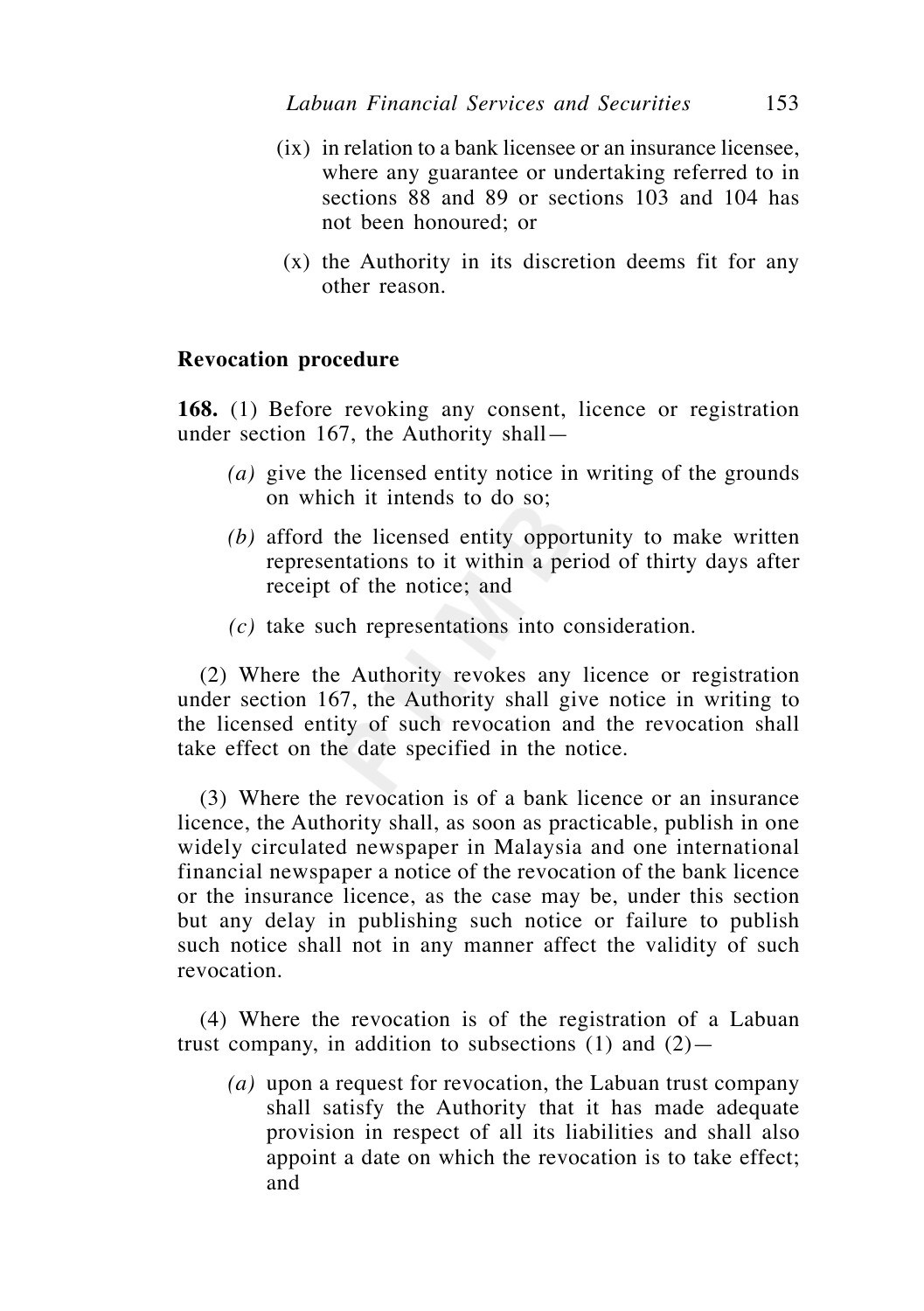*(b)* the Labuan trust company shall, not later than twentyone days before the date appointed under paragraph (4)*(a)* above, publish an advertisement of the proposed revocation of its registration in at least one widely circulated Malaysian newspaper and one international financial newspaper.

## **Surrender of licence or registration**

**169.** (1) Any licensed entity under this Act may surrender its licence or registration respectively with the prior approval of the Authority.

 (2) The licensed entity shall give fourteen days' notice to the Authority of the surrender.

 (3) The Authority shall give its approval if it is satisfied that licensed entity has made adequate provision in respect of all its liabilities, and thereupon shall appoint a date on which the surrender is to take effect.

 (4) Where the approval of the Authority has been obtained under subsection (3), the licensed entity shall, not later than twenty-one days before the date appointed under subsection (3), publish an advertisement of the proposed surrender in at least one widely circulated Malaysian newspaper and one international financial newspaper.

 (5) The Authority shall, as soon as practicable, publish in the one widely circulated Malaysian newspaper and one international financial newspaper a notice of every surrender under this section but any delay in publishing such notice or failure to publish such notice shall not in any manner affect the validity of such surrender.

### **Consequences of revocation or surrender of licence**

**170.** (1) Where the revocation of a licence or registration under section 167 or the surrender of a licence or registration under section 169 has taken effect, the licensed entity shall, as from the date such revocation or surrender takes effect, cease to transact any further business.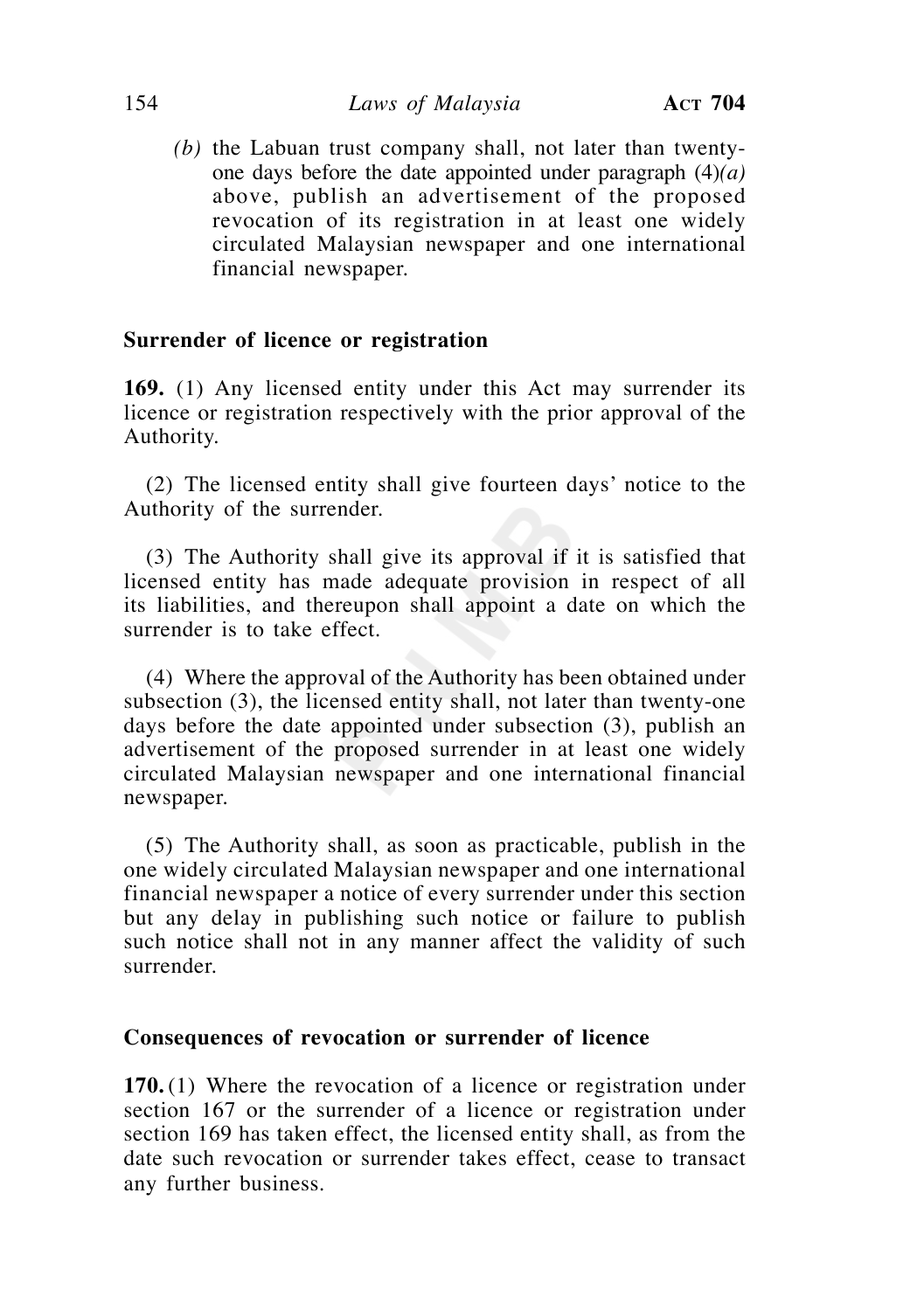(2) Notwithstanding subsection (1), where a licensed entity continues to exist as a corporation after the revocation of its licence has taken effect, the Minister may, on the recommendation of the Authority, authorise in writing such licensed entity to continue to transact its business activities to such extent and for such duration as the Minister may specify in the authorisation for the purposes of the winding-up of its affairs or for the purposes of meeting the claims of its policy owners, other customers or creditors.

 (3) Every licensed entity whose licence has been revoked or surrendered shall continue to be subject to the provisions of this Act as long as its liabilities remain unsatisfied or not otherwise provided for.

#### DIVISION 3

#### GENERAL

#### **Payment systems**

**171.** (1) No person shall—

- *(a)* commence to operate any payment system in, from or through Labuan; or
- *(b)* where such person has been operating any payment system in, from or through Labuan immediately before the coming into operation of this Act, continue to operate such system,

unless he has submitted for the approval of the Authority the scheme of operations of the payment system and the rules, contract, by-laws or other documents relating to the rights, duties and liabilities of the persons participating in the payment system and obtained the authorisation in writing of the Authority to operate the payment system.

 (2) Before making any decision under subsection (1), the Authority may require the person seeking authorisation to submit to the Authority such other information and particulars relating to the payment system or to the person seeking the authorisation, or to the persons who are or will be participating in the payment system, as the Authority may specify, and may also make such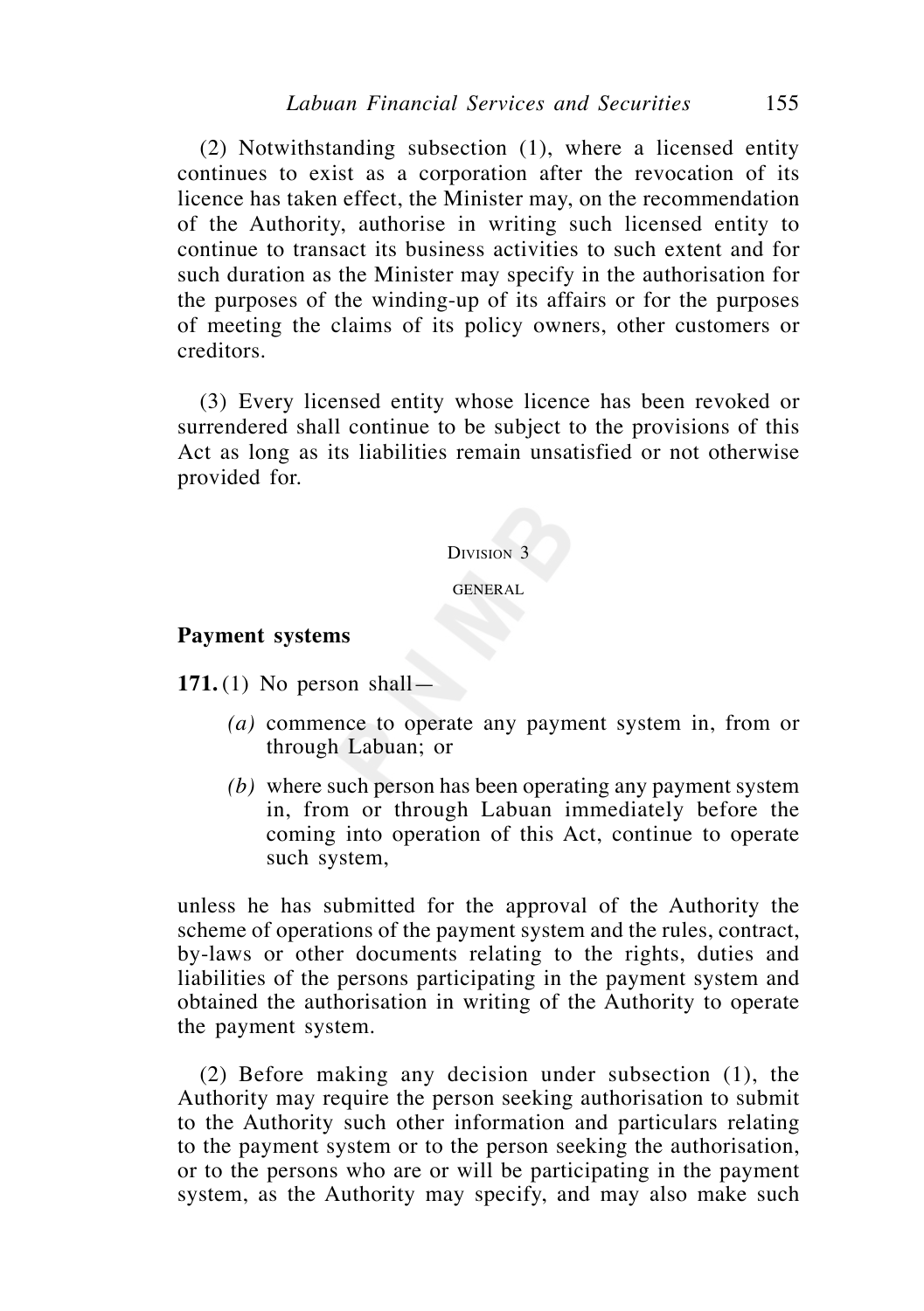inspection of the premises, equipment, machinery, books or other documents, accounts and transactions relating to the payment system as the Authority may consider desirable.

 (3) The Authority may approve or reject a scheme submitted under subsection (1) and the rules, contract, by-laws or other documents relating to the scheme and submitted with the scheme or may approve the same subject to such modifications and alterations to the scheme, or to any or all such documents submitted therewith, as it may deem necessary, desirable or expedient, and may in giving any authorisation under this section, impose such restrictions, limitations, or conditions as it may deem fit.

 (4) Notwithstanding anything contained in any authorisation given, or in any scheme or document approved, under subsection (3), any person authorised under that subsection shall comply with any regulations made under this Act relating to payment systems, and where there is any conflict or inconsistency between the terms of such authorisation or anything in such scheme or in any such document and such regulations, the provisions of the regulations shall prevail and have full force and effect.

 (5) While an authorisation under subsection (3) is in force, the Authority may, from time to time, inspect the premises, equipment, machinery, books or other documents, accounts or transactions relating to the payment system.

 (6) The Authority may, at any time, after giving the person authorised under subsection (3) a reasonable opportunity to make representations, revoke or suspend, or amend anything contained in, an authorisation granted under that subsection.

 (7) In making any revocation under subsection (6), the Authority may include requirements of a consequential, ancillary or incidental nature to be complied with by the person whose authorisation is being revoked or by any person participating in the system, and in making any suspension under that subsection, the Authority may impose such terms, conditions and requirements as it deems necessary or expedient.

 (8) Any person whose authorisation is revoked or suspended under subsection (6) shall immediately cease to operate the payment system in respect of which the authorisation was revoked or suspended.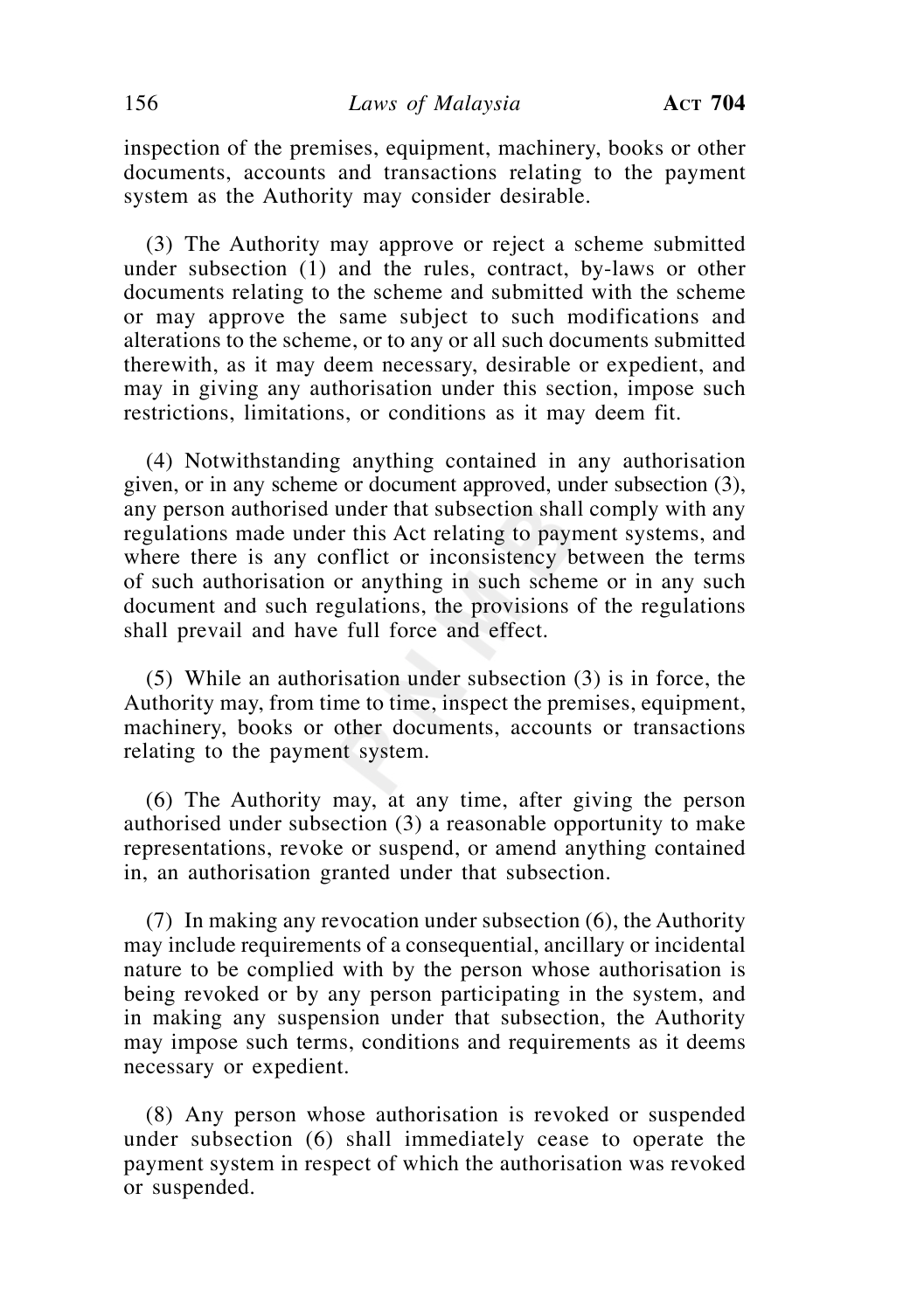(9) No Labuan licensed entity shall be granted an approval to operate any payment system under this section.

## **Transfer of business**

**172.** (1) For the purposes of this section, any reference to "transferor" is a reference to a licensed entity under Part V (Divisions 1, 2 and 3 only), Part VI and Part VII, transferring its business which requires it to be licensed under this Act and the "transferee" is a reference to the licensed entity who is licensed to carry out such business, receiving the transfer from the transferor.

 (2) The whole or any part of the business of a transferor may be transferred to the transferee if the transfer is effected by a scheme under this section.

 (3) A scheme under this section shall not provide for the business of the transferor to be transferred to a person who is not yet licensed to carry out such business under this Act or who is not yet in existence except when it is expressly provided in the scheme that such scheme shall only come into operation upon such person being licensed.

 (4) A scheme under this section may include provisions for matters incidental to the transfer thereby effected and provisions for giving effect to that transfer, and in particular may include provision for—

- *(a)* any property, rights or liabilities of the transfer including the assets comprising the insurance fund (in the case of a transfer of an insurance business), to vest, by virtue of the scheme and without further assurance, in the transferee;
- *(b)* in the case of a transfer of an insurance business, the registration by the transferee of policies transferred, for the amounts to be included in respect of those policies in the transferee's insurance fund and for other matters arising under this Act out of the transfer;
- *(c)* the continuation by or against the transferee of any legal proceedings pending or against the transferor;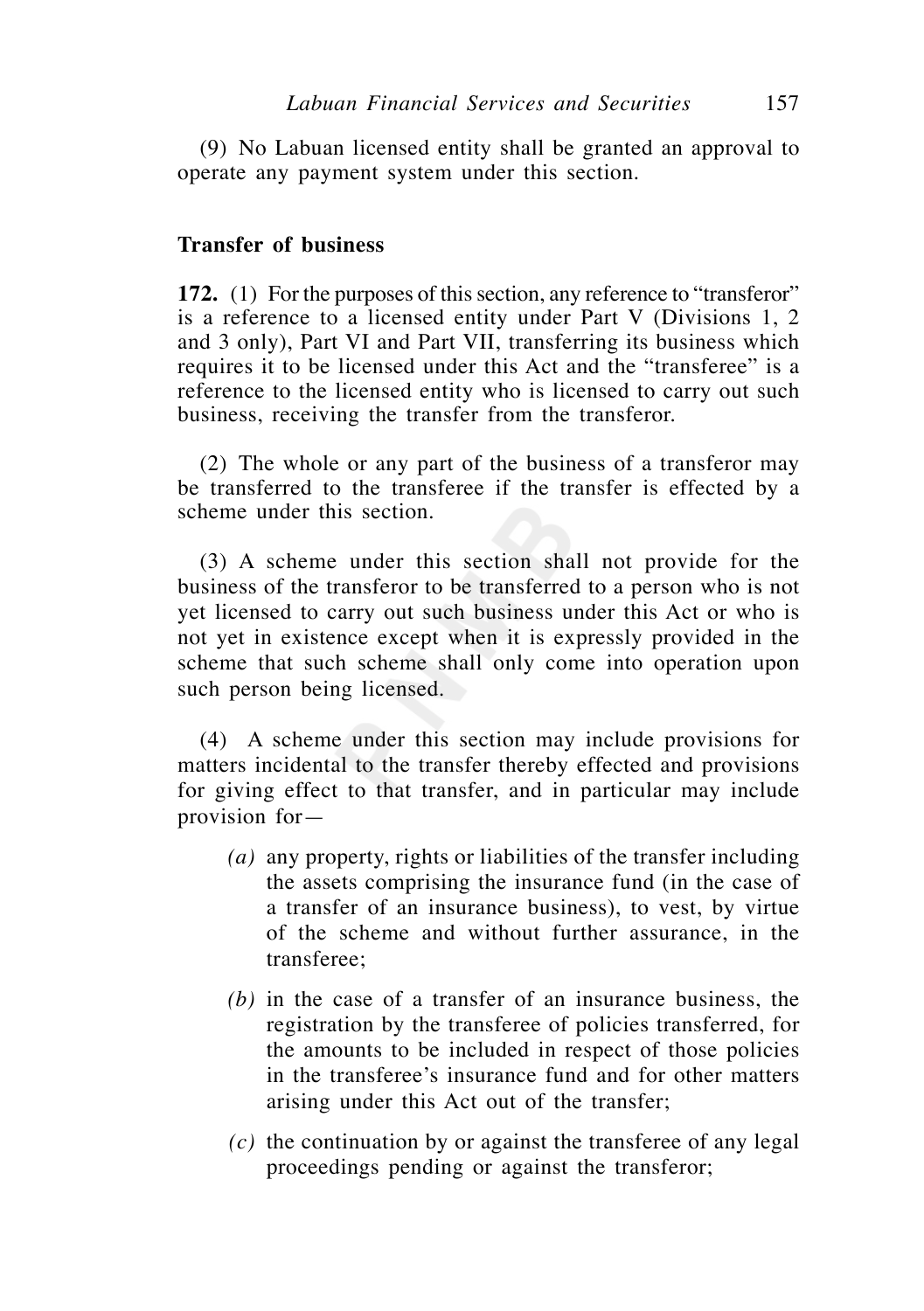- *(d)* the dissolution without the winding-up, of the transferor; or
- *(e)* such incidental, consequential and supplementary matters as are necessary to secure that the scheme shall be fully and effectively carried out.

 (5) A scheme under this section shall be of no effect unless it is first approved by the Authority and subsequently confirmed by the Court.

 (6) The following provisions shall apply in respect of every scheme:

- *(a)* the transferor shall submit to the Authority a copy of the scheme together with copies of reports, if any, setting out the terms of the scheme;
- *(b)* each of the parties to the scheme shall, not later than one month after a copy of the scheme is submitted to the Authority, cause to be published in not less than two daily newspapers approved by the Authority a notice, containing such particulars as may be specified, of the intention to make an application to the Court for confirmation of the scheme; and
- *(c)* each of the parties to the scheme shall, for a period of fifteen days after the publication of the notice mentioned in paragraph *(b)*, keep of a copy of that scheme at its office in Labuan and such copy shall be open to inspection by all of its members and policy owners who are affected by the scheme.

 (7) In addition to subsection (6), in respect of a scheme for the transfer of an insurance business, the following provisions shall apply:

- *(a)* actuarial reports, if any, shall be submitted together with copies of the scheme;
- *(b)* the transferor shall submit to the Authority a report sufficient to indicate the opinion of the actuary on the likely effects of the scheme on policy owners of the parties to the scheme in respect of any transfer of life insurance business;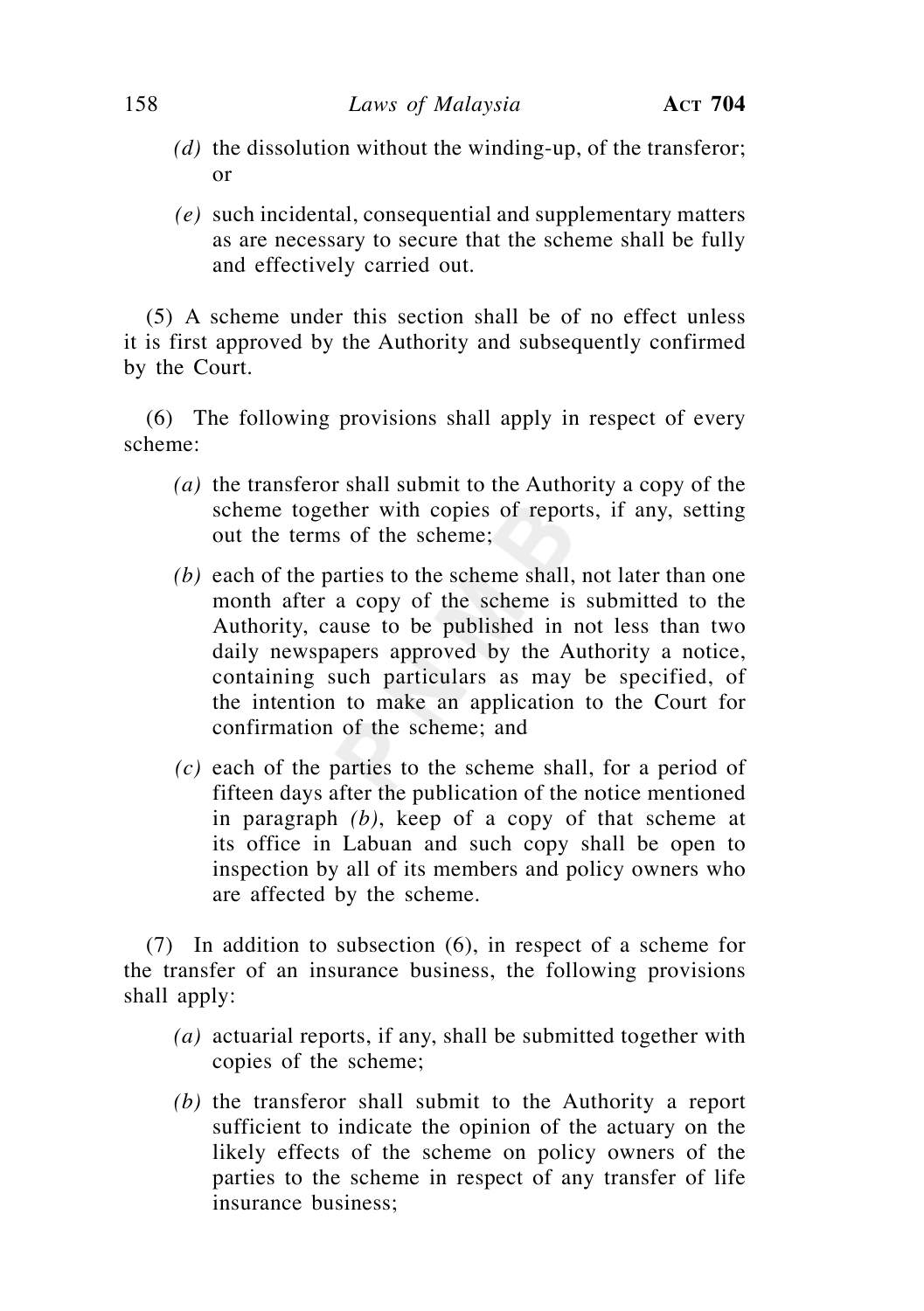- *(c)* each of the parties to the scheme shall furnish a copy of and the report mentioned in paragraph *(b)* to any person who asks for such copy at any time before the Court confirms the scheme; and
- *(d)* the Authority may cause a report on a scheme to be made by an actuary independent of the parties to the scheme and, if it does so, shall cause a copy of the report to be sent to each of such parties.

 (8) Copies of any scheme and any such report as are mentioned in subsections (6) and (7), or summaries thereof approved by the Authority, shall, except so far as the Court upon application made in that behalf otherwise directs, be transmitted by each of the parties to the scheme to each of its policy owners affected by the scheme.

 (9) The parties to a scheme shall be jointly and severally liable to reimburse to the Authority any costs or expenses incurred by the Authority under this section in connection with the scheme; and the scheme shall include provisions as to how the liability is to be borne as between such parties:

 Provided that where the Court has made any order as to costs, the costs to be reimbursed to the Authority shall not exceed the amount specified in such order.

(10) The Authority may approve or reject a scheme.

 (11) After a scheme has been approved by the Authority under subsection (10), an application may be jointly made to the Court by way of *ex parte* originating summons by the parties to the scheme for such order of the Court to confirm such approved scheme and to facilitate or enable the scheme being given effect to.

 (12) An application to the Court with respect to any matter connected with a scheme may, at any time before confirmation of the scheme by the Court, be made by the Authority or by any person who in the opinion of the Court is likely to be affected by the scheme.

 (13) The Court may confirm a scheme with or without modifications or may refuse to confirm the scheme.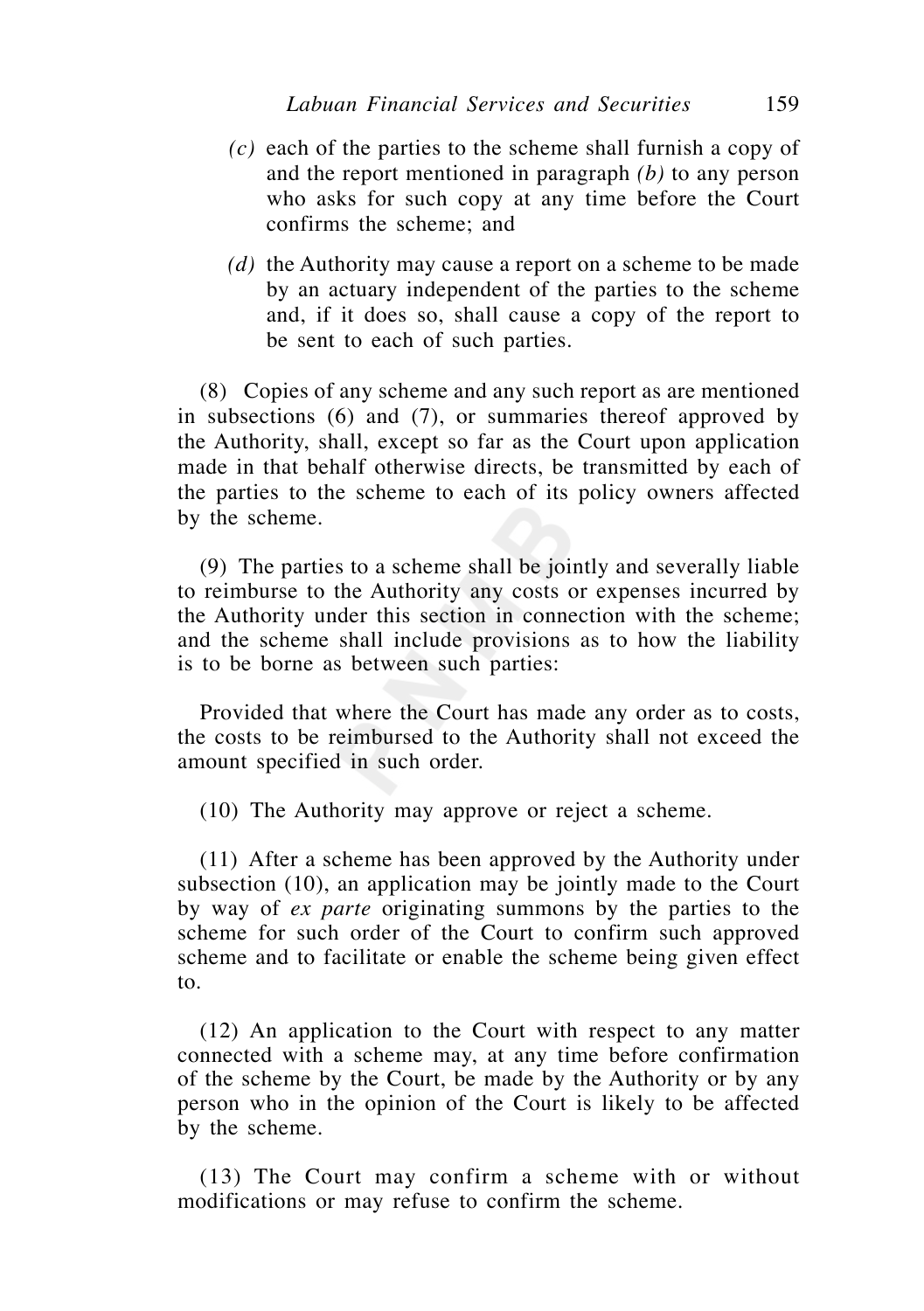(14) A scheme which has been confirmed by the Court under subsection (13) shall have effect according to its tenor notwithstanding anything in the preceding sections and shall be binding on any person thereby affected.

 (15) On confirmation of the scheme, each of the parties to the scheme shall, unless it is an unincorporated company file a copy of the scheme with the Authority and with the regulatory authorities in its country of establishment or origin.

 (16) The transferee shall, within one month after the scheme takes effect, lodge with the Authority—

- *(a)* statements of the assets and liabilities of each of the parties to the scheme, as at the time immediately before the transfer, signed on behalf of such party;
- *(b)* a copy of the scheme as confirmed by the Court and a sealed copy of the order of the Court confirming the scheme; and
- *(c)* a declaration made by the chairman of the board of directors of the transferee, or by its principal officer in Labuan, fully setting out every payment made or to be made to any person on account of the transfer, and stating that, to the best of his belief, no other payment beyond those so set out has been, or is to be, made on account thereof by or with the knowledge of the parties to the scheme.

 (17) The transferor shall lodge, within thirty days of the making of the order of the Court under subsection (11), an authenticated copy of such order together with an authenticated copy of the scheme approved by the Authority under subsection (10), with the appropriate authority, if any, concerned with the registration or recording of dealings in any movable property or an interest in movable property transferred pursuant to the order.

 (18) Where an order of the Court under subsection (11) vests any alienated land, or any share or interest in any alienated land, in the transferee—

*(a)* the Court shall, where such alienated land is in West Malaysia, pursuant to subsection 420(2) of the National Land Code, cause a copy of the order to be served on the Registrar of Titles or the Land Administrator, as the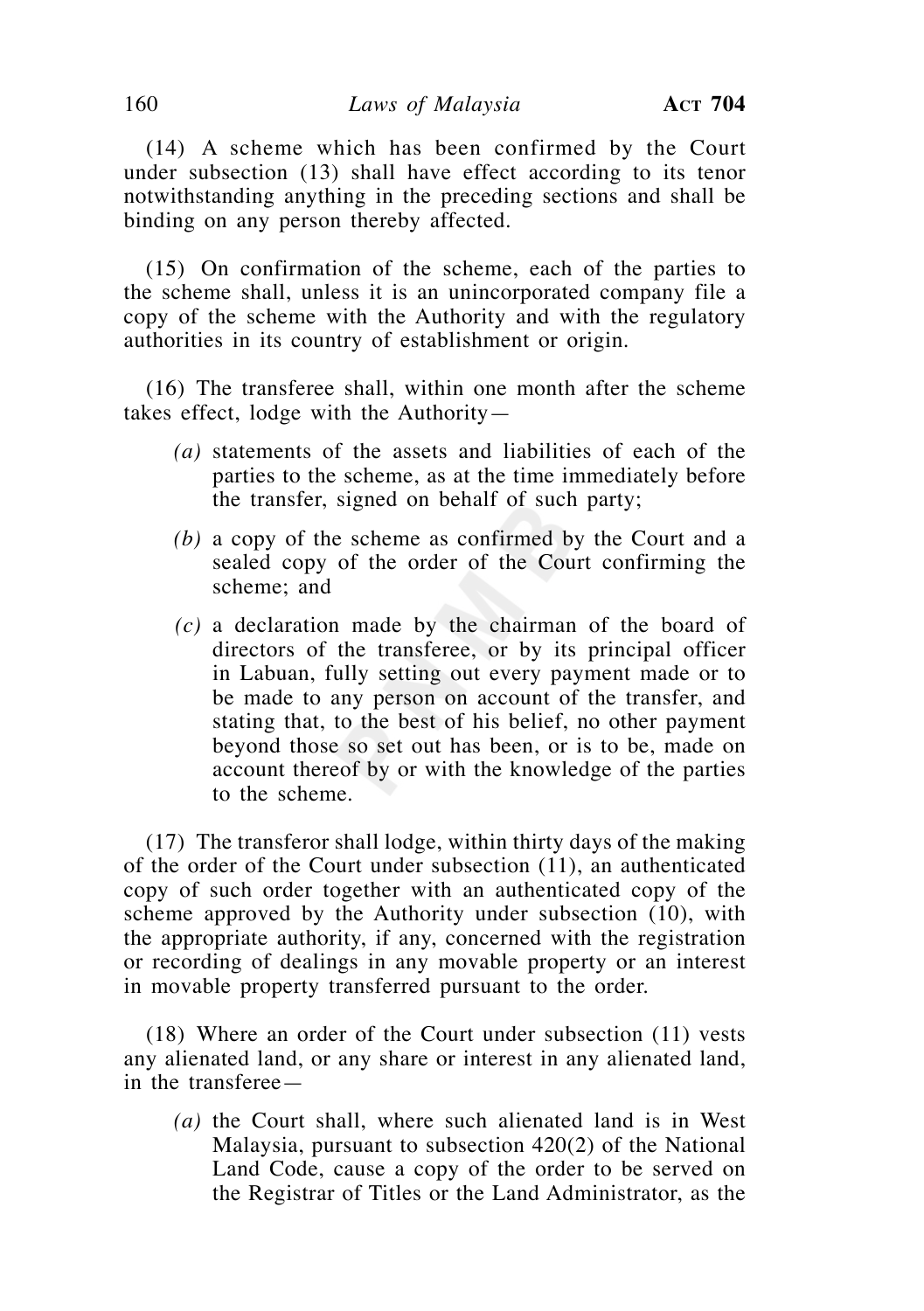case may be, immediately after the making of the order so that the Registrar of Titles or the Land Administrator, as the case may be, gives effect to the provisions of the subsections  $420(2)$ ,  $(3)$  and  $(4)$ ;

- *(b)* where such alienated land is in Sabah, the transferee shall, as soon as practicable after the order has been made, produce an authenticated copy of such order to the Registrar for the registration of the vesting of the alienated land or of the share or interest in alienated land in the transferee as provided under the Land Ordinance of Sabah; or
- *(c)* where such alienated land is in Sarawak, the transferee shall, as soon as practicable after the order has been made, produce an authenticated copy of such order to the Registrar for the registration of the vesting of the alienated land or of the share or interest in alienated land, in the transferee, as provided under the Land Code of Sarawak.

 (19) An order of the Court under subsection (11) may relate to any property or business of the transferor outside Malaysia and, if it so relates, effect may be given to it either in accordance with any reciprocal arrangements relating to enforcement of judgements that may exist between Malaysia and the country, territory or place outside Malaysia in which such property or business is, or where there are no such arrangements, in accordance with the law applicable in such country, territory or place.

 (20) In this section, "parties to the scheme" means the transferor and the transferee, and "parties to a scheme" shall be construed accordingly.

## **Internal audit**

**173.** (1) Every bank licensee and insurance licensee shall conduct an internal audit of its books and operations as the Authority may specify from time to time and shall submit to the Authority a report of such internal audit which shall include a report on the said licensee's accounting system and controls.

 (2) An internal auditor appointed by a bank licensee or an insurance licensee to carry out an internal audit of its books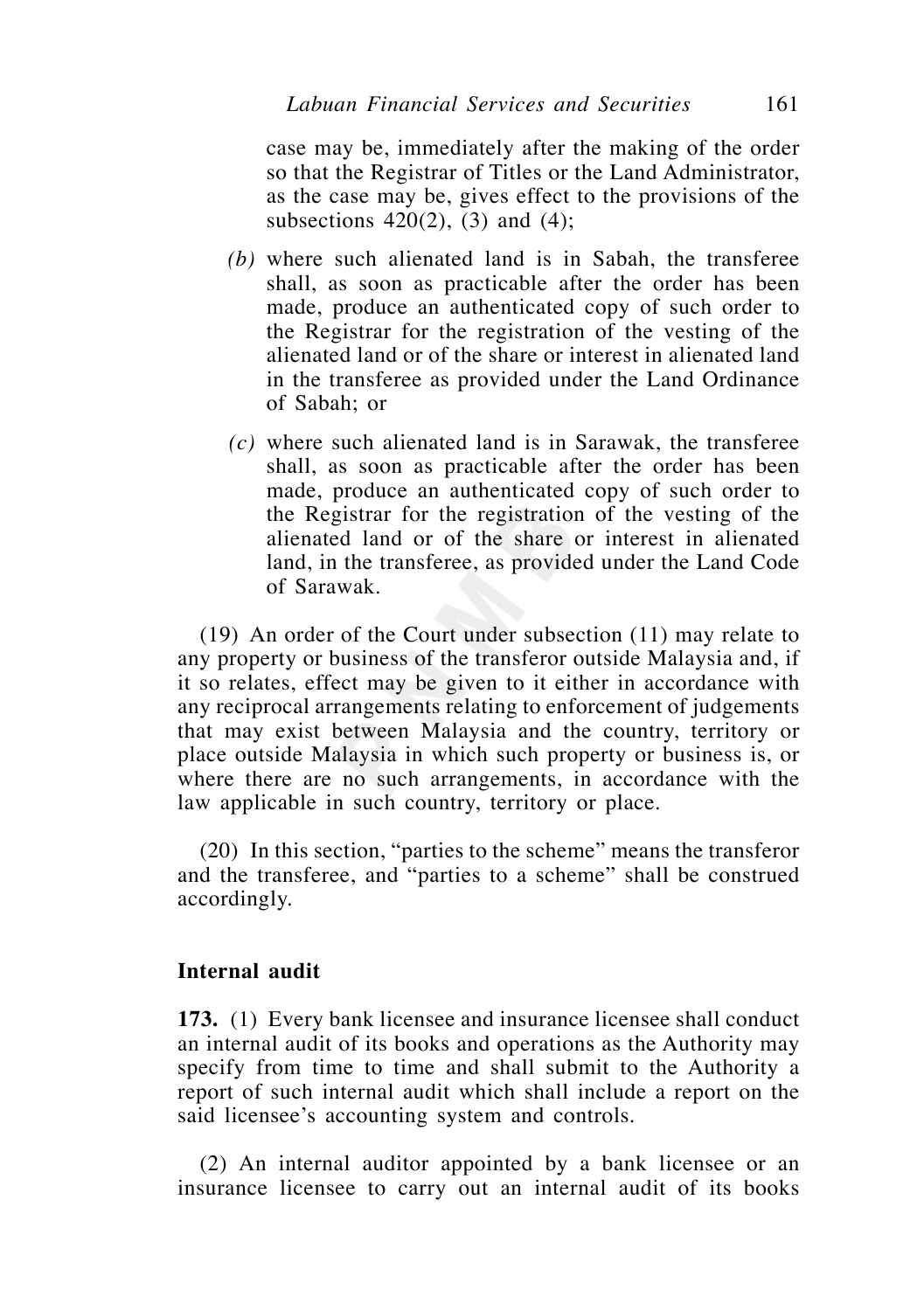and operations under subsection (1) shall for the purposes of this Part be deemed to be an officer of the bank licensee or the insurance licensee respectively and shall, at all times, be subject to section 178.

 (3) An internal audit may be carried out by any person except an external auditor of the bank licensee or insurance licensee, as the case may be, under section 174.

 (4) An internal auditor shall immediately report to the Authority if, in the course of his duties as an internal auditor of a bank licensee or insurance licensee, he is satisfied that—

- *(a)* there has been a contravention of the provisions of this Act or that an offence under any written laws has been committed by the bank licensee or insurance licensee or any of its officers or employees; or
- *(b)* any irregularity which jeopardises the interests of the creditors of the bank licensee or the insurance licensee, or, in the case of the insurance licensee, the interests of the policy owners, or any other serious irregularity, has occurred.

 (5) Any person who contravenes subsection (1) commits an offence and shall, on conviction, be liable to a fine not exceeding three million ringgit or to imprisonment for a term not exceeding five years or to both.

# **External auditor**

**174.** (1) Every licensed entity shall appoint an external auditor annually before such date or within such period as may be specified by the Authority.

 (2) The Authority may maintain a list of auditors for the purpose of this section.

 (3) An auditor appointed under subsection (1) shall carry out an audit of the accounts of the licensed entity in respect of its business operations and shall submit a report of such audit together with his comments on the accounting system and controls of the licensed entity to the participants of the licensed entity and to the Authority.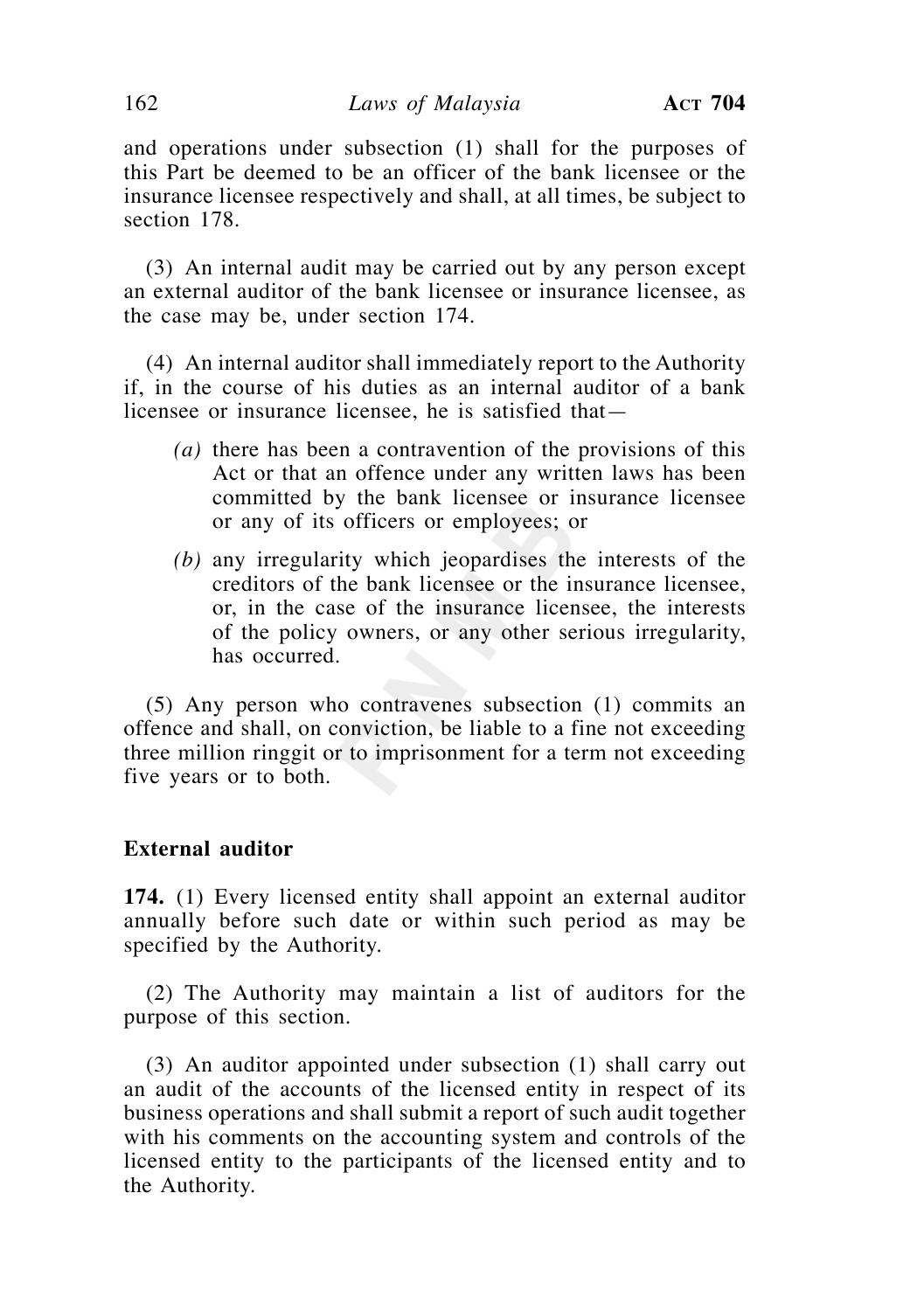(4) The Authority may, at any time, require an auditor appointed under this section to submit to the Authority such clarifications in relation to his audit as the Authority may specify.

 (5) An auditor shall immediately report to the Authority if, in the course of his duties as an auditor of a licensed entity, he is satisfied that—

- *(a)* there has been a contravention of the provisions of any Part of this Act or that an offence under any written laws has been committed by the licensed entity or any of its employees; or
- *(b)* any irregularity which jeopardises the interests of policy owners, in the case of a licensed entity under Part V, or creditors of the licensed entity, or any other serious irregularity, has occurred.

 (6) Any person who contravenes subsection (1) commits an offence and shall, on conviction, be liable to a fine not exceeding three million ringgit or to imprisonment for a term not exceeding five years or to both.

### **Accounts and records**

**175.** (1) A licensed entity under this Act shall cause to be kept proper accounting and other records that will sufficiently explain the transaction and financial position of the licensed entity.

(2) Every licensed entity and the directors thereof shall cause appropriate entries to be made in the accounting and other records of the licensed entity within sixty days of completion of the transaction to which they relate.

(3) It shall be mandatory for the accounting and other records of a licensed entity to be kept at the registered office of the licensed entity or at such place in Labuan as the directors of the licensed entity think fit and the accounting and other records shall at all times be open to inspection by any director and shall be kept in such manner as to enable them to be conveniently and properly audited.

 (4) The Authority may, in any particular case, direct that the accounting and other records of a licensed entity be open to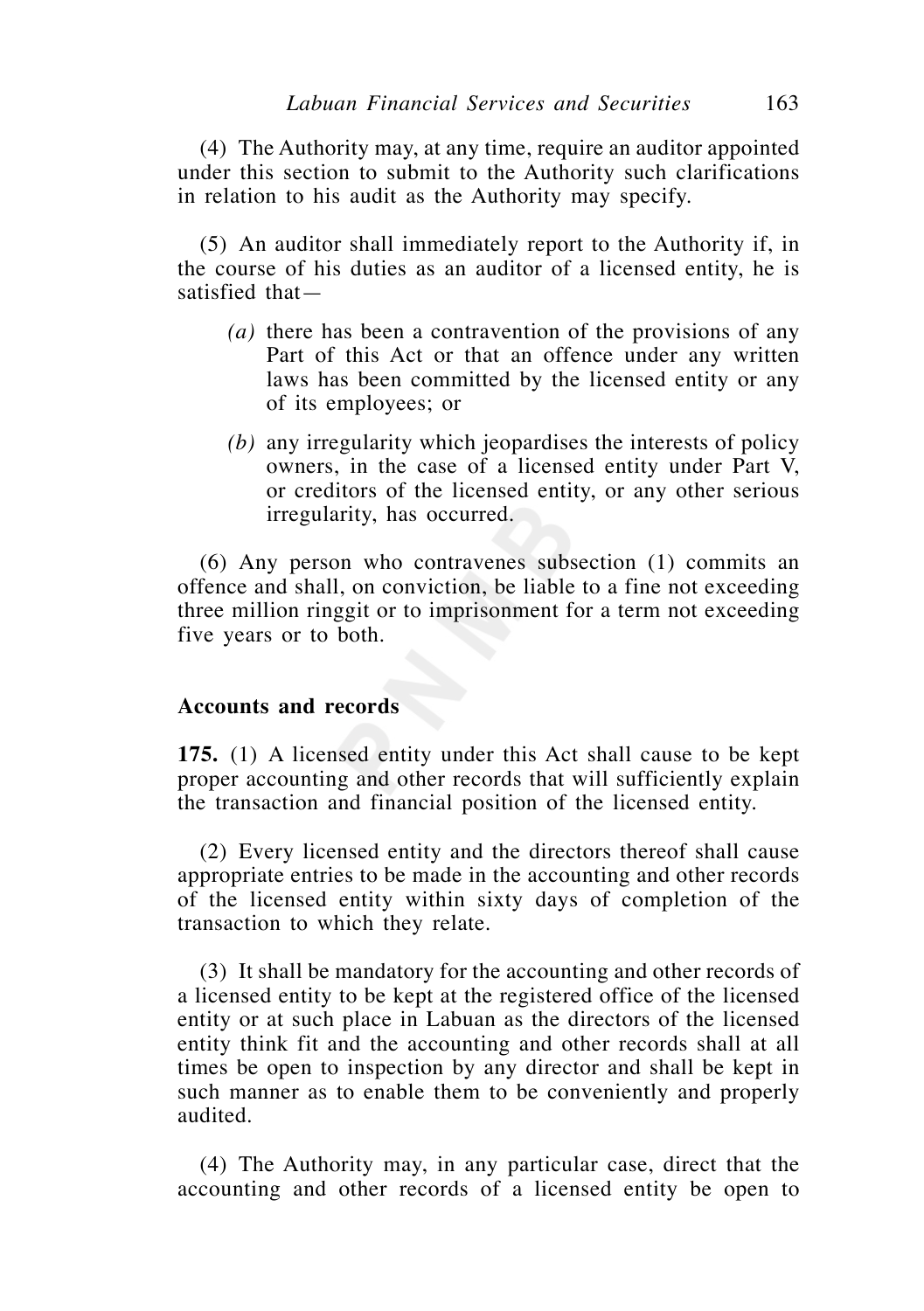inspection by an auditor acting for a director, but only upon an undertaking in writing that the information acquired by the auditor during his inspection shall not be disclosed to him except to that director.

(5) Any director of a licensed entity who fails to take all reasonable steps to secure compliance by the licensed entity with the requirements of this section, or a director who has by his own wilful act been the cause of any default by the licensed entity under this section commits an offence.

 (6) For the purposes of this section, "accounting and other records" shall include, if applicable, the following:

- *(a)* all sums of money received and expended by the licensed entity and the matters in respect of which the receipt and expenditure took place;
- *(b)* all sales and purchases of goods by the licensed entity;
- *(c)* the assets and liabilities of the licensed entity; and
- *(d)* all such relevant books and records as specified by the Authority.

 (7) Notwithstanding subsection (3), the Authority may in writing allow a licensed entity to keep accounting and other records outside Labuan provided that the licensed entity shall also maintain accounts and records that reflect its financial position with reasonable accuracy and such accounts and records are updated once every six months in Labuan.

### **Money or other property from illegal activities**

**176.** (1) Any licensed entity or any person carrying on any activity under this Act shall not accept—

- *(a)* any money or other property originating from a transaction, operation or other activity which is a criminal offence under the laws of Malaysia or which, had it been carried out in Malaysia, would have been such an offence; or
- *(b)* any money or other property the receipt, ownership or control of which is or would be an offence as specified in paragraph (1)*(a)*.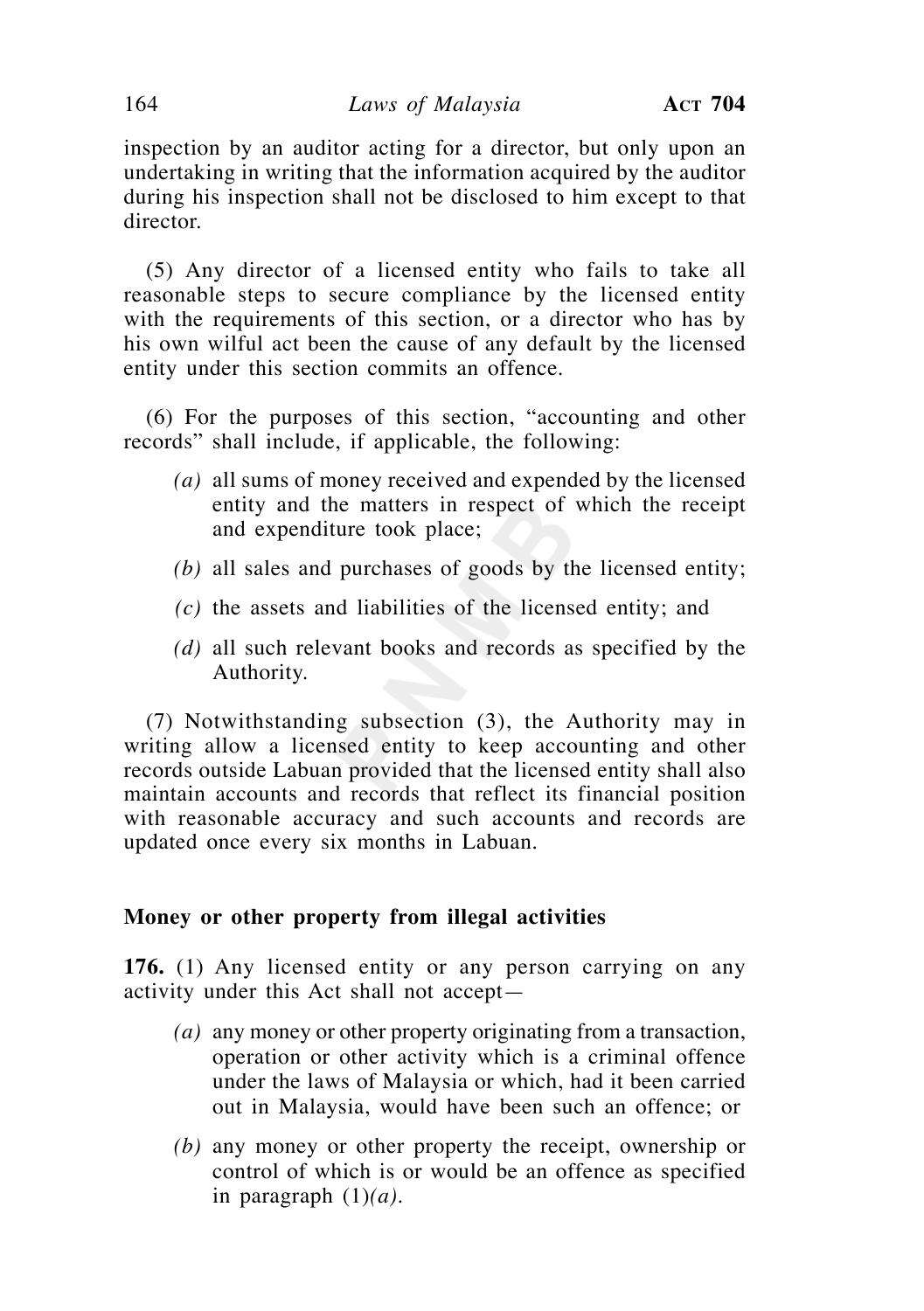(2) Where any person, being a director, officer or agent of any such licensed entity or such person specified in subsection  $(1)$ —

- *(a)* has reason to believe that the licensed entity or person specified in subsection (1) has property or has income accruing to it or derived by it and originating from a transaction, operation or other activity which is a criminal offence under the laws of Malaysia or which, had it been carried out in Malaysia, would have been such an offence; or
- *(b)* has received or has in its possession or control money or other property the receipt, ownership or control of which is or would be an offence as specified in paragraph (2)*(a)*,

it shall be the duty of such person to forthwith bring the matter to the notice of the Authority.

 (3) Any person who without reasonable excuse fails to comply with the requirements of subsection (1) or (2) commits an offence and shall, on conviction, be liable to a fine not exceeding one million ringgit or to imprisonment for a term not exceeding three years or to both.

 (4) All monies or property described in subsections (1) and (2) shall be forfeited to the Government and become its property absolutely.

## **Examination and inspection of books and documents of licensed entities**

**177.** (1) The Authority may from time to time—

- *(a)* examine and inspect the books or other documents, accounts and transactions of any licensed entity; or
- *(b)* obtain from any licensed entity, require any licensed entity to provide access to the Authority to, or require any licensed entity to furnish, any information or copies of any records, books or other documents relating to the business of such licensed entity being carried on under this Act which, in the opinion of the Authority, are necessary to enable it to ascertain compliance with the provisions of this Act.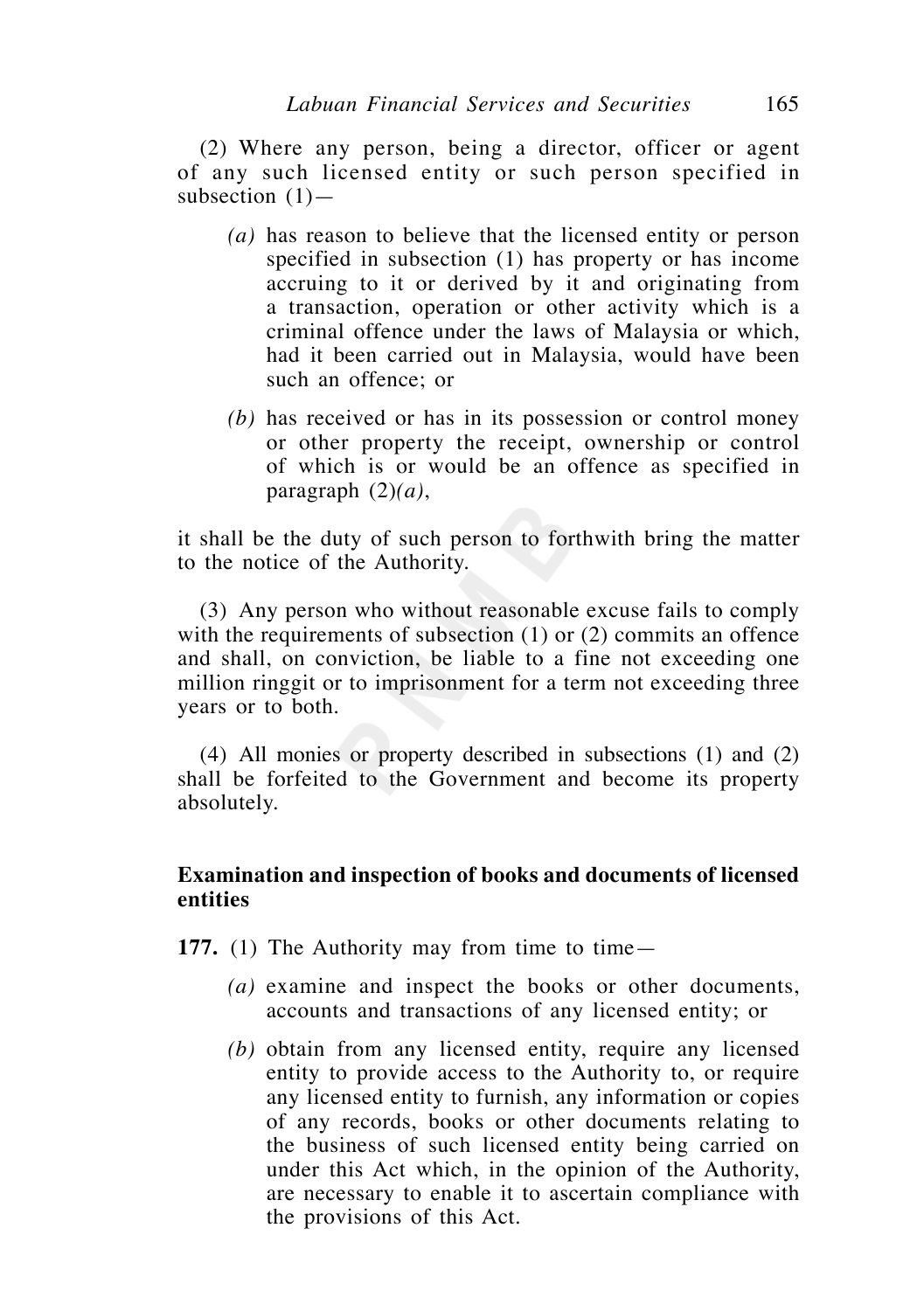(2) The Authority may approve the home supervisory authority of a licensed entity to conduct the activities referred to in paragraphs (1)*(a)* and *(b)*.

 (3) Every director or officer of a licensed entity shall extend his co-operation and assistance to the Authority to facilitate any examination and inspection carried out under paragraph (1)*(a)*.

#### **Secrecy**

**178.** (1) No person who for any reason has access to any record, book, register, correspondence or other document, material or information whatsoever relating to the affairs or accounts of the following persons, shall disclose to any other person, or make a record for any person of any such record, book, register, correspondence or other document, material or information:

- *(a)* a mutual fund under Part III;
- *(b)* any customer of a Labuan trust company or a Labuan private trust company under Part V;
- *(c)* any customer of a bank licensee under Part VI;
- *(d)* any policy owner under Part VII;
- *(e)* an exchange established under Part IX;
- *(f)* a self-regulatory organisation established under Part X; and
- *(g)* any licensed entity under this Act.
- (2) Subsection (1) shall not apply to—
	- (a) any disclosure lawfully required under section 28<sub>B</sub> of the Labuan Financial Services Authority Act 1996 or under section 22 of the Labuan Business Activity Tax Act 1990;
	- *(b)* any disclosure required under an order of the court made upon an *ex-parte* application, provided that the person disclosing the relevant information shall notify the person affected by the order and upon receipt of such notification, the affected person may file in the necessary application to the court to contest the order or otherwise comply with the order accordingly;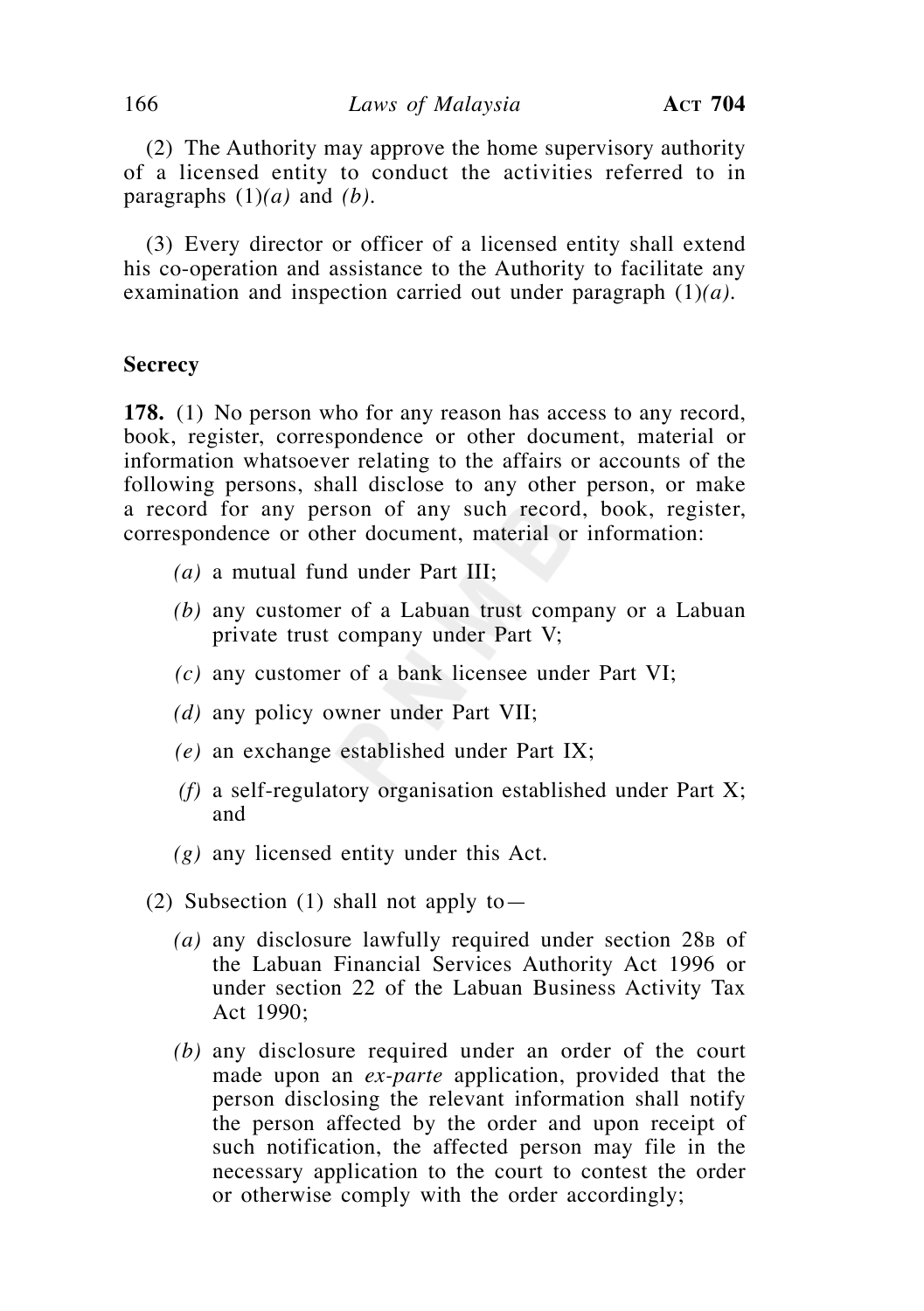- *(c)* information relating to a mutual fund under Part III, with the prior consent of the mutual fund and its investors concerned;
- *(d)* information relating to a customer of a Labuan trust company or a Labuan private trust company under Part V, with the prior written consent of the customer;
- *(e)* information relating to a customer of a bank licensee under Part VI, with the prior written consent of the customer or his personal representative;
- *(f)* information relating to a policy owner under Part VII, with the prior written consent of the policy owner or his personal representative or in the course of placement of reinsurance business;
- *(g)* information relating to a licensed entity, with the prior written consent of the licensed entity.

 (3) No person who has any record, book, register, correspondence or other document, material or information which to his knowledge has been disclosed in contravention of subsection (1) shall in any manner howsoever disclose the same to any other person.

 (4) All proceedings, except criminal proceedings, relating to a contravention of this section shall be commenced in any Court under the provisions of this Act and any appeal therefrom shall, unless the Court otherwise orders, be heard *in camera* and no details of the proceedings shall be published by any person without leave of the Court.

 (5) Subject to subsection (6), nothing in this section shall limit any powers conferred upon the Court or a judge thereof by the Bankers' Books (Evidence) Act 1949 or prohibit obedience to an order made under that Act.

 (6) Section 7 of the Bankers' Books (Evidence) Act 1949 shall not apply to a bank licensee under Part VI, its directors or offers.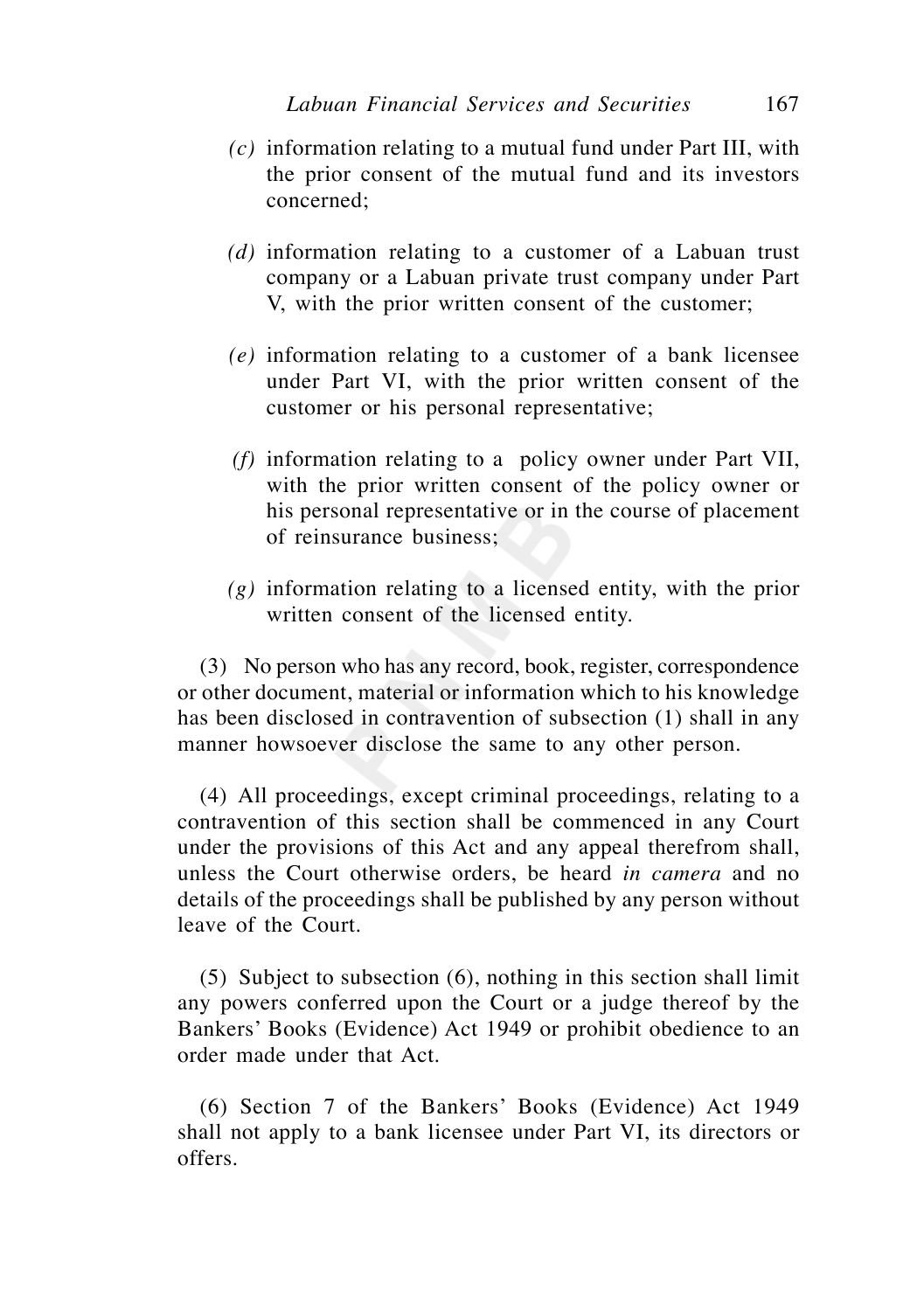(7) Any person who contravenes subsection (1) commits an offence and shall, on conviction, be liable to a fine not exceeding one million ringgit or to imprisonment for a term not exceeding three years or to both.

# **Translation**

**179.** Where any instrument or document required to be lodged with the Authority is in a language other than in the national or English language, the instrument or document shall be accompanied by a verified or certified translation thereof either in the national or English language.

# **Application of Labuan Financial Services Authority Act 1996**

**180.** Where there is any conflict or inconsistency with the provisions of this Act and the Labuan Financial Services Authority Act 1996, the provisions of Labuan Financial Services Authority Act 1996 shall prevail.

# **Application of Labuan Islamic Financial Services and Securities Act 2009**

181. (1) A licensed entity who carries on or transacts or holds himself out as carrying on or transacting any Islamic banking business, Islamic investment banking business, takaful, retakaful or any other business under this Act which is shariah compliant, shall comply with the provisions of the Labuan Islamic Financial Services and Securities Act 2010 in matters where such shariah compliance are concerned, subject to such modifications as may be made by the Authority pursuant to guidelines.

 (2) Where there is any conflict or inconsistency between the provisions of this Act and the Labuan Islamic Financial Services and Securities Act 2010 in matters where shariah compliance are concerned, the provisions of the Labuan Islamic Financial Services and Securities Act 2010 shall prevail.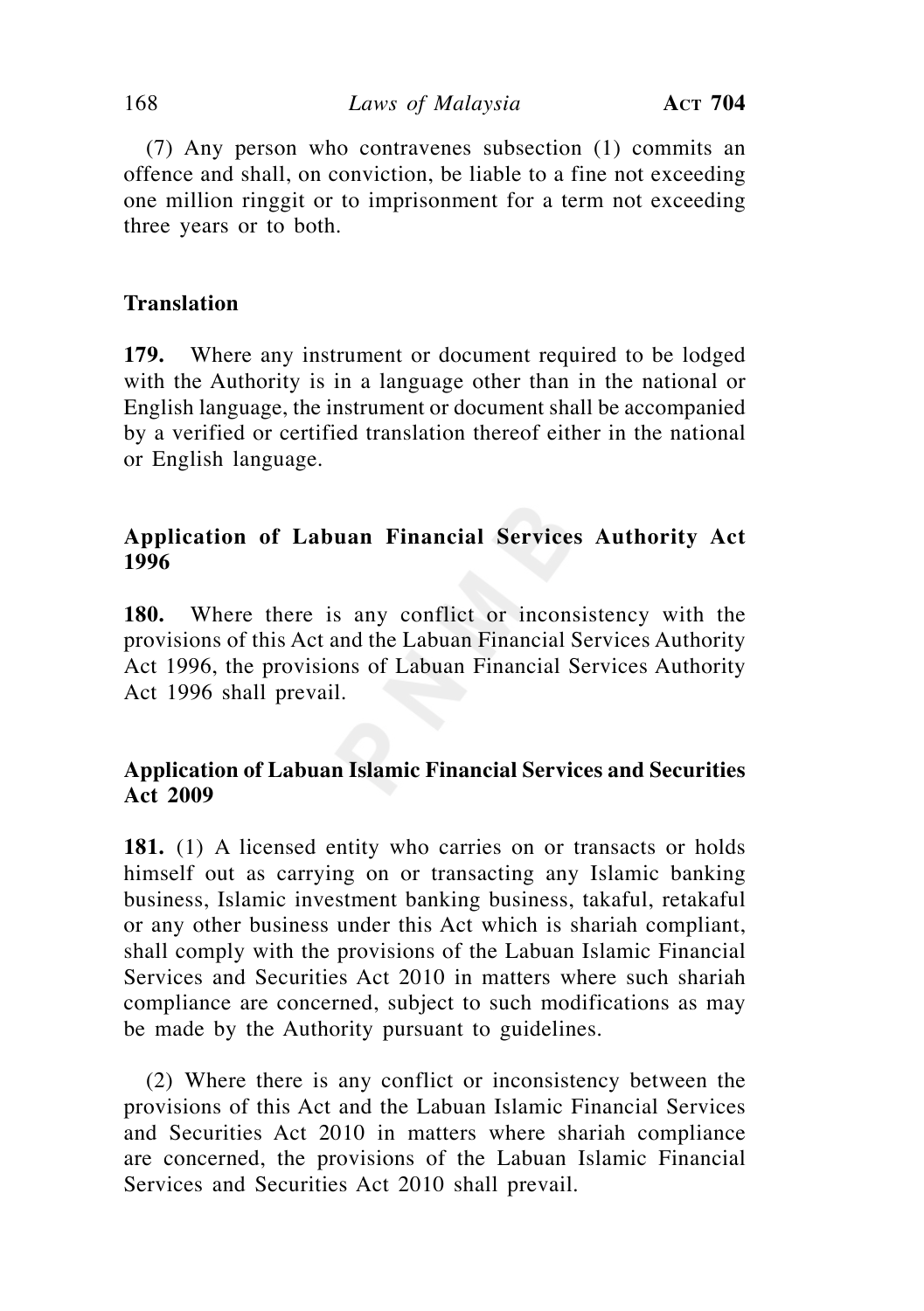### **Application of Exchange Control Act 1953**

**182.** (1) Subject to subsections (2) and (3), nothing in this Act shall affect the provisions of the Exchange Control Act 1953 and in the application of any provision of this Act to a person or bank licensee, such provision shall apply subject to the provisions of the Exchange Control Act 1953.

 (2) Where there is conflict or inconsistency between the provisions of this Act and the Exchange Control Act 1953, the provisions of the Exchange Control Act 1953 shall prevail.

 (3) The provisions of the Exchange Control Act 1953 shall not apply in respect of any transactions exempted under that Act and any guidelines, circulars or notices issued thereunder.

### **Application of Capital Markets and Services Act 2007**

**183.** (1) Subject to subsections (2) and (3), nothing in this Act shall affect the provisions of the Capital Markets and Services Act 2007 and in the application of any provision of this Act to any person, such provision shall apply subject to the provisions of the Capital Markets and Services Act 2007.

 (2) Where there is conflict or inconsistency between the provisions of this Act and the Capital Markets and Services Act 2007, the provisions of the Capital Markets and Services Act 2007 shall prevail.

 (3) The provisions of the Capital Markets and Services Act 2007 shall not apply to a licensed entity in respect of any licensed activity under this Act, when such licensed activity is carried on in Labuan or outside Malaysia.

## **Application of Labuan Companies Act 1990 and Companies Act 1965**

**184.** (1) In addition to, and not in derogation of, the provisions of this Act—

- $(a)$  the Labuan Companies Act 1990 shall apply to
	- (i) a bank licensee that is not a Malaysian bank licensee; and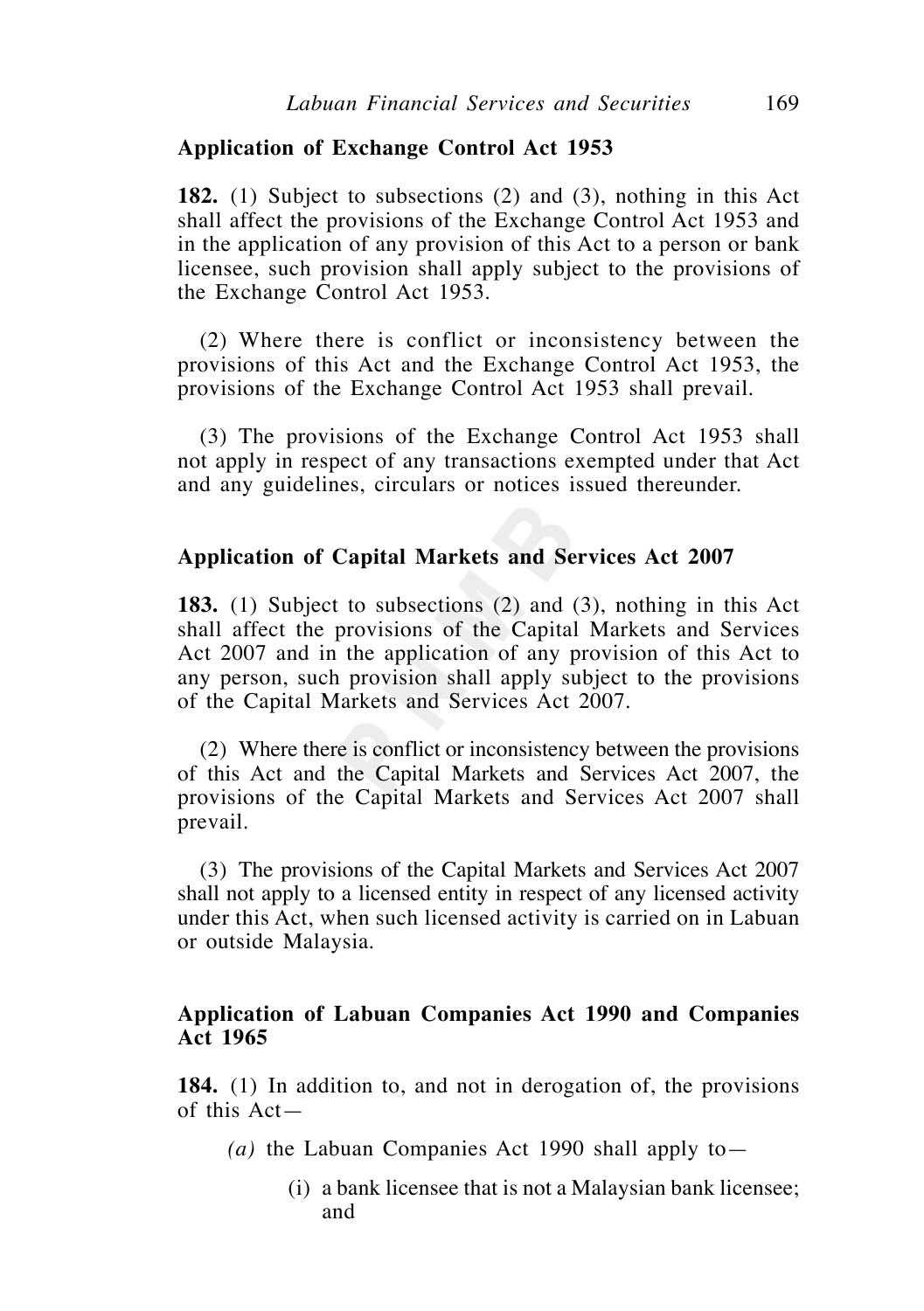- (ii) an insurance licensee that is a Labuan company or a foreign Labuan company; and
- *(b)* the Companies Act 1965 shall apply to
	- (i) a Malaysian bank licensee or a licensed entity licensed under section 90 which is an office of a Malaysian bank established under that Act; and
	- (ii) an insurance licensee which is a branch of a Malaysian insurer.

 (2) Where there is any conflict or inconsistency between the provisions of this Act and the other Acts referred to in subsection (1) in their application to the respective licensed entities, the provisions of this Act shall prevail.

 (3) Where any difficulty or doubt arises in the application of subsection (1) in relation to any particular licensed entity or any particular matter or circumstance or in general, the Authority may resolve the same by issuing a direction on the issue.

#### **Non-application of certain laws**

**185.** (1) No bank licensee shall, in respect of any business carried on by such licensee, be subjected to any of the provisions of the Banking and Financial Institutions Act 1989 and the Islamic Banking Act 1983.

 (2) No insurance licensee shall, in respect of any business carried on by such licensee under Part VII, be subjected to any of the provisions of the Insurance Act 1996 and the Takaful Act 1984.

(3) For the purpose of Part IX—

- *(a)* the provisions of the Capital Markets and Services Act 2007 shall not be applicable to the establishment, conduct, activity and business of any exchanges established under Division 2 of Part IX;
- *(b)* section 7, subsection 21(2), sections 24, 85, subsections 87(2), 87(4), 87(5), 87(10), 93(2), 93(6) and 93(7) of the Labuan Companies Act 1990 shall not be applicable to any exchange established under Division 2 of Part IX; and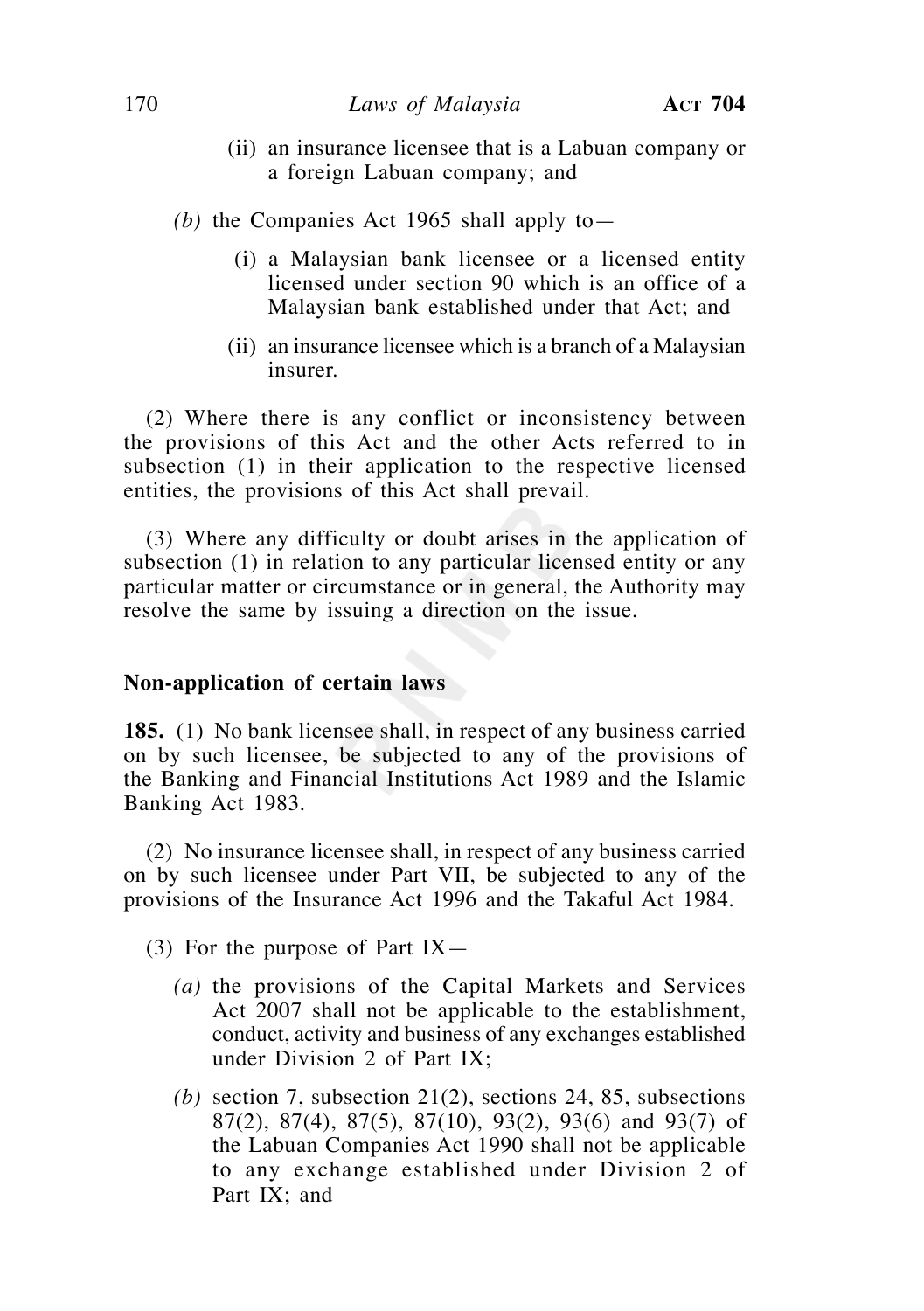*(c)* the provisions of the Holidays Act 1951 [*Act 369*] shall not apply to any exchange established under Division 2 of Part IX and any exchange established under Division 2 of Part IX may carry on its business for twenty-four hours in each day on any and all days of each week subject to any limitation or restriction imposed by or pursuant to the by-laws or the rules, as the case may be.

 (4) The provisions of the Trust Companies Act 1949 shall not apply to a company registered as a Labuan trust company, a Labuan managed trust company or a Labuan private trust company.

## **Immunity**

**186.** (1) No action, suit, prosecution or other proceedings shall lie or be brought, instituted or maintained in any Court or any tribunal against any of the following persons, that is—

- *(a)* the Minister;
- *(b)* the Authority;
- *(c)* any member, officer, committee, servant or agent of the Authority; and
- *(d)* any other person lawfully acting on behalf of, or in compliance with instructions of, the Authority,

for or on account of, or in respect of, any act done or statement made or omitted to be done or made, or purporting to be done or made or omitted to be done or made, in pursuance or in execution of, or intended pursuance or execution of this Act, or any guidelines, directions, advisories or other thing whatsoever issued under this Act:

 Provided that such act or such statement was done or made, or was omitted to be done or made, in good faith.

 (2) Subsection (1) shall be in addition to, and not in derogation of, the Public Authorities Protection Act 1948 [*Act 198*], and for the purposes of that Act, every person mentioned in subsection (1) shall be deemed to be a public officer or a person engaged or employed in the performance of a public duty.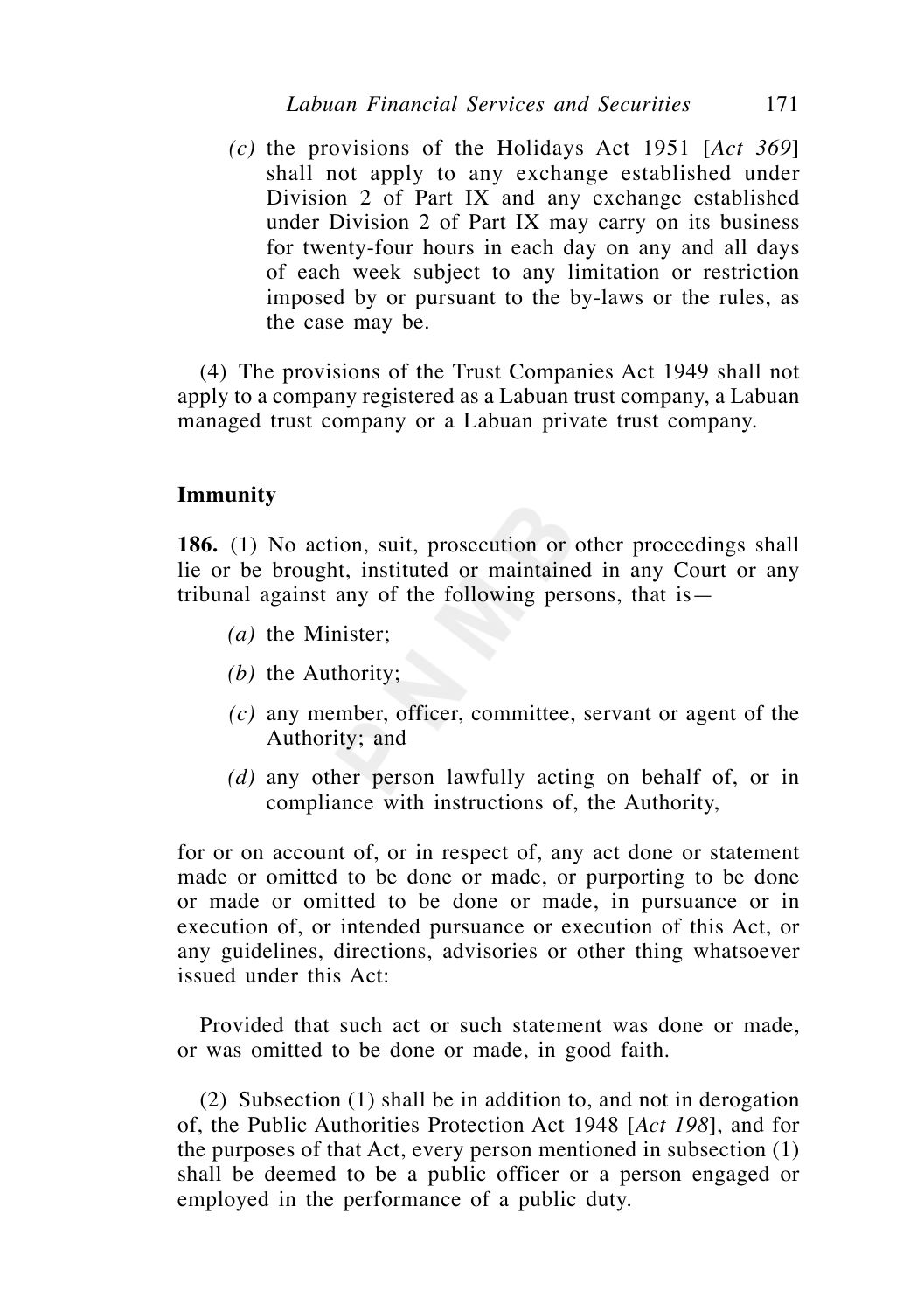(3) The Public Authorities Protection Act 1948 shall apply to any action, suit, prosecution or proceedings against the Authority or against any member of the Authority, any member of a committee, or any officer, servant or agent of the Authority in respect of any act, neglect or default done or omitted by it or him in such capacity.

# **General penalty**

**187.** (1) A person who contravenes a requirement of this Act commits an offence.

 (2) A person who commits an offence against this Act for which no penalty is expressly provided shall be liable—

- *(a)* in the case of a body, incorporated or unincorporated, to a fine not exceeding three million ringgit; or
- *(b)* in the case of an individual, to a fine not exceeding one million ringgit,

and in the case of a continuing offence, shall, in addition, be liable to a daily fine not exceeding five thousand ringgit for each day the offence continues to be committed.

# **Offences by body corporate**

**188.** (1) If a body corporate commits an offence under this Act or any regulations made under this Act, any person who, at the time of the commission of the offence, was a director or other similar officer or was purporting to act in any such capacity—

- *(a)* may be charged severally or jointly in the same proceedings with the body corporate; and
- *(b)* if the body corporate is found to have committed the offence, shall be deemed to have committed that offence unless, having regard to the nature of his functions in that capacity and to all circumstances, he proves—
	- (i) that the offence was committed without his knowledge, consent or connivance; and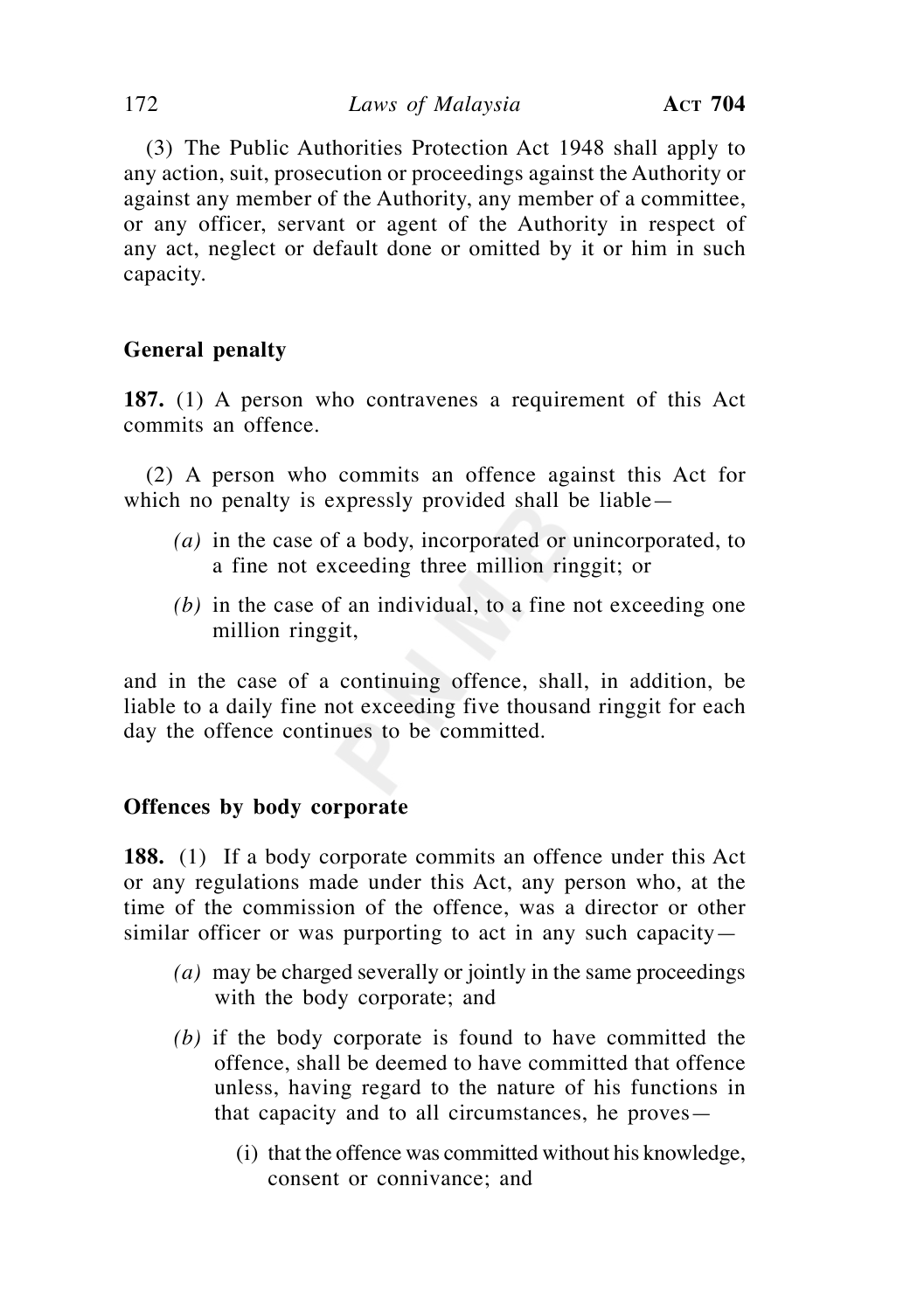(ii) that he took all reasonable precautions and had exercised due diligence to prevent the commission of that offence.

## **Annual and licence fees**

**189.** (1) The Authority may prescribe such annual, licence or registration fees by regulations in respect of the activities of a licensed or registered entity or other activities under this Act.

 (2) Such fees as may be prescribed shall be payable on or before 15 January of every year following the year in which any consent, licence or registration is granted.

 (3) An unpaid fees may be sued for by the Authority by action as a civil debt and in addition the Authority may require payment of a penalty for late payment up to an amount equivalent to twice the amount of the fees unpaid and costs of recovering the amount including but not limited to costs of legal proceedings.

#### **Fees and penalties to be paid into Fund**

**190.** (1) All fees and penalties paid to the Authority under this Act and all sums of money paid under this section shall be paid into and form part of the Fund established under section 29 of the Labuan Financial Services Authority Act 1996.

 (2) Notwithstanding subsection (1), all fees paid under section 140 of Part IX shall be paid into the fund of the Exchange or such other exchanges established pursuant to Part IX and may be used in accordance with the provisions of the by-laws of the Exchange or such other exchange.

#### **Procedure where none laid down**

**191.** In the event that any act or step is required or permitted to be done or taken under this Act and no form is specified or procedure laid down either in this Act or the regulations, application may be made to the Authority for directions as to the manner in which the same may be done or taken, and any act or step done or taken in accordance with such directions shall be a valid performance of such act or step.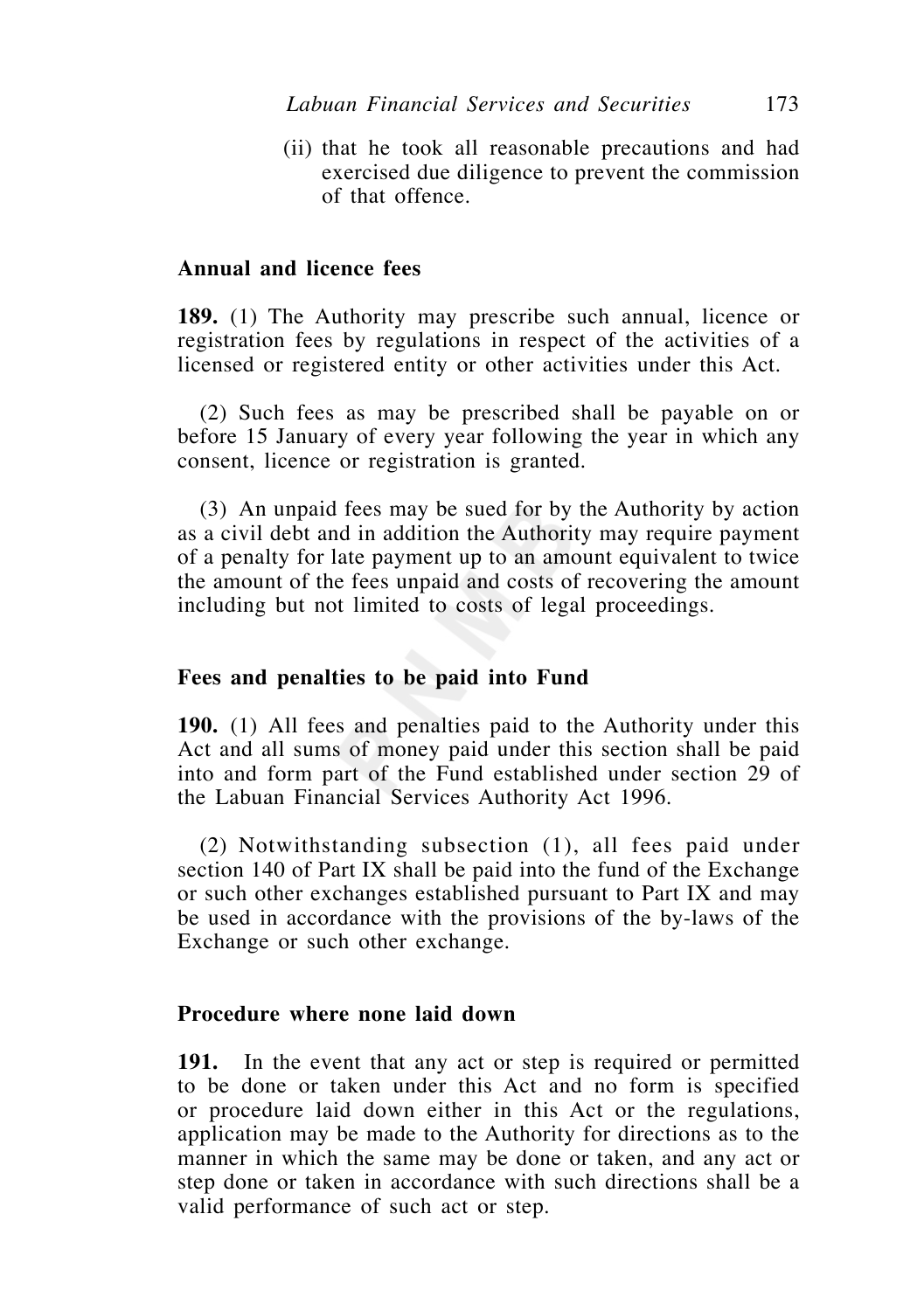# **Misrepresentation**

**192.** A person who—

- *(a)* wilfully or recklessly makes a misrepresentation in any document or material or records required to be filed, supplied or delivered under this Act;
- *(b)* makes any statement or gives any information required under this Act that he knows to be false or misleading;
- *(c)* knowingly fails to disclose any fact or information required to be disclosed under this Act; or
- *(d)* being in charge of, or having alone or with another or others possession of or control over, any information, records, books or other documents referred to in the provisions of this Act refuses or wilfully neglects to comply with any lawful direction given under such provisions,

commits an offence and shall, on conviction, be liable to a fine not exceeding one million ringgit or to imprisonment for a term not exceeding three years or to both.

# **Enforcement**

**193.** (1) Where—

- *(a)* a licensed entity is insolvent or is likely to become unable to meet all or any of its obligations or is about to suspend payment to any extent;
- *(b)* a licensed entity, its principal officer, officer or any other such similar person is carrying on business in a manner the Authority reasonably believes to be detrimental to the interest of its beneficiaries, investors, creditors or any other such similar interested parties; or
- *(c)* a licensed entity, its principal officer, officer or any other such similar person has contravened any provision of this Act or any other written law for the time being in force,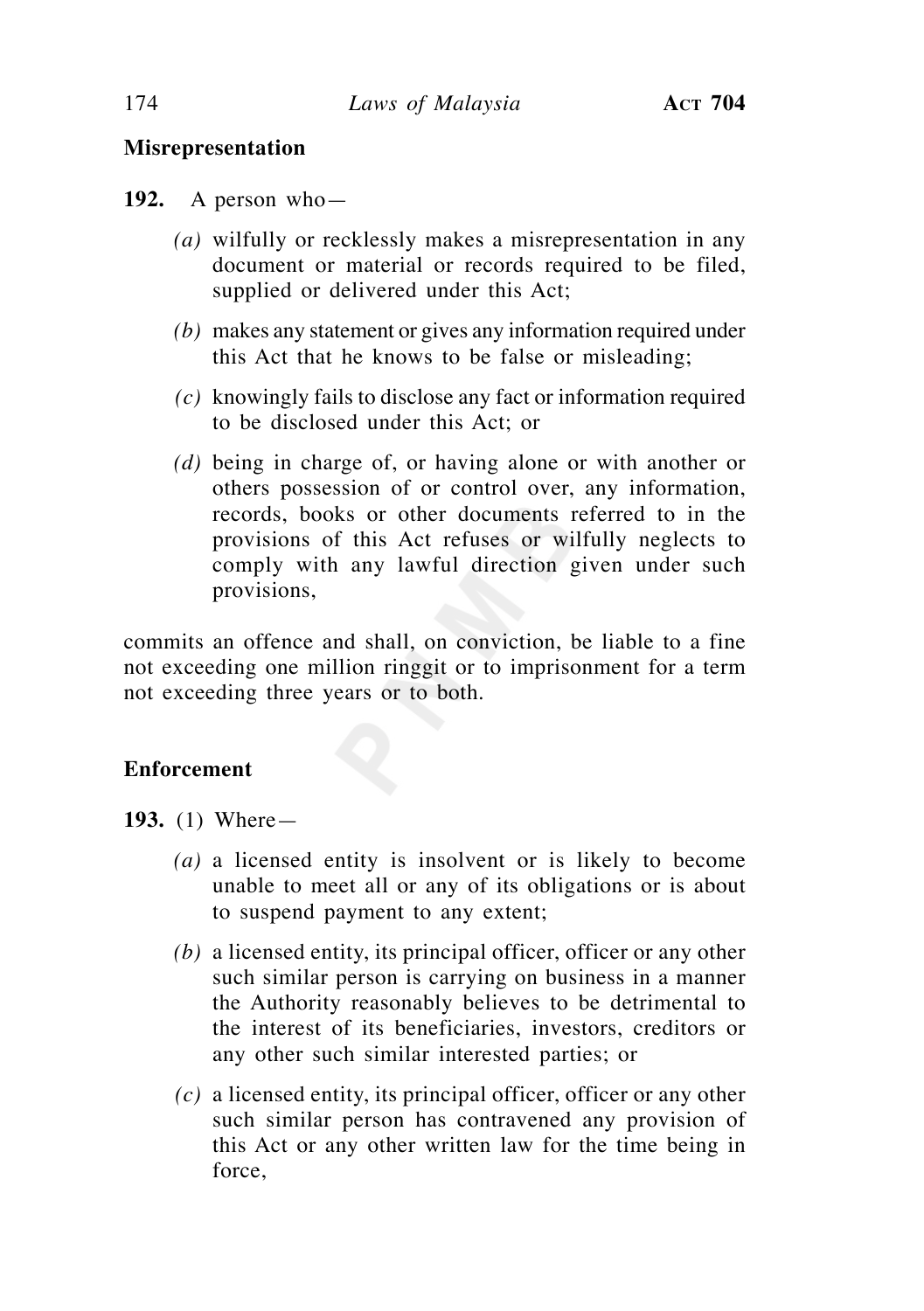the Authority may—

- (A) where applicable, impose new or additional terms, conditions, restrictions or limitations upon the operation of the licensed entity or vary or revoke any which have already been imposed;
- (B) require the removal of any of the licensed entity's principal officers, officers, or any other such similar person by another person approved by the Authority;
- (C) appoint a person, on behalf of the Authority, to assume control of the affairs of the licensed entity; or
- (D) apply to the Court for an order to take such action as the Authority considers necessary to protect the interests of beneficiaries, investors, creditors or any other such similar interested parties of the licensed entity.

 (2) The Authority may bring actions and institute proceedings for the enforcement of any provision of this Act or for the recovery of fees or other sums of money payable under this Act or expenses incurred by the Authority in the course of carrying out its obligations under this Act.

# **Power to compound**

**194.** (1) The Authority may, with the written consent of the Public Prosecutor, in a case where he deems it fit and proper so to do, compound any offence committed by any person which is punishable under this Act by making a written offer to such person to compound the offence on payment to the Authority, within such time as may be specified in the offer, of an amount which shall not exceed fifty per centum of the amount of the maximum fine to which that person would have been liable if he had been convicted of the offence.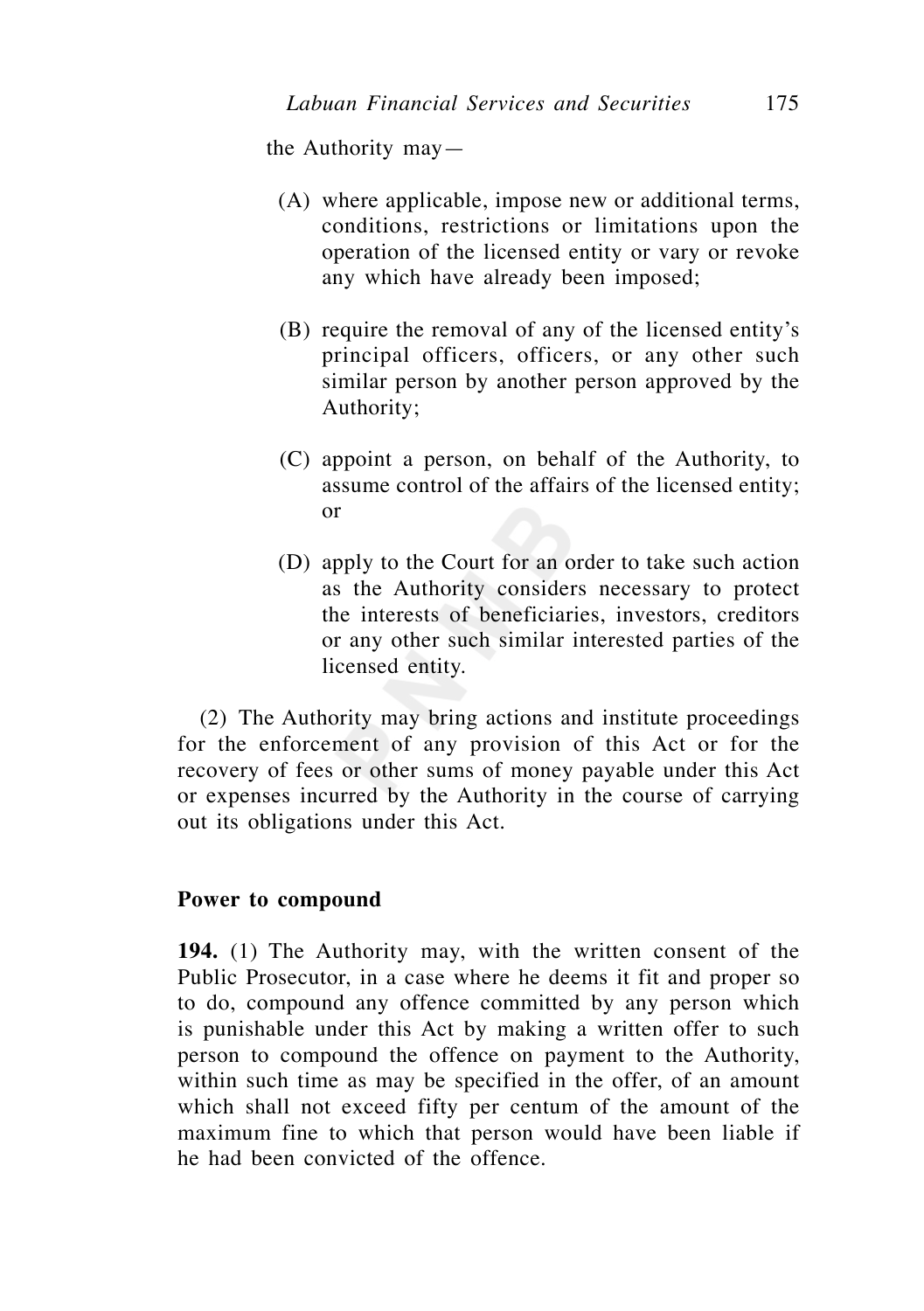(2) An offer under subsection (1) may be made at any time after the offence has been committed, but before any prosecution for it has been instituted.

 (3) Where the amount specified in the offer under subsection (1) is not paid within the time specified in the offer, or within such extended period as the Authority may grant, prosecution of the offence may be instituted at any time after that against the person to whom the offer was made.

 (4) Where an offence has been compounded under subsection (1), no prosecution shall be instituted after that in respect of such offence against the person to whom the offer to compound was made.

 (5) Any monies paid into the Authority pursuant to subsection (1) shall be paid into and form part of the Fund established under section 29 of the Labuan Financial Services Authority Act 1996.

## **Service of documents**

**195.** (1) Any document or notice required to be served by the Authority to a licensed entity, a mutual fund, a self-regulatory organisation or an exchange under this Act may be served by leaving it at, or sending it by post to, the registered office of the particular licensed entity, mutual fund, self-regulatory organisation or exchange.

 (2) Where the document or notice has been served in accordance with subsection (1), the document or notice is deemed to have been properly served on the particular licensed entity, mutual fund, self-regulatory organisation or exchange.

#### **Power of the Minister to make regulations**

**196.** The Minister may, on the recommendation of the Authority, make regulations prescribing all matters and things required by this Act to be prescribed or provided, for the carrying out of, or giving full effect to, the provisions of this Act.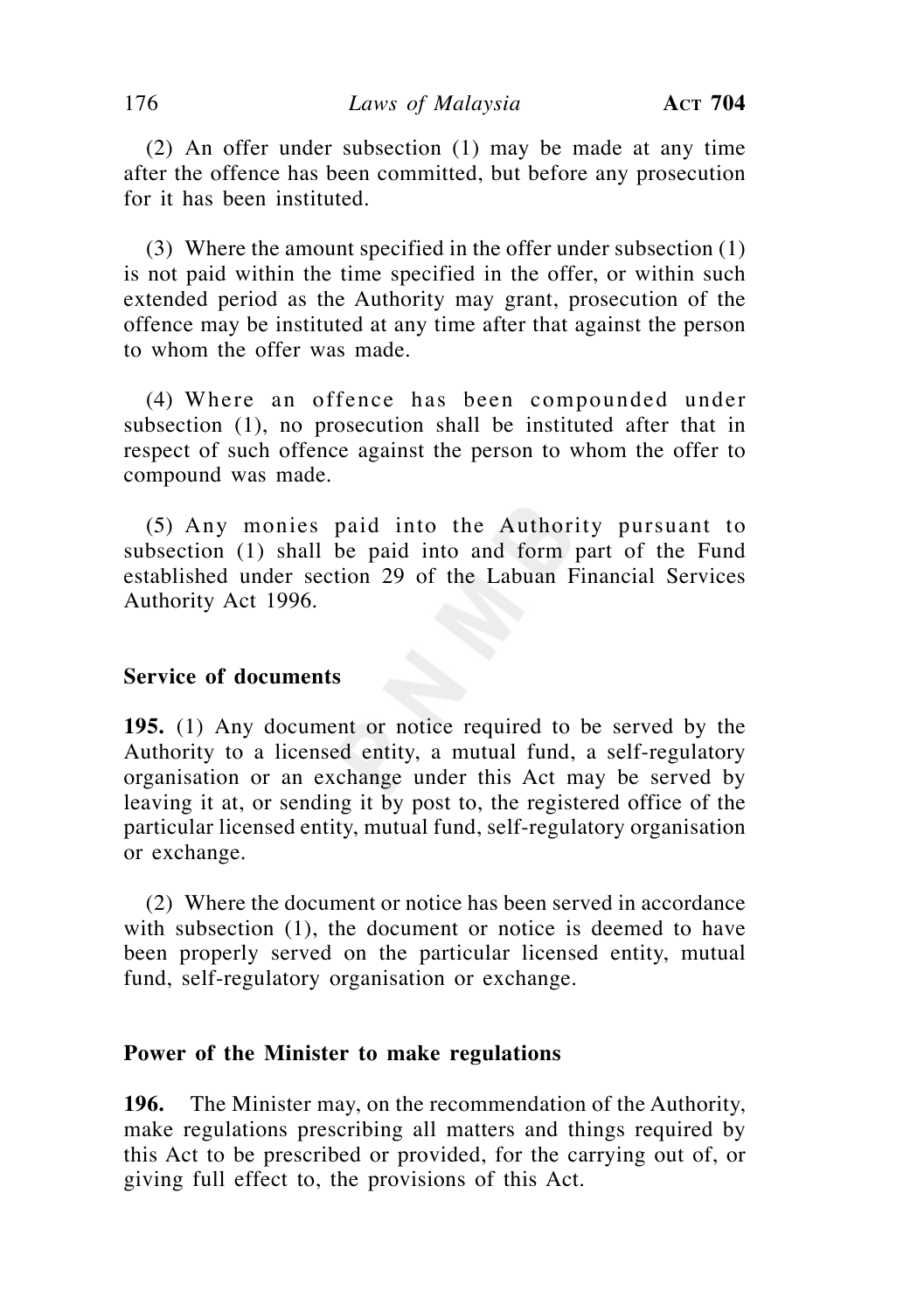## **Power of Minister to issue directions**

**197.** (1) The Minister may, on the written recommendation of the Authority, in the public interest, issue, by notification in the *Gazette*, a direction—

- *(a)* prohibiting the formation of any business or activities, including any class of the business or activities; or
- *(b)* directing a licensed entity, to cease to carry on its business or part of its business either immediately or within such time as may be specified in the direction.

 (2) A direction made under this section may be revoked or varied by the Minister.

## **Power of the Minister to amend schedules**

**198.** (1) The Minister may, on the recommendation of the Authority, from time to time by order published in the *Gazette*, vary, delete, add to, substitute for, or otherwise amend any of the schedules to this Act and upon publication of the order, such schedule as varied, deleted, added to, substituted for or otherwise amended, shall come into full force and effect and shall be deemed to be an integral part of this Act as from the date of such publication, or from such later date as may be specified in the order.

 (2) The Minister in varying, deleting or substituting any of the schedules referred to in subsection (1) may impose such terms and conditions as he thinks necessary.

#### **Power of the Minister to grant exemptions**

**199.** The Minister may, on the recommendation of the Authority, exempt a Labuan licensed entity from any of the provisions of this Act and may, in granting such exemption, impose such terms and conditions as the Minister thinks fit.

### **Publication of notification,** *Gazette*

**200.** Without prejudice to any other provisions of this Act, the Authority shall, either as expressly provided in the provisions or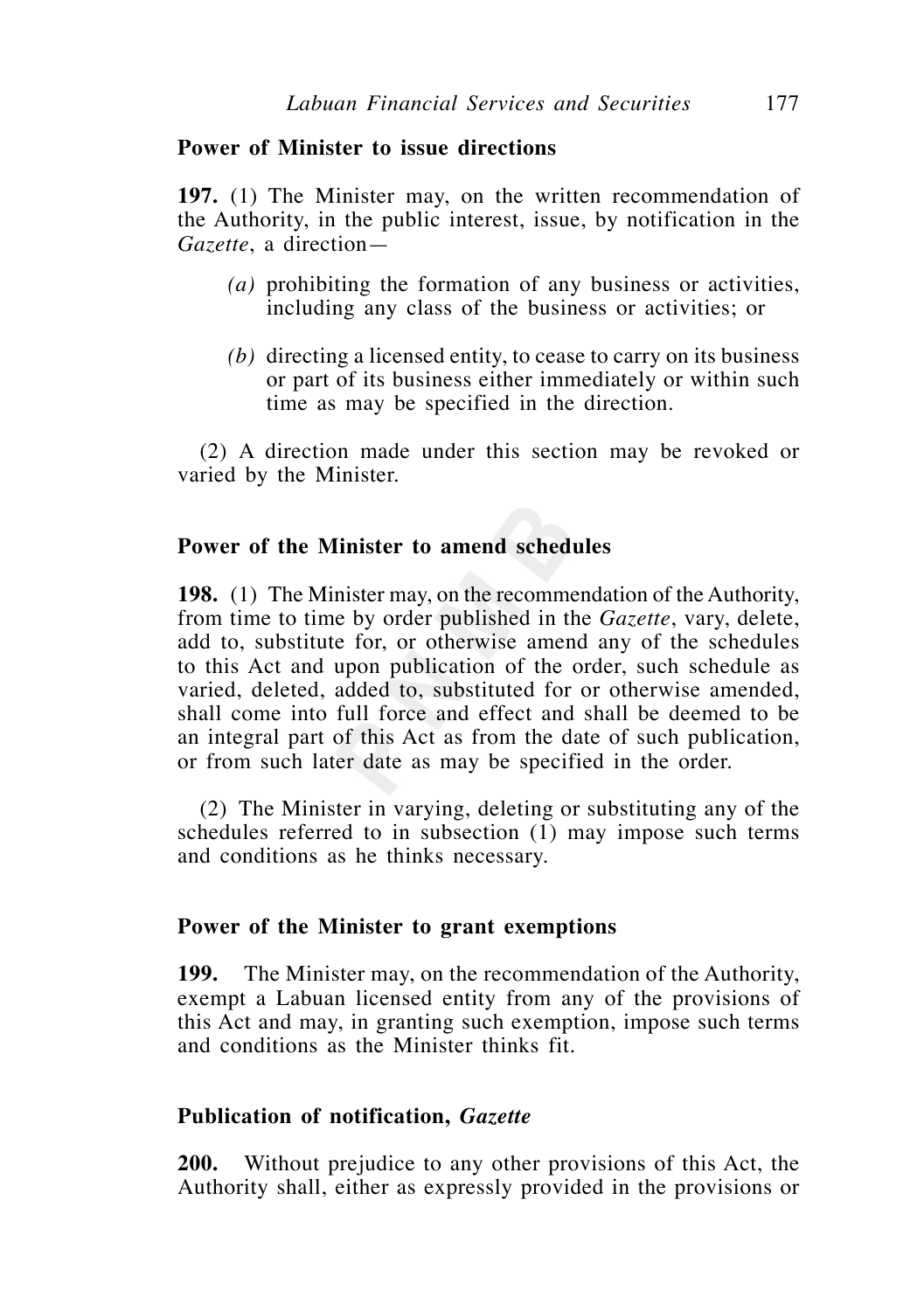where no time frame is specified, as soon as practicable, publish the notification, including notification of *Gazette*, but any delay in publishing such notification shall not in any manner affect the validity of the notification or the content or order made therein.

# **Repeal, savings and transitional**

**201.** (1) For the purposes of this section, "effective date" means the date appointed by the Minister under section 1.

 (2) The Labuan Trust Companies Act 1990, Offshore Banking Act 1990, Offshore Insurance Act 1990 and Labuan Offshore Securities Industry Act 1998 (the "repealed Acts") are repealed with effect from the effective date.

- (3) Notwithstanding subsection (1)—
	- $(a)$  all
		- (i) regulations, orders, directions, notifications, exemptions and other subsidiary legislation, howsoever called; and
		- (ii) all approvals, directions, decisions, notifications, exemptions and other executive acts, howsoever called,

 made, given or done under or in accordance with, or by virtue of the repealed Acts shall be deemed to have been made, given, or done under, or in accordance with, or by virtue of, the corresponding provisions of this Act, and shall continue to remain in full force and effect in relation to the persons to whom they applied until amended, repealed, rescinded, revoked or replaced under, in accordance with or by virtue of, the corresponding provisions of this Act;

 *(b)* every direction, notice, guideline or circular issued by the Authority or the Minister under the repealed Acts before the effective date and in force immediately before the effective date, shall be deemed to have been lawfully issued under this Act in relation to the particular provision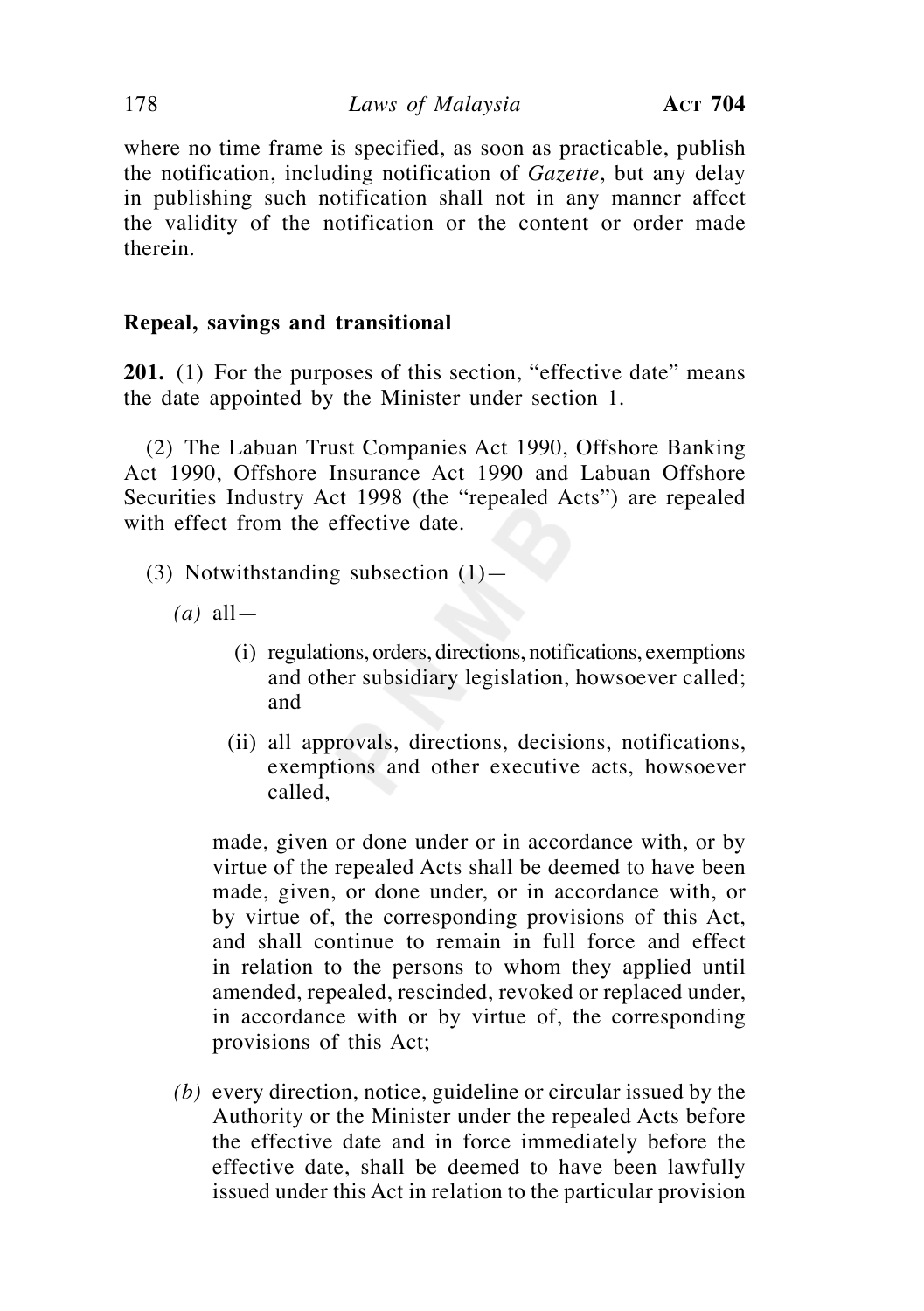of this Act corresponding to the matter dealt with in the direction, notice, guideline or circular and shall remain in full force and effect until it is amended, rescinded or repealed under this Act;

- *(c)* any application for an approval or consent, or for any other purpose whatsoever, or any appeal relating to such application, made by any person to the Minister or to the Authority under the repealed Acts before the effective date, and pending immediately before the effective date, shall, if there is a corresponding provision in this Act, be dealt with as if it was made under that provision and, if there is no such corresponding provision in this Act, such application or appeal shall lapse on the effective date; and
- *(d)* all transactions or dealings lawfully executed or entered into, and all business lawfully done, under or in accordance with the repealed Acts by a person who is approved or registered under the repealed Acts, with any other person, shall be deemed to have been lawfully and validly executed, entered into, or done, under and in accordance with this Act, and accordingly, any right or liability under such transactions or dealings, immediately before the effective date, shall be deemed to continue to be lawful and valid under this Act.

 (3) Where a reference is made in any written law to the "Labuan Offshore Securities Industry Act 1998", the "Offshore Trust Companies Act 1990" the "Offshore Banking Act 1990", and the "Offshore Insurance Act 1990", on and after the appointed date, such reference shall be construed as a reference to the relevant Parts of this Act.

 (4) Without prejudice to the generality of the above, the Labuan International Financial Exchange that was established by the Minister under section 30 of the repealed Labuan Offshore Securities Industry Act 1998 that was approved and recognised immediately before the effective date shall be deemed to have been approved under the corresponding provisions of this Act.

 (5) Any condition or restriction imposed by the Minister on the Labuan International Financial Exchange and in force immediately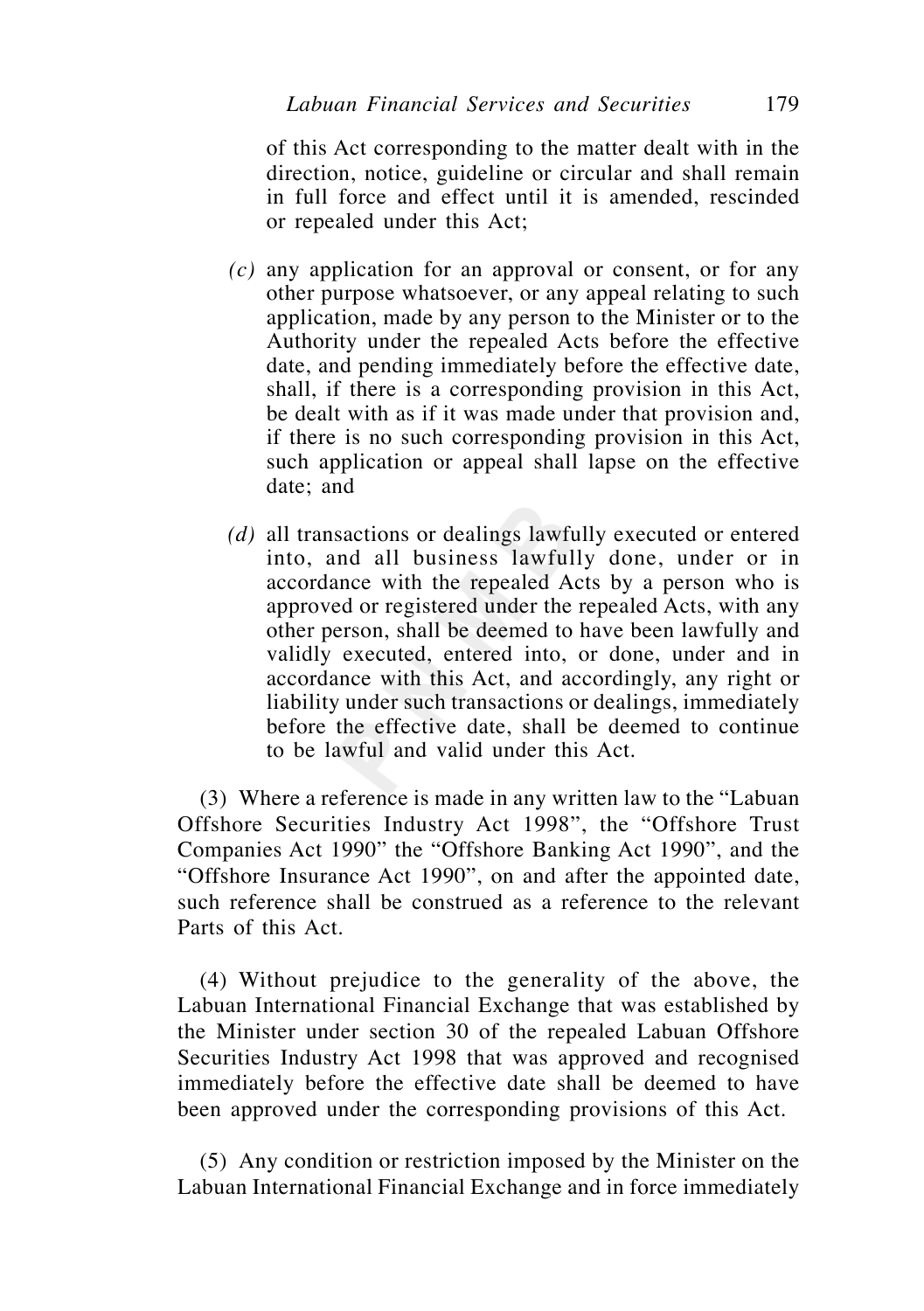before the effective date shall be deemed to be a condition or restriction to which its approval or recognition under this Act is subject.

 (6) Without prejudice to the generality of subsection (2) and subject to the provisions of this Act, any person who holds any of the following licences or is granted registration, as the case may be, immediately before the effective date shall, from that date, be deemed to be licensed under this Act in respect of the activity which that person was carrying on under the first-mentioned licence:

- *(a)* a manager's licence granted under the repealed Labuan Offshore Securities Industry Act 1998;
- *(b)* an administrator registered under the repealed Labuan Offshore Securities Industry Act 1998;
- *(c)* a trust company registered under the repealed Labuan Trust Companies Act 1990;
- *(d)* an offshore banking licence and an offshore investment banking licence granted under the repealed Offshore Banking Act 1990;
- *(e)* an offshore insurance licence granted under the repealed Offshore Insurance Act 1990.

(7) Any condition or restriction to which any licence or registration referred to in subsection (6) was subject immediately before the effective date, to the extent that it is consistent with the provisions of this Act, shall be deemed to be a condition or restriction to which the corresponding licence referred to in subsection (6) is subject.

# **Continuance of other rights, liabilities, etc., under the repealed Acts**

**202**. (1) Nothing in the repealed Acts or this Act shall affect any person's liability to be prosecuted or punished for offences or breaches committed under the repealed Acts before the effective date or any proceedings brought, sentence imposed or action taken before that day in respect of such offence or breach.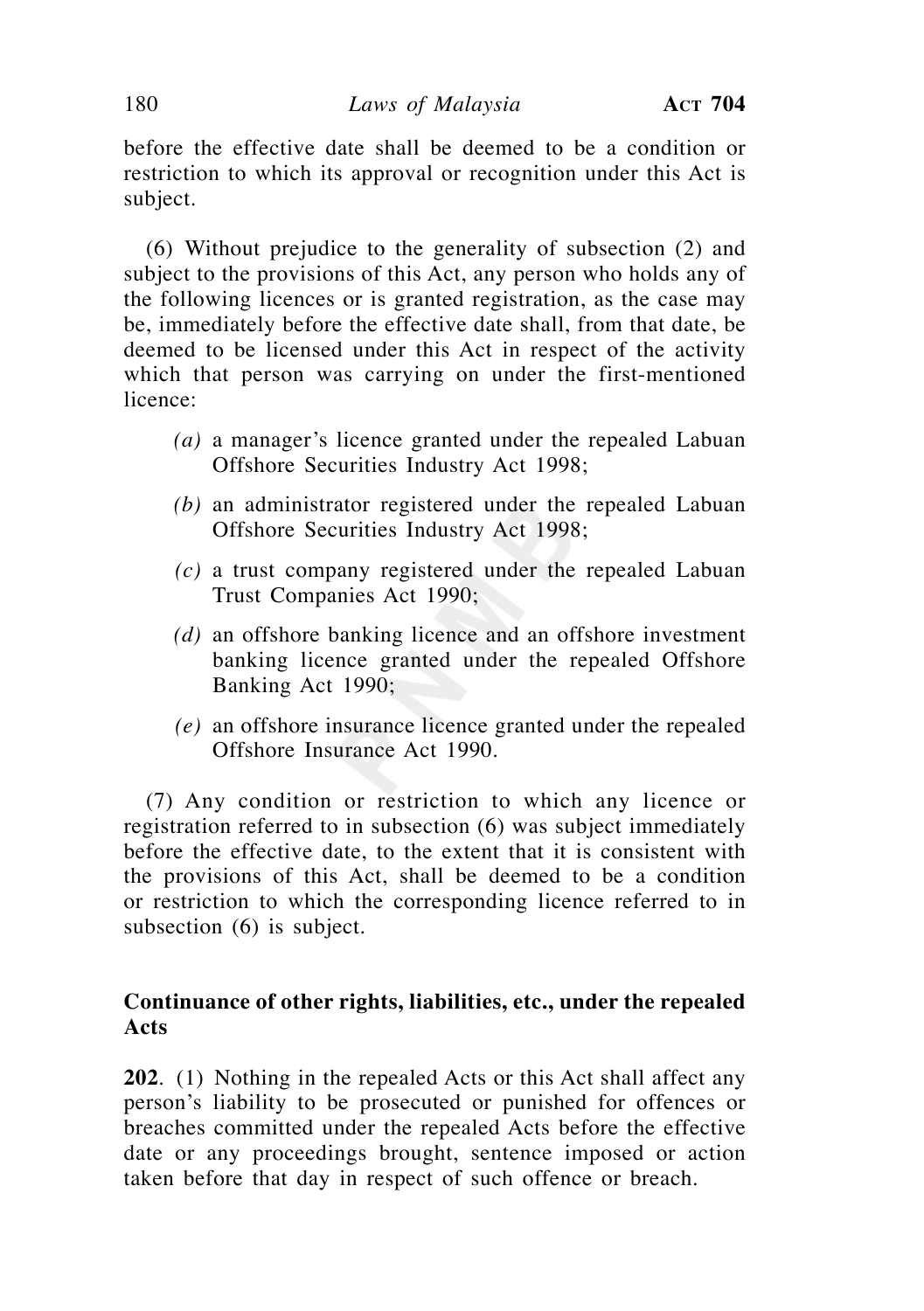(2) Any right, privilege or obligation or liability acquired, accrued or incurred before the effective date or any legal proceedings, remedy or investigation in respect of such right, privilege, obligation or liability shall not be affected by this Act and shall continue to remain in force as if this Act had not been enacted.

# FIRST SCHEDULE

[Subsection 2(1); definition of "director"]

| First Column<br>( <i>person</i> ) | Second Column<br>(director)                                                                                                                                                                                                                                                                        | Third Column<br>(established)                                                                                    | Fourth Column<br>(participant)                                                                                                                                                 |
|-----------------------------------|----------------------------------------------------------------------------------------------------------------------------------------------------------------------------------------------------------------------------------------------------------------------------------------------------|------------------------------------------------------------------------------------------------------------------|--------------------------------------------------------------------------------------------------------------------------------------------------------------------------------|
| Corporation                       | a person occupying the<br>position of director of<br>the corporation, by<br>whatever name called,<br>and includes a person<br>in accordance with<br>whose directions or<br>instructions the directors<br>of the corporation are<br>accustomed to act and<br>an alternate or substitute<br>director | incorporated                                                                                                     | a shareholder                                                                                                                                                                  |
| Co-operative<br>society           | a member of the board<br>or other governing body,<br>howsoever called, of the<br>co-operative society                                                                                                                                                                                              | registered,<br>incorporated<br>or otherwise<br>coming<br>into<br>legal existence<br>as a co-operative<br>society | a member                                                                                                                                                                       |
| Statutory body                    | a member of the board,<br>committee, council or<br>other governing body,<br>howsoever called, of<br>the statutory body                                                                                                                                                                             | its<br>comin g<br>into existence<br>under the law<br>establishing,<br>appointing or<br>constituting it           | a shareholder<br>or, where the<br>statutory body<br>has no share<br>capital, a person<br>wholly, severally<br>or jointly with<br>other persons<br>owning the<br>statutory body |
| Partnership                       | a partner                                                                                                                                                                                                                                                                                          | its formation                                                                                                    | a partner                                                                                                                                                                      |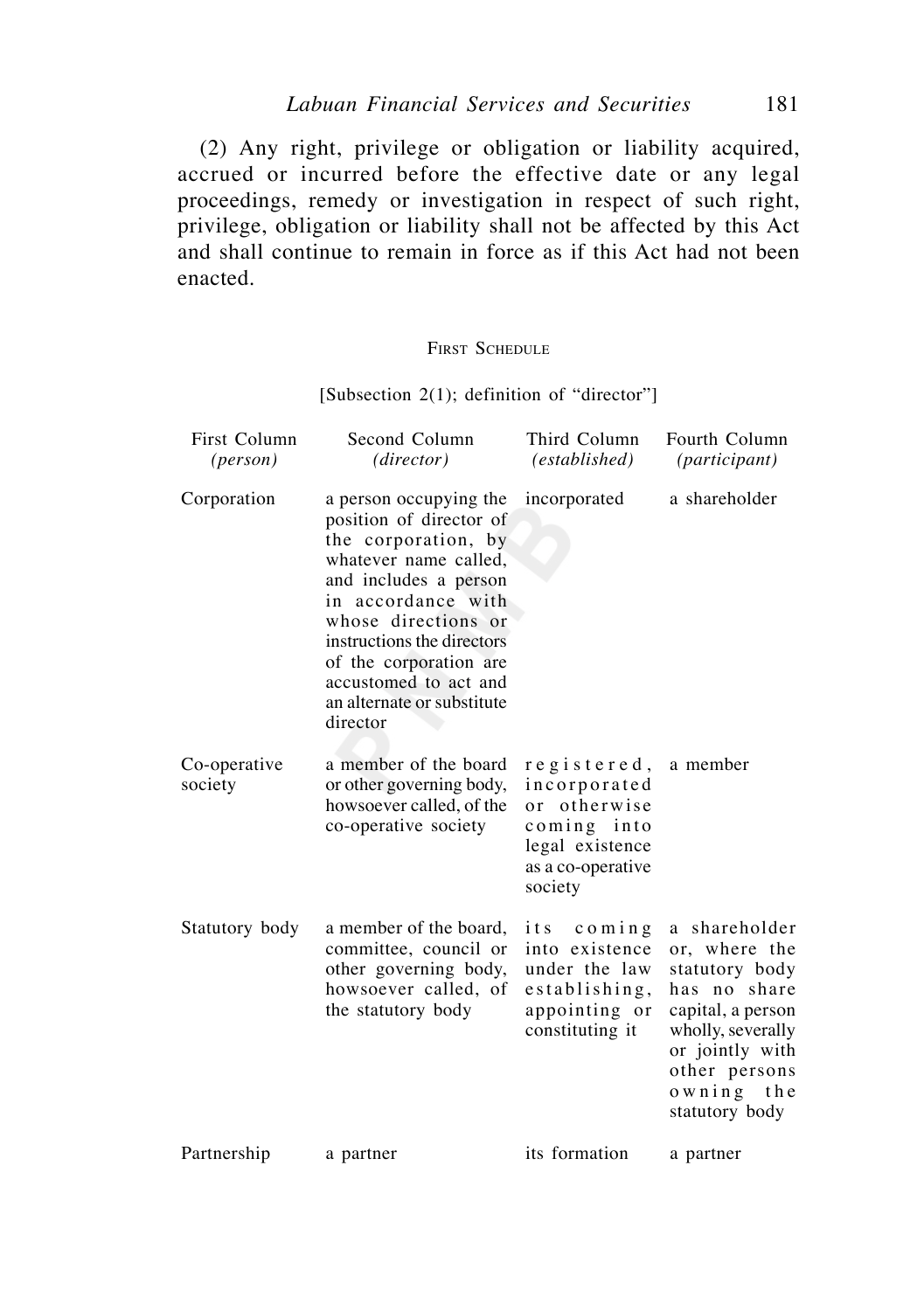| First Column<br>( <i>person</i> ) | Second Column<br>(director)                                        | Third Column<br>(established)                                                                                                                                                                                                                                                                          | Fourth Column<br>( <i>participant</i> ) |
|-----------------------------------|--------------------------------------------------------------------|--------------------------------------------------------------------------------------------------------------------------------------------------------------------------------------------------------------------------------------------------------------------------------------------------------|-----------------------------------------|
| Limited<br>partnership            | the general partner (or<br>person holding such<br>similar role)    | its formation<br>where<br>o <sub>r</sub><br>registration or<br>other form of<br>recording or<br>recognition is<br>required before<br>activities<br><sub>or</sub><br>business can<br>lawfully be<br>commenced,<br>its registration,<br>recording or<br>legal recognition<br>under the law<br>applicable | a partner                               |
| Limited liability<br>partnership  | the designated partner<br>(or person holding such<br>similar role) | its formation<br>where<br>o <sub>r</sub><br>registration or<br>other form of<br>recording<br>o r<br>recognition is<br>required before<br>activities or<br>business can<br>lawfully be<br>$comme$ nced,<br>its registration,<br>recording or<br>legal recognition<br>under the law<br>applicable        | a limited<br>partner                    |
| Sole-<br>proprietorship           | the sole proprietor                                                | where registration<br>or other form<br>of recording or<br>recognition is<br>required before<br>activities<br><sub>or</sub><br>business<br>can<br>lawfully be<br>commenced,<br>its registration,<br>recording<br>or<br>legal recognition<br>under the law<br>applicable                                 | the sole<br>proprietor                  |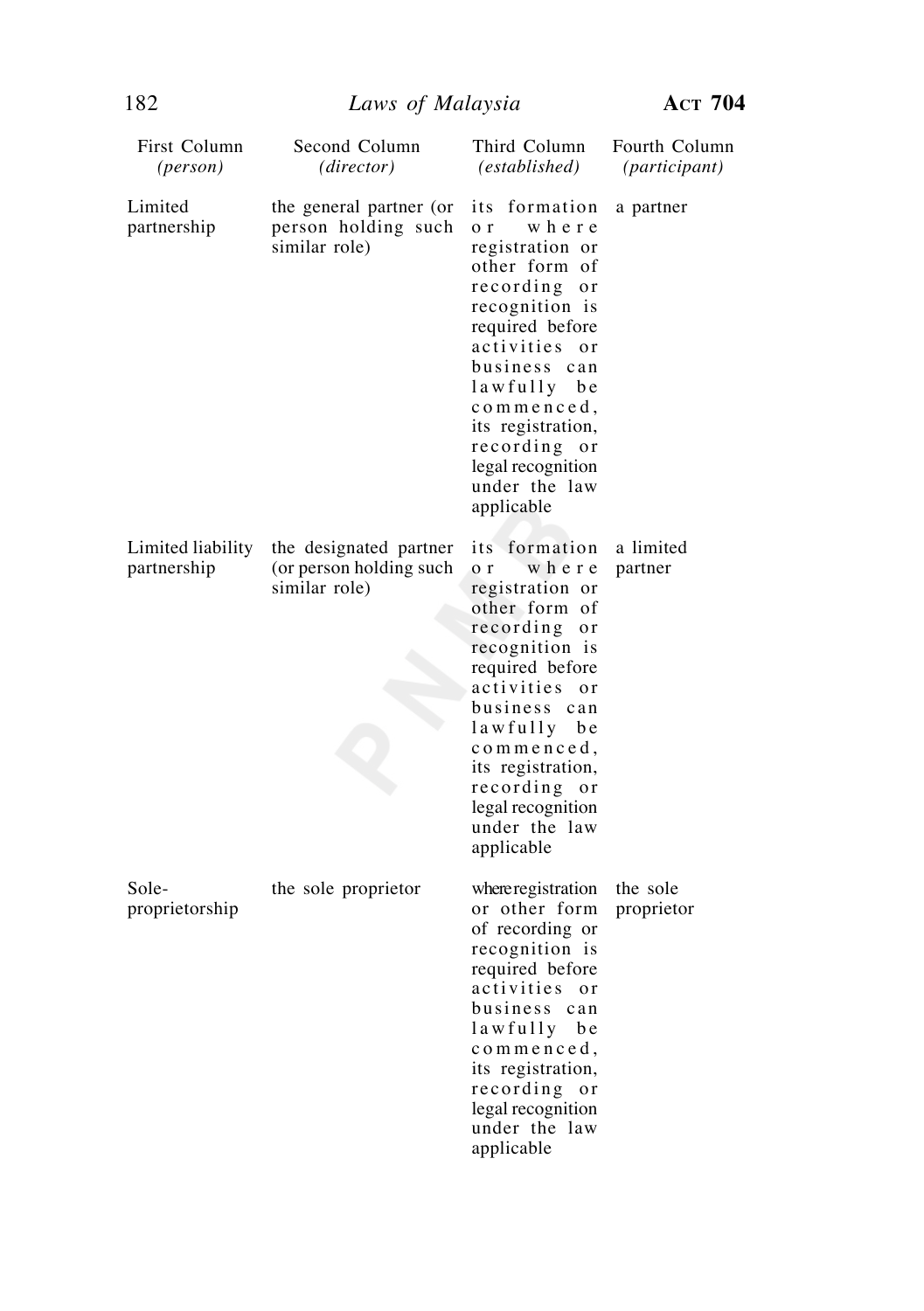| First Column                                      | Second Column                                                                                                                        | Third Column Fourth Column                                                                                                                                             | <i>(participant)</i>                                                                                                                         |
|---------------------------------------------------|--------------------------------------------------------------------------------------------------------------------------------------|------------------------------------------------------------------------------------------------------------------------------------------------------------------------|----------------------------------------------------------------------------------------------------------------------------------------------|
| (person)                                          | (director)                                                                                                                           | (established)                                                                                                                                                          |                                                                                                                                              |
| Any other body,<br>corporate or<br>unincorporated | any person having<br>association direction or control of<br>or group of the management of its<br>persons whether affairs or business | required before<br>activities or<br>business can<br>lawfully be<br>commenced,<br>its registration,<br>recording or<br>legal recognition<br>under the law<br>applicable | where registration $a$ member,<br>or other form howsoever<br>of recording or called, of such<br>recognition is body, association<br>or group |

# SECOND SCHEDULE

[subsection 2(1)]

Recognised Professional Associations in relation to the qualifications of actuaries

The Institute of Actuaries in England

The Faculty of Actuaries in Scotland

The Society of Actuaries in the United States of America

The Canadian Institute of Actuaries

The Australian Institute of Actuaries

Such other associations as may be approved by the Authority

THIRD SCHEDULE

[sections 99 and 111]

Financial information and statistics and information to be submitted to the Authority

**Part A: Bank licensee** 

# **Financial statements**

Within six months after the close of each financial year of a bank licensee, or such further period as the Authority may approve, a bank licensee shall submit to the Authority, in respect of its entire business operations, two copies each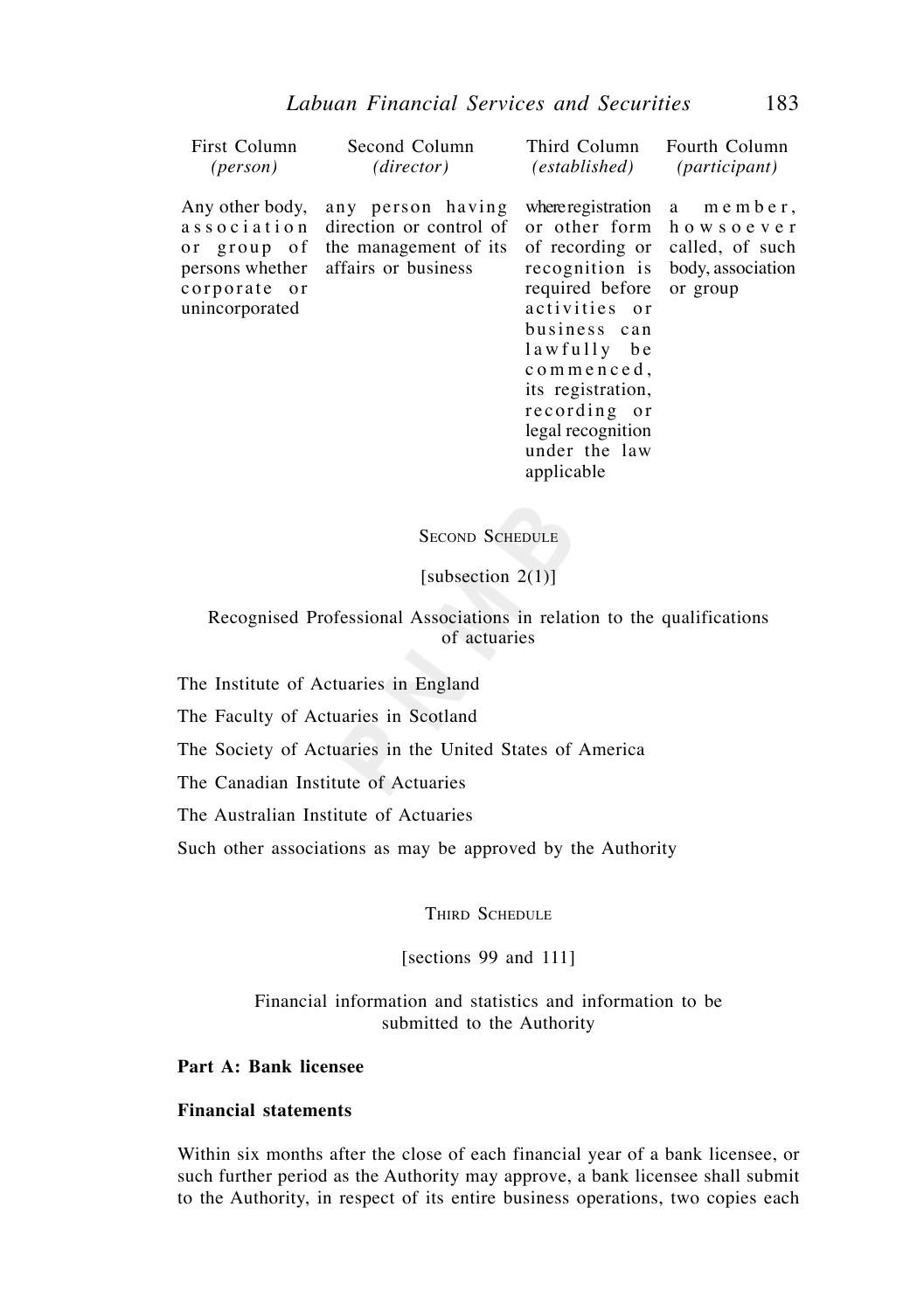of its latest audited annual balance sheet, profit and loss account, a statement setting out the sources, allocation and utilization of its funds and the report of the auditor.

### **Statistics and information**

 (1) Every bank licensee, at such frequency as may be specified by the Authority from time to time, submit to the Authority a statement showing the assets and liabilities of the bank licensee in relation to its Labuan banking business or Labuan investment banking business, as the case may be.

- (2) A statement to be submitted under paragraph (1) shall include—
	- *(a)* a statement specifying the total amount of credit facilities granted by the bank licensee to such customers of the bank licensee as may be specified by the Authority;
	- *(b)* a statement specifying the class, category or description of credit facilities given and the business or industry in which the customers of the bank licensee are involved;
	- *(c)* a statement showing that the bank licensee has complied with the requirements imposed upon it by section 100; and
	- *(d)* such other statements, information, documents, statistics or returns as the Authority may specify.

 (3) Notwithstanding paragraph (2), the Authority may publish any consolidated statement, in respect of any category, class or description of bank licensees as the Authority deems appropriate, aggregating the figures in the returns submitted under paragraph (1):

 Provided that nothing in this paragraph shall authorise the Authority to designate any particular bank licensee to constitute a category, class or description of bank licensees for the purposes of this paragraph.

 (4) Where any person is required by or under this Part to submit, produce or provide to the Authority any information, statistics, return or document, the Authority may specify that the same shall be submitted, produced or provided in such form and manner and within such period or at such intervals or times, not inconsistent with any provision of this Part or any regulations made under this Act, as the Authority may set out in the specification; and such person shall not submit, produce or provide as true or accurate any information, statistic, return or document which he knows, or has reason to believe, to be false, inaccurate or misleading.

### **Part B: Insurance licensee**

### **Financial statements**

 (1) Every Labuan insurer shall, within six months after the close of each financial year or such further period as the Authority may approve, submit to the Authority, in respect of its entire Labuan insurance operations, four copies